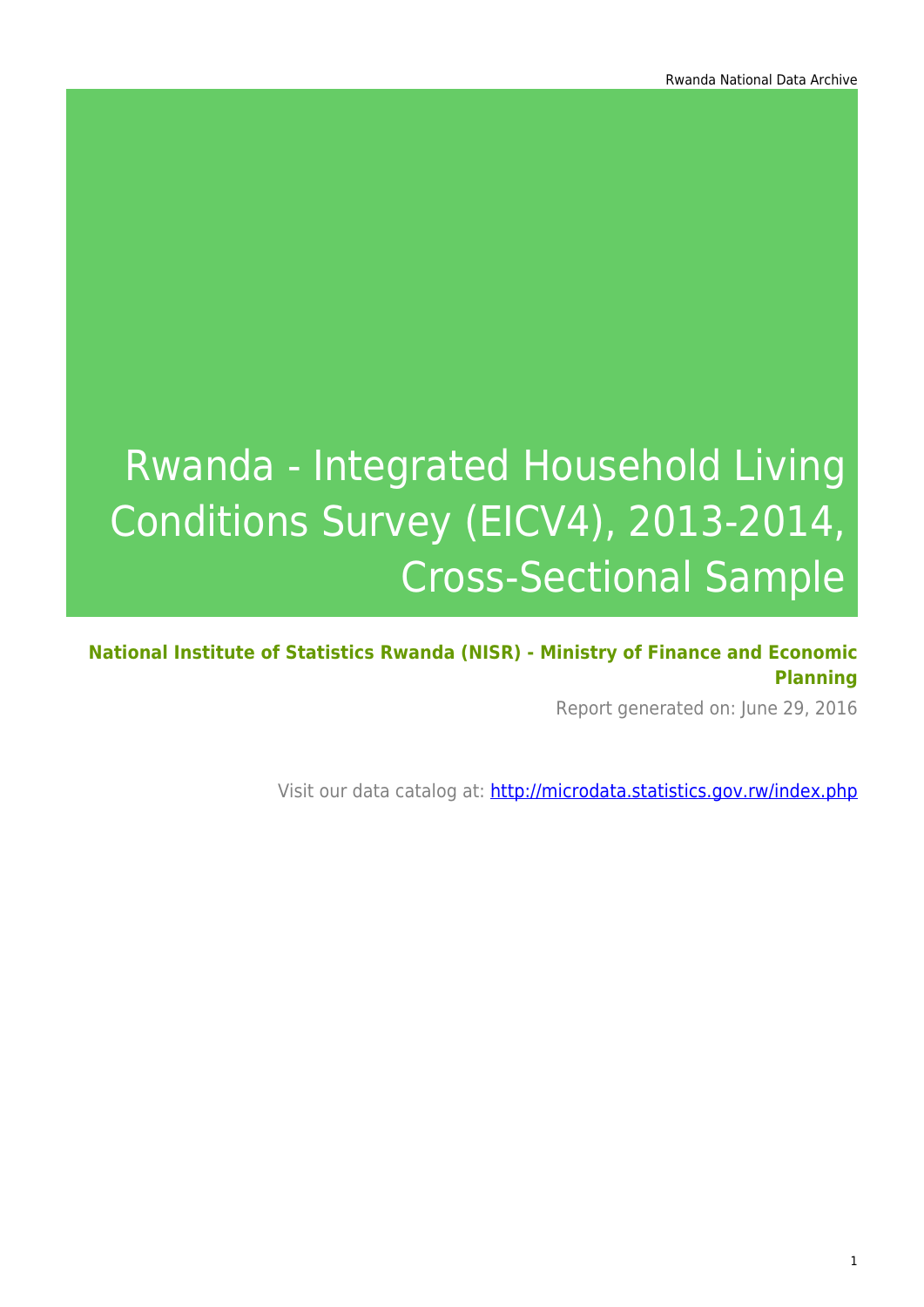## **Overview**

### **Identification**

ID NUMBER RWA-NISR-EICV4-CS-2013-2014-V01

### **Version**

VERSION DESCRIPTION v0.1: Edited and anonymized data for public distribution

PRODUCTION DATE 2016-06-28

### **Overview**

### ABSTRACT

The EICV4 survey (Enquête Intégrale sur les Conditions de Vie des ménages) was conducted over a 12-month cycle from October 2013 to October 2014. Data collection was divided into 10 cycles in order to represent seasonality in the income and consumption data. A main cross-sectional sample survey, a panel survey and a VUP sample survey were conducted simultaneously.

The EICV4 provides information on poverty and living conditions in Rwanda and measures changes over time as part of the on-going monitoring of the Poverty Reduction Strategy and other Government policies. The survey data are also very important for national accounts and updating the consumer price index (CPI).

KIND OF DATA Sample survey data [ssd]

UNITS OF ANALYSIS Individuals, households

### **Scope**

**NOTES** The scope of the EICV4 includes:

-Household listing

-Migration: internal and international, reasons for migration

-Health: disability and health problems, health insurance, consultations

-Education: general education, literacy/learning/training, education expenses

-Housing: backgroud and status of the housing occupancy, expenses, services and installations, physical characteristics of the dwelling, access and satisfaction towards basic services

-Employment: usual activity, employment status, salaried workers, business activities, underemployment and unemployment, domestic and ancillary work

-Agriculture: livestock, land and agricultural equipment, details of holding parcels/blocs and agricultural policy changes, crop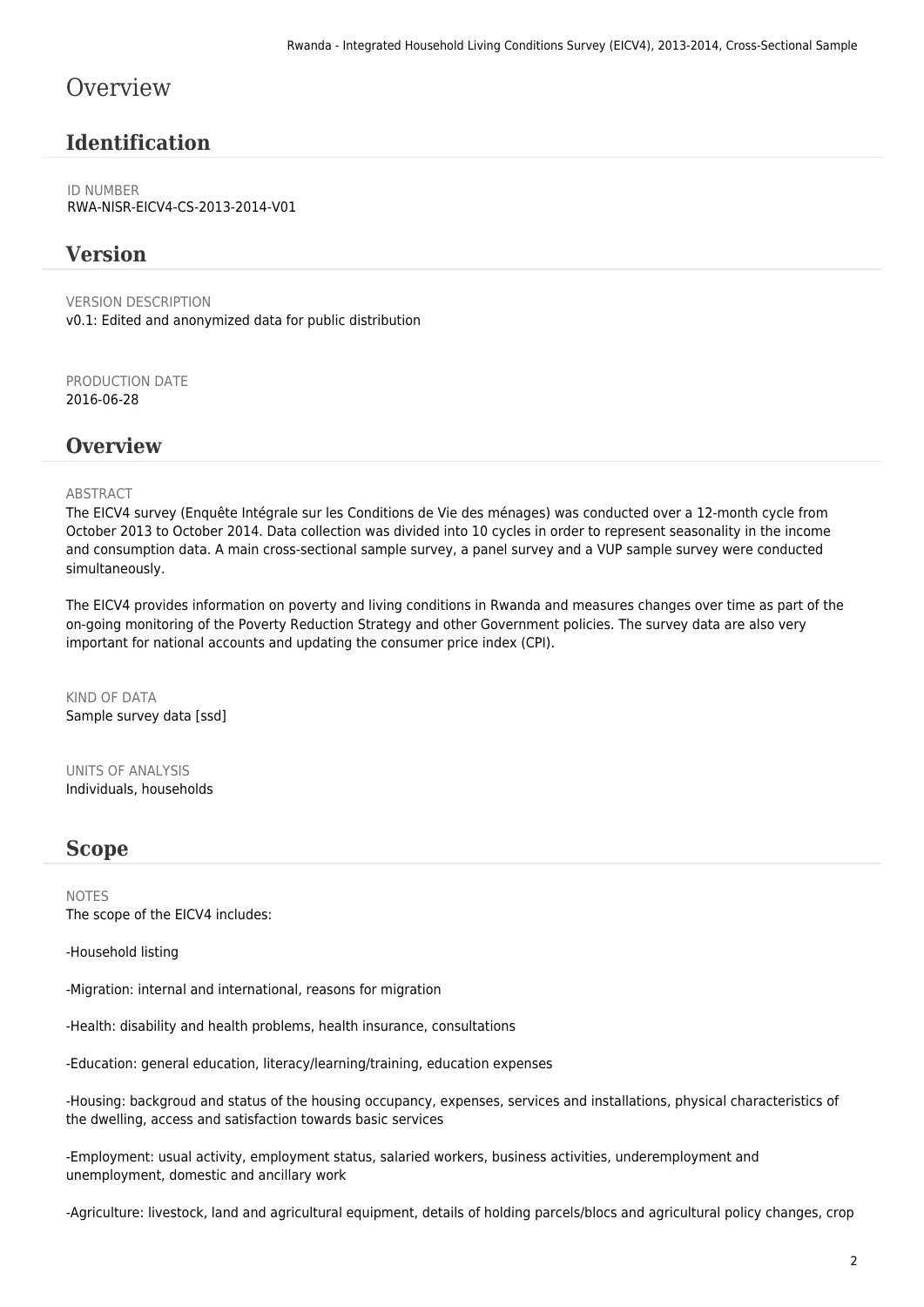harvests and use on a large scale, small scale crops, other income from agriculture, cost and expenditure on agricultural activities, transformation of agricultural products

-Household expenditure and subsistence farming: expenditure on non food items, food expenditure, subsistence farming and consumption of own production

-Transfers of incomes, other revenues and expenditures: transfers made by household (transfer-out), transfers received by the household (transfer-in), VUP, UBUDEHE and RSSP schemes, income support programmes and other revenues, other expenditure

-Credit, durables and savings: credit, durable household goods, deposit and savings

TOPICS

| <b>Topic</b>                    | <b>Vocabulary</b> | <b>URI</b> |
|---------------------------------|-------------------|------------|
| Poverty                         | World Bank        |            |
| Education                       | World Bank        |            |
| Agriculture & Rural Development | World Bank        |            |
| Health                          | World Bank        |            |
| Labor & Social Protection       | World Bank        |            |
| Environment                     | World Bank        |            |
| Social Development              | World Bank        |            |

### **Coverage**

### GEOGRAPHIC COVERAGE

National coverage, including rural and urban households and allowing province- and district-level estimation of key indicators

UNIVERSE

All household members (variable s1q15 identifies household membership)

### **Producers and Sponsors**

### PRIMARY INVESTIGATOR(S)

| <b>Name</b>                                    | <b>Affiliation</b>                        |
|------------------------------------------------|-------------------------------------------|
| National Institute of Statistics Rwanda (NISR) | Ministry of Finance and Economic Planning |

#### FUNDING

| <b>Name</b>              | <b>Abbreviation</b> | Role                     |
|--------------------------|---------------------|--------------------------|
| African Development Bank | AfDB                | <b>Financial Partner</b> |
| World Bank               | <b>WB</b>           | <b>Financial Partner</b> |
| <b>UKaid</b>             | Ukaid               | <b>Financial Partner</b> |
| European Union           | EU                  | <b>Financial Partner</b> |
| One UN                   | EU                  | <b>Financial Partner</b> |

## **Metadata Production**

METADATA PRODUCED BY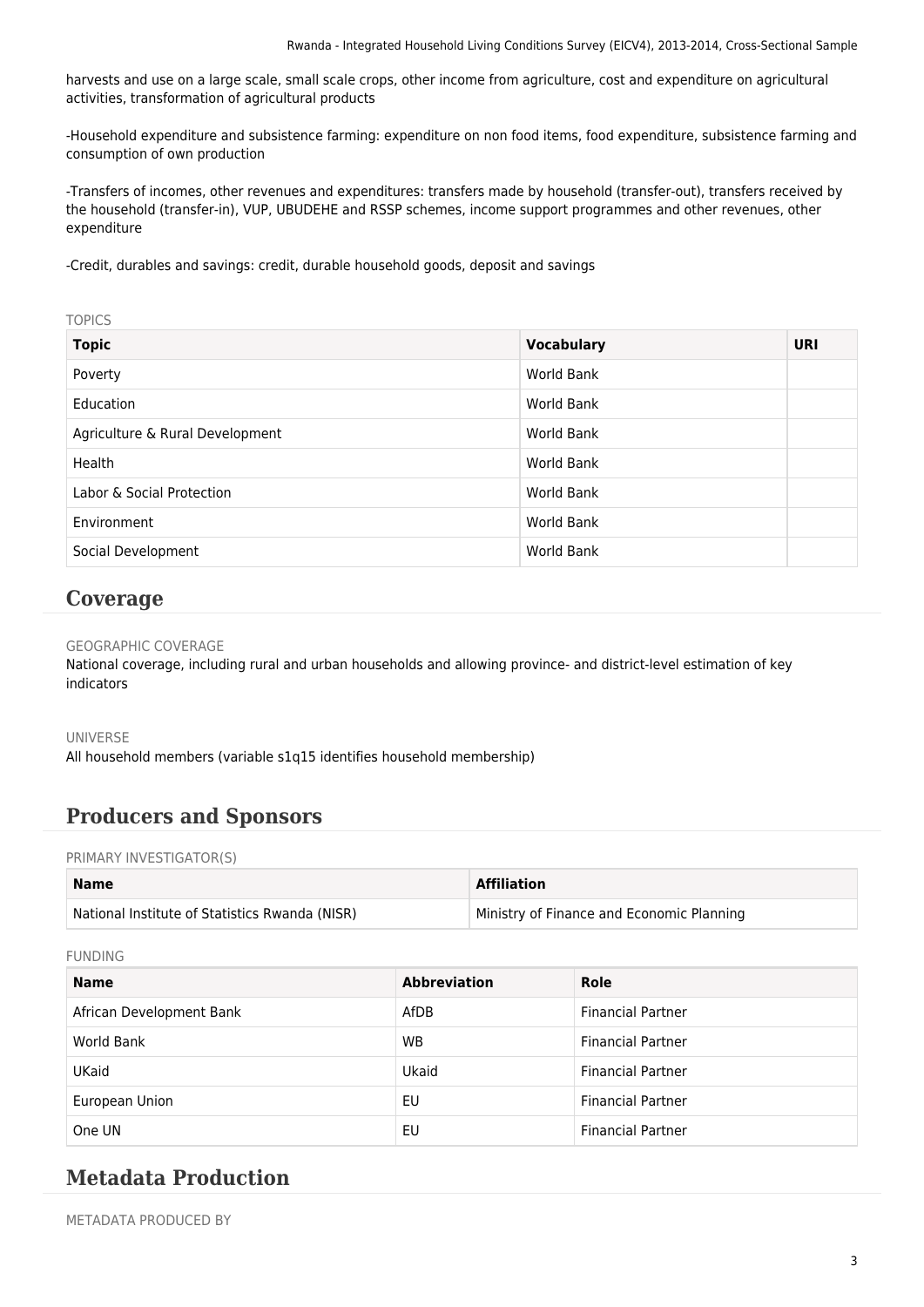| <b>Name</b>      | Abbreviation Affiliation |                                            | Role                       |
|------------------|--------------------------|--------------------------------------------|----------------------------|
| Ruben MUHAYITETO |                          | National Institute of Statistics of Rwanda | Documentation of the study |

DATE OF METADATA PRODUCTION 2016-06-28

DDI DOCUMENT VERSION Version 1.1 (June 28th, 2016)

DDI DOCUMENT ID RWA-NISR-DDI-EICV4-CS-01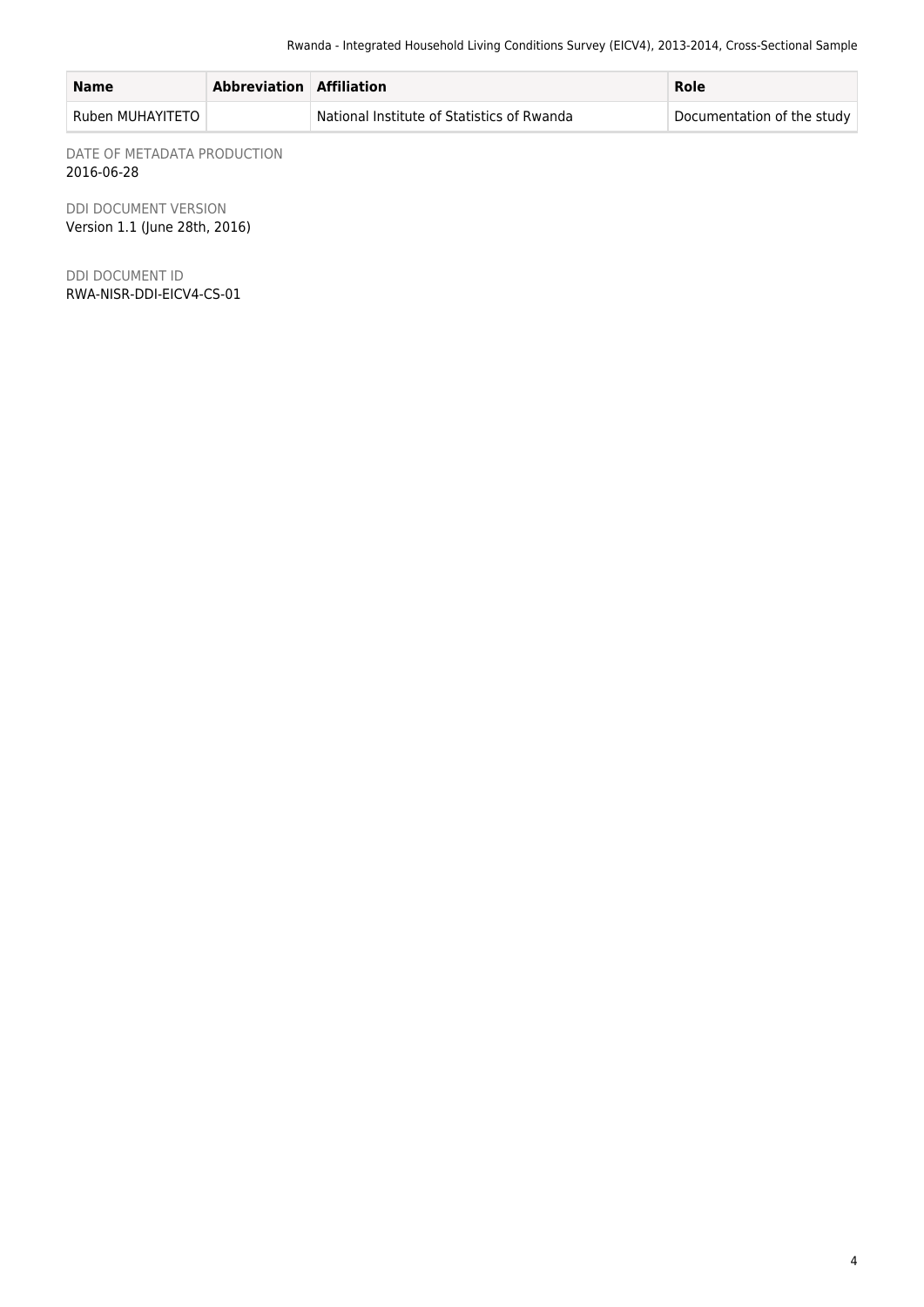## Sampling

## **Sampling Procedure**

The EICV4 cross sectional (CS) sample includes two independent subsets selected using different sampling frames: 1) a new EICV4 sample of households in enumeration areas (EAs) selected using the 2012 Rwanda Population and Housing Census frame and 2) a panel of households selected from 177 EICV3 villages. A new listing of households was conducted in both the panel and new sample clusters in order to update the frame for the CS Survey. The sample households in the new CS sample EAs were selected from the new listing.

### 1) The new EICV4 sample

The main sampling frame for the EICV4 is based on the 2012 Rwanda Census. The primary sampling units (PSUs) are the 2012 census Enumeration Areas (EAs). In the Census, each EA was classified as urban, semi-urban, peri-urban or rural. The urban areas include Kigali-Ville and the district capitals. The semi-urban areas generally correspond to smaller towns that have service facilities and markets. The peri-urban areas currently have the characteristics of rural areas, but they are located on the periphery of urban areas and are designated for future development. For the EICV4 sampling frame, the semi-urban areas were grouped with the urban strata, and the peri-urban areas with the rural strata. This results in a final distribution of 17.2% urban households and 82.8% rural households in the sampling frame. EAs in the 177 EICV3 sample villages selected for the panel study were excluded from the sampling frame, in order to avoid any overlap between the two samples.

The new EICV4 sample of 12,312 households was selected using a stratified two-stage design. At the first stage, sample EAs were selected within each stratum (district) with probability proportional to size (PPS) from the ordered list of EAs in the sampling frame. The EAs are implicitly stratified by urban and rural strata within each district, ordered first by urban, semi-urban, peri-urban and rural areas, and then geographically by sector, cellule, village and EA codes. This first stage sampling procedure provides a proportional allocation of the sample to the urban and rural areas of each district. At the second stage, households in each sample EA are selected from the listing. For the three districts in Kigali Province, 9 households were selected in each sample EA as original households; for the remaining 27 districts, 12 households were selected in each sample EA as original households. In addition, a reserve sample of 3 replacement households were selected for each sample EA in Kigali Province and 4 replacement households for each sample EA in the remaining provinces.

This new EICV4 sample contains 12,312 households, including 12,233 original households and 79 replacement households.

### 2) Households from 177 EICV3 villages used for panel study

The second component of the EICV4 cross sectional sample consists of all the sample households interviewed inside the 177 EICV3 villages selected for the panel study (including any replacements households and panel split households inside the clusters).

Within each of the 177 villages, all households that were interviewed during EICV3 were included in the cross-sectional sample. When an EICV3 sample household moved and a new household occupied the same house in the cluster, it was interviewed for the Cross-Sectional Survey, and assigned a PID (dependency) code of 94. If an EICV3 household was empty or not found, a random replacement household was selected for the EICV4 Cross-Sectional Survey from the new listing of the sample cluster, and assigned a PID code of 95. The sample households with PID codes 94 and 95 are only used for the cross-sectional study, not the panel study.

This second component of the cross-sectional sample includes 2108 households drawn from the 177 EICV3 villages sampled for the panel study. These include 1604 original EICV3 households, 181 dependent household splitting from the original household in the same cluster, along with 243 households living in the dwelling formerly occupied by a panel household and 80 replacement households in the cluster in order to have 9/12 households per cluster.

The reason why we combine the EICV4 data from the new and panel clusters for the CS analysis is to obtain the most accurate CS estimates. In the case of the CS estimates from the combined samples, the additional data from the 177 sample panel clusters will result in a significant reduction in the variance component of the MSE. Although the bias of the CS data from the sample panel clusters may slightly increase the bias component, this bias is very small compared to the corresponding reduction in the variance component. Therefore the CS results from the EICV4 data for the combined new and panel clusters can be considered more accurate than the corresponding results using only the EICV4 data for the new sample clusters.

In total, the final EICV4 cross-sectional sample contains 14,419 households.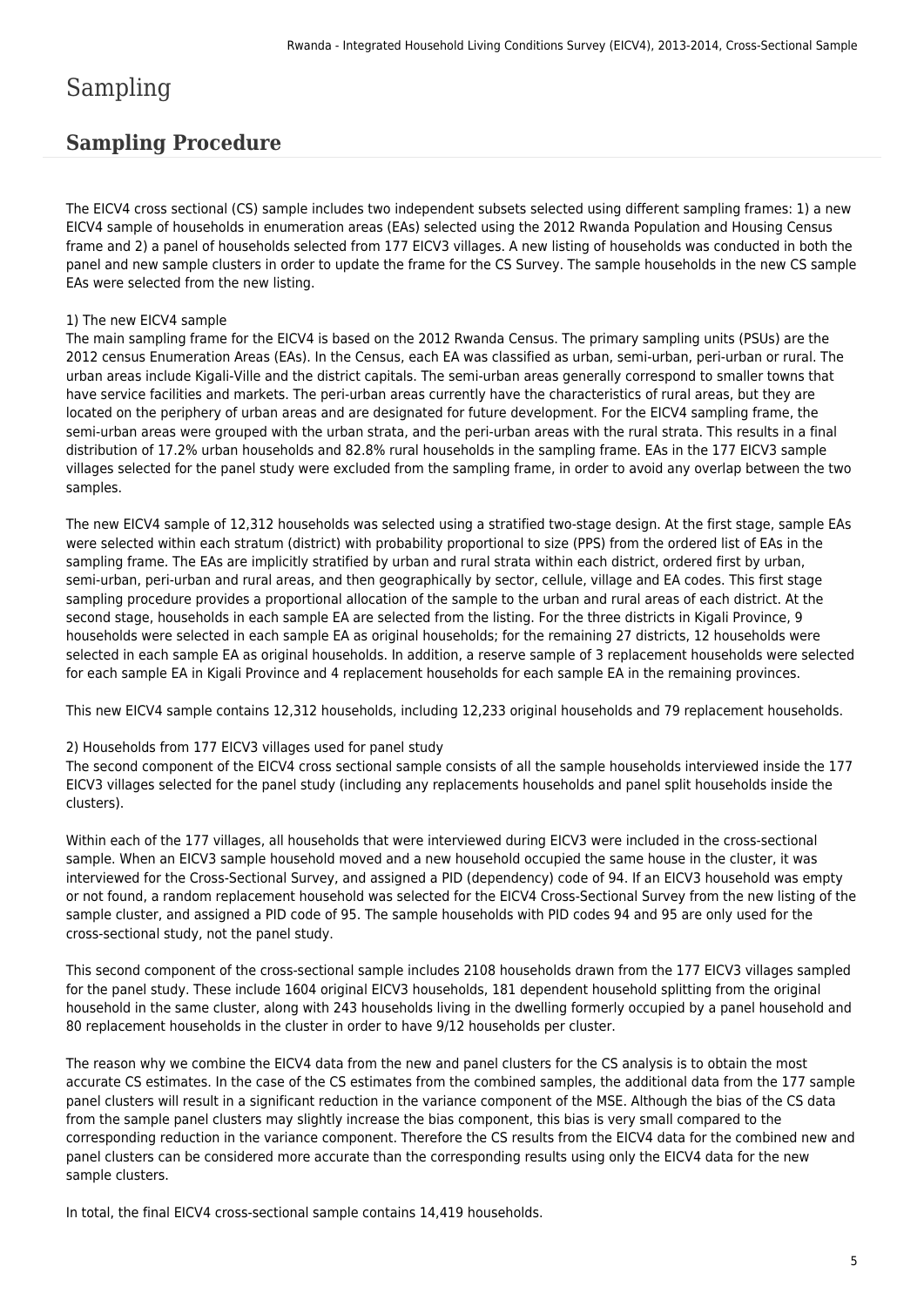3) Assignment of EAs to cycles and sub-cycles

Data collection covering a period of 12 month is divided into 10 cycles to represent seasonality in consumption, income, employment and agricultural activity patterns.

For rural enumeration, each cycle is further divided into two sub-cycles. For the 177 EICV3 villages, the cycle and sub-cycle were pre-determined. Households were re-interviewed in the same cycle, correponding to the same time of the year as they were in EICV3. To assign cycles to the new EICV4 sample EAs, random cycle numbers from 1 to 10 were generated to identify the selection sequence. For the 27 districts outside Kigali, sub-cycle numbers of 1 or 2 were assigned systematically with a random start. This process ensured that the final distribution of the sample EAs to cycles and sub-cycles was geographically representative within each district.

### **Response Rate**

Of the 12,312 sample households selected in the new sample clusters for EICV4, only 79 were non-interviews, for a response rate of 99.4% for this sample. All of the 79 non-interviews were replaced. There were only 12 refusals, and there were few cases of houses that were empty or not found, given that the listing was conducted very close to the interviewing period.

## **Weighting**

Since the EICV4 cross-sectional sample includes two independent subsets (the new EICV4 sample and a panel of households from 177 EICV3 villages) selected from different sampling frames, the probabilities of selection and the corresponding weights for each subset were calculated separately. Weights were first calculated separately for expanding the sample from each sampling frame to the national level; and then, a factor was applied to each set of weights to reflect the proportion of the overall sample within each district that comes from the corresponding sampling frame. Together, these weights would expand the combined data to the district level.

### 1) Weighting procedures for the new EICV4 sample

The basic sampling weight is the inverse of the probability of selection, computed at the EA level. Generally it is necessary to adjust the weights to take into account the non-interview households in each sample EA. However, during the EICV4 data collection in the new sample clusters, all of the non-interview households were replaced, so the final number of completed households is exactly 9 for each new sample EA in Kigali Province, and 12 for each new sample EA in the remaining provinces. Therefore there is no need to adjust the weights for nonresponse.

### 2) Weighting procedures for households from EICV3 villages

The probability of selection is the original probability of selection for the EICV3 sample households multiplied by the probability of selecting the subsample of EICV3 villages for the panel in the district. The basic sampling weight is calculated as the inverse of the probability of selection. Since this weight is based on the number of completed CS interviews inside each sample cluster, it is automatically adjusted for any nonresponse and replacements.

When the CS data for the new sample clusters and the panel clusters are combined, it is necessary to multiply the weights from each sample component by the proportion of the combined sample that comes from that component for the corresponding stratum.

The final combined weight variable is included in all cross-sectional sample files. To correctly account for the sample design in the computation of standard errors, analysts should specify the primary sampling units (clust) and strata (district).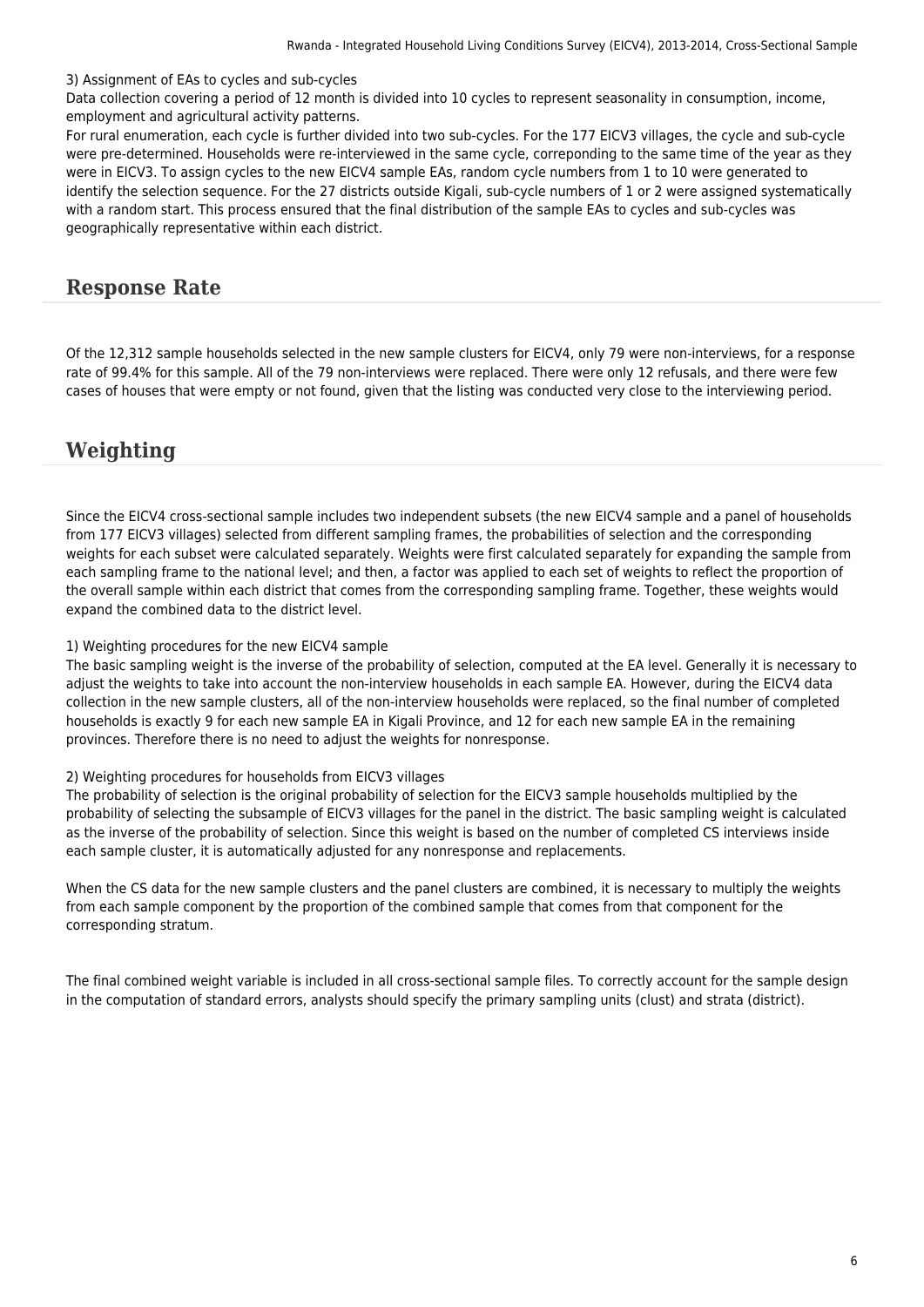## Questionnaires

### **Overview**

The same questionnaire was used for cross-sectional, panel and VUP samples. Part A of the questionnaire contains modules on household and individual information. Part B is on agriculture and consumption. The questionnaire was developed in English, and translated into Kinyarwanda.

Questionnaire design took into account the requests raised by major data users and stakeholders, as well as consistency with the previous EICV questionnaires. In addition to methodological improvements, some simplifications were made:

-The major changes introduced in this survey were changes to Section 6, the Economic Activity. Further questioning was added on unemployment and underemployment in response to questions from users, and also to comply with international standards. The section was simplified to enable the analysis to be undertaken by local analysts.

-The Section on the VUP participation was expanded to provide more information, better classification of beneficiaries and to provide greater consistency within the questionnaire. The same questionnaire is to be used on the separate VUP sample which runs in parallel with the EICV4

-The health section was reduced to try to cut respondent burden, as health-related information is being collected by Demographic and Health Surveys (DHS).

-The expenditure section was changed in minor ways to provide better information for national accounts (housing investment) and for CPI weights (retail outlets).

Questionnaire was tested in pilot surveys and amended in time prior to the fieldwork starting in October 2013.

The complete questionnaire is provided as external resources.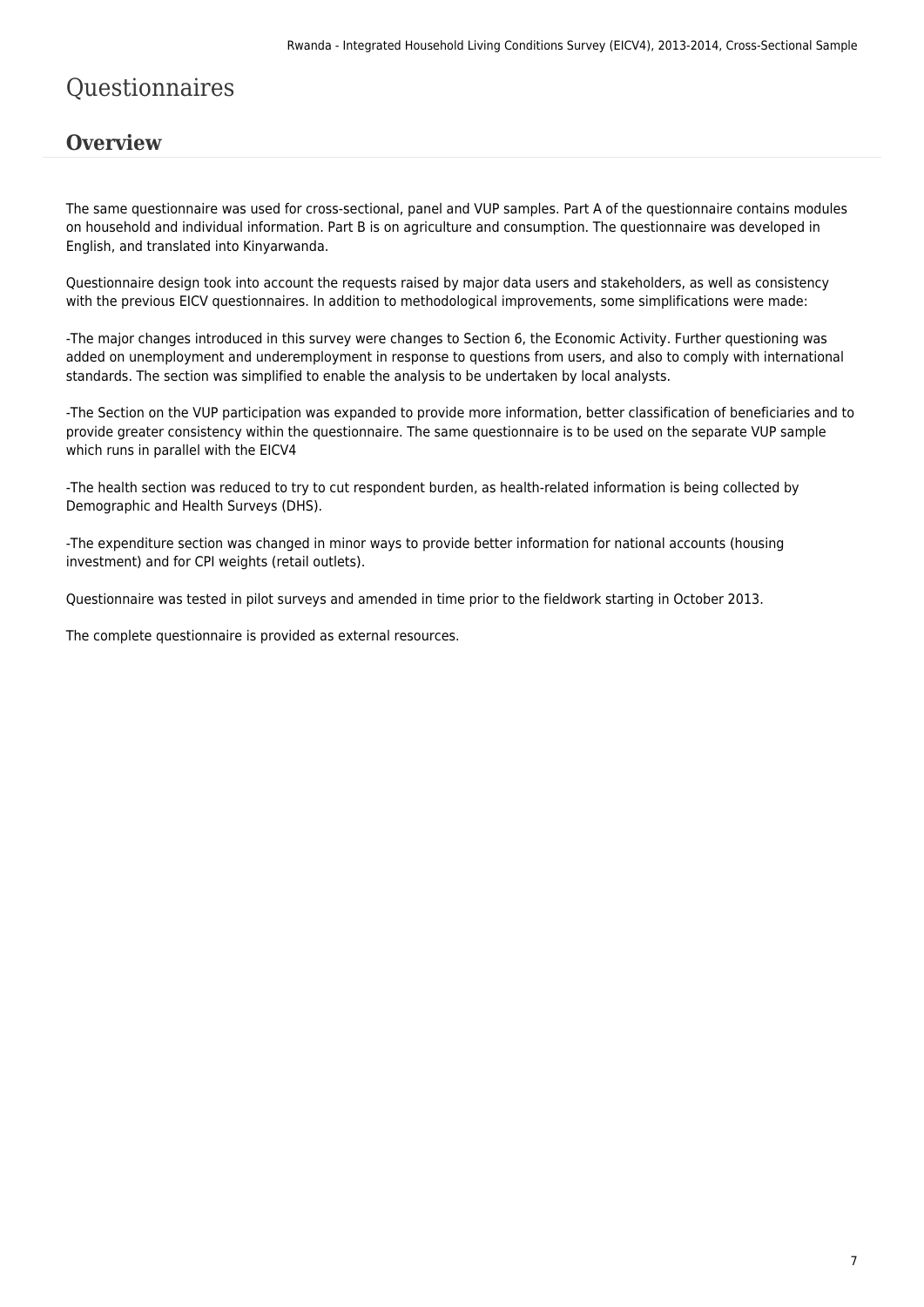## Data Collection

### **Data Collection Dates**

| Start      | End        | Cycle         |
|------------|------------|---------------|
| 2013-10-10 | 2013-11-11 | 1             |
| 2013-11-17 | 2013-12-19 | $\mathcal{P}$ |
| 2013-12-25 | 2014-01-26 | 3             |
| 2014-02-01 | 2014-03-05 | 4             |
| 2014-03-11 | 2014-04-12 | 5             |
| 2014-04-18 | 2014-05-20 | 6             |
| 2014-05-26 | 2014-06-27 | 7             |
| 2014-07-03 | 2014-08-04 | 8             |
| 2014-08-10 | 2014-09-11 | 9             |
| 2014-09-17 | 2014-10-19 | 10            |
|            |            |               |

## **Data Collection Mode**

### Face-to-face [f2f]

### **Data Collection Notes**

A pilot survey was conducted throughout July 2013. A one-month enumerator training was conducted from end of August to September before enumeration.

For the 27 predominantly rural districts, the survey calendar for 12 months is divided into 10 cycles, and each cycle is divided into two sub-cycles, for a total of 20 enumeration periods of 16 days each. Each enumerator visited a group of 3 sample households every other day. A team of enumerators covers two sample EAs in each sub-cycle, or four EAs during a full cycle. In other words, each sample household in rural districts was visited 8 times over a period of 16 days. Questionnaire section 8Aiii, 8B and 8C were asked on every visit, while the other sections were spread out over the 8 visits (e.g. section 0-3 during 1st visit; section 4, 5a-5d, 8Ai, 8Aii during 2nd visit; section 5e, 6a-6c on 3rd visit; section 6d-6f on 4th visit; section 7a-7c on 5th visit; section 7d-7h on 6th visit; section 9 on 7th visit; section 10 on 8th visit)

In the case of the three predominantly urban districts in Kigali Province, the data collection in each sample EA was conducted over a period of 33 days (one cycle). The 9 households in each sample EA were divided into 3 groups of 3 households each. Each enumerator visited one group of 3 sample households each day, so each sample household was visited every three days. Five EAs are covered in each cycle. In other words, each sample household in Kigali was visited 11 times over a period of 33 days. Questionnaire section 8Aiii, 8B and 8C were asked on every visit, while the other sections were spread out over the 11 visits (e.g. section 0 and 1 on 1st visit; section 2 and 3 on 2nd visit; section 4 on 3rd visit; section 5 on 4th visit; section 6a-6c on 5th visit; section 6d-6f on 6th visit; section 7a-7c on 7th visit; section 7d-7h on 8th visit; section 9 on 9th visit; section 10 on the 10th visit).

Each enumeration is preceded by household listing.

-Quality assurance during the fieldwork

A day before the interview started, the enumerator, accompanied by a controller, did an introduction to household, explaining how often they will come in that household and delivering a letter indicating that the HH has been selected.

During the field work, after each cycle, the data processing team produced tables and reports of inconsistencies, which were checked by the field supervisor. The data entry system also contained consistency checks that alerted the data entry operators. In case of an alert, the questionnaire was sent back to the supervisor of data entry for correction.

## **Questionnaires**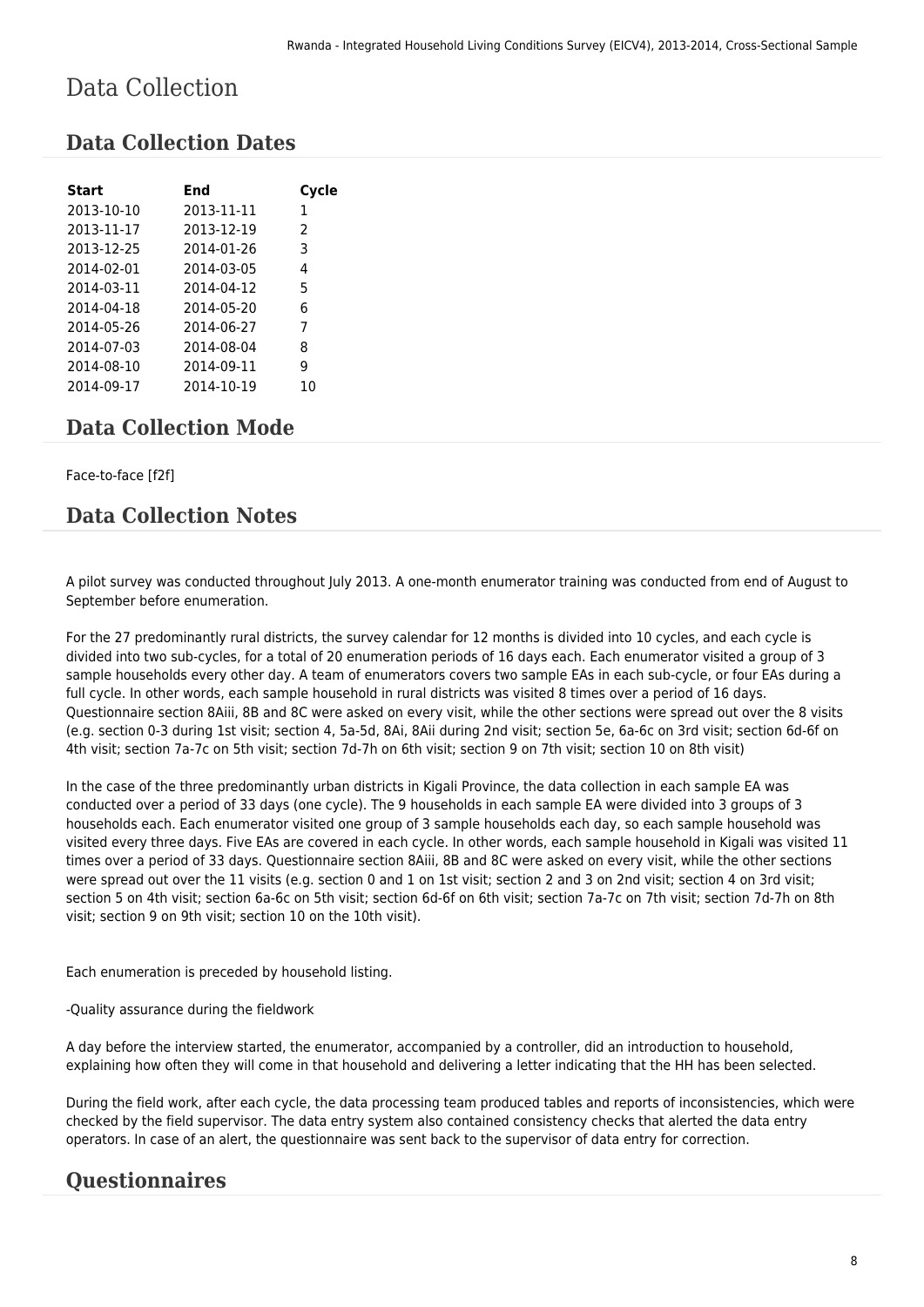The same questionnaire was used for cross-sectional, panel and VUP samples. Part A of the questionnaire contains modules on household and individual information. Part B is on agriculture and consumption. The questionnaire was developed in English, and translated into Kinyarwanda.

Questionnaire design took into account the requests raised by major data users and stakeholders, as well as consistency with the previous EICV questionnaires. In addition to methodological improvements, some simplifications were made:

-The major changes introduced in this survey were changes to Section 6, the Economic Activity. Further questioning was added on unemployment and underemployment in response to questions from users, and also to comply with international standards. The section was simplified to enable the analysis to be undertaken by local analysts.

-The Section on the VUP participation was expanded to provide more information, better classification of beneficiaries and to provide greater consistency within the questionnaire. The same questionnaire is to be used on the separate VUP sample which runs in parallel with the EICV4

-The health section was reduced to try to cut respondent burden, as health-related information is being collected by Demographic and Health Surveys (DHS).

-The expenditure section was changed in minor ways to provide better information for national accounts (housing investment) and for CPI weights (retail outlets).

Questionnaire was tested in pilot surveys and amended in time prior to the fieldwork starting in October 2013.

The complete questionnaire is provided as external resources.

### **Data Collectors**

| <b>Name</b>                                | <b>Abbreviation</b> | <b>Affiliation</b>                        |
|--------------------------------------------|---------------------|-------------------------------------------|
| National Institute of Statistics of Rwanda | <b>NISR</b>         | Ministry of Finance and Economic Planning |

### **Supervision**

The fieldwork is coordinated by 2 national coordinators and 1 supervisor in each of the five zones.

For the cross-sectional study, 6 enumerators were assigned to each district in Kigali (5 to each district in other provinces), accompanied by a controller for each district.

Each team within the district met every morning before the fieldwork and the evening after data collection. 2 enumerators exchanged their completed questoinnaires to check the quality and make any necessary correction. They then handed the questionnaires to the controller assigned to each team for further checks. The controller conducted regular checks of data collection including visiting households post-interview to ensure that the enumerator has visited that household. The controller might send the enumerator back to the household if there was any issue with the completion of the questionnaire.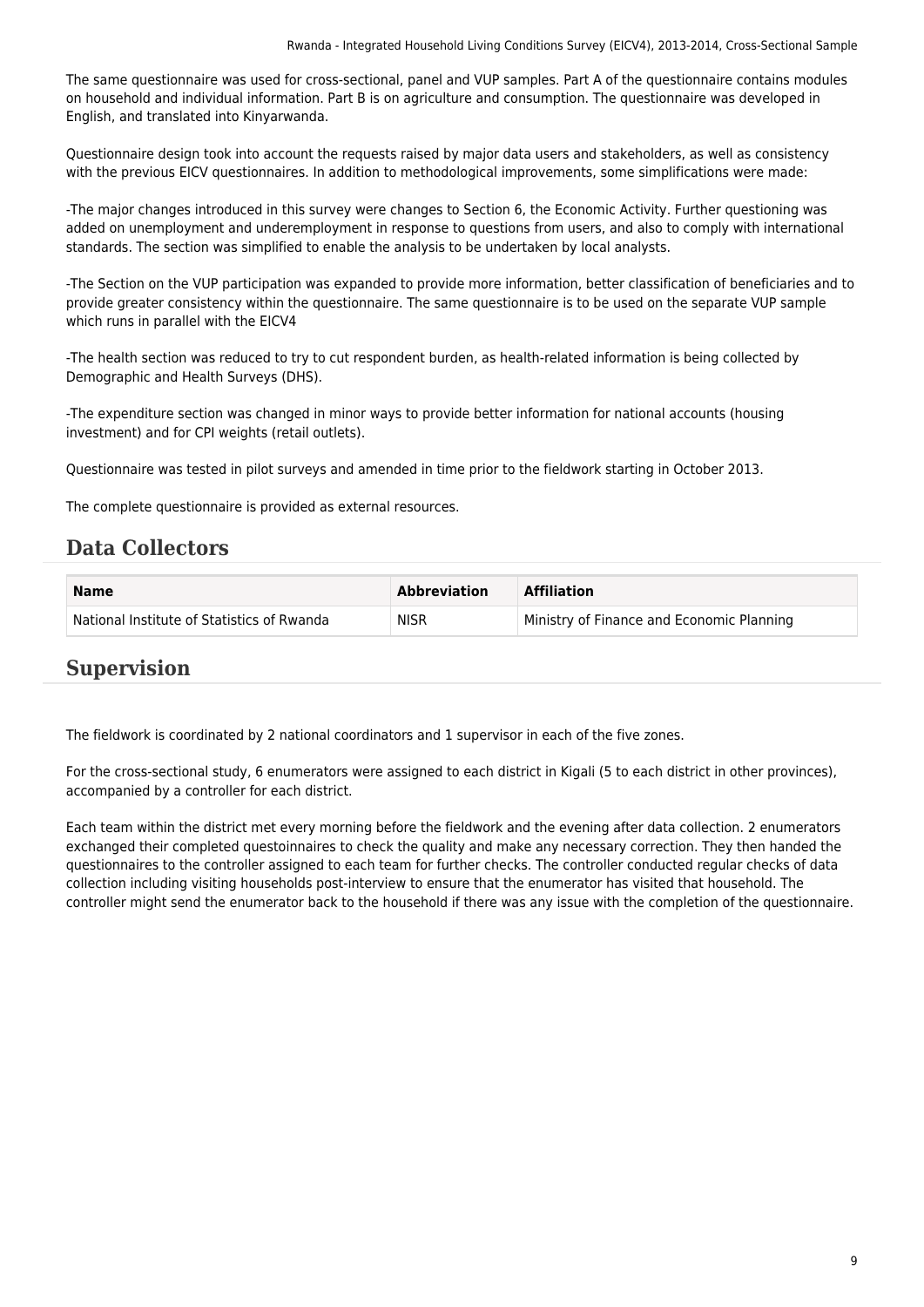## Data Processing

No content available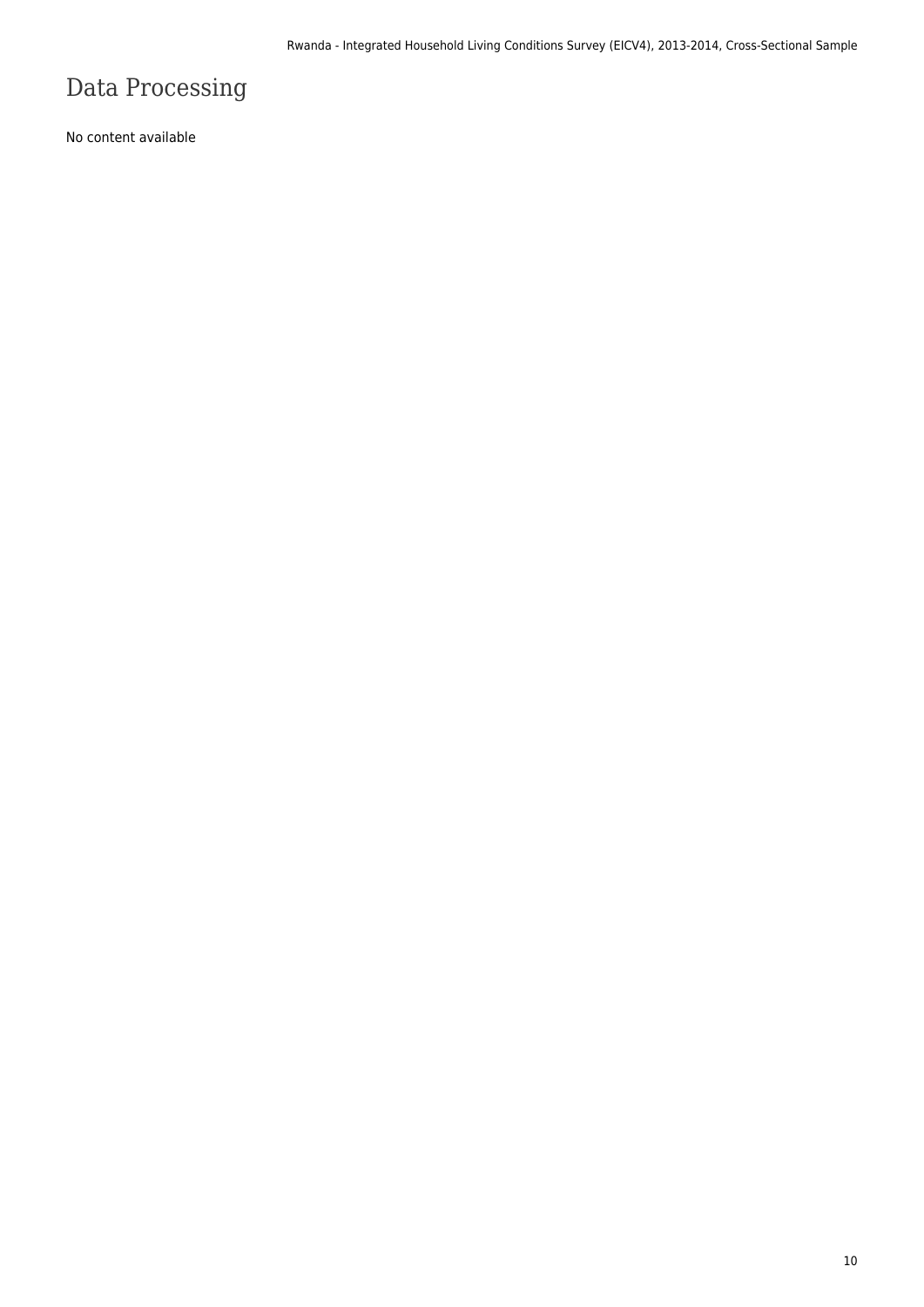## Data Appraisal

No content available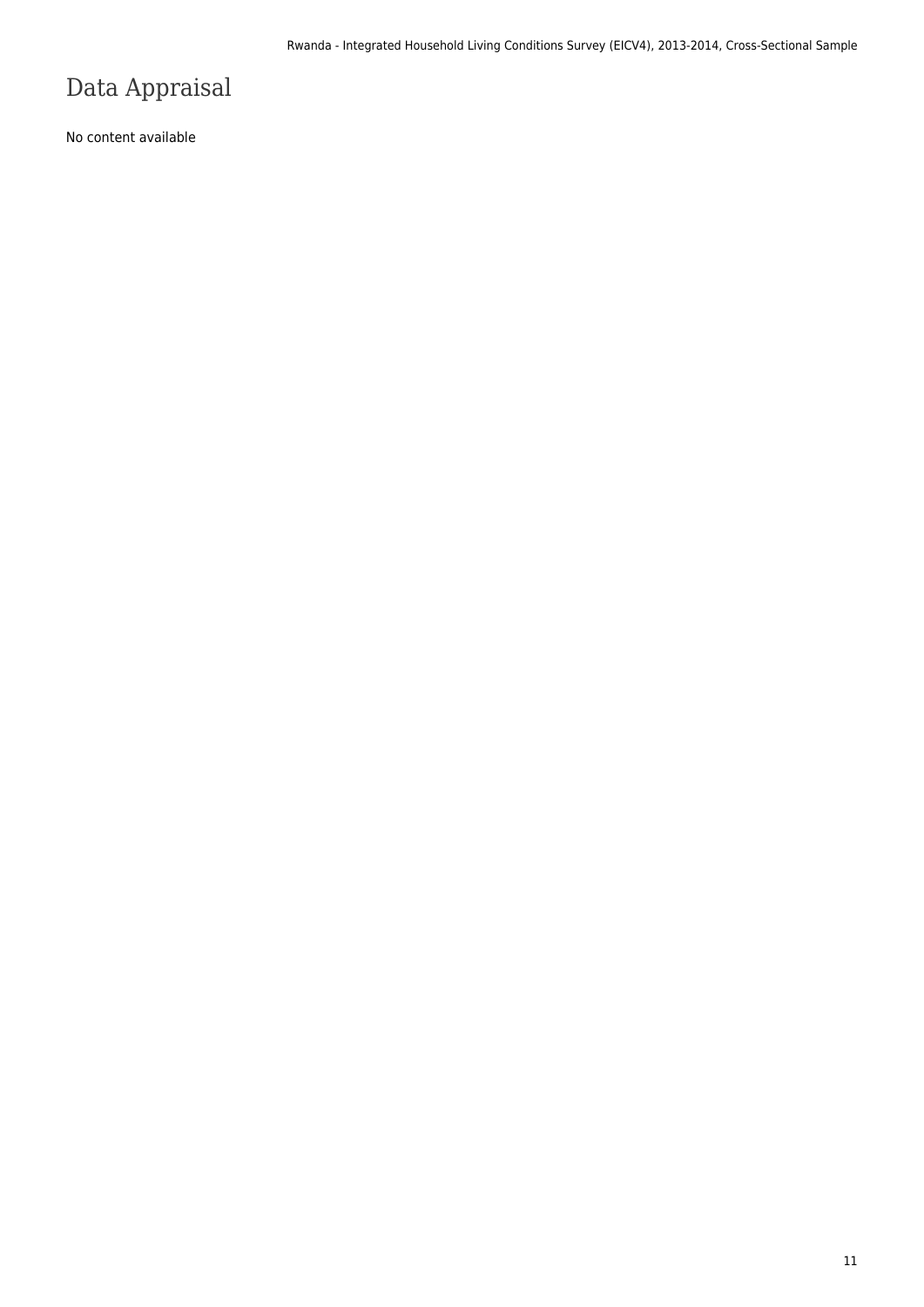## **File Description**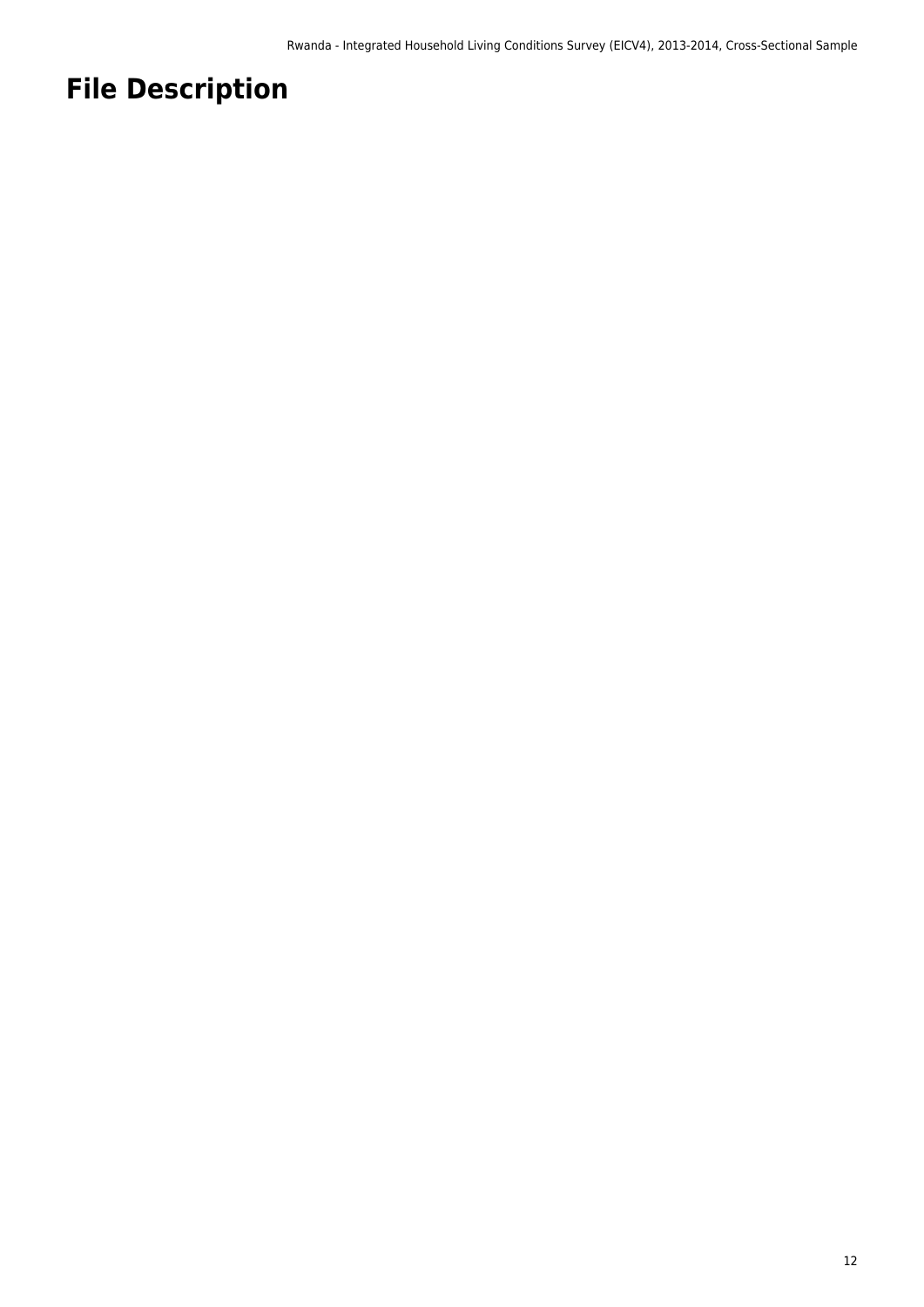## **Variable List**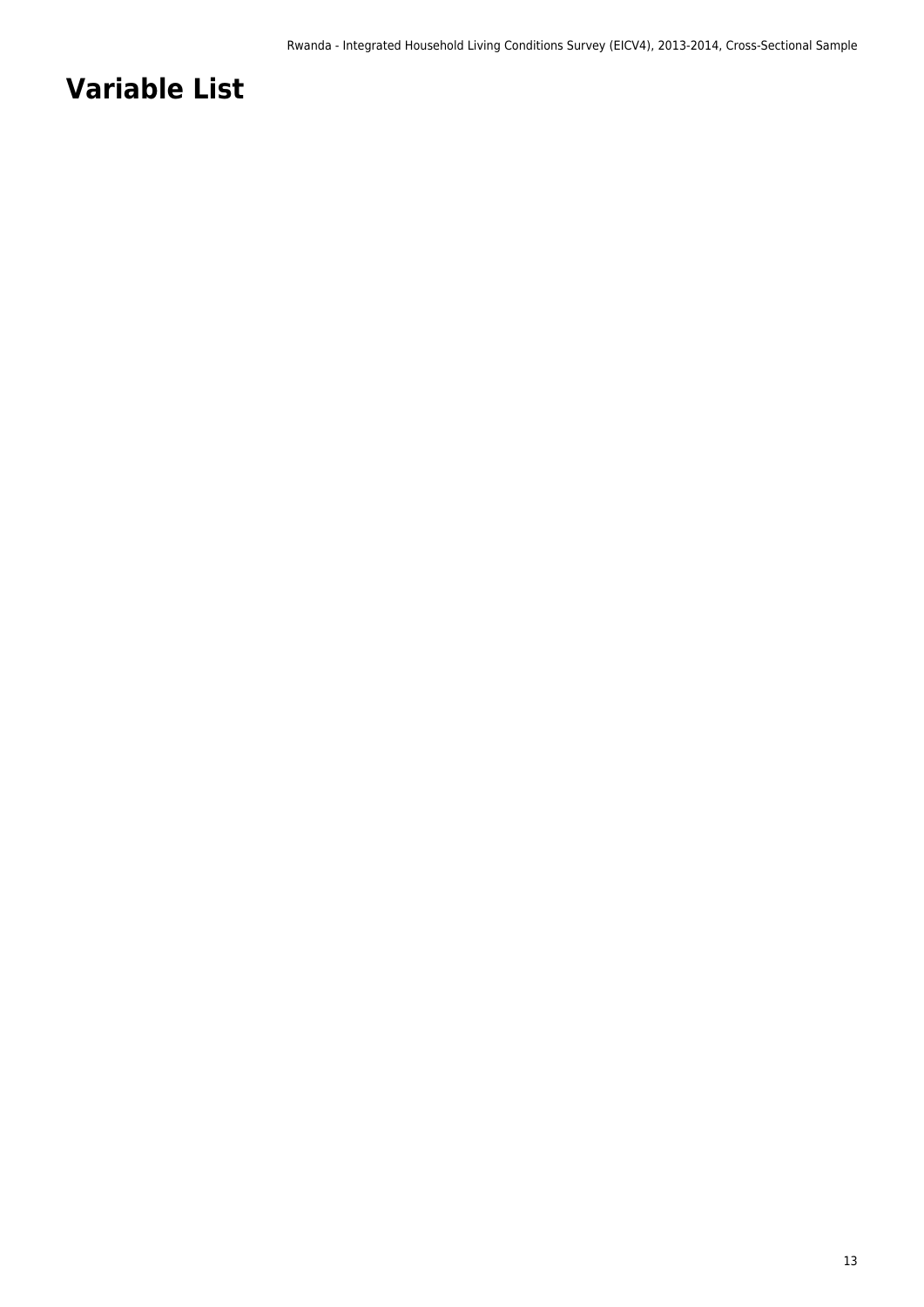## **cs\_s0\_s5\_household**

| Content      |                                            |
|--------------|--------------------------------------------|
| Cases        | 14419                                      |
| Variable(s)  | 76                                         |
| Structure    | Type:<br>Keys: ()                          |
| Version      |                                            |
| Producer     | National Institute of Statistics of Rwanda |
| Missing Data |                                            |

| ID              | <b>Name</b> | <b>Label</b>                                  | <b>Type</b> |                    | <b>Format Question</b> |
|-----------------|-------------|-----------------------------------------------|-------------|--------------------|------------------------|
| V1              | hhid        | Household Identifier_in cross section         | contin      | numeric            |                        |
| V <sub>2</sub>  | province    | Province                                      | discrete    | numeric            |                        |
| V3              | district    | District (also stratum CS; panel)             | discrete    | numeric            |                        |
| V <sub>4</sub>  | ur2012      | Urban/Rural 2012 (4 categories)               | discrete    | numeric            |                        |
| V <sub>5</sub>  | ur2 2012    | Urban/Rural 2012 (2 categories)               | discrete    | numeric            |                        |
| V6              | region      | Region                                        | discrete    | numeric            |                        |
| V7              | weight      | Sampling weight CS                            | contin      | numeric            |                        |
| V8              | clust       | Cluster                                       | contin      | numeric            |                        |
| V9              | rwanda      | All Rwanda                                    | discrete    | numeric            |                        |
| V10             | surveyh     | EICV4 survey sample                           | discrete    | numeric            |                        |
| V11             | quintile    | QUINTILE                                      | discrete    | numeric            |                        |
| V12             | poverty     | <b>POVERTY</b>                                | discrete    | numeric            |                        |
| V13             | Consumption | aggregate consumption/ae in Jan14 Prices      | contin      | numeric            |                        |
| V14             | hhtype      | Type of household according to the sample     | discrete    | numeric            |                        |
| V15             | s0q19m      | Month of interview                            | discrete    | numeric            |                        |
| V16             | s0q19y      | Year of interview                             | discrete    | numeric            |                        |
| V17             | s0qb        | Ubudehe category (according to sector office) | discrete    | numeric            |                        |
| V18             | s5aq1       | Type of habitat                               | discrete    | numeric            |                        |
| V19             | s5aq2       | Type of dwelling                              | discrete    | numeric            |                        |
| V20             | s5aq3       | Number of HH share the dwelling               | discrete    | numeric            |                        |
| V <sub>21</sub> | s5aq4       | Share room(s) with other households           | discrete    | numeric            |                        |
| V <sub>22</sub> | s5aq5       | Number of rooms occupied by HH                | discrete    | numeric            |                        |
| V <sub>23</sub> | s5aq6       | Number of rooms used for sleeping             |             | discrete   numeric |                        |
| V <sub>24</sub> | s5aq7y      | Duration (years) HH inhabited dwelling        | discrete    | numeric            |                        |
| V <sub>25</sub> | s5aq7m      | Duration (months) HH inhabited dwelling       | discrete    | numeric            |                        |
| V26             | s5aq8       | Lived in other dwellings prior to current     | discrete    | numeric            |                        |
| V <sub>27</sub> | s5aq9       | Reason for moving to current dwelling         | discrete    | numeric            |                        |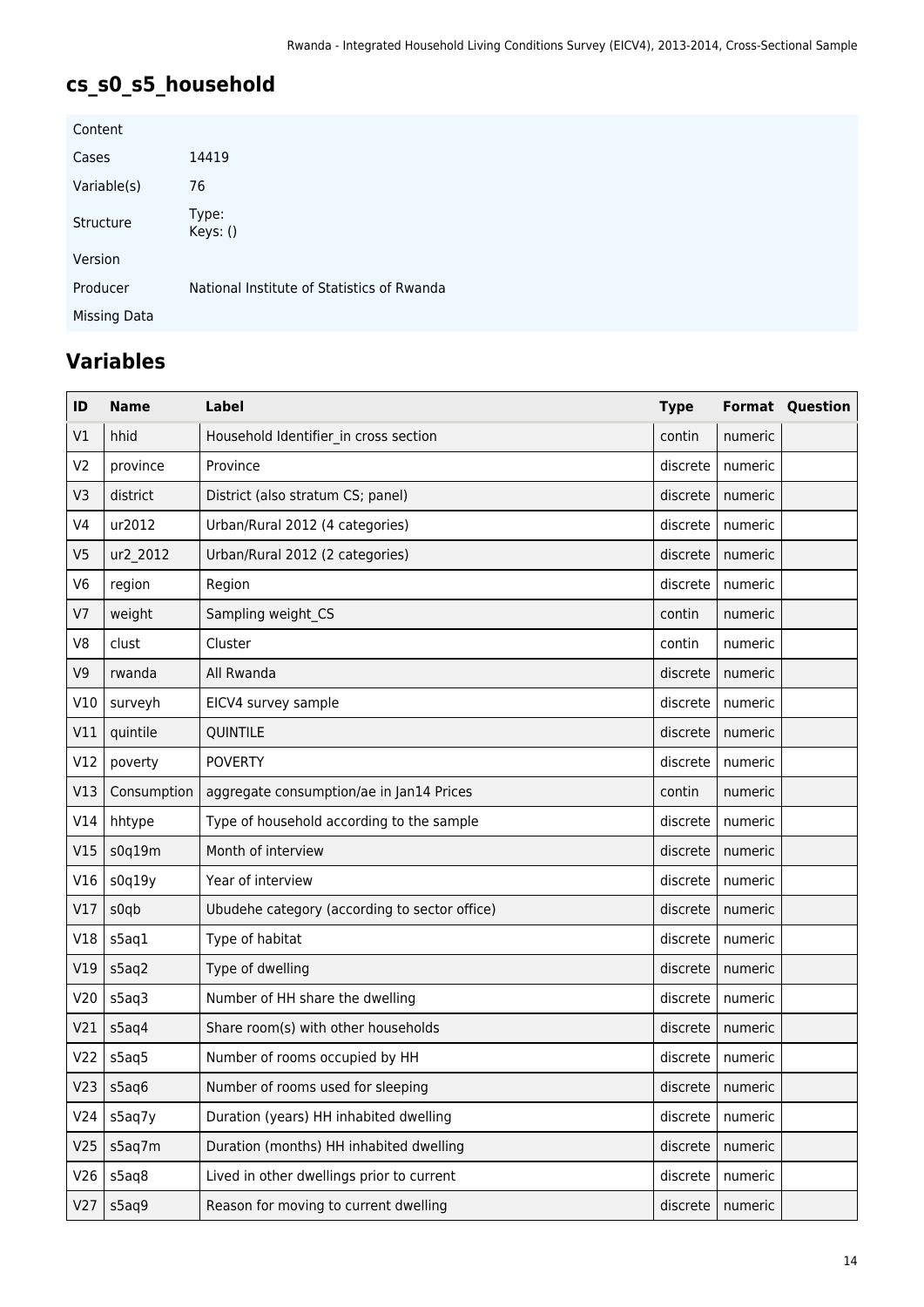| ID              | <b>Name</b> | <b>Label</b>                                                 | <b>Type</b> |                    | <b>Format Question</b> |
|-----------------|-------------|--------------------------------------------------------------|-------------|--------------------|------------------------|
| V <sub>28</sub> | s5aq10      | Owner of house/dwelling                                      | discrete    | numeric            |                        |
| V29             | s5aq11      | Current occupancy status                                     | discrete    | numeric            |                        |
| V30             | s5bq1       | Year built or purchased                                      | discrete    | numeric            |                        |
| V31             | s5bq2       | Current value of dwelling if were to sell it                 | discrete    | numeric            |                        |
| V32             | s5bq3a      | Estimated rent (amount)                                      | discrete    | numeric            |                        |
| V33             | s5bq3b      | Estimated rent (time unit)                                   | discrete    | numeric            |                        |
| V34             | s5bq4a      | Rent paid in cash (amount)                                   | discrete    | numeric            |                        |
| V35             | s5bq4b      | Rent paid in cash (time unit)                                | discrete    | numeric            |                        |
| V36             | s5bq5       | Provide service/payments in kind                             | discrete    | numeric            |                        |
| V37             | s5bq6a      | Service/payment in kind (amount)                             | discrete    | numeric            |                        |
| V38             | s5bq6b      | Service/payment in kind (time unit)                          | discrete    | numeric            |                        |
| V39             | s5bq7       | Anybody outside HH paying rent                               | discrete    | numeric            |                        |
| V40             | s5bq8       | Who pays the rent for you                                    | discrete    | numeric            |                        |
| V41             | s5bq9a      | Amount of rent paid for you                                  | discrete    | numeric            |                        |
| V42             | s5bq9b      | Time unit of rent paid for you                               | discrete    | numeric            |                        |
| V43             | s5bq10      | Built/extended house in last 12 months                       | discrete    | numeric            |                        |
| V44             | s5bq11      | Amount paid for house construction last 12 months            | discrete    | numeric            |                        |
| V45             | s5cq1       | Type main source of water                                    | discrete    | numeric            |                        |
| V46             | s5cq2       | Metres to main water source                                  | discrete    | numeric            |                        |
| V47             | s5cq3       | Type nearest source of drinking water                        | discrete    | numeric            |                        |
| V48             | s5cq4       | Metres to nearest drinking water source                      | discrete    | numeric            |                        |
| V49             | s5cq5       | Use the nearest drinking water source                        | discrete    | numeric            |                        |
| V50             | s5cq6       | Main reason why source is not used                           |             | discrete   numeric |                        |
| V <sub>51</sub> | s5cq7       | Type drinking water source used                              | discrete    | numeric            |                        |
| V <sub>52</sub> | s5cq8       | Metres to drinking water source used                         | discrete    | numeric            |                        |
| V <sub>53</sub> | s5cq9a      | Period of last water bill (months)                           | discrete    | numeric            |                        |
| V <sub>54</sub> | s5cq9b      | Amount of last water bill                                    | discrete    | numeric            |                        |
| V <sub>55</sub> | s5cq10      | Water from private vendor/neighbour in last 7 days           | discrete    | numeric            |                        |
| V56             | s5cq11      | Amount paid to private water vendor/neighbour in last 7 days | discrete    | numeric            |                        |
| V57             | s5cq12      | Sold water in last 7 days                                    | discrete    | numeric            |                        |
| V58             | s5cq13      | Money earned from the water sold in last 7 days              | discrete    | numeric            |                        |
| V59             | s5cq14      | Amount paid to maintain water source (last month)            | discrete    | numeric            |                        |
| V60             | s5cq15      | Rainwater management                                         | discrete    | numeric            |                        |
| V61             | s5cq16      | Main source of lighting in home                              | discrete    | numeric            |                        |
| V62             | s5cq17      | Amount paid for electricity in last 4 weeks                  | discrete    | numeric            |                        |
| V63             | s5cq18      | Primary source of cooking fuel                               | discrete    | numeric            |                        |
| V64             | s5cq19      | Mode of rubbish/garbage disposal                             | discrete    | numeric            |                        |
| V65             | s5cq20      | Type of toilet                                               | discrete    | numeric            |                        |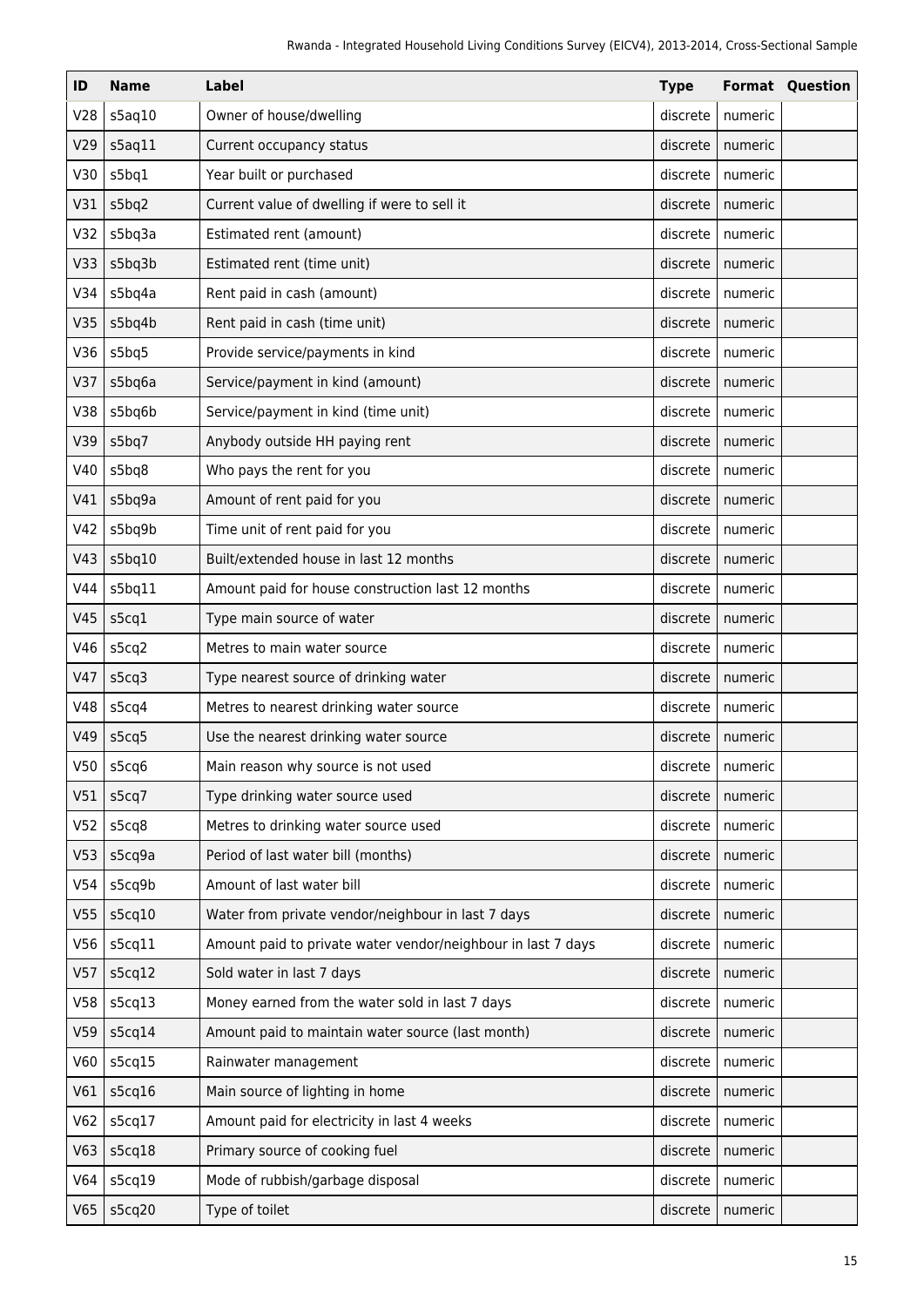| ID              | <b>Name</b> | Label                                                            | <b>Type</b> | Format  | Question |
|-----------------|-------------|------------------------------------------------------------------|-------------|---------|----------|
| V66             | s5cq21      | Toilet facility shared with another household                    | discrete    | numeric |          |
| V67             | s5cq22      | Dwelling affected by environmental destruction in last 12 months | discrete    | numeric |          |
| V68             | s5cq23      | Main environmental problem experienced with dwelling             | discrete    | numeric |          |
| V69             | s5cq24      | Received any environmental information in last 12 months         | discrete    | numeric |          |
| V70             | s5cq25      | Main source of info on environmental issues                      | discrete    | numeric |          |
| V71             | s5cq26      | Have Internet connection                                         | discrete    | numeric |          |
| V72             | s5cq27      | Main kind of internet connection used                            | discrete    | numeric |          |
| V <sub>73</sub> | s5dq1       | Main construction material of exterior wall                      | discrete    | numeric |          |
| V74             | s5dq2       | Main roofing material for main dwelling                          | discrete    | numeric |          |
| V75             | s5dq3       | Main floor material for dwelling                                 | discrete    | numeric |          |
| V76             | s5dq4       | Floor area of the dwelling (square metres)                       | discrete    | numeric |          |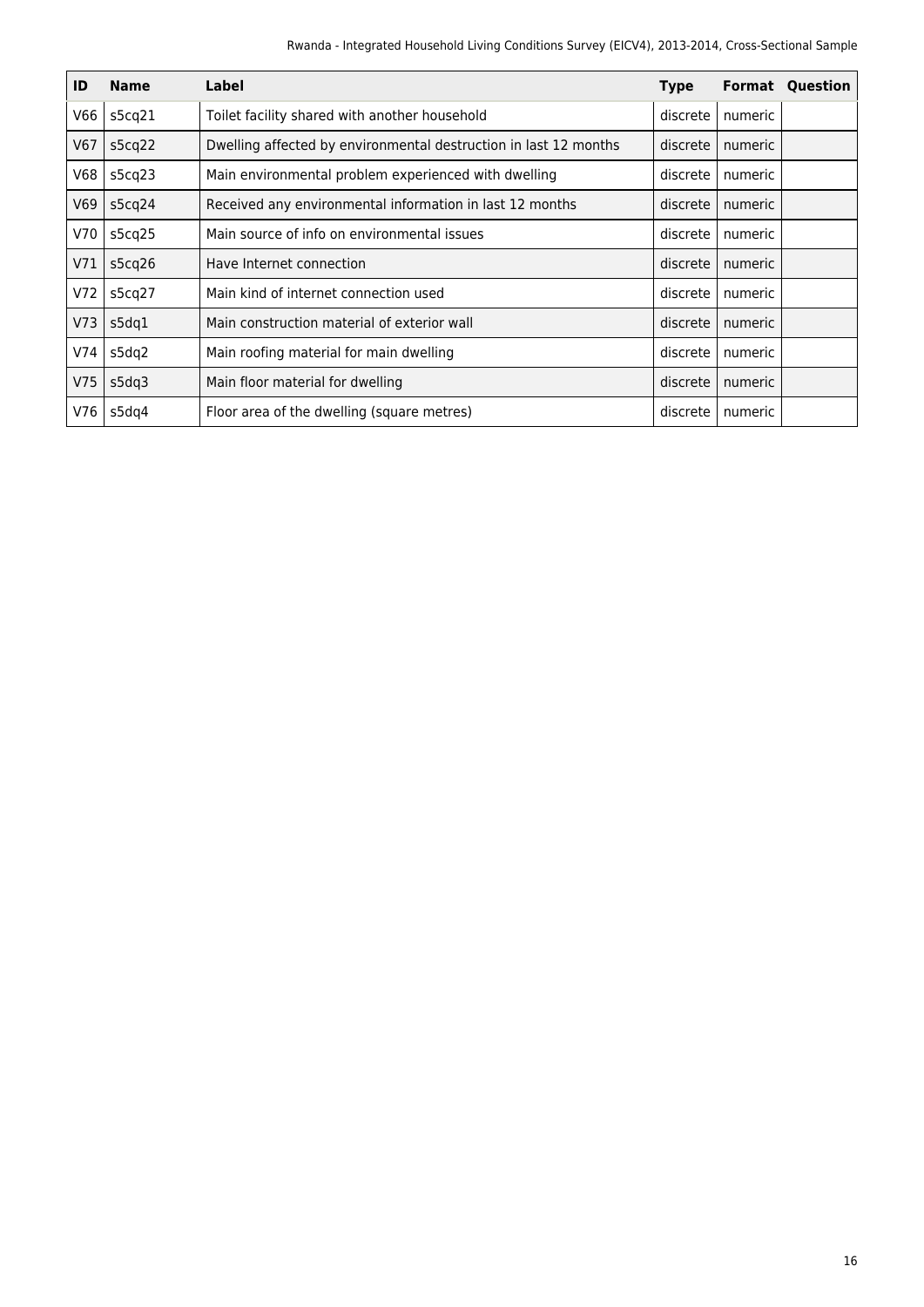## **cs\_s1\_s2\_s3\_s4\_s6a\_s6e\_s6f\_person**

| Content      | This file contains data merged on the person level, corresponding to Section 1 (household roster),<br>Section 2 (Migration), Section 3 (Health), Section 4 (Education), and Section 6 employment Part A (usual<br>activity) Part E (Underemployment and unemployment) and Part F (unpaid work). |
|--------------|-------------------------------------------------------------------------------------------------------------------------------------------------------------------------------------------------------------------------------------------------------------------------------------------------|
| Cases        | 66081                                                                                                                                                                                                                                                                                           |
| Variable(s)  | 127                                                                                                                                                                                                                                                                                             |
| Structure    | Type:<br>Keys: ()                                                                                                                                                                                                                                                                               |
| Version      | V <sub>01</sub>                                                                                                                                                                                                                                                                                 |
| Producer     | <b>NISR</b>                                                                                                                                                                                                                                                                                     |
| Missing Data |                                                                                                                                                                                                                                                                                                 |

| ID            | <b>Name</b> | Label                                     | <b>Type</b> | <b>Format</b> | Question |
|---------------|-------------|-------------------------------------------|-------------|---------------|----------|
| <b>V77</b>    | hhid        | Household Identifier_in cross section     | contin      | numeric       |          |
| V78           | province    | Province                                  | discrete    | numeric       |          |
| V79           | district    | District (also stratum CS; panel)         | discrete    | numeric       |          |
| <b>V80</b>    | ur2012      | Urban/Rural 2012 (4 categories)           | discrete    | numeric       |          |
| V81           | ur2 2012    | Urban/Rural 2012 (2 categories)           | discrete    | numeric       |          |
| <b>V82</b>    | region      | Region                                    | discrete    | numeric       |          |
| V83           | weight      | Household Sampling weight CS              | contin      | numeric       |          |
| <b>V84</b>    | hhtype      | Type of household according to the sample | discrete    | numeric       |          |
| <b>V85</b>    | s0q19m      | Month of interview                        | discrete    | numeric       |          |
| V86           | s0q19y      | Year of interview                         | discrete    | numeric       |          |
| <b>V87</b>    | pop_wt      | Population Weight                         | contin      | numeric       |          |
| <b>V88</b>    | clust       | Cluster                                   | contin      | numeric       |          |
| <b>V89</b>    | rwanda      | All Rwanda                                | discrete    | numeric       |          |
| V90           | surveyh     | EICV4 survey sample                       | discrete    | numeric       |          |
| V91           | quintile    | QUINTILE                                  | discrete    | numeric       |          |
| V92           | poverty     | <b>POVERTY</b>                            | discrete    | numeric       |          |
| V93           | Consumption | aggregate consumption/ae in Jan14 Prices  | contin      | numeric       |          |
| V94           | pid         | Personal Uniq Identifier Annonymized      | contin      | numeric       |          |
| V95           | s1q1        | Sex                                       | discrete    | numeric       |          |
| V96           | s1q2        | Relation with the head of household       | discrete    | numeric       |          |
| V97           | s1q3y       | Age (Years)                               | discrete    | numeric       |          |
| V98           | s1q3m       | Age (Months)                              | discrete    | numeric       |          |
| V99           | s1q4        | Marital status                            | discrete    | numeric       |          |
| V100          | s1q5        | Place of birth                            | discrete    | numeric       |          |
| V101          | s1q6        | Nationality                               | discrete    | numeric       |          |
| $V102$   s1q7 |             | Absent in the last 12 months              | discrete    | numeric       |          |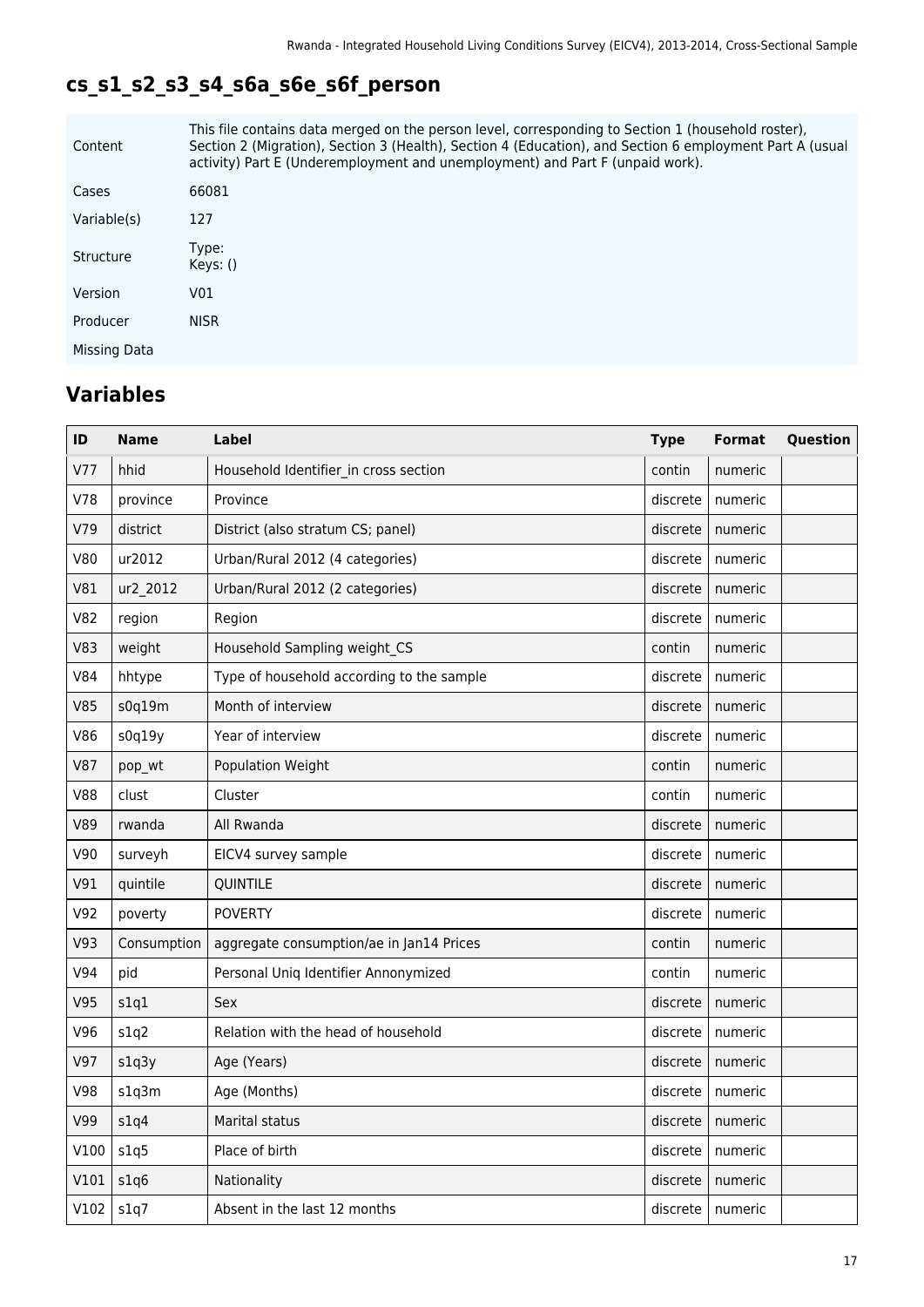| ID          | <b>Name</b> | Label                                                    | <b>Type</b> | <b>Format</b>      | Question |
|-------------|-------------|----------------------------------------------------------|-------------|--------------------|----------|
| V103        | s1q8        | Length of absence in last 12 months                      | discrete    | numeric            |          |
| V104        | s1q9        | Reason for absence                                       | discrete    | numeric            |          |
| V105        | slq10       | Lived in another HH during absence                       | discrete    | numeric            |          |
| V106        | slq11       | Will be resident during enumeration period               | discrete    | numeric            |          |
| V107        | slq12       | Reason for absence                                       | discrete    | numeric            |          |
| V108        | slq13       | Father still alive                                       | discrete    | numeric            |          |
| V109        | slq14       | Mother still alive                                       | discrete    | numeric            |          |
| V110        | slq15       | HH membership                                            | discrete    | numeric            |          |
| V111        | s2q1        | pid of respondent                                        | contin      | numeric            |          |
| V112        | s2q2        | Always lived in the district                             | discrete    | numeric            |          |
| V113        | s2q3y       | Time since last move (years)                             | discrete    | numeric            |          |
| V114        | s2q3m       | Time since last move (months)                            | discrete    | numeric            |          |
| V115        | s2q4        | District or foreign country lived prior to arrival       | discrete    | numeric            |          |
| V116        | s2q5        | Kind of place lived prior to arrival                     | discrete    | numeric            |          |
| V117        | s2q6        | Duration of stay in the previous location (years)        | discrete    | numeric            |          |
| V118        | s2q7        | Primary reason for moving                                | discrete    | numeric            |          |
| V119        | s2q8        | Moved alone or with other HH members                     | discrete    | numeric            |          |
| V120        | s3q1        | pid of respondent                                        | contin      | numeric            |          |
| V121        | s3q2        | Suffers from a major disability                          | discrete    | numeric            |          |
| V122        | s3q3        | Main health insurance                                    | discrete    | numeric            |          |
| V123        | s3q4        | Suffered from health problem in the last 4 weeks         | discrete    | numeric            |          |
| V124        | s3q5        | Nature of the health problem                             | discrete    | numeric            |          |
| $V125$ s3q6 |             | Medical consultation over the last 4 weeks               |             | discrete   numeric |          |
| V126        | s3q7        | Reason for medical consultation                          | discrete    | numeric            |          |
| V127        | s4aq1       | Ever been to school                                      | discrete    | numeric            |          |
| V128        | s4aq2       | Highest class successfully completed                     | discrete    | numeric            |          |
| V129        | s4aq3       | Highest diploma obtained                                 | discrete    | numeric            |          |
| V130        | s4aq4a      | Field of education of diploma                            | discrete    | character          |          |
| V131        | s4aq4b      | <b>ISCED</b> code                                        | discrete    | numeric            |          |
| V132        | s4aq5       | Last higher institution attended                         | discrete    | numeric            |          |
| V133        | s4aq6a      | Class attended during school year 2012                   | discrete    | numeric            |          |
| V134        | s4aq6b      | Class attended during school year 2013                   | discrete    | numeric            |          |
| V135        | s4aq7       | Attended school in previous 12 months                    | discrete    | numeric            |          |
| V136        | s4aq8       | Type of school attended in previous 12 months            | discrete    | numeric            |          |
| V137        | s4aq9       | Problem experienced at school                            | discrete    | numeric            |          |
| V138        | s4aq10      | School has separate toilet facilities for boys and girls | discrete    | numeric            |          |
| V139        | s4aq11a     | Registration and school fees                             | discrete    | numeric            |          |
| V140        | s4aq11b     | Parent contributions                                     | discrete    | numeric            |          |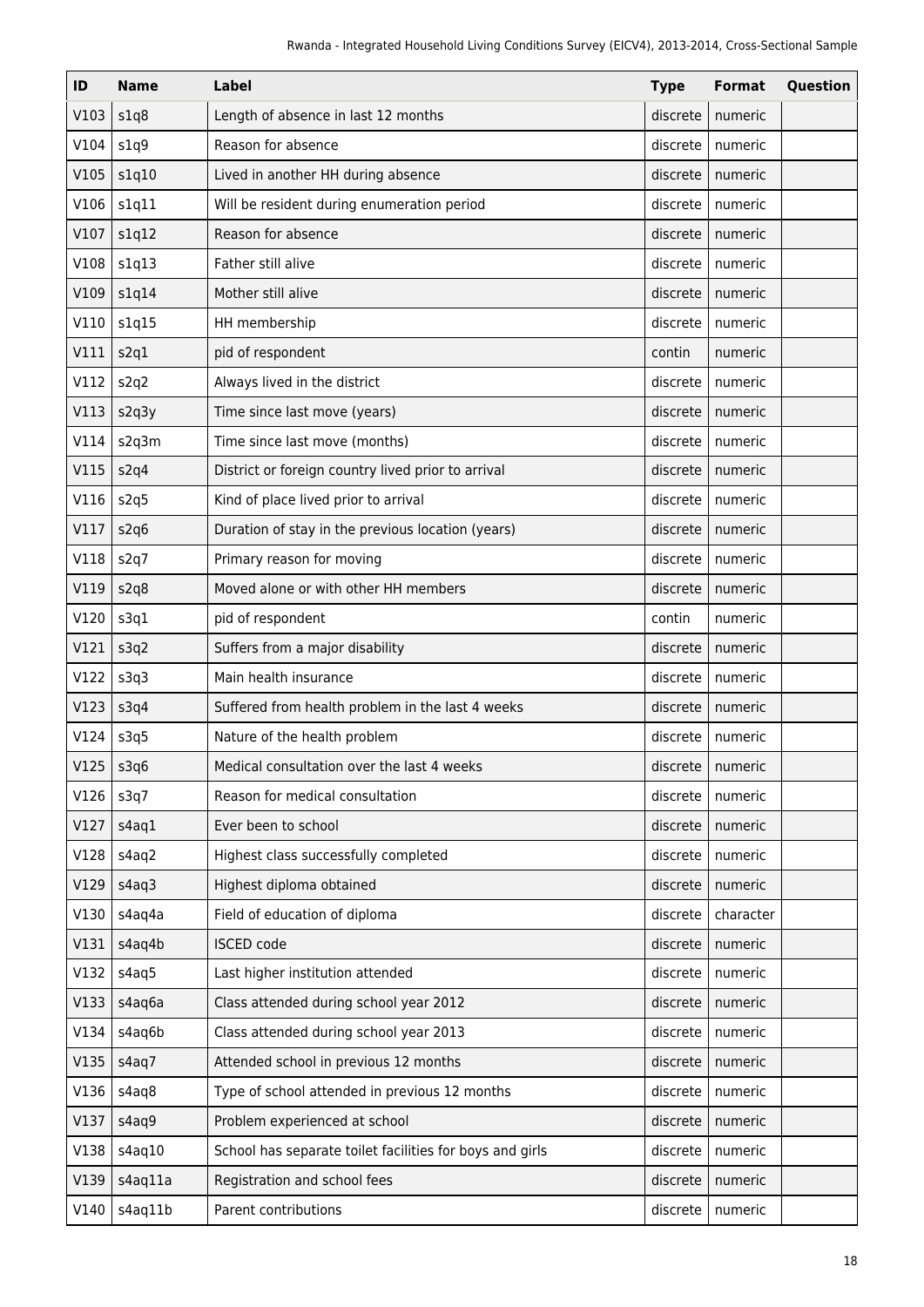| ID   | <b>Name</b> | Label                                                                    | <b>Type</b> | <b>Format</b> | Question |
|------|-------------|--------------------------------------------------------------------------|-------------|---------------|----------|
| V141 | s4aq11c     | School uniforms expenses                                                 | discrete    | numeric       |          |
| V142 | s4aq11d     | Books and school supplies expenses                                       | discrete    | numeric       |          |
| V143 | s4aq11e     | Transport to and from school expenses                                    | discrete    | numeric       |          |
| V144 | s4aq11f     | Room and board (or board only) expenses                                  | discrete    | numeric       |          |
| V145 | s4aq11g     | Other school expenses                                                    | discrete    | numeric       |          |
| V146 | s4aq11h     | Total education expenses (non-distributed option)                        | discrete    | numeric       |          |
| V147 | s4aq12      | Who paid school expenses over last 12 months                             | discrete    | numeric       |          |
| V148 | s4aq13      | Missed any day at school in the last 7 days?                             | discrete    | numeric       |          |
| V149 | s4aq14      | Number of school days missed in the last 7 days                          | discrete    | numeric       |          |
| V150 | s4aq15      | Cause of not attending school                                            | discrete    | numeric       |          |
| V151 | s4aq16      | Year left school                                                         | discrete    | numeric       |          |
| V152 | s4aq17      | Reason for leaving school                                                | discrete    | numeric       |          |
| V153 | s4bq1       | Post-school/vocational training in last 12 months                        | discrete    | numeric       |          |
| V154 | s4bq2       | Expense of post-school/vocational training                               | discrete    | numeric       |          |
| V155 | s4bq3       | Can read a letter or a simple note                                       | discrete    | numeric       |          |
| V156 | s4bq4       | Can write a letter or a simple note                                      | discrete    | numeric       |          |
| V157 | s4bq5       | Can perform a written calculation                                        | discrete    | numeric       |          |
| V158 | s4bq6       | Feels confident about using a computer                                   | discrete    | numeric       |          |
| V159 | s4bq7       | Attended literacy course                                                 | discrete    | numeric       |          |
| V160 | s4bq8       | Has a mobile telephone                                                   | discrete    | numeric       |          |
| V161 | s6aq2       | Work on own/HH farm (last 12 months)                                     | discrete    | numeric       |          |
| V162 | s6aq3       | Agricultural work for salary, wages, in-kind (last 12 months)            | discrete    | numeric       |          |
| V163 | s6aq4       | Non-farm work for salary or wages (last 12 months)                       | discrete    | numeric       |          |
| V164 | s6aq5       | Non-farm business for cash/profit (last 12 months)                       | discrete    | numeric       |          |
| V165 | s6aq6       | Worked in HH member non-farm business for no payment (last 12<br>months) | discrete    | numeric       |          |
| V166 | s6aq7a      | Number of jobs over past 12 months                                       | discrete    | numeric       |          |
| V167 | s6aq7b      | Number of jobs over past 7 days                                          | discrete    | numeric       |          |
| V168 | s6aq8       | Main reason for not working (last 12 months)                             | discrete    | numeric       |          |
| V169 | s6eq1       | Worked for one hour in the last 7 days in S6A activities                 | discrete    | numeric       |          |
| V170 | s6eq2       | Usually works but absent last week                                       | discrete    | numeric       |          |
| V171 | s6eq3       | Reason for absence from work; last 7 days                                | discrete    | numeric       |          |
| V172 | s6eq4       | Usual hours worked in job; 7 day period                                  | discrete    | numeric       |          |
| V173 | s6eq5       | Worked in other activities in the last 7 days                            | discrete    | numeric       |          |
| V174 | s6eq6       | Reason not working in the last 7 days                                    | discrete    | numeric       |          |
| V175 | s6eq7       | Able to start work if the opportunity existed                            | discrete    | numeric       |          |
| V176 | s6eq8       | Seeking a job during the last 4 weeks                                    | discrete    | numeric       |          |
| V177 | s6eq9       | Steps taken to seek work during last 4 weeks                             | discrete    | numeric       |          |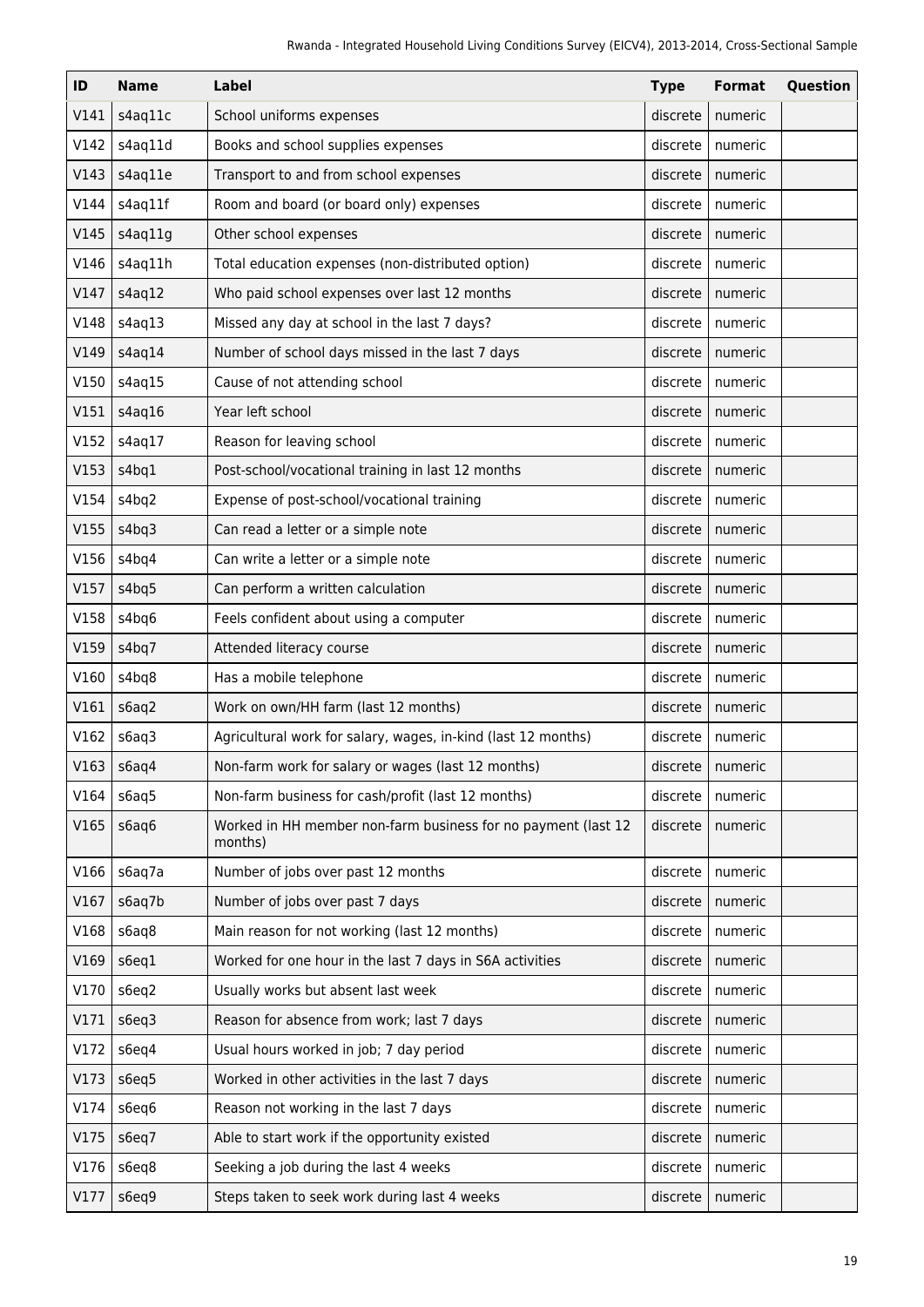| ID   | <b>Name</b> | Label                                                       | <b>Type</b> | Format  | Question |
|------|-------------|-------------------------------------------------------------|-------------|---------|----------|
| V178 | s6eq10      | Desire to work at the present                               | discrete    | numeric |          |
| V179 | s6eq11      | Reason not seeking a job in last 4 weeks                    | discrete    | numeric |          |
| V180 | s6eq12a     | Period looking for a job (year)                             | discrete    | numeric |          |
| V181 | s6eq12b     | Period looking for a job (month)                            | discrete    | numeric |          |
| V182 | s6eq13      | Ever worked before                                          | discrete    | numeric |          |
| V183 | s6eq14      | Reason stopped working in last job                          | discrete    | numeric |          |
| V184 | s6eq15      | Employment status last job                                  | discrete    | numeric |          |
| V185 | s6eq16      | Kind of establishments in previous employment               | discrete    | numeric |          |
| V186 | s6eq17      | Wanted additional work                                      | discrete    | numeric |          |
| V187 | s6eq18      | Number of additional hours preferred to work in last 7 days | discrete    | numeric |          |
| V188 | s6eq19      | Desire to change current job                                | discrete    | numeric |          |
| V189 | s6eq20      | Reason wants to change current job                          | discrete    | numeric |          |
| V190 | s6eq21      | Current main job/activity match training                    | discrete    | numeric |          |
| V191 | s6eq0a      | ID number                                                   | contin      | numeric |          |
| V192 | s6fq1       | Fetched water last 7 days                                   | discrete    | numeric |          |
| V193 | s6fq2       | Number of hours fetching water last 7 days                  | discrete    | numeric |          |
| V194 | s6fq3       | Foraged for firewood last 7 days                            | discrete    | numeric |          |
| V195 | s6fq4       | Number of hours foraging for wood last 7 days               | discrete    | numeric |          |
| V196 | s6fq5       | Searched fodder last 7 days                                 | discrete    | numeric |          |
| V197 | s6fq6       | Number of hours searching fodder last 7 days                | discrete    | numeric |          |
| V198 | s6fq7       | Went to the market last 7 days                              | discrete    | numeric |          |
| V199 | s6fq8       | Number of hours going to market last 7 days                 | discrete    | numeric |          |
| V200 | s6fq9       | Cooked for household last 7 days                            | discrete    | numeric |          |
| V201 | s6fq10      | Number of hours cooking last 7 days                         | discrete    | numeric |          |
| V202 | s6fq11      | Did other household chores last 7 days                      | discrete    | numeric |          |
| V203 | s6fq12      | Number of hours spent on other household chores last 7 days | discrete    | numeric |          |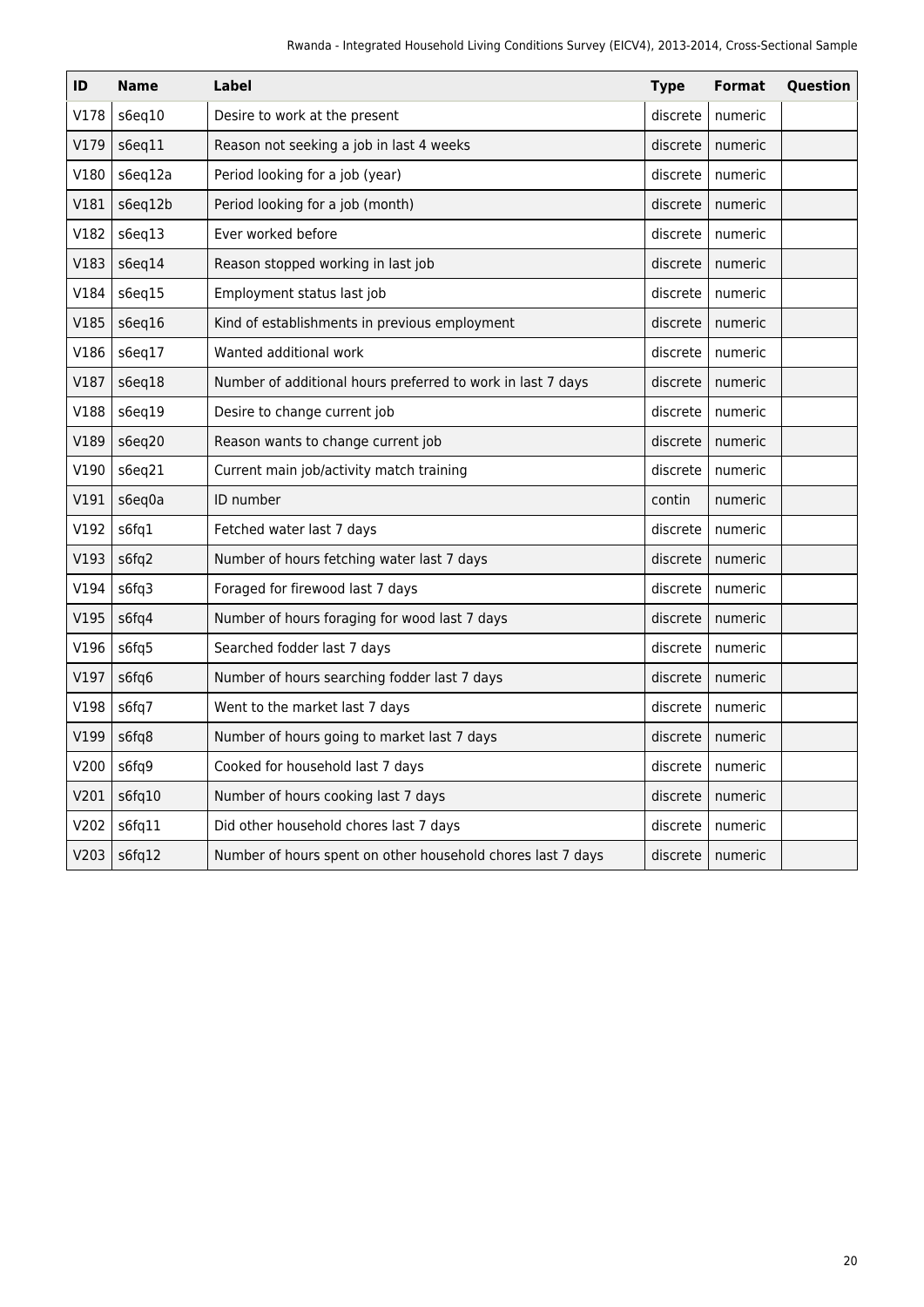## **cs\_s5e\_access to services**

| Content      | This file corresponds to section 5 Housing E: access and satisfaction towards basic services |
|--------------|----------------------------------------------------------------------------------------------|
| Cases        | 216285                                                                                       |
| Variable(s)  | 24                                                                                           |
| Structure    | Type:<br>Keys: ()                                                                            |
| Version      | V <sub>01</sub>                                                                              |
| Producer     | <b>NISR</b>                                                                                  |
| Missing Data |                                                                                              |

| ID   | <b>Name</b> | <b>Label</b>                                | <b>Type</b> |         | <b>Format Question</b> |
|------|-------------|---------------------------------------------|-------------|---------|------------------------|
| V204 | hhid        | Household Identifier in cross section       | contin      | numeric |                        |
| V205 | province    | Province                                    | discrete    | numeric |                        |
| V206 | district    | District (also stratum CS; panel)           | discrete    | numeric |                        |
| V207 | ur2012      | Urban/Rural 2012 (4 categories)             | discrete    | numeric |                        |
| V208 | ur2 2012    | Urban/Rural 2012 (2 categories)             | discrete    | numeric |                        |
| V209 | region      | Region                                      | discrete    | numeric |                        |
| V210 | weight      | Sampling weight CS                          | contin      | numeric |                        |
| V211 | clust       | Cluster                                     | contin      | numeric |                        |
| V212 | s5eq0       | ID of basic service                         | discrete    | numeric |                        |
| V213 | s5eq0d      | Basic service description                   | discrete    | numeric |                        |
| V214 | s5eq1       | Frequency of use of nearest service         | discrete    | numeric |                        |
| V215 | s5eq2       | Main reason for little or no use            | discrete    | numeric |                        |
| V216 | s5eq3h      | Time to arrive at nearest service (hours)   | discrete    | numeric |                        |
| V217 | s5eq3m      | Time to arrive at nearest service (minutes) | discrete    | numeric |                        |
| V218 | s5eq4       | Distance to the nearest service             | discrete    | numeric |                        |
| V219 | s5eq5       | Mode of transport to access service         | discrete    | numeric |                        |
| V220 | s5eq6       | Satisfied with service quality              | discrete    | numeric |                        |
| V221 | s5eq7       | Service quality in last 12 months           | discrete    | numeric |                        |
| V222 | hhtype      | Type of household according to the sample   | discrete    | numeric |                        |
| V223 | rwanda      | All Rwanda                                  | discrete    | numeric |                        |
| V224 | surveyh     | EICV4 survey sample                         | discrete    | numeric |                        |
| V225 | quintile    | QUINTILE                                    | discrete    | numeric |                        |
| V226 | poverty     | <b>POVERTY</b>                              | discrete    | numeric |                        |
| V227 | Consumption | aggregate consumption/ae in Jan14 Prices    | contin      | numeric |                        |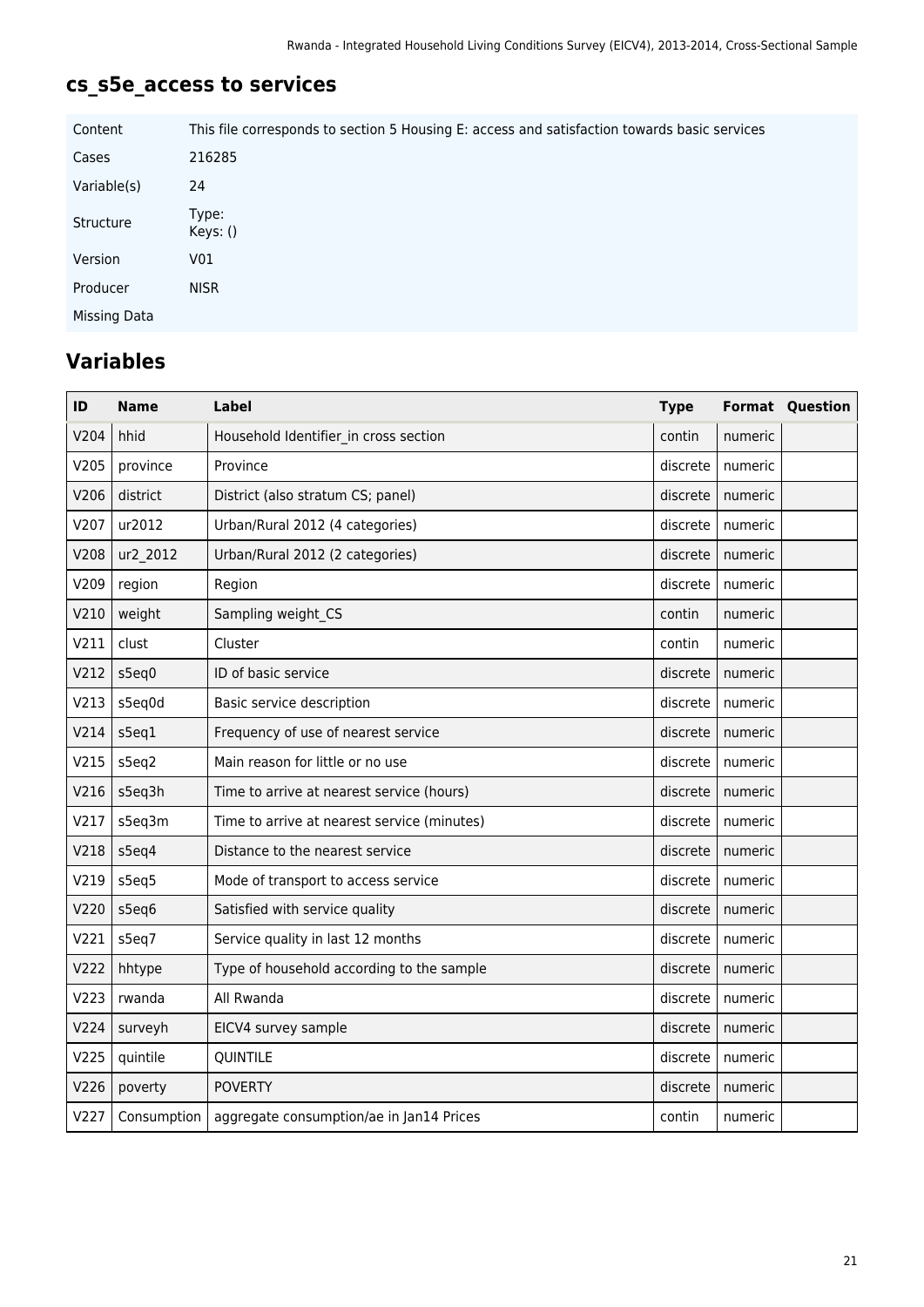## **cs\_s6b\_employement\_6c\_salaried\_s6d\_business**

| Content      | This file corresponds to part B, C, D of section 6 (Employment) of the questionnaire |
|--------------|--------------------------------------------------------------------------------------|
| Cases        | 59616                                                                                |
| Variable(s)  | 71                                                                                   |
| Structure    | Type:<br>Keys: ()                                                                    |
| Version      | V01                                                                                  |
| Producer     | <b>NISR</b>                                                                          |
| Missing Data |                                                                                      |

| ID   | <b>Name</b>    | Label                                                     | <b>Type</b> | <b>Format</b> | Question |
|------|----------------|-----------------------------------------------------------|-------------|---------------|----------|
| V228 | hhid           | Household Identifier                                      | contin      | numeric       |          |
| V229 | province       | Province                                                  | discrete    | numeric       |          |
| V230 | district       | District (also stratum CS; panel)                         | discrete    | numeric       |          |
| V231 | ur2012         | Urban/Rural 2012 (4 categories)                           | discrete    | numeric       |          |
| V232 | ur2 2012       | Urban/Rural 2012 (2 categories)                           | discrete    | numeric       |          |
| V233 | region         | Region                                                    | discrete    | numeric       |          |
| V234 | weight         | Sampling weight CS                                        | contin      | numeric       |          |
| V235 | clust          | Cluster                                                   | contin      | numeric       |          |
| V236 | pid            |                                                           | contin      | numeric       |          |
| V237 | eid            |                                                           | contin      | numeric       |          |
| V238 | s6bq3a         | Occupation description                                    | discrete    | character     |          |
| V239 | s6bq3b         | Occupation_Grouped                                        | discrete    | numeric       |          |
| V240 | s6bq4a         | Industry description                                      | discrete    | character     |          |
| V241 | s6bq4b         | <b>ISIC Industry Grouped</b>                              | discrete    | numeric       |          |
| V242 | s6bq5          | Non-agricultural or agricultural job                      | discrete    | numeric       |          |
| V243 | s6bq6          | Months worked in this job in past 12 months               | discrete    | numeric       |          |
| V244 | s6bq7          | Spent most time in this job in last 12 months             | discrete    | numeric       |          |
| V245 | s6bq8          | Worked for at least 1 hour in this job during last 7 days | discrete    | numeric       |          |
| V246 | s6bq9          | Spent most time in this job in last 7 days                | discrete    | numeric       |          |
| V247 | s6bq10         | Hours worked in this job last 7 days                      | contin      | numeric       |          |
| V248 | s6bq11         | Days worked in this job in last 7 days                    | contin      | numeric       |          |
| V249 | s6bq12         | Still working in this job                                 | discrete    | numeric       |          |
|      | V250   s6bq13a | Years working in this job                                 | discrete    | numeric       |          |
| V251 | s6bq13b        | Months working in this job                                | discrete    | numeric       |          |
| V252 | s6bq14         | Sector worked in this job                                 | discrete    | numeric       |          |
| V253 | s6bq15         | Occupational status                                       | discrete    | numeric       |          |
| V254 | s6cq16         | Nature of employment contract                             | discrete    | numeric       |          |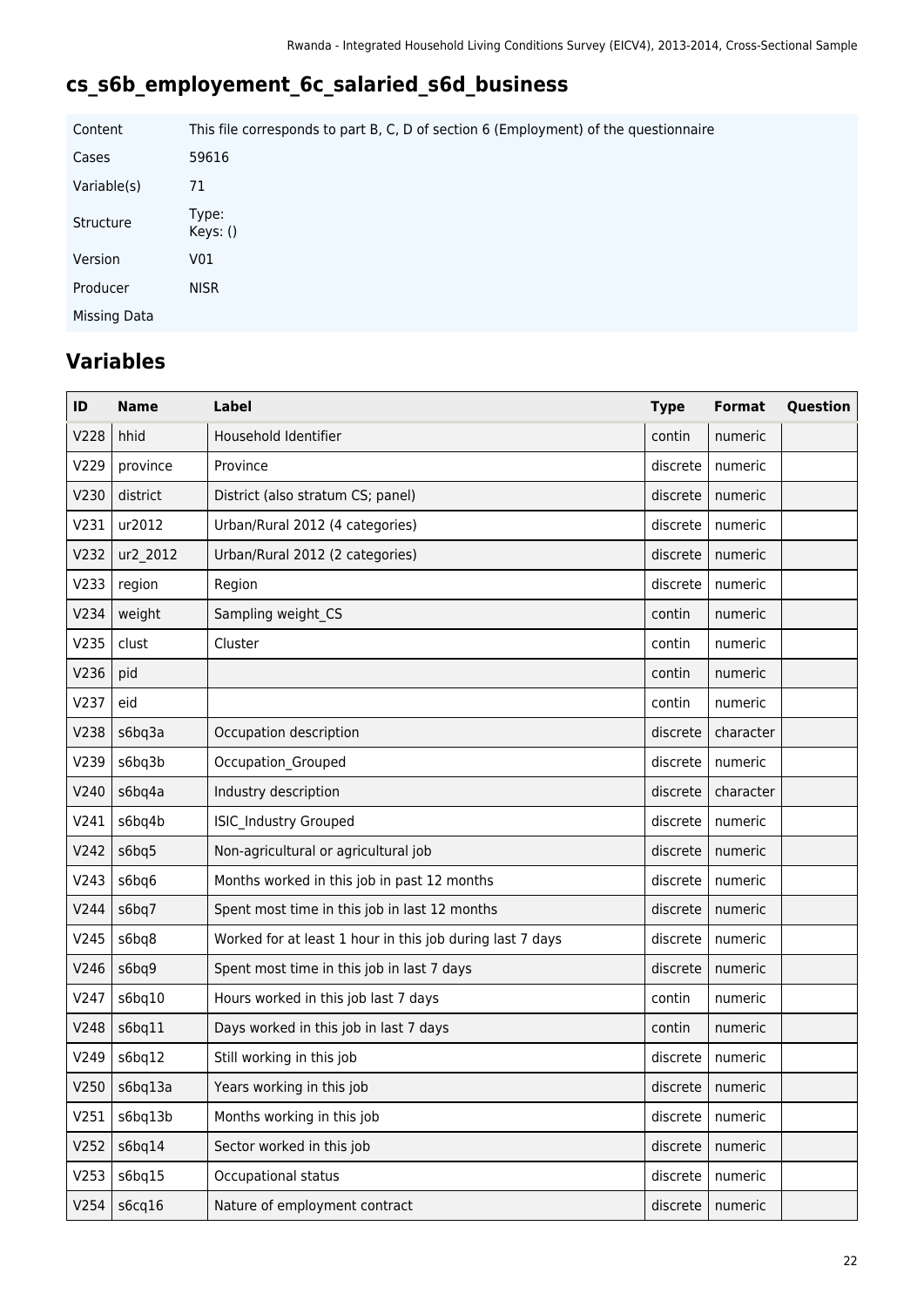| ID   | <b>Name</b> | <b>Label</b>                                  | <b>Type</b> | <b>Format</b> | Question |
|------|-------------|-----------------------------------------------|-------------|---------------|----------|
| V255 | s6cq17      | Frequency of salary increase                  | discrete    | numeric       |          |
| V256 | s6cq18      | Job provides medical coverage                 | discrete    | numeric       |          |
| V257 | s6cq19      | Job provides pension/security                 | discrete    | numeric       |          |
| V258 | s6cq20      | Job provides paid annual leave                | discrete    | numeric       |          |
| V259 | s6cq21      | Job provides paid sick leave                  | discrete    | numeric       |          |
| V260 | s6cq22      | Salary subjected to tax deduction             | discrete    | numeric       |          |
| V261 | s6cq23a     | Last net salary/wage (amount)                 | contin      | numeric       |          |
| V262 | s6cq23b     | Last net salary/wage (time unit)              | discrete    | numeric       |          |
| V263 | s6cq24      | Receives in-kind payments                     | discrete    | numeric       |          |
| V264 | s6cq25a     | Last in-kind payments (amount)                | contin      | numeric       |          |
| V265 | s6cq25b     | Last in-kind payments (time unit)             | discrete    | numeric       |          |
| V266 | s6cq26      | Employer provides or subsidizes housing       | discrete    | numeric       |          |
| V267 | s6cq27a     | Housing benefit (amount)                      | contin      | numeric       |          |
| V268 | s6cq27b     | Housing benefit (time unit)                   | discrete    | numeric       |          |
| V269 | s6cq28      | Receive any other benefits for this work      | discrete    | numeric       |          |
| V270 | s6cq29a     | Other benefit (amount)                        | contin      | numeric       |          |
| V271 | s6cq29b     | Other benefit (time unit)                     | discrete    | numeric       |          |
| V272 | s6dq30      | Business registered with authorities          | discrete    | numeric       |          |
| V273 | s6dq31      | Has sought a loan in last 12 months           | discrete    | numeric       |          |
| V274 | s6dq32      | Business with VUP financial services loan     | discrete    | numeric       |          |
| V275 | s6dq33      | Ownership category of the business            | discrete    | numeric       |          |
| V276 | s6dq34      | Number of owners/members                      | discrete    | numeric       |          |
| V277 | s6dq35      | Percentage of profit belongs to HH            | contin      | numeric       |          |
| V278 | s6dq36      | Number of employees over last 3 months        | discrete    | numeric       |          |
| V279 | s6dq37      | Employed paid worker in last 7 days           | discrete    | numeric       |          |
| V280 | s6dq38      | Number of owners/members work in the business | discrete    | numeric       |          |
| V281 | s6dq39      | Maintain accounts regularly                   | discrete    | numeric       |          |
| V282 | s6dq40      | Obstacles when creating business              | discrete    | numeric       |          |
| V283 | s6dq41      | Source of money used to create business       | discrete    | numeric       |          |
| V284 | s6dq42a     | Labour expenditure (amount)                   | contin      | numeric       |          |
| V285 | s6dq42b     | Labour expenditure (time unit)                | discrete    | numeric       |          |
| V286 | s6dq43a     | Non-labour expenditure (amount)               | contin      | numeric       |          |
| V287 | s6dq43b     | Non-labour expenditure (time unit)            | discrete    | numeric       |          |
| V288 | s6dq44a     | Turnover (amount)                             | contin      | numeric       |          |
| V289 | s6dq44b     | Turnover (time unit)                          | discrete    | numeric       |          |
| V290 | s6dq45      | Turnover expenditure shared                   | discrete    | numeric       |          |
| V291 | surveyh     | EICV4 survey sample                           | discrete    | numeric       |          |
| V292 | rwanda      | All Rwanda                                    | discrete    | numeric       |          |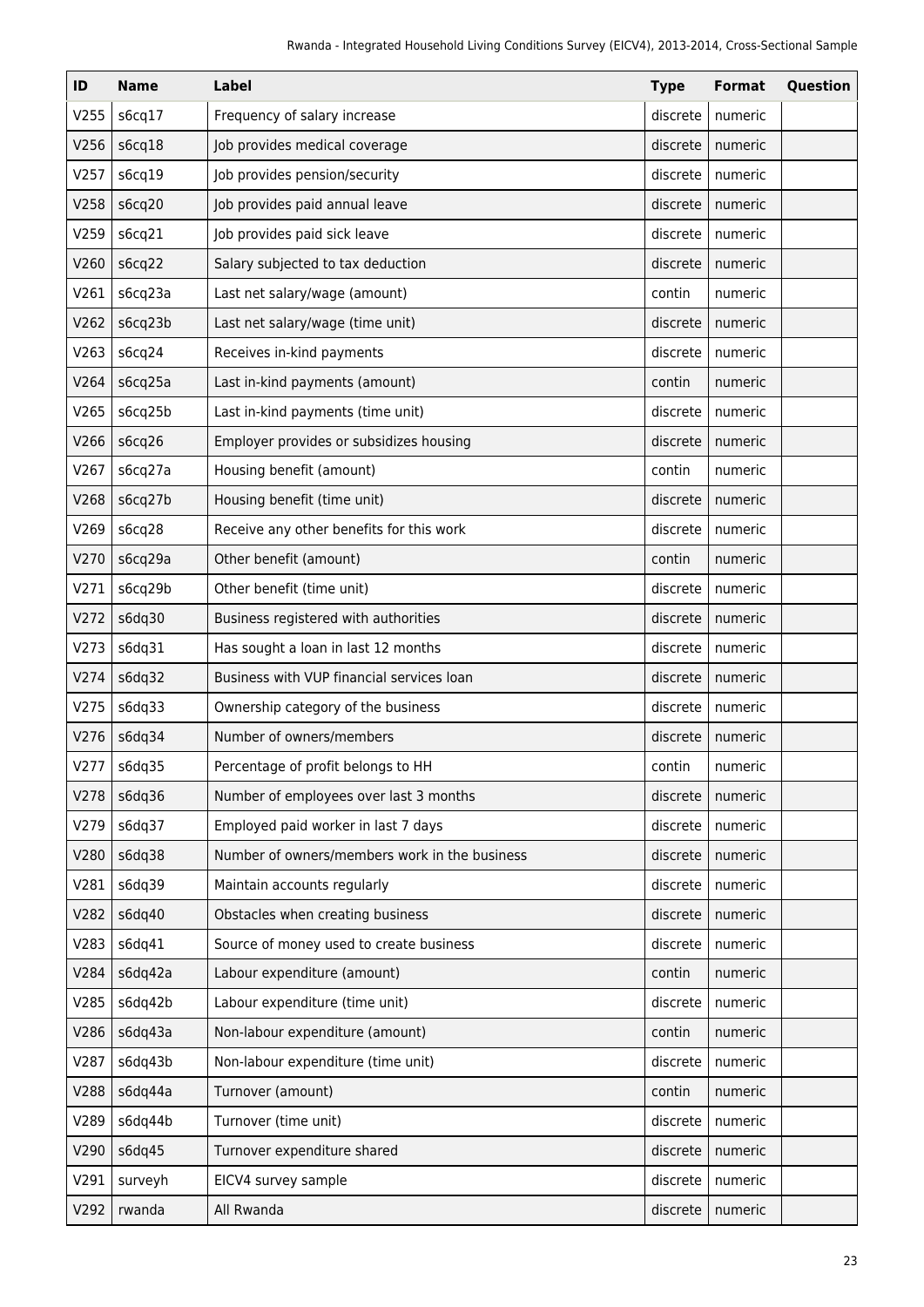Rwanda - Integrated Household Living Conditions Survey (EICV4), 2013-2014, Cross-Sectional Sample

| ID   | <b>Name</b> | Label                                     | <b>Type</b> | <b>Format</b> | Question |
|------|-------------|-------------------------------------------|-------------|---------------|----------|
| V293 | hhtype      | Type of household according to the sample | discrete    | numeric       |          |
| V294 | quintile    | <b>OUINTILE</b>                           | discrete    | numeric       |          |
| V295 | poverty     | <b>POVERTY</b>                            | discrete    | numeric       |          |
| V296 | Consumption | aggregate consumption/ae in Jan14 Prices  | contin      | numeric       |          |
| V297 | s0q19m      | Month of interview                        | discrete    | numeric       |          |
| V298 | s0q19y      | Year of interview                         | discrete    | numeric       |          |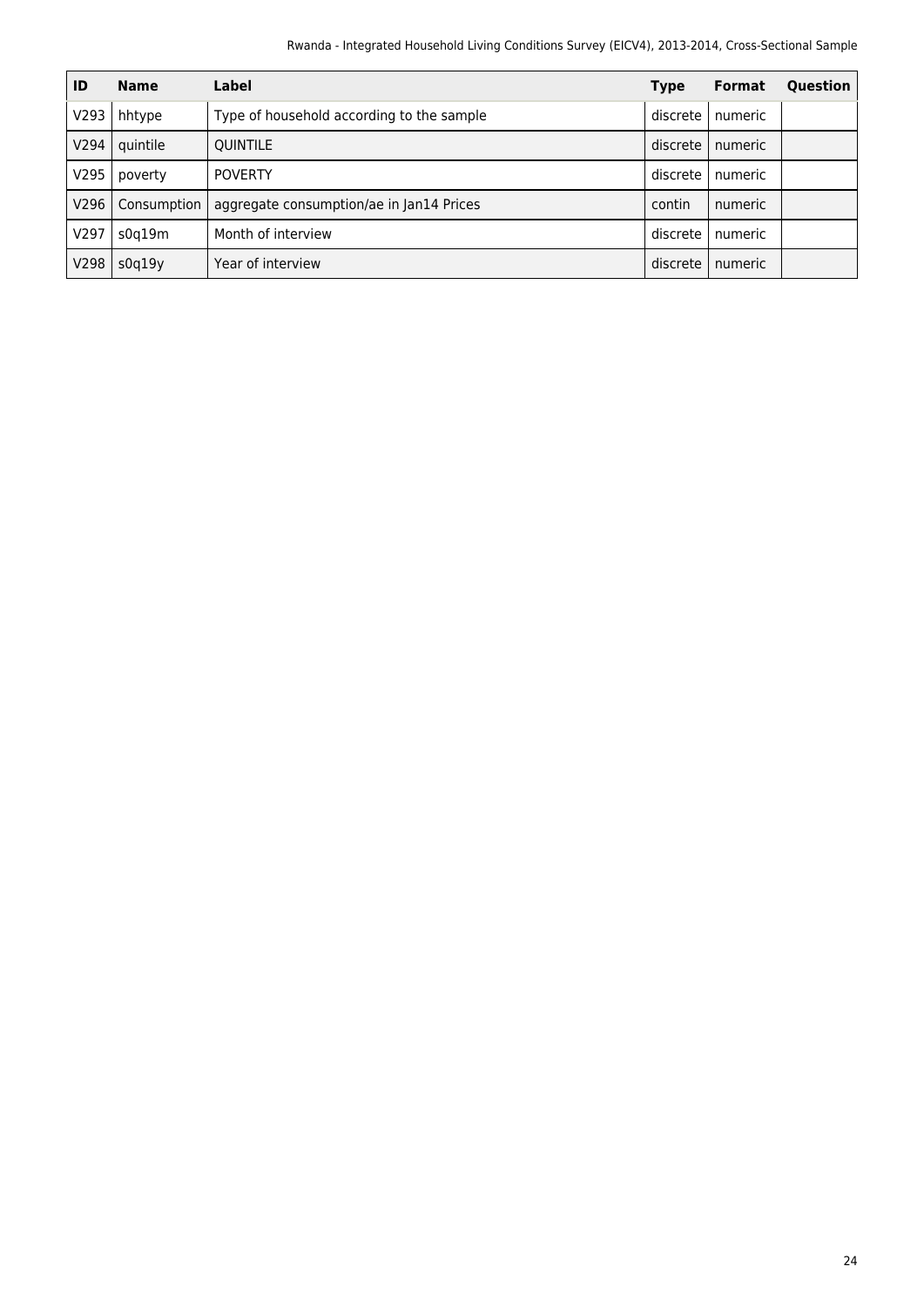## **cs\_s7a1\_livestock**

| Content             | This file corresponds to Section 7 Agriculture Part A1 Livestock |
|---------------------|------------------------------------------------------------------|
| Cases               | 80877                                                            |
| Variable(s)         | 33                                                               |
| Structure           | Type:<br>Keys: ()                                                |
| Version             | V <sub>01</sub>                                                  |
| Producer            | <b>NISR</b>                                                      |
| <b>Missing Data</b> |                                                                  |

| ID   | <b>Name</b> | Label                                              | <b>Type</b> | Format             | Question |
|------|-------------|----------------------------------------------------|-------------|--------------------|----------|
| V299 | province    | Province                                           | discrete    | numeric            |          |
| V300 | district    | District                                           | discrete    | numeric            |          |
| V301 | ur2012      | Urban/Rural 2012 (4 categories)                    | discrete    | numeric            |          |
| V302 | ur2 2012    | Urban/Rural 2012 (2 categories)                    | discrete    | numeric            |          |
| V303 | region      | Region                                             | discrete    | numeric            |          |
| V304 | weight      | Sampling weight CS                                 | contin      | numeric            |          |
| V305 | s7aq3       | Code of livestock                                  | discrete    | numeric            |          |
| V306 | s7aq3d      | Type of livestock                                  | discrete    | character          |          |
| V307 | s7aq4       | Raised type of livestock in last 12 months         | discrete    | numeric            |          |
| V308 | s7aq5       | Number of livestock owned                          | discrete    | numeric            |          |
| V309 | s7aq6       | Stable these animals                               | discrete    | numeric            |          |
| V310 | s7aq7       | Sales price in today's prices                      | discrete    | numeric            |          |
| V311 | s7aq8       | Have bought any in last 12 months                  | discrete    | numeric            |          |
| V312 | s7aq9       | Number of livestock bought                         | discrete    | numeric            |          |
| V313 | s7aq10      | Value of animal purchases                          | discrete    | numeric            |          |
| V314 | s7aq11      | Number born in the past 12 months                  | discrete    | numeric            |          |
| V315 | s7aq12      | Sold or killed any livestock in the past 12 months | discrete    | numeric            |          |
| V316 | s7aq13      | Number of livestock sold or slaughtered            | discrete    | numeric            |          |
| V317 | s7aq14      | Value of the animals sold live or dead             | discrete    | numeric            |          |
| V318 | s7aq15      | Lost livestock in the past 12 months               | discrete    | numeric            |          |
| V319 | s7aq16      | Number of livestock lost                           | discrete    | numeric            |          |
| V320 | s7aq17      | Rented any animals in the last 12 months           | discrete    | numeric            |          |
| V321 | s7aq18      | Total amount earned from the rental                |             | discrete   numeric |          |
| V322 | clust       | Cluster                                            | contin      | numeric            |          |
| V323 | hhid        | Household Identifier in cross section              | contin      | numeric            |          |
| V324 | hhtype      | Type of household according to the sample          | discrete    | numeric            |          |
| V325 | rwanda      | All Rwanda                                         | discrete    | numeric            |          |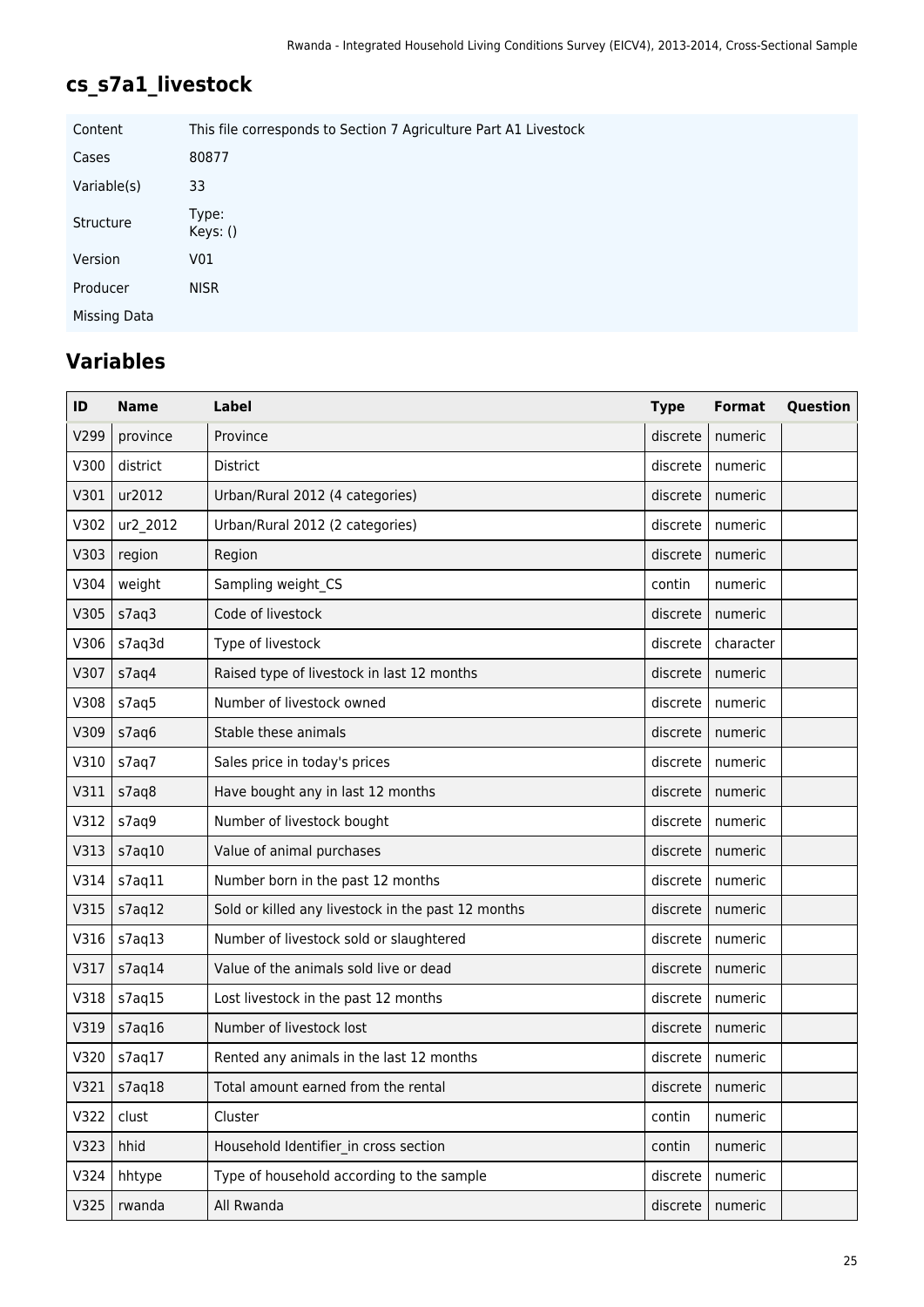Rwanda - Integrated Household Living Conditions Survey (EICV4), 2013-2014, Cross-Sectional Sample

| ID   | <b>Name</b> | Label                                    | <b>Type</b> | <b>Format</b> | Question |
|------|-------------|------------------------------------------|-------------|---------------|----------|
| V326 | surveyh     | EICV4 survey sample                      | discrete    | numeric       |          |
| V327 | quintile    | <b>OUINTILE</b>                          | discrete    | numeric       |          |
| V328 | poverty     | <b>POVERTY</b>                           | discrete    | numeric       |          |
| V329 | Consumption | aggregate consumption/ae in Jan14 Prices | contin      | numeric       |          |
| V330 | s0q19m      | Month of interview                       | discrete    | numeric       |          |
| V331 | s0q19y      | Year of interview                        | discrete    | numeric       |          |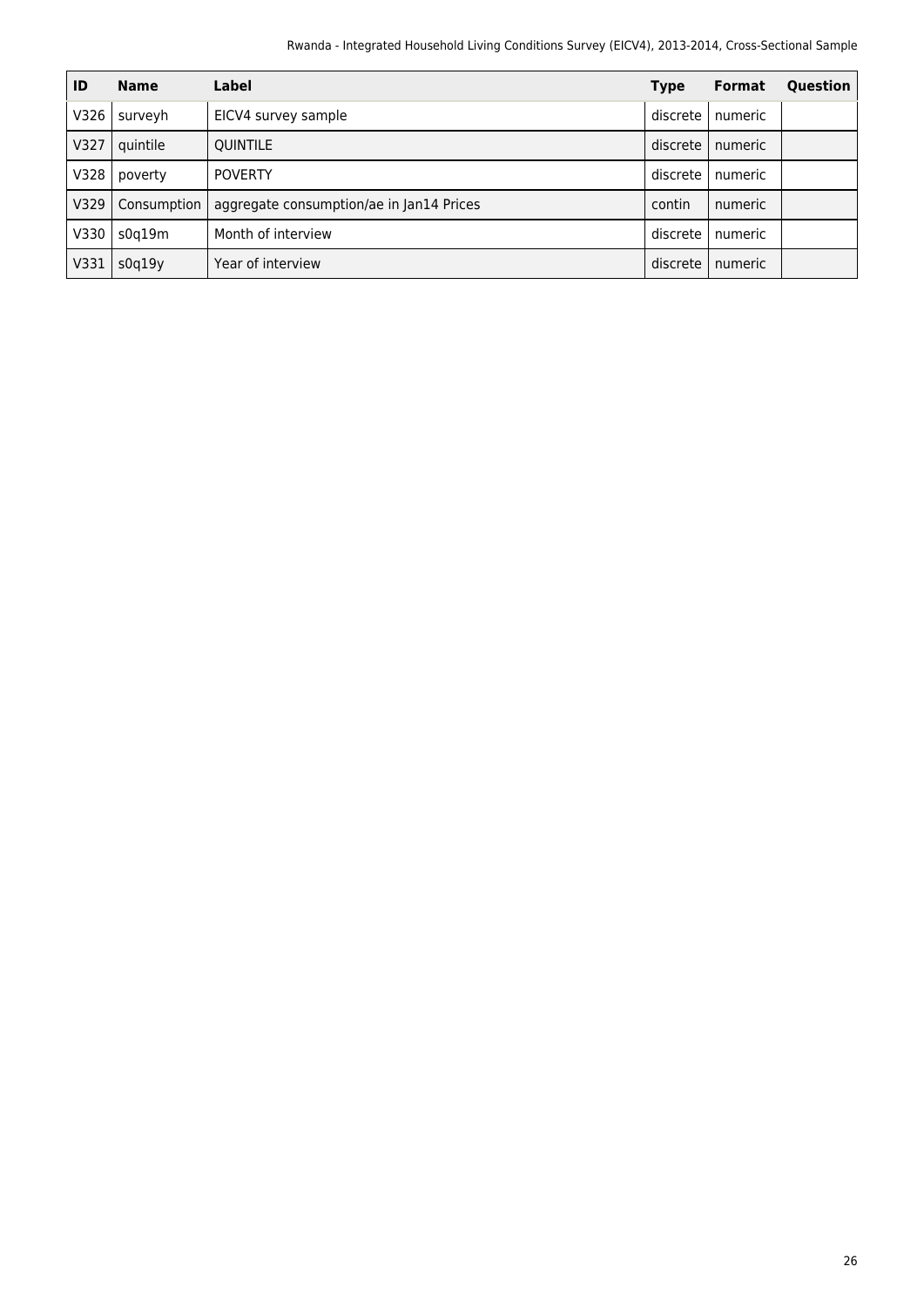## **cs\_s7a2\_livestock**

| Content      | Section 7 PART A2: LIVESTOCK (Continued) one cow per poor family policy, animals and pasture |
|--------------|----------------------------------------------------------------------------------------------|
| Cases        | 14419                                                                                        |
| Variable(s)  | 26                                                                                           |
| Structure    | Type:<br>Keys: ()                                                                            |
| Version      | V <sub>01</sub>                                                                              |
| Producer     | <b>NISR</b>                                                                                  |
| Missing Data |                                                                                              |

| ID   | <b>Name</b> | Label                                         | <b>Type</b> |                    | <b>Format Question</b> |
|------|-------------|-----------------------------------------------|-------------|--------------------|------------------------|
| V332 | province    | Province                                      | discrete    | numeric            |                        |
| V333 | district    | <b>District</b>                               | discrete    | numeric            |                        |
| V334 | ur2012      | Urban/Rural 2012 (4 categories)               | discrete    | numeric            |                        |
| V335 | ur2 2012    | Urban/Rural 2012 (2 categories)               | discrete    | numeric            |                        |
| V336 | region      | Region                                        | discrete    | numeric            |                        |
| V337 | weight      | Sampling weight CS                            | contin      | numeric            |                        |
| V338 | s7a2q1      | Received a cow from government policy         | discrete    | numeric            |                        |
| V339 | s7a2q2      | Still keep this animal                        | discrete    | numeric            |                        |
| V340 | s7a2q3      | Received animal from NGO or social protection | discrete    | numeric            |                        |
| V341 | s7a2q4a     | Kind of animal 1st                            | discrete    | numeric            |                        |
| V342 | s7a2q4b     | Kind of animal 2nd                            | discrete    | numeric            |                        |
| V343 | s7a2q5      | Change in number of animals                   | discrete    | numeric            |                        |
| V344 | s7a2q6      | Use a maintained pasture                      | discrete    | numeric            |                        |
| V345 | s7a2q7      | Owner of pasture                              | discrete    | numeric            |                        |
| V346 | s7a2q8      | Cost of using the pasture over last 12 months | discrete    | numeric            |                        |
| V347 | s7a2q9      | Number of months pasture was used             | discrete    | numeric            |                        |
| V348 | clust       | Cluster                                       | contin      | numeric            |                        |
| V349 | hhid        | Household Identifier                          | contin      | numeric            |                        |
| V350 | hhtype      | Type of household according to the sample     | discrete    | numeric            |                        |
| V351 | rwanda      | All Rwanda                                    | discrete    | numeric            |                        |
| V352 | surveyh     | EICV4 survey sample                           | discrete    | numeric            |                        |
| V353 | quintile    | QUINTILE                                      | discrete    | numeric            |                        |
| V354 | poverty     | <b>POVERTY</b>                                | discrete    | numeric            |                        |
| V355 | Consumption | aggregate consumption/ae in Jan14 Prices      | contin      | numeric            |                        |
| V356 | s0q19m      | Month of interview                            | discrete    | numeric            |                        |
| V357 | s0q19y      | Year of interview                             |             | discrete   numeric |                        |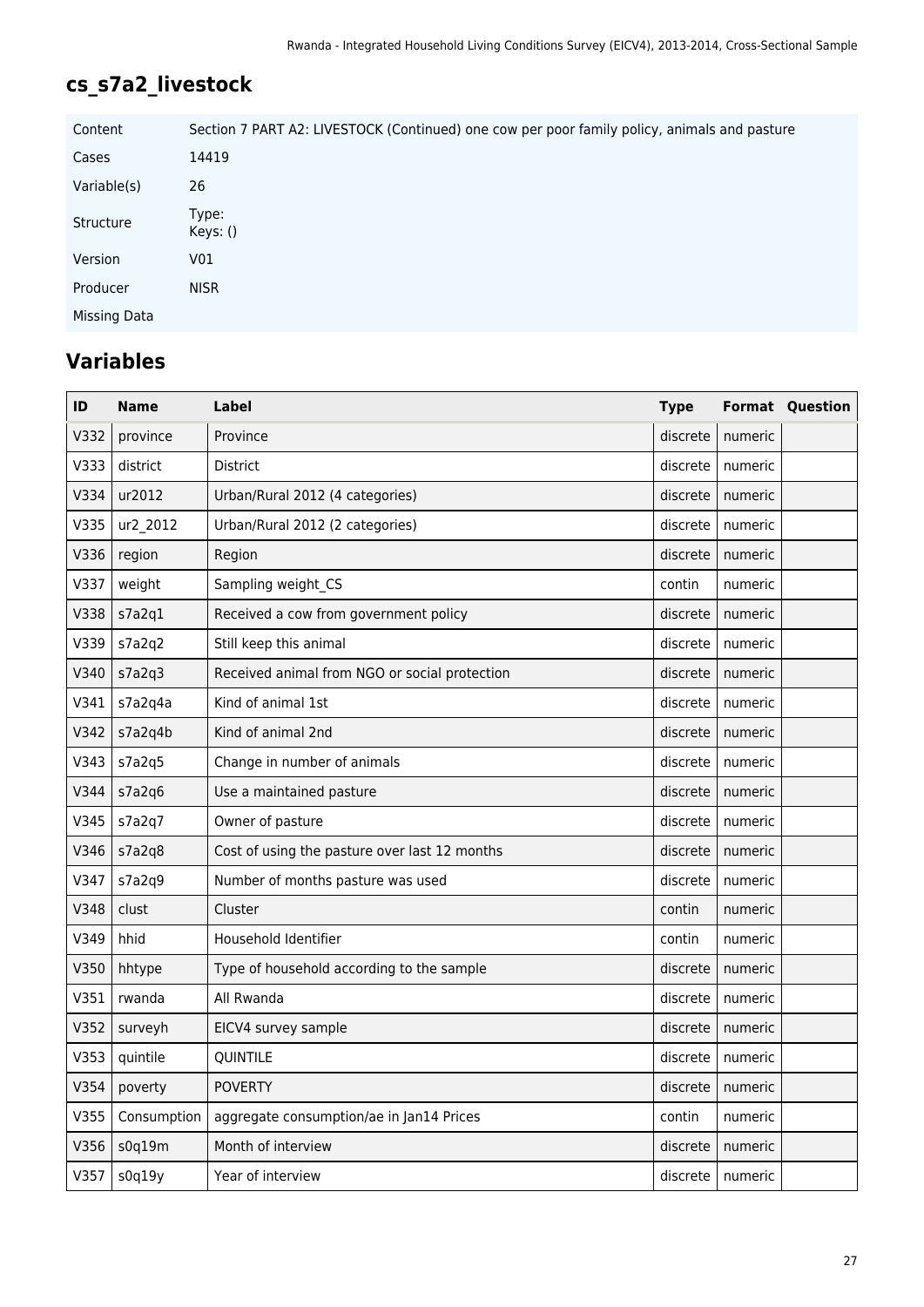## **cs\_s7a3\_livestock**

| Content             | Section 7 PART A3: LIVESTOCK (Continued) Sale of livestock products |
|---------------------|---------------------------------------------------------------------|
| Cases               | 80877                                                               |
| Variable(s)         | 24                                                                  |
| Structure           | Type:<br>Keys: ()                                                   |
| Version             | V <sub>01</sub>                                                     |
| Producer            | <b>NISR</b>                                                         |
| <b>Missing Data</b> |                                                                     |

| ID   | <b>Name</b> | Label                                        | <b>Type</b> | <b>Format</b> | Question |
|------|-------------|----------------------------------------------|-------------|---------------|----------|
| V358 | province    | Province                                     | discrete    | numeric       |          |
| V359 | district    | <b>District</b>                              | discrete    | numeric       |          |
| V360 | ur2012      | Urban/Rural 2012 (4 categories)              | discrete    | numeric       |          |
| V361 | ur2 2012    | Urban/Rural 2012 (2 categories)              | discrete    | numeric       |          |
| V362 | region      | Region                                       | discrete    | numeric       |          |
| V363 | weight      | Sampling weight CS                           | contin      | numeric       |          |
| V364 | s7a3q1      | Livestock product codes                      | discrete    | numeric       |          |
| V365 | s7a3q1d     | Livestock product description                | discrete    | character     |          |
| V366 | s7a3q2      | Sold livestock product in the last 12 months | discrete    | numeric       |          |
| V367 | s7a3q3      | Number of months sold in last 12 months      | discrete    | numeric       |          |
| V368 | s7a3q4      | Sold livestock product in the last 4 weeks   | discrete    | numeric       |          |
| V369 | s7a3q5      | Quantity sold in the last 4 weeks            | discrete    | numeric       |          |
| V370 | s7a3q6      | Income from the sale in the last 4 weeks     | discrete    | numeric       |          |
| V371 | s7a3q7      | How much on average sold per month           | discrete    | numeric       |          |
| V372 | clust       | Cluster New An                               | contin      | numeric       |          |
| V373 | hhid        | <b>HHid Annony</b>                           | contin      | numeric       |          |
| V374 | hhtype      | Type of household according to the sample    | discrete    | numeric       |          |
| V375 | rwanda      | All Rwanda                                   | discrete    | numeric       |          |
| V376 | surveyh     | EICV4 survey sample                          | discrete    | numeric       |          |
| V377 | quintile    | QUINTILE                                     | discrete    | numeric       |          |
| V378 | poverty     | <b>POVERTY</b>                               | discrete    | numeric       |          |
| V379 | Consumption | aggregate consumption/ae in Jan14 Prices     | contin      | numeric       |          |
| V380 | s0q19m      | Month of interview                           | discrete    | numeric       |          |
| V381 | s0q19y      | Year of interview                            | discrete    | numeric       |          |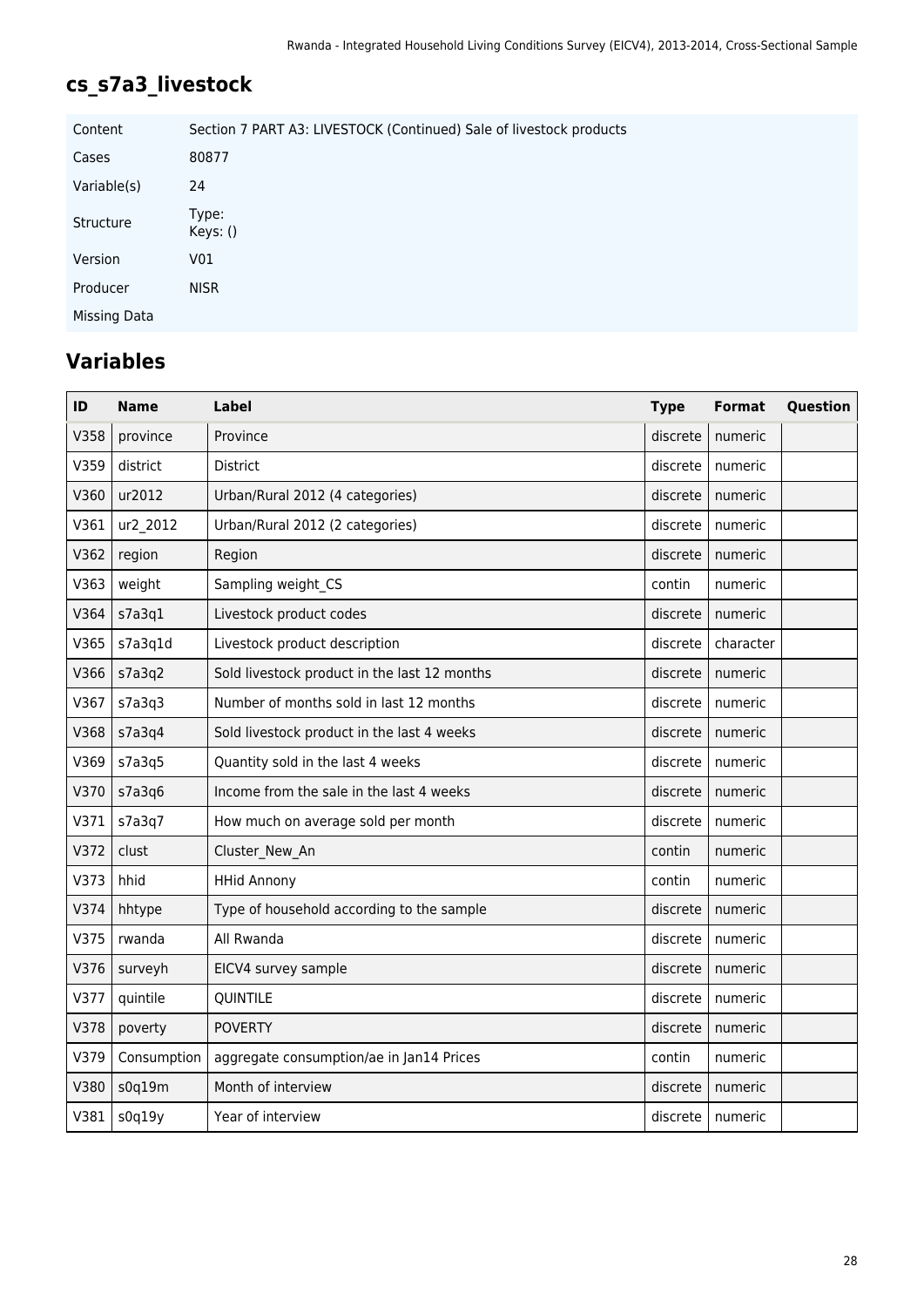## **cs\_s7a4\_livestock**

| Content      | Section 7 PART A4: Livestock (Continued) Expenditure on livestock during the last 12 months |
|--------------|---------------------------------------------------------------------------------------------|
| Cases        | 109359                                                                                      |
| Variable(s)  | 23                                                                                          |
| Structure    | Type:<br>Keys: ()                                                                           |
| Version      | V <sub>01</sub>                                                                             |
| Producer     | <b>NISR</b>                                                                                 |
| Missing Data |                                                                                             |

| ID   | <b>Name</b> | <b>Label</b>                                    | <b>Type</b> | <b>Format</b> | Question |
|------|-------------|-------------------------------------------------|-------------|---------------|----------|
| V382 | province    | Province                                        | discrete    | numeric       |          |
| V383 | district    | District                                        | discrete    | numeric       |          |
| V384 | ur2012      | Urban/Rural 2012 (4 categories)                 | discrete    | numeric       |          |
| V385 | ur2 2012    | Urban/Rural 2012 (2 categories)                 | discrete    | numeric       |          |
| V386 | region      | Region                                          | discrete    | numeric       |          |
| V387 | weight      | Sampling weight CS                              | contin      | numeric       |          |
| V388 | s7a4q1      | Livestock expenditure code                      | discrete    | numeric       |          |
| V389 | s7a4q1d     | Livestock expenditure description               | discrete    | character     |          |
| V390 | s7a4q2      | Incurred expense on livestock in last 12 months | discrete    | numeric       |          |
| V391 | s7a4q3      | Number of months expenses were incurred         | discrete    | numeric       |          |
| V392 | s7a4q4      | Cash/in-kind expenditure in last 4 weeks        | discrete    | numeric       |          |
| V393 | s7a4q5      | Amount spent on livestock in last 4 weeks       | discrete    | numeric       |          |
| V394 | s7a4q6      | Average expenditure on livestock per month      | discrete    | numeric       |          |
| V395 | clust       | Cluster                                         | contin      | numeric       |          |
| V396 | hhid        | Household Identifier in cross section           | contin      | numeric       |          |
| V397 | hhtype      | Type of household according to the sample       | discrete    | numeric       |          |
| V398 | rwanda      | All Rwanda                                      | discrete    | numeric       |          |
| V399 | surveyh     | EICV4 survey sample                             | discrete    | numeric       |          |
| V400 | quintile    | QUINTILE                                        | discrete    | numeric       |          |
| V401 | poverty     | <b>POVERTY</b>                                  | discrete    | numeric       |          |
| V402 | Consumption | aggregate consumption/ae in Jan14 Prices        | contin      | numeric       |          |
| V403 | s0q19m      | Month of interview                              | discrete    | numeric       |          |
| V404 | s0q19y      | Year of interview                               | discrete    | numeric       |          |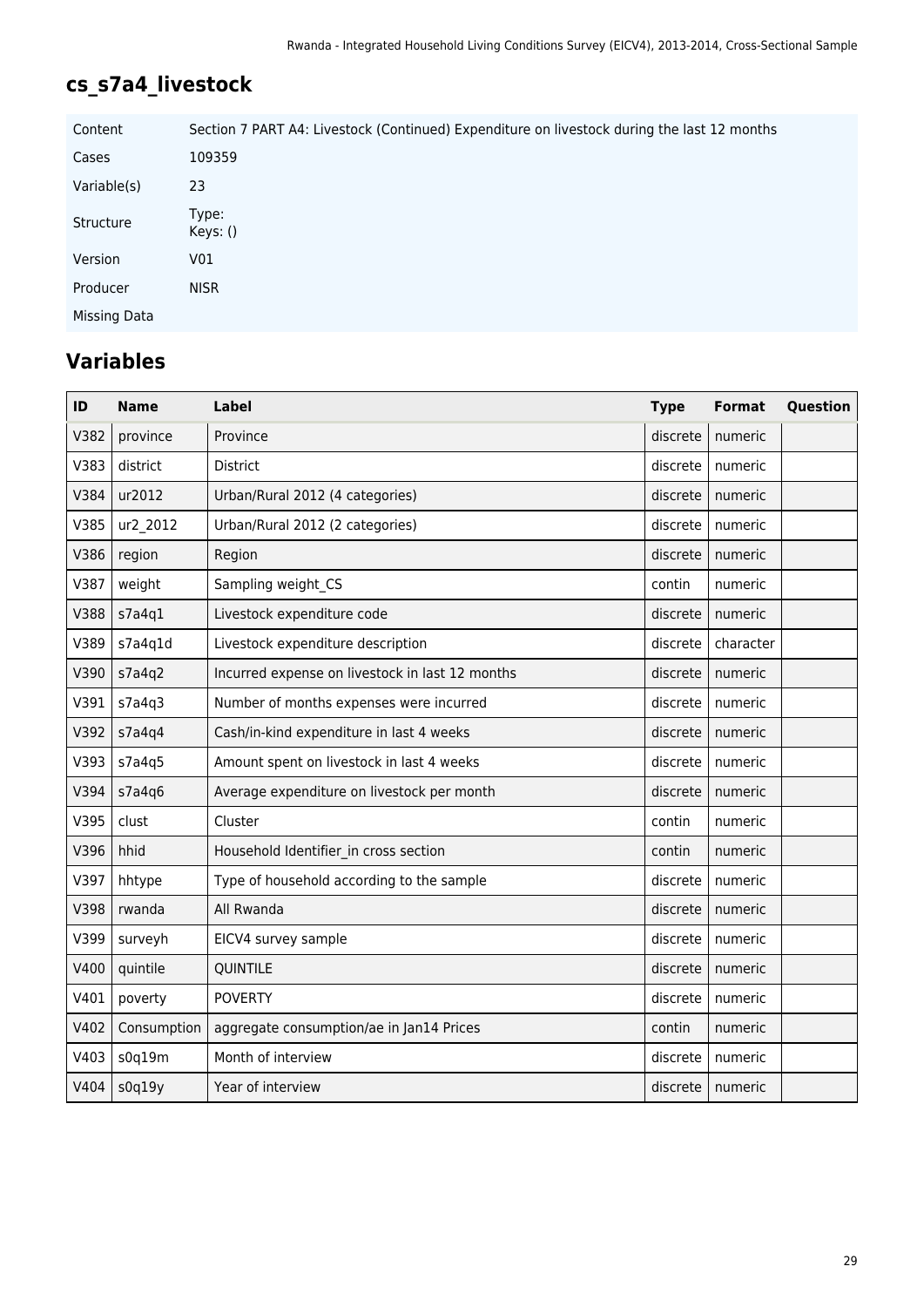## **cs\_s7b1\_land\_agriculture**

| Content             | Section 7 PART B1: Land and Agricultural Equipment |
|---------------------|----------------------------------------------------|
| Cases               | 14419                                              |
| Variable(s)         | 28                                                 |
| Structure           | Type:<br>Keys: ()                                  |
| Version             | V <sub>01</sub>                                    |
| Producer            | <b>NISR</b>                                        |
| <b>Missing Data</b> |                                                    |

| ID   | <b>Name</b>    | Label                                      | <b>Type</b> |                    | <b>Format Question</b> |
|------|----------------|--------------------------------------------|-------------|--------------------|------------------------|
| V405 | province       | Province                                   | discrete    | numeric            |                        |
| V406 | district       | <b>District</b>                            | discrete    | numeric            |                        |
| V407 | ur2012         | Urban/Rural 2012 (4 categories)            | discrete    | numeric            |                        |
| V408 | ur2 2012       | Urban/Rural 2012 (2 categories)            | discrete    | numeric            |                        |
| V409 | region         | Region                                     | discrete    | numeric            |                        |
| V410 | weight         | Sampling weight CS                         | contin      | numeric            |                        |
| V411 | s7b1q1         | Currently own agricultural land            | discrete    | numeric            |                        |
| V412 | s7b1q2         | Owned land over last 12 months             | discrete    | numeric            |                        |
| V413 | s7b1q3         | Bought land over last 12 months            | discrete    | numeric            |                        |
| V414 | s7b1q4         | Amount paid to acquire land                | discrete    | numeric            |                        |
| V415 | s7b1q5         | Sold land over last 12 months              | discrete    | numeric            |                        |
| V416 | s7b1q6         | Amount received from the sale of this land | discrete    | numeric            |                        |
| V417 | s7b1q7         | Rented out land over the last 12 months    | discrete    | numeric            |                        |
| V418 | s7b1q8         | Amount received from the rent of land      | discrete    | numeric            |                        |
| V419 | s7b1q9         | Sharecropped land in the last 12 months    | discrete    | numeric            |                        |
| V420 | s7b1q10        | Amount received from the sharecropping     | discrete    | numeric            |                        |
| V421 | s7b1q11        | Received land over the last 12 months      | discrete    | numeric            |                        |
| V422 | s7b1q12        | Given land over the last 12 months         | discrete    | numeric            |                        |
| V423 | clust          | Cluster                                    | contin      | numeric            |                        |
| V424 | hhid           | Household Identifier                       | contin      | numeric            |                        |
| V425 | hhtype         | Type of household according to the sample  | discrete    | numeric            |                        |
| V426 | rwanda         | All Rwanda                                 | discrete    | numeric            |                        |
|      | V427   surveyh | EICV4 survey sample                        |             | discrete   numeric |                        |
| V428 | quintile       | QUINTILE                                   | discrete    | numeric            |                        |
| V429 | poverty        | <b>POVERTY</b>                             | discrete    | numeric            |                        |
| V430 | Consumption    | aggregate consumption/ae in Jan14 Prices   | contin      | numeric            |                        |
| V431 | s0q19m         | Month of interview                         | discrete    | numeric            |                        |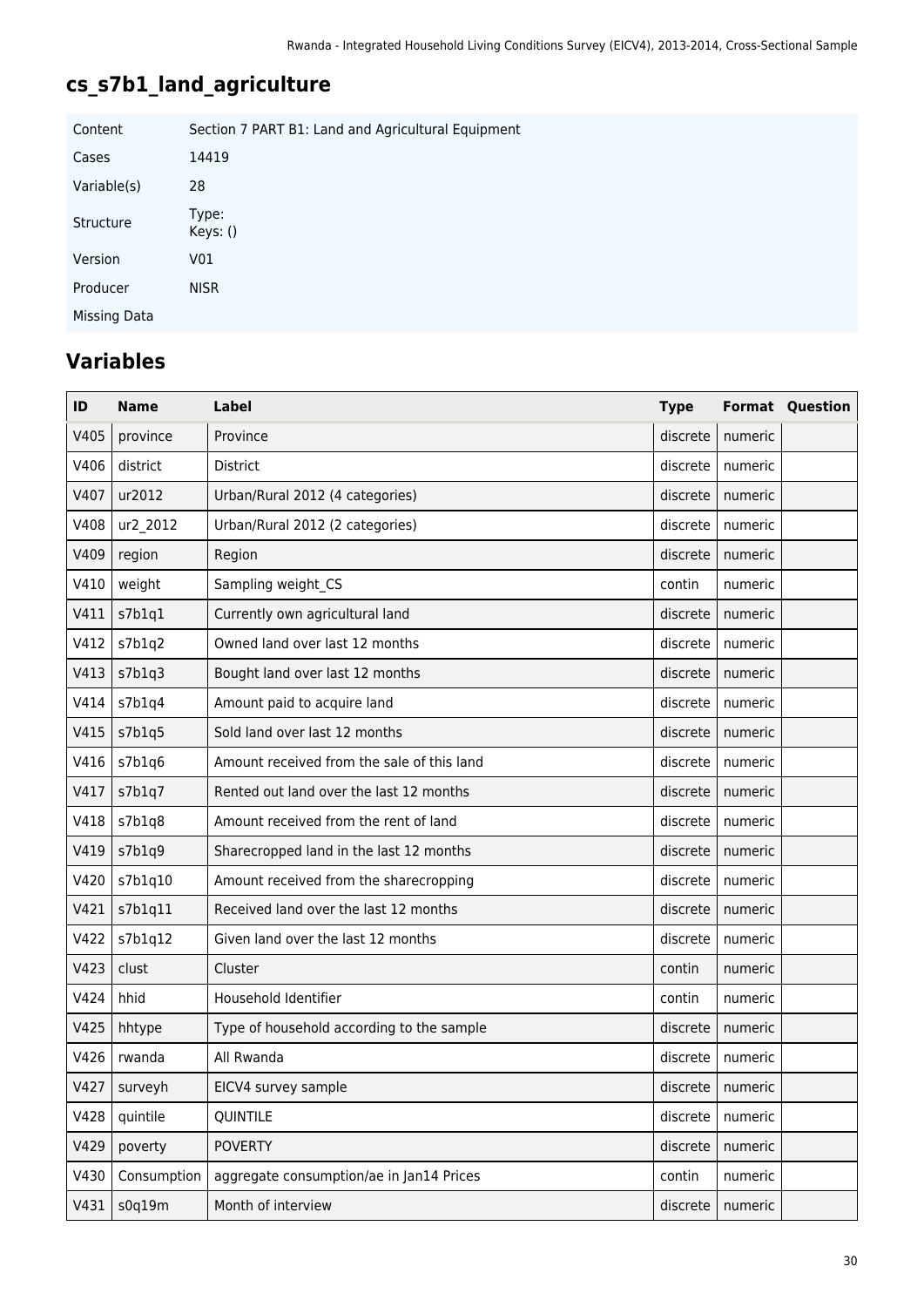| $\overline{1}$ ID | <b>Name</b>                 | Label             | <b>Type</b> |                    | <b>Format Question</b> |
|-------------------|-----------------------------|-------------------|-------------|--------------------|------------------------|
|                   | $\vert$ V432 $\vert$ s0q19y | Year of interview |             | discrete   numeric |                        |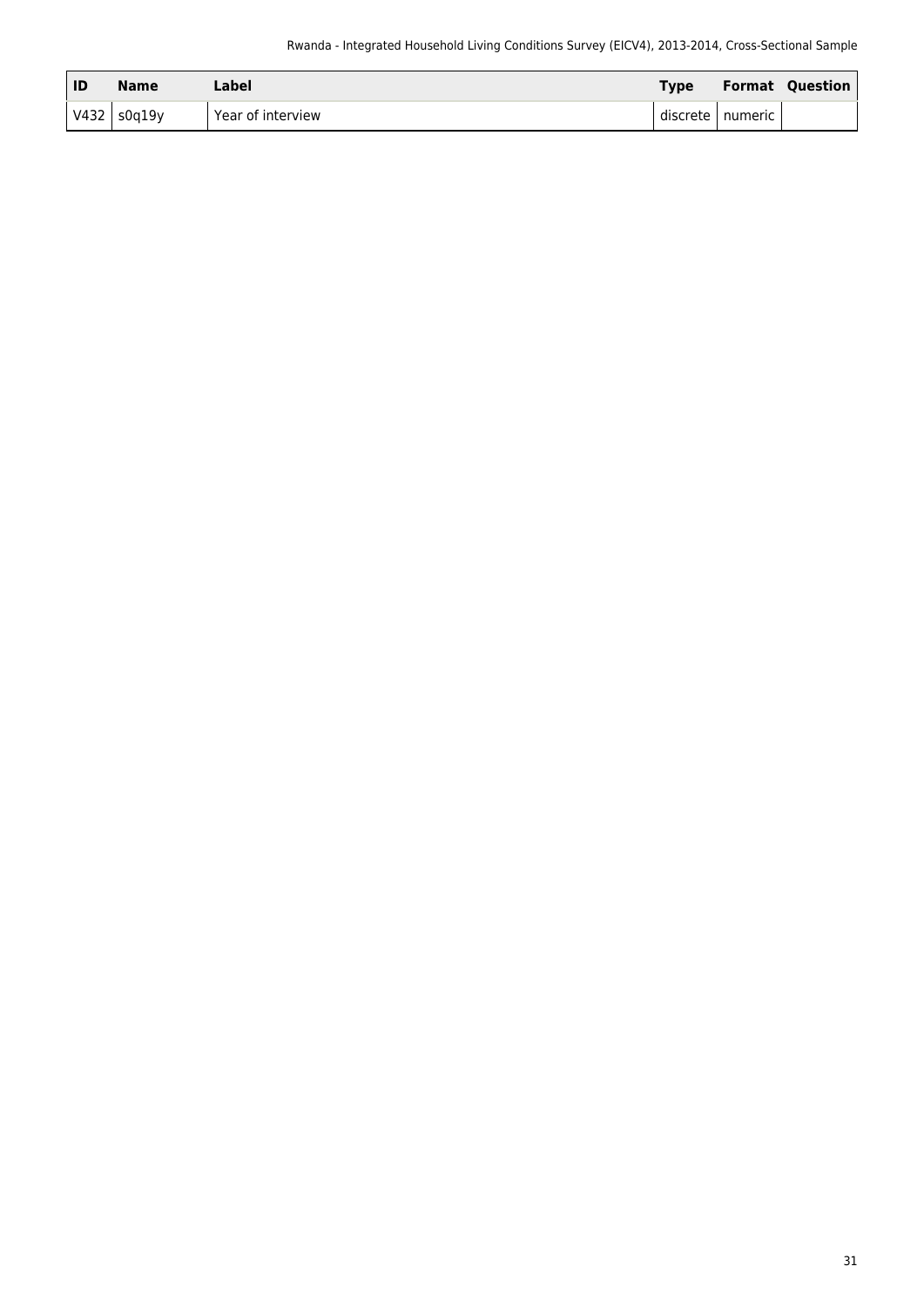## **cs\_s7b2\_land\_agriculture**

| Content             | Section 7 PART B2: Land and Agricultural Equipment |
|---------------------|----------------------------------------------------|
| Cases               | 242644                                             |
| Variable(s)         | 26                                                 |
| Structure           | Type:<br>Keys: ()                                  |
| Version             | V <sub>01</sub>                                    |
| Producer            | <b>NISR</b>                                        |
| <b>Missing Data</b> |                                                    |

| ID   | <b>Name</b> | Label                                          | <b>Type</b> | <b>Format</b> | Question |
|------|-------------|------------------------------------------------|-------------|---------------|----------|
| V433 | province    | Province                                       | discrete    | numeric       |          |
| V434 | district    | <b>District</b>                                | discrete    | numeric       |          |
| V435 | ur2012      | Urban/Rural 2012 (4 categories)                | discrete    | numeric       |          |
| V436 | ur2 2012    | Urban/Rural 2012 (2 categories)                | discrete    | numeric       |          |
| V437 | region      | Region                                         | discrete    | numeric       |          |
| V438 | weight      | Sampling weight CS                             | contin      | numeric       |          |
| V439 | s7b2q2      | Agricultural equipment code                    | discrete    | numeric       |          |
| V440 | s7b2q2d     | Agricultural equipment description             | discrete    | character     |          |
| V441 | s7b2q3      | Currently owns an equipment                    | discrete    | numeric       |          |
| V442 | s7b2q4      | Number of equipment owned                      | discrete    | numeric       |          |
| V443 | s7b2q5      | How long ago was equipment bought              | discrete    | numeric       |          |
| V444 | s7b2q6      | Unit Price of equipment                        | discrete    | numeric       |          |
| V445 | s7b2q7      | Current value of equipment                     | discrete    | numeric       |          |
| V446 | s7b2q8      | Rented out the equipment in the last 12 months | discrete    | numeric       |          |
| V447 | s7b2q9      | Amount received from the rental                | discrete    | numeric       |          |
| V448 | s7b2q10     | Sold any equipment in the last 12 months       | discrete    | numeric       |          |
| V449 | clust       | Cluster                                        | contin      | numeric       |          |
| V450 | hhid        | Household Identifier_in cross section          | contin      | numeric       |          |
| V451 | hhtype      | Type of household according to the sample      | discrete    | numeric       |          |
| V452 | rwanda      | All Rwanda                                     | discrete    | numeric       |          |
| V453 | surveyh     | EICV4 survey sample                            | discrete    | numeric       |          |
| V454 | quintile    | QUINTILE                                       | discrete    | numeric       |          |
| V455 | poverty     | <b>POVERTY</b>                                 | discrete    | numeric       |          |
| V456 | Consumption | aggregate consumption/ae in Jan14 Prices       | contin      | numeric       |          |
| V457 | s0q19m      | Month of interview                             | discrete    | numeric       |          |
| V458 | s0q19y      | Year of interview                              | discrete    | numeric       |          |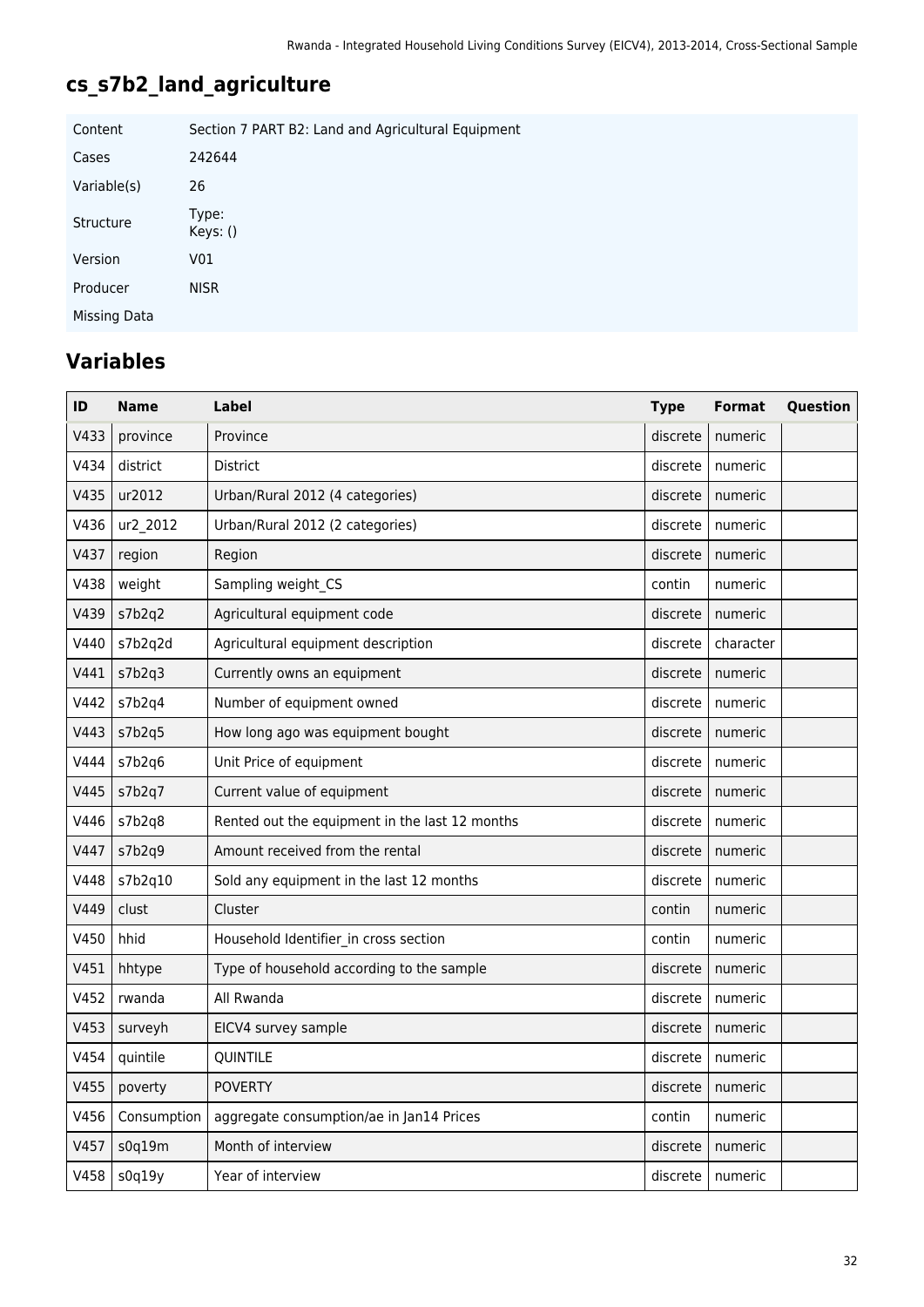## **cs\_s7c\_parcels**

| Content             | Section 7 PART C: DETAILS OF HOLDING PARCELS/BLOCS |
|---------------------|----------------------------------------------------|
| Cases               | 53535                                              |
| Variable(s)         | 36                                                 |
| Structure           | Type:<br>Keys: ()                                  |
| Version             | V <sub>01</sub>                                    |
| Producer            | <b>NISR</b>                                        |
| <b>Missing Data</b> |                                                    |

| ID   | <b>Name</b>    | Label                                                  | <b>Type</b> | <b>Format</b>      | Question |
|------|----------------|--------------------------------------------------------|-------------|--------------------|----------|
| V459 | province       | Province                                               | discrete    | numeric            |          |
| V460 | district       | District                                               | discrete    | numeric            |          |
| V461 | ur2012         | Urban/Rural 2012 (4 categories)                        | discrete    | numeric            |          |
| V462 | ur2 2012       | Urban/Rural 2012 (2 categories)                        | discrete    | numeric            |          |
| V463 | region         | Region                                                 | discrete    | numeric            |          |
| V464 | weight         | Sampling weight CS                                     | contin      | numeric            |          |
| V465 | s7cq1          | Code of owners                                         | discrete    | numeric            |          |
| V466 | s7cq2          | Sex of owners                                          | discrete    | numeric            |          |
| V467 | s7cq3          | Field /bloc No                                         | contin      | numeric            |          |
| V468 | s7cq4          | Surface area (acres)                                   | contin      | numeric            |          |
| V469 | s7cq5          | How land was obtained/cultivating arrangement          | discrete    | numeric            |          |
| V470 | s7cq6          | Have right to sell/use land as guarantee for a loan    | discrete    | numeric            |          |
| V471 | s7cq7          | Cost of renting over 12 months                         | discrete    | numeric            |          |
| V472 | s7cq8          | Field has been cultivated in last 12 months            | discrete    | numeric            |          |
| V473 | s7cq9          | Irrigated in the last 12 growing season                | discrete    | numeric            |          |
| V474 | s7cq10         | Protected from erosion                                 | discrete    | numeric            |          |
| V475 | s7cq11         | Main kind of protection used                           | discrete    | numeric            |          |
| V476 | s7cq12         | Have faced environmental problems on this plot         | discrete    | numeric            |          |
| V477 | s7cq13         | Problem faced as a result of environmental destruction | discrete    | numeric            |          |
| V478 | s7cq14         | Land used for consolidation activity                   | discrete    | numeric            |          |
| V479 | s7cq15         | Have planted new crops due to regionalization          | discrete    | numeric            |          |
| V480 | s7cq16a        | Main crop planted due to regionalization               | discrete    | character          |          |
|      | $V481$ S7cq16b | Code crop planted                                      |             | discrete   numeric |          |
| V482 | s7cq17         | Crop removed                                           | discrete    | numeric            |          |
| V483 | s7cq18a        | Crop removed name                                      | discrete    | character          |          |
| V484 | s7cq18b        | Code crop removed                                      | discrete    | numeric            |          |
| V485 | clust          | Cluster                                                | contin      | numeric            |          |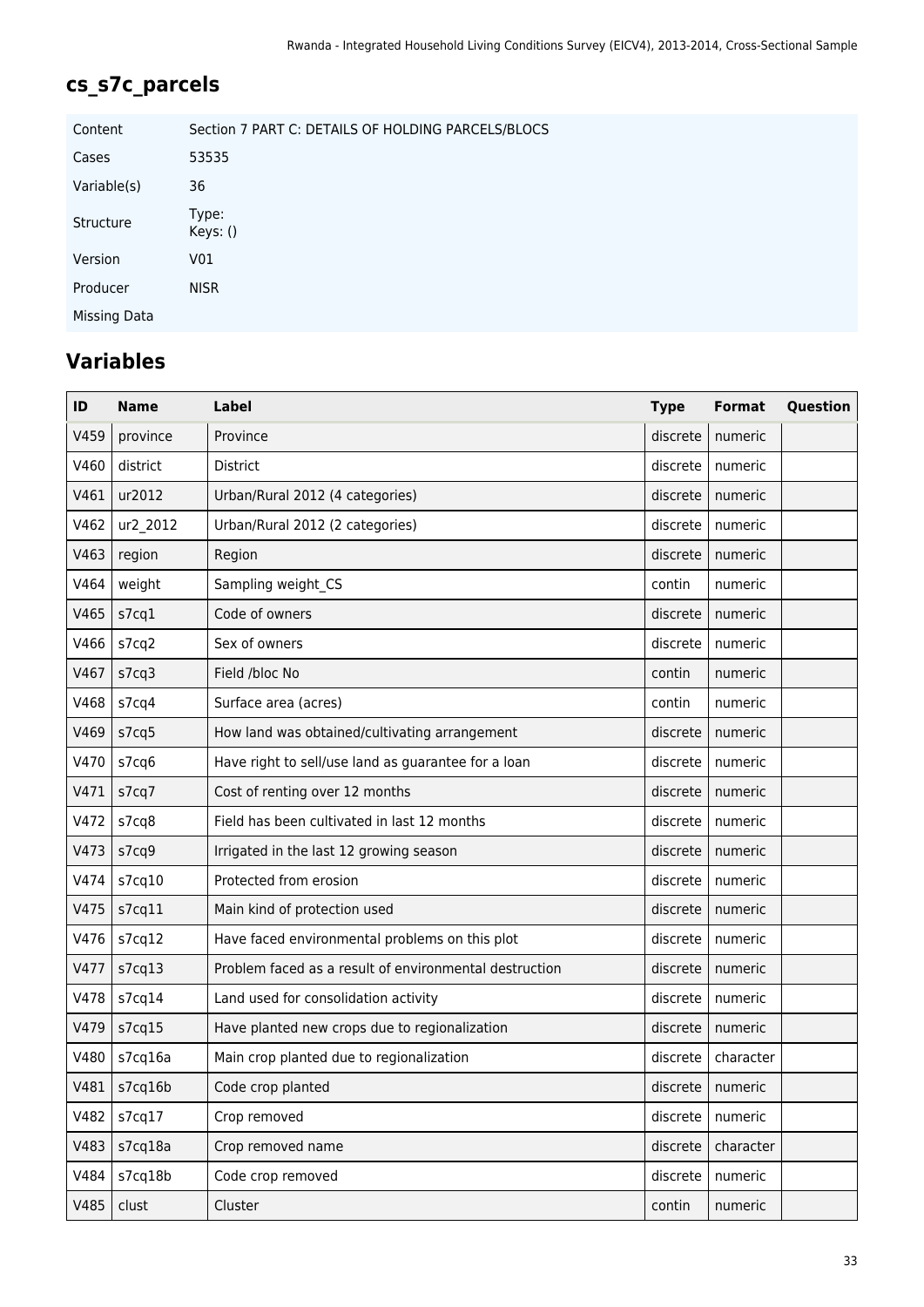| ID   | <b>Name</b> | Label                                     | <b>Type</b> | <b>Format</b> | Question |
|------|-------------|-------------------------------------------|-------------|---------------|----------|
| V486 | hhid        | Household Identifier                      | contin      | numeric       |          |
| V487 | hhtype      | Type of household according to the sample | discrete    | numeric       |          |
| V488 | rwanda      | All Rwanda                                | discrete    | numeric       |          |
| V489 | surveyh     | EICV4 survey sample                       | discrete    | numeric       |          |
| V490 | quintile    | <b>OUINTILE</b>                           | discrete    | numeric       |          |
| V491 | poverty     | <b>POVERTY</b>                            | discrete    | numeric       |          |
| V492 | Consumption | aggregate consumption/ae in Jan14 Prices  | contin      | numeric       |          |
| V493 | s0q19m      | Month of interview                        | discrete    | numeric       |          |
| V494 | s0q19y      | Year of interview                         | discrete    | numeric       |          |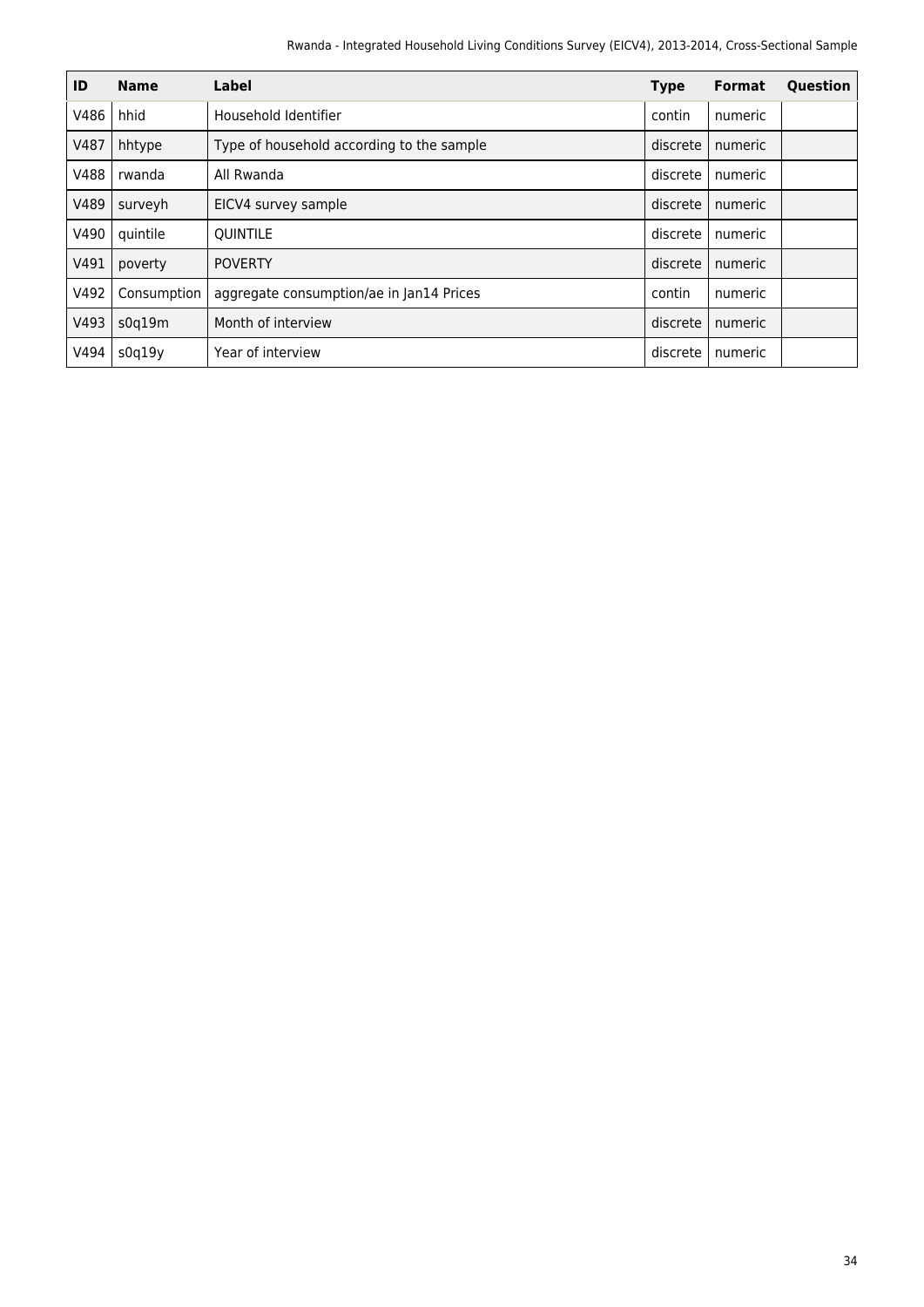## **cs\_s7d\_large\_crop**

| Content      | Section 7 PART D: Crop harvests and Use on a large scale |
|--------------|----------------------------------------------------------|
| Cases        | 44453                                                    |
| Variable(s)  | 27                                                       |
| Structure    | Type:<br>Keys: ()                                        |
| Version      | V <sub>01</sub>                                          |
| Producer     | <b>NISR</b>                                              |
| Missing Data |                                                          |

| ID   | <b>Name</b>     | Label                                         | <b>Type</b> | <b>Format</b>      | Question |
|------|-----------------|-----------------------------------------------|-------------|--------------------|----------|
| V495 | province        | Province                                      | discrete    | numeric            |          |
| V496 | district        | District                                      | discrete    | numeric            |          |
| V497 | ur2012          | Urban/Rural 2012 (4 categories)               | discrete    | numeric            |          |
| V498 | ur2 2012        | Urban/Rural 2012 (2 categories)               | discrete    | numeric            |          |
| V499 | region          | Region                                        | discrete    | numeric            |          |
| V500 | weight          | Sampling weight CS                            | contin      | numeric            |          |
| V501 | s7dq2           | Code of the crops harvested in last 12 months | discrete    | numeric            |          |
| V502 | s7dq3           | Number of Kgs harvested in last 12 months     | contin      | numeric            |          |
| V503 | s7dq4           | Sold any over last 12 months                  | discrete    | numeric            |          |
| V504 | s7dq5           | Principal outlet/ market                      | discrete    | numeric            |          |
| V505 | s7dq6           | Kg sold via this outlet                       | contin      | numeric            |          |
| V506 | s7dq7           | Price per kg sold at this outlet              | discrete    | numeric            |          |
| V507 | s7dq8           | Sold crops to other outlets or markets        | discrete    | numeric            |          |
| V508 | s7dq9           | Kg sold via other outlets                     | contin      | numeric            |          |
| V509 | s7dq10          | Price per kg sold at this outlet              | discrete    | numeric            |          |
| V510 | s7dq11          | Value received for sales of entire harvest    | discrete    | numeric            |          |
| V511 | s7dq2d          | Crop name                                     | discrete    | character          |          |
| V512 | clust           | Cluster                                       | contin      | numeric            |          |
| V513 | hhid            | Household Identifier                          | contin      | numeric            |          |
| V514 | hhtype          | Type of household according to the sample     | discrete    | numeric            |          |
| V515 | rwanda          | All Rwanda                                    | discrete    | numeric            |          |
| V516 | surveyh         | EICV4 survey sample                           | discrete    | numeric            |          |
|      | $V517$ quintile | QUINTILE                                      |             | discrete   numeric |          |
| V518 | poverty         | <b>POVERTY</b>                                | discrete    | numeric            |          |
| V519 | Consumption     | aggregate consumption/ae in Jan14 Prices      | contin      | numeric            |          |
| V520 | s0q19m          | Month of interview                            | discrete    | numeric            |          |
| V521 | s0q19y          | Year of interview                             | discrete    | numeric            |          |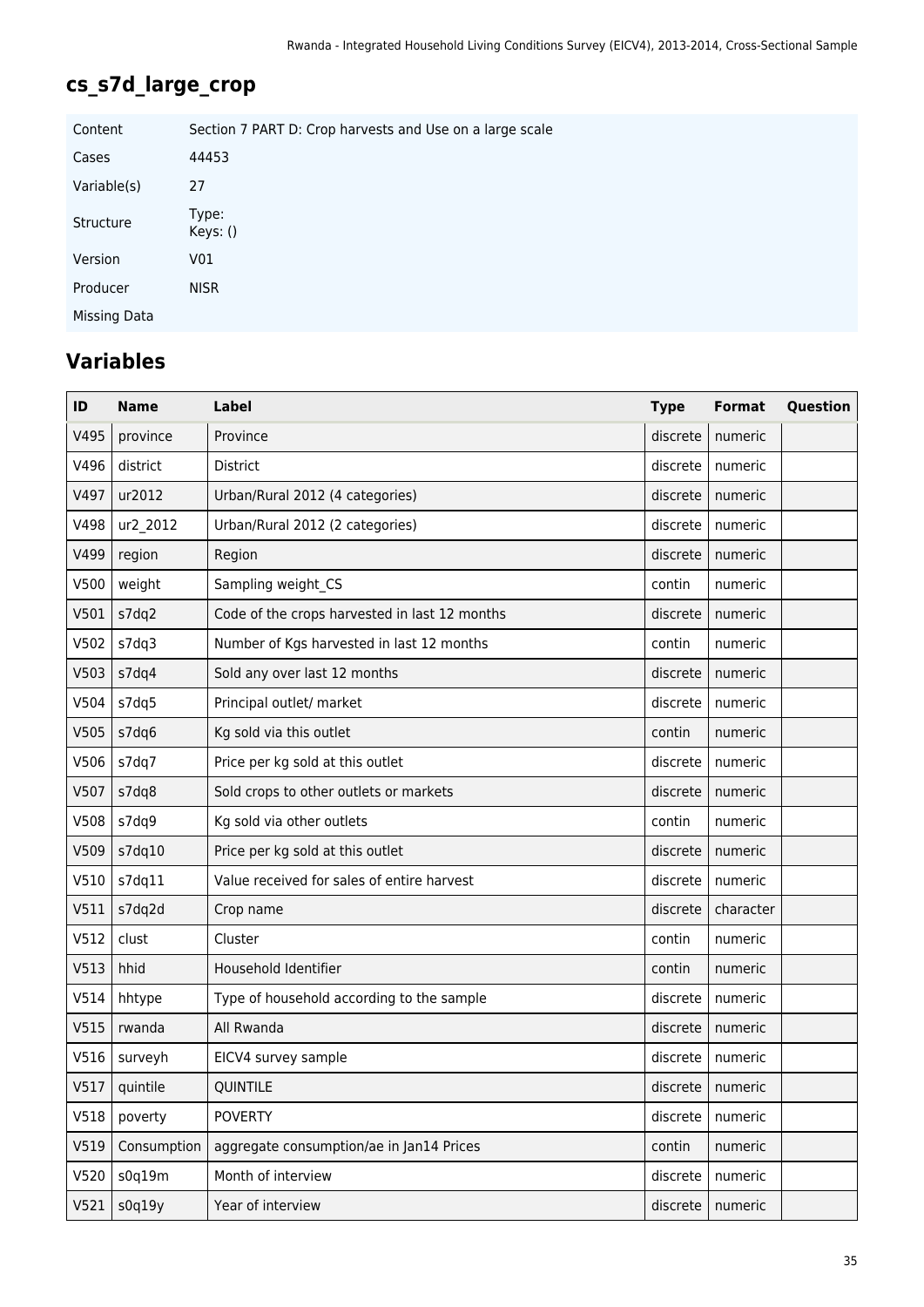## **cs\_s7e\_small\_crop**

| Content             | Section 7 PART E: Small Scale crops - Harvests and use. |
|---------------------|---------------------------------------------------------|
| Cases               | 145711                                                  |
| Variable(s)         | 30                                                      |
| Structure           | Type:<br>Keys: ()                                       |
| Version             | V <sub>01</sub>                                         |
| Producer            | <b>NISR</b>                                             |
| <b>Missing Data</b> |                                                         |

| ID   | <b>Name</b>   | <b>Label</b>                                              | <b>Type</b> | Format             | Question |
|------|---------------|-----------------------------------------------------------|-------------|--------------------|----------|
| V522 | province      | Province                                                  | discrete    | numeric            |          |
| V523 | district      | District                                                  | discrete    | numeric            |          |
| V524 | ur2012        | Urban/Rural 2012 (4 categories)                           | discrete    | numeric            |          |
| V525 | ur2 2012      | Urban/Rural 2012 (2 categories)                           | discrete    | numeric            |          |
| V526 | region        | Region                                                    | discrete    | numeric            |          |
| V527 | weight        | Sampling weight CS                                        | contin      | numeric            |          |
| V528 | s7eq2         | Codes for small scale crops harvested over last 12 months | discrete    | numeric            |          |
| V529 | s7eq3a        | Quantity harvested in the last 12 months                  | discrete    | numeric            |          |
| V530 | s7eq3b        | Harvest (time unit)                                       | discrete    | numeric            |          |
| V531 | s7eq4         | Months of the year harvesting this crop                   | discrete    | numeric            |          |
| V532 | s7eq5         | Sell all or part of the harvest                           | discrete    | numeric            |          |
| V533 | s7eq6a        | Quantity sold over last 12 months                         | contin      | numeric            |          |
| V534 | s7eq6b        | Sale of small crops (time unit)                           | discrete    | numeric            |          |
| V535 | s7eq7         | Amount received from sale                                 | discrete    | numeric            |          |
| V536 | s7eq8         | Principal market or outlet                                | discrete    | numeric            |          |
| V537 | s7eq9         | Value received for sale of entire harvest                 | discrete    | numeric            |          |
| V538 | s7eq10        | Consumed own produce small scale crops                    | discrete    | numeric            |          |
| V539 | s7eq11a       | Quantity consumed by HH over last 7 days                  | contin      | numeric            |          |
| V540 | s7eq11b       | Own consumption (Unit of time)                            | discrete    | numeric            |          |
| V541 | s7eq2d        | Crop name                                                 | discrete    | character          |          |
| V542 | clust         | Cluster                                                   | contin      | numeric            |          |
| V543 | hhid          | Household Identifier_in cross section                     | contin      | numeric            |          |
|      | $V544$ hhtype | Type of household according to the sample                 |             | discrete   numeric |          |
| V545 | rwanda        | All Rwanda                                                | discrete    | numeric            |          |
|      | V546 surveyh  | EICV4 survey sample                                       | discrete    | numeric            |          |
| V547 | quintile      | QUINTILE                                                  | discrete    | numeric            |          |
| V548 | poverty       | <b>POVERTY</b>                                            | discrete    | numeric            |          |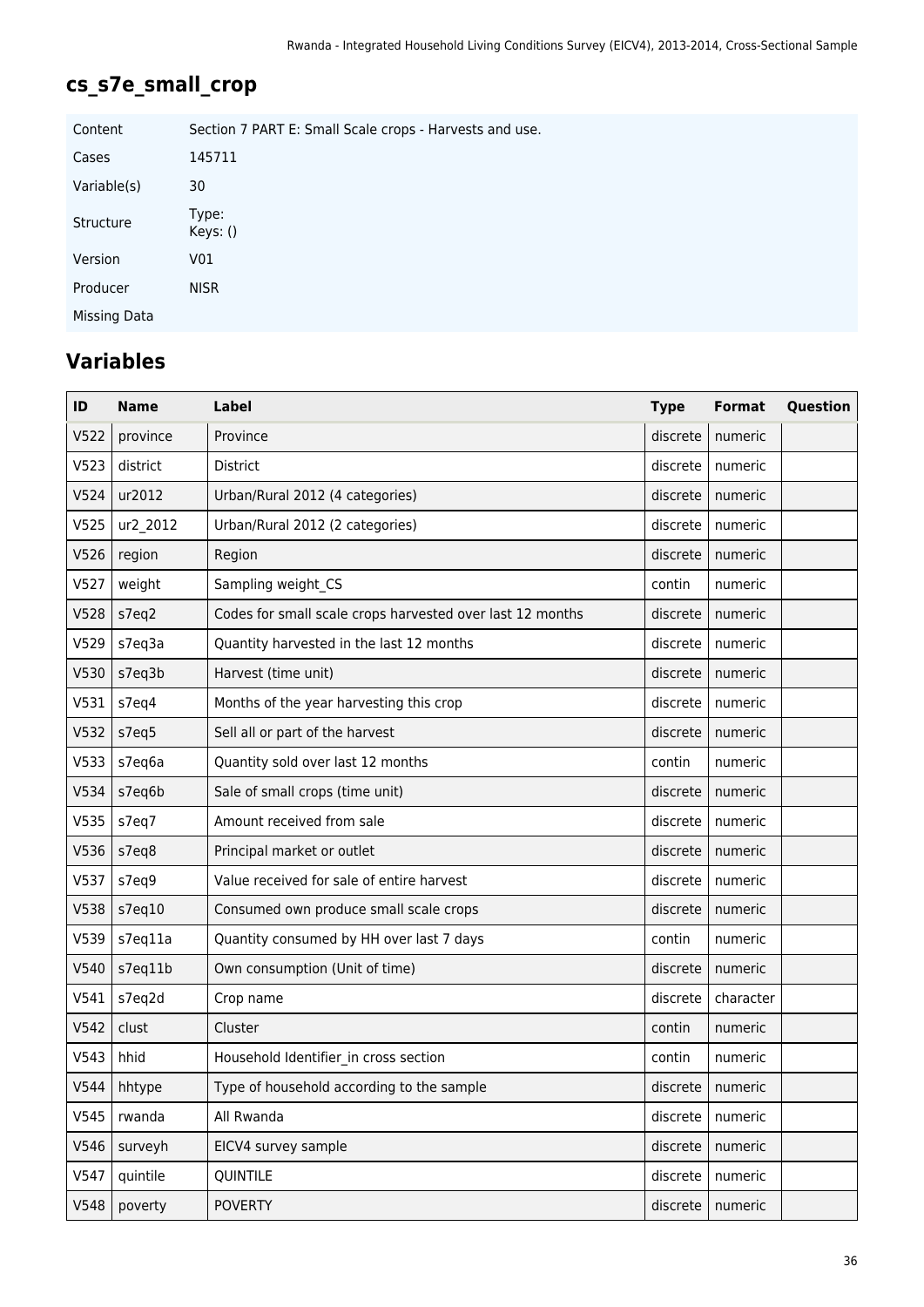Rwanda - Integrated Household Living Conditions Survey (EICV4), 2013-2014, Cross-Sectional Sample

| ID   | <b>Name</b> | Label                                                         | <b>Type</b> | <b>Format</b>      | <b>Ouestion</b> |
|------|-------------|---------------------------------------------------------------|-------------|--------------------|-----------------|
|      |             | V549   Consumption   aggregate consumption/ae in Jan14 Prices | contin      | numeric            |                 |
| V550 | s0q19m      | Month of interview                                            |             | discrete I numeric |                 |
| V551 | s0a19v      | Year of interview                                             |             | discrete I numeric |                 |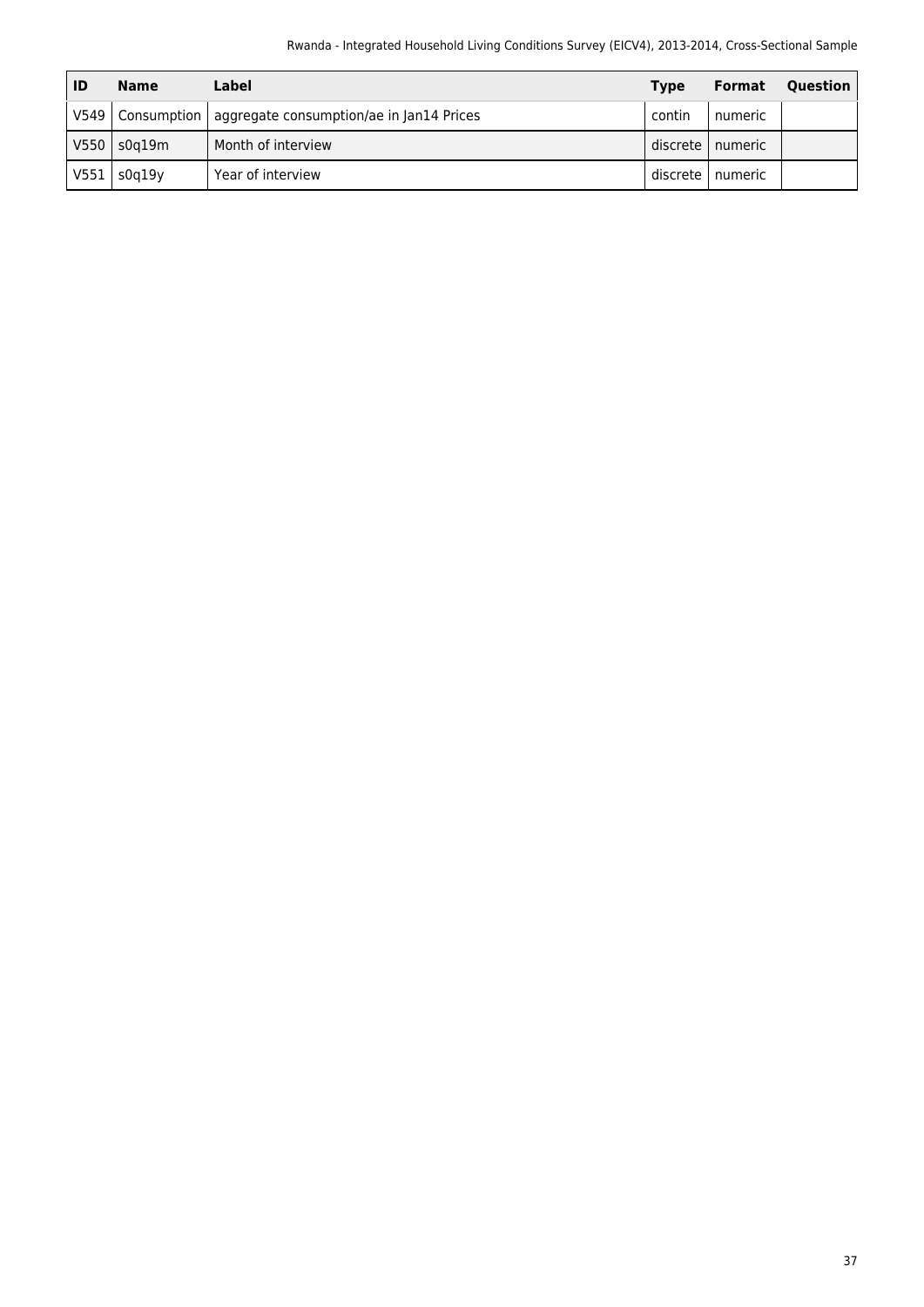# **cs\_s7f\_income\_agriculture**

| Content             | Section 7 PART F: OTHER INCOME FROM AGRICULTURE |
|---------------------|-------------------------------------------------|
| Cases               | 173028                                          |
| Variable(s)         | 21                                              |
| Structure           | Type:<br>Keys: ()                               |
| Version             | V <sub>01</sub>                                 |
| Producer            | <b>NISR</b>                                     |
| <b>Missing Data</b> |                                                 |

| ID   | <b>Name</b> | Label                                     | <b>Type</b> | <b>Format</b> | Question |
|------|-------------|-------------------------------------------|-------------|---------------|----------|
| V552 | province    | Province                                  | discrete    | numeric       |          |
| V553 | district    | District                                  | discrete    | numeric       |          |
| V554 | ur2012      | Urban/Rural 2012 (4 categories)           | discrete    | numeric       |          |
| V555 | ur2_2012    | Urban/Rural 2012 (2 categories)           | discrete    | numeric       |          |
| V556 | region      | Region                                    | discrete    | numeric       |          |
| V557 | weight      | Sampling weight CS                        | contin      | numeric       |          |
| V558 | s7fqcode    | Product codes                             | discrete    | numeric       |          |
| V559 | s7fqsource  | Product code description                  | discrete    | character     |          |
| V560 | s7fq1       | Have obtained income over last 12 months  | discrete    | numeric       |          |
| V561 | s7fq2       | Amount received from sales last 4 weeks   | discrete    | numeric       |          |
| V562 | s7fq3       | Amount received from sales last 12 months | discrete    | numeric       |          |
| V563 | clust       | Cluster                                   | contin      | numeric       |          |
| V564 | hhid        | Household Identifier in cross section     | contin      | numeric       |          |
| V565 | hhtype      | Type of household according to the sample | discrete    | numeric       |          |
| V566 | rwanda      | All Rwanda                                | discrete    | numeric       |          |
| V567 | surveyh     | EICV4 survey sample                       | discrete    | numeric       |          |
| V568 | quintile    | QUINTILE                                  | discrete    | numeric       |          |
| V569 | poverty     | <b>POVERTY</b>                            | discrete    | numeric       |          |
| V570 | Consumption | aggregate consumption/ae in Jan14 Prices  | contin      | numeric       |          |
| V571 | s0q19m      | Month of interview                        | discrete    | numeric       |          |
| V572 | s0q19y      | Year of interview                         | discrete    | numeric       |          |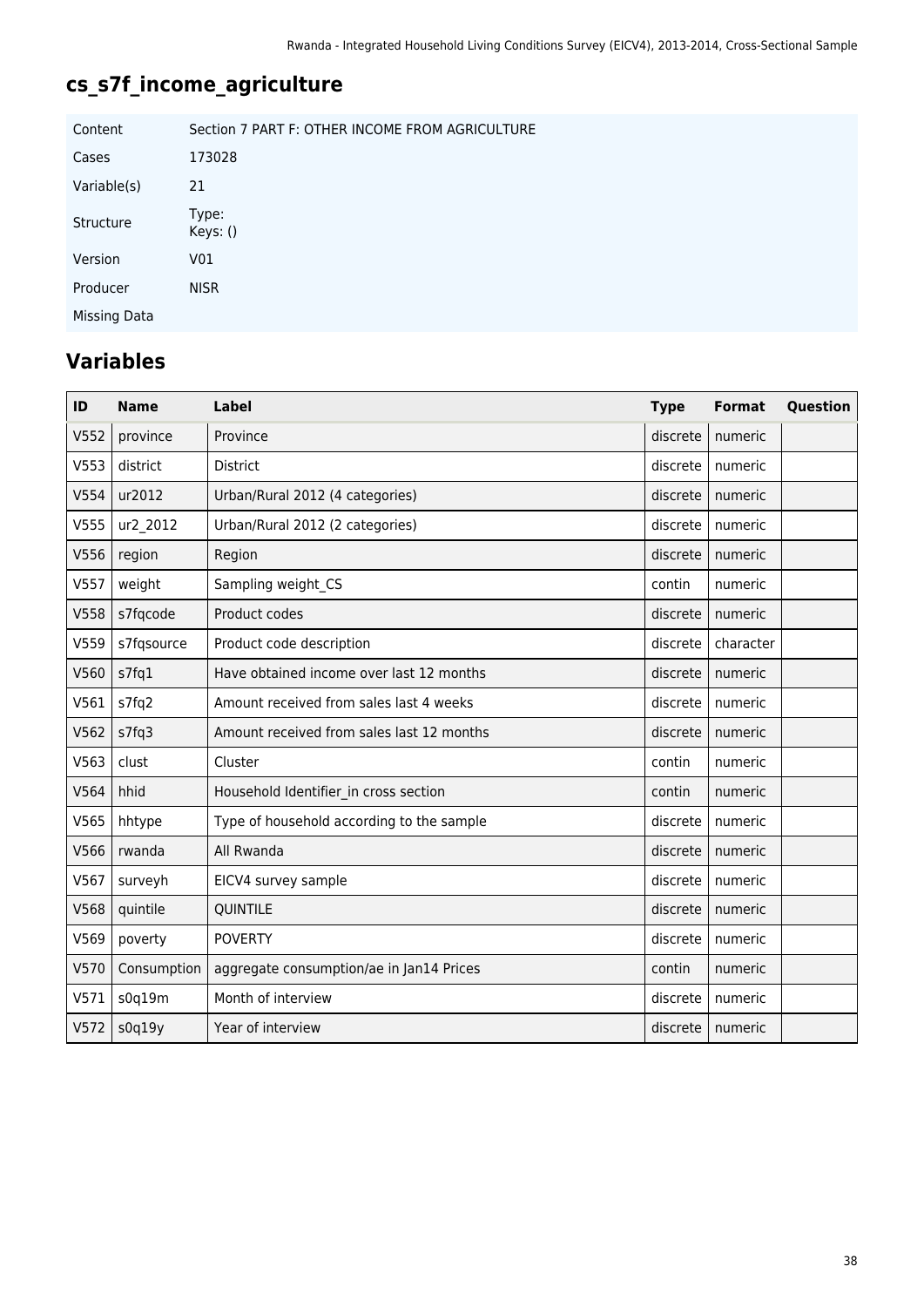## **cs\_s7g\_expenditure\_agriculture**

| Content      | Section 7 PART G: The cost and expenditure on agricultural activities. |
|--------------|------------------------------------------------------------------------|
| Cases        | 230704                                                                 |
| Variable(s)  | 20                                                                     |
| Structure    | Type:<br>Keys: ()                                                      |
| Version      | V <sub>01</sub>                                                        |
| Producer     | <b>NISR</b>                                                            |
| Missing Data |                                                                        |

| ID   | <b>Name</b> | Label                                                      | <b>Type</b> | <b>Format</b> | Question |
|------|-------------|------------------------------------------------------------|-------------|---------------|----------|
| V573 | province    | Province                                                   | discrete    | numeric       |          |
| V574 | district    | District                                                   | discrete    | numeric       |          |
| V575 | ur2012      | Urban/Rural 2012 (4 categories)                            | discrete    | numeric       |          |
| V576 | ur2 2012    | Urban/Rural 2012 (2 categories)                            | discrete    | numeric       |          |
| V577 | region      | Region                                                     | discrete    | numeric       |          |
| V578 | weight      | Sampling weight CS                                         | contin      | numeric       |          |
| V579 | s7gqcode    | Expenditure codes                                          | discrete    | numeric       |          |
| V580 | s7ggeguip   | Expenditure code descriptions                              | discrete    | character     |          |
| V581 | s7gq1       | Other agricultural expenditure in last 12 months           | discrete    | numeric       |          |
| V582 | s7gq2       | Amount of other agricultural expenditure in last 12 months | discrete    | numeric       |          |
| V583 | clust       | Cluster                                                    | contin      | numeric       |          |
| V584 | hhid        | Household Identifier in cross section                      | contin      | numeric       |          |
| V585 | hhtype      | Type of household according to the sample                  | discrete    | numeric       |          |
| V586 | rwanda      | All Rwanda                                                 | discrete    | numeric       |          |
| V587 | surveyh     | EICV4 survey sample                                        | discrete    | numeric       |          |
| V588 | quintile    | QUINTILE                                                   | discrete    | numeric       |          |
| V589 | poverty     | <b>POVERTY</b>                                             | discrete    | numeric       |          |
| V590 | Consumption | aggregate consumption/ae in Jan14 Prices                   | contin      | numeric       |          |
| V591 | s0q19m      | Month of interview                                         | discrete    | numeric       |          |
| V592 | s0q19y      | Year of interview                                          | discrete    | numeric       |          |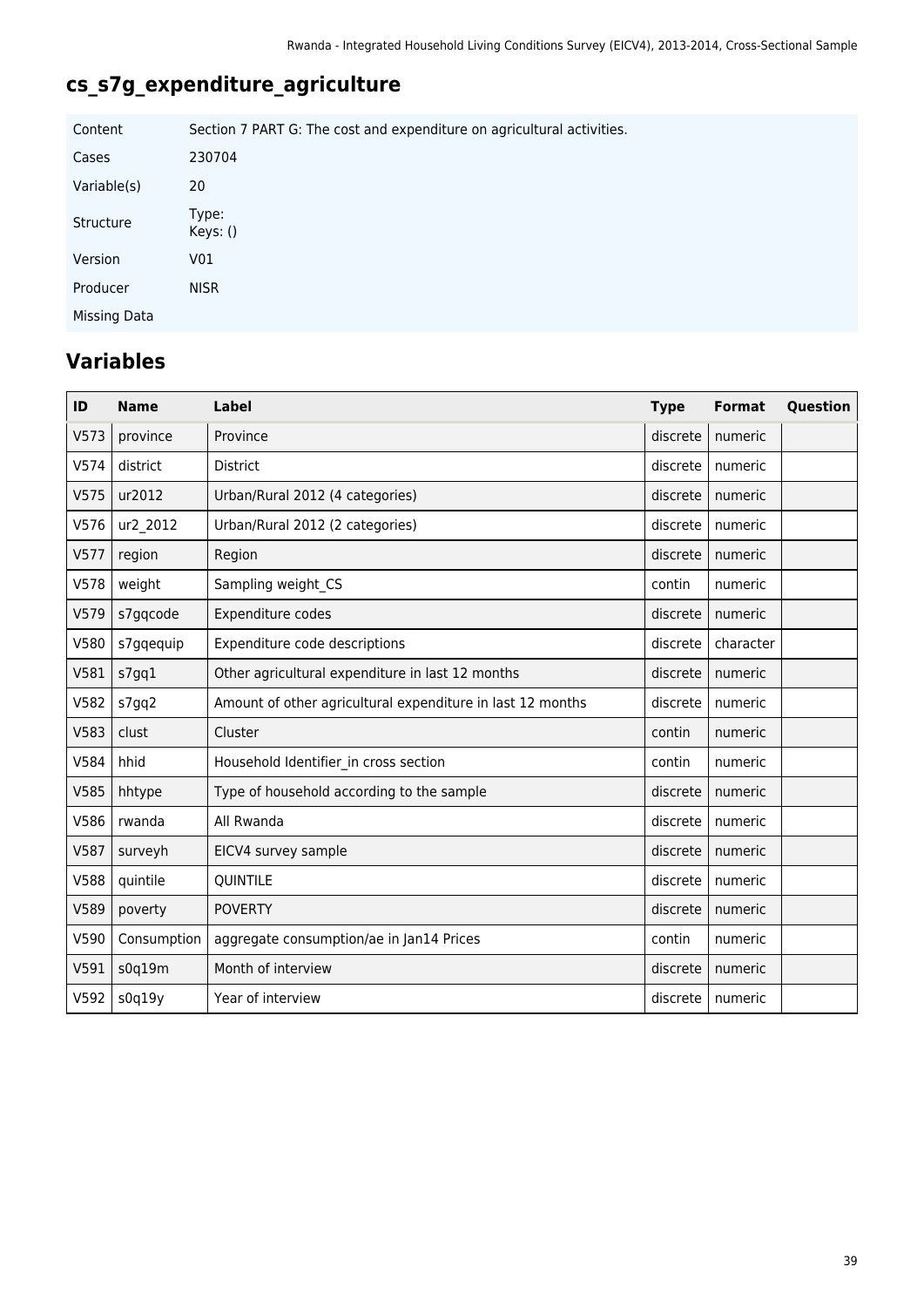## **cs\_s7h\_transformation\_agriculture**

Content Section 7 PART H: Transformation (processing) of agricultural products. Cases 53549 Variable(s) 27 Structure Type: Keys: () Version V01 Producer NISR Missing Data

| ID   | <b>Name</b>     | Label                                              | <b>Type</b> |                    | <b>Format Question</b> |
|------|-----------------|----------------------------------------------------|-------------|--------------------|------------------------|
| V593 | province        | Province                                           | discrete    | numeric            |                        |
| V594 | district        | District                                           | discrete    | numeric            |                        |
| V595 | ur2012          | Urban/Rural 2012 (4 categories)                    | discrete    | numeric            |                        |
| V596 | ur2 2012        | Urban/Rural 2012 (2 categories)                    | discrete    | numeric            |                        |
| V597 | region          | Region                                             | discrete    | numeric            |                        |
| V598 | weight          | Sampling weight CS                                 | contin      | numeric            |                        |
| V599 | s7hq2           | Codes of products transformed                      | discrete    | numeric            |                        |
| V600 | s7hq3a          | Quantity of products by transformation (time unit) | discrete    | numeric            |                        |
| V601 | s7hq3b          | Quantity of products by transformation (I/Kg)      | contin      | numeric            |                        |
| V602 | s7hq4           | Labour cost in cash or in-kind                     | discrete    | numeric            |                        |
| V603 | s7hq5           | Source of supply of goods                          | discrete    | numeric            |                        |
| V604 | s7hq6           | Other production costs                             | discrete    | numeric            |                        |
| V605 | s7hq7           | Have sold type of processed ag product             | discrete    | numeric            |                        |
| V606 | s7hq8a          | Sales processed ag product (time unit) - quant     | discrete    | numeric            |                        |
| V607 | s7hq8b          | Quantity of sales processed ag product (I/kg)      | contin      | numeric            |                        |
| V608 | s7hq9a          | Sales processed ag product (time unit) - value     | discrete    | numeric            |                        |
| V609 | s7hq9b          | Value of sales processed ag product                | contin      | numeric            |                        |
| V610 | clust           | Cluster                                            | contin      | numeric            |                        |
| V611 | hhid            | Household Identifier                               | contin      | numeric            |                        |
| V612 | hhtype          | Type of household according to the sample          | discrete    | numeric            |                        |
| V613 | rwanda          | All Rwanda                                         | discrete    | numeric            |                        |
| V614 | surveyh         | EICV4 survey sample                                | discrete    | numeric            |                        |
|      | V615   quintile | QUINTILE                                           |             | discrete   numeric |                        |
| V616 | poverty         | <b>POVERTY</b>                                     | discrete    | numeric            |                        |
| V617 | Consumption     | aggregate consumption/ae in Jan14 Prices           | contin      | numeric            |                        |
| V618 | s0q19m          | Month of interview                                 | discrete    | numeric            |                        |
| V619 | s0q19y          | Year of interview                                  | discrete    | numeric            |                        |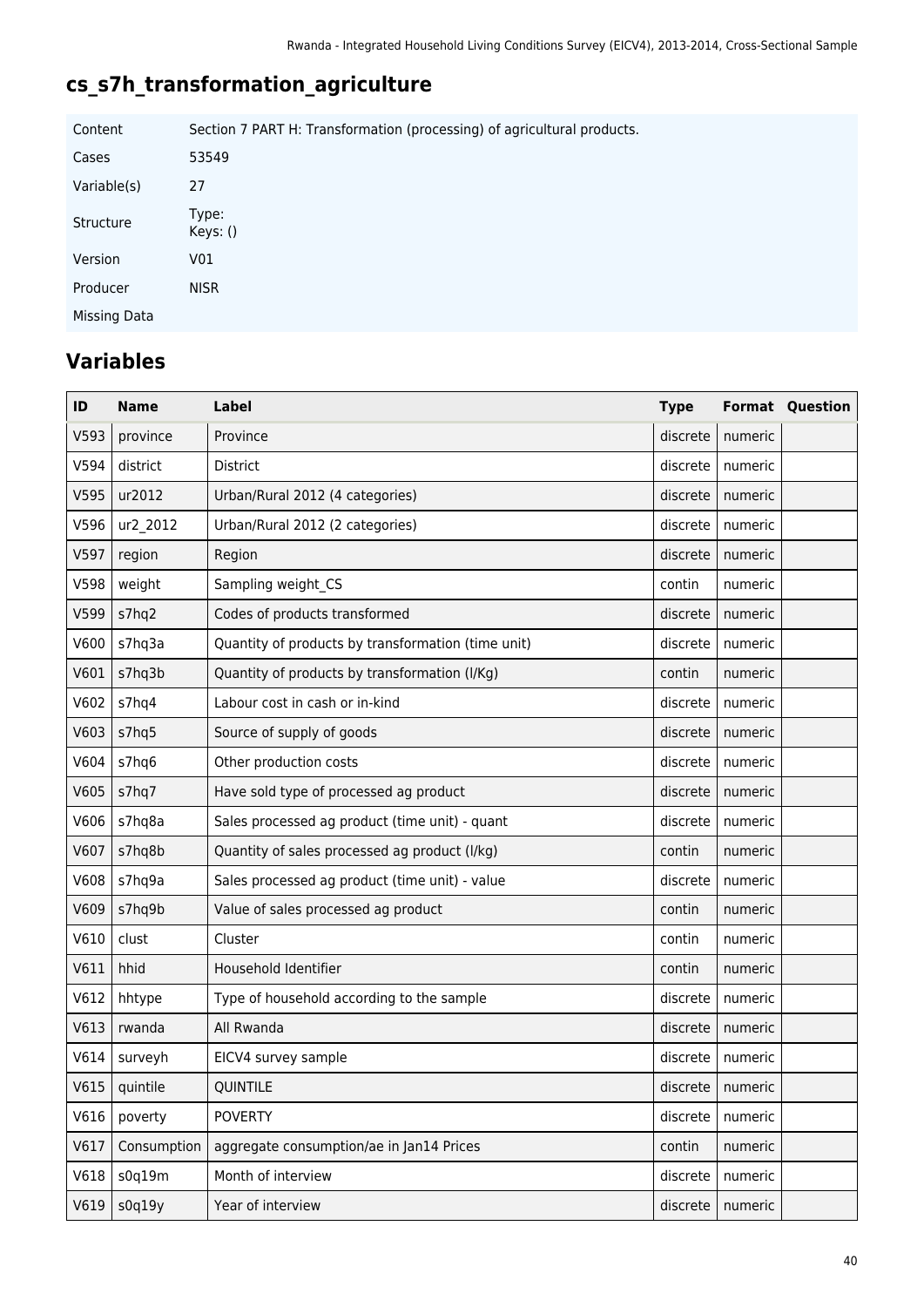## **cs\_s8a1\_expenditure**

| Content             | Section 8 Part A Expenditure on non food items: I) - EXPENDITURE DURING THE LAST 12 MONTHS |
|---------------------|--------------------------------------------------------------------------------------------|
| Cases               | 994911                                                                                     |
| Variable(s)         | 23                                                                                         |
| Structure           | Type:<br>Keys: ()                                                                          |
| Version             | V <sub>01</sub>                                                                            |
| Producer            | <b>NISR</b>                                                                                |
| <b>Missing Data</b> |                                                                                            |

| ID   | <b>Name</b> | <b>Label</b>                              | <b>Type</b> | <b>Format</b> | Question |
|------|-------------|-------------------------------------------|-------------|---------------|----------|
| V620 | hhid        | Household Identifier in cross section     | contin      | numeric       |          |
| V621 | province    | Province                                  | discrete    | numeric       |          |
| V622 | district    | <b>District</b>                           | discrete    | numeric       |          |
| V623 | ur2012      | Urban/Rural 2012 (4 categories)           | discrete    | numeric       |          |
| V624 | ur2 2012    | Urban/Rural 2012 (2 categories)           | discrete    | numeric       |          |
| V625 | region      | Region                                    | discrete    | numeric       |          |
| V626 | weight      | Sampling weight CS                        | contin      | numeric       |          |
| V627 | clust       | Cluster                                   | contin      | numeric       |          |
| V628 | s8a1q0      | Article                                   | discrete    | numeric       |          |
| V629 | s8a1q0d     | Article Description                       | discrete    | character     |          |
| V630 | s8a1q1      | COICOP code                               | discrete    | numeric       |          |
| V631 | s8a1q1d     | <b>COICOP Value</b>                       | discrete    | character     |          |
| V632 | s8a1q2      | Purchased article in last 12 months       | discrete    | numeric       |          |
| V633 | s8a1q3      | Amount spent on article in last 12 months | discrete    | numeric       |          |
| V634 | s8a1q4      | Where did you buy it most often           | discrete    | numeric       |          |
| V635 | hhtype      | Type of household according to the sample | discrete    | numeric       |          |
| V636 | rwanda      | All Rwanda                                | discrete    | numeric       |          |
| V637 | surveyh     | EICV4 survey sample                       | discrete    | numeric       |          |
| V638 | quintile    | QUINTILE                                  | discrete    | numeric       |          |
| V639 | poverty     | <b>POVERTY</b>                            | discrete    | numeric       |          |
| V640 | Consumption | aggregate consumption/ae in Jan14 Prices  | contin      | numeric       |          |
| V641 | s0q19m      | Month of interview                        | discrete    | numeric       |          |
| V642 | s0q19y      | Year of interview                         | discrete    | numeric       |          |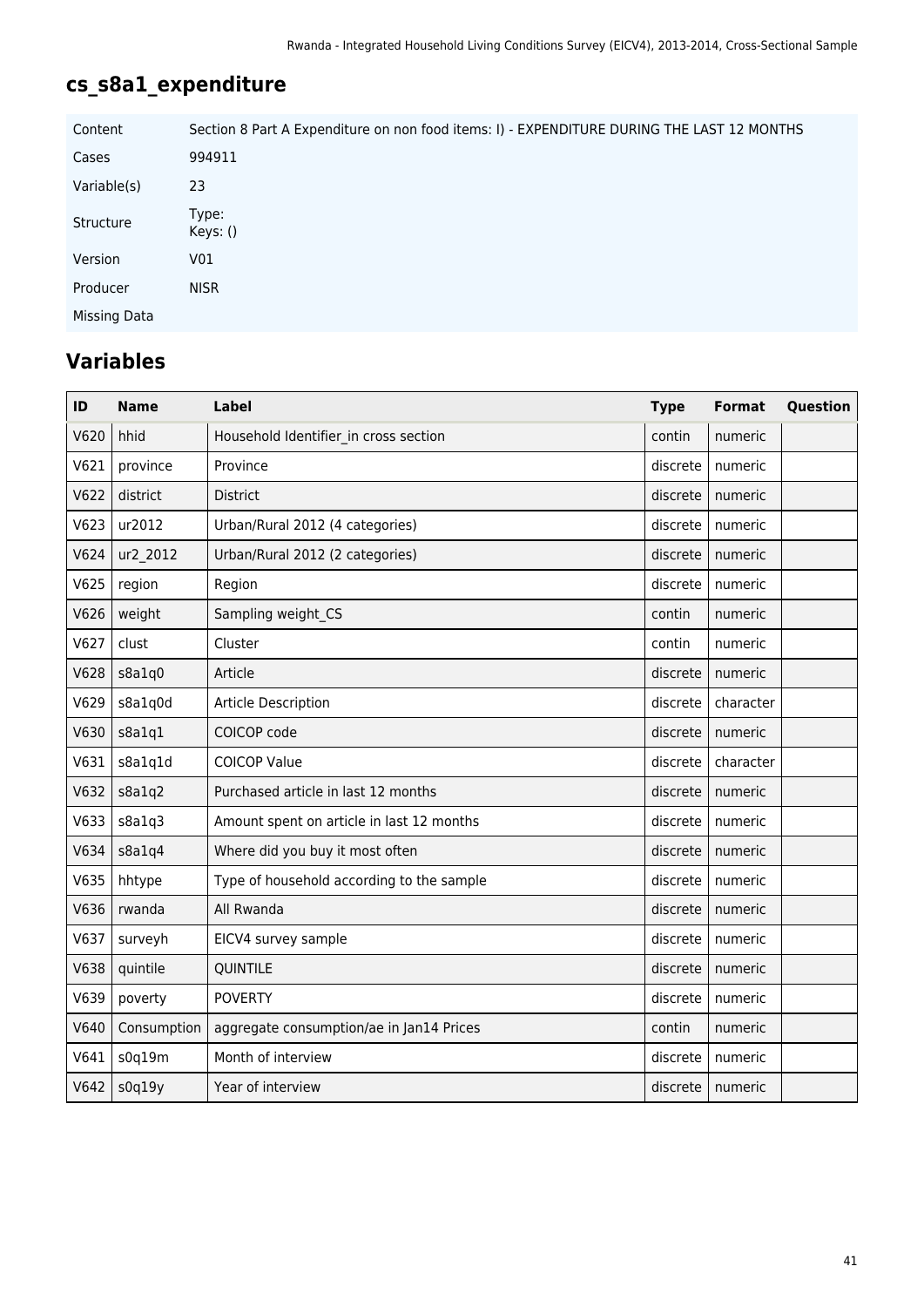## **cs\_s8a2\_expenditure**

| Content      | Section 8 Part A Expenditure on non food items II) - EXPENDITURE DURING THE LAST 4 WEEKS |
|--------------|------------------------------------------------------------------------------------------|
| Cases        | 793045                                                                                   |
| Variable(s)  | 23                                                                                       |
| Structure    | Type:<br>Keys: ()                                                                        |
| Version      | V <sub>01</sub>                                                                          |
| Producer     | <b>NISR</b>                                                                              |
| Missing Data |                                                                                          |

| ID   | <b>Name</b> | Label                                       | <b>Type</b> | <b>Format</b> | Question |
|------|-------------|---------------------------------------------|-------------|---------------|----------|
| V643 | province    | Province                                    | discrete    | numeric       |          |
| V644 | district    | District                                    | discrete    | numeric       |          |
| V645 | ur2012      | Urban/Rural 2012 (4 categories)             | discrete    | numeric       |          |
| V646 | ur2 2012    | Urban/Rural 2012 (2 categories)             | discrete    | numeric       |          |
| V647 | region      | Region                                      | discrete    | numeric       |          |
| V648 | weight      | Sampling weight CS                          | contin      | numeric       |          |
| V649 | s8a2q0      | Article                                     | discrete    | numeric       |          |
| V650 | s8a2q0d     | Article description                         | discrete    | character     |          |
| V651 | s8a2q1      | COICOP code                                 | discrete    | numeric       |          |
| V652 | s8a2q1d     | <b>COICOP Value</b>                         | discrete    | character     |          |
| V653 | s8a2q2      | Household purchased article in last 4 weeks | discrete    | numeric       |          |
| V654 | s8a2q3      | Amount spent on article in last 4 weeks     | discrete    | numeric       |          |
| V655 | s8a2q4      | Where did you buy it most often             | discrete    | numeric       |          |
| V656 | clust       | Cluster                                     | contin      | numeric       |          |
| V657 | hhid        | Household Identifier in cross section       | contin      | numeric       |          |
| V658 | hhtype      | Type of household according to the sample   | discrete    | numeric       |          |
| V659 | rwanda      | All Rwanda                                  | discrete    | numeric       |          |
| V660 | surveyh     | EICV4 survey sample                         | discrete    | numeric       |          |
| V661 | quintile    | QUINTILE                                    | discrete    | numeric       |          |
| V662 | poverty     | <b>POVERTY</b>                              | discrete    | numeric       |          |
| V663 | Consumption | aggregate consumption/ae in Jan14 Prices    | contin      | numeric       |          |
| V664 | s0q19m      | Month of interview                          | discrete    | numeric       |          |
| V665 | s0q19y      | Year of interview                           | discrete    | numeric       |          |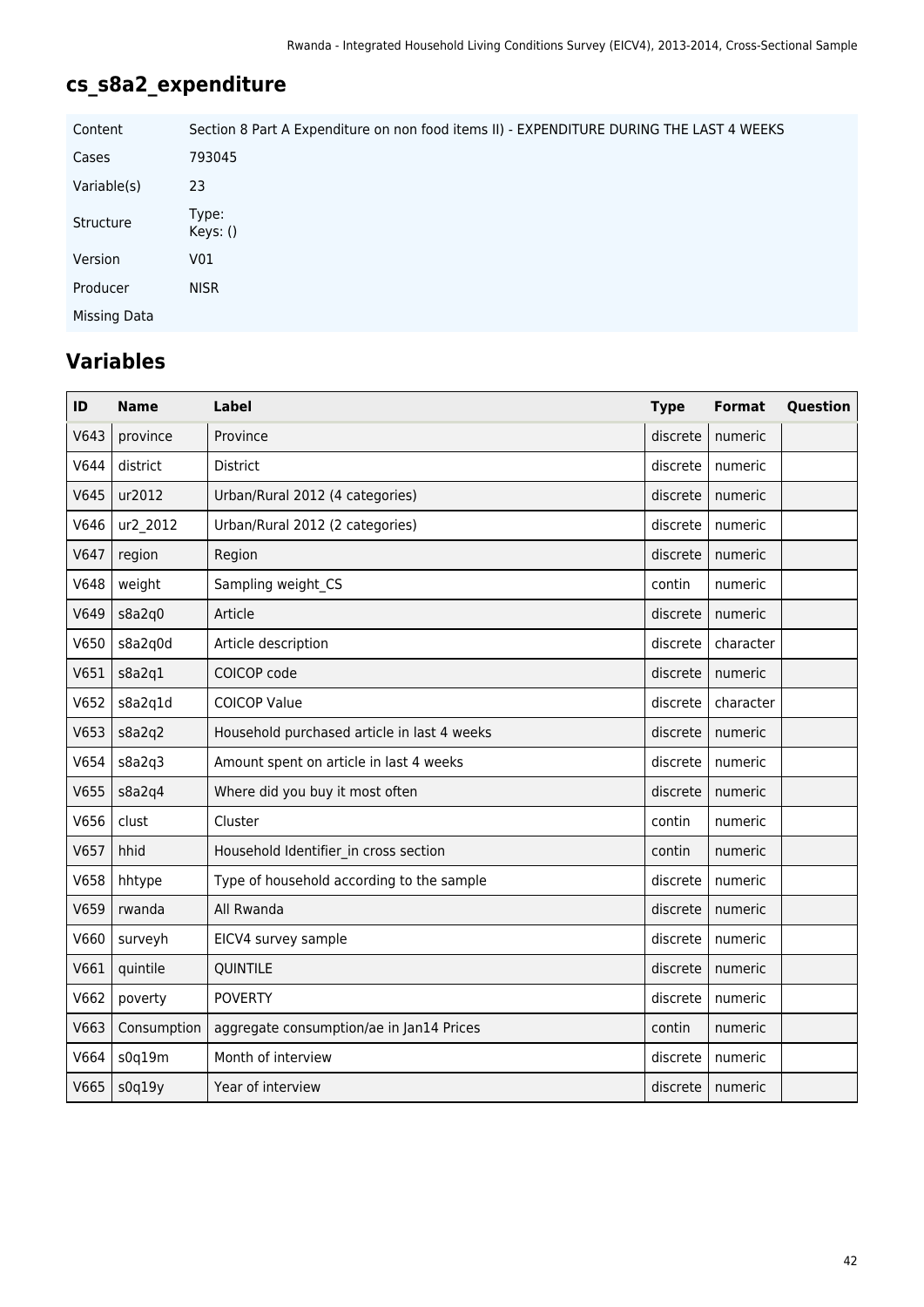## **cs\_s8a3\_expenditure**

| Content      | Section 8 Part A Expenditure on non food items III) - FREQUENTLY MADE EXPENDITURE |
|--------------|-----------------------------------------------------------------------------------|
| Cases        | 533503                                                                            |
| Variable(s)  | 32                                                                                |
| Structure    | Type:<br>Keys: ()                                                                 |
| Version      | V <sub>01</sub>                                                                   |
| Producer     | <b>NISR</b>                                                                       |
| Missing Data |                                                                                   |

| ID             | <b>Name</b> | <b>Label</b>                                     | <b>Type</b> | <b>Format</b> | Question |
|----------------|-------------|--------------------------------------------------|-------------|---------------|----------|
| V666           | province    | Province                                         | discrete    | numeric       |          |
| V667           | district    | District                                         | discrete    | numeric       |          |
| V668           | ur2012      | Urban/Rural 2012 (4 categories)                  | discrete    | numeric       |          |
| V669           | ur2 2012    | Urban/Rural 2012 (2 categories)                  | discrete    | numeric       |          |
| V670           | region      | Region                                           | discrete    | numeric       |          |
| V671           | weight      | Sampling weight CS                               | contin      | numeric       |          |
| V672           | s8a3q0      | Article                                          | discrete    | numeric       |          |
| V673           | s8a3q0d     | Article description                              | discrete    | character     |          |
| V674           | s8a3q1      | COICOP code                                      | discrete    | numeric       |          |
| V675           | s8a3q1d     | COICOP value                                     | discrete    | character     |          |
| V676           | s8a3q2      | Number of months purchased this out of 12 months | discrete    | numeric       |          |
| V677           | s8a3q3      | Visit 2                                          | discrete    | numeric       |          |
| V678           | s8a3q4      | Visit 3                                          | discrete    | numeric       |          |
| V679           | s8a3q5      | Visit 4                                          | discrete    | numeric       |          |
| V680           | s8a3q6      | Visit 5                                          | discrete    | numeric       |          |
| V681           | s8a3q7      | Visit 6                                          | discrete    | numeric       |          |
| V682           | s8a3q8      | Visit 7                                          | discrete    | numeric       |          |
| V683           | s8a3q9      | Visit 8                                          | discrete    | numeric       |          |
| V684           | s8a3q10     | Visit 9                                          | discrete    | numeric       |          |
| V685           | s8a3q11     | Visit 10                                         | discrete    | numeric       |          |
| V686           | s8a3q12     | Visit 11                                         | discrete    | numeric       |          |
| V687           | s8a3q13     | Where do you buy it most often                   | discrete    | numeric       |          |
| $V688$   clust |             | Cluster                                          | contin      | numeric       |          |
| V689           | hhid        | Household Identifier in cross section            | contin      | numeric       |          |
| V690           | hhtype      | Type of household according to the sample        | discrete    | numeric       |          |
| V691           | rwanda      | All Rwanda                                       | discrete    | numeric       |          |
| V692           | surveyh     | EICV4 survey sample                              | discrete    | numeric       |          |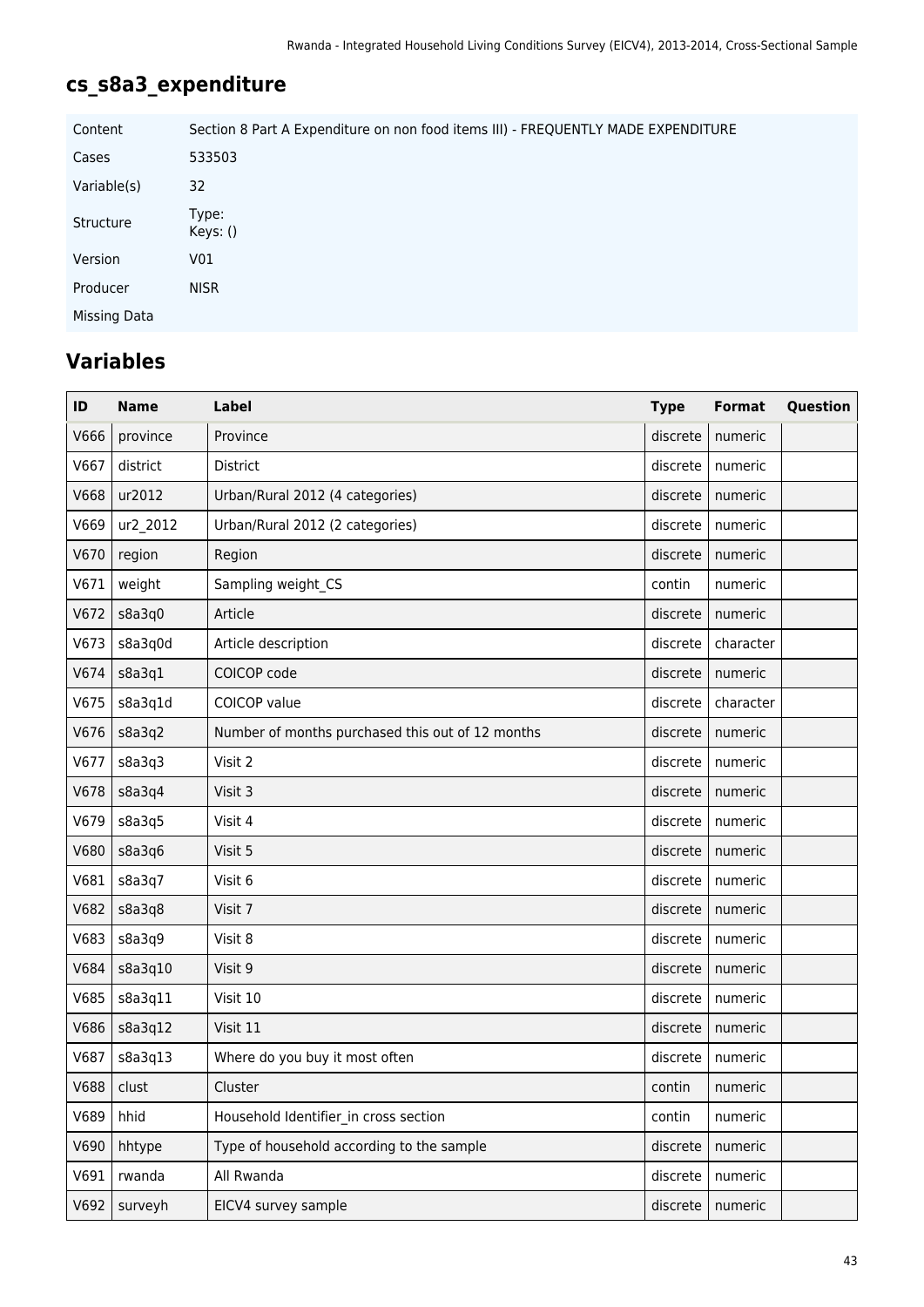Rwanda - Integrated Household Living Conditions Survey (EICV4), 2013-2014, Cross-Sectional Sample

| ID   | <b>Name</b> | Label                                    | <b>Type</b> | <b>Format</b> | Question |
|------|-------------|------------------------------------------|-------------|---------------|----------|
| V693 | quintile    | <b>OUINTILE</b>                          | discrete l  | numeric       |          |
| V694 | poverty     | <b>POVERTY</b>                           | discrete    | numeric       |          |
| V695 | Consumption | aggregate consumption/ae in Jan14 Prices | contin      | numeric       |          |
| V696 | s0q19m      | Month of interview                       | discrete    | numeric       |          |
| V697 | s0q19y      | Year of interview                        | discrete    | numeric       |          |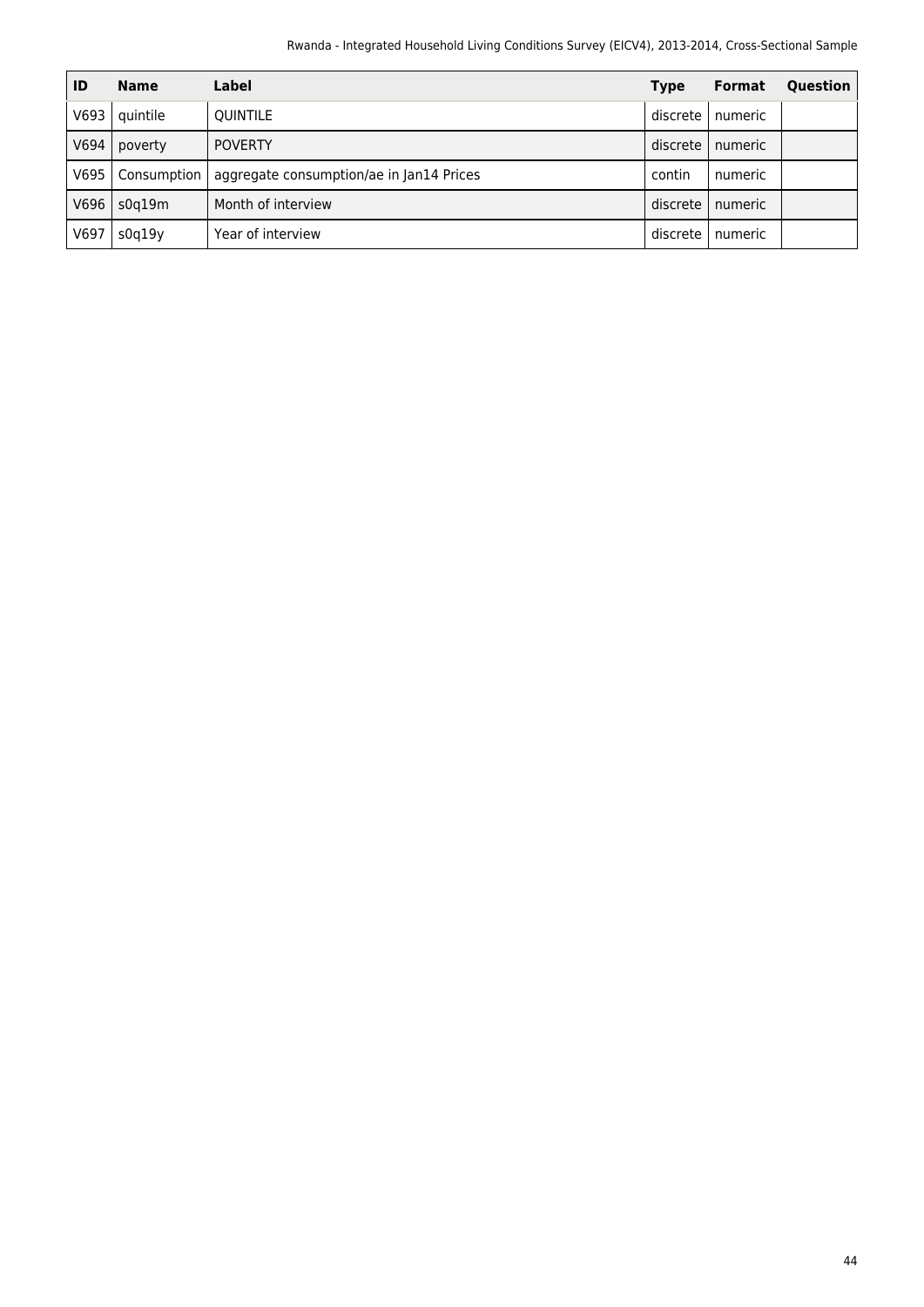## **cs\_s8b\_expenditure**

| Content             | Section 8 Part B: Food expenditure |
|---------------------|------------------------------------|
| Cases               | 2119593                            |
| Variable(s)         | 32                                 |
| Structure           | Type:<br>Keys: ()                  |
| Version             | V <sub>01</sub>                    |
| Producer            | <b>NISR</b>                        |
| <b>Missing Data</b> |                                    |

| ID   | <b>Name</b>   | Label                                                  | <b>Type</b> | <b>Format</b>      | Question |
|------|---------------|--------------------------------------------------------|-------------|--------------------|----------|
| V698 | hhid          | Household Identifier_in cross section                  | contin      | numeric            |          |
| V699 | province      | Province                                               | discrete    | numeric            |          |
| V700 | district      | <b>District</b>                                        | discrete    | numeric            |          |
| V701 | ur2012        | Urban/Rural 2012 (4 categories)                        | discrete    | numeric            |          |
| V702 | ur2_2012      | Urban/Rural 2012 (2 categories)                        | discrete    | numeric            |          |
| V703 | region        | Region                                                 | discrete    | numeric            |          |
| V704 | weight        | Sampling weight CS                                     | contin      | numeric            |          |
| V705 | clust         | Cluster                                                | contin      | numeric            |          |
| V706 | s8bq0         | Article                                                | discrete    | numeric            |          |
| V707 | s8bq0d        | Article description                                    | discrete    | character          |          |
| V708 | s8bq1         | COICOP code                                            | discrete    | numeric            |          |
| V709 | s8bq1d        | COICOP value                                           | discrete    | character          |          |
| V710 | s8bq2         | Number of months purchased this article in the last 12 | discrete    | numeric            |          |
| V711 | s8bq3         | Visit 2                                                | discrete    | numeric            |          |
| V712 | s8bq4         | Visit 3                                                | discrete    | numeric            |          |
| V713 | s8bq5         | Visit 4                                                | discrete    | numeric            |          |
| V714 | s8bq6         | Visit 5                                                | discrete    | numeric            |          |
| V715 | s8bq7         | Visit 6                                                | discrete    | numeric            |          |
| V716 | s8bq8         | Visit 7                                                | discrete    | numeric            |          |
| V717 | s8bq9         | Visit 8                                                | discrete    | numeric            |          |
| V718 | s8bq10        | Visit 9                                                | discrete    | numeric            |          |
| V719 | s8bq11        | Visit 10                                               | discrete    | numeric            |          |
|      | V720   s8bq12 | Visit 11                                               |             | discrete   numeric |          |
| V721 | s8bq13        | Where do you buy it most often                         | discrete    | numeric            |          |
| V722 | hhtype        | Type of household according to the sample              | discrete    | numeric            |          |
| V723 | rwanda        | All Rwanda                                             | discrete    | numeric            |          |
| V724 | surveyh       | EICV4 survey sample                                    | discrete    | numeric            |          |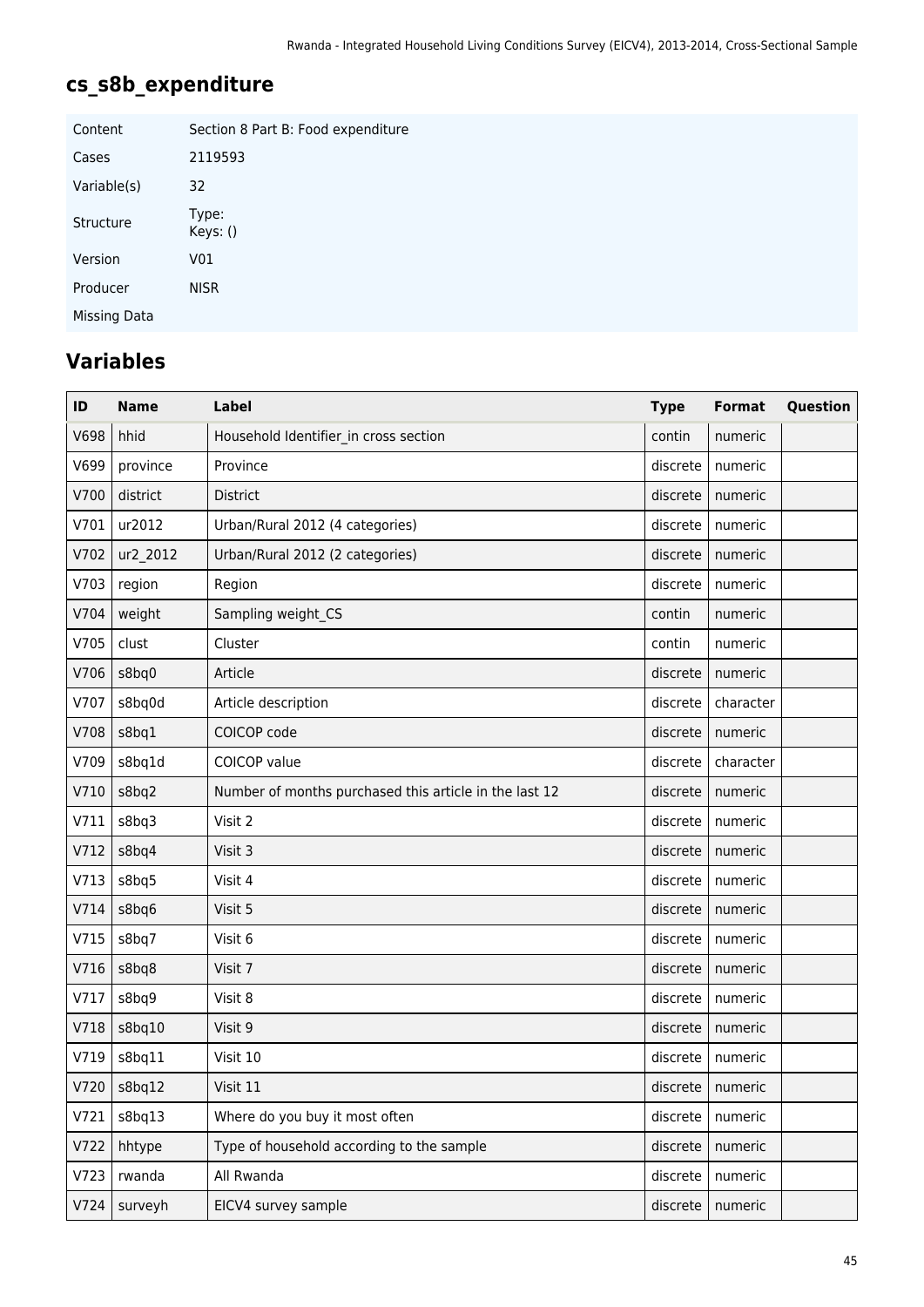Rwanda - Integrated Household Living Conditions Survey (EICV4), 2013-2014, Cross-Sectional Sample

| ID   | <b>Name</b> | Label                                    | <b>Type</b> | <b>Format</b>      | Question |
|------|-------------|------------------------------------------|-------------|--------------------|----------|
| V725 | quintile    | <b>OUINTILE</b>                          |             | discrete I numeric |          |
| V726 | poverty     | <b>POVERTY</b>                           | discrete l  | numeric            |          |
| V727 | Consumption | aggregate consumption/ae in Jan14 Prices | contin      | numeric            |          |
| V728 | s0q19m      | Month of interview                       | discrete    | numeric            |          |
| V729 | s0q19y      | Year of interview                        | discrete    | numeric            |          |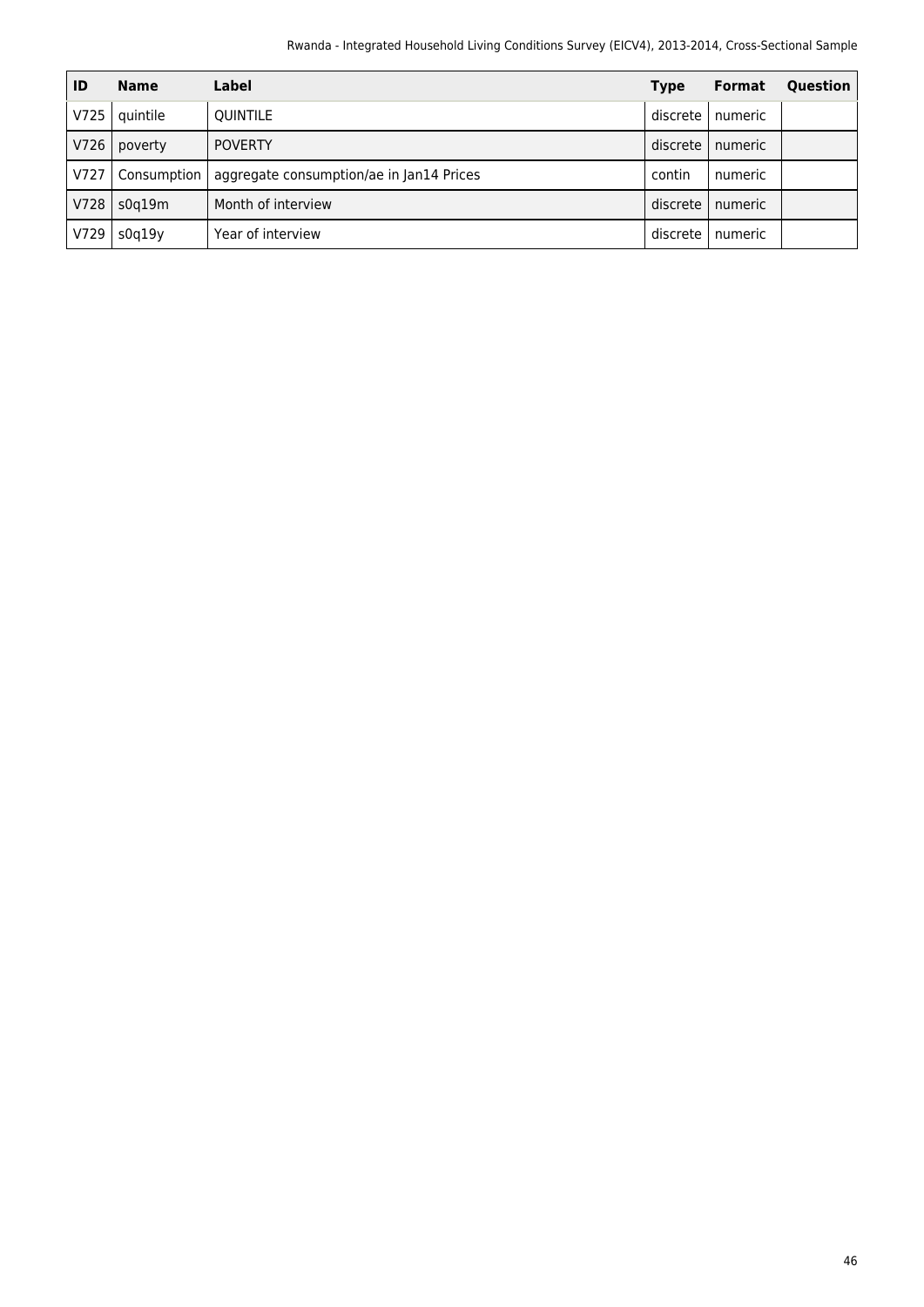# **cs\_s8c\_farming**

| Content             | Section 8 Part C: Subsistence farming |
|---------------------|---------------------------------------|
| Cases               | 1347319                               |
| Variable(s)         | 33                                    |
| Structure           | Type:<br>Keys: ()                     |
| Version             | V <sub>01</sub>                       |
| Producer            | <b>NISR</b>                           |
| <b>Missing Data</b> |                                       |

| ID   | <b>Name</b>   | <b>Label</b>                              | <b>Type</b> | <b>Format</b>      | Question |
|------|---------------|-------------------------------------------|-------------|--------------------|----------|
| V730 | hhid          | Household Identifier_in cross section     | contin      | numeric            |          |
| V731 | province      | Province                                  | discrete    | numeric            |          |
| V732 | district      | District                                  | discrete    | numeric            |          |
| V733 | ur2012        | Urban/Rural 2012 (4 categories)           | discrete    | numeric            |          |
| V734 | ur2_2012      | Urban/Rural 2012 (2 categories)           | discrete    | numeric            |          |
| V735 | region        | Region                                    | discrete    | numeric            |          |
| V736 | weight        | Sampling weight CS                        | contin      | numeric            |          |
| V737 | clust         | Cluster                                   | contin      | numeric            |          |
| V738 | s8cq0         | Article                                   | discrete    | numeric            |          |
| V739 | s8cq0d        | Article description                       | discrete    | character          |          |
| V740 | s8cq1         | COICOP code                               | discrete    | numeric            |          |
| V741 | s8cq1d        | COICOP value                              | discrete    | character          |          |
| V742 | s8cq2         | Number of months article was consumed     | discrete    | numeric            |          |
| V743 | s8cq3         | Visit 2                                   | contin      | numeric            |          |
| V744 | s8cq4         | Visit 3                                   | contin      | numeric            |          |
| V745 | s8cq5         | Visit 4                                   | contin      | numeric            |          |
| V746 | s8cq6         | Visit 5                                   | contin      | numeric            |          |
| V747 | s8cq7         | Visit 6                                   | contin      | numeric            |          |
| V748 | s8cq8         | Visit 7                                   | contin      | numeric            |          |
| V749 | s8cq9         | Visit 8                                   | contin      | numeric            |          |
| V750 | s8cq10        | Visit 9                                   | contin      | numeric            |          |
| V751 | s8cq11        | Visit 10                                  | contin      | numeric            |          |
|      | $V752$ s8cq12 | Visit 11                                  |             | discrete   numeric |          |
| V753 | s8cq13        | Unit of measure declared                  | discrete    | numeric            |          |
| V754 | s8cq14        | Current unit price of the product         | discrete    | numeric            |          |
| V755 | hhtype        | Type of household according to the sample | discrete    | numeric            |          |
| V756 | rwanda        | All Rwanda                                | discrete    | numeric            |          |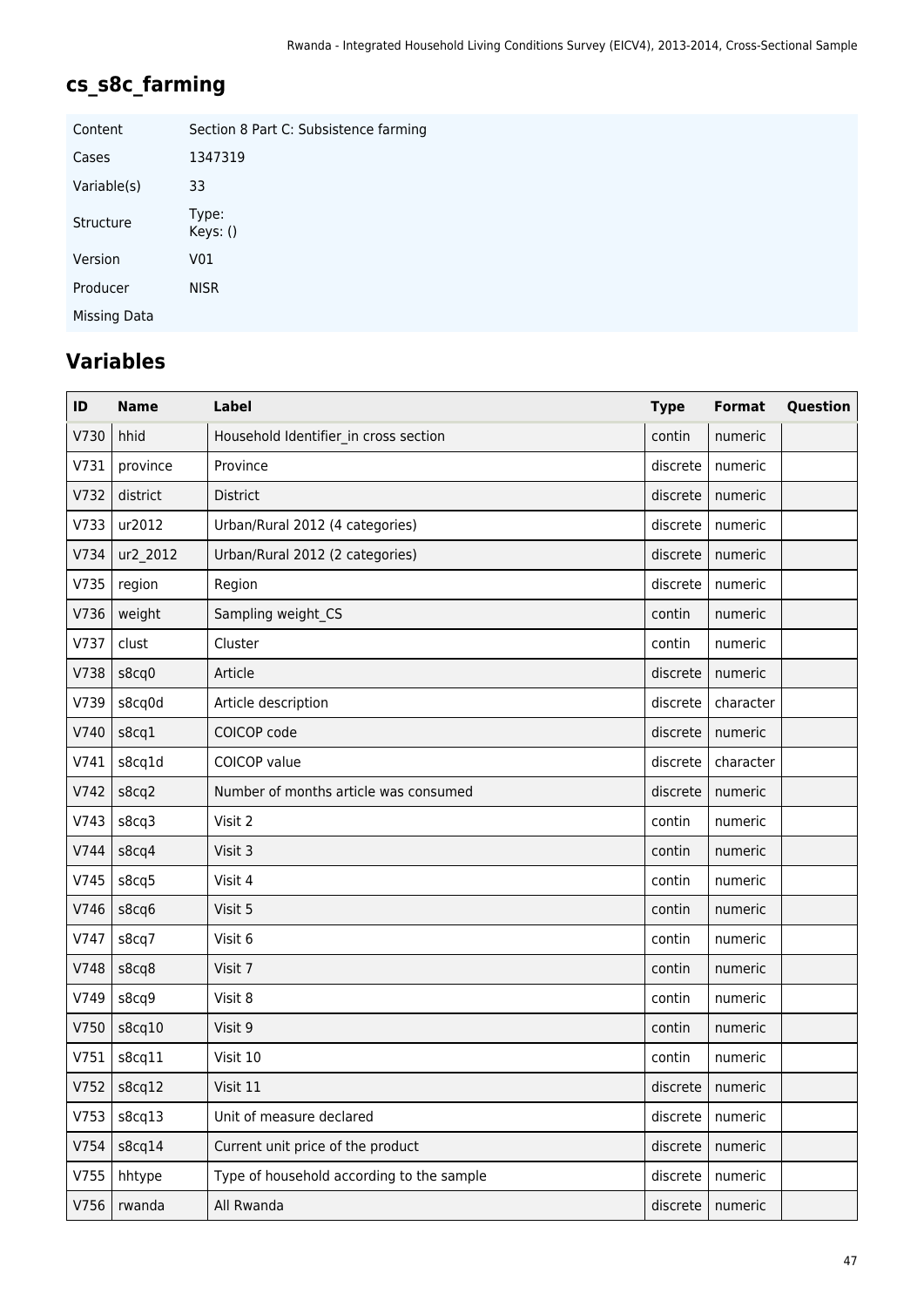Rwanda - Integrated Household Living Conditions Survey (EICV4), 2013-2014, Cross-Sectional Sample

| ID   | <b>Name</b> | Label                                    | <b>Type</b> | <b>Format</b> | Question |
|------|-------------|------------------------------------------|-------------|---------------|----------|
| V757 | surveyh     | EICV4 survey sample                      | discrete    | numeric       |          |
| V758 | quintile    | <b>OUINTILE</b>                          | discrete    | numeric       |          |
| V759 | poverty     | <b>POVERTY</b>                           | discrete    | numeric       |          |
| V760 | Consumption | aggregate consumption/ae in Jan14 Prices | contin      | numeric       |          |
| V761 | s0q19m      | Month of interview                       | discrete    | numeric       |          |
| V762 | s0q19y      | Year of interview                        | discrete    | numeric       |          |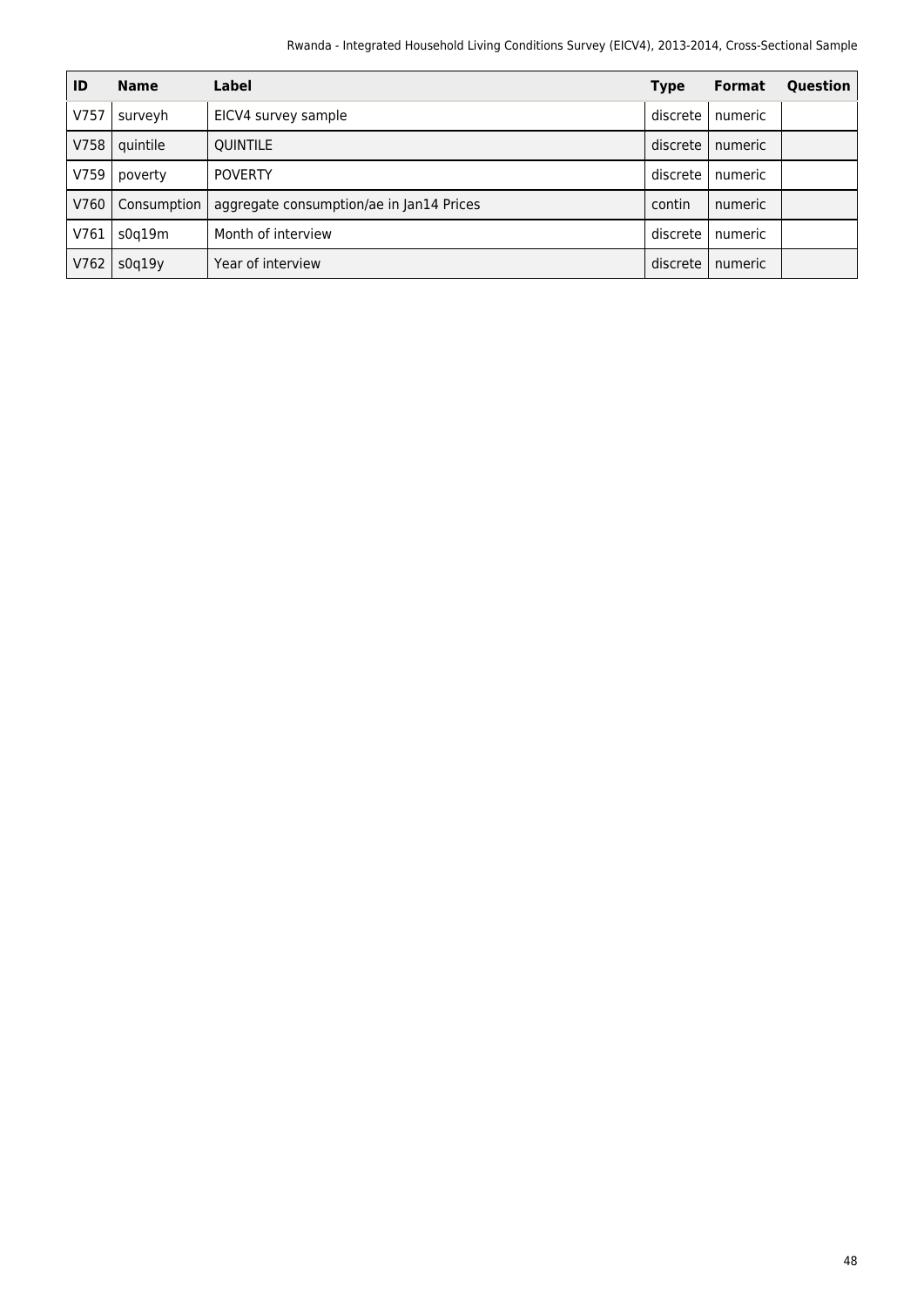## **cs\_s9a\_transfers\_out**

| Content             | Section 9 Part A: Transfers made by household (OUT) |
|---------------------|-----------------------------------------------------|
| Cases               | 84413                                               |
| Variable(s)         | 28                                                  |
| Structure           | Type:<br>Keys: ()                                   |
| Version             | V <sub>01</sub>                                     |
| Producer            | <b>NISR</b>                                         |
| <b>Missing Data</b> |                                                     |

| ID   | <b>Name</b> | Label                                                          | <b>Type</b> |                    | <b>Format Question</b> |
|------|-------------|----------------------------------------------------------------|-------------|--------------------|------------------------|
| V763 | hhid        | Household Identifier in cross section                          | contin      | numeric            |                        |
| V764 | province    | Province                                                       | discrete    | numeric            |                        |
| V765 | district    | <b>District</b>                                                | discrete    | numeric            |                        |
| V766 | ur2012      | Urban/Rural 2012 (4 categories)                                | discrete    | numeric            |                        |
| V767 | ur2_2012    | Urban/Rural 2012 (2 categories)                                | discrete    | numeric            |                        |
| V768 | region      | Region                                                         | discrete    | numeric            |                        |
| V769 | weight      | Sampling weight CS                                             | contin      | numeric            |                        |
| V770 | clust       | Cluster                                                        | contin      | numeric            |                        |
| V771 | s9aq2       |                                                                | discrete    | numeric            |                        |
| V772 | s9aq3       | Relation of recipient with head of household                   | discrete    | numeric            |                        |
| V773 | s9aq4       | Sex of recipient of transfer                                   | discrete    | numeric            |                        |
| V774 | s9aq5       | Location of the recipient of transfer                          | discrete    | numeric            |                        |
| V775 | s9aq6       | HH sent any cash to recipient in last 12 months                | discrete    | numeric            |                        |
| V776 | s9aq7       | Total cash sent in last 12 months                              | discrete    | numeric            |                        |
| V777 | s9aq8       | Main method for sending money                                  | discrete    | numeric            |                        |
| V778 | s9aq9       | HH sent food products to recipient in last 12 months           | discrete    | numeric            |                        |
| V779 | s9aq10      | Total value of food sent over last 12 months                   | discrete    | numeric            |                        |
| V780 | s9aq11      | HH sent other in-kind transfers to recipient in last 12 months | discrete    | numeric            |                        |
| V781 | s9aq12      | Total value of other in-kind transfer in last 12 months        | discrete    | numeric            |                        |
| V782 | s9aq13      | Payments will require reimbursement                            | discrete    | numeric            |                        |
| V783 | hhtype      | Type of household according to the sample                      | discrete    | numeric            |                        |
| V784 | rwanda      | All Rwanda                                                     | discrete    | numeric            |                        |
| V785 | surveyh     | EICV4 survey sample                                            |             | discrete   numeric |                        |
| V786 | quintile    | QUINTILE                                                       | discrete    | numeric            |                        |
| V787 | poverty     | <b>POVERTY</b>                                                 | discrete    | numeric            |                        |
| V788 | Consumption | aggregate consumption/ae in Jan14 Prices                       | contin      | numeric            |                        |
| V789 | s0q19m      | Month of interview                                             | discrete    | numeric            |                        |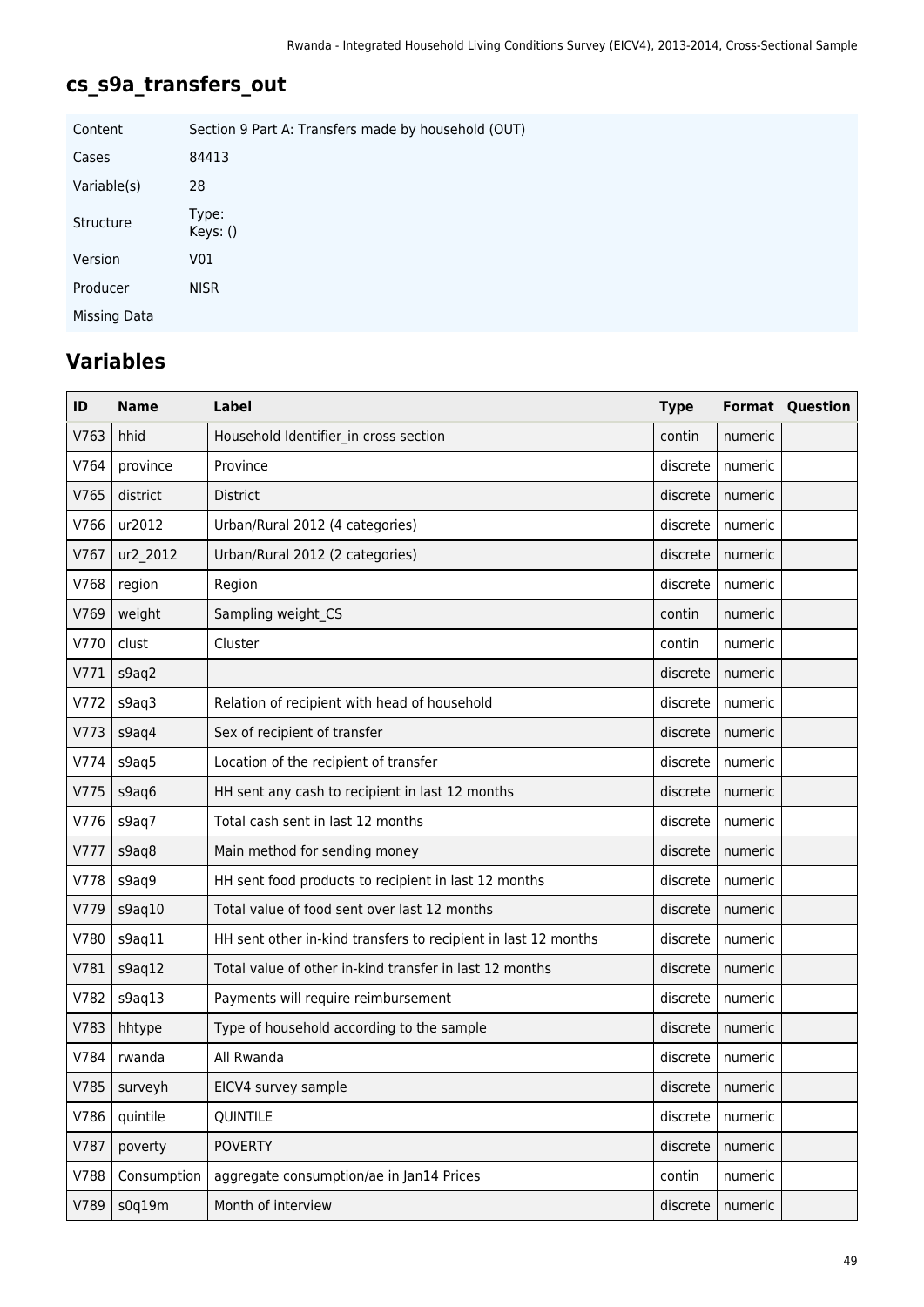| l ID | Name          | Label             | <b>Type</b> |                    | <b>Format Question</b> |
|------|---------------|-------------------|-------------|--------------------|------------------------|
|      | V790   s0q19y | Year of interview |             | discrete I numeric |                        |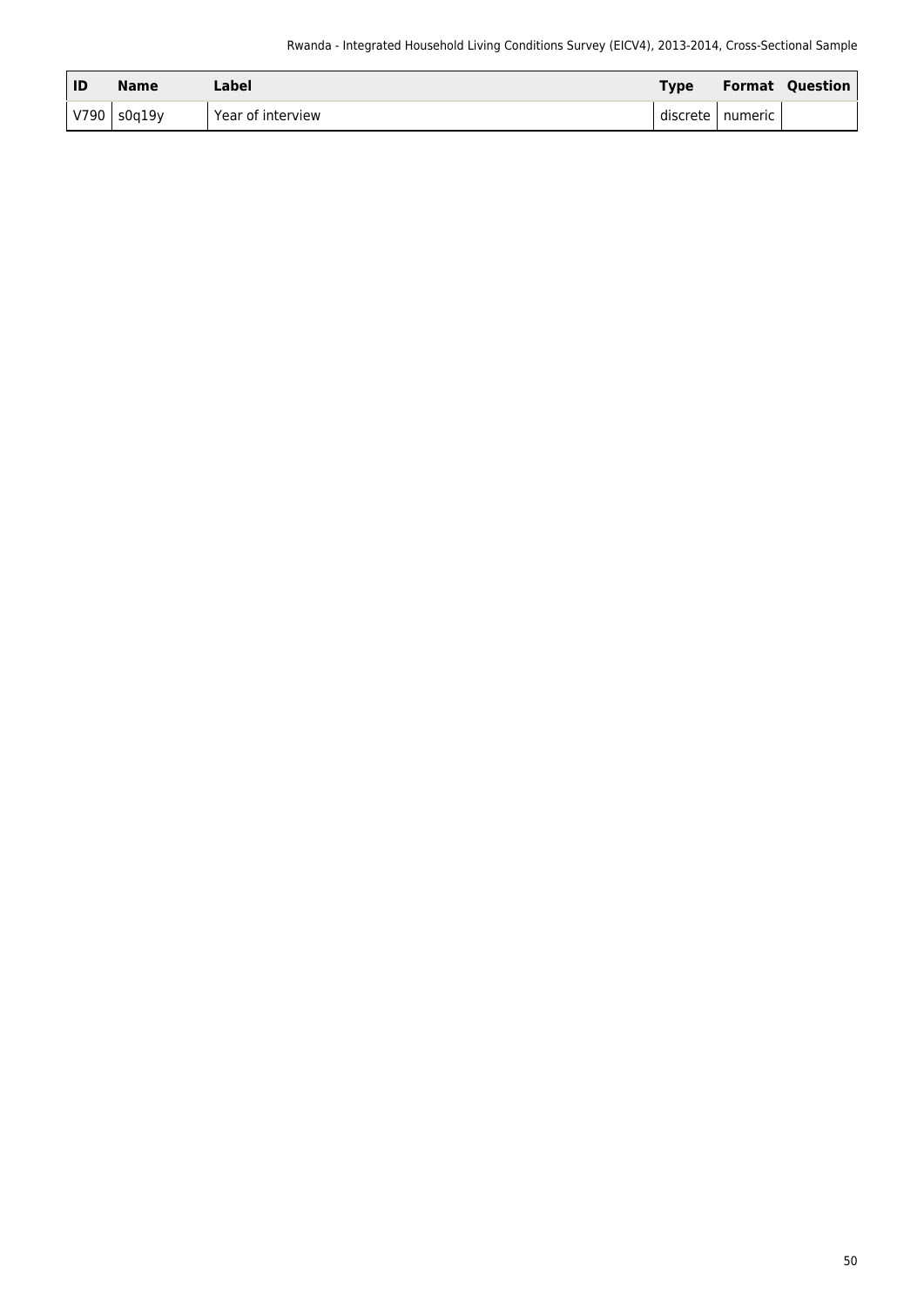# **cs\_s9b\_transfers\_in**

| Content             | Section 9 Part B: Transfers made by household (IN) |
|---------------------|----------------------------------------------------|
| Cases               | 80723                                              |
| Variable(s)         | 28                                                 |
| Structure           | Type:<br>Keys: ()                                  |
| Version             | V <sub>01</sub>                                    |
| Producer            | <b>NISR</b>                                        |
| <b>Missing Data</b> |                                                    |

| ID   | <b>Name</b> | Label                                                       | <b>Type</b> |                    | <b>Format Question</b> |
|------|-------------|-------------------------------------------------------------|-------------|--------------------|------------------------|
| V791 | hhid        | Household Identifier                                        | contin      | numeric            |                        |
| V792 | province    | Province                                                    | discrete    | numeric            |                        |
| V793 | district    | <b>District</b>                                             | discrete    | numeric            |                        |
| V794 | ur2012      | Urban/Rural 2012 (4 categories)                             | discrete    | numeric            |                        |
| V795 | ur2_2012    | Urban/Rural 2012 (2 categories)                             | discrete    | numeric            |                        |
| V796 | region      | Region                                                      | discrete    | numeric            |                        |
| V797 | weight      | Sampling weight CS                                          | contin      | numeric            |                        |
| V798 | clust       | Cluster                                                     | contin      | numeric            |                        |
| V799 | s9bq2       | ID number of sender                                         | discrete    | numeric            |                        |
| V800 | s9bq3       | Relation of sender with head of household                   | discrete    | numeric            |                        |
| V801 | s9bq4       | Sex of sender                                               | discrete    | numeric            |                        |
| V802 | s9bq5       | Location of sender                                          | discrete    | numeric            |                        |
| V803 | s9bq6       | Sent any cash to the HH in last 12 months                   | discrete    | numeric            |                        |
| V804 | s9bq7       | Total cash received by household in the last 12 months      | discrete    | numeric            |                        |
| V805 | s9bq8       | Main method for receiving money                             | discrete    | numeric            |                        |
| V806 | s9bq9       | Sent food products to the HH                                | discrete    | numeric            |                        |
| V807 | s9bq10      | Value of food products received in last 12 months           | discrete    | numeric            |                        |
| V808 | s9bq11      | Person sent other in-kind transfer                          | discrete    | numeric            |                        |
| V809 | s9bq12      | Value of other in-kind transfers received in last 12 months | discrete    | numeric            |                        |
| V810 | s9bq13      | Payments will require reimbursement                         | discrete    | numeric            |                        |
| V811 | hhtype      | Type of household according to the sample                   | discrete    | numeric            |                        |
| V812 | rwanda      | All Rwanda                                                  | discrete    | numeric            |                        |
| V813 | surveyh     | EICV4 survey sample                                         |             | discrete   numeric |                        |
| V814 | quintile    | QUINTILE                                                    | discrete    | numeric            |                        |
| V815 | poverty     | <b>POVERTY</b>                                              | discrete    | numeric            |                        |
| V816 | Consumption | aggregate consumption/ae in Jan14 Prices                    | contin      | numeric            |                        |
| V817 | s0q19m      | Month of interview                                          | discrete    | numeric            |                        |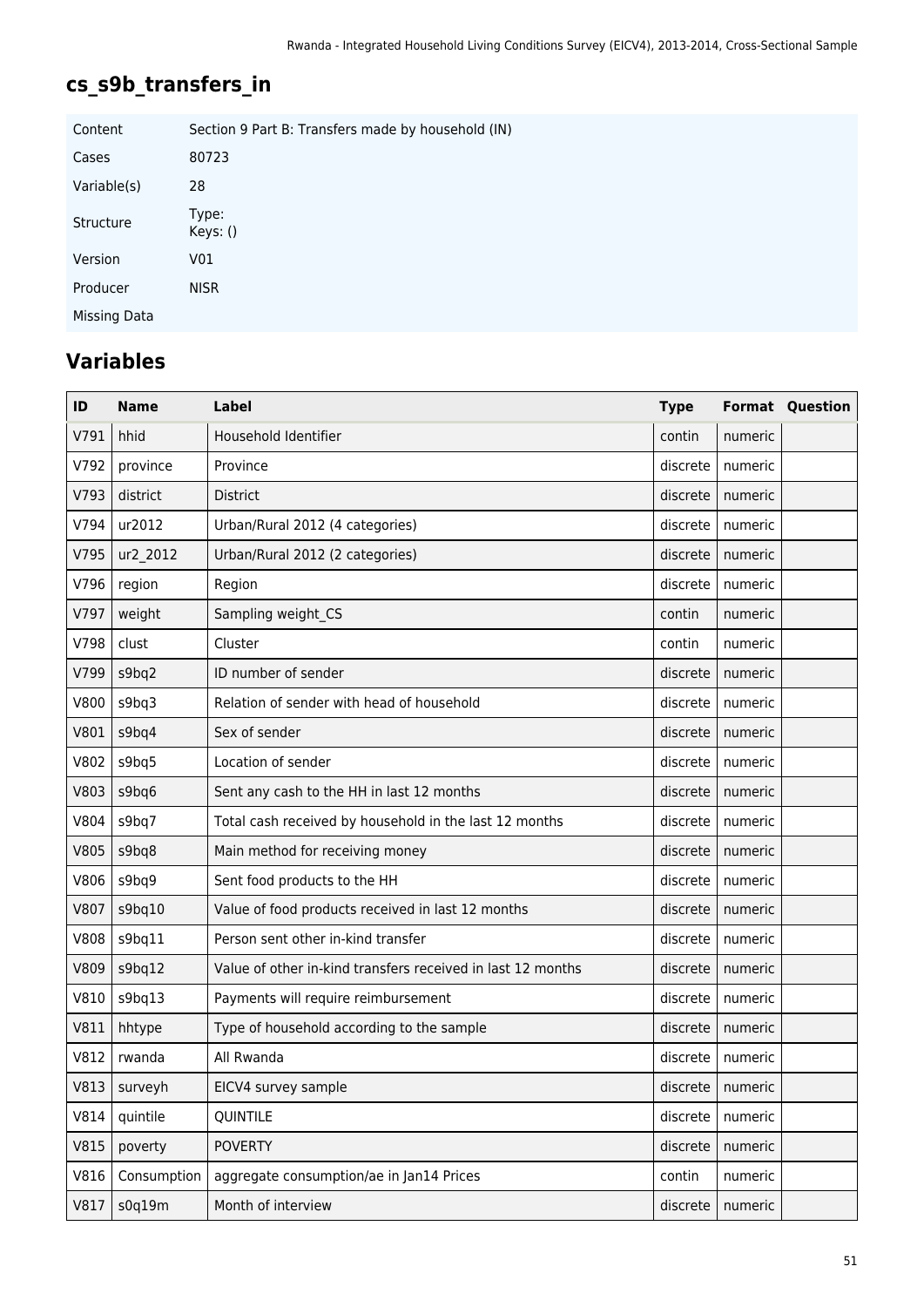| <u>I IDI</u> | <b>Name</b>   | Label             | <b>Type</b> |                    | <b>Format Question</b> |
|--------------|---------------|-------------------|-------------|--------------------|------------------------|
|              | V818   s0q19y | Year of interview |             | discrete   numeric |                        |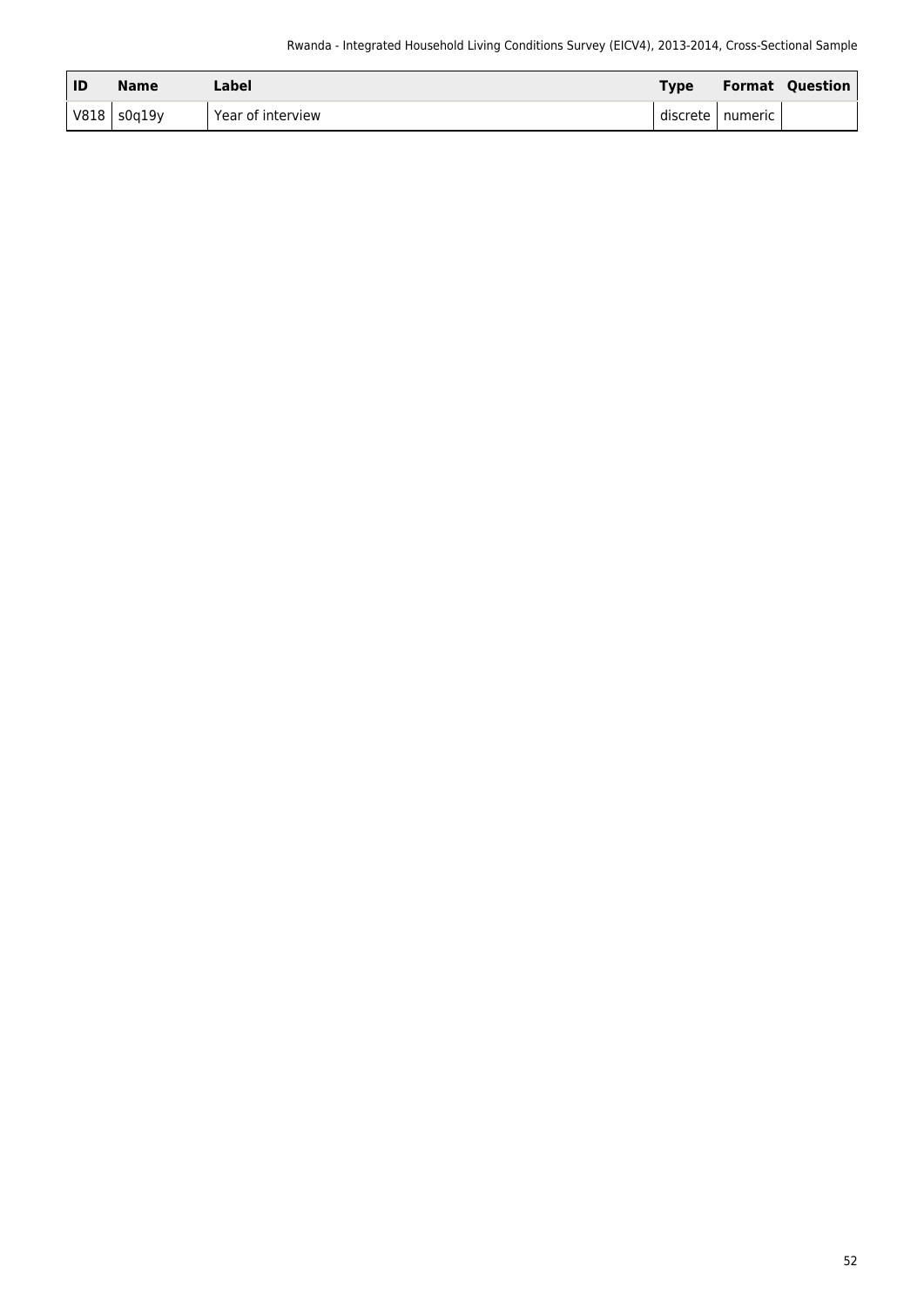### **cs\_s9c\_vup**

| Content             |                   |
|---------------------|-------------------|
| Cases               | 14419             |
| Variable(s)         | 43                |
| Structure           | Type:<br>Keys: () |
| Version             | V <sub>01</sub>   |
| Producer            | <b>NISR</b>       |
| <b>Missing Data</b> |                   |

| ID   | <b>Name</b> | Label                                                 | <b>Type</b> |                    | <b>Format Question</b> |
|------|-------------|-------------------------------------------------------|-------------|--------------------|------------------------|
| V819 | province    | Province                                              | discrete    | numeric            |                        |
| V820 | district    | <b>District</b>                                       | discrete    | numeric            |                        |
| V821 | ur2012      | Urban/Rural 2012 (4 categories)                       | discrete    | numeric            |                        |
| V822 | ur2_2012    | Urban/Rural 2012 (2 categories)                       | discrete    | numeric            |                        |
| V823 | region      | Region                                                | discrete    | numeric            |                        |
| V824 | weight      | Sampling weight CS                                    | contin      | numeric            |                        |
| V825 | s9cq1       | Ubudehe category of HH (self-declared)                | discrete    | numeric            |                        |
| V826 | s9cq2       | HH live in a VUP support sector                       | discrete    | numeric            |                        |
| V827 | s9cq3       | HH has ever enrolled in VUP                           | discrete    | numeric            |                        |
| V828 | s9cq4       | Year HH started to benefit from VUP                   | discrete    | numeric            |                        |
| V829 | s9cq5       | Type VUP program when first started                   | discrete    | numeric            |                        |
| V830 | s9cq6       | HH currently benefits from VUP                        | discrete    | numeric            |                        |
| V831 | s9cq7       | Reason HH no longer benefits from VUP                 | discrete    | numeric            |                        |
| V832 | s9cq8       | Type of VUP currently receiving                       | discrete    | numeric            |                        |
| V833 | s9cq9       | Period HH receives direct support                     | discrete    | numeric            |                        |
| V834 | s9cq10      | Receive direct support payments on time               | discrete    | numeric            |                        |
| V835 | s9cq11      | Average amount received from direct support per month | discrete    | numeric            |                        |
| V836 | s9cq12      | Amount household received in the last 12 months       | discrete    | numeric            |                        |
| V837 | s9cq13      | Able to invest direct support benefit in asset        | discrete    | numeric            |                        |
| V838 | s9cq14      | Period involved in public works                       | discrete    | numeric            |                        |
| V839 | s9cq15      | Number HH members worked in PWs in last 12 months     | discrete    | numeric            |                        |
| V840 | s9cq16      | Number of months worked in PWs over last 12 months    | discrete    | numeric            |                        |
| V841 | s9cq17      | Payment to all HH members over the last 12 months     |             | discrete   numeric |                        |
| V842 | s9cq18      | Receive PWs payments on time                          | discrete    | numeric            |                        |
| V843 | s9cq19      | Able to invest public works pay in asset              | discrete    | numeric            |                        |
| V844 | s9cq20      | Some members benefited from financial services loan   | discrete    | numeric            |                        |
| V845 | s9cq30      | HH ever benefited from RSSP                           | discrete    | numeric            |                        |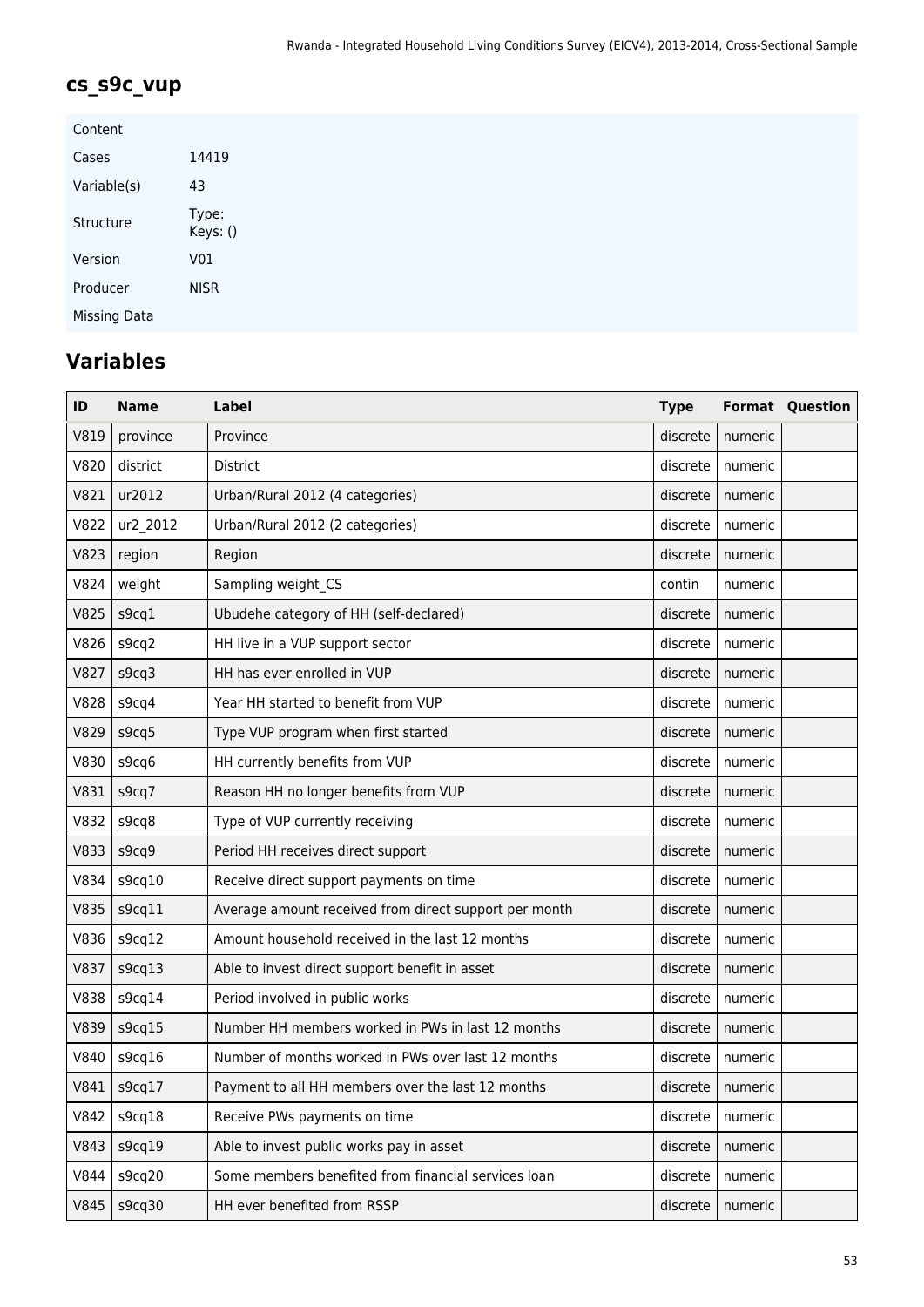| ID   | <b>Name</b> | Label                                     | <b>Type</b> | Format  | Question |
|------|-------------|-------------------------------------------|-------------|---------|----------|
| V846 | s9cq31a     | RSSP - Cooperatives                       | discrete    | numeric |          |
| V847 | s9cq31b     | RSSP - Access to credit                   | discrete    | numeric |          |
| V848 | s9cq31c     | RSSP - Training                           | discrete    | numeric |          |
| V849 | s9cq31d     | RSSP - Swamp or marshland rehabilitation  | discrete    | numeric |          |
| V850 | s9cq31e     | RSSP - Construction of market             | discrete    | numeric |          |
| V851 | s9cq31f     | RSSP - Others                             | discrete    | numeric |          |
| V852 | clust       | Cluster                                   | contin      | numeric |          |
| V853 | hhid        | Household Identifier                      | contin      | numeric |          |
| V854 | hhtype      | Type of household according to the sample | discrete    | numeric |          |
| V855 | rwanda      | All Rwanda                                | discrete    | numeric |          |
| V856 | surveyh     | EICV4 survey sample                       | discrete    | numeric |          |
| V857 | quintile    | QUINTILE                                  | discrete    | numeric |          |
| V858 | poverty     | <b>POVERTY</b>                            | discrete    | numeric |          |
| V859 | Consumption | aggregate consumption/ae in Jan14 Prices  | contin      | numeric |          |
| V860 | s0q19m      | Month of interview                        | discrete    | numeric |          |
| V861 | s0q19y      | Year of interview                         | discrete    | numeric |          |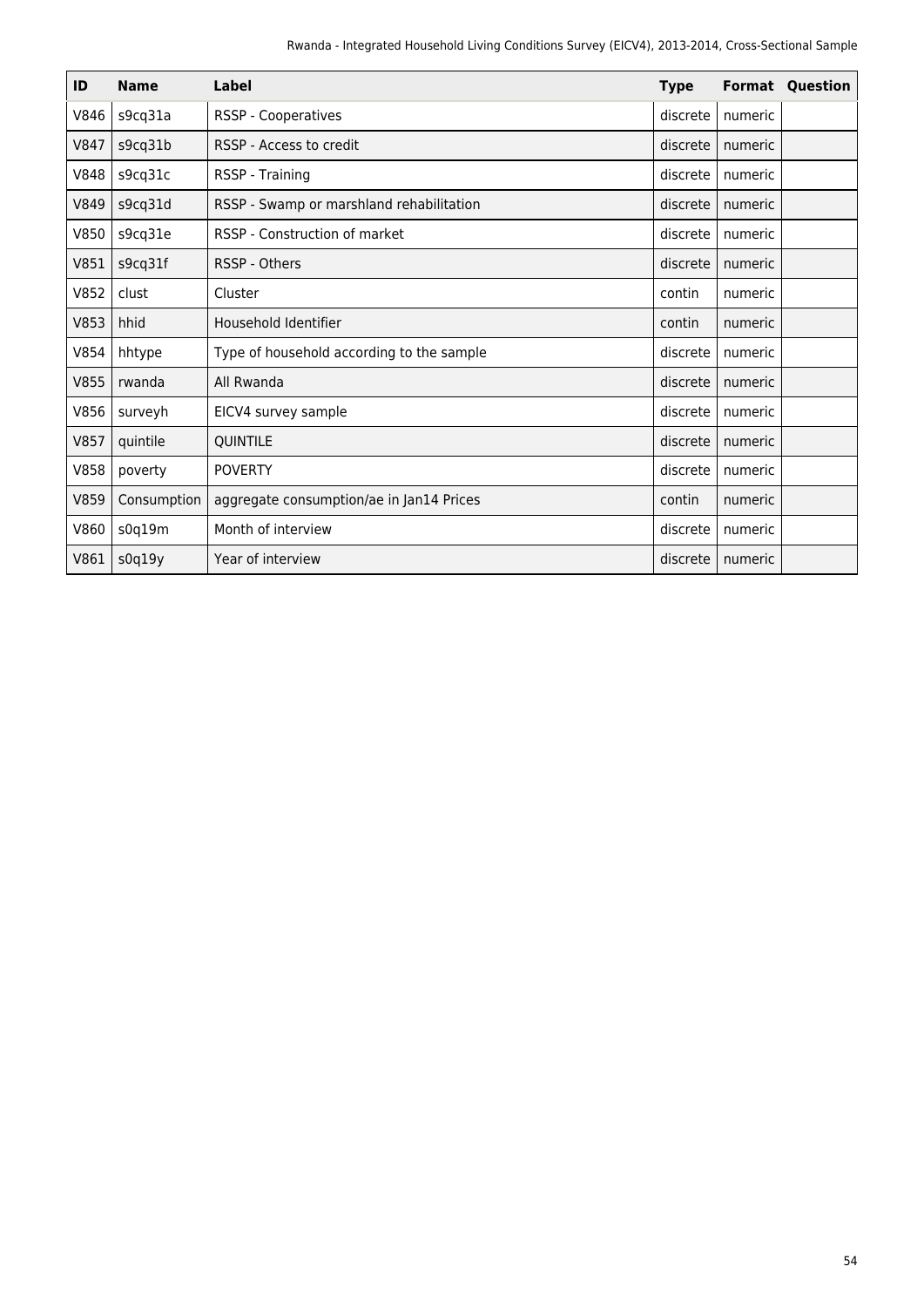## **cs\_s9c1\_vup**

| Content             |                   |
|---------------------|-------------------|
| Cases               | 239               |
| Variable(s)         | 26                |
| Structure           | Type:<br>Keys: () |
| Version             | V <sub>01</sub>   |
| Producer            | <b>NISR</b>       |
| <b>Missing Data</b> |                   |

| ID   | <b>Name</b> | Label                                                   | <b>Type</b> |         | <b>Format Question</b> |
|------|-------------|---------------------------------------------------------|-------------|---------|------------------------|
| V862 | hhid        | Household Identifier                                    | contin      | numeric |                        |
| V863 | province    | Province                                                | discrete    | numeric |                        |
| V864 | district    | <b>District</b>                                         | discrete    | numeric |                        |
| V865 | ur2012      | Urban/Rural 2012 (4 categories)                         | discrete    | numeric |                        |
| V866 | ur2_2012    | Urban/Rural 2012 (2 categories)                         | discrete    | numeric |                        |
| V867 | region      | Region                                                  | discrete    | numeric |                        |
| V868 | weight      | Sampling weight CS                                      | contin      | numeric |                        |
| V869 | clust       | Cluster                                                 | contin      | numeric |                        |
| V870 | s9cq21      |                                                         | contin      | numeric |                        |
| V871 | s9cq22      | Type of financial services loan                         | discrete    | numeric |                        |
| V872 | s9cq23      | People involved in the group/cooperative                | contin      | numeric |                        |
| V873 | s9cq24      | Total amount of loan to individual/group or cooperative | contin      | numeric |                        |
| V874 | s9cq25      | Financial liability for this loan                       | contin      | numeric |                        |
| V875 | s9cq26a     | What spend financial service loan - 1st                 | discrete    | numeric |                        |
| V876 | s9cq26b     | What spend financial service loan - 2nd                 | discrete    | numeric |                        |
| V877 | s9cq27      | Project request your loan for                           | discrete    | numeric |                        |
| V878 | s9cq28      | Loan received in the last 12 months                     | discrete    | numeric |                        |
| V879 | s9cq29      | Proportion have repaid                                  | discrete    | numeric |                        |
| V880 | hhtype      | Type of household according to the sample               | discrete    | numeric |                        |
| V881 | rwanda      | All Rwanda                                              | discrete    | numeric |                        |
| V882 | surveyh     | EICV4 survey sample                                     | discrete    | numeric |                        |
| V883 | quintile    | QUINTILE                                                | discrete    | numeric |                        |
| V884 | poverty     | <b>POVERTY</b>                                          | discrete    | numeric |                        |
| V885 | Consumption | aggregate consumption/ae in Jan14 Prices                | contin      | numeric |                        |
| V886 | s0q19m      | Month of interview                                      | discrete    | numeric |                        |
| V887 | s0q19y      | Year of interview                                       | discrete    | numeric |                        |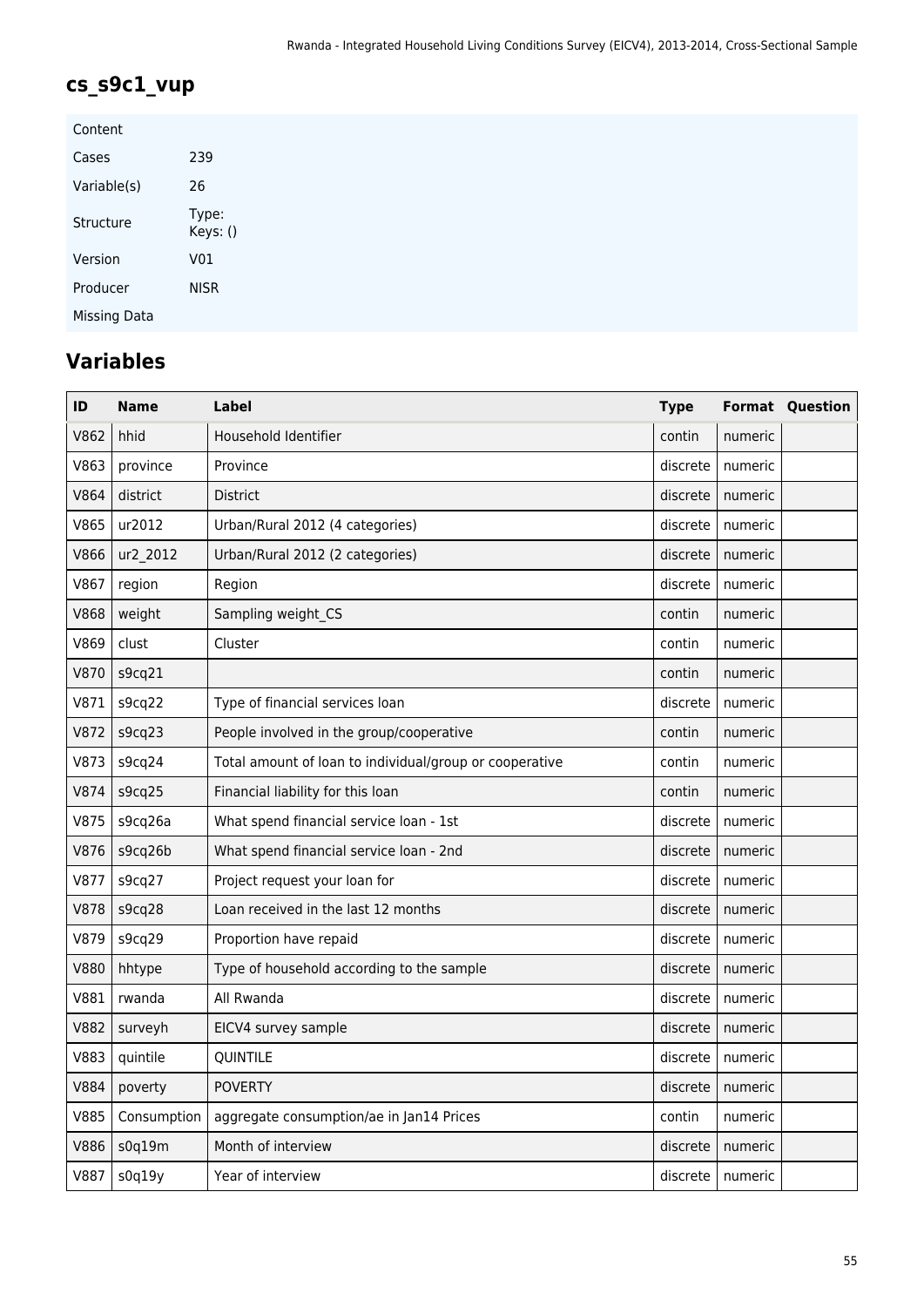# **cs\_s9d\_other\_income**

| Content             |                   |  |
|---------------------|-------------------|--|
| Cases               | 288380            |  |
| Variable(s)         | 21                |  |
| Structure           | Type:<br>Keys: () |  |
| Version             | V <sub>01</sub>   |  |
| Producer            | <b>NISR</b>       |  |
| <b>Missing Data</b> |                   |  |

| ID          | <b>Name</b> | Label                                              | <b>Type</b> | <b>Format</b> | Question |
|-------------|-------------|----------------------------------------------------|-------------|---------------|----------|
| <b>V888</b> | province    | Province                                           | discrete    | numeric       |          |
| V889        | district    | District                                           | discrete    | numeric       |          |
| V890        | ur2012      | Urban/Rural 2012 (4 categories)                    | discrete    | numeric       |          |
| V891        | ur2_2012    | Urban/Rural 2012 (2 categories)                    | discrete    | numeric       |          |
| V892        | region      | Region                                             | discrete    | numeric       |          |
| V893        | weight      | Sampling weight CS                                 | contin      | numeric       |          |
| V894        | s9dq0       | Income support programme code                      | discrete    | numeric       |          |
| V895        | s9dq0d      | Income support programme description               | discrete    | character     |          |
| V896        | s9dq1       | Has received income support in last 12 months      | discrete    | numeric       |          |
| V897        | s9dq2       | Income support received in last 4 weeks (amount)   | discrete    | numeric       |          |
| V898        | s9dq3       | Income support received in last 12 months (amount) | discrete    | numeric       |          |
| V899        | clust       | Cluster                                            | contin      | numeric       |          |
| V900        | hhid        | Household Identifier in cross section              | contin      | numeric       |          |
| V901        | hhtype      | Type of household according to the sample          | discrete    | numeric       |          |
| V902        | rwanda      | All Rwanda                                         | discrete    | numeric       |          |
| V903        | surveyh     | EICV4 survey sample                                | discrete    | numeric       |          |
| V904        | quintile    | QUINTILE                                           | discrete    | numeric       |          |
| V905        | poverty     | <b>POVERTY</b>                                     | discrete    | numeric       |          |
| V906        | Consumption | aggregate consumption/ae in Jan14 Prices           | contin      | numeric       |          |
| V907        | s0q19m      | Month of interview                                 | discrete    | numeric       |          |
| V908        | s0q19y      | Year of interview                                  | discrete    | numeric       |          |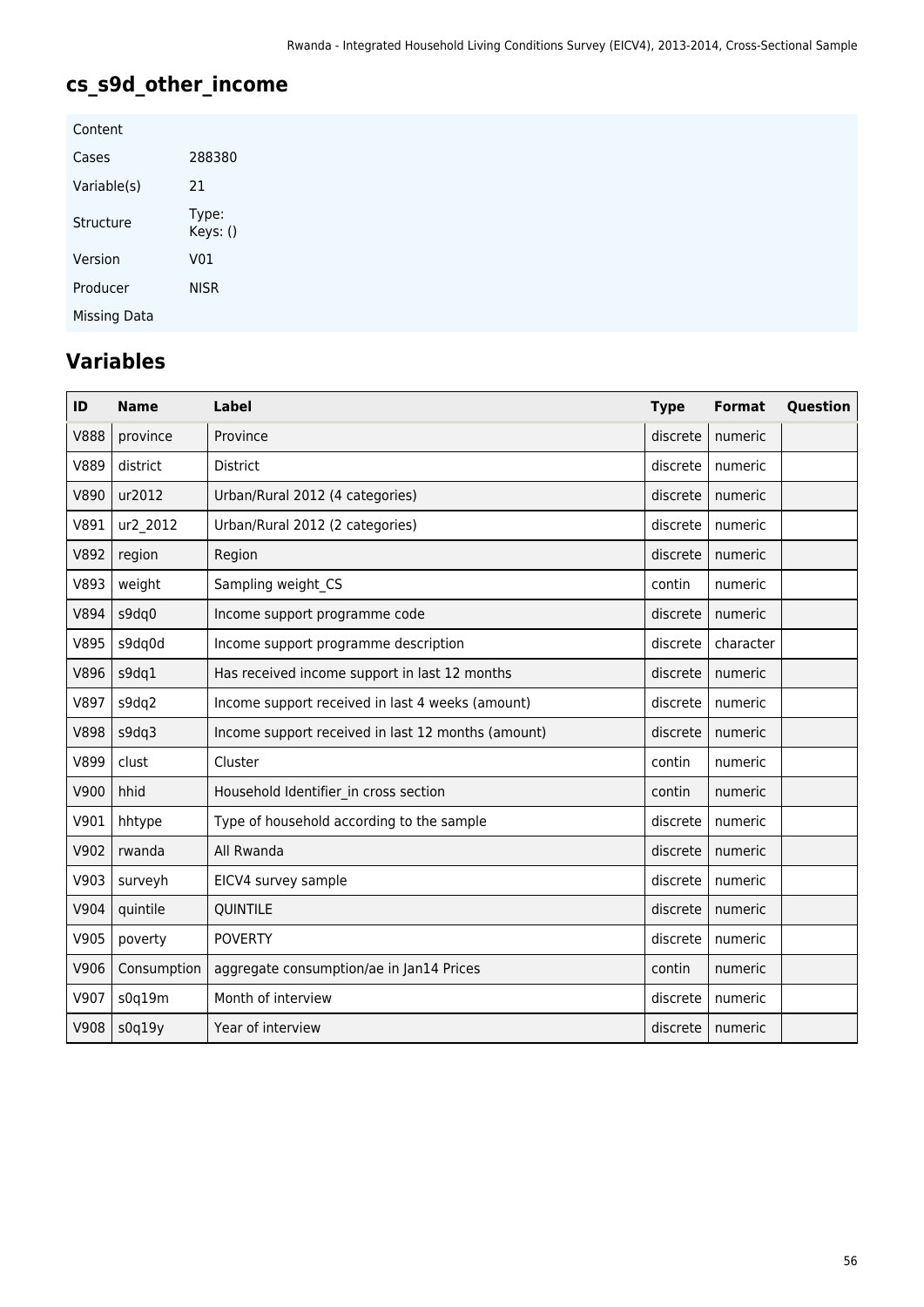# **cs\_s9e\_other\_expenditure**

| Content      |                   |
|--------------|-------------------|
| Cases        | 187447            |
| Variable(s)  | 19                |
| Structure    | Type:<br>Keys: () |
| Version      | V <sub>01</sub>   |
| Producer     | <b>NISR</b>       |
| Missing Data |                   |

| ID   | <b>Name</b> | <b>Label</b>                              | <b>Type</b> | <b>Format</b> | Question |
|------|-------------|-------------------------------------------|-------------|---------------|----------|
| V909 | province    | Province                                  | discrete    | numeric       |          |
| V910 | district    | <b>District</b>                           | discrete    | numeric       |          |
| V911 | ur2012      | Urban/Rural 2012 (4 categories)           | discrete    | numeric       |          |
| V912 | ur2_2012    | Urban/Rural 2012 (2 categories)           | discrete    | numeric       |          |
| V913 | region      | Region                                    | discrete    | numeric       |          |
| V914 | weight      | Sampling weight CS                        | contin      | numeric       |          |
| V915 | s9eq1       | Other expenditure code                    | discrete    | numeric       |          |
| V916 | s9eq1d      | Other expenditure description             | discrete    | character     |          |
| V917 | s9eq2       | Amount spent on other expenditure         | discrete    | numeric       |          |
| V918 | clust       | Cluster                                   | contin      | numeric       |          |
| V919 | hhid        | Household Identifier in cross section     | contin      | numeric       |          |
| V920 | hhtype      | Type of household according to the sample | discrete    | numeric       |          |
| V921 | rwanda      | All Rwanda                                | discrete    | numeric       |          |
| V922 | surveyh     | EICV4 survey sample                       | discrete    | numeric       |          |
| V923 | quintile    | QUINTILE                                  | discrete    | numeric       |          |
| V924 | poverty     | <b>POVERTY</b>                            | discrete    | numeric       |          |
| V925 | Consumption | aggregate consumption/ae in Jan14 Prices  | contin      | numeric       |          |
| V926 | s0q19m      | Month of interview                        | discrete    | numeric       |          |
| V927 | s0q19y      | Year of interview                         | discrete    | numeric       |          |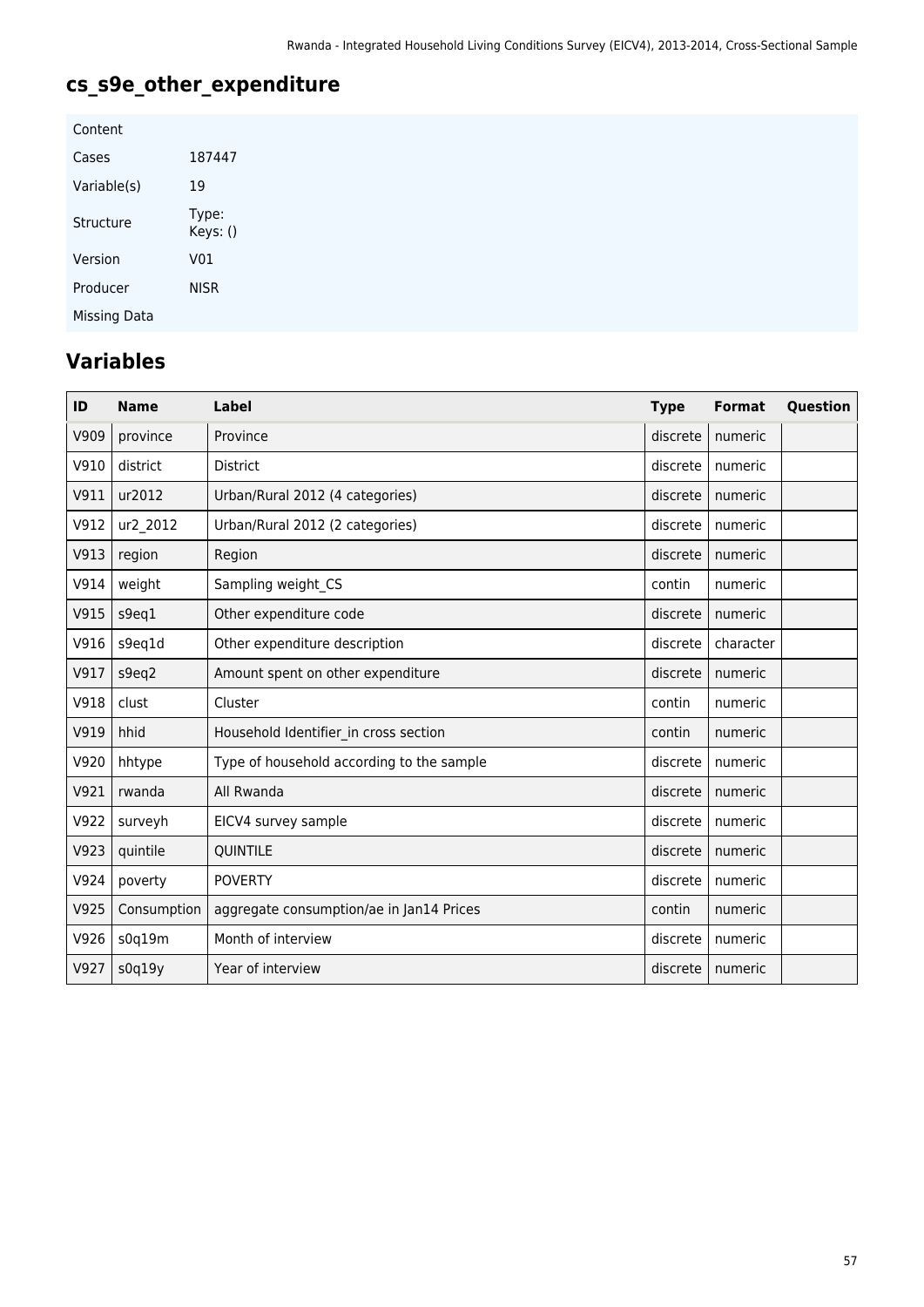## **cs\_s10a1\_credits**

| Content             | This file contains HH Identification variables and screening variables in Section 10 Part A (credit) |
|---------------------|------------------------------------------------------------------------------------------------------|
| Cases               | 14419                                                                                                |
| Variable(s)         | 19                                                                                                   |
| Structure           | Type:<br>Keys: ()                                                                                    |
| Version             | V <sub>01</sub>                                                                                      |
| Producer            | <b>NISR</b>                                                                                          |
| <b>Missing Data</b> |                                                                                                      |

| ID   | <b>Name</b> | Label                                                | <b>Type</b> |         | <b>Format Question</b> |
|------|-------------|------------------------------------------------------|-------------|---------|------------------------|
| V928 | province    | Province                                             | discrete    | numeric |                        |
| V929 | district    | <b>District</b>                                      | discrete    | numeric |                        |
| V930 | ur2012      | Urban/Rural 2012 (4 categories)                      | discrete    | numeric |                        |
| V931 | ur2 2012    | Urban/Rural 2012 (2 categories)                      | discrete    | numeric |                        |
| V932 | region      | Region                                               | discrete    | numeric |                        |
| V933 | weight      | Sampling weight CS                                   | contin      | numeric |                        |
| V934 | s10aq1      | Requested and failed to get a loan in last 12 months | discrete    | numeric |                        |
| V935 | s10aq2      | Reason why loan was denied                           | discrete    | numeric |                        |
| V936 | s10aq3      | HH member owe money over previous 12 months          | discrete    | numeric |                        |
| V937 | clust       | Cluster                                              | contin      | numeric |                        |
| V938 | hhid        | Household Identifier                                 | contin      | numeric |                        |
| V939 | hhtype      | Type of household according to the sample            | discrete    | numeric |                        |
| V940 | rwanda      | All Rwanda                                           | discrete    | numeric |                        |
| V941 | surveyh     | EICV4 survey sample                                  | discrete    | numeric |                        |
| V942 | quintile    | QUINTILE                                             | discrete    | numeric |                        |
| V943 | poverty     | <b>POVERTY</b>                                       | discrete    | numeric |                        |
| V944 | Consumption | aggregate consumption/ae in Jan14 Prices             | contin      | numeric |                        |
| V945 | s0q19m      | Month of interview                                   | discrete    | numeric |                        |
| V946 | s0q19y      | Year of interview                                    | discrete    | numeric |                        |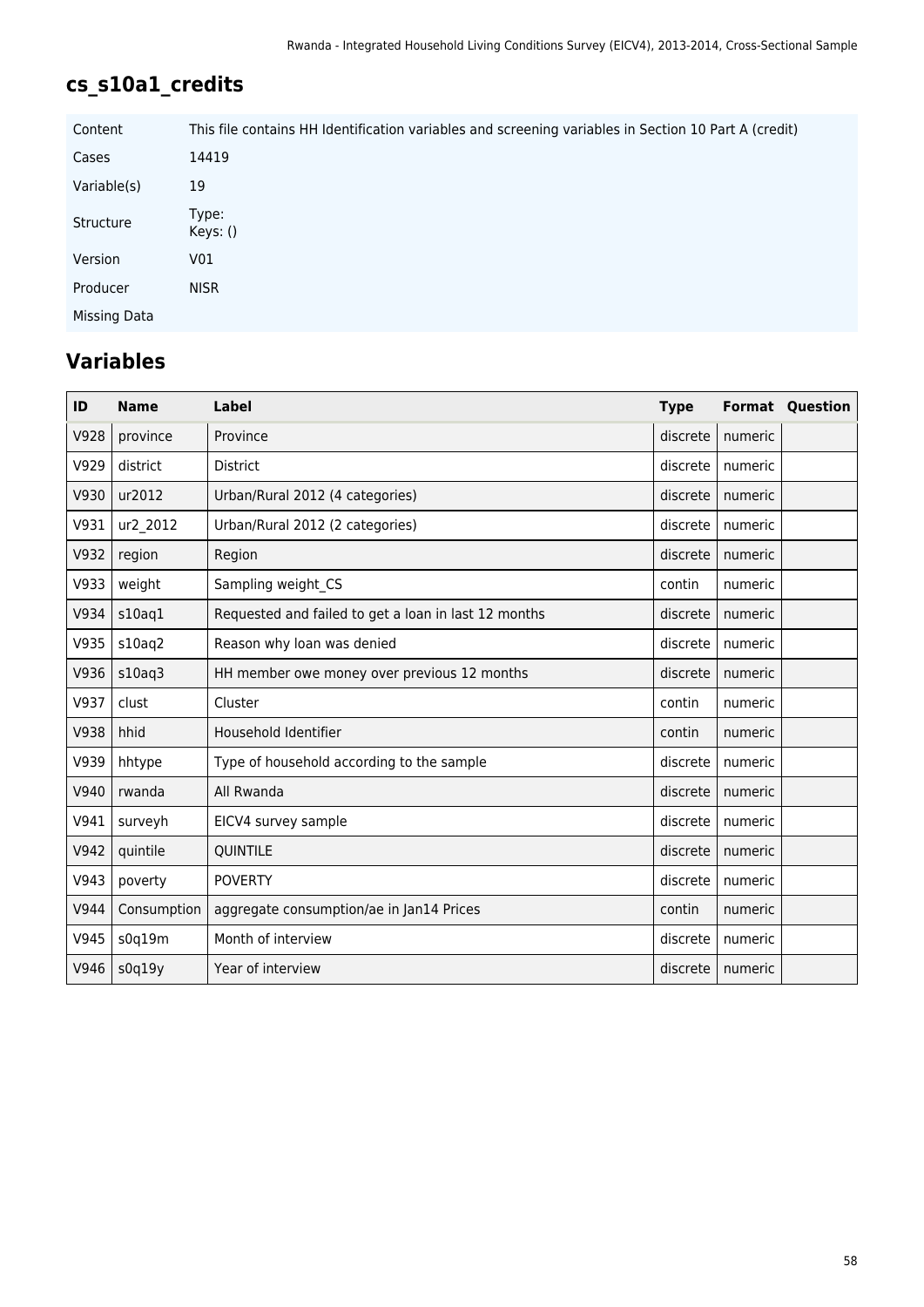# **cs\_s10a2\_credits**

| Content             | This file corresponds to Section 10 Part A (Credit) |
|---------------------|-----------------------------------------------------|
| Cases               | 20974                                               |
| Variable(s)         | 25                                                  |
| Structure           | Type:<br>Keys: ()                                   |
| Version             | V <sub>01</sub>                                     |
| Producer            | <b>NISR</b>                                         |
| <b>Missing Data</b> |                                                     |

| ID   | <b>Name</b> | Label                                     | <b>Type</b> |         | <b>Format Question</b> |
|------|-------------|-------------------------------------------|-------------|---------|------------------------|
| V947 | province    | Province                                  | discrete    | numeric |                        |
| V948 | district    | <b>District</b>                           | discrete    | numeric |                        |
| V949 | ur2012      | Urban/Rural 2012 (4 categories)           | discrete    | numeric |                        |
| V950 | ur2 2012    | Urban/Rural 2012 (2 categories)           | discrete    | numeric |                        |
| V951 | region      | Region                                    | discrete    | numeric |                        |
| V952 | weight      | Sampling weight CS                        | contin      | numeric |                        |
| V953 | s10aq4      | Loan ID Number                            | discrete    | numeric |                        |
| V954 | s10aq5      | Loan source                               | discrete    | numeric |                        |
| V955 | s10aq6      | Loan recipient ID Number                  | discrete    | numeric |                        |
| V956 | s10aq7      | Loan amount                               | discrete    | numeric |                        |
| V957 | s10aq8      | Total interest payment                    | discrete    | numeric |                        |
| V958 | s10aq9      | Purpose of loan                           | discrete    | numeric |                        |
| V959 | s10aq10     | Property required to secure the loan      | discrete    | numeric |                        |
| V960 | s10aq11     | Loan has been repaid                      | discrete    | numeric |                        |
| V961 | s10aq12     | Amount of loan paid in last 12 months     | discrete    | numeric |                        |
| V962 | clust       | Cluster                                   | contin      | numeric |                        |
| V963 | hhid        | Household Identifier                      | contin      | numeric |                        |
| V964 | hhtype      | Type of household according to the sample | discrete    | numeric |                        |
| V965 | rwanda      | All Rwanda                                | discrete    | numeric |                        |
| V966 | surveyh     | EICV4 survey sample                       | discrete    | numeric |                        |
| V967 | quintile    | QUINTILE                                  | discrete    | numeric |                        |
| V968 | poverty     | <b>POVERTY</b>                            | discrete    | numeric |                        |
| V969 | Consumption | aggregate consumption/ae in Jan14 Prices  | contin      | numeric |                        |
| V970 | s0q19m      | Month of interview                        | discrete    | numeric |                        |
| V971 | s0q19y      | Year of interview                         | discrete    | numeric |                        |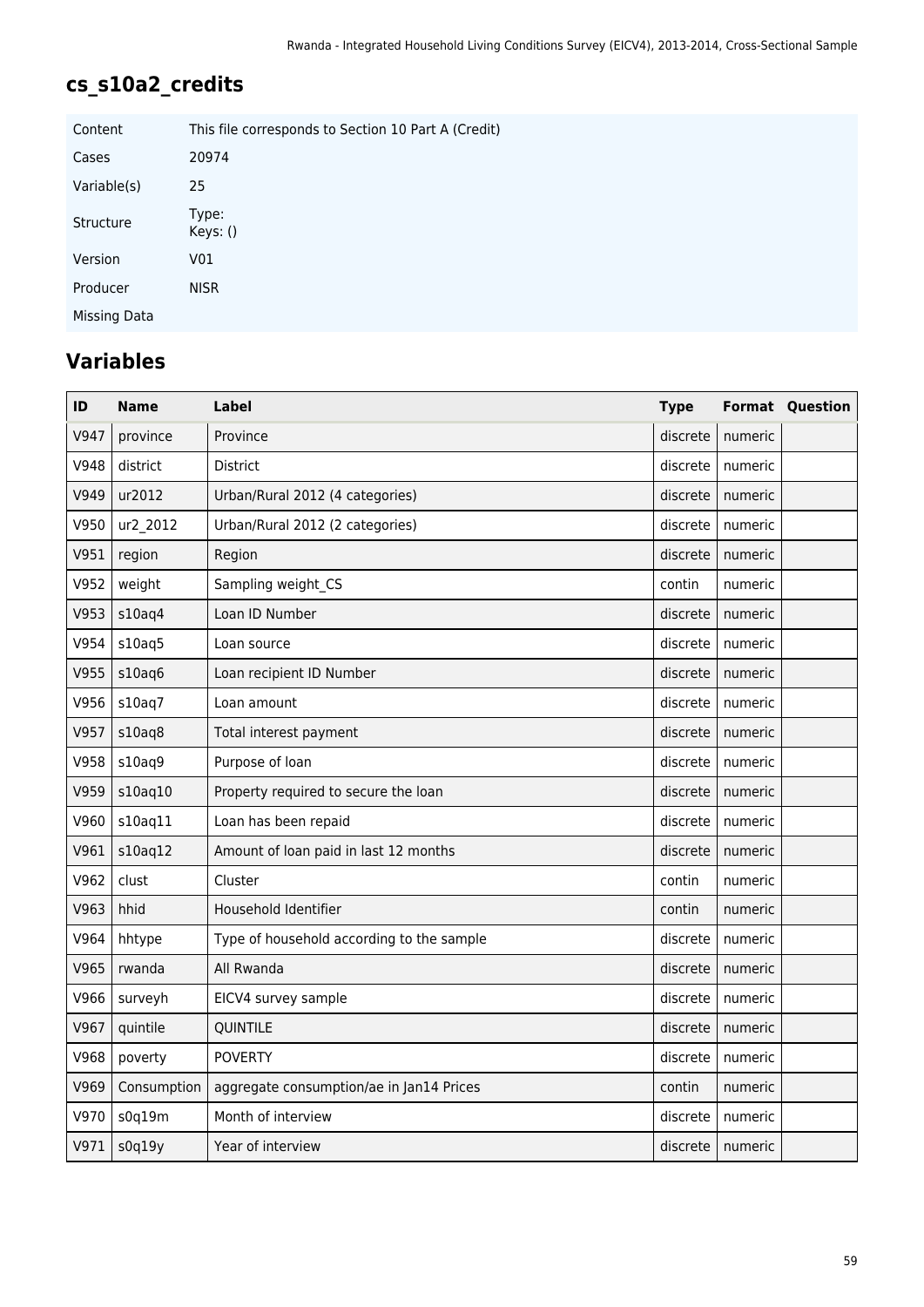## **cs\_s10b\_goods**

| Content             | This file corresponds to Section 10 Part B (Durable Household Goods) |
|---------------------|----------------------------------------------------------------------|
| Cases               | 389313                                                               |
| Variable(s)         | 28                                                                   |
| Structure           | Type:<br>Keys: ()                                                    |
| Version             | v01                                                                  |
| Producer            | <b>NISR</b>                                                          |
| <b>Missing Data</b> |                                                                      |

| ID   | <b>Name</b> | Label                                     | <b>Type</b> | <b>Format</b>      | Question |
|------|-------------|-------------------------------------------|-------------|--------------------|----------|
| V972 | province    | Province                                  | discrete    | numeric            |          |
| V973 | district    | District                                  | discrete    | numeric            |          |
| V974 | ur2012      | Urban/Rural 2012 (4 categories)           | discrete    | numeric            |          |
| V975 | ur2 2012    | Urban/Rural 2012 (2 categories)           | discrete    | numeric            |          |
| V976 | region      | Region                                    | discrete    | numeric            |          |
| V977 | weight      | Sampling weight CS                        | contin      | numeric            |          |
| V978 | s10bq1      | Item code                                 | discrete    | numeric            |          |
| V979 | s10bq1n     | Item name                                 | discrete    | character          |          |
| V980 | s10bq2      | Number of articles owned by HH            | discrete    | numeric            |          |
| V981 | s10bq3ay    | Article 1 purchase year                   | discrete    | numeric            |          |
| V982 | s10bq3by    | Article 2 purchase year                   | discrete    | numeric            |          |
| V983 | s10bq3cy    | Article 3 purchase year                   | discrete    | numeric            |          |
| V984 | s10bq4a     | Article 1 purchase price                  | discrete    | numeric            |          |
| V985 | s10bq4b     | Article 2 purchase price                  | discrete    | numeric            |          |
| V986 | s10bq4c     | Article 3 purchase price                  | discrete    | numeric            |          |
| V987 | s10bq5a     | Article 1 current value                   | discrete    | numeric            |          |
| V988 | s10bq5b     | Article 2 current value                   | discrete    | numeric            |          |
| V989 | s10bq5c     | Article 3 current value                   | discrete    | numeric            |          |
| V990 | clust       | Cluster                                   | contin      | numeric            |          |
| V991 | hhid        | Household Identifier_in cross section     | contin      | numeric            |          |
| V992 | hhtype      | Type of household according to the sample | discrete    | numeric            |          |
| V993 | rwanda      | All Rwanda                                | discrete    | numeric            |          |
| V994 | surveyh     | EICV4 survey sample                       |             | discrete   numeric |          |
| V995 | quintile    | QUINTILE                                  | discrete    | numeric            |          |
| V996 | poverty     | <b>POVERTY</b>                            | discrete    | numeric            |          |
| V997 | Consumption | aggregate consumption/ae in Jan14 Prices  | contin      | numeric            |          |
| V998 | s0q19m      | Month of interview                        | discrete    | numeric            |          |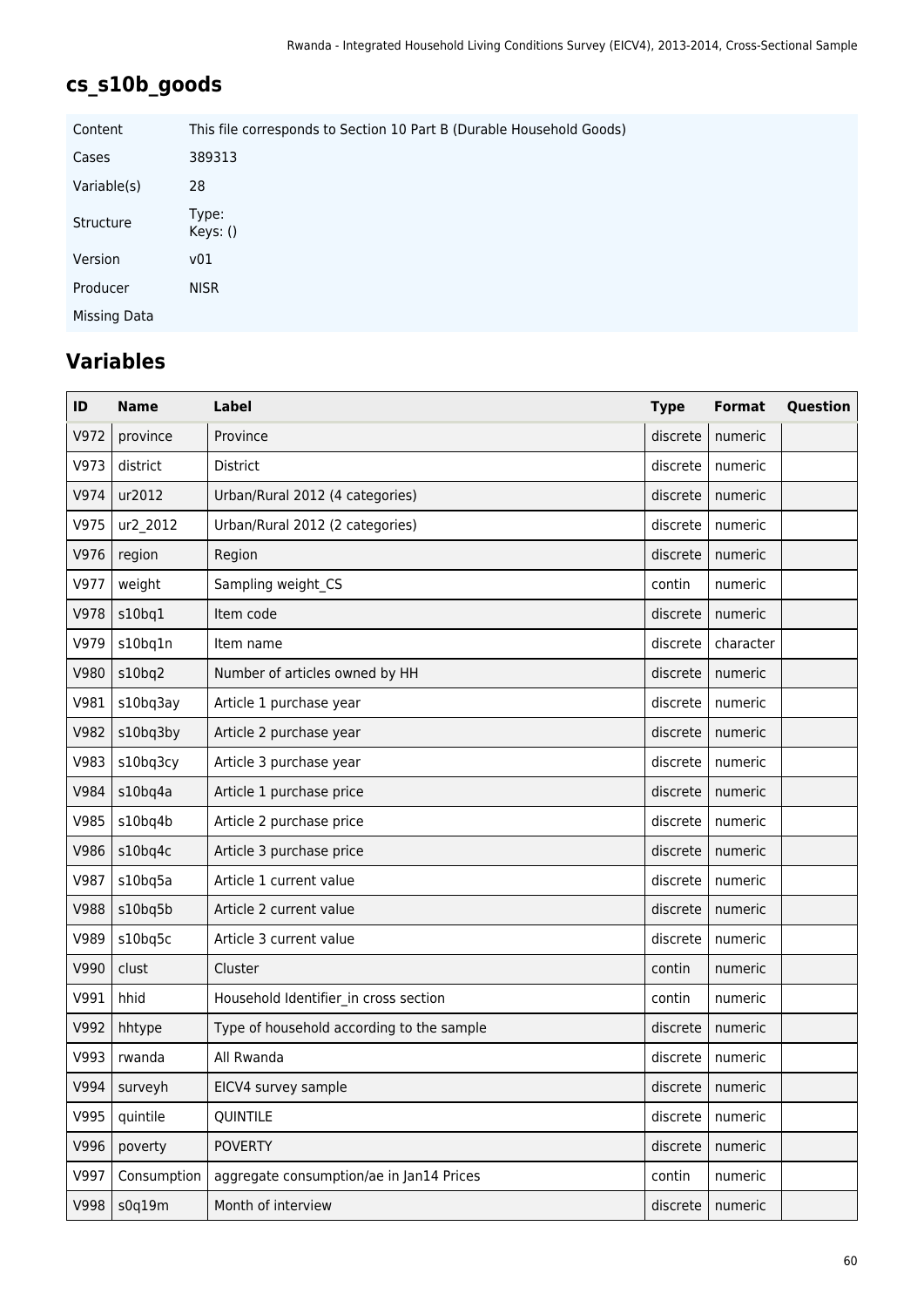| ID | <b>Name</b>            | .abel             | <b>Type</b> | Format             | <b>Ouestion</b> |
|----|------------------------|-------------------|-------------|--------------------|-----------------|
|    | $V999$ $\sqrt{50q19y}$ | Year of interview |             | discrete I numeric |                 |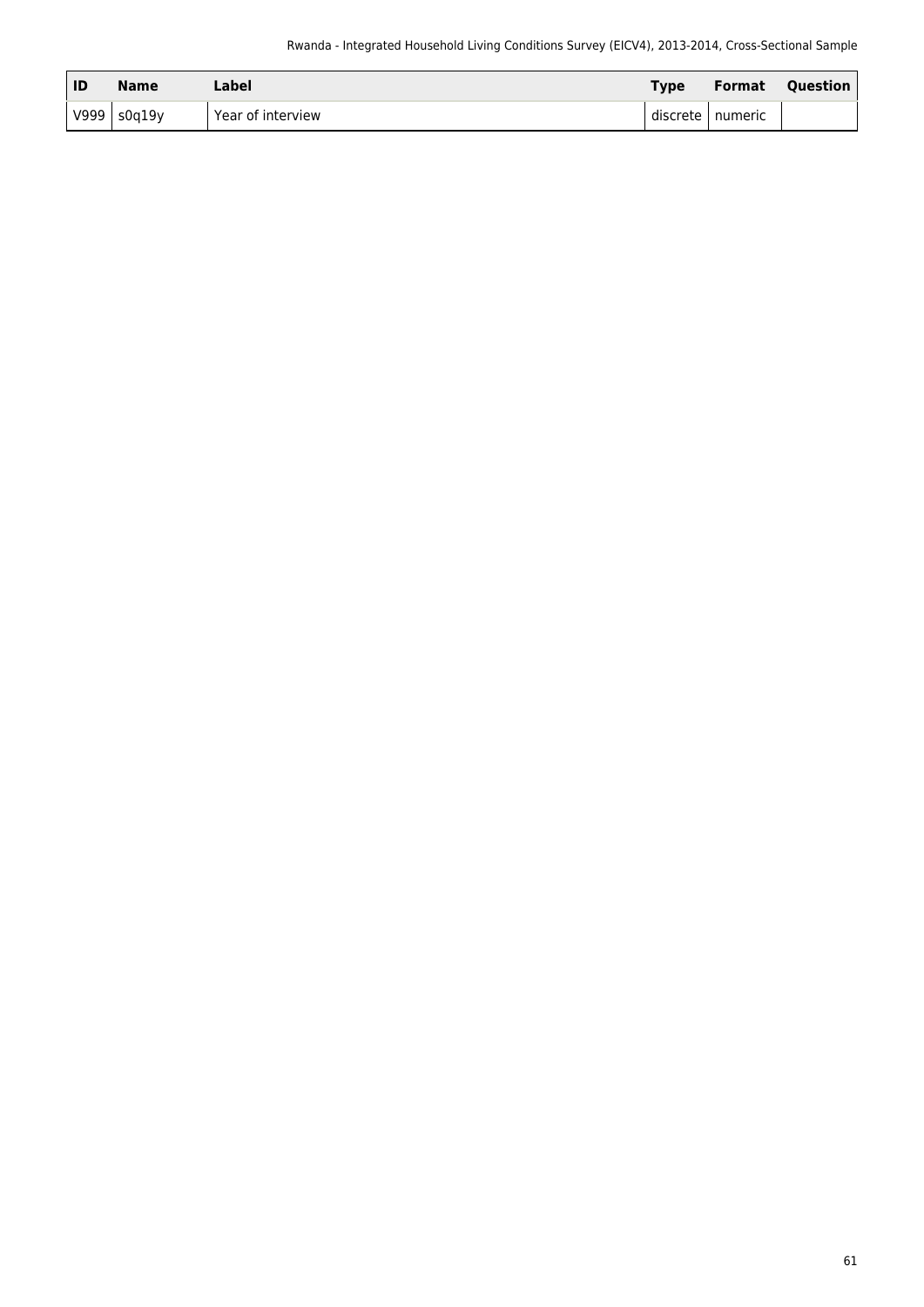# **cs\_s10c\_savings**

| Content             | This file corresponds to Section 10 Part C (Deposit and savings) |
|---------------------|------------------------------------------------------------------|
| Cases               | 24413                                                            |
| Variable(s)         | 25                                                               |
| Structure           | Type:<br>Keys: ()                                                |
| Version             | V <sub>01</sub>                                                  |
| Producer            | <b>NISR</b>                                                      |
| <b>Missing Data</b> |                                                                  |

| ID    | <b>Name</b> | Label                                     | <b>Type</b> |         | <b>Format Question</b> |
|-------|-------------|-------------------------------------------|-------------|---------|------------------------|
| V1000 | hhid        | Household Identifier                      | contin      | numeric |                        |
| V1001 | province    | Province                                  | discrete    | numeric |                        |
| V1002 | district    | <b>District</b>                           | discrete    | numeric |                        |
| V1003 | ur2012      | Urban/Rural 2012 (4 categories)           | discrete    | numeric |                        |
| V1004 | ur2 2012    | Urban/Rural 2012 (2 categories)           | discrete    | numeric |                        |
| V1005 | region      | Region                                    | discrete    | numeric |                        |
| V1006 | weight      | Sampling weight CS                        | contin      | numeric |                        |
| V1007 | clust       | Cluster                                   | contin      | numeric |                        |
| V1008 | s10cq2      | ID number of person saving                | discrete    | numeric |                        |
| V1009 | s10cq3      | Account ID Number                         | discrete    | numeric |                        |
| V1010 | s10cq4      | Have a savings account                    | discrete    | numeric |                        |
| V1011 | s10cq5      | Institution saved with                    | discrete    | numeric |                        |
| V1012 | s10cq6      | Amount currently on the savings account   | discrete    | numeric |                        |
| V1013 | s10cq7      | Amount deposited each month               | discrete    | numeric |                        |
| V1014 | s10cq8      | Participate in tontine                    | discrete    | numeric |                        |
| V1015 | s10cq9      | Tontine amount received last 12 months    | discrete    | numeric |                        |
| V1016 | s10cq10     | Total deposited each month                | discrete    | numeric |                        |
| V1017 | hhtype      | Type of household according to the sample | discrete    | numeric |                        |
| V1018 | rwanda      | All Rwanda                                | discrete    | numeric |                        |
| V1019 | surveyh     | EICV4 survey sample                       | discrete    | numeric |                        |
| V1020 | quintile    | QUINTILE                                  | discrete    | numeric |                        |
| V1021 | poverty     | <b>POVERTY</b>                            | discrete    | numeric |                        |
| V1022 | Consumption | aggregate consumption/ae in Jan14 Prices  | contin      | numeric |                        |
| V1023 | s0q19m      | Month of interview                        | discrete    | numeric |                        |
| V1024 | s0q19y      | Year of interview                         | discrete    | numeric |                        |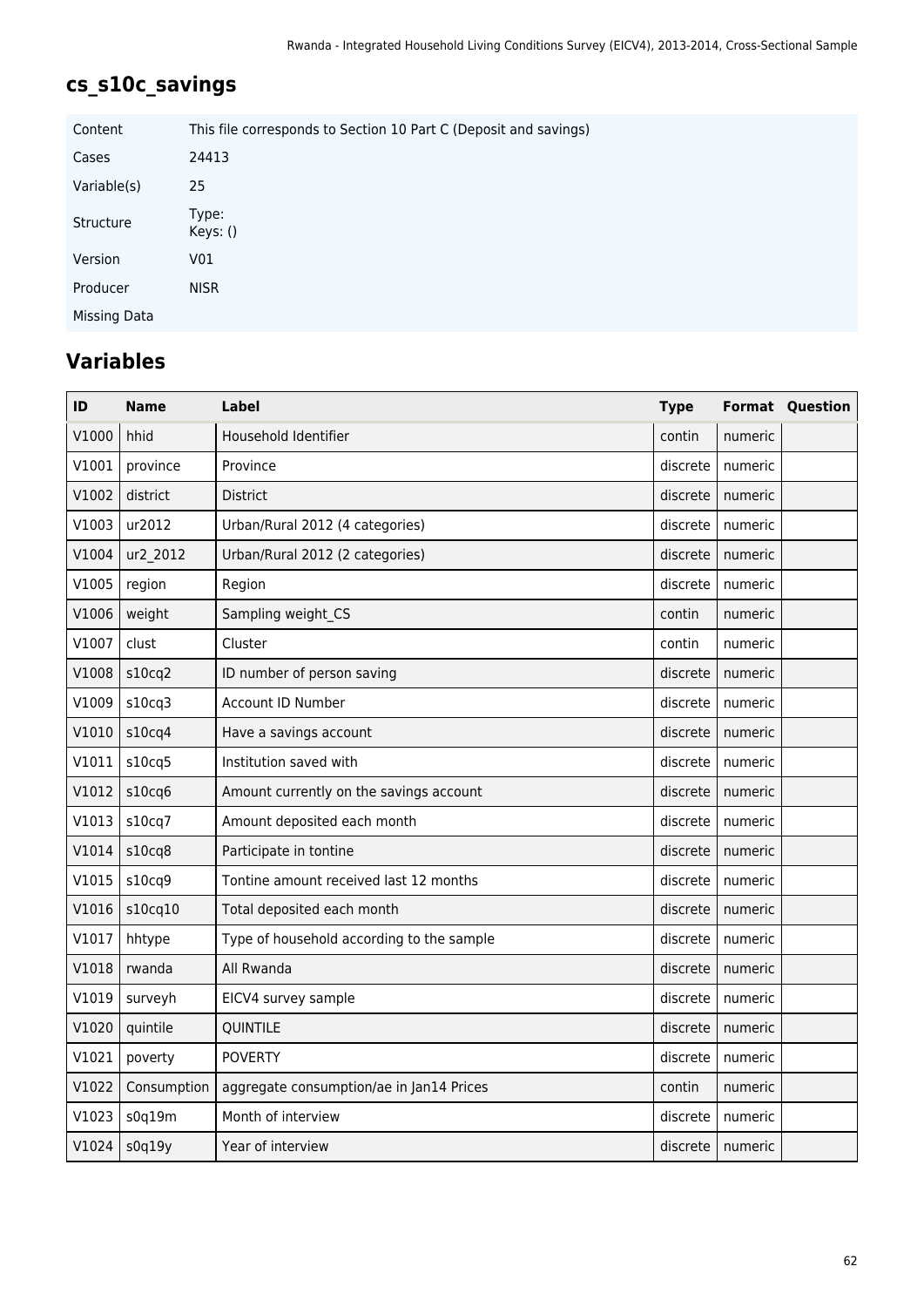# **current\_main\_activity6**

| Content             |                   |  |
|---------------------|-------------------|--|
| Cases               | 55079             |  |
| Variable(s)         | 23                |  |
| Structure           | Type:<br>Keys: () |  |
| Version             | V <sub>01</sub>   |  |
| Producer            | <b>NISR</b>       |  |
| <b>Missing Data</b> |                   |  |

| ID    | <b>Name</b>  | Label                                      | <b>Type</b> |         | <b>Format Question</b> |
|-------|--------------|--------------------------------------------|-------------|---------|------------------------|
| V1025 | province     | Province                                   | discrete    | numeric |                        |
| V1026 | district     | District (also stratum CS; panel)          | discrete    | numeric |                        |
| V1027 | clust        | Cluster                                    | contin      | numeric |                        |
| V1028 | hhid         | Household Identifier in cross section      | contin      | numeric |                        |
| V1029 | pid          | Personal Uniq Identifier Annonymized       | contin      | numeric |                        |
| V1030 | eid          |                                            | contin      | numeric |                        |
| V1031 | ur2 2012     | Urban/Rural 2012 (2 categories)            | discrete    | numeric |                        |
| V1032 | weight       | Household Sampling weight CS               | contin      | numeric |                        |
| V1033 | s1q1         | Sex                                        | discrete    | numeric |                        |
| V1034 | s1q3y        | Age (Years)                                | discrete    | numeric |                        |
| V1035 | LFS6         | Labour force status for 6 years and above  | discrete    | numeric |                        |
| V1036 | <b>LFS16</b> | Labour force status for 16 years and above | discrete    | numeric |                        |
| V1037 | <b>UR</b>    | Unemployment rate                          | contin      | numeric |                        |
| V1038 | <b>EPR</b>   | Employment to population ratio             | discrete    | numeric |                        |
| V1039 | <b>TWH</b>   | Hours worked in all jobs                   | contin      | numeric |                        |
| V1040 | <b>TRUU</b>  | Time related underemployment               | discrete    | numeric |                        |
| V1041 | <b>ISCO</b>  | Current main Occupation                    | discrete    | numeric |                        |
| V1042 | <b>ISIC</b>  | Current main economic activity             | discrete    | numeric |                        |
| V1043 | s0q19m       | Month of interview                         | discrete    | numeric |                        |
| V1044 | s0q19y       | Year of interview                          | discrete    | numeric |                        |
| V1045 | quintile     | QUINTILE                                   | discrete    | numeric |                        |
| V1046 | poverty      | <b>POVERTY</b>                             | discrete    | numeric |                        |
| V1047 | Consumption  | aggregate consumption/ae in Jan14 Prices   | contin      | numeric |                        |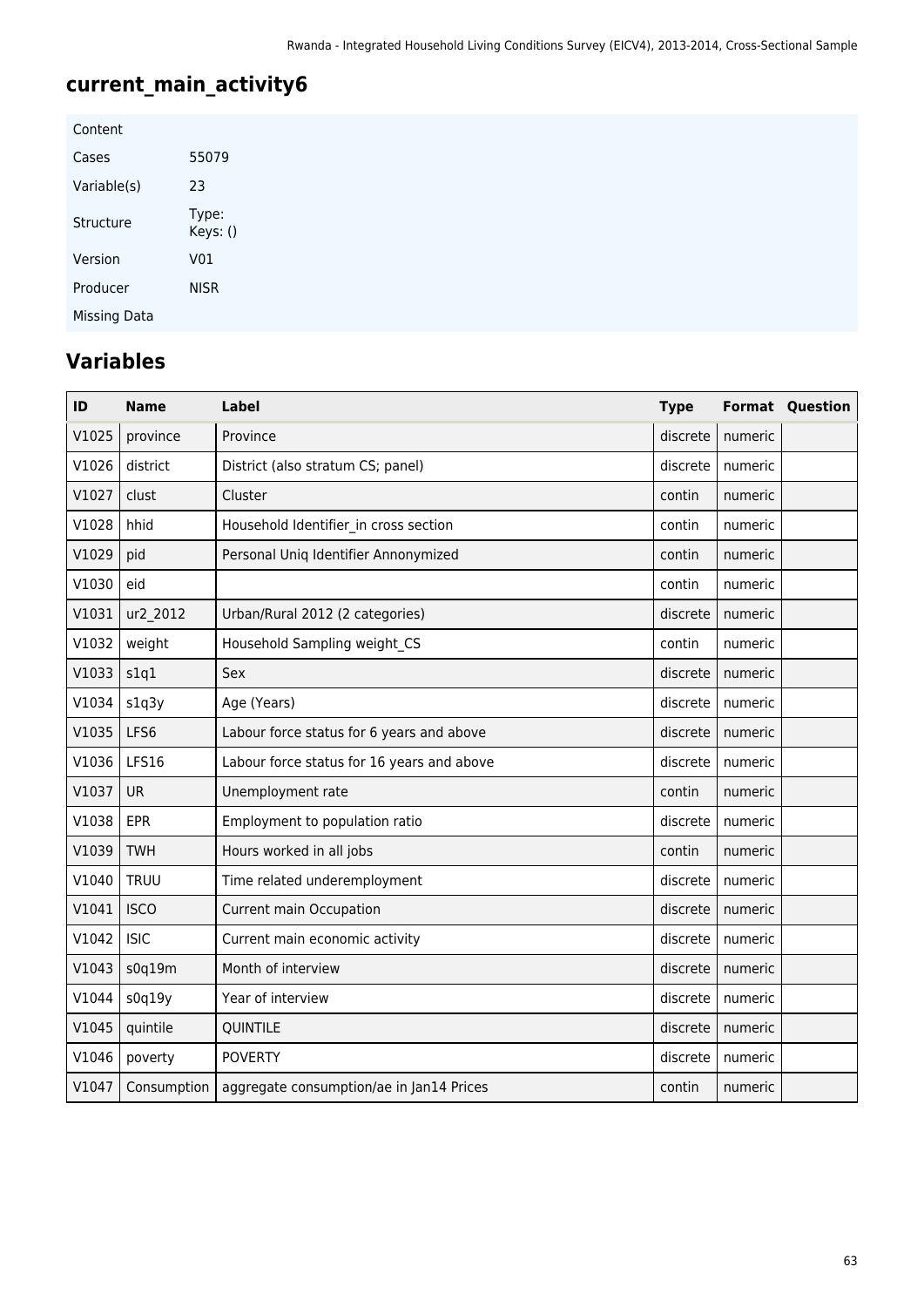## **EICV4\_poverty\_file**

| Content      | This is EICV4 poverty data file.           |
|--------------|--------------------------------------------|
| Cases        | 14419                                      |
| Variable(s)  | 42                                         |
| Structure    | Type:<br>Keys: ()                          |
| Version      | V01                                        |
| Producer     | National Institute of Statistics of Rwanda |
| Missing Data |                                            |

| ID    | <b>Name</b> | <b>Label</b>                                            | <b>Type</b> |         | <b>Format Question</b> |
|-------|-------------|---------------------------------------------------------|-------------|---------|------------------------|
| V1165 | hhid        | Household Identifier in cross section                   | contin      | numeric |                        |
| V1166 | clust       | Cluster                                                 | contin      | numeric |                        |
| V1167 | member      | (sum) member                                            | discrete    | numeric |                        |
| V1168 | ae          | (sum) ae                                                | contin      | numeric |                        |
| V1169 | region      | (max) region                                            | discrete    | numeric |                        |
| V1170 | id1         | (max) id1_Province                                      | discrete    | numeric |                        |
| V1171 | district    | (max) district                                          | contin      | numeric |                        |
| V1172 | ur          | urb rural 2012                                          | discrete    | numeric |                        |
| V1173 | exp1        | education expenses                                      | contin      | numeric |                        |
| V1174 | exp4        | imputed rents                                           | contin      | numeric |                        |
| V1175 | exp5        | actual rents                                            | contin      | numeric |                        |
| V1176 | exp6        | Maintenance costs                                       | contin      | numeric |                        |
| V1177 | exp7        | water expenses                                          | contin      | numeric |                        |
| V1178 | exp8        | electricity expenses                                    | contin      | numeric |                        |
| V1179 | exp9        | in-kind payments                                        | contin      | numeric |                        |
| V1180 | exp10       | provision of house                                      | contin      | numeric |                        |
| V1181 | exp11       | other benefits                                          | contin      | numeric |                        |
| V1182 | exp12       | Annual non-food expenditures                            | contin      | numeric |                        |
| V1183 | exp12 wh    | Annual non-food expenditures (withouth health)          | contin      | numeric |                        |
| V1184 | exp13       | monthly non-food expenditures                           | contin      | numeric |                        |
| V1185 | $exp14_1$   | frequent non-food expenditures with filter questions 0  | contin      | numeric |                        |
| V1186 | exp14 2     | frequent non-food expenditures without filter questions | contin      | numeric |                        |
| V1187 | $exp15_1$   | food expenditures with filter question 0                | contin      | numeric |                        |
| V1188 | $exp15_2$   | food expenditures without filter question               | contin      | numeric |                        |
| V1189 | exp16 1     | own food consumption with filter question 0             | contin      | numeric |                        |
| V1190 | $exp16a_1$  | own non-food consumption with filter question 0         | contin      | numeric |                        |
| V1191 | exp16 2     | own food consumption without filter question            | contin      | numeric |                        |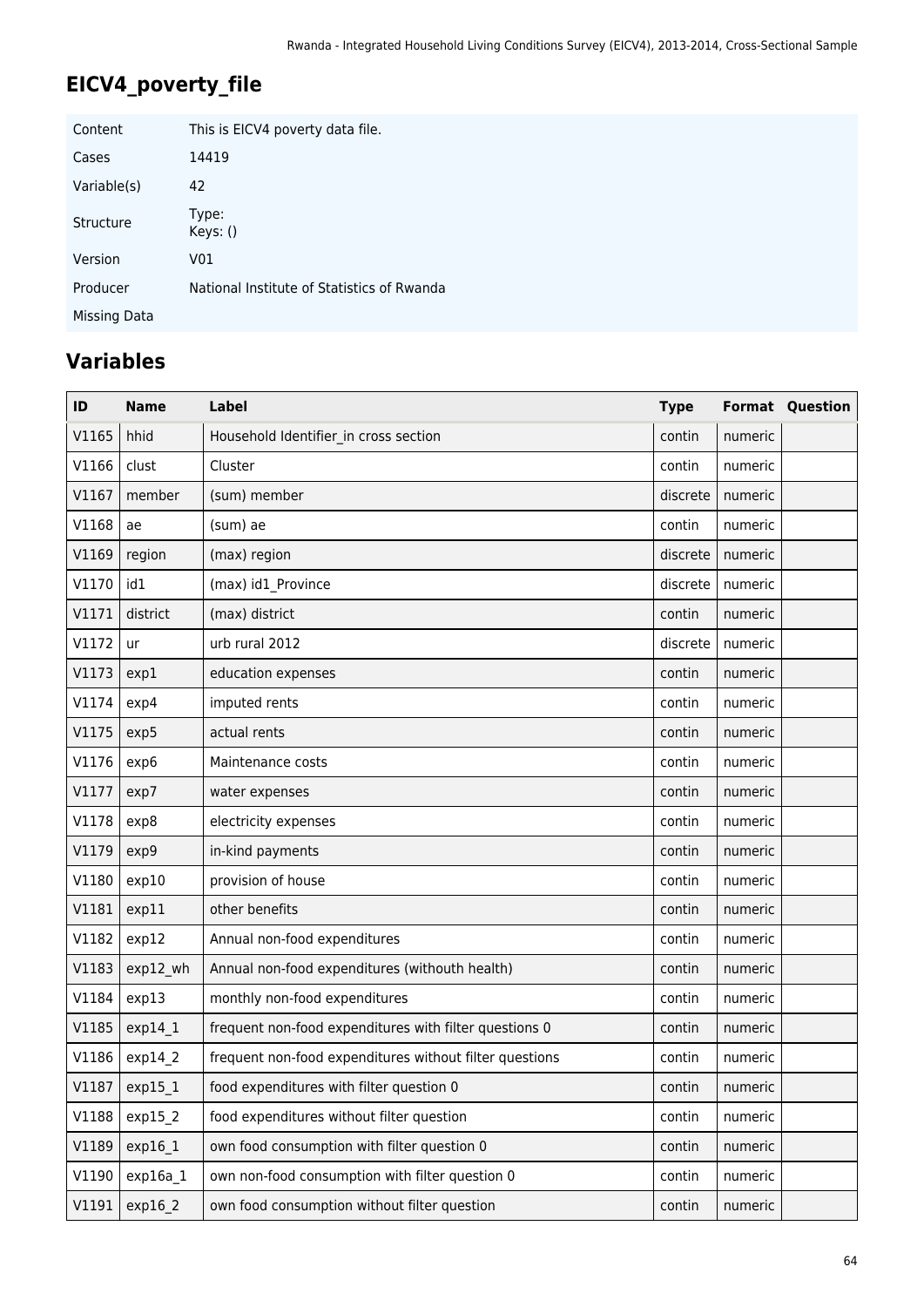| ID    | <b>Name</b> | Label                                            | <b>Type</b> | Format  | Question |
|-------|-------------|--------------------------------------------------|-------------|---------|----------|
| V1192 | $exp16a$ 2  | own non-food consumption without filter question | contin      | numeric |          |
| V1193 | exp17       | use value of durable goods                       | contin      | numeric |          |
| V1194 | exp18       | received transfers                               | contin      | numeric |          |
| V1195 | cons1       | aggregate consumption                            | contin      | numeric |          |
| V1196 | food        | food consumption                                 | contin      | numeric |          |
| V1197 | cons1 ae    | aggregate consumption/ae                         | contin      | numeric |          |
| V1198 | HH WT       | Household weight                                 | contin      | numeric |          |
| V1199 | pop_wt      | Population weight                                | contin      | numeric |          |
| V1200 | foodshare1  | Share of food in total household consumption     | contin      | numeric |          |
| V1201 | sol         | aggregate consumption/ae in Jan14 Prices         | contin      | numeric |          |
| V1202 | epov        | Extreme poverty Headcount Ratio                  | contin      | numeric |          |
| V1203 | pov         | <b>Total Poverty Headcount Ratio</b>             | contin      | numeric |          |
| V1204 | gcons       | Deciles of total consumption (sol1)              | discrete    | numeric |          |
| V1205 | quintile    | QUINTILE                                         | discrete    | numeric |          |
| V1206 | rwanda      | All Rwanda                                       | discrete    | numeric |          |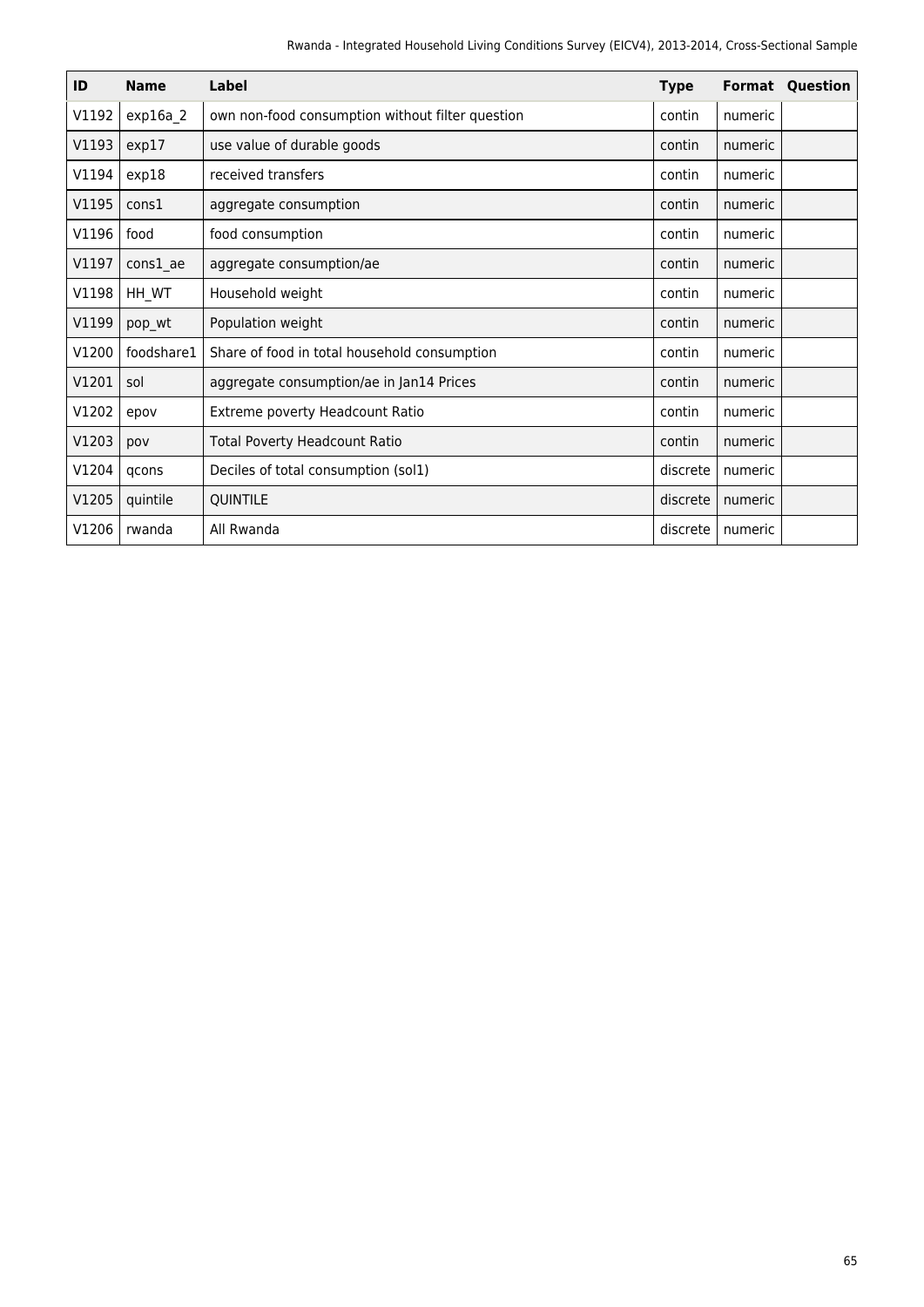## **EICV3\_Povertyfile\_Jan2014**

| Content      | This is EICV3 poverty data file.           |
|--------------|--------------------------------------------|
| Cases        | 14308                                      |
| Variable(s)  | 41                                         |
| Structure    | Type:<br>Keys: ()                          |
| Version      | V01                                        |
| Producer     | National Institute of Statistics of Rwanda |
| Missing Data |                                            |

| ID    | <b>Name</b> | Label                                      | <b>Type</b> | <b>Format</b> | Question |
|-------|-------------|--------------------------------------------|-------------|---------------|----------|
| V1207 | hhid        | Household ID                               | contin      | numeric       |          |
| V1208 | clust       | Cluster                                    | contin      | numeric       |          |
| V1209 | member      | hhsize                                     | contin      | numeric       |          |
| V1210 | ae          | Adult equivalent hhsize                    | contin      | numeric       |          |
| V1211 | id1         | Province                                   | discrete    | numeric       |          |
| V1212 | district    | District (also stratum for SE calculation) | discrete    | character     |          |
| V1213 | ur          | Urban/rural                                | discrete    | numeric       |          |
| V1214 | cons1       | Aggregate consumption                      | contin      | numeric       |          |
| V1215 | cons1 ae    | Aggregate Consumption/ae                   | contin      | numeric       |          |
| V1216 | HH WT       | hh weight                                  | contin      | numeric       |          |
| V1217 | pop_wt      | Population weight                          | contin      | numeric       |          |
| V1218 | sol jan     | Aggregate consumption/ae Jan14=100         | contin      | numeric       |          |
| V1219 | epoverty    | Extreme poverty                            | contin      | numeric       |          |
| V1220 | poverty     | <b>Total Poverty</b>                       | contin      | numeric       |          |
| V1221 | quintile    | 5 quantiles of sol jan                     | discrete    | numeric       |          |
| V1222 | exp1        | <b>Education expenses</b>                  | contin      | numeric       |          |
| V1223 | exp3        | Vaccination expenditures                   | contin      | numeric       |          |
| V1224 | exp4        | Imputed rents                              | contin      | numeric       |          |
| V1225 | exp5        | <b>Actual rents</b>                        | contin      | numeric       |          |
| V1226 | exp6        | Maintenance costs                          | contin      | numeric       |          |
| V1227 | exp7        | Water expenses                             | contin      | numeric       |          |
| V1228 | exp8        | Electricity expenses                       | contin      | numeric       |          |
| V1229 | exp9        | In-kind payments                           | contin      | numeric       |          |
| V1230 | exp10       | Provision of house                         | contin      | numeric       |          |
| V1231 | exp11       | Other benefits                             | contin      | numeric       |          |
| V1232 | exp12       | Annual non-food expenditures               | contin      | numeric       |          |
| V1233 | exp13       | Monthly non-food expenditures              | contin      | numeric       |          |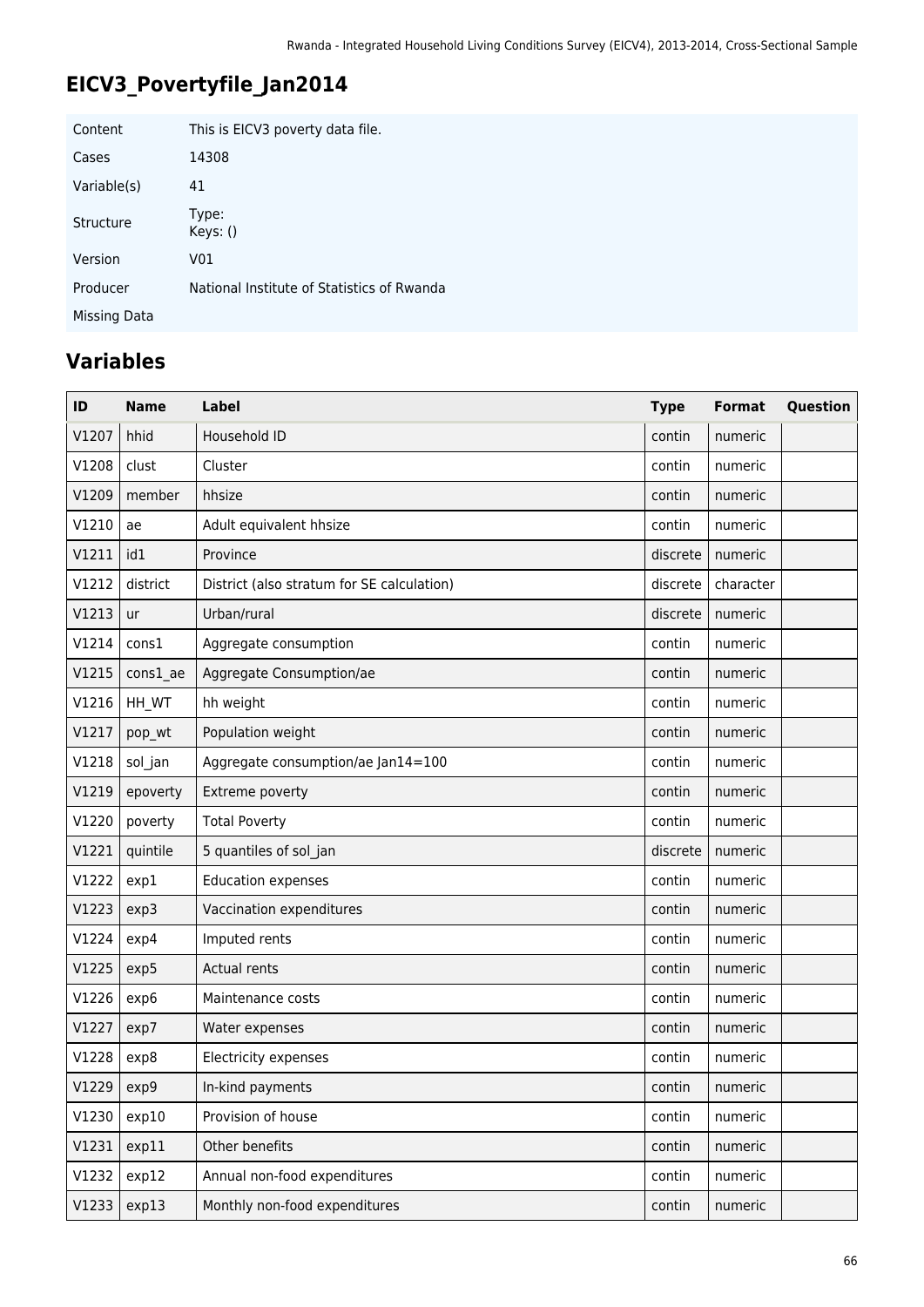| ID    | <b>Name</b> | Label                                                   | <b>Type</b> | <b>Format</b> | Question |
|-------|-------------|---------------------------------------------------------|-------------|---------------|----------|
| V1234 | $exp14$ 2   | Frequent non-food expenditures without filter questions | contin      | numeric       |          |
| V1235 | exp15 2     | Food expenditures without filter question               | contin      | numeric       |          |
| V1236 | exp16 2     | own food consumption without filter question            | contin      | numeric       |          |
| V1237 | exp17       | Use value of durable goods                              | contin      | numeric       |          |
| V1238 | exp18       | Received transfers                                      | contin      | numeric       |          |
| V1239 | exp2        | Health care expenditures                                | contin      | numeric       |          |
| V1240 | exp12_wh    | Annual non-food expenditures (withouth health)          | contin      | numeric       |          |
| V1241 | exp13 wh    | Monthly non-food expenditures (without health)          | contin      | numeric       |          |
| V1242 | exp14 1     | Frequent non-food expenditures with filter questions 0  | contin      | numeric       |          |
| V1243 | exp15 1     | Food expenditures with filter question 0                | contin      | numeric       |          |
| V1244 | exp16 1     | own food consumption with filter question 0             | contin      | numeric       |          |
| V1245 | $exp16a$ 1  | own non-food consumption with filter question 0         | contin      | numeric       |          |
| V1246 | $exp16a$ 2  | own non-food consumption without filter question        | contin      | numeric       |          |
| V1247 | merge       |                                                         | discrete    | numeric       |          |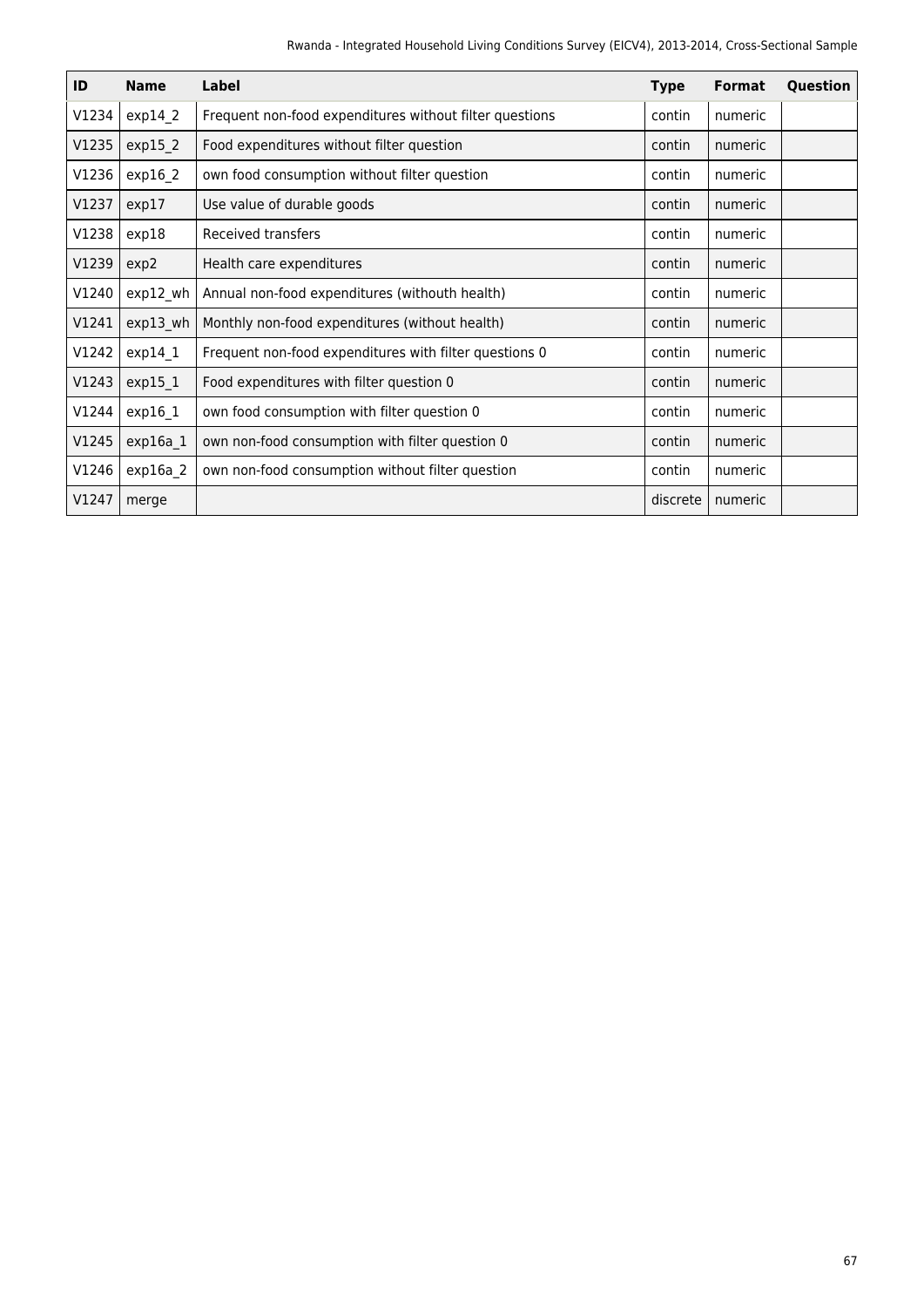Rwanda - Integrated Household Living Conditions Survey (EICV4), 2013-2014, Cross-Sectional Sample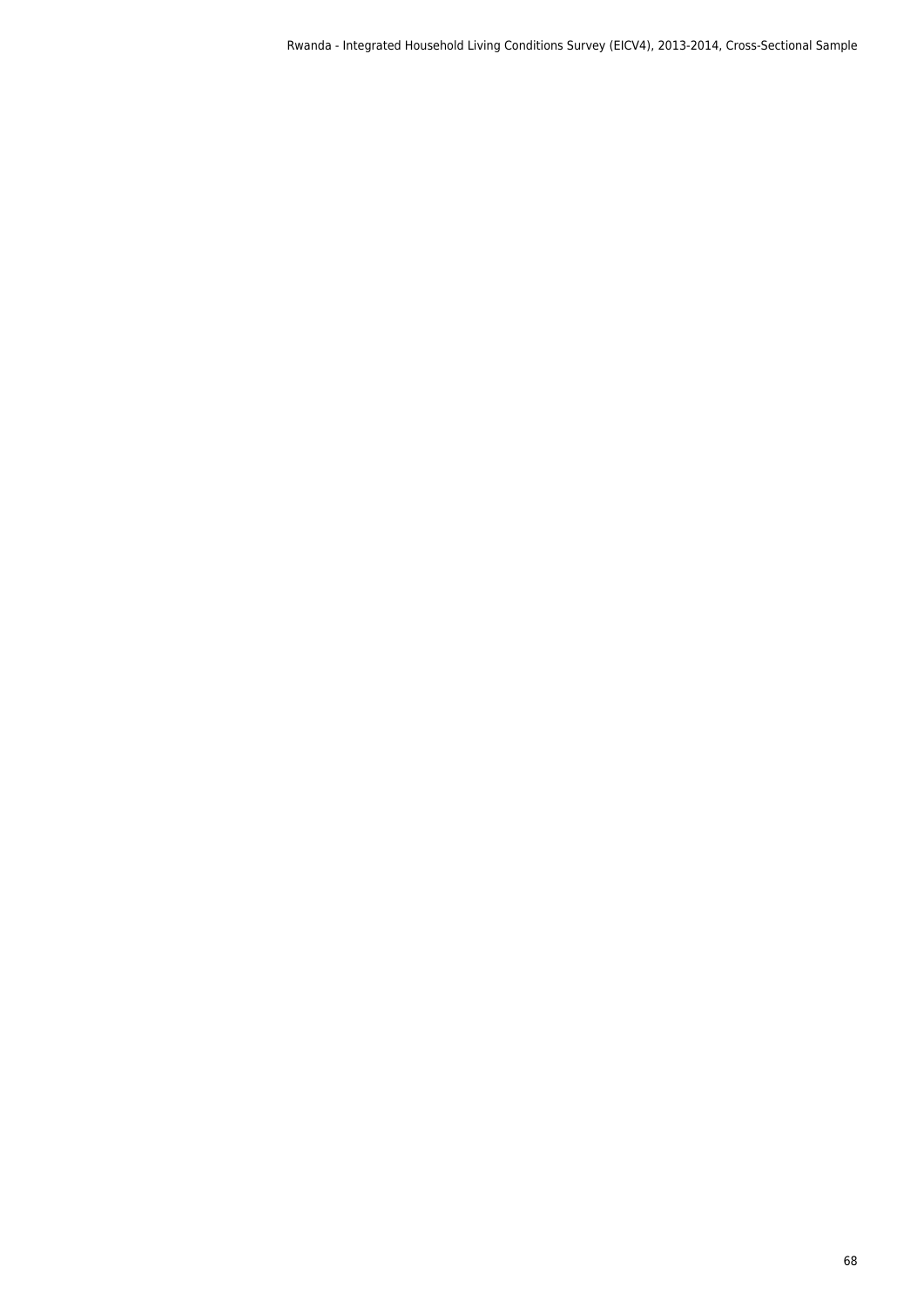# Household Identifier\_in cross section (hhid) File: cs\_s0\_s5\_household

### **Overview**

Type: Continuous Format: numeric Width: 6 Decimals: 0 Range: 100001-114420 Valid cases: 14419 Invalid: 0 Minimum: 100001 Maximum: 114420 Mean: 107210.8 Standard deviation: 4162.8

## Province (province) File: cs\_s0\_s5\_household

#### **Overview**

Type: Discrete Format: numeric Width: 1 Decimals: 0 Range: 1-5

Valid cases: 14419 Invalid: 0

### District (also stratum CS; panel) (district) File: cs\_s0\_s5\_household

### **Overview**

Type: Discrete Format: numeric Width: 2 Decimals: 0 Range: 11-57

Valid cases: 14419 Invalid: 0

### Urban/Rural 2012 (4 categories) (ur2012) File: cs\_s0\_s5\_household

#### **Overview**

Type: Discrete Format: numeric Width: 1 Decimals: 0 Range: 1-4

Valid cases: 14419 Invalid: 0

## Urban/Rural 2012 (2 categories) (ur2\_2012) File: cs\_s0\_s5\_household

#### **Overview**

Type: Discrete Format: numeric Width: 1 Decimals: 0 Range: 1-2

Valid cases: 14419 Invalid: 0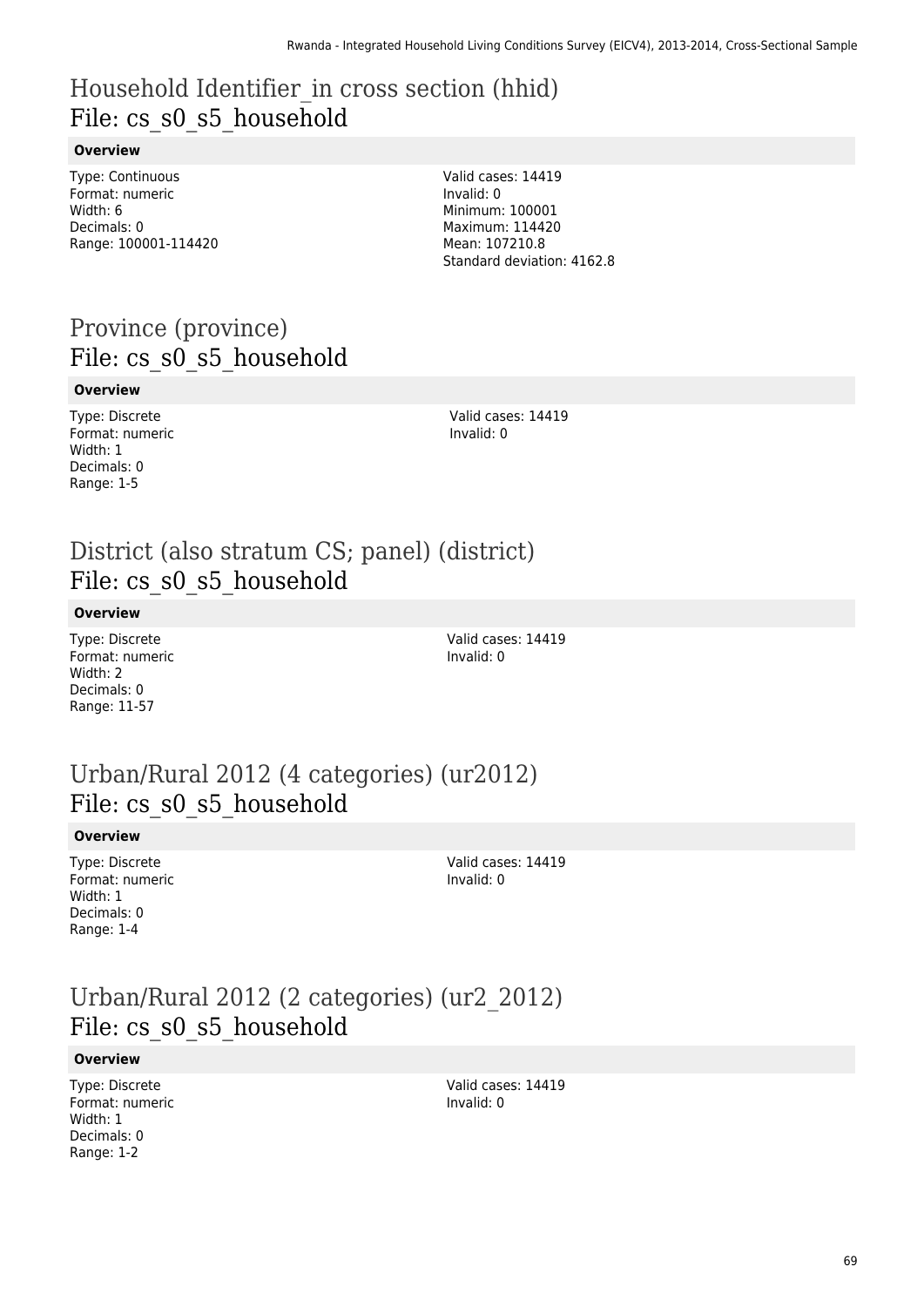## Region (region) File: cs\_s0\_s5\_household

### **Overview**

Type: Discrete Format: numeric Width: 1 Decimals: 0 Range: 1-6

Valid cases: 14419 Invalid: 0

### Sampling weight\_CS (weight) File: cs\_s0\_s5\_household

#### **Overview**

Type: Continuous Format: numeric Width: 11 Decimals: 0 Range: 46.71159111-685.0417808 Valid cases: 14419 Invalid: 0 Minimum: 46.7 Maximum: 685 Mean: 172.9 Standard deviation: 49.4

### Cluster (clust) File: cs\_s0\_s5\_household

### **Overview**

Type: Continuous Format: numeric Width: 5 Decimals: 0 Range: 10001-11230

Valid cases: 14419 Invalid: 0 Minimum: 10001 Maximum: 11230 Mean: 10625.4 Standard deviation: 352.9

### All Rwanda (rwanda) File: cs\_s0\_s5\_household

#### **Overview**

Type: Discrete Format: numeric Width: 1 Decimals: 0 Range: 1-1

Valid cases: 14419 Invalid: 0

### EICV4 survey sample (surveyh) File: cs\_s0\_s5\_household

### **Overview**

Type: Discrete Format: numeric Width: 1 Decimals: 0 Range: 1-3

Valid cases: 14419 Invalid: 0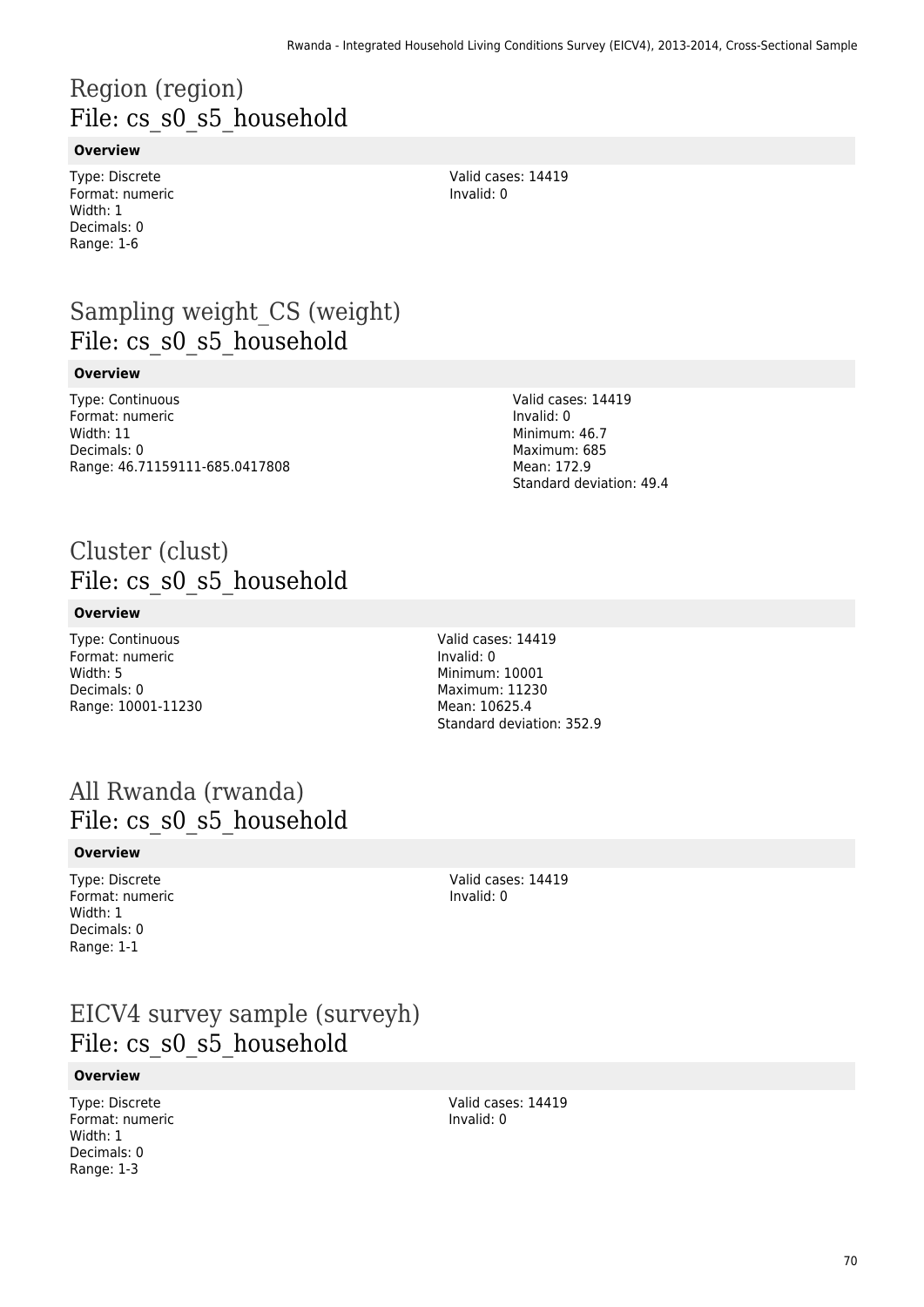## QUINTILE (quintile) File: cs\_s0\_s5\_household

### **Overview**

Type: Discrete Format: numeric Width: 1 Decimals: 0 Range: 1-5

Valid cases: 14419 Invalid: 0

## POVERTY (poverty) File: cs s0 s5 household

### **Overview**

Type: Discrete Format: numeric Width: 1 Decimals: 0 Range: 1-3

Valid cases: 14419 Invalid: 0

### aggregate consumption/ae in Jan14 Prices (Consumption) File: cs\_s0\_s5\_household

### **Overview**

Type: Continuous Format: numeric Width: 16 Decimals: 0 Range: 7338.55126953125-12809880 Valid cases: 14419 Invalid: 0 Minimum: 7338.6 Maximum: 12809880 Mean: 315400.3 Standard deviation: 488295.2

## Type of household according to the sample (hhtype) File: cs\_s0\_s5\_household

### **Overview**

Type: Discrete Format: numeric Width: 1 Decimals: 0 Range: 1-8

Valid cases: 14419 Invalid: 0

## Month of interview (s0q19m) File: cs\_s0\_s5\_household

### **Overview**

Type: Discrete Format: numeric Width: 2 Decimals: 0 Range: 1-12

Valid cases: 14419 Invalid: 0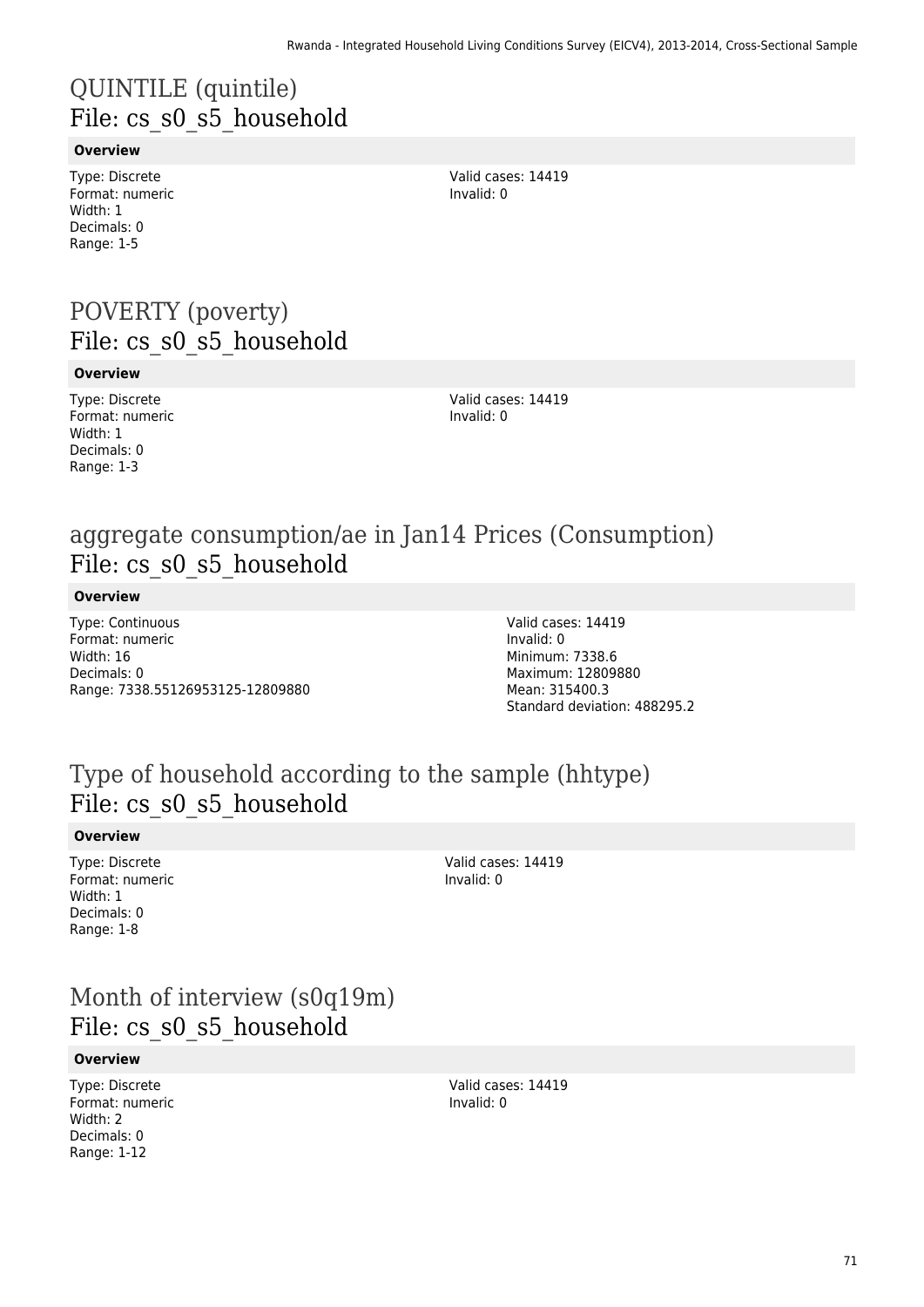## Year of interview (s0q19y) File: cs\_s0\_s5\_household

### **Overview**

Type: Discrete Format: numeric Width: 2 Decimals: 0 Range: 13-14

Valid cases: 14419 Invalid: 0

## Ubudehe category (according to sector office) (s0qb) File: cs\_s0\_s5\_household

#### **Overview**

Type: Discrete Format: numeric Width: 1 Decimals: 0 Range: 1-7

Valid cases: 14419 Invalid: 0

### Type of habitat (s5aq1) File: cs\_s0\_s5\_household

#### **Overview**

Type: Discrete Format: numeric Width: 1 Decimals: 0 Range: 1-9

Valid cases: 14419 Invalid: 0

### Type of dwelling (s5aq2) File: cs\_s0\_s5\_household

### **Overview**

Type: Discrete Format: numeric Width: 1 Decimals: 0 Range: 1-9

Valid cases: 14419 Invalid: 0

## Number of HH share the dwelling (s5aq3) File: cs\_s0\_s5\_household

#### **Overview**

Type: Discrete Format: numeric Width: 2 Decimals: 0 Range: 0-99

Valid cases: 608 Invalid: 13811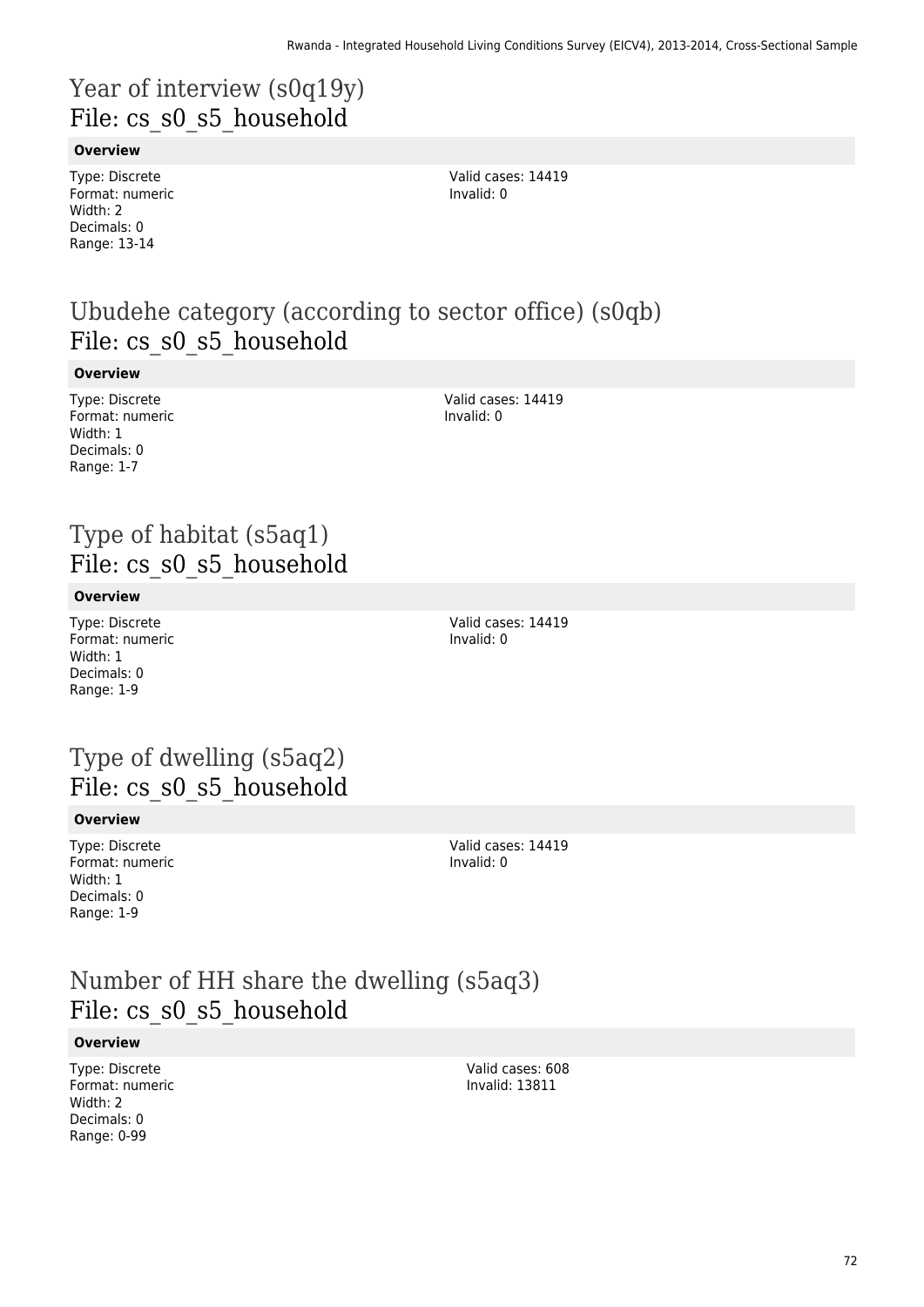# Share room(s) with other households (s5aq4) File: cs\_s0\_s5\_household

## **Overview**

Type: Discrete Format: numeric Width: 1 Decimals: 0 Range: 1-9

Valid cases: 608 Invalid: 13811

# Number of rooms occupied by HH (s5aq5) File: cs\_s0\_s5\_household

### **Overview**

Type: Discrete Format: numeric Width: 2 Decimals: 0 Range: 1-99

Valid cases: 14419 Invalid: 0

# Number of rooms used for sleeping (s5aq6) File: cs\_s0\_s5\_household

### **Overview**

Type: Discrete Format: numeric Width: 2 Decimals: 0 Range: 1-99

Valid cases: 14419 Invalid: 0

## Duration (years) HH inhabited dwelling (s5aq7y) File: cs\_s0\_s5\_household

### **Overview**

Type: Discrete Format: numeric Width: 2 Decimals: 0 Range: 0-99

Valid cases: 14419 Invalid: 0

# Duration (months) HH inhabited dwelling (s5aq7m) File: cs\_s0\_s5\_household

### **Overview**

Type: Discrete Format: numeric Width: 2 Decimals: 0 Range: 0-99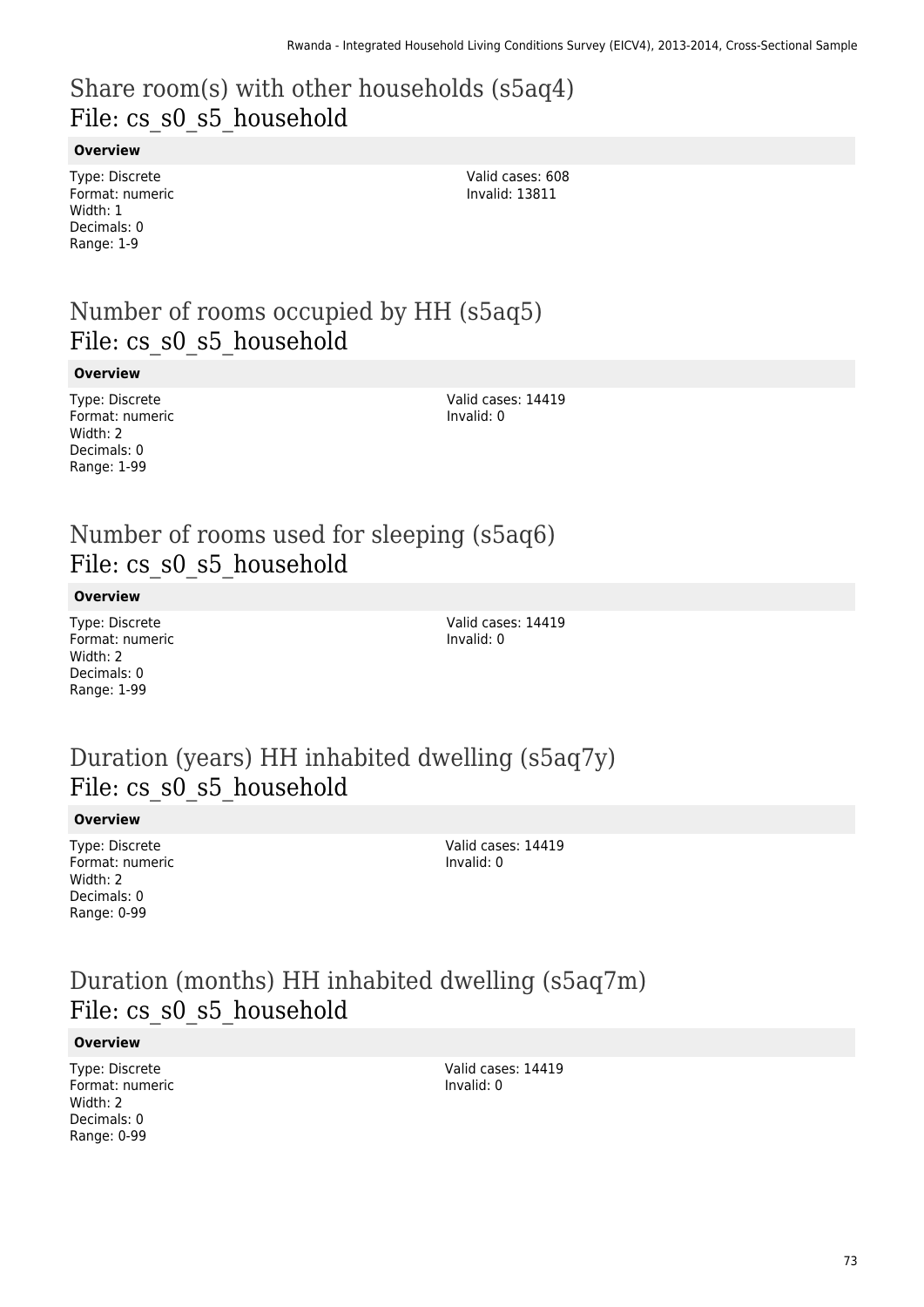# Lived in other dwellings prior to current (s5aq8) File: cs\_s0\_s5\_household

**Overview**

Type: Discrete Format: numeric Width: 1 Decimals: 0 Range: 1-9

Valid cases: 14419 Invalid: 0

# Reason for moving to current dwelling (s5aq9) File: cs\_s0\_s5\_household

## **Overview**

Type: Discrete Format: numeric Width: 2 Decimals: 0 Range: 1-99

Valid cases: 10620 Invalid: 3799

## Owner of house/dwelling (s5aq10) File: cs\_s0\_s5\_household

## **Overview**

Type: Discrete Format: numeric Width: 2 Decimals: 0 Range: 1-99

Valid cases: 14419 Invalid: 0

# Current occupancy status (s5aq11) File: cs\_s0\_s5\_household

### **Overview**

Type: Discrete Format: numeric Width: 1 Decimals: 0 Range: 1-9

Valid cases: 14419 Invalid: 0

# Year built or purchased (s5bq1) File: cs\_s0\_s5\_household

### **Overview**

Type: Discrete Format: numeric Width: 4 Decimals: 0 Range: 1942-9999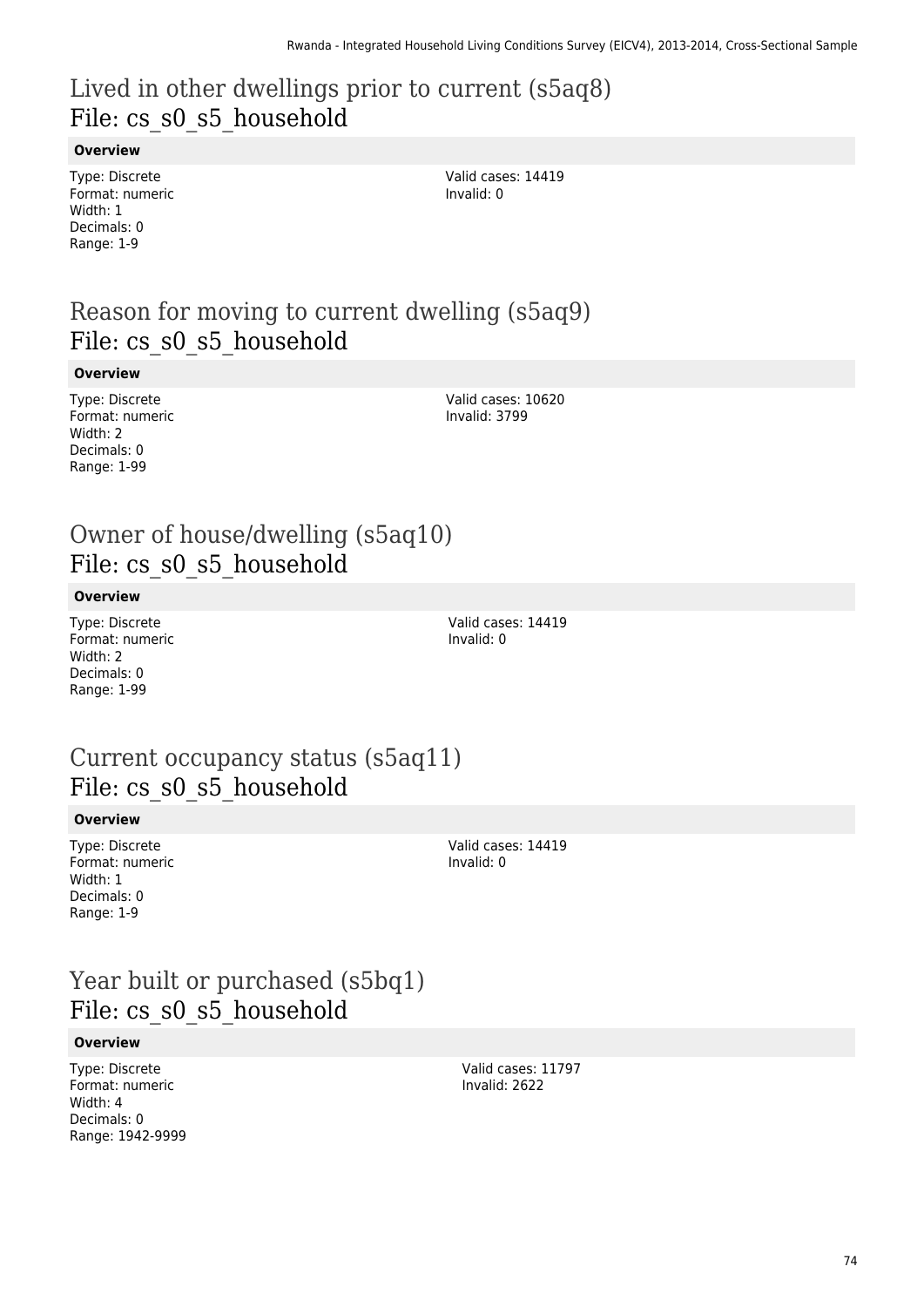# Current value of dwelling if were to sell it (s5bq2) File: cs\_s0\_s5\_household

## **Overview**

Type: Discrete Format: numeric Width: 8 Decimals: 0 Range: 1000-99999999 Valid cases: 11797 Invalid: 2622

# Estimated rent (amount) (s5bq3a) File: cs\_s0\_s5\_household

## **Overview**

Type: Discrete Format: numeric Width: 8 Decimals: 0 Range: 200-99999999

Valid cases: 12651 Invalid: 1768

# Estimated rent (time unit) (s5bq3b) File: cs\_s0\_s5\_household

### **Overview**

Type: Discrete Format: numeric Width: 1 Decimals: 0 Range: 1-9

Valid cases: 12651 Invalid: 1768

## Rent paid in cash (amount) (s5bq4a) File: cs\_s0\_s5\_household

### **Overview**

Type: Discrete Format: numeric Width: 8 Decimals: 0 Range: 0-99999999 Valid cases: 1768 Invalid: 12651

# Rent paid in cash (time unit) (s5bq4b) File: cs\_s0\_s5\_household

### **Overview**

Type: Discrete Format: numeric Width: 1 Decimals: 0 Range: 1-9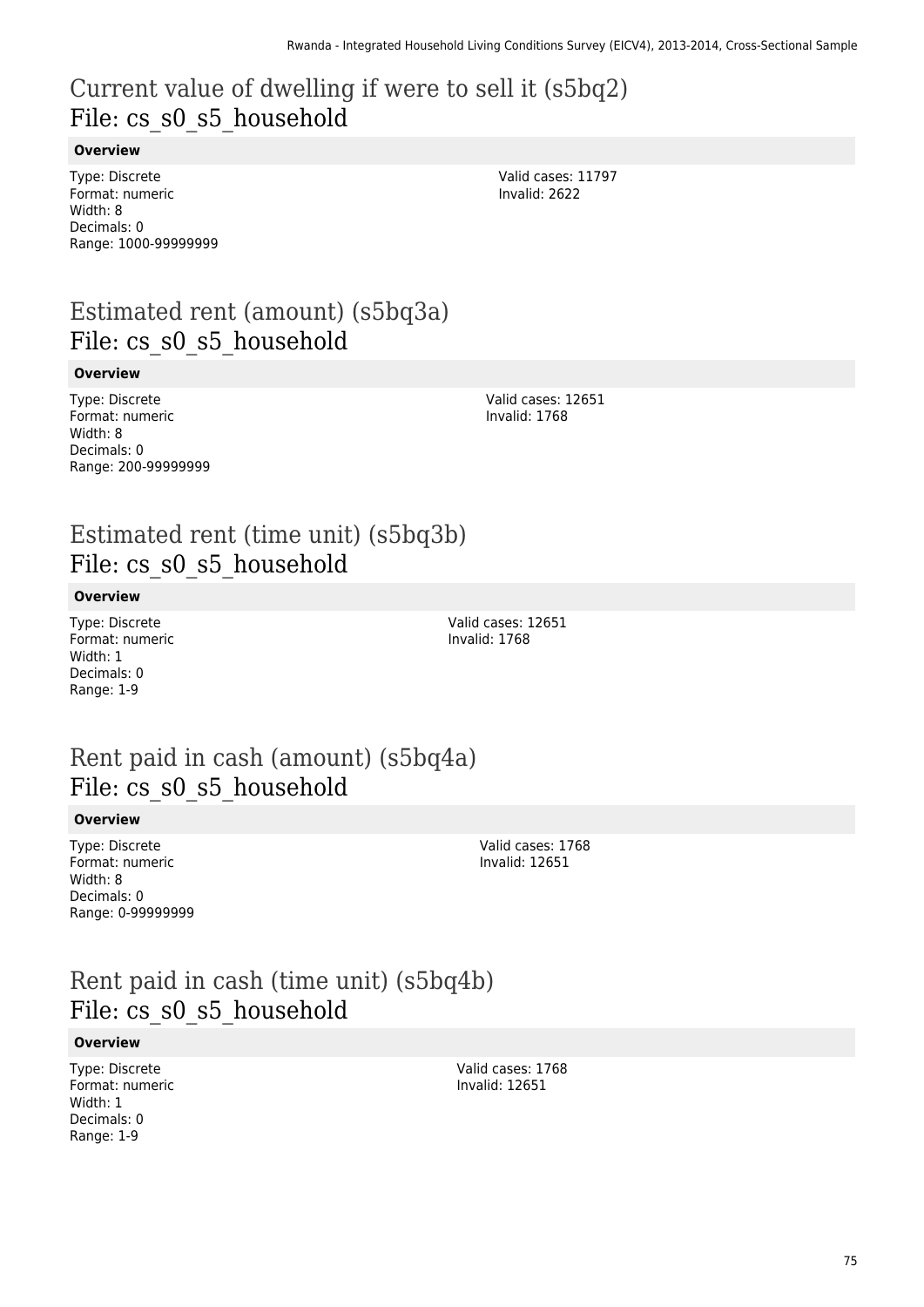# Provide service/payments in kind (s5bq5) File: cs\_s0\_s5\_household

## **Overview**

Type: Discrete Format: numeric Width: 1 Decimals: 0 Range: 1-9

Valid cases: 1768 Invalid: 12651

# Service/payment in kind (amount) (s5bq6a) File: cs\_s0\_s5\_household

### **Overview**

Type: Discrete Format: numeric Width: 8 Decimals: 0 Range: 500-99999999

Valid cases: 119 Invalid: 14300

# Service/payment in kind (time unit) (s5bq6b) File: cs\_s0\_s5\_household

## **Overview**

Type: Discrete Format: numeric Width: 1 Decimals: 0 Range: 1-9

Valid cases: 119 Invalid: 14300

## Anybody outside HH paying rent (s5bq7) File: cs\_s0\_s5\_household

## **Overview**

Type: Discrete Format: numeric Width: 1 Decimals: 0 Range: 1-9

Valid cases: 1768 Invalid: 12651

# Who pays the rent for you (s5bq8) File: cs\_s0\_s5\_household

### **Overview**

Type: Discrete Format: numeric Width: 1 Decimals: 0 Range: 1-9

Valid cases: 69 Invalid: 14350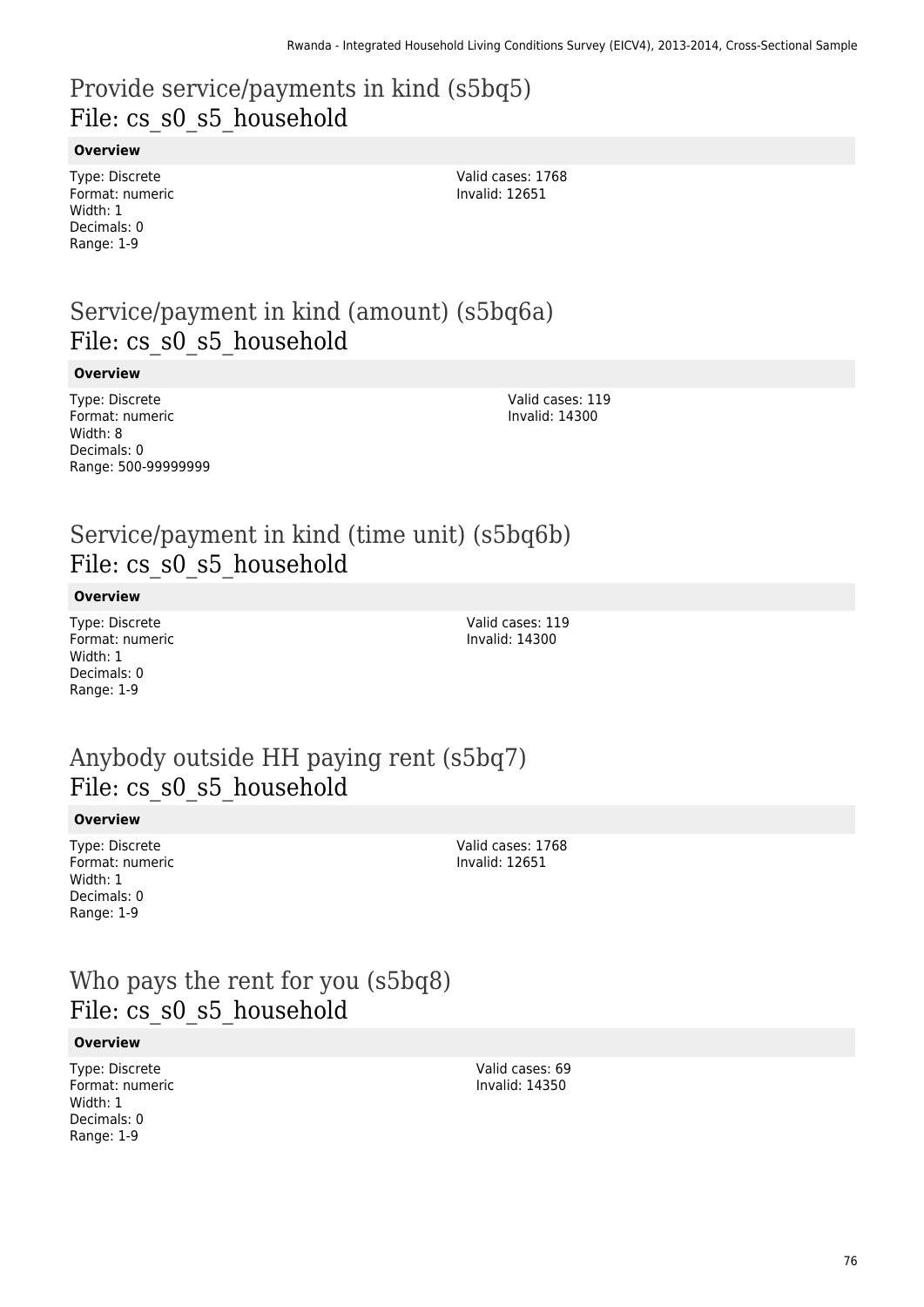# Amount of rent paid for you (s5bq9a) File: cs\_s0\_s5\_household

## **Overview**

Type: Discrete Format: numeric Width: 8 Decimals: 0 Range: 1000-99999999 Valid cases: 69 Invalid: 14350

# Time unit of rent paid for you (s5bq9b) File: cs\_s0\_s5\_household

### **Overview**

Type: Discrete Format: numeric Width: 1 Decimals: 0 Range: 1-9

Valid cases: 69 Invalid: 14350

# Built/extended house in last 12 months (s5bq10) File: cs\_s0\_s5\_household

### **Overview**

Type: Discrete Format: numeric Width: 1 Decimals: 0 Range: 1-9

Valid cases: 14419 Invalid: 0

# Amount paid for house construction last 12 months (s5bq11) File: cs\_s0\_s5\_household

## **Overview**

Type: Discrete Format: numeric Width: 8 Decimals: 0 Range: 400-99999999

Valid cases: 3536 Invalid: 10883

# Type main source of water (s5cq1) File: cs\_s0\_s5\_household

### **Overview**

Type: Discrete Format: numeric Width: 2 Decimals: 0 Range: 1-99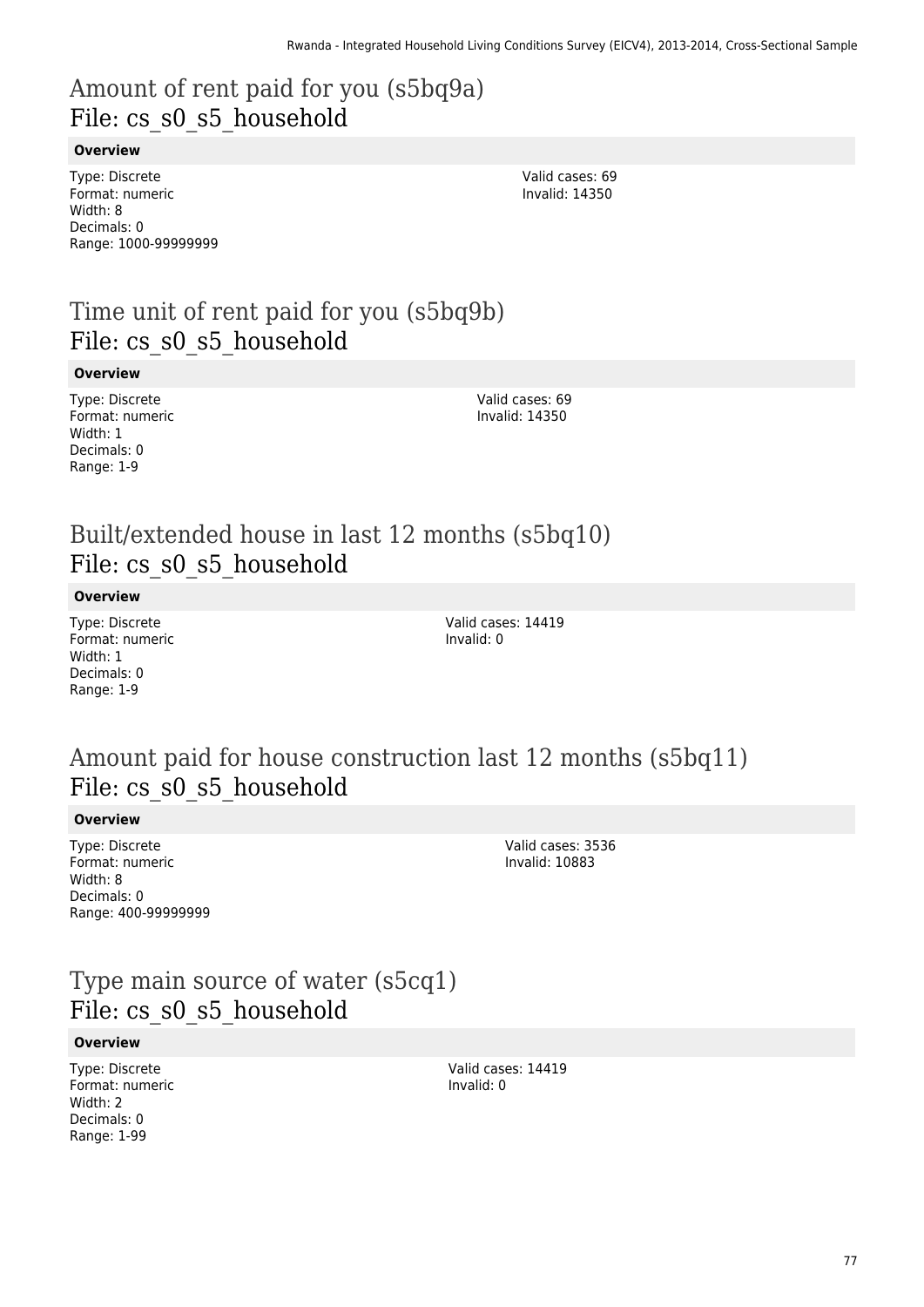# Metres to main water source (s5cq2) File: cs\_s0\_s5\_household

## **Overview**

Type: Discrete Format: numeric Width: 4 Decimals: 0 Range: 0-9999

Valid cases: 13321 Invalid: 1098

# Type nearest source of drinking water (s5cq3) File: cs\_s0\_s5\_household

## **Overview**

Type: Discrete Format: numeric Width: 2 Decimals: 0 Range: 3-99

Valid cases: 13321 Invalid: 1098

# Metres to nearest drinking water source (s5cq4) File: cs\_s0\_s5\_household

### **Overview**

Type: Discrete Format: numeric Width: 5 Decimals: 0 Range: 0-12000

Valid cases: 13321 Invalid: 1098

## Use the nearest drinking water source (s5cq5) File: cs\_s0\_s5\_household

### **Overview**

Type: Discrete Format: numeric Width: 1 Decimals: 0 Range: 1-9

Valid cases: 13321 Invalid: 1098

Main reason why source is not used (s5cq6) File: cs\_s0\_s5\_household

### **Overview**

Type: Discrete Format: numeric Width: 1 Decimals: 0 Range: 1-9

Valid cases: 2392 Invalid: 12027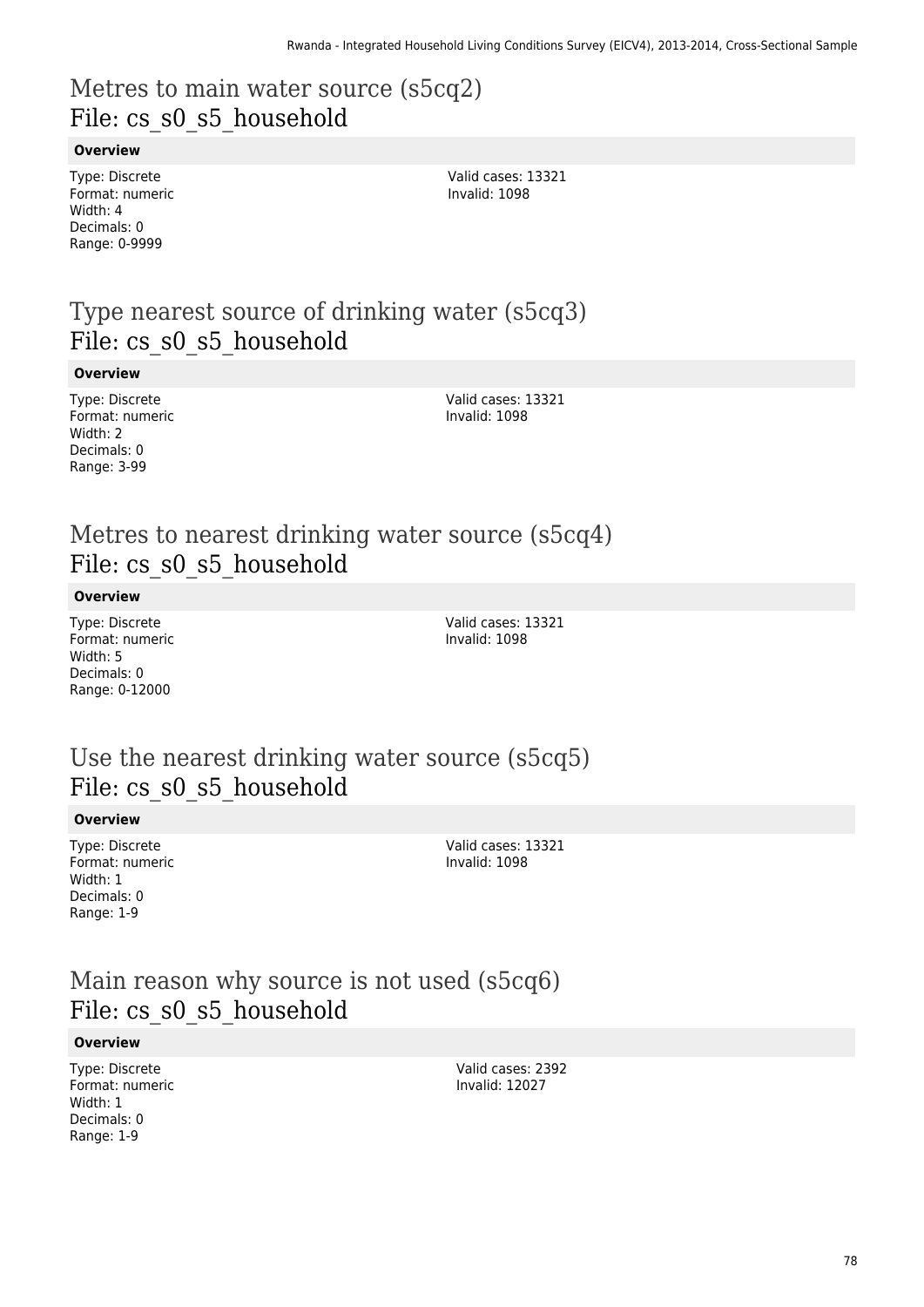# Type drinking water source used (s5cq7) File: cs\_s0\_s5\_household

## **Overview**

Type: Discrete Format: numeric Width: 2 Decimals: 0 Range: 3-99

Valid cases: 2392 Invalid: 12027

# Metres to drinking water source used (s5cq8) File: cs\_s0\_s5\_household

### **Overview**

Type: Discrete Format: numeric Width: 4 Decimals: 0 Range: 0-9999

Valid cases: 2392 Invalid: 12027

# Period of last water bill (months) (s5cq9a) File: cs\_s0\_s5\_household

## **Overview**

Type: Discrete Format: numeric Width: 2 Decimals: 0 Range: 0-99

Valid cases: 1098 Invalid: 13321

## Amount of last water bill (s5cq9b) File: cs\_s0\_s5\_household

### **Overview**

Type: Discrete Format: numeric Width: 8 Decimals: 0 Range: 0-99999999 Valid cases: 1098 Invalid: 13321

# Water from private vendor/neighbour in last 7 days (s5cq10) File: cs\_s0\_s5\_household

### **Overview**

Type: Discrete Format: numeric Width: 1 Decimals: 0 Range: 1-9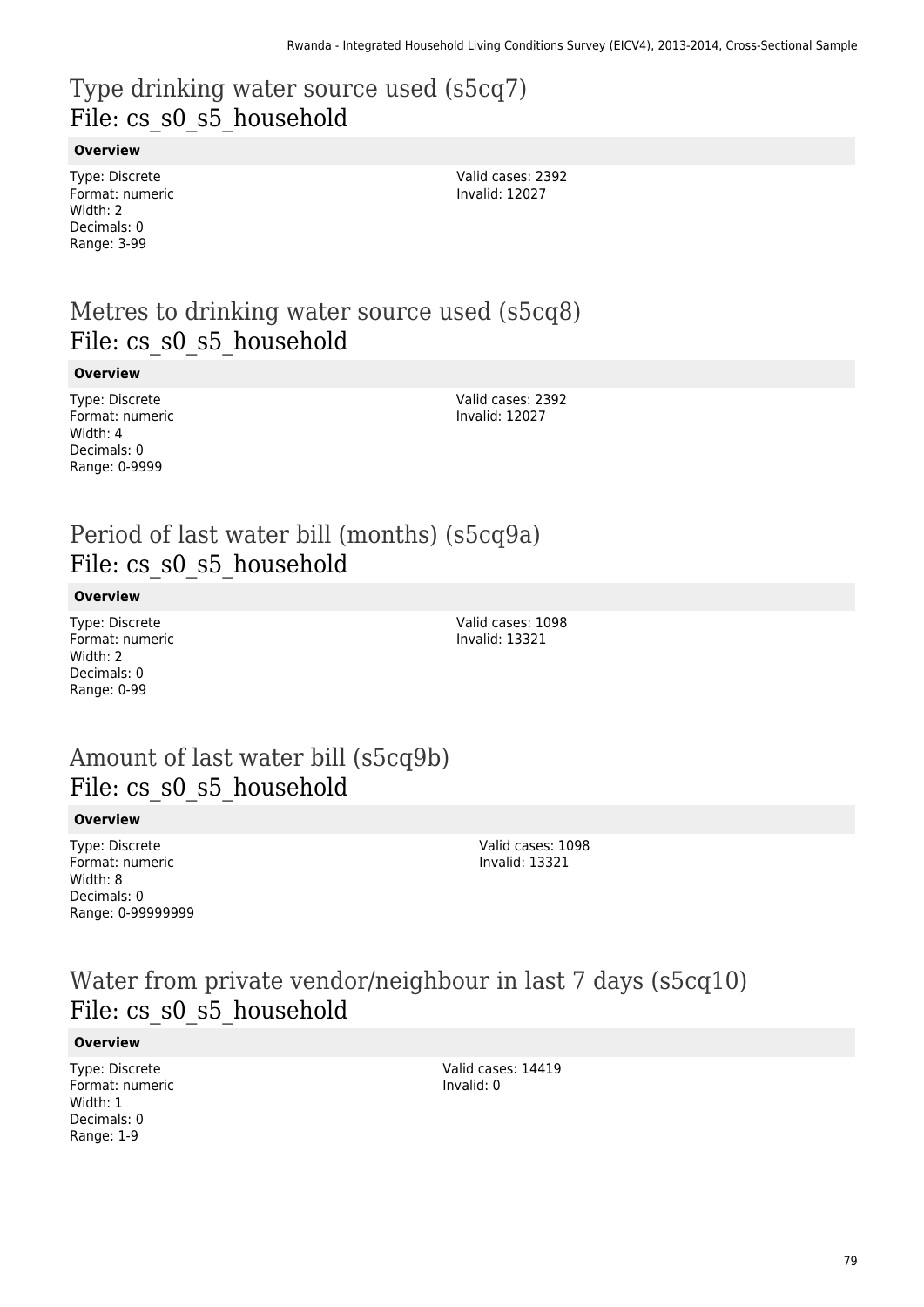## Amount paid to private water vendor/neighbour in last 7 days (s5cq11) File: cs\_s0\_s5\_household

## **Overview**

Type: Discrete Format: numeric Width: 8 Decimals: 0 Range: 0-99999999 Valid cases: 3820 Invalid: 10599

# Sold water in last 7 days (s5cq12) File: cs\_s0\_s5\_household

### **Overview**

Type: Discrete Format: numeric Width: 1 Decimals: 0 Range: 1-9

Valid cases: 14419 Invalid: 0

# Money earned from the water sold in last 7 days (s5cq13) File: cs\_s0\_s5\_household

## **Overview**

Type: Discrete Format: numeric Width: 8 Decimals: 0 Range: 0-99999999

Valid cases: 86 Invalid: 14333

## Amount paid to maintain water source (last month) (s5cq14) File: cs\_s0\_s5\_household

### **Overview**

Type: Discrete Format: numeric Width: 5 Decimals: 0 Range: 0-99999

Valid cases: 14419 Invalid: 0

## Rainwater management (s5cq15) File: cs\_s0\_s5\_household

### **Overview**

Type: Discrete Format: numeric Width: 1 Decimals: 0 Range: 1-9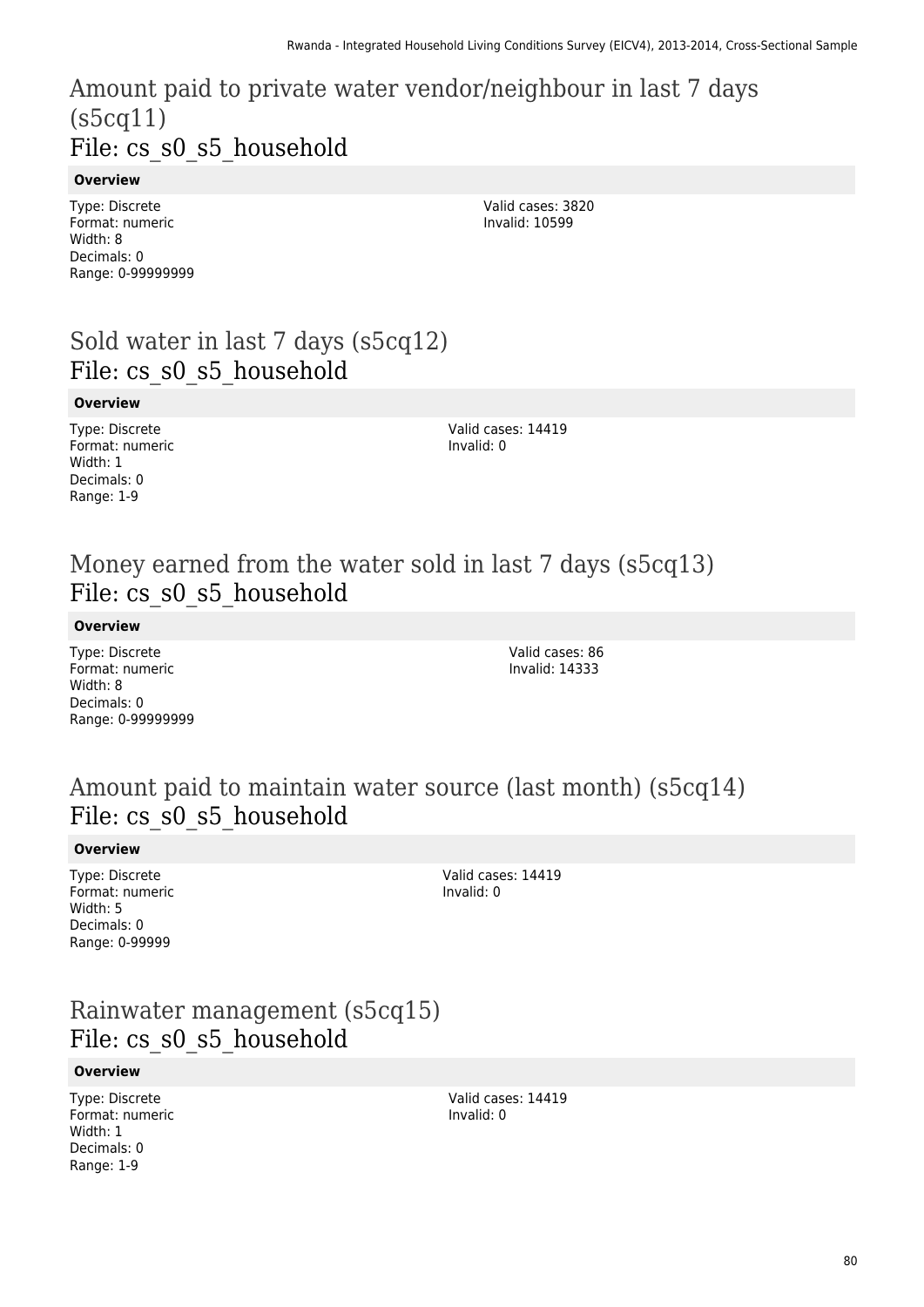# Main source of lighting in home (s5cq16) File: cs\_s0\_s5\_household

## **Overview**

Type: Discrete Format: numeric Width: 2 Decimals: 0 Range: 1-99

Valid cases: 14419 Invalid: 0

# Amount paid for electricity in last 4 weeks (s5cq17) File: cs\_s0\_s5\_household

### **Overview**

Type: Discrete Format: numeric Width: 8 Decimals: 0 Range: 0-99999999 Valid cases: 2595 Invalid: 11824

# Primary source of cooking fuel (s5cq18) File: cs\_s0\_s5\_household

## **Overview**

Type: Discrete Format: numeric Width: 2 Decimals: 0 Range: 1-99

Valid cases: 14419 Invalid: 0

## Mode of rubbish/garbage disposal (s5cq19) File: cs\_s0\_s5\_household

## **Overview**

Type: Discrete Format: numeric Width: 1 Decimals: 0 Range: 1-9

Valid cases: 14419 Invalid: 0

# Type of toilet (s5cq20) File: cs\_s0\_s5\_household

### **Overview**

Type: Discrete Format: numeric Width: 1 Decimals: 0 Range: 1-9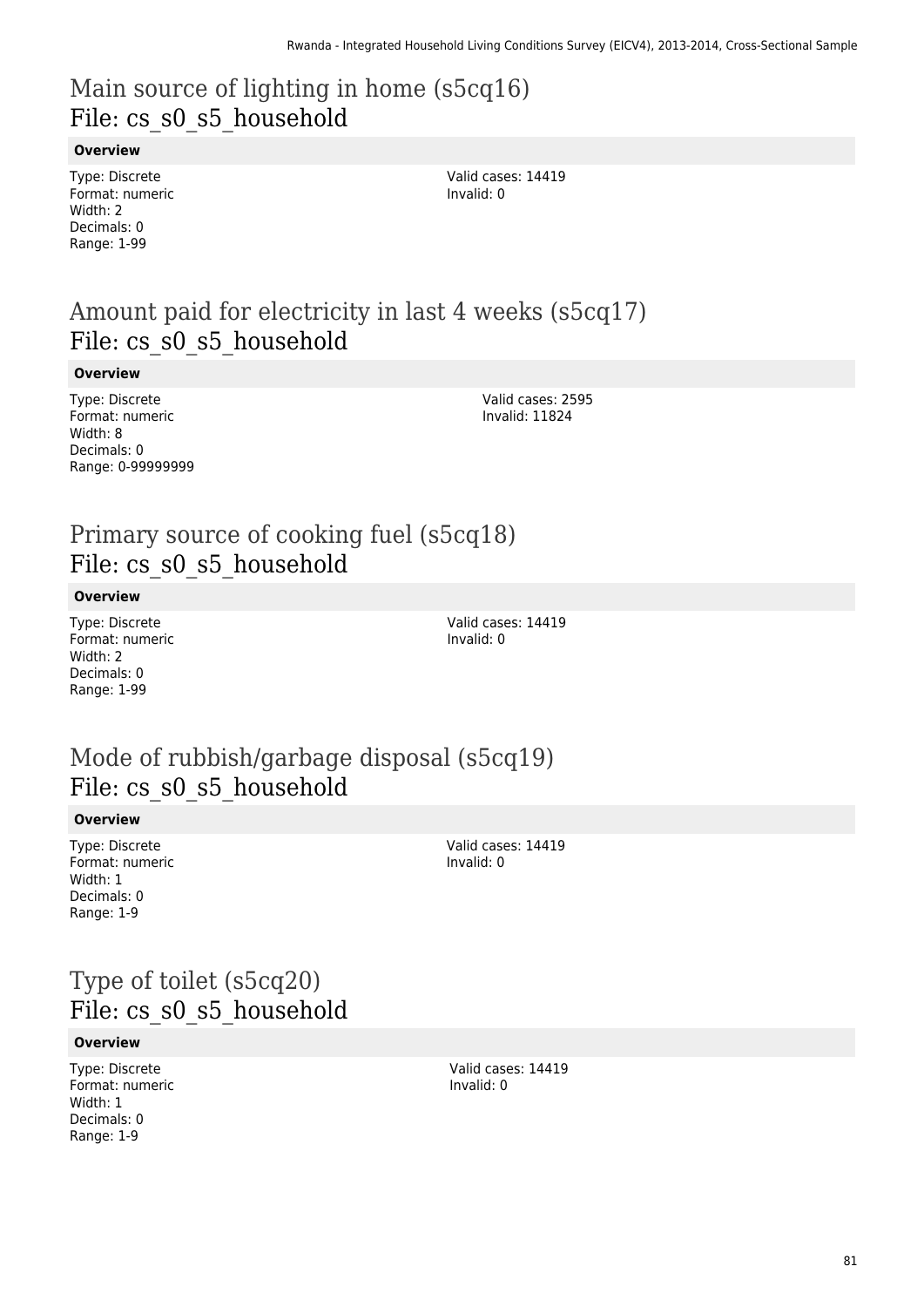# Toilet facility shared with another household (s5cq21) File: cs\_s0\_s5\_household

## **Overview**

Type: Discrete Format: numeric Width: 1 Decimals: 0 Range: 1-9

Valid cases: 14419 Invalid: 0

## Dwelling affected by environmental destruction in last 12 months (s5cq22) File: cs\_s0\_s5\_household

## **Overview**

Type: Discrete Format: numeric Width: 1 Decimals: 0 Range: 1-9

Valid cases: 14419 Invalid: 0

# Main environmental problem experienced with dwelling (s5cq23) File: cs\_s0\_s5\_household

## **Overview**

Type: Discrete Format: numeric Width: 1 Decimals: 0 Range: 1-9

Valid cases: 2965 Invalid: 11454

## Received any environmental information in last 12 months (s5cq24) File: cs\_s0\_s5\_household

## **Overview**

Type: Discrete Format: numeric Width: 1 Decimals: 0 Range: 1-9

Valid cases: 14419 Invalid: 0

# Main source of info on environmental issues (s5cq25) File: cs\_s0\_s5\_household

## **Overview**

Type: Discrete Format: numeric Width: 1 Decimals: 0 Range: 1-9

Valid cases: 12227 Invalid: 2192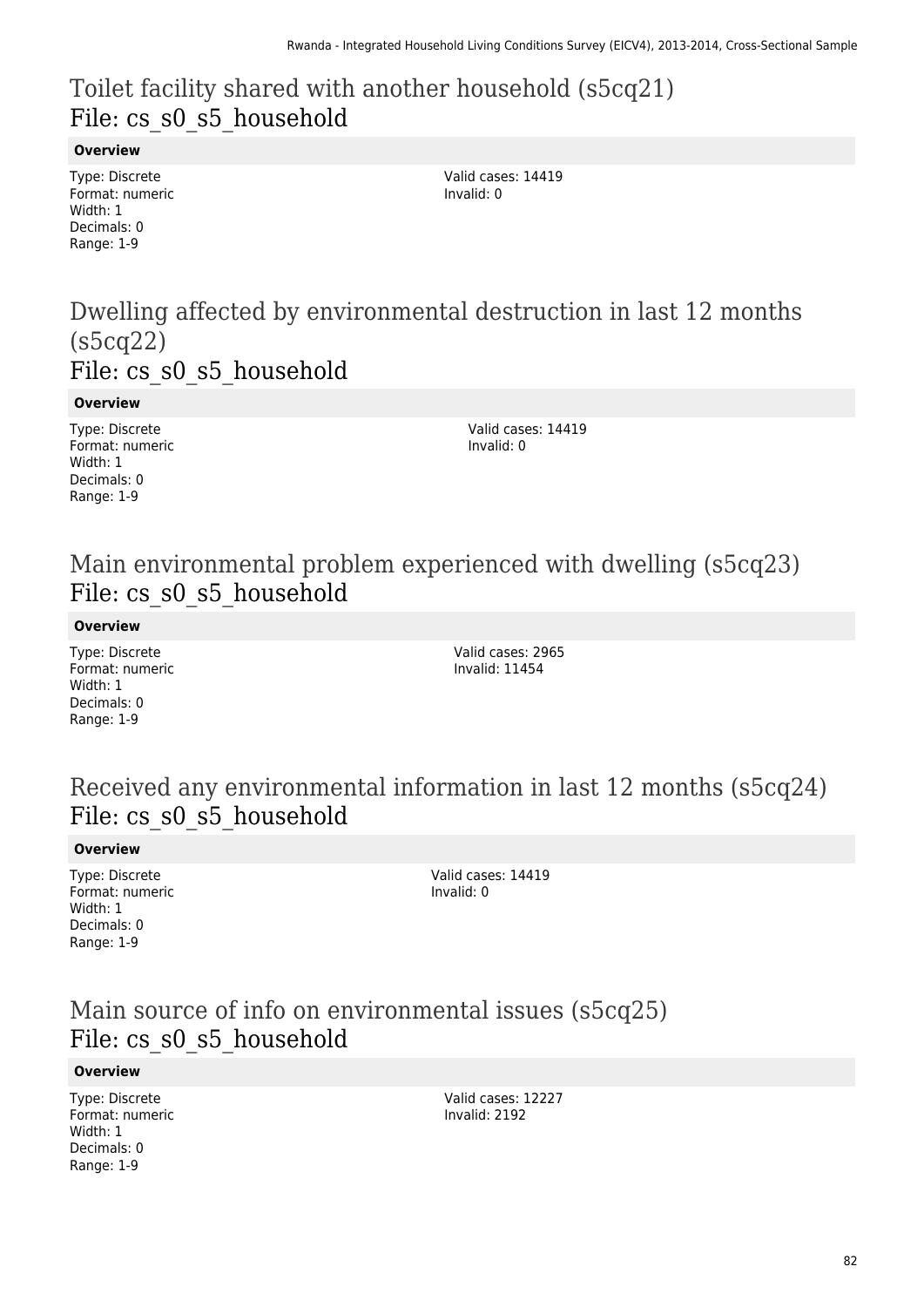# Have Internet connection (s5cq26) File: cs\_s0\_s5\_household

## **Overview**

Type: Discrete Format: numeric Width: 1 Decimals: 0 Range: 1-9

Valid cases: 14419 Invalid: 0

# Main kind of internet connection used (s5cq27) File: cs\_s0\_s5\_household

## **Overview**

Type: Discrete Format: numeric Width: 1 Decimals: 0 Range: 1-9

Valid cases: 1286 Invalid: 13133

# Main construction material of exterior wall (s5dq1) File: cs\_s0\_s5\_household

## **Overview**

Type: Discrete Format: numeric Width: 2 Decimals: 0 Range: 1-99

Valid cases: 14419 Invalid: 0

# Main roofing material for main dwelling (s5dq2) File: cs\_s0\_s5\_household

## **Overview**

Type: Discrete Format: numeric Width: 1 Decimals: 0 Range: 1-9

Valid cases: 14413 Invalid: 6

# Main floor material for dwelling (s5dq3) File: cs\_s0\_s5\_household

### **Overview**

Type: Discrete Format: numeric Width: 1 Decimals: 0 Range: 1-9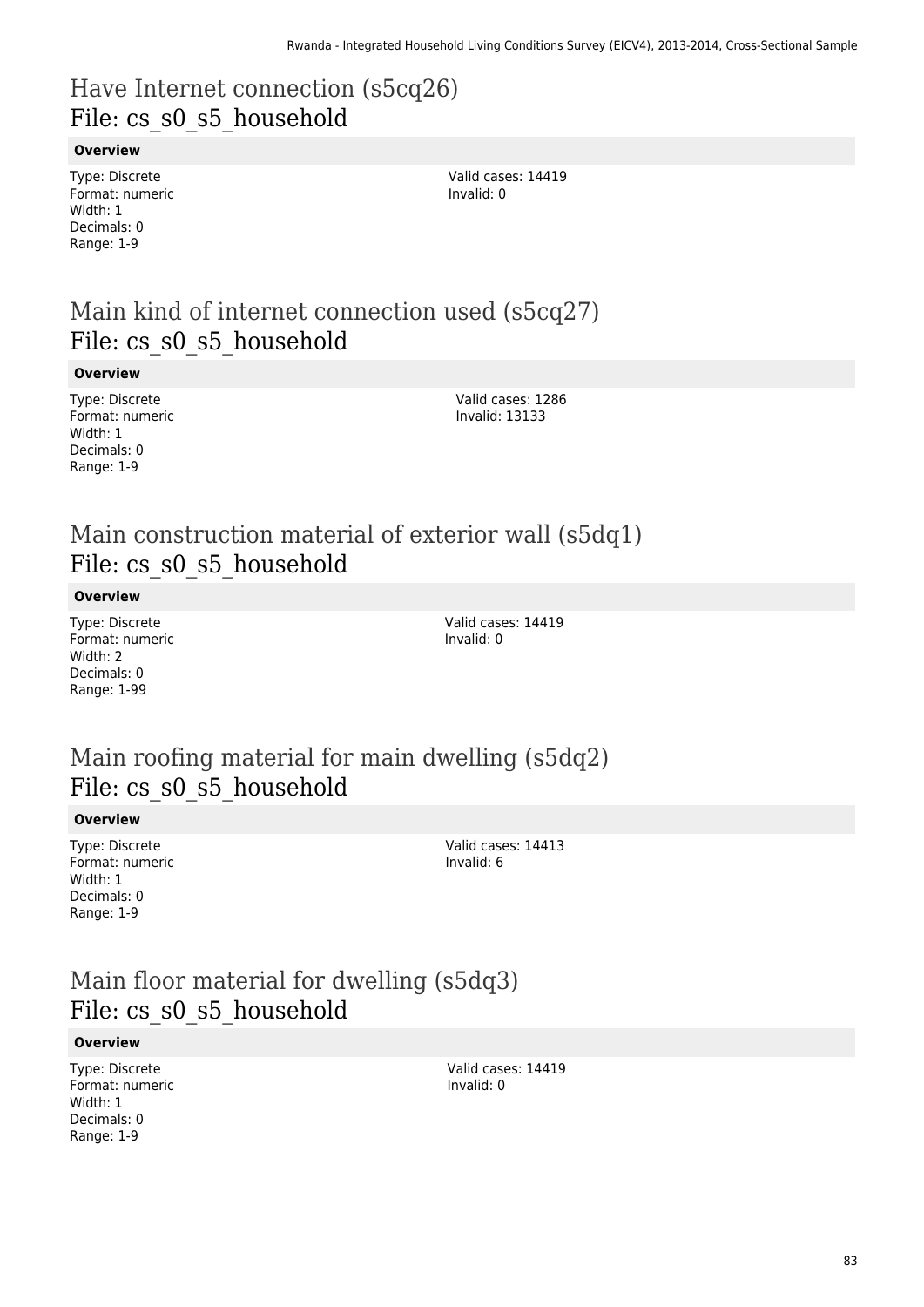# Floor area of the dwelling (square metres) (s5dq4) File: cs\_s0\_s5\_household

**Overview**

Type: Discrete Format: numeric Width: 5 Decimals: 0 Range: 5-99999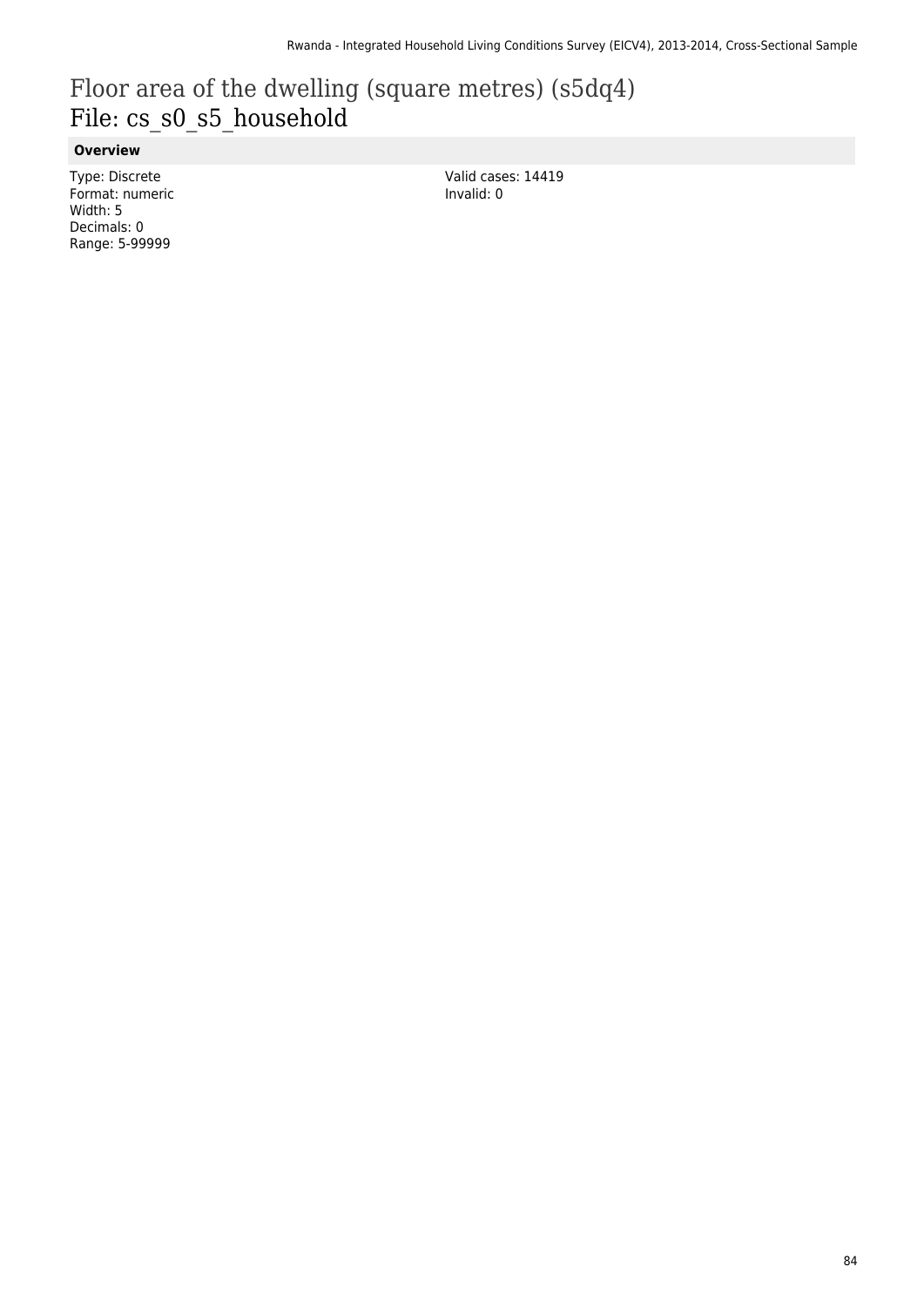# Household Identifier\_in cross section (hhid) File: cs\_s1\_s2\_s3\_s4\_s6a\_s6e\_s6f\_person

## **Overview**

Type: Continuous Format: numeric Width: 6 Decimals: 0 Range: 100001-114420 Valid cases: 66081 Invalid: 0 Minimum: 100001 Maximum: 114420 Mean: 107236.8 Standard deviation: 4172.9

# Province (province) File: cs\_s1\_s2\_s3\_s4\_s6a\_s6e\_s6f\_person

### **Overview**

Type: Discrete Format: numeric Width: 1 Decimals: 0 Range: 1-5

Valid cases: 66081 Invalid: 0

# District (also stratum CS; panel) (district) File: cs\_s1\_s2\_s3\_s4\_s6a\_s6e\_s6f\_person

## **Overview**

Type: Discrete Format: numeric Width: 2 Decimals: 0 Range: 11-57

Valid cases: 66081 Invalid: 0

## Urban/Rural 2012 (4 categories) (ur2012) File: cs\_s1\_s2\_s3\_s4\_s6a\_s6e\_s6f\_person

### **Overview**

Type: Discrete Format: numeric Width: 1 Decimals: 0 Range: 1-4

Valid cases: 66081 Invalid: 0

# Urban/Rural 2012 (2 categories) (ur2\_2012) File: cs\_s1\_s2\_s3\_s4\_s6a\_s6e\_s6f\_person

### **Overview**

Type: Discrete Format: numeric Width: 1 Decimals: 0 Range: 1-2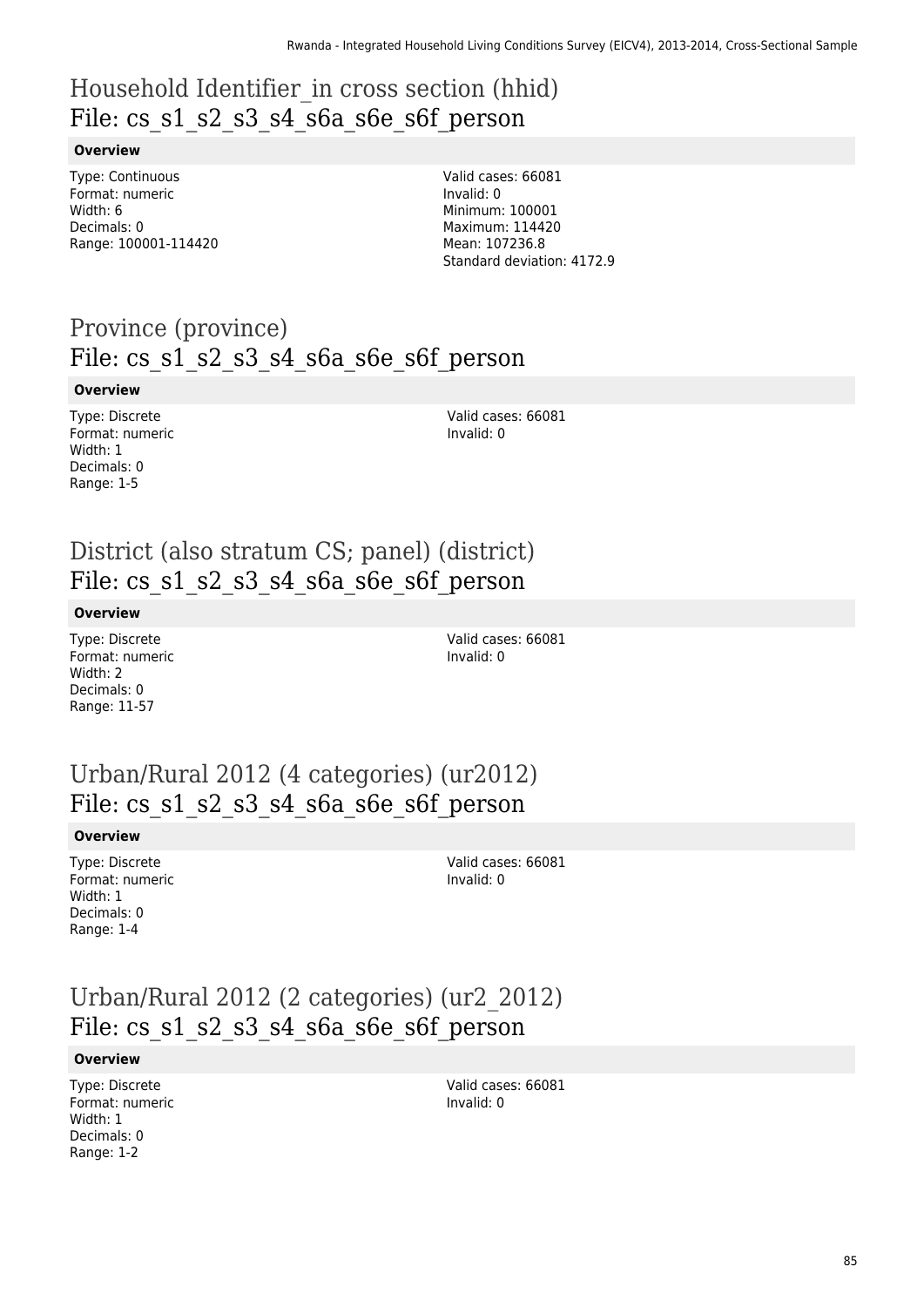# Region (region) File: cs\_s1\_s2\_s3\_s4\_s6a\_s6e\_s6f\_person

## **Overview**

Type: Discrete Format: numeric Width: 1 Decimals: 0 Range: 1-6

Valid cases: 66081 Invalid: 0

# Household Sampling weight\_CS (weight) File: cs\_s1\_s2\_s3\_s4\_s6a\_s6e\_s6f\_person

## **Overview**

Type: Continuous Format: numeric Width: 11 Decimals: 0 Range: 46.71159111-685.0417808 Valid cases: 66081 Invalid: 0 Minimum: 46.7 Maximum: 685 Mean: 173 Standard deviation: 50.1

# Type of household according to the sample (hhtype) File: cs\_s1\_s2\_s3\_s4\_s6a\_s6e\_s6f\_person

## **Overview**

Type: Discrete Format: numeric Width: 1 Decimals: 0 Range: 1-8

Valid cases: 66081 Invalid: 0

## Month of interview (s0q19m) File: cs\_s1\_s2\_s3\_s4\_s6a\_s6e\_s6f\_person

## **Overview**

Type: Discrete Format: numeric Width: 2 Decimals: 0 Range: 1-12

Valid cases: 66081 Invalid: 0

# Year of interview (s0q19y) File: cs\_s1\_s2\_s3\_s4\_s6a\_s6e\_s6f\_person

### **Overview**

Type: Discrete Format: numeric Width: 2 Decimals: 0 Range: 13-14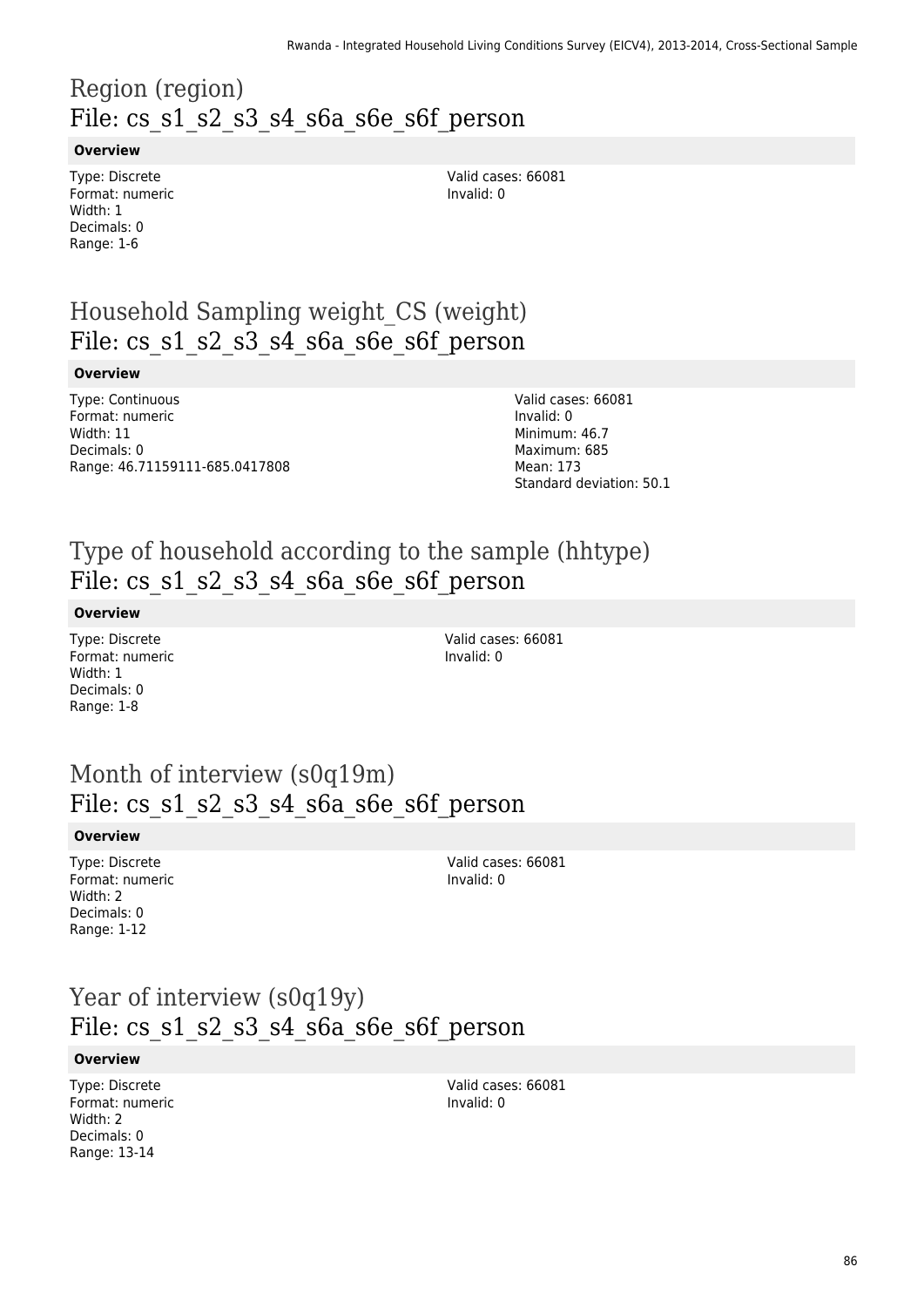# Population Weight (pop\_wt) File: cs\_s1\_s2\_s3\_s4\_s6a\_s6e\_s6f\_person

## **Overview**

Type: Continuous Format: numeric Width: 16 Decimals: 0 Range: 44.6359367370606-5816.0048828125 Valid cases: 63040 Invalid: 3041 Minimum: 44.6 Maximum: 5816 Mean: 705 Standard deviation: 406.1

# Cluster (clust) File: cs\_s1\_s2\_s3\_s4\_s6a\_s6e\_s6f\_person

## **Overview**

Type: Continuous Format: numeric Width: 5 Decimals: 0 Range: 10001-11230

Valid cases: 66081 Invalid: 0 Minimum: 10001 Maximum: 11230 Mean: 10627.6 Standard deviation: 353.8

# All Rwanda (rwanda) File: cs\_s1\_s2\_s3\_s4\_s6a\_s6e\_s6f\_person

## **Overview**

Type: Discrete Format: numeric Width: 1 Decimals: 0 Range: 1-1

Valid cases: 66081 Invalid: 0

## EICV4 survey sample (surveyh) File: cs\_s1\_s2\_s3\_s4\_s6a\_s6e\_s6f\_person

### **Overview**

Type: Discrete Format: numeric Width: 1 Decimals: 0 Range: 1-3

Valid cases: 66081 Invalid: 0

# QUINTILE (quintile) File: cs\_s1\_s2\_s3\_s4\_s6a\_s6e\_s6f\_person

## **Overview**

Type: Discrete Format: numeric Width: 1 Decimals: 0 Range: 1-5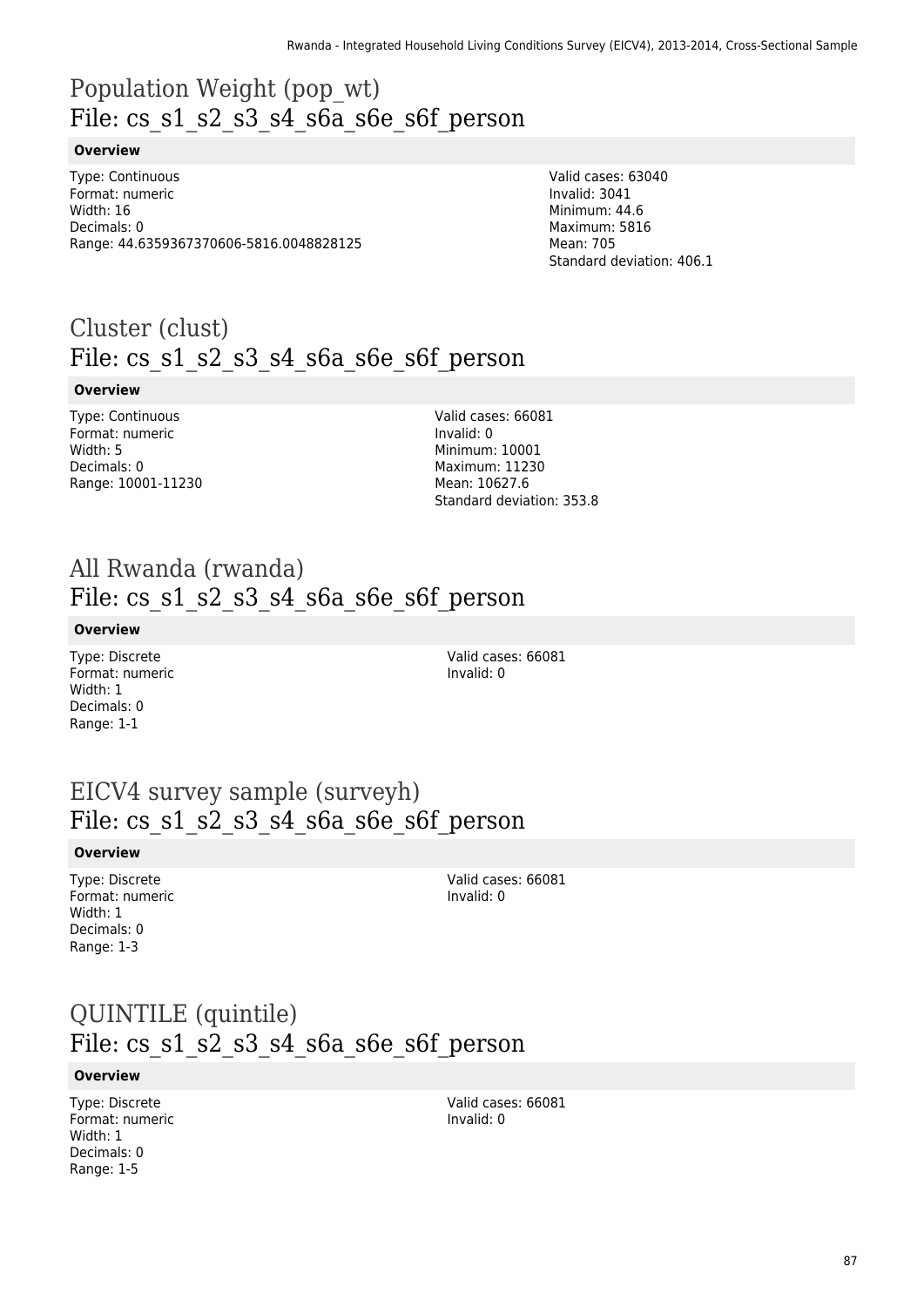# POVERTY (poverty) File: cs\_s1\_s2\_s3\_s4\_s6a\_s6e\_s6f\_person

## **Overview**

Type: Discrete Format: numeric Width: 1 Decimals: 0 Range: 1-3

Valid cases: 66081 Invalid: 0

## aggregate consumption/ae in Jan14 Prices (Consumption) File: cs\_s1\_s2\_s3\_s4\_s6a\_s6e\_s6f\_person

## **Overview**

Type: Continuous Format: numeric Width: 16 Decimals: 0 Range: 7338.55126953125-12809880 Valid cases: 66081 Invalid: 0 Minimum: 7338.6 Maximum: 12809880 Mean: 294923.6 Standard deviation: 481191.3

# Personal Uniq Identifier Annonymized (pid) File: cs\_s1\_s2\_s3\_s4\_s6a\_s6e\_s6f\_person

## **Overview**

Type: Continuous Format: numeric Width: 8 Decimals: 0 Range: 10000101-11442003 Valid cases: 66081 Invalid: 0 Minimum: 10000101 Maximum: 11442003 Mean: 10723685.7 Standard deviation: 417287.6

# Sex (s1q1) File: cs\_s1\_s2\_s3\_s4\_s6a\_s6e\_s6f\_person

### **Overview**

Type: Discrete Format: numeric Width: 1 Decimals: 0 Range: 1-9

Valid cases: 66081 Invalid: 0

## Relation with the head of household (s1q2) File: cs\_s1\_s2\_s3\_s4\_s6a\_s6e\_s6f\_person

## **Overview**

Type: Discrete Format: numeric Width: 2 Decimals: 0 Range: 1-99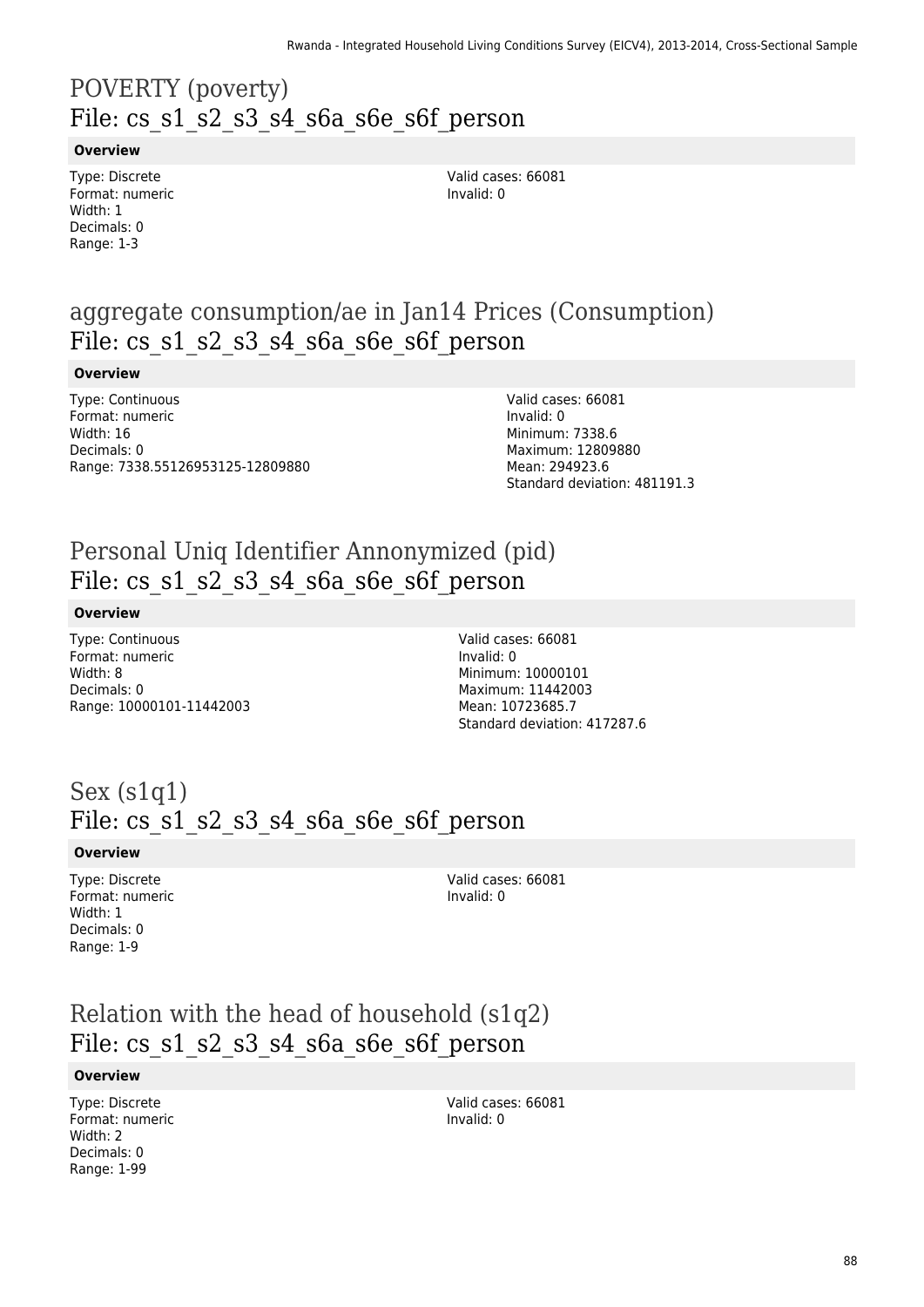# Age (Years) (s1q3y) File: cs\_s1\_s2\_s3\_s4\_s6a\_s6e\_s6f\_person

## **Overview**

Type: Discrete Format: numeric Width: 3 Decimals: 0 Range: 0-999

Valid cases: 66081 Invalid: 0

# Age (Months) (s1q3m) File: cs\_s1\_s2\_s3\_s4\_s6a\_s6e\_s6f\_person

### **Overview**

Type: Discrete Format: numeric Width: 2 Decimals: 0 Range: 0-11

Valid cases: 10958 Invalid: 55123

## Marital status (s1q4) File: cs\_s1\_s2\_s3\_s4\_s6a\_s6e\_s6f\_person

### **Overview**

Type: Discrete Format: numeric Width: 1 Decimals: 0 Range: 1-9

Valid cases: 43681 Invalid: 22400

## Place of birth (s1q5) File: cs\_s1\_s2\_s3\_s4\_s6a\_s6e\_s6f\_person

### **Overview**

Type: Discrete Format: numeric Width: 2 Decimals: 0 Range: 11-99

Valid cases: 66081 Invalid: 0

# Nationality (s1q6) File: cs\_s1\_s2\_s3\_s4\_s6a\_s6e\_s6f\_person

### **Overview**

Type: Discrete Format: numeric Width: 2 Decimals: 0 Range: 60-99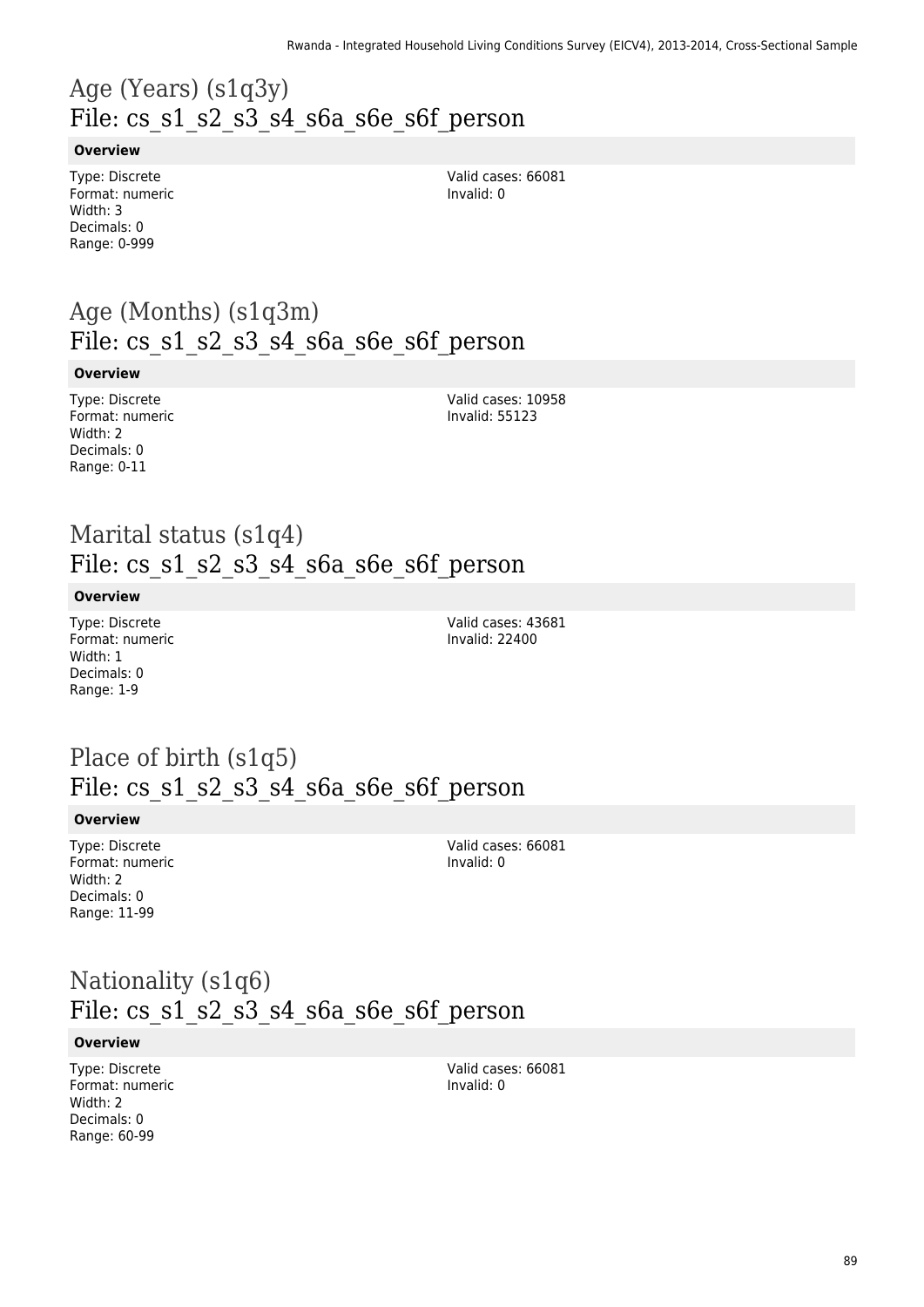# Absent in the last 12 months (s1q7) File: cs\_s1\_s2\_s3\_s4\_s6a\_s6e\_s6f\_person

## **Overview**

Type: Discrete Format: numeric Width: 1 Decimals: 0 Range: 1-9

Valid cases: 66081 Invalid: 0

# Length of absence in last 12 months (s1q8) File: cs\_s1\_s2\_s3\_s4\_s6a\_s6e\_s6f\_person

### **Overview**

Type: Discrete Format: numeric Width: 2 Decimals: 0 Range: 0-99

Valid cases: 12232 Invalid: 53849

# Reason for absence (s1q9) File: cs\_s1\_s2\_s3\_s4\_s6a\_s6e\_s6f\_person

## **Overview**

Type: Discrete Format: numeric Width: 2 Decimals: 0 Range: 1-99

Valid cases: 12232 Invalid: 53849

## Lived in another HH during absence (s1q10) File: cs\_s1\_s2\_s3\_s4\_s6a\_s6e\_s6f\_person

### **Overview**

Type: Discrete Format: numeric Width: 1 Decimals: 0 Range: 1-9

Valid cases: 12232 Invalid: 53849

# Will be resident during enumeration period (s1q11) File: cs\_s1\_s2\_s3\_s4\_s6a\_s6e\_s6f\_person

### **Overview**

Type: Discrete Format: numeric Width: 1 Decimals: 0 Range: 1-9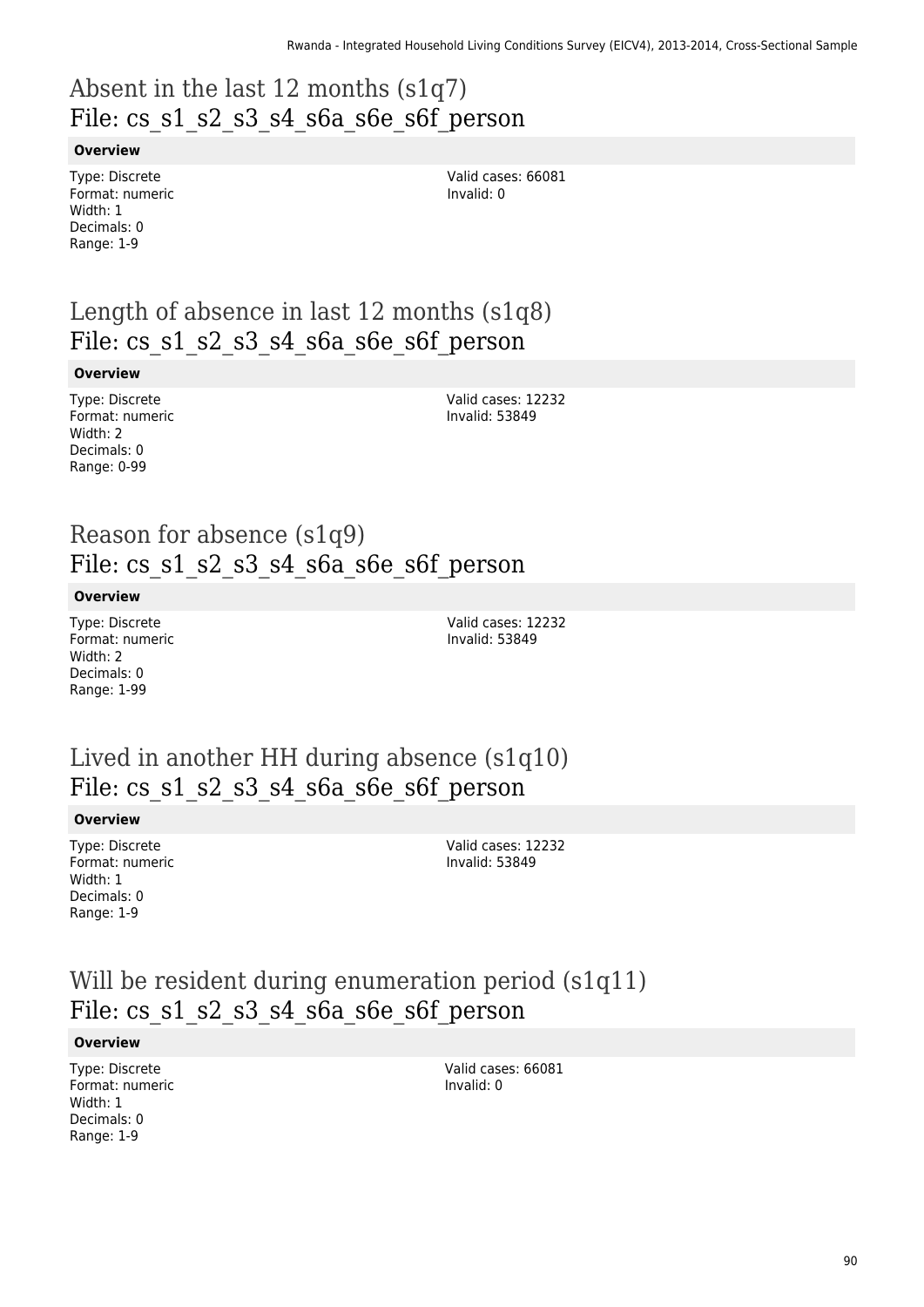# Reason for absence (s1q12) File: cs\_s1\_s2\_s3\_s4\_s6a\_s6e\_s6f\_person

## **Overview**

Type: Discrete Format: numeric Width: 2 Decimals: 0 Range: 1-99

Valid cases: 2381 Invalid: 63700

# Father still alive (s1q13) File: cs\_s1\_s2\_s3\_s4\_s6a\_s6e\_s6f\_person

### **Overview**

Type: Discrete Format: numeric Width: 1 Decimals: 0 Range: 1-9

Valid cases: 36065 Invalid: 30016

## Mother still alive (s1q14) File: cs\_s1\_s2\_s3\_s4\_s6a\_s6e\_s6f\_person

### **Overview**

Type: Discrete Format: numeric Width: 1 Decimals: 0 Range: 1-9

Valid cases: 36065 Invalid: 30016

## HH membership (s1q15) File: cs\_s1\_s2\_s3\_s4\_s6a\_s6e\_s6f\_person

### **Overview**

Type: Discrete Format: numeric Width: 1 Decimals: 0 Range: 1-2

Valid cases: 66081 Invalid: 0

# pid of respondent (s2q1) File: cs\_s1\_s2\_s3\_s4\_s6a\_s6e\_s6f\_person

### **Overview**

Type: Continuous Format: numeric Width: 8 Decimals: 0 Range: 10000101-11442001 Valid cases: 66025 Invalid: 56 Minimum: 10000101 Maximum: 11442001 Mean: 10723729.6 Standard deviation: 417282.2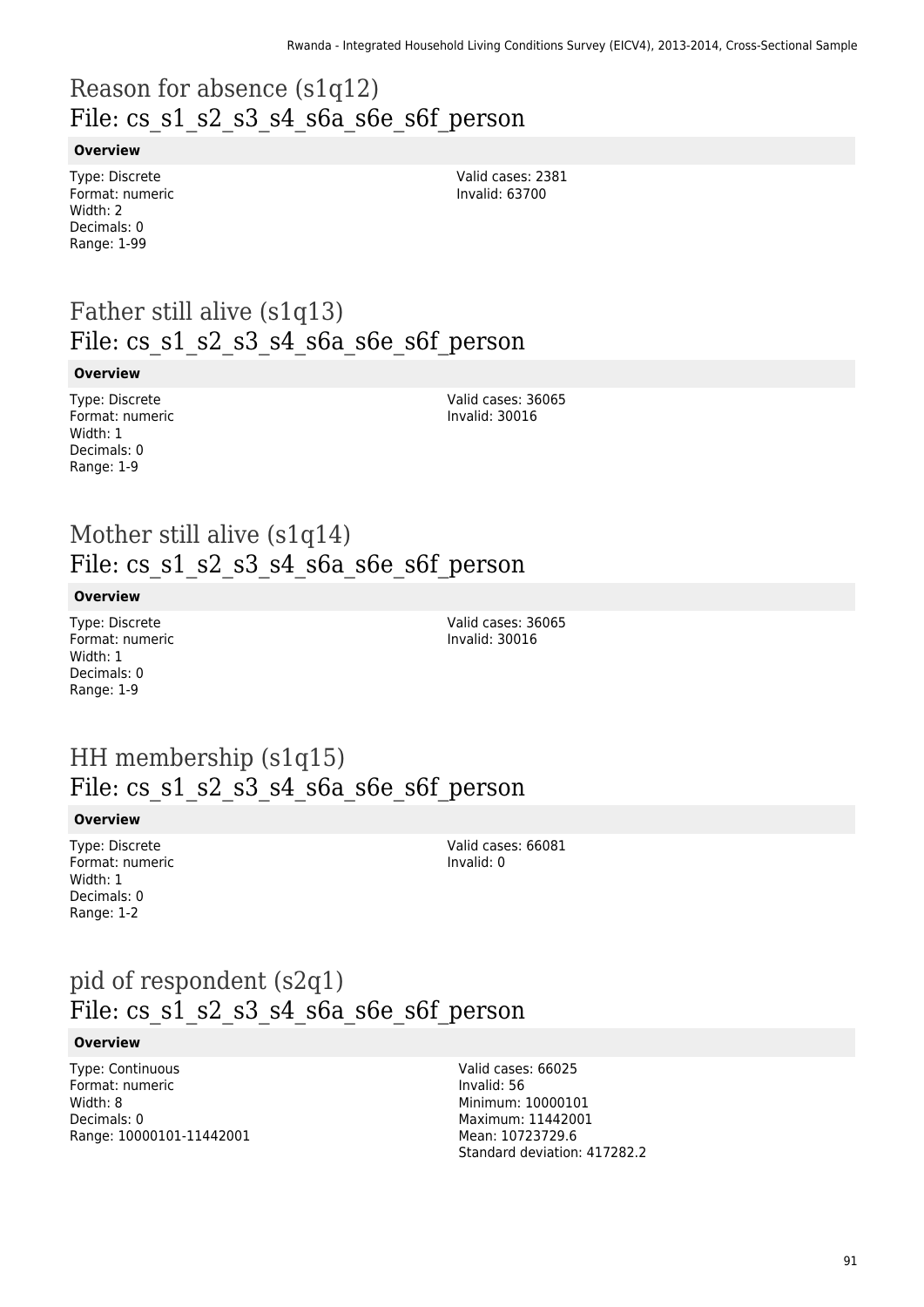# Always lived in the district (s2q2) File: cs\_s1\_s2\_s3\_s4\_s6a\_s6e\_s6f\_person

## **Overview**

Type: Discrete Format: numeric Width: 1 Decimals: 0 Range: 1-9

Valid cases: 66033 Invalid: 48

# Time since last move (years) (s2q3y) File: cs\_s1\_s2\_s3\_s4\_s6a\_s6e\_s6f\_person

### **Overview**

Type: Discrete Format: numeric Width: 2 Decimals: 0 Range: 0-99

Valid cases: 21050 Invalid: 45031

## Time since last move (months) (s2q3m) File: cs\_s1\_s2\_s3\_s4\_s6a\_s6e\_s6f\_person

### **Overview**

Type: Discrete Format: numeric Width: 2 Decimals: 0 Range: 0-99

Valid cases: 21050 Invalid: 45031

## District or foreign country lived prior to arrival (s2q4) File: cs\_s1\_s2\_s3\_s4\_s6a\_s6e\_s6f\_person

### **Overview**

Type: Discrete Format: numeric Width: 2 Decimals: 0 Range: 11-99

Valid cases: 21050 Invalid: 45031

Kind of place lived prior to arrival (s2q5) File: cs\_s1\_s2\_s3\_s4\_s6a\_s6e\_s6f\_person

### **Overview**

Type: Discrete Format: numeric Width: 1 Decimals: 0 Range: 1-4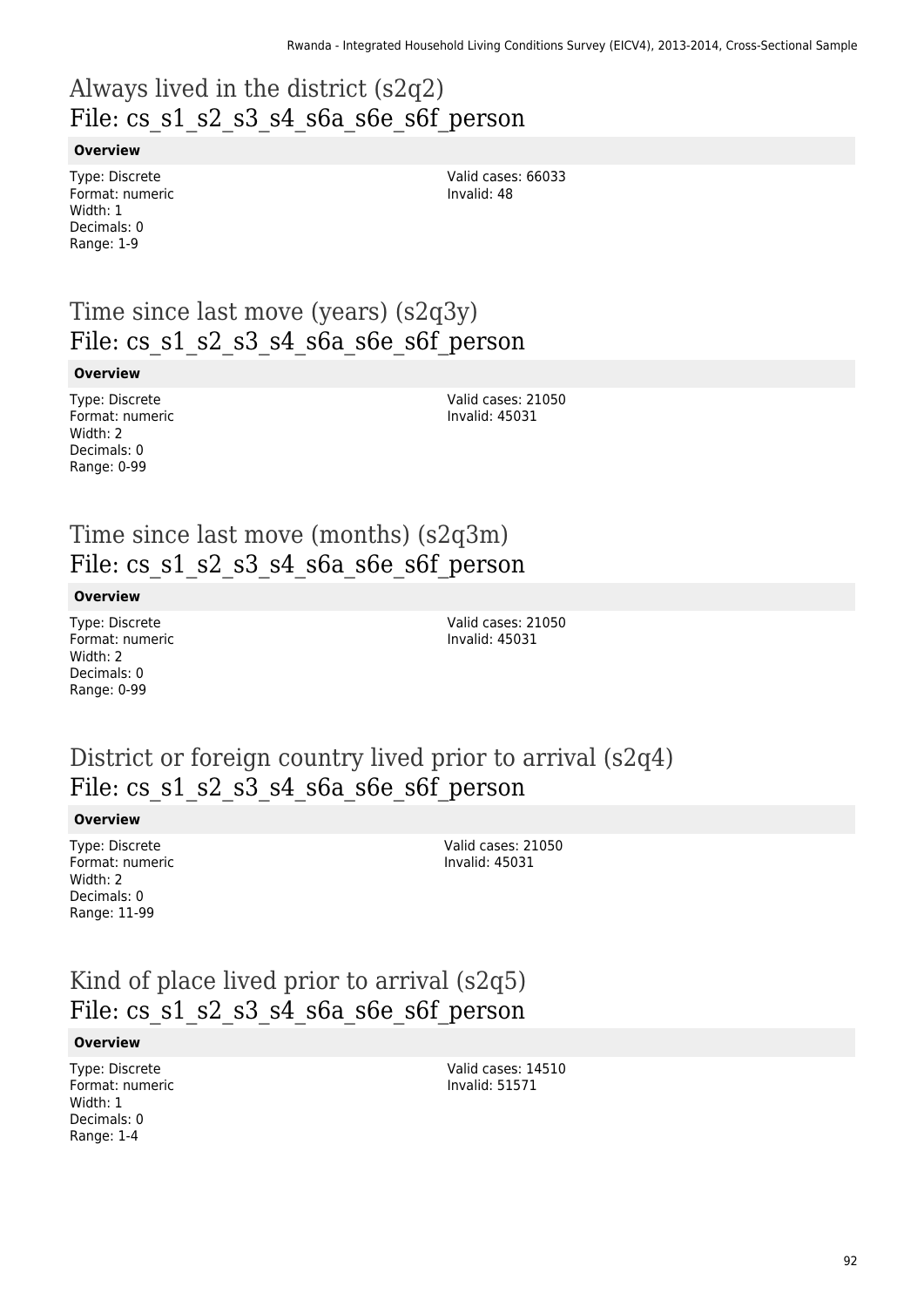# Duration of stay in the previous location (years)  $(s2q6)$ File: cs\_s1\_s2\_s3\_s4\_s6a\_s6e\_s6f\_person

## **Overview**

Type: Discrete Format: numeric Width: 2 Decimals: 0 Range: 0-99

Valid cases: 21050 Invalid: 45031

# Primary reason for moving (s2q7) File: cs\_s1\_s2\_s3\_s4\_s6a\_s6e\_s6f\_person

### **Overview**

Type: Discrete Format: numeric Width: 2 Decimals: 0 Range: 1-15

Valid cases: 21050 Invalid: 45031

# Moved alone or with other HH members (s2q8) File: cs\_s1\_s2\_s3\_s4\_s6a\_s6e\_s6f\_person

### **Overview**

Type: Discrete Format: numeric Width: 1 Decimals: 0 Range: 1-9

Valid cases: 21050 Invalid: 45031

## pid of respondent (s3q1) File: cs\_s1\_s2\_s3\_s4\_s6a\_s6e\_s6f\_person

### **Overview**

Type: Continuous Format: numeric Width: 8 Decimals: 0 Range: 10000101-11442001

Valid cases: 66001 Invalid: 80 Minimum: 10000101 Maximum: 11442001 Mean: 10723746.8 Standard deviation: 417296.5

## Suffers from a major disability (s3q2) File: cs\_s1\_s2\_s3\_s4\_s6a\_s6e\_s6f\_person

### **Overview**

Type: Discrete Format: numeric Width: 2 Decimals: 0 Range: 1-99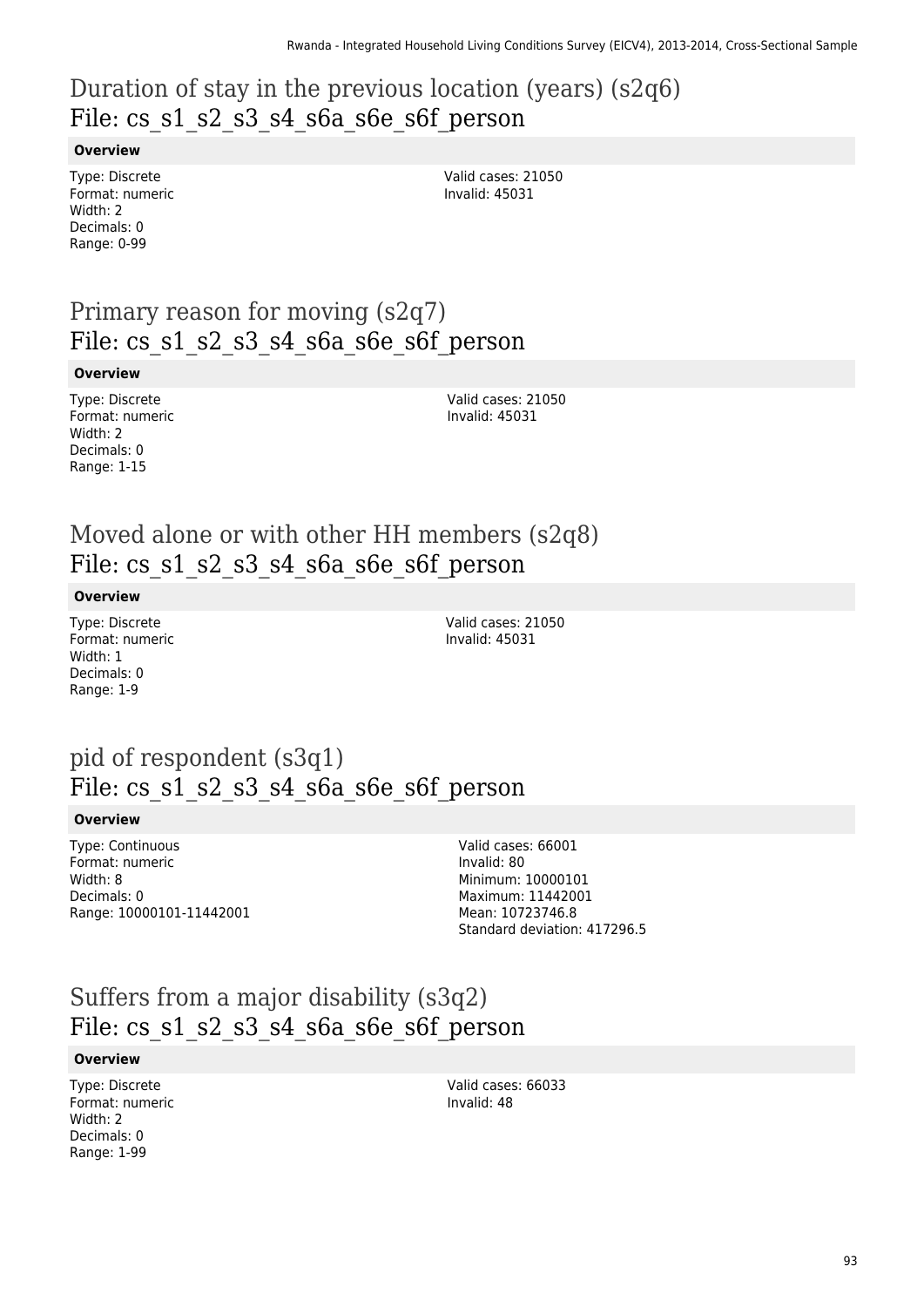# Main health insurance (s3q3) File: cs\_s1\_s2\_s3\_s4\_s6a\_s6e\_s6f\_person

## **Overview**

Type: Discrete Format: numeric Width: 1 Decimals: 0 Range: 1-9

Valid cases: 66033 Invalid: 48

# Suffered from health problem in the last 4 weeks (s3q4) File: cs\_s1\_s2\_s3\_s4\_s6a\_s6e\_s6f\_person

## **Overview**

Type: Discrete Format: numeric Width: 1 Decimals: 0 Range: 1-9

Valid cases: 66033 Invalid: 48

# Nature of the health problem (s3q5) File: cs\_s1\_s2\_s3\_s4\_s6a\_s6e\_s6f\_person

## **Overview**

Type: Discrete Format: numeric Width: 2 Decimals: 0 Range: 1-99

Valid cases: 16807 Invalid: 49274

## Medical consultation over the last 4 weeks (s3q6) File: cs\_s1\_s2\_s3\_s4\_s6a\_s6e\_s6f\_person

### **Overview**

Type: Discrete Format: numeric Width: 1 Decimals: 0 Range: 1-9

Valid cases: 66033 Invalid: 48

## Reason for medical consultation (s3q7) File: cs\_s1\_s2\_s3\_s4\_s6a\_s6e\_s6f\_person

### **Overview**

Type: Discrete Format: numeric Width: 1 Decimals: 0 Range: 1-9

Valid cases: 10887 Invalid: 55194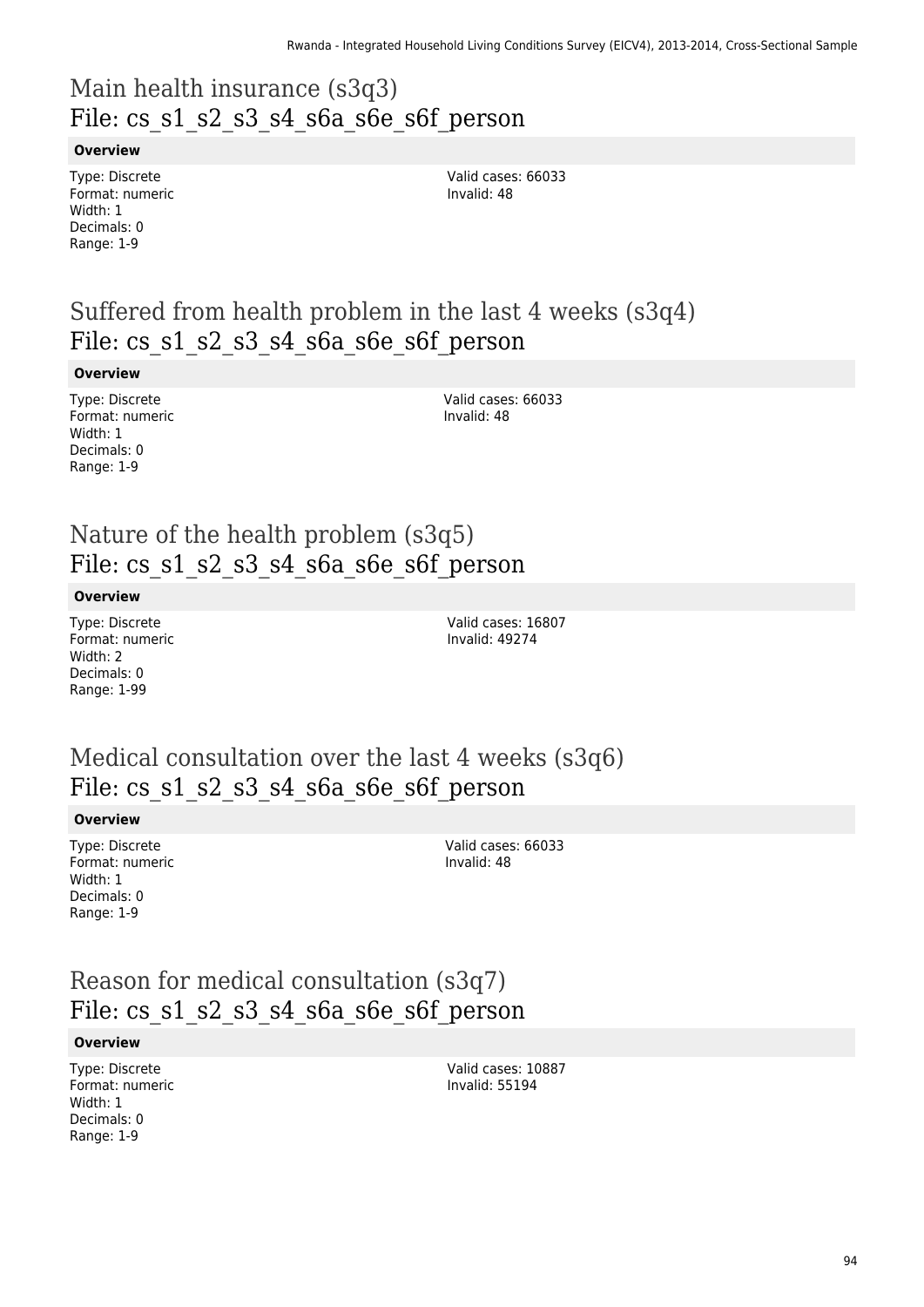# Ever been to school (s4aq1) File: cs\_s1\_s2\_s3\_s4\_s6a\_s6e\_s6f\_person

## **Overview**

Type: Discrete Format: numeric Width: 1 Decimals: 0 Range: 1-9

Valid cases: 60442 Invalid: 5639

# Highest class successfully completed (s4aq2) File: cs\_s1\_s2\_s3\_s4\_s6a\_s6e\_s6f\_person

## **Overview**

Type: Discrete Format: numeric Width: 2 Decimals: 0 Range: 1-99

Valid cases: 48328 Invalid: 17753

# Highest diploma obtained (s4aq3) File: cs\_s1\_s2\_s3\_s4\_s6a\_s6e\_s6f\_person

## **Overview**

Type: Discrete Format: numeric Width: 2 Decimals: 0 Range: 1-99

Valid cases: 15936 Invalid: 50145

## Field of education of diploma (s4aq4a) File: cs\_s1\_s2\_s3\_s4\_s6a\_s6e\_s6f\_person

### **Overview**

Type: Discrete Format: character Width: 36

Valid cases: 2540 Invalid: 0

# ISCED code (s4aq4b) File: cs\_s1\_s2\_s3\_s4\_s6a\_s6e\_s6f\_person

### **Overview**

Type: Discrete Format: numeric Width: 2 Decimals: 0 Range: 1-99

Valid cases: 2641 Invalid: 63440

Last higher institution attended (s4aq5) File: cs\_s1\_s2\_s3\_s4\_s6a\_s6e\_s6f\_person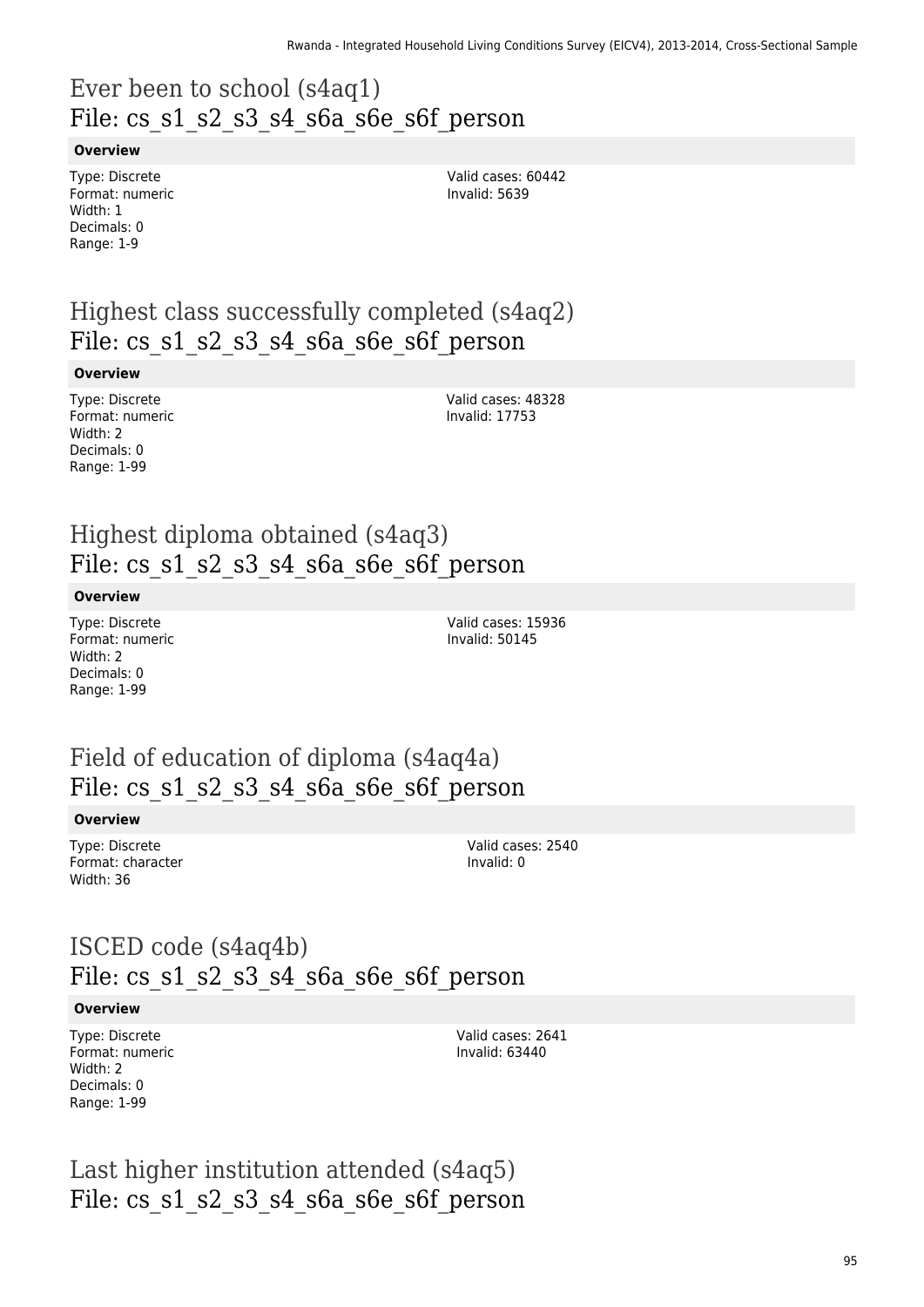# Last higher institution attended (s4aq5) File: cs\_s1\_s2\_s3\_s4\_s6a\_s6e\_s6f\_person

## **Overview**

Type: Discrete Format: numeric Width: 1 Decimals: 0 Range: 1-9

Valid cases: 2576 Invalid: 63505

# Class attended during school year 2012 (s4aq6a) File: cs\_s1\_s2\_s3\_s4\_s6a\_s6e\_s6f\_person

## **Overview**

Type: Discrete Format: numeric Width: 2 Decimals: 0 Range: 0-99

Valid cases: 32860 Invalid: 33221

# Class attended during school year 2013 (s4aq6b) File: cs\_s1\_s2\_s3\_s4\_s6a\_s6e\_s6f\_person

## **Overview**

Type: Discrete Format: numeric Width: 2 Decimals: 0 Range: 0-99

Valid cases: 32860 Invalid: 33221

# Attended school in previous 12 months (s4aq7) File: cs\_s1\_s2\_s3\_s4\_s6a\_s6e\_s6f\_person

## **Overview**

Type: Discrete Format: numeric Width: 1 Decimals: 0 Range: 1-9

Valid cases: 34734 Invalid: 31347

## Type of school attended in previous 12 months (s4aq8) File: cs\_s1\_s2\_s3\_s4\_s6a\_s6e\_s6f\_person

### **Overview**

Type: Discrete Format: numeric Width: 1 Decimals: 0 Range: 1-9

Valid cases: 20576 Invalid: 45505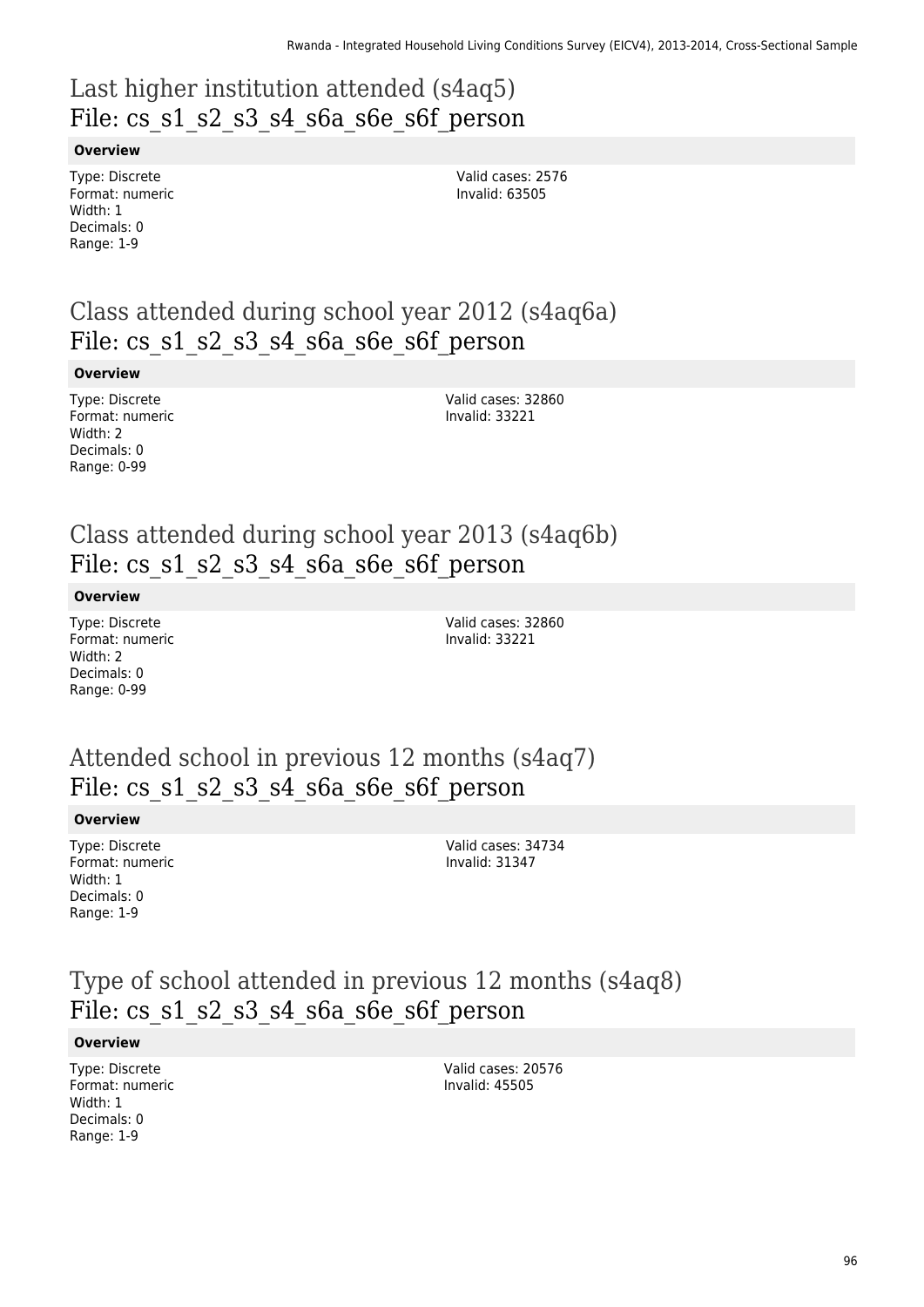# Problem experienced at school (s4aq9) File: cs\_s1\_s2\_s3\_s4\_s6a\_s6e\_s6f\_person

## **Overview**

Type: Discrete Format: numeric Width: 1 Decimals: 0 Range: 1-9

Valid cases: 20576 Invalid: 45505

# School has separate toilet facilities for boys and girls (s4aq10) File: cs\_s1\_s2\_s3\_s4\_s6a\_s6e\_s6f\_person

## **Overview**

Type: Discrete Format: numeric Width: 1 Decimals: 0 Range: 1-9

Valid cases: 20576 Invalid: 45505

# Registration and school fees (s4aq11a) File: cs\_s1\_s2\_s3\_s4\_s6a\_s6e\_s6f\_person

## **Overview**

Type: Discrete Format: numeric Width: 7 Decimals: 0 Range: 0-9999999

Valid cases: 20750 Invalid: 45331

## Parent contributions (s4aq11b) File: cs\_s1\_s2\_s3\_s4\_s6a\_s6e\_s6f\_person

### **Overview**

Type: Discrete Format: numeric Width: 6 Decimals: 0 Range: 0-999999 Valid cases: 20750 Invalid: 45331

## School uniforms expenses (s4aq11c) File: cs\_s1\_s2\_s3\_s4\_s6a\_s6e\_s6f\_person

### **Overview**

Type: Discrete Format: numeric Width: 6 Decimals: 0 Range: 0-999999 Valid cases: 20750 Invalid: 45331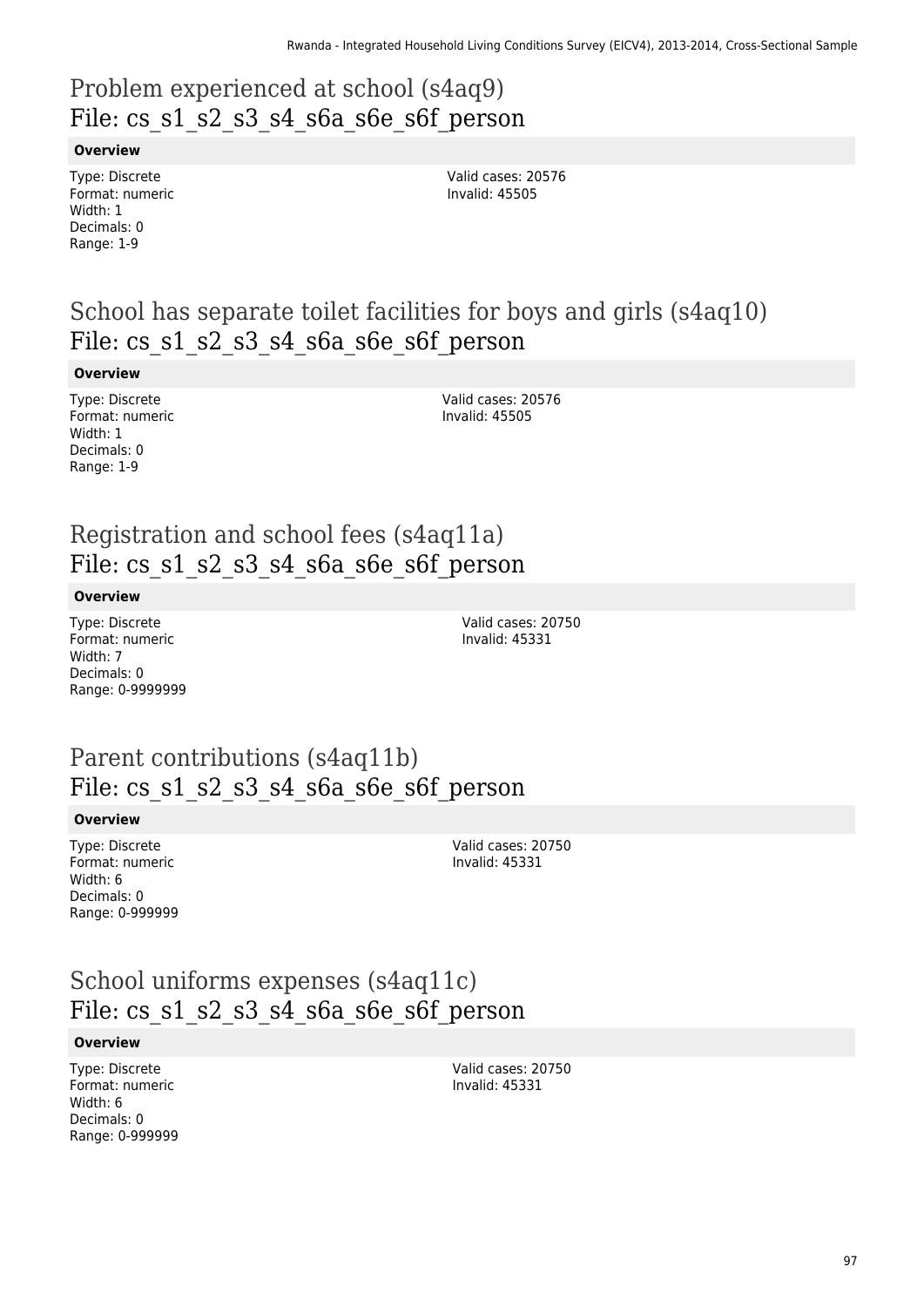# Books and school supplies expenses (s4aq11d) File: cs\_s1\_s2\_s3\_s4\_s6a\_s6e\_s6f\_person

## **Overview**

Type: Discrete Format: numeric Width: 7 Decimals: 0 Range: 0-9999999

Valid cases: 20750 Invalid: 45331

# Transport to and from school expenses (s4aq11e) File: cs\_s1\_s2\_s3\_s4\_s6a\_s6e\_s6f\_person

### **Overview**

Type: Discrete Format: numeric Width: 7 Decimals: 0 Range: 0-9999999

Valid cases: 20750 Invalid: 45331

# Room and board (or board only) expenses (s4aq11f) File: cs\_s1\_s2\_s3\_s4\_s6a\_s6e\_s6f\_person

## **Overview**

Type: Discrete Format: numeric Width: 7 Decimals: 0 Range: 0-9999999

Valid cases: 20750 Invalid: 45331

## Other school expenses (s4aq11g) File: cs\_s1\_s2\_s3\_s4\_s6a\_s6e\_s6f\_person

## **Overview**

Type: Discrete Format: numeric Width: 6 Decimals: 0 Range: 0-999999 Valid cases: 20750 Invalid: 45331

# Total education expenses (non-distributed option) (s4aq11h) File: cs\_s1\_s2\_s3\_s4\_s6a\_s6e\_s6f\_person

## **Overview**

Type: Discrete Format: numeric Width: 7 Decimals: 0 Range: 0-9999999 Valid cases: 1700 Invalid: 64381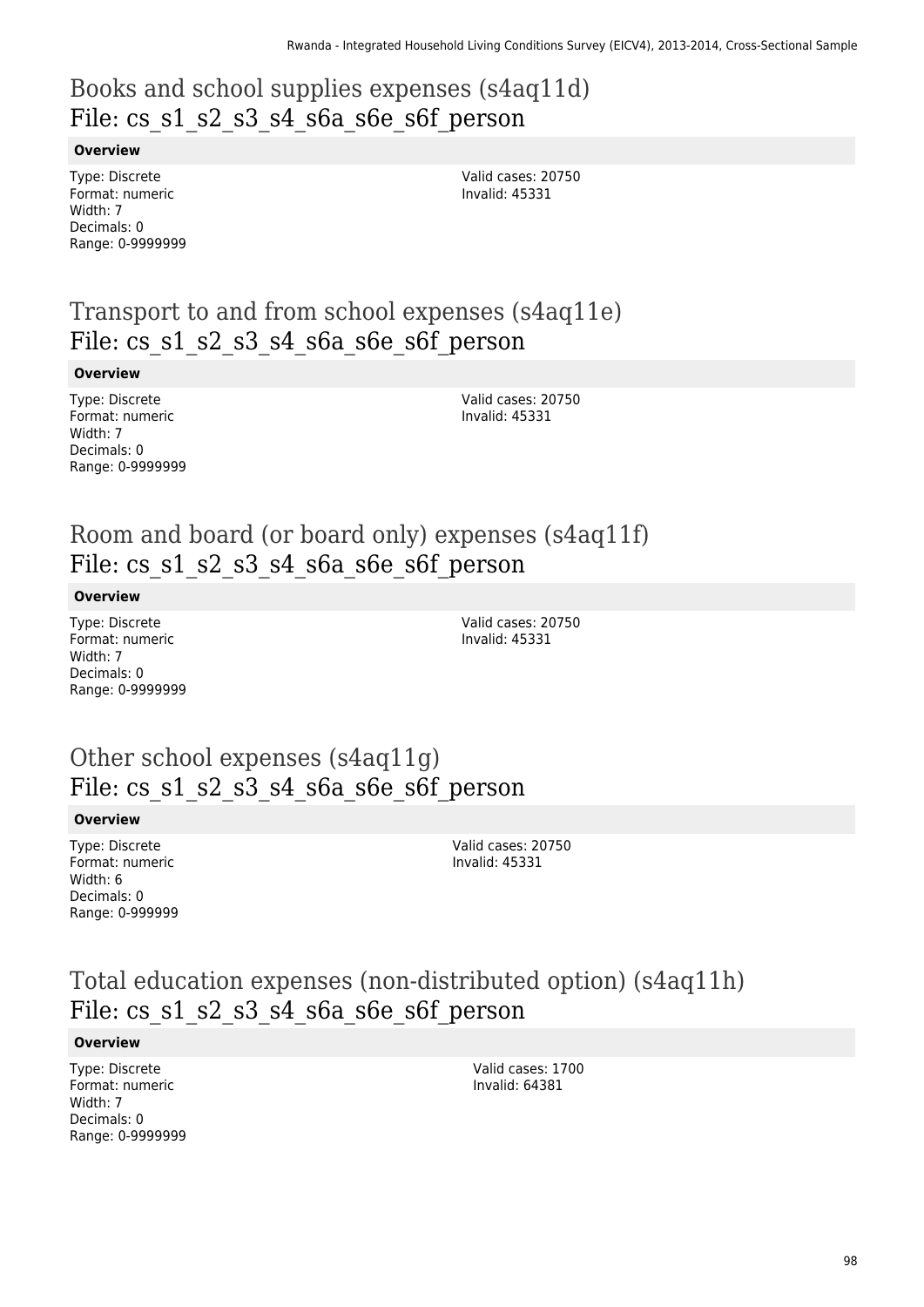# Who paid school expenses over last 12 months (s4aq12) File: cs\_s1\_s2\_s3\_s4\_s6a\_s6e\_s6f\_person

## **Overview**

Type: Discrete Format: numeric Width: 2 Decimals: 0 Range: 1-99

Valid cases: 21862 Invalid: 44219

# Missed any day at school in the last 7 days? (s4aq13) File: cs\_s1\_s2\_s3\_s4\_s6a\_s6e\_s6f\_person

### **Overview**

Type: Discrete Format: numeric Width: 1 Decimals: 0 Range: 1-9

Valid cases: 20576 Invalid: 45505

# Number of school days missed in the last 7 days (s4aq14) File: cs\_s1\_s2\_s3\_s4\_s6a\_s6e\_s6f\_person

## **Overview**

Type: Discrete Format: numeric Width: 2 Decimals: 0 Range: 1-99

Valid cases: 8820 Invalid: 57261

## Cause of not attending school (s4aq15) File: cs\_s1\_s2\_s3\_s4\_s6a\_s6e\_s6f\_person

## **Overview**

Type: Discrete Format: numeric Width: 2 Decimals: 0 Range: 1-99

Valid cases: 8820 Invalid: 57261

# Year left school (s4aq16) File: cs\_s1\_s2\_s3\_s4\_s6a\_s6e\_s6f\_person

### **Overview**

Type: Discrete Format: numeric Width: 4 Decimals: 0 Range: 1966-9999 Valid cases: 12282 Invalid: 53799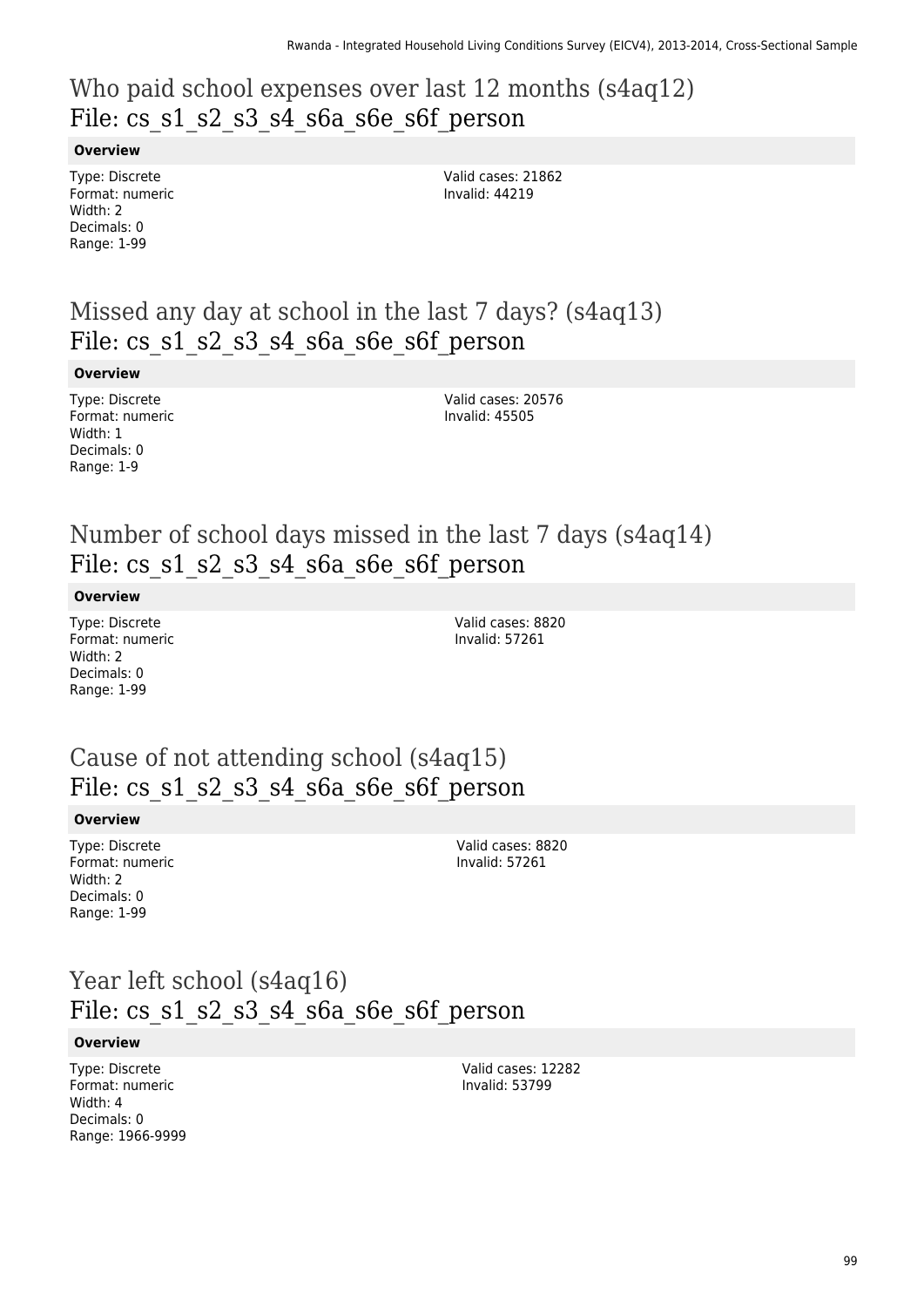# Reason for leaving school (s4aq17) File: cs\_s1\_s2\_s3\_s4\_s6a\_s6e\_s6f\_person

## **Overview**

Type: Discrete Format: numeric Width: 2 Decimals: 0 Range: 1-99

Valid cases: 13236 Invalid: 52845

# Post-school/vocational training in last 12 months (s4bq1) File: cs\_s1\_s2\_s3\_s4\_s6a\_s6e\_s6f\_person

## **Overview**

Type: Discrete Format: numeric Width: 1 Decimals: 0 Range: 1-9

Valid cases: 47300 Invalid: 18781

# Expense of post-school/vocational training (s4bq2) File: cs\_s1\_s2\_s3\_s4\_s6a\_s6e\_s6f\_person

## **Overview**

Type: Discrete Format: numeric Width: 8 Decimals: 0 Range: 0-99999999 Valid cases: 971 Invalid: 65110

## Can read a letter or a simple note (s4bq3) File: cs\_s1\_s2\_s3\_s4\_s6a\_s6e\_s6f\_person

### **Overview**

Type: Discrete Format: numeric Width: 1 Decimals: 0 Range: 1-9

Valid cases: 47300 Invalid: 18781

Can write a letter or a simple note (s4bq4) File: cs\_s1\_s2\_s3\_s4\_s6a\_s6e\_s6f\_person

### **Overview**

Type: Discrete Format: numeric Width: 1 Decimals: 0 Range: 1-9

Valid cases: 34214 Invalid: 31867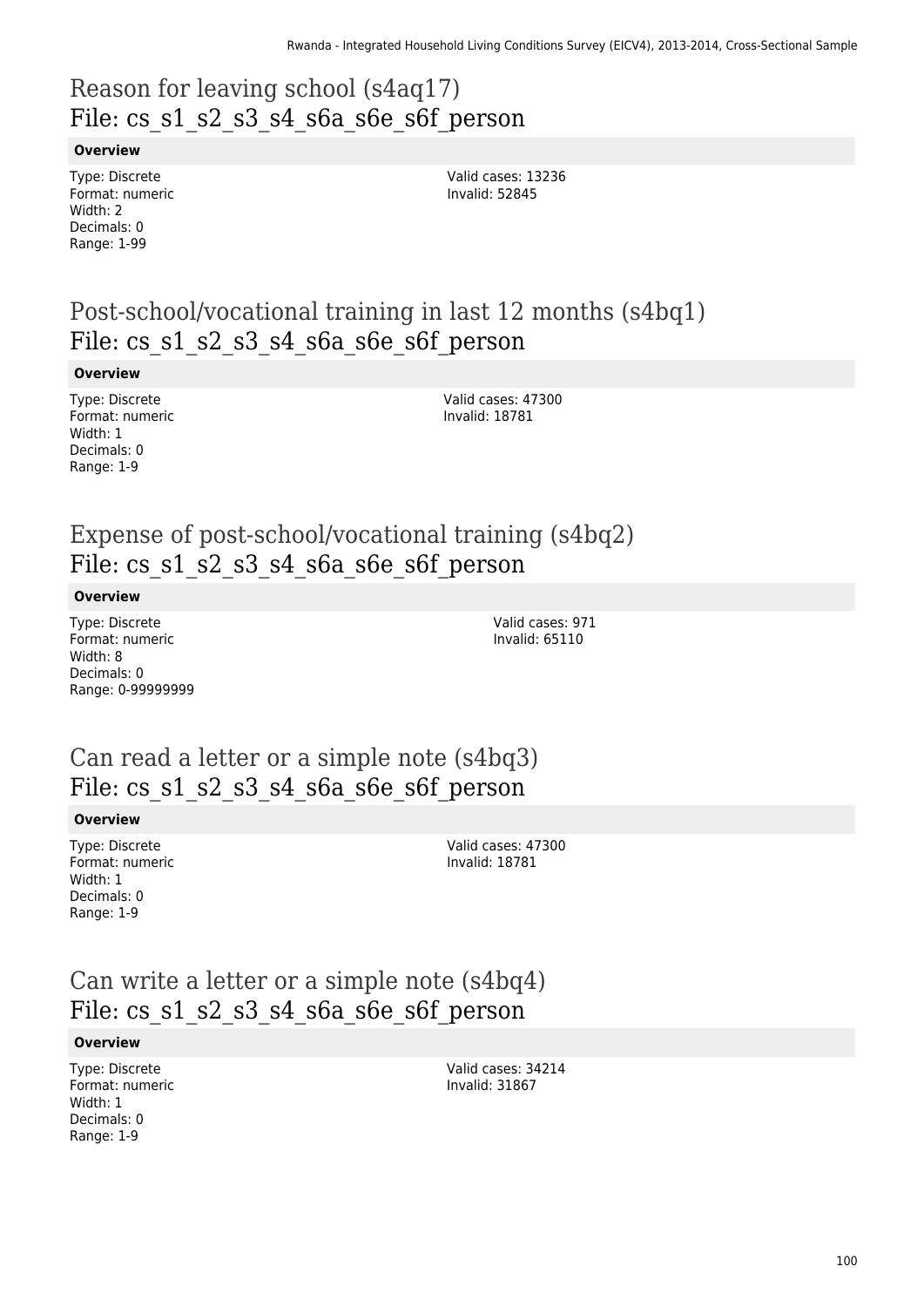# Can perform a written calculation (s4bq5) File: cs\_s1\_s2\_s3\_s4\_s6a\_s6e\_s6f\_person

## **Overview**

Type: Discrete Format: numeric Width: 1 Decimals: 0 Range: 1-9

Valid cases: 47300 Invalid: 18781

# Feels confident about using a computer (s4bq6) File: cs\_s1\_s2\_s3\_s4\_s6a\_s6e\_s6f\_person

## **Overview**

Type: Discrete Format: numeric Width: 1 Decimals: 0 Range: 1-9

Valid cases: 47300 Invalid: 18781

## Attended literacy course (s4bq7) File: cs\_s1\_s2\_s3\_s4\_s6a\_s6e\_s6f\_person

## **Overview**

Type: Discrete Format: numeric Width: 1 Decimals: 0 Range: 1-9

Valid cases: 47300 Invalid: 18781

## Has a mobile telephone (s4bq8) File: cs\_s1\_s2\_s3\_s4\_s6a\_s6e\_s6f\_person

### **Overview**

Type: Discrete Format: numeric Width: 1 Decimals: 0 Range: 1-9

Valid cases: 47300 Invalid: 18781

## Work on own/HH farm (last 12 months) (s6aq2) File: cs\_s1\_s2\_s3\_s4\_s6a\_s6e\_s6f\_person

### **Overview**

Type: Discrete Format: numeric Width: 1 Decimals: 0 Range: 1-9

Valid cases: 55079 Invalid: 11002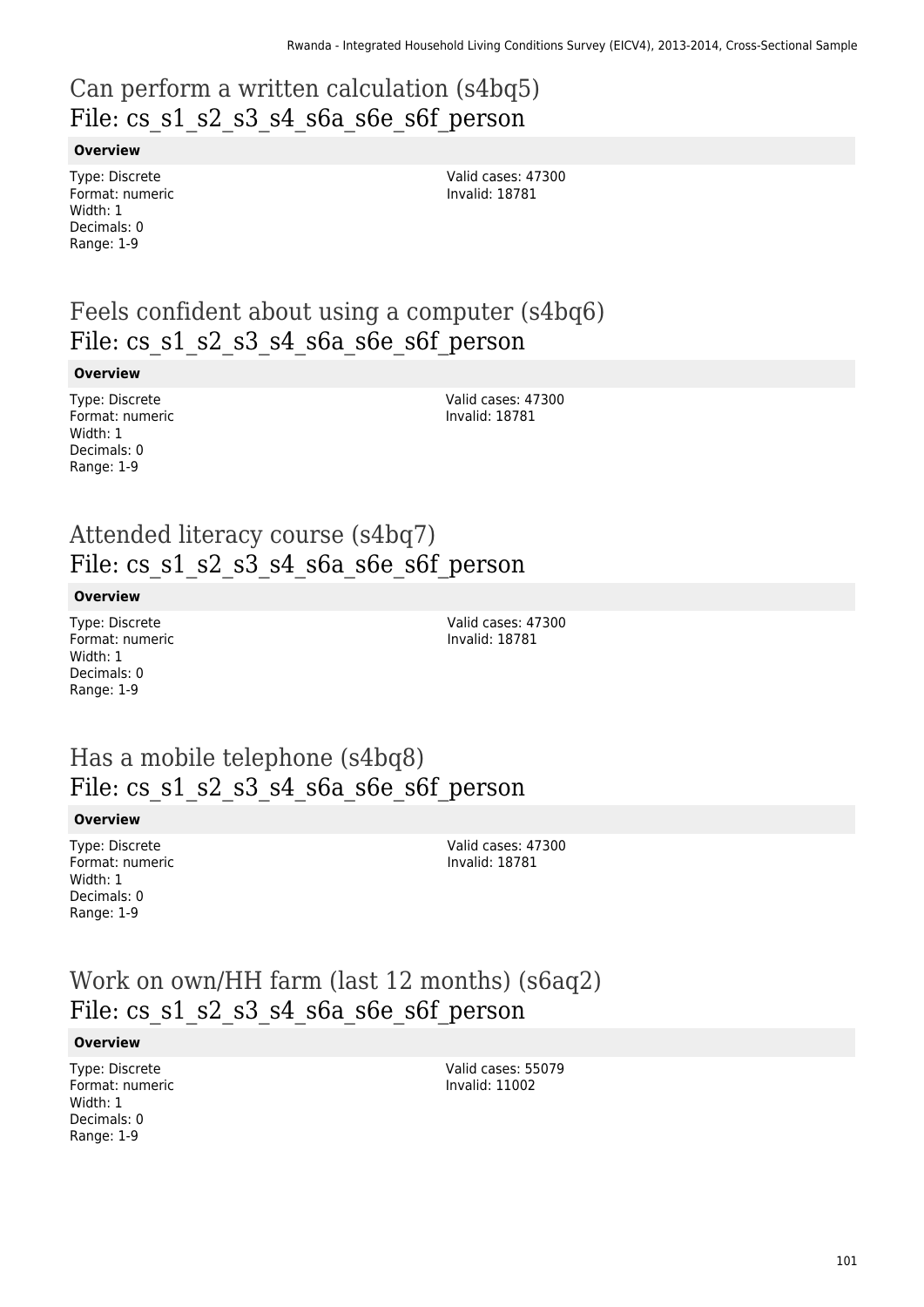# Agricultural work for salary, wages, in-kind (last 12 months) (s6aq3) File: cs\_s1\_s2\_s3\_s4\_s6a\_s6e\_s6f\_person

## **Overview**

Type: Discrete Format: numeric Width: 1 Decimals: 0 Range: 1-9

Valid cases: 55079 Invalid: 11002

# Non-farm work for salary or wages (last 12 months) (s6aq4) File: cs\_s1\_s2\_s3\_s4\_s6a\_s6e\_s6f\_person

## **Overview**

Type: Discrete Format: numeric Width: 1 Decimals: 0 Range: 1-9

Valid cases: 55079 Invalid: 11002

# Non-farm business for cash/profit (last 12 months) (s6aq5) File: cs\_s1\_s2\_s3\_s4\_s6a\_s6e\_s6f\_person

## **Overview**

Type: Discrete Format: numeric Width: 1 Decimals: 0 Range: 1-9

Valid cases: 55079 Invalid: 11002

## Worked in HH member non-farm business for no payment (last 12 months) (s6aq6) File: cs\_s1\_s2\_s3\_s4\_s6a\_s6e\_s6f\_person

### **Overview**

Type: Discrete Format: numeric Width: 1 Decimals: 0 Range: 1-9

Valid cases: 55079 Invalid: 11002

## Number of jobs over past 12 months (s6aq7a) File: cs\_s1\_s2\_s3\_s4\_s6a\_s6e\_s6f\_person

## **Overview**

Type: Discrete Format: numeric Width: 2 Decimals: 0 Range: 0-99

Valid cases: 55070 Invalid: 11011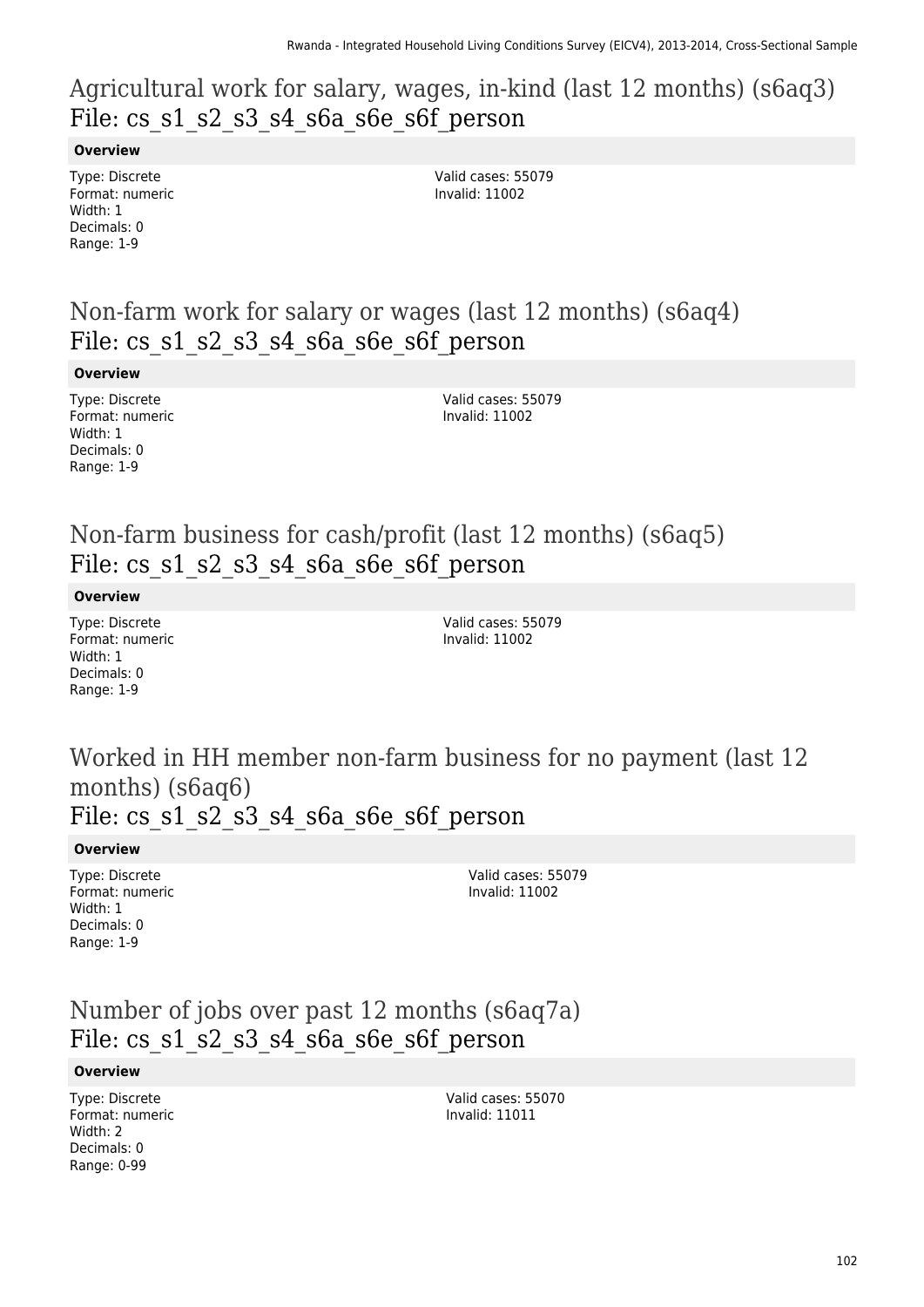# Number of jobs over past 7 days (s6aq7b) File: cs\_s1\_s2\_s3\_s4\_s6a\_s6e\_s6f\_person

## **Overview**

Type: Discrete Format: numeric Width: 1 Decimals: 0 Range: 0-9

Valid cases: 55079 Invalid: 11002

## Main reason for not working (last 12 months) (s6aq8) File: cs\_s1\_s2\_s3\_s4\_s6a\_s6e\_s6f\_person

### **Overview**

Type: Discrete Format: numeric Width: 1 Decimals: 0 Range: 1-9

Valid cases: 21625 Invalid: 44456

# Worked for one hour in the last 7 days in S6A activities (s6eq1) File: cs\_s1\_s2\_s3\_s4\_s6a\_s6e\_s6f\_person

## **Overview**

Type: Discrete Format: numeric Width: 1 Decimals: 0 Range: 1-9

Valid cases: 55079 Invalid: 11002

## Usually works but absent last week (s6eq2) File: cs\_s1\_s2\_s3\_s4\_s6a\_s6e\_s6f\_person

## **Overview**

Type: Discrete Format: numeric Width: 1 Decimals: 0 Range: 1-9

Valid cases: 25232 Invalid: 40849

## Reason for absence from work; last 7 days (s6eq3) File: cs\_s1\_s2\_s3\_s4\_s6a\_s6e\_s6f\_person

### **Overview**

Type: Discrete Format: numeric Width: 1 Decimals: 0 Range: 1-9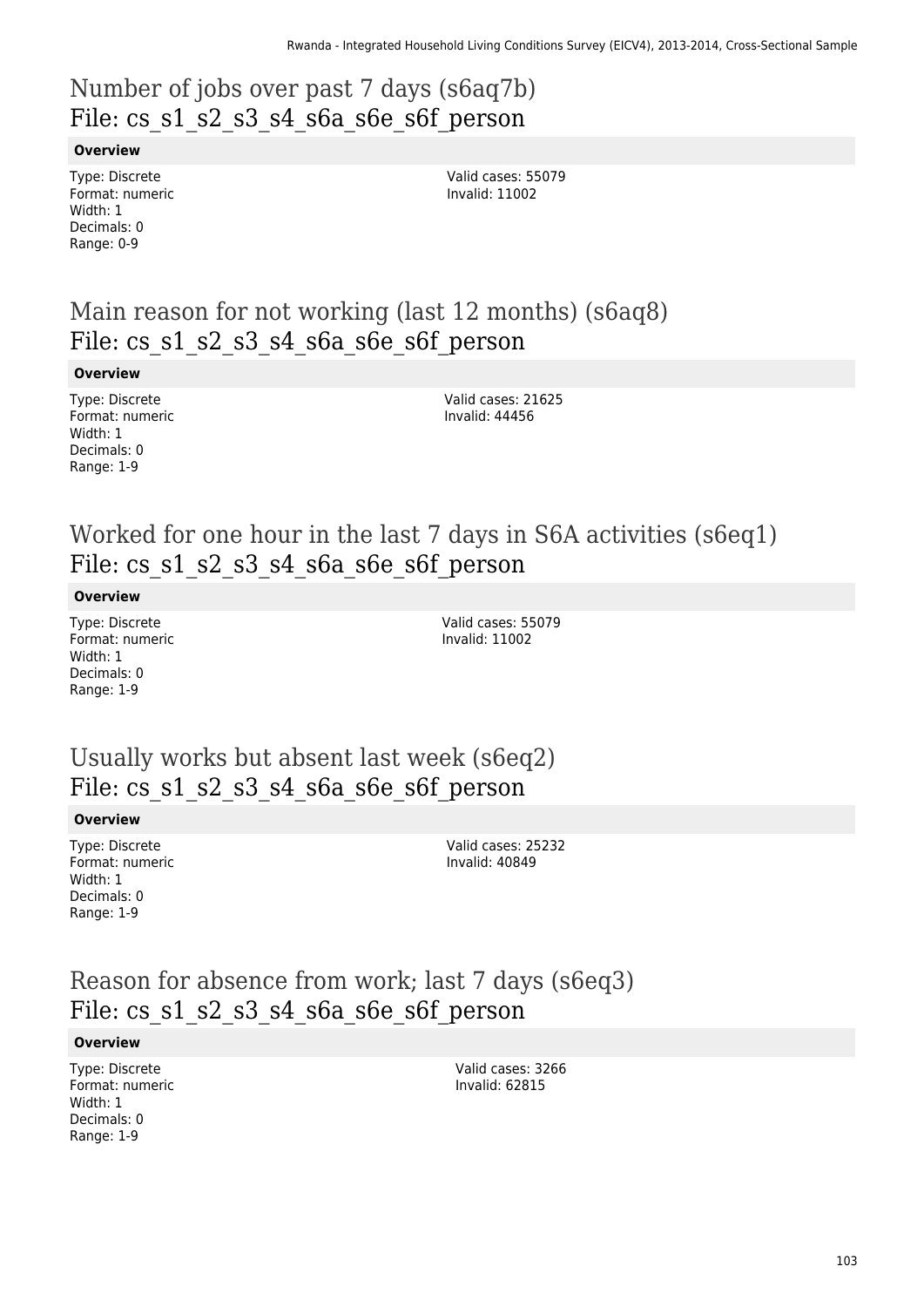# Usual hours worked in job; 7 day period (s6eq4) File: cs\_s1\_s2\_s3\_s4\_s6a\_s6e\_s6f\_person

## **Overview**

Type: Discrete Format: numeric Width: 2 Decimals: 0 Range: 1-99

Valid cases: 3266 Invalid: 62815

# Worked in other activities in the last 7 days (s6eq5) File: cs\_s1\_s2\_s3\_s4\_s6a\_s6e\_s6f\_person

## **Overview**

Type: Discrete Format: numeric Width: 1 Decimals: 0 Range: 1-9

Valid cases: 21966 Invalid: 44115

## Reason not working in the last 7 days (s6eq6) File: cs\_s1\_s2\_s3\_s4\_s6a\_s6e\_s6f\_person

## **Overview**

Type: Discrete Format: numeric Width: 1 Decimals: 0 Range: 1-9

Valid cases: 20350 Invalid: 45731

## Able to start work if the opportunity existed (s6eq7) File: cs\_s1\_s2\_s3\_s4\_s6a\_s6e\_s6f\_person

### **Overview**

Type: Discrete Format: numeric Width: 1 Decimals: 0 Range: 1-9

Valid cases: 8294 Invalid: 57787

Seeking a job during the last 4 weeks (s6eq8) File: cs\_s1\_s2\_s3\_s4\_s6a\_s6e\_s6f\_person

### **Overview**

Type: Discrete Format: numeric Width: 1 Decimals: 0 Range: 1-9

Valid cases: 8294 Invalid: 57787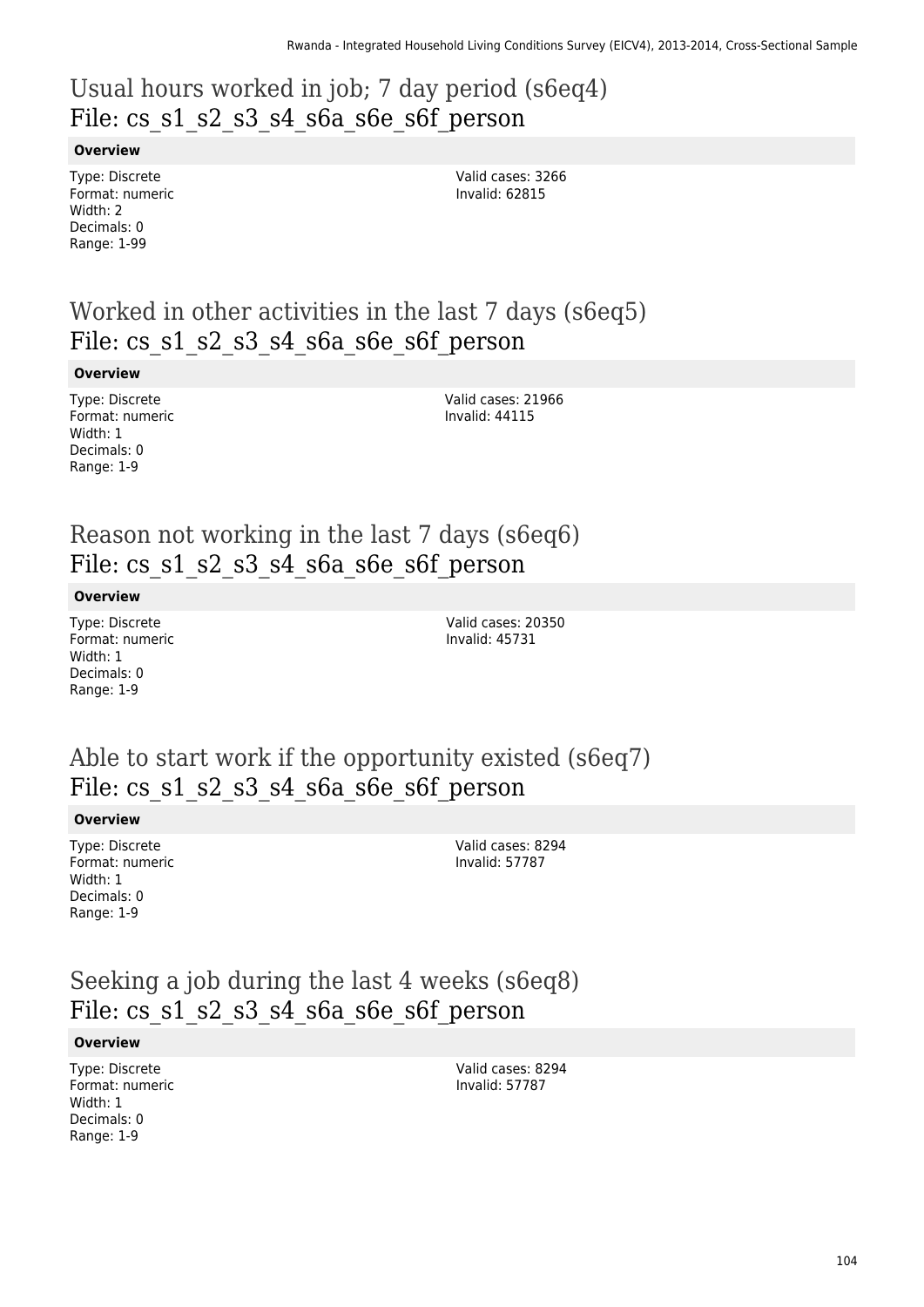# Steps taken to seek work during last 4 weeks (s6eq9) File: cs\_s1\_s2\_s3\_s4\_s6a\_s6e\_s6f\_person

## **Overview**

Type: Discrete Format: numeric Width: 1 Decimals: 0 Range: 1-9

Valid cases: 354 Invalid: 65727

## Desire to work at the present (s6eq10) File: cs\_s1\_s2\_s3\_s4\_s6a\_s6e\_s6f\_person

### **Overview**

Type: Discrete Format: numeric Width: 1 Decimals: 0 Range: 1-9

Valid cases: 7940 Invalid: 58141

## Reason not seeking a job in last 4 weeks (s6eq11) File: cs\_s1\_s2\_s3\_s4\_s6a\_s6e\_s6f\_person

## **Overview**

Type: Discrete Format: numeric Width: 1 Decimals: 0 Range: 1-9

Valid cases: 377 Invalid: 65704

## Period looking for a job (year) (s6eq12a) File: cs\_s1\_s2\_s3\_s4\_s6a\_s6e\_s6f\_person

### **Overview**

Type: Discrete Format: numeric Width: 2 Decimals: 0 Range: 0-99

Valid cases: 712 Invalid: 65369

Period looking for a job (month) (s6eq12b) File: cs\_s1\_s2\_s3\_s4\_s6a\_s6e\_s6f\_person

### **Overview**

Type: Discrete Format: numeric Width: 2 Decimals: 0 Range: 0-99

Valid cases: 712 Invalid: 65369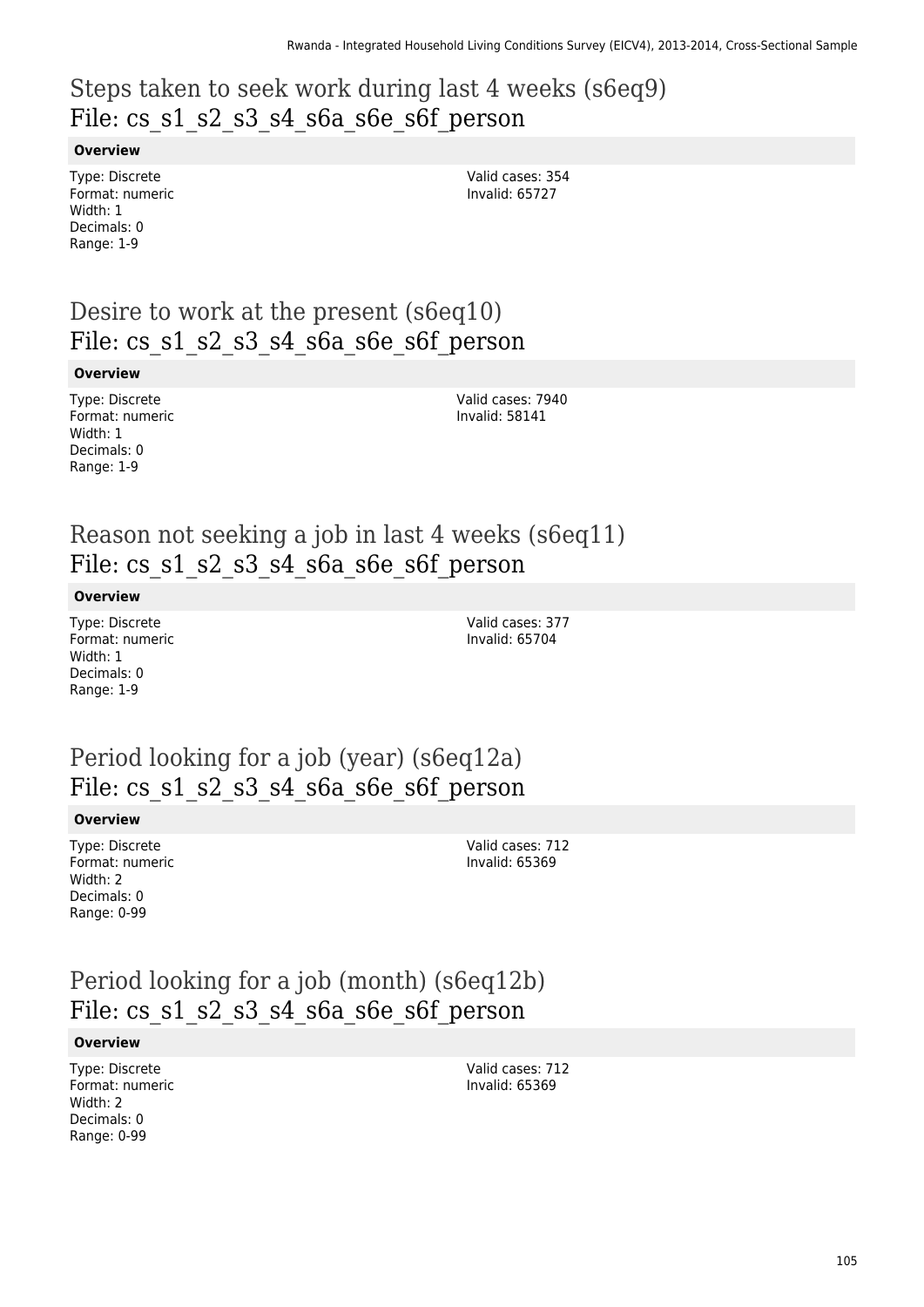# Ever worked before (s6eq13) File: cs\_s1\_s2\_s3\_s4\_s6a\_s6e\_s6f\_person

## **Overview**

Type: Discrete Format: numeric Width: 1 Decimals: 0 Range: 1-9

Valid cases: 8294 Invalid: 57787

# Reason stopped working in last job (s6eq14) File: cs\_s1\_s2\_s3\_s4\_s6a\_s6e\_s6f\_person

### **Overview**

Type: Discrete Format: numeric Width: 2 Decimals: 0 Range: 1-99

Valid cases: 643 Invalid: 65438

# Employment status last job (s6eq15) File: cs\_s1\_s2\_s3\_s4\_s6a\_s6e\_s6f\_person

## **Overview**

Type: Discrete Format: numeric Width: 1 Decimals: 0 Range: 1-9

Valid cases: 643 Invalid: 65438

# Kind of establishments in previous employment (s6eq16) File: cs\_s1\_s2\_s3\_s4\_s6a\_s6e\_s6f\_person

### **Overview**

Type: Discrete Format: numeric Width: 2 Decimals: 0 Range: 1-99

Valid cases: 643 Invalid: 65438

## Wanted additional work (s6eq17) File: cs\_s1\_s2\_s3\_s4\_s6a\_s6e\_s6f\_person

### **Overview**

Type: Discrete Format: numeric Width: 1 Decimals: 0 Range: 1-9

Valid cases: 34729 Invalid: 31352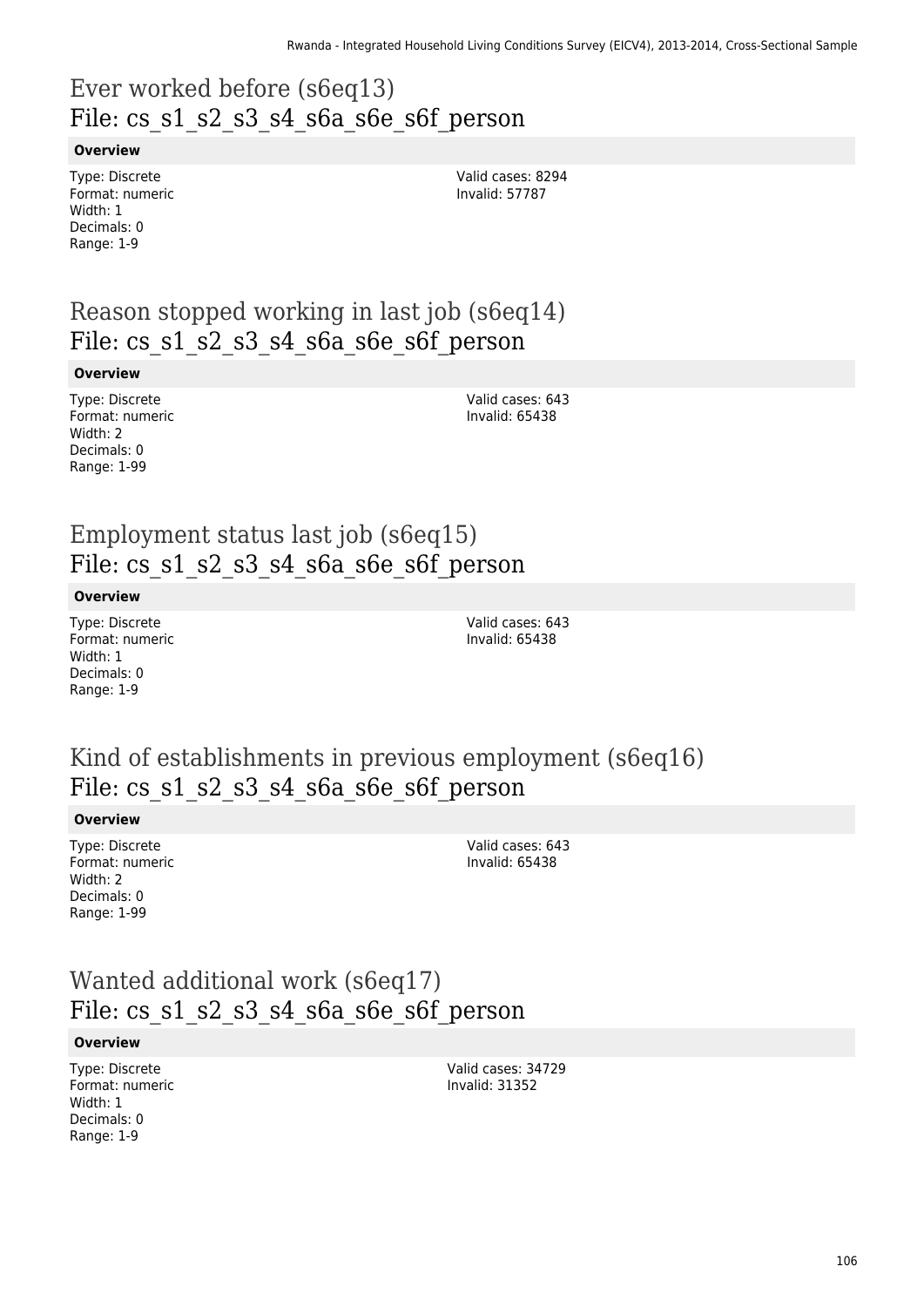# Number of additional hours preferred to work in last 7 days (s6eq18) File: cs\_s1\_s2\_s3\_s4\_s6a\_s6e\_s6f\_person

## **Overview**

Type: Discrete Format: numeric Width: 2 Decimals: 0 Range: 0-99

Valid cases: 16193 Invalid: 49888

# Desire to change current job (s6eq19) File: cs\_s1\_s2\_s3\_s4\_s6a\_s6e\_s6f\_person

## **Overview**

Type: Discrete Format: numeric Width: 1 Decimals: 0 Range: 1-9

Valid cases: 34729 Invalid: 31352

## Reason wants to change current job (s6eq20) File: cs\_s1\_s2\_s3\_s4\_s6a\_s6e\_s6f\_person

## **Overview**

Type: Discrete Format: numeric Width: 1 Decimals: 0 Range: 1-9

Valid cases: 12099 Invalid: 53982

## Current main job/activity match training (s6eq21) File: cs\_s1\_s2\_s3\_s4\_s6a\_s6e\_s6f\_person

### **Overview**

Type: Discrete Format: numeric Width: 1 Decimals: 0 Range: 1-9

Valid cases: 34729 Invalid: 31352

# ID number (s6eq0a) File: cs\_s1\_s2\_s3\_s4\_s6a\_s6e\_s6f\_person

### **Overview**

Type: Continuous Format: numeric Width: 8 Decimals: 0 Range: 10000402-11433703 Valid cases: 377 Invalid: 65704 Minimum: 10000402 Maximum: 11433703 Mean: 10427662.4 Standard deviation: 385665.3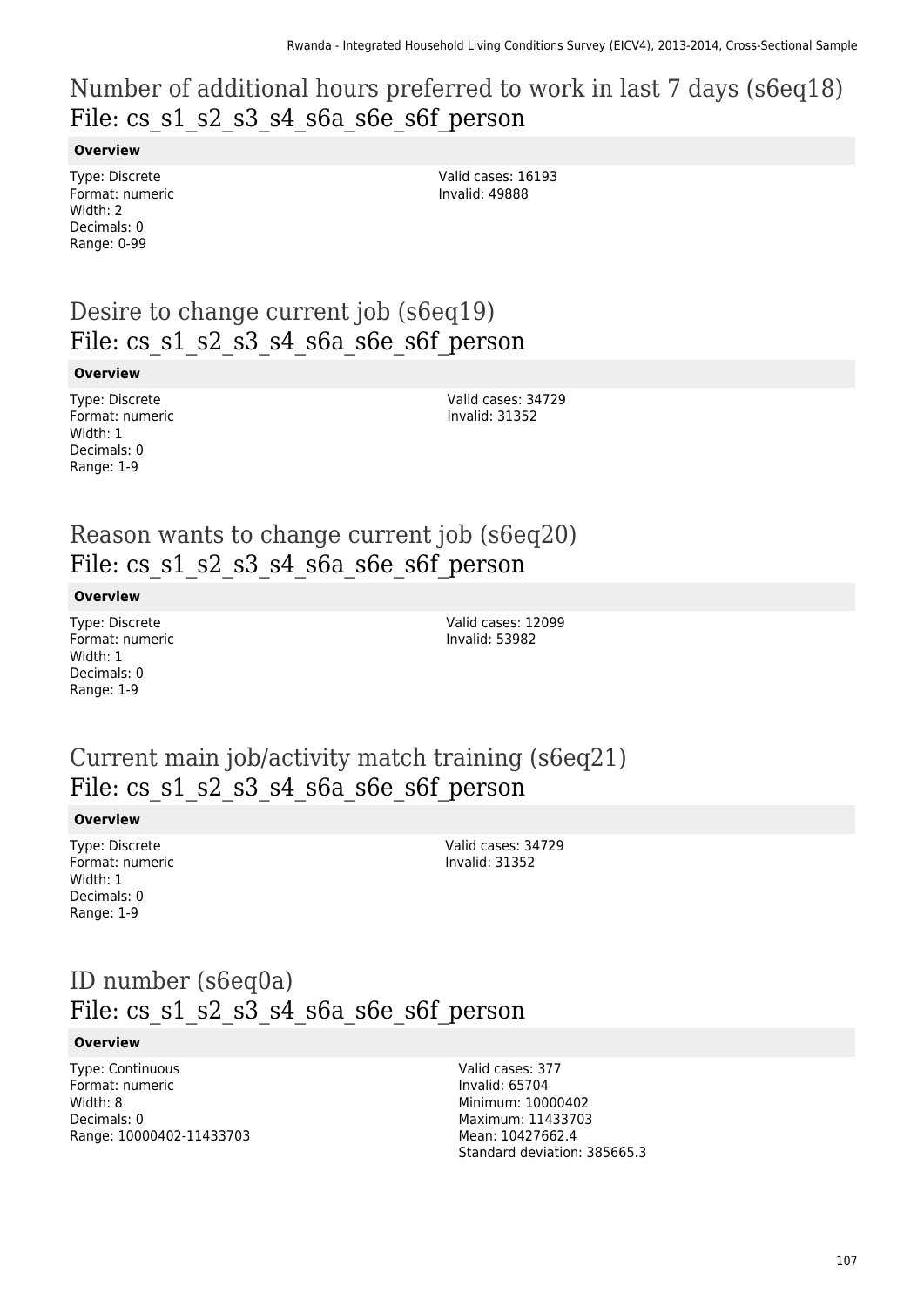# Fetched water last 7 days (s6fq1) File: cs\_s1\_s2\_s3\_s4\_s6a\_s6e\_s6f\_person

## **Overview**

Type: Discrete Format: numeric Width: 1 Decimals: 0 Range: 1-9

Valid cases: 54133 Invalid: 11948

# Number of hours fetching water last 7 days (s6fq2) File: cs\_s1\_s2\_s3\_s4\_s6a\_s6e\_s6f\_person

## **Overview**

Type: Discrete Format: numeric Width: 2 Decimals: 0 Range: 0-99

Valid cases: 31185 Invalid: 34896

# Foraged for firewood last 7 days (s6fq3) File: cs\_s1\_s2\_s3\_s4\_s6a\_s6e\_s6f\_person

## **Overview**

Type: Discrete Format: numeric Width: 1 Decimals: 0 Range: 1-9

Valid cases: 54133 Invalid: 11948

## Number of hours foraging for wood last 7 days (s6fq4) File: cs\_s1\_s2\_s3\_s4\_s6a\_s6e\_s6f\_person

## **Overview**

Type: Discrete Format: numeric Width: 2 Decimals: 0 Range: 0-99

Valid cases: 20336 Invalid: 45745

## Searched fodder last 7 days (s6fq5) File: cs\_s1\_s2\_s3\_s4\_s6a\_s6e\_s6f\_person

### **Overview**

Type: Discrete Format: numeric Width: 1 Decimals: 0 Range: 1-9

Valid cases: 54133 Invalid: 11948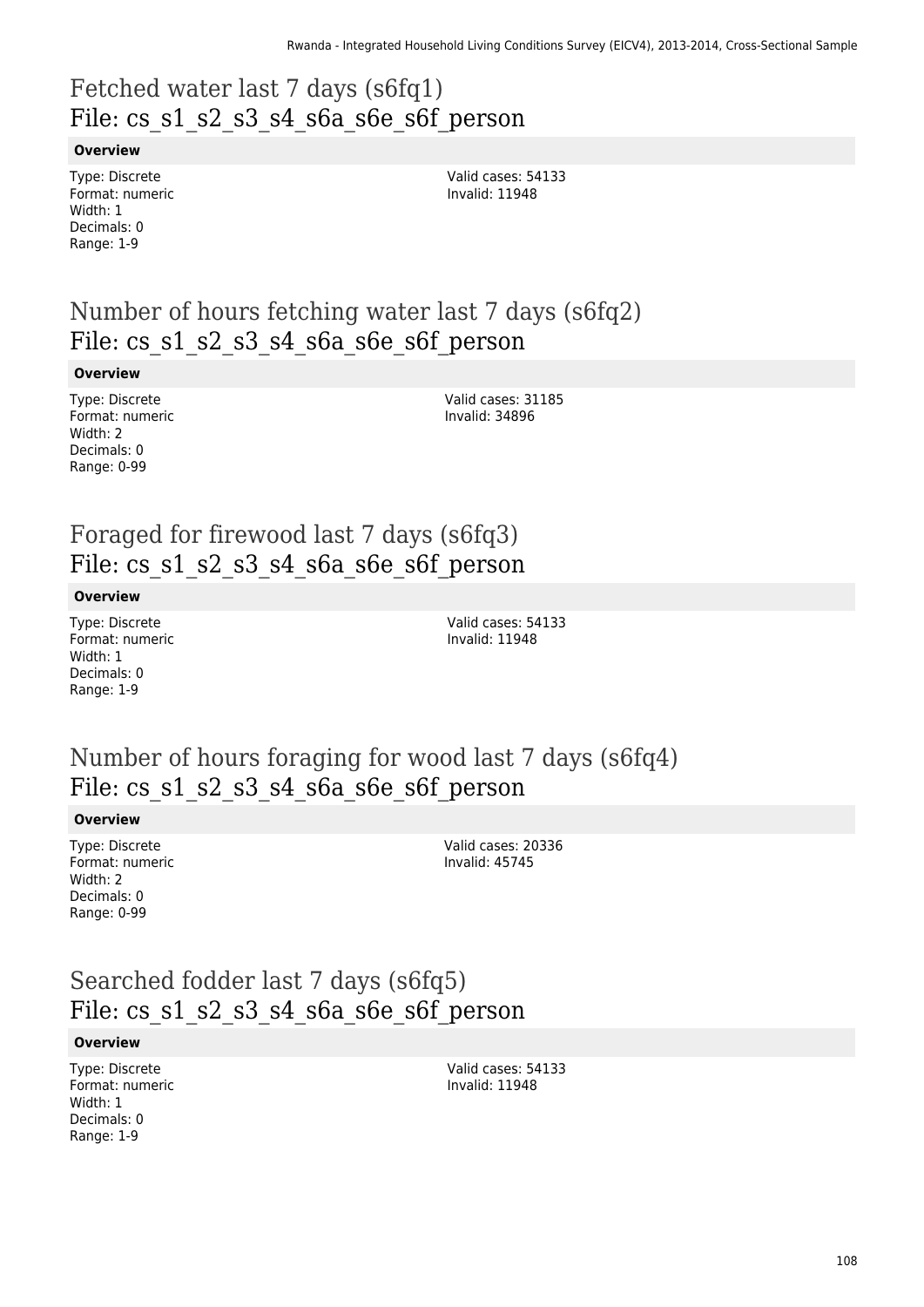# Number of hours searching fodder last 7 days (s6fq6) File: cs\_s1\_s2\_s3\_s4\_s6a\_s6e\_s6f\_person

### **Overview**

Type: Discrete Format: numeric Width: 2 Decimals: 0 Range: 0-99

Valid cases: 24473 Invalid: 41608

# Went to the market last 7 days (s6fq7) File: cs\_s1\_s2\_s3\_s4\_s6a\_s6e\_s6f\_person

#### **Overview**

Type: Discrete Format: numeric Width: 1 Decimals: 0 Range: 1-9

Valid cases: 54133 Invalid: 11948

## Number of hours going to market last 7 days (s6fq8) File: cs\_s1\_s2\_s3\_s4\_s6a\_s6e\_s6f\_person

#### **Overview**

Type: Discrete Format: numeric Width: 2 Decimals: 0 Range: 0-99

Valid cases: 17995 Invalid: 48086

### Cooked for household last 7 days (s6fq9) File: cs\_s1\_s2\_s3\_s4\_s6a\_s6e\_s6f\_person

#### **Overview**

Type: Discrete Format: numeric Width: 1 Decimals: 0 Range: 1-9

Valid cases: 54133 Invalid: 11948

Number of hours cooking last 7 days (s6fq10) File: cs\_s1\_s2\_s3\_s4\_s6a\_s6e\_s6f\_person

#### **Overview**

Type: Discrete Format: numeric Width: 2 Decimals: 0 Range: 0-99

Valid cases: 27542 Invalid: 38539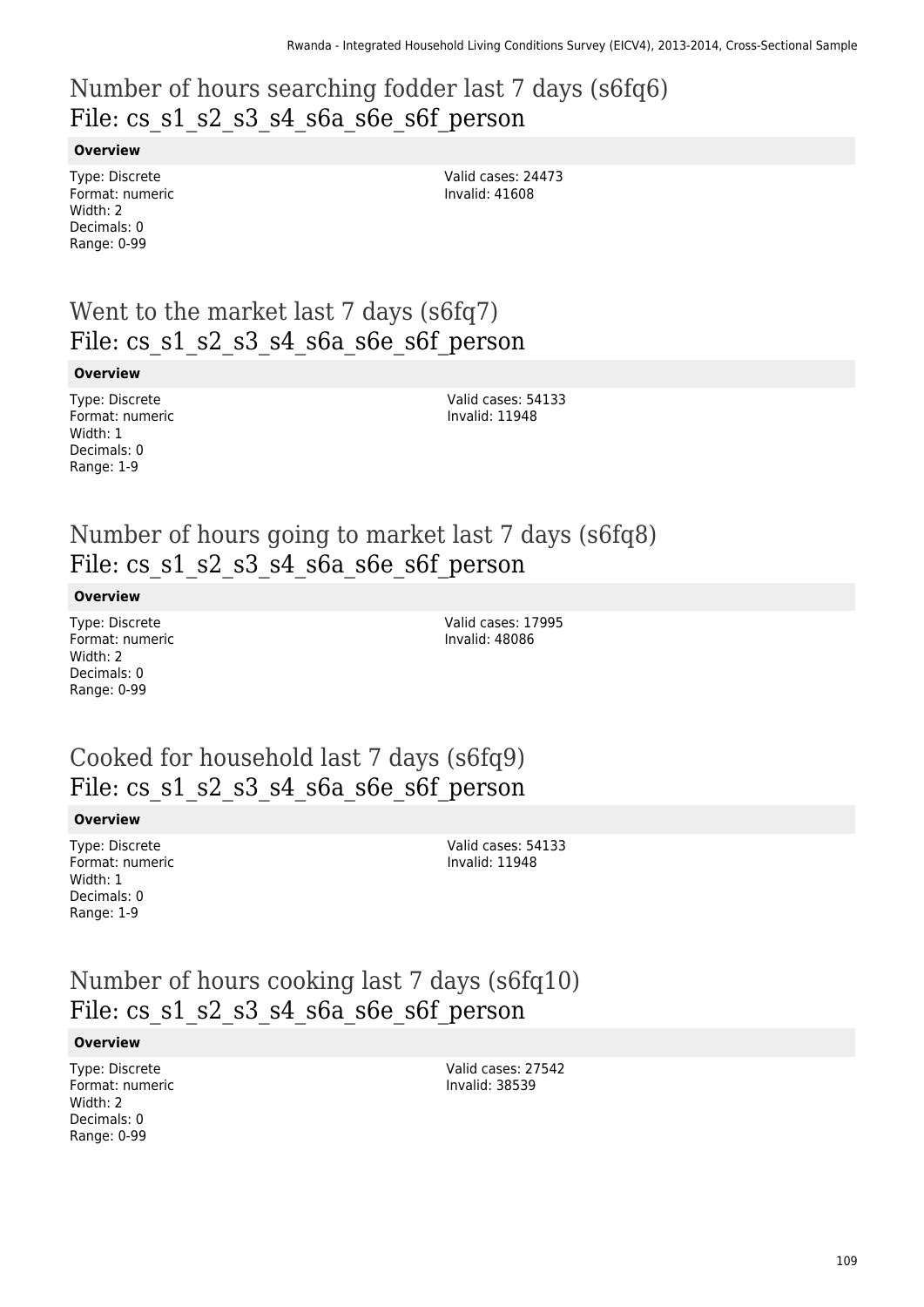# Did other household chores last 7 days (s6fq11) File: cs\_s1\_s2\_s3\_s4\_s6a\_s6e\_s6f\_person

**Overview**

Type: Discrete Format: numeric Width: 1 Decimals: 0 Range: 1-9

Valid cases: 54133 Invalid: 11948

Number of hours spent on other household chores last 7 days (s6fq12) File: cs\_s1\_s2\_s3\_s4\_s6a\_s6e\_s6f\_person

**Overview**

Type: Discrete Format: numeric Width: 2 Decimals: 0 Range: 0-99

Valid cases: 31799 Invalid: 34282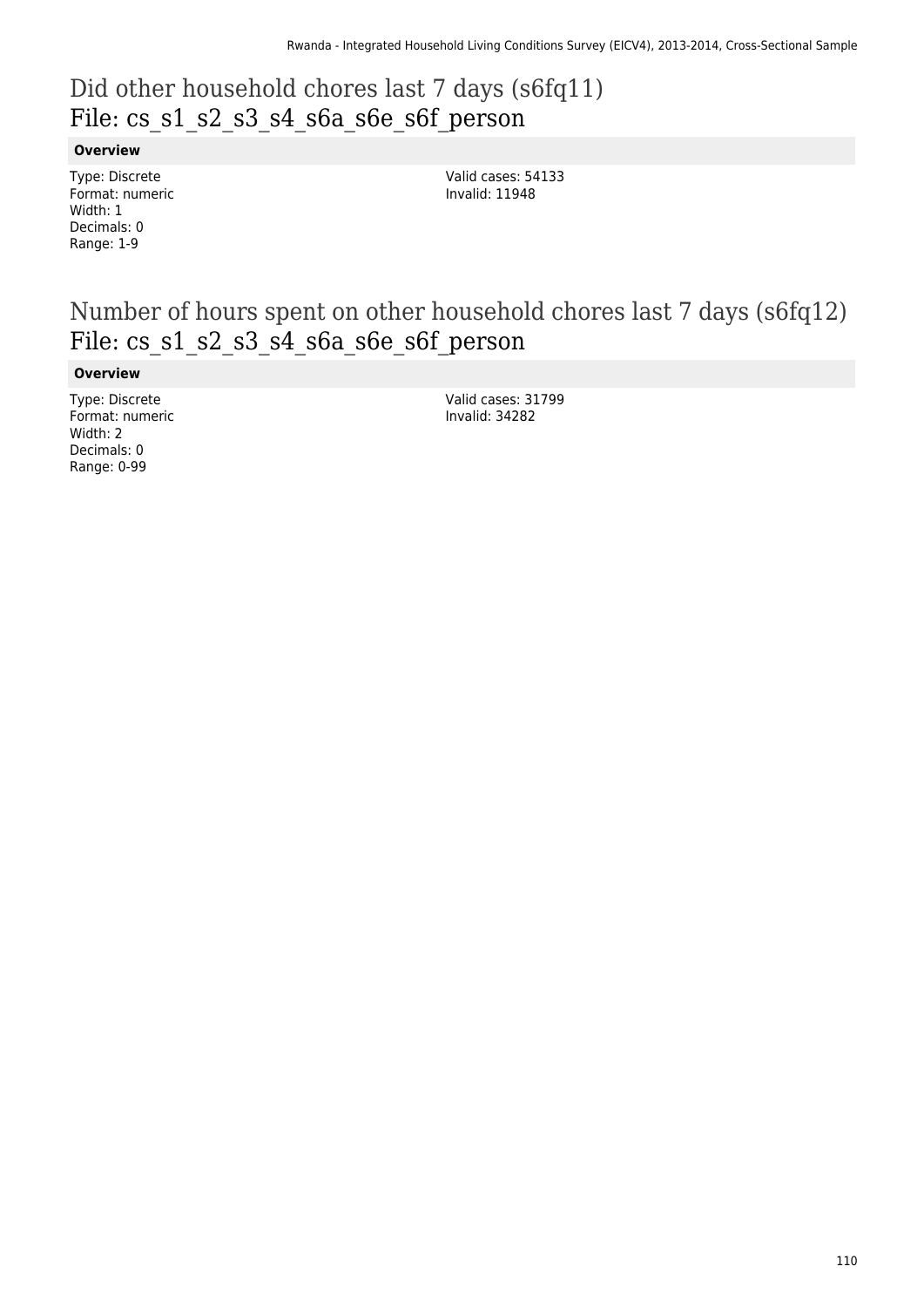# Household Identifier\_in cross section (hhid) File: cs\_s5e\_access to services

### **Overview**

Type: Continuous Format: numeric Width: 6 Decimals: 0 Range: 100001-114420

Valid cases: 216285 Invalid: 0 Minimum: 100001 Maximum: 114420 Mean: 107210.8 Standard deviation: 4162.7

## Province (province) File: cs\_s5e\_access to services

#### **Overview**

Type: Discrete Format: numeric Width: 1 Decimals: 0 Range: 1-5

Valid cases: 216285 Invalid: 0

### District (also stratum CS; panel) (district) File: cs\_s5e\_access to services

### **Overview**

Type: Discrete Format: numeric Width: 2 Decimals: 0 Range: 11-57

Valid cases: 216285 Invalid: 0

### Urban/Rural 2012 (4 categories) (ur2012) File: cs\_s5e\_access to services

#### **Overview**

Type: Discrete Format: numeric Width: 1 Decimals: 0 Range: 1-4

Valid cases: 216285 Invalid: 0

## Urban/Rural 2012 (2 categories) (ur2\_2012) File: cs s5e access to services

#### **Overview**

Type: Discrete Format: numeric Width: 1 Decimals: 0 Range: 1-2

Valid cases: 216285 Invalid: 0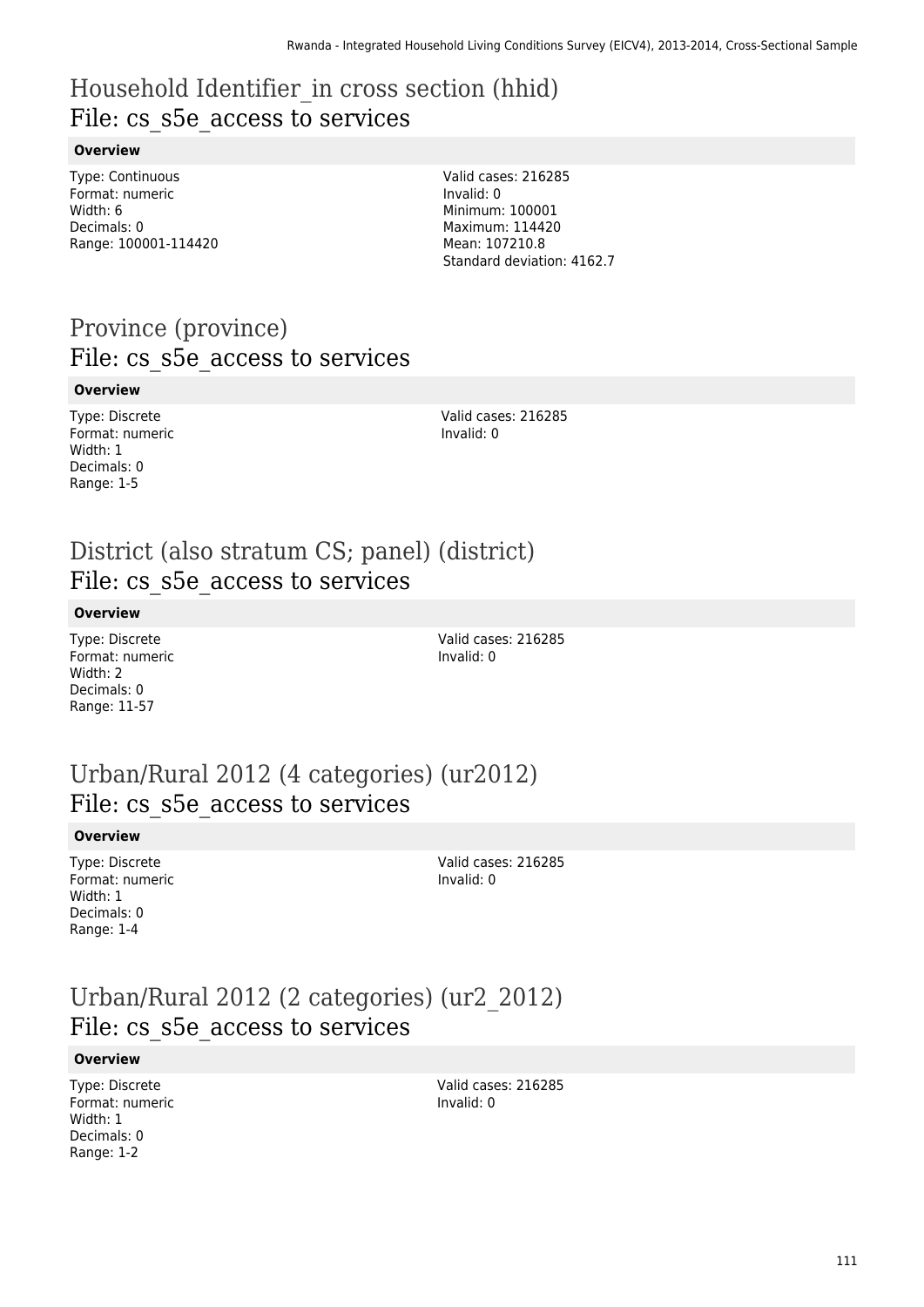# Region (region) File: cs\_s5e\_access to services

### **Overview**

Type: Discrete Format: numeric Width: 1 Decimals: 0 Range: 1-6

Valid cases: 216285 Invalid: 0

### Sampling weight\_CS (weight) File: cs\_s5e\_access to services

#### **Overview**

Type: Continuous Format: numeric Width: 11 Decimals: 0 Range: 46.71159111-685.0417808 Valid cases: 216285 Invalid: 0 Minimum: 46.7 Maximum: 685 Mean: 172.9 Standard deviation: 49.4

### Cluster (clust) File: cs\_s5e\_access to services

### **Overview**

Type: Continuous Format: numeric Width: 5 Decimals: 0 Range: 10001-11230 Valid cases: 216285 Invalid: 0 Minimum: 10001 Maximum: 11230 Mean: 10625.4 Standard deviation: 352.9

### ID of basic service (s5eq0) File: cs s5e access to services

#### **Overview**

Type: Discrete Format: numeric Width: 2 Decimals: 0 Range: 1-15

Valid cases: 216285 Invalid: 0

### Basic service description (s5eq0d) File: cs\_s5e\_access to services

### **Overview**

Type: Discrete Format: numeric Width: 2 Decimals: 0 Range: 1-15

Valid cases: 216285 Invalid: 0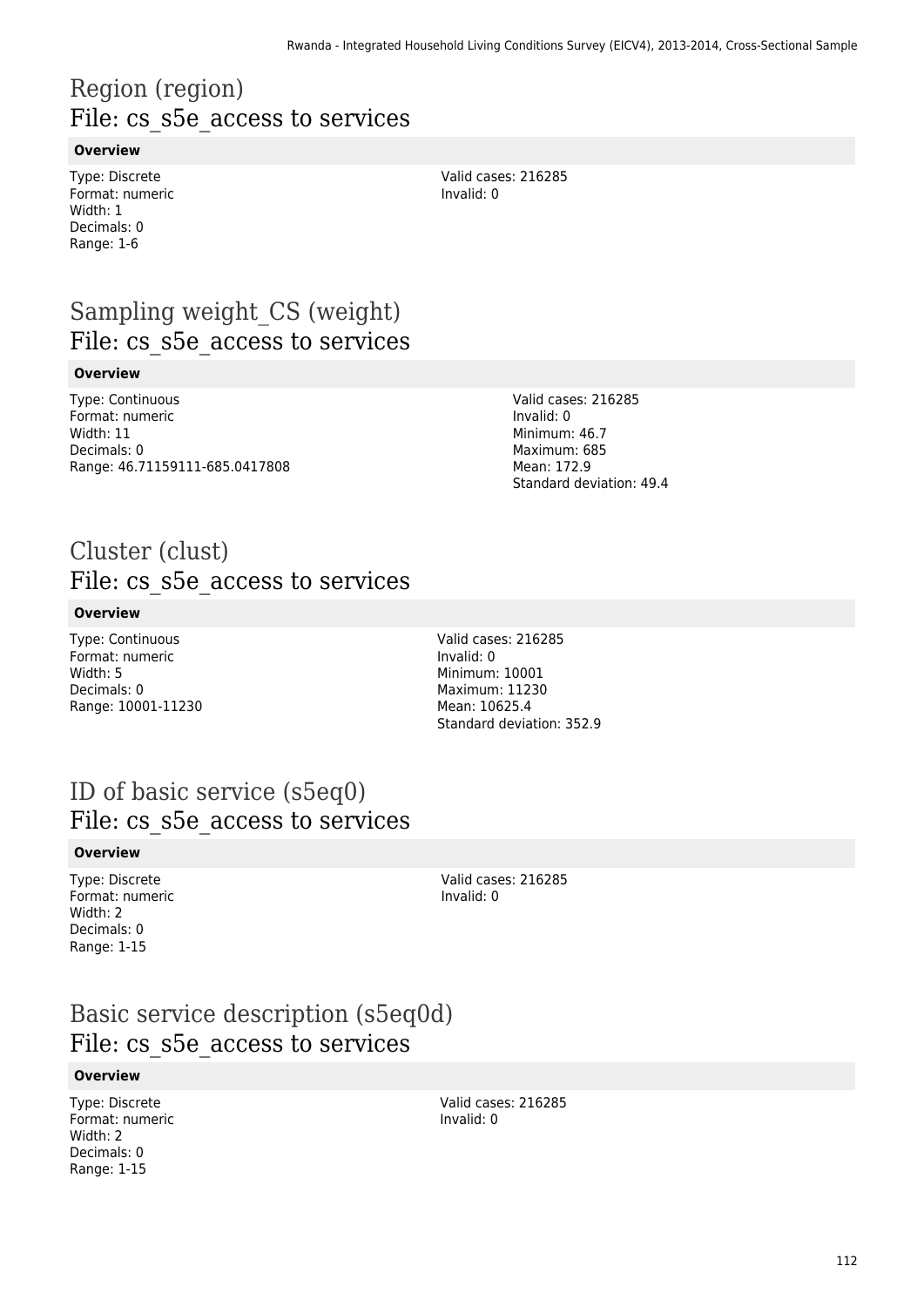# Frequency of use of nearest service (s5eq1) File: cs\_s5e\_access to services

### **Overview**

Type: Discrete Format: numeric Width: 1 Decimals: 0 Range: 1-9

Valid cases: 216285 Invalid: 0

### Main reason for little or no use (s5eq2) File: cs\_s5e\_access to services

#### **Overview**

Type: Discrete Format: numeric Width: 1 Decimals: 0 Range: 1-9

Valid cases: 113479 Invalid: 102806

### Time to arrive at nearest service (hours) (s5eq3h) File: cs\_s5e\_access to services

#### **Overview**

Type: Discrete Format: numeric Width: 2 Decimals: 0 Range: 0-99

Valid cases: 132213 Invalid: 84072

### Time to arrive at nearest service (minutes) (s5eq3m) File: cs\_s5e\_access to services

#### **Overview**

Type: Discrete Format: numeric Width: 2 Decimals: 0 Range: 0-99

Valid cases: 132213 Invalid: 84072

### Distance to the nearest service (s5eq4) File: cs\_s5e\_access to services

#### **Overview**

Type: Discrete Format: numeric Width: 6 Decimals: 0 Range: 0-999999 Valid cases: 132213 Invalid: 84072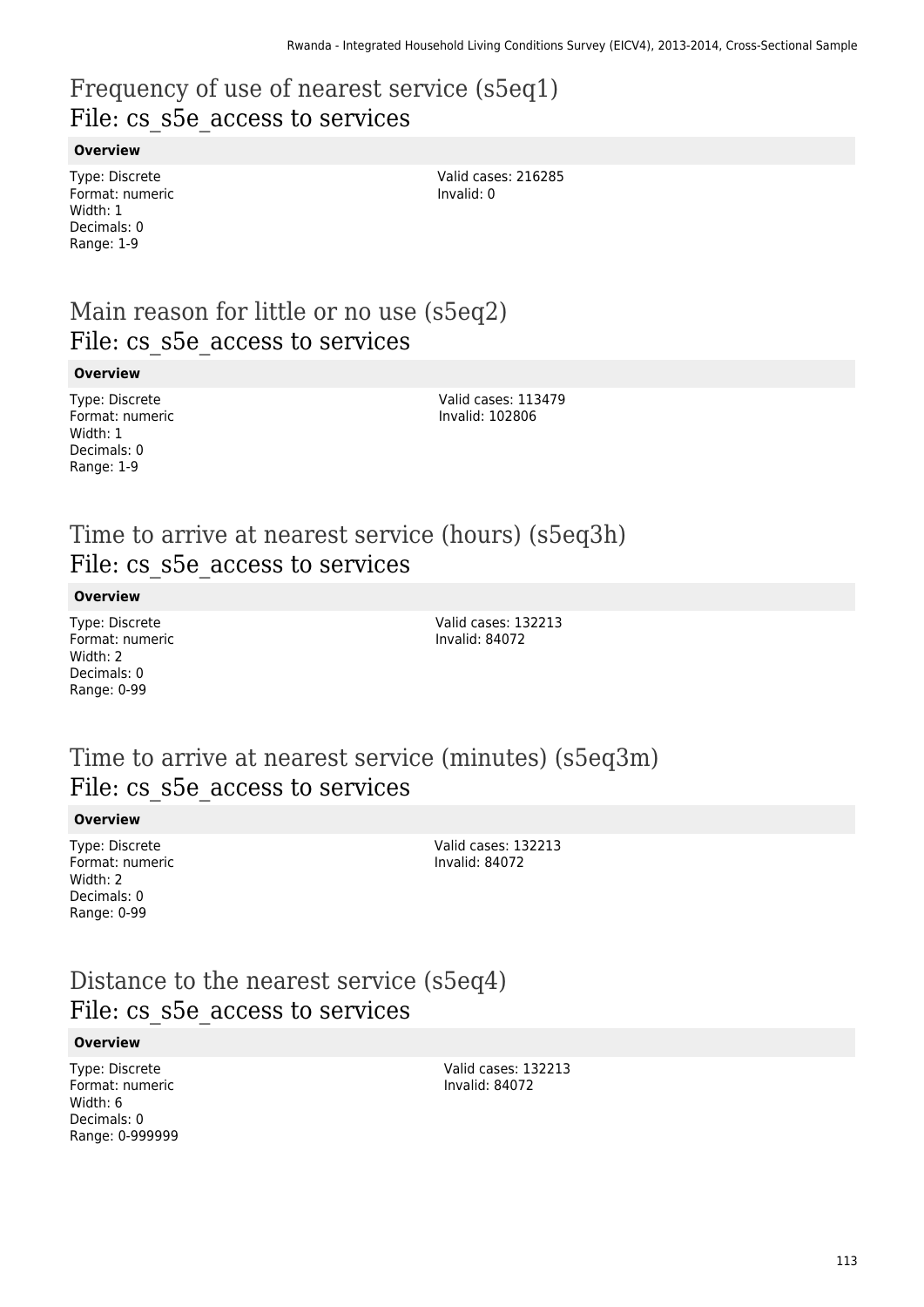# Mode of transport to access service (s5eq5) File: cs\_s5e\_access to services

### **Overview**

Type: Discrete Format: numeric Width: 1 Decimals: 0 Range: 1-9

Valid cases: 132213 Invalid: 84072

### Satisfied with service quality (s5eq6) File: cs\_s5e\_access to services

#### **Overview**

Type: Discrete Format: numeric Width: 1 Decimals: 0 Range: 1-9

Valid cases: 132213 Invalid: 84072

### Service quality in last 12 months (s5eq7) File: cs s5e access to services

#### **Overview**

Type: Discrete Format: numeric Width: 1 Decimals: 0 Range: 1-9

Valid cases: 132213 Invalid: 84072

### Type of household according to the sample (hhtype) File: cs\_s5e\_access to services

#### **Overview**

Type: Discrete Format: numeric Width: 1 Decimals: 0 Range: 1-8

Valid cases: 216285 Invalid: 0

### All Rwanda (rwanda) File: cs\_s5e\_access to services

#### **Overview**

Type: Discrete Format: numeric Width: 1 Decimals: 0 Range: 1-1

Valid cases: 216285 Invalid: 0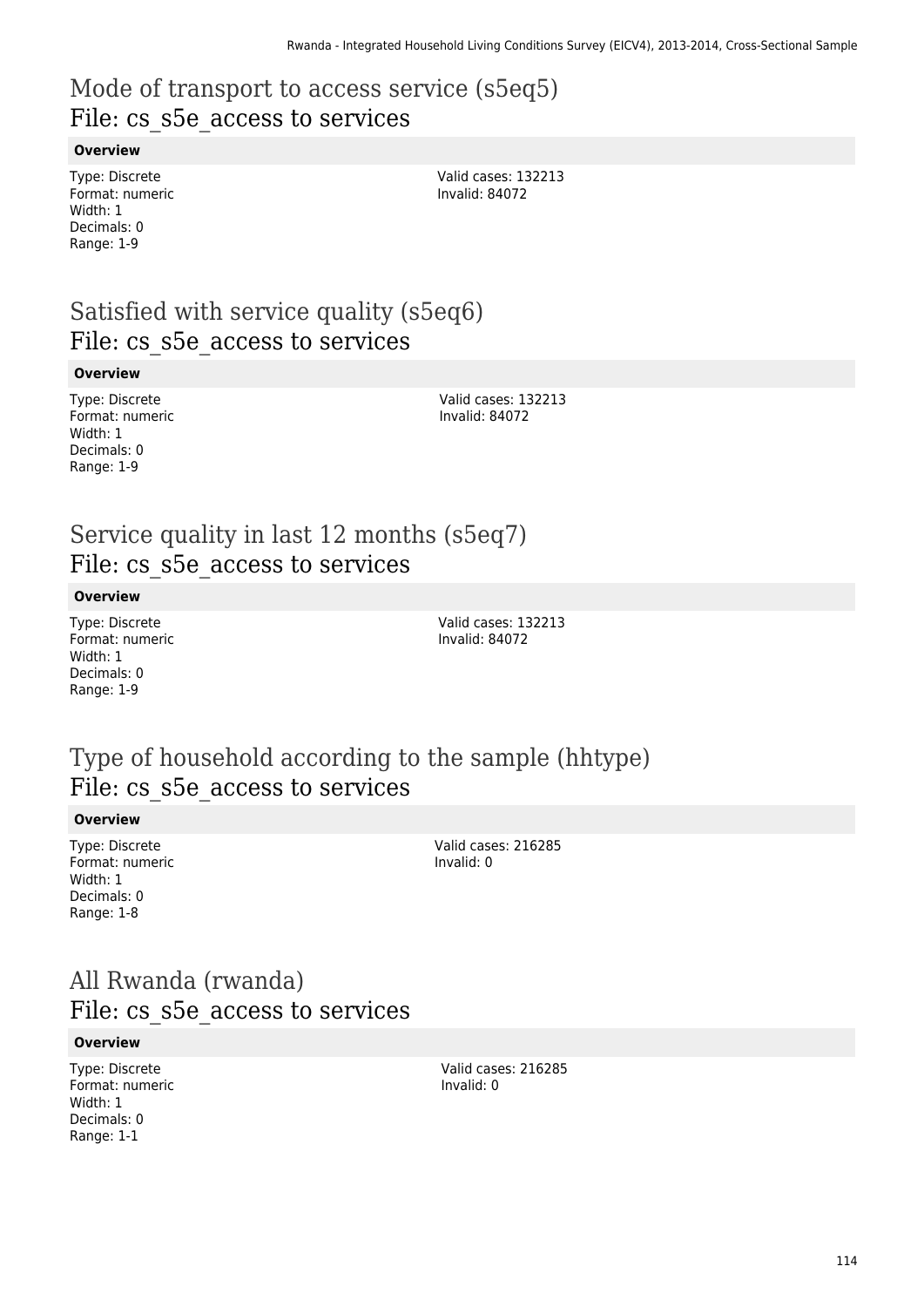# EICV4 survey sample (surveyh) File: cs\_s5e\_access to services

### **Overview**

Type: Discrete Format: numeric Width: 1 Decimals: 0 Range: 1-3

Valid cases: 216285 Invalid: 0

# QUINTILE (quintile) File: cs\_s5e\_access to services

#### **Overview**

Type: Discrete Format: numeric Width: 1 Decimals: 0 Range: 1-5

Valid cases: 216285 Invalid: 0

# POVERTY (poverty) File: cs\_s5e\_access to services

#### **Overview**

Type: Discrete Format: numeric Width: 1 Decimals: 0 Range: 1-3

Valid cases: 216285 Invalid: 0

### aggregate consumption/ae in Jan14 Prices (Consumption) File: cs\_s5e\_access to services

### **Overview**

Type: Continuous Format: numeric Width: 16 Decimals: 0 Range: 7338.55126953125-12809880 Valid cases: 216285 Invalid: 0 Minimum: 7338.6 Maximum: 12809880 Mean: 315400.3 Standard deviation: 488279.4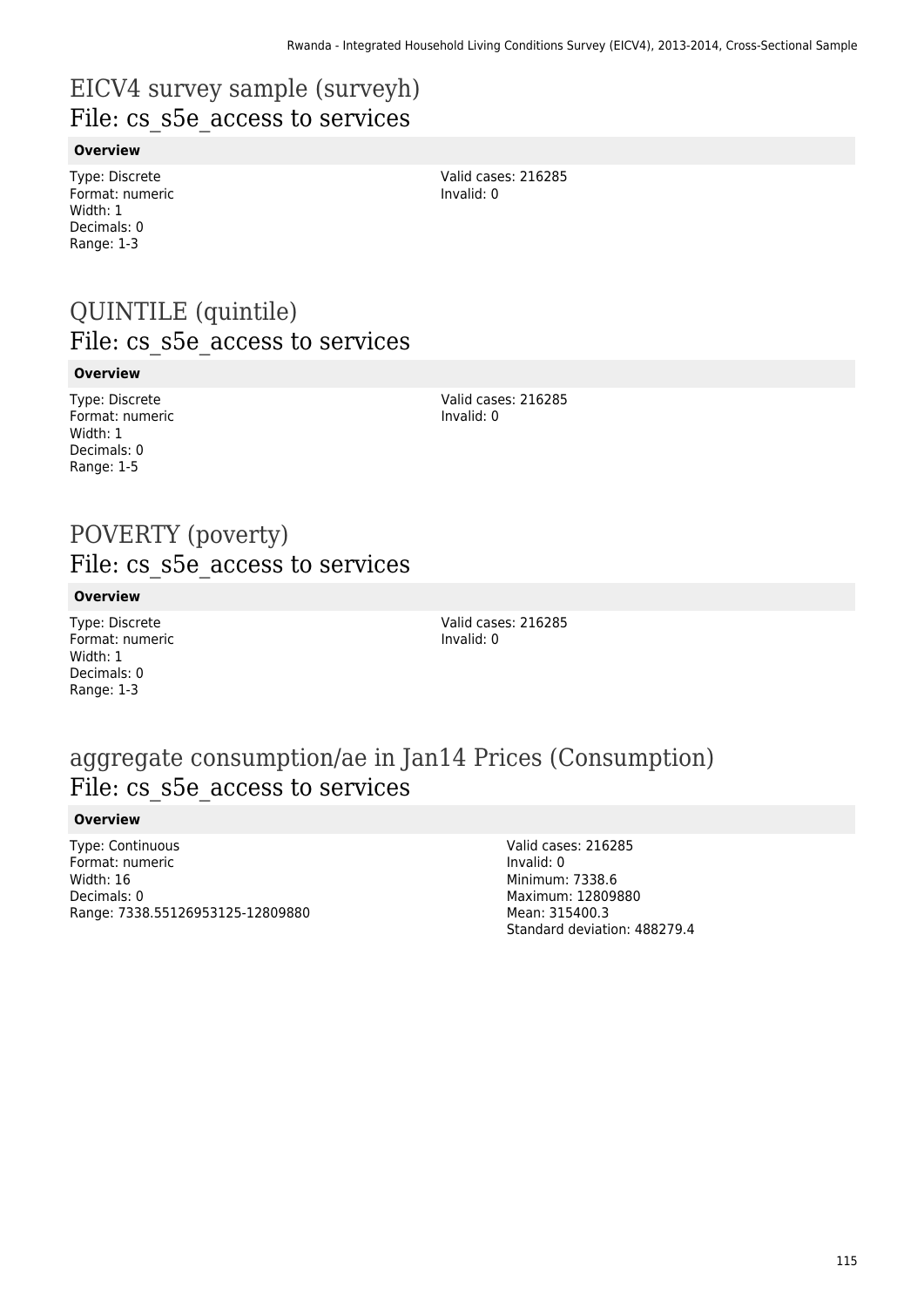# Household Identifier (hhid) File: cs\_s6b\_employement\_6c\_salaried\_s6d\_business

### **Overview**

Type: Continuous Format: numeric Width: 6 Decimals: 0 Range: 100001-114420 Valid cases: 59616 Invalid: 0 Minimum: 100001 Maximum: 114420 Mean: 107388 Standard deviation: 4092.3

# Province (province) File: cs\_s6b\_employement\_6c\_salaried\_s6d\_business

#### **Overview**

Type: Discrete Format: numeric Width: 1 Decimals: 0 Range: 1-5

Valid cases: 59526 Invalid: 90

### District (also stratum CS; panel) (district) File: cs\_s6b\_employement\_6c\_salaried\_s6d\_business

### **Overview**

Type: Discrete Format: numeric Width: 2 Decimals: 0 Range: 11-57

Valid cases: 59526 Invalid: 90

### Urban/Rural 2012 (4 categories) (ur2012) File: cs\_s6b\_employement\_6c\_salaried\_s6d\_business

### **Overview**

Type: Discrete Format: numeric Width: 1 Decimals: 0 Range: 1-4

Valid cases: 59526 Invalid: 90

# Urban/Rural 2012 (2 categories) (ur2\_2012) File: cs\_s6b\_employement\_6c\_salaried\_s6d\_business

### **Overview**

Type: Discrete Format: numeric Width: 1 Decimals: 0 Range: 1-2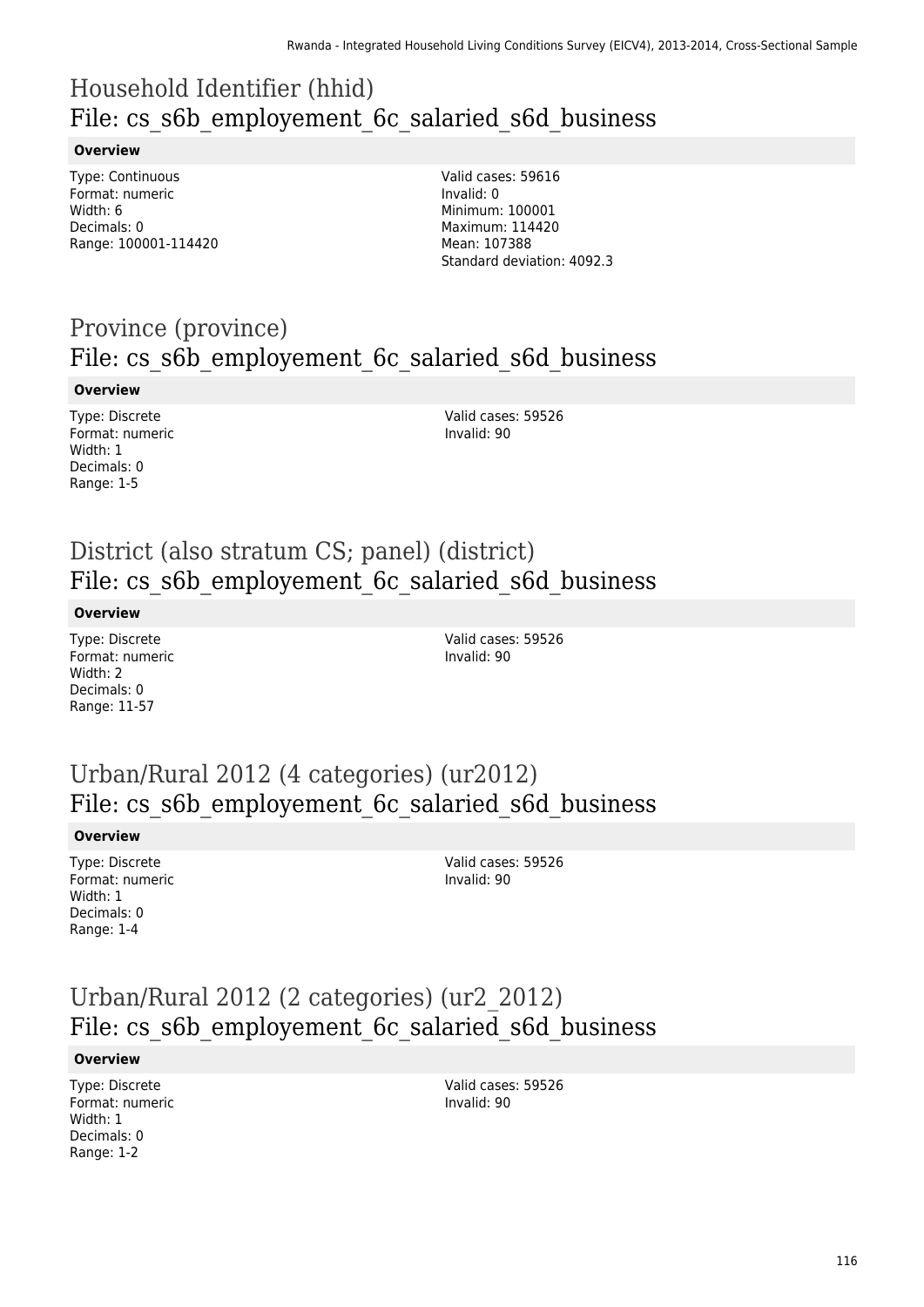# Region (region) File: cs\_s6b\_employement\_6c\_salaried\_s6d\_business

#### **Overview**

Type: Discrete Format: numeric Width: 1 Decimals: 0 Range: 1-6

Valid cases: 59526 Invalid: 90

# Sampling weight\_CS (weight) File: cs\_s6b\_employement\_6c\_salaried\_s6d\_business

#### **Overview**

Type: Continuous Format: numeric Width: 11 Decimals: 0 Range: 46.71159111-685.0417808

Valid cases: 59526 Invalid: 90 Minimum: 46.7 Maximum: 685 Mean: 171.5 Standard deviation: 47.1

# Cluster (clust) File: cs\_s6b\_employement\_6c\_salaried\_s6d\_business

### **Overview**

Type: Continuous Format: numeric Width: 5 Decimals: 0 Range: 10001-11230 Valid cases: 59526 Invalid: 90 Minimum: 10001 Maximum: 11230 Mean: 10640.7 Standard deviation: 346.6

# (pid) File: cs\_s6b\_employement\_6c\_salaried\_s6d\_business

#### **Overview**

Type: Continuous Format: numeric Width: 8 Decimals: 0 Range: 10000101-11442002

Valid cases: 59526 Invalid: 90 Minimum: 10000101 Maximum: 11442002 Mean: 10738877 Standard deviation: 409199.2

# (eid) File: cs\_s6b\_employement\_6c\_salaried\_s6d\_business

### **Overview**

Type: Continuous Format: numeric Width: 10 Decimals: 0 Range: 1000010101-1144200202 Valid cases: 59526 Invalid: 90 Minimum: 1000010101 Maximum: 1144200202 Mean: 1073887703.3 Standard deviation: 40919917.7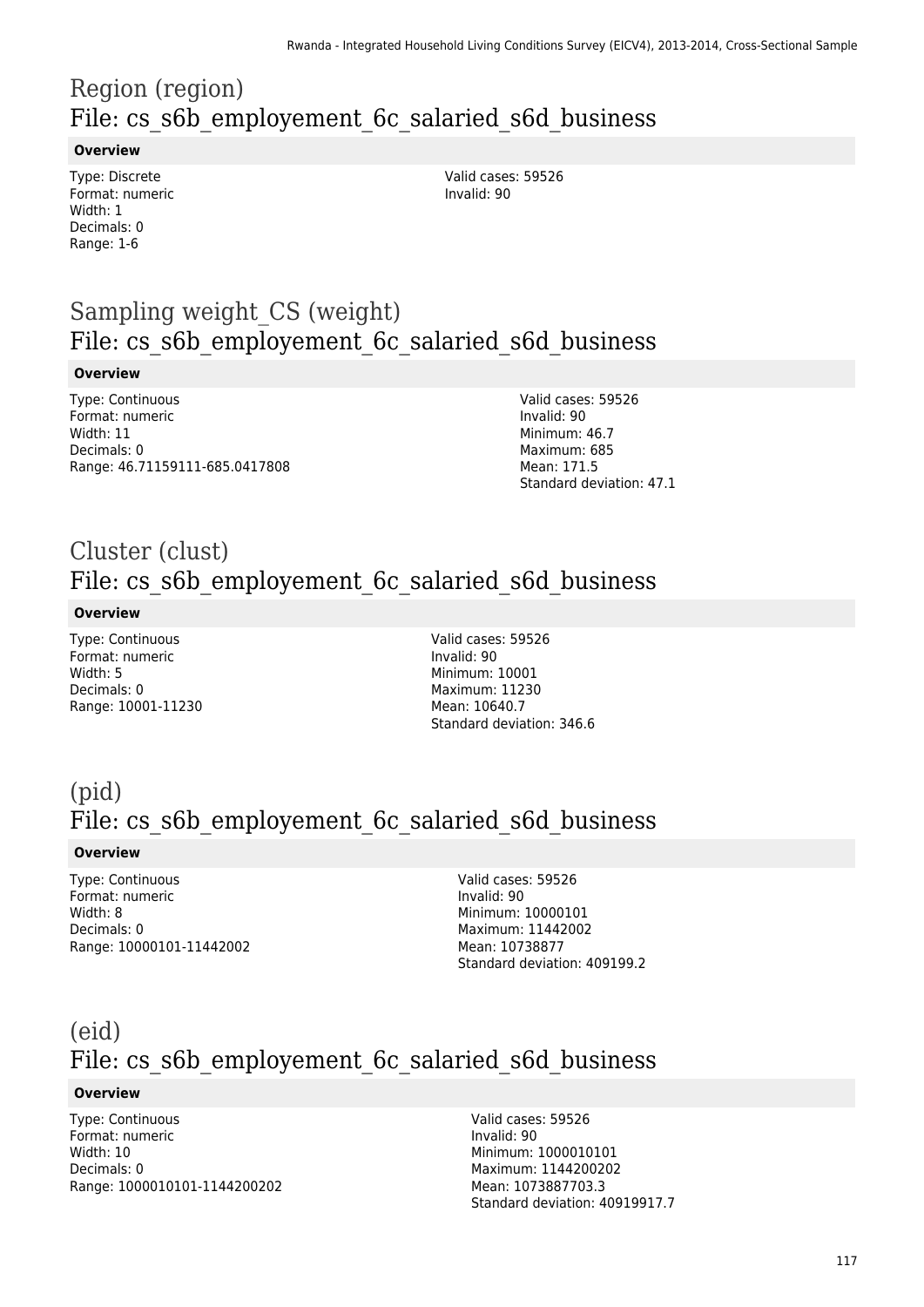# Occupation description (s6bq3a) File: cs\_s6b\_employement\_6c\_salaried\_s6d\_business

**Overview**

Type: Discrete Format: character Width: 15

Valid cases: 59526 Invalid: 0

# Occupation\_Grouped (s6bq3b) File: cs\_s6b\_employement\_6c\_salaried\_s6d\_business

### **Overview**

Type: Discrete Format: numeric Width: 5 Decimals: 2 Range: 1-99

Valid cases: 59526 Invalid: 90

### Industry description (s6bq4a) File: cs\_s6b\_employement\_6c\_salaried\_s6d\_business

### **Overview**

Type: Discrete Format: character Width: 15

Valid cases: 59526 Invalid: 0

## ISIC\_Industry Grouped (s6bq4b) File: cs\_s6b\_employement\_6c\_salaried\_s6d\_business

**Overview**

Type: Discrete Format: numeric Width: 5 Decimals: 2 Range: 1-21

Valid cases: 59526 Invalid: 90

# Non-agricultural or agricultural job (s6bq5) File: cs s6b employement 6c salaried s6d business

### **Overview**

Type: Discrete Format: numeric Width: 1 Decimals: 0 Range: 1-3

Valid cases: 59526 Invalid: 90

Months worked in this job in past 12 months (s6bq6) File: cs\_s6b\_employement\_6c\_salaried\_s6d\_business **Overview**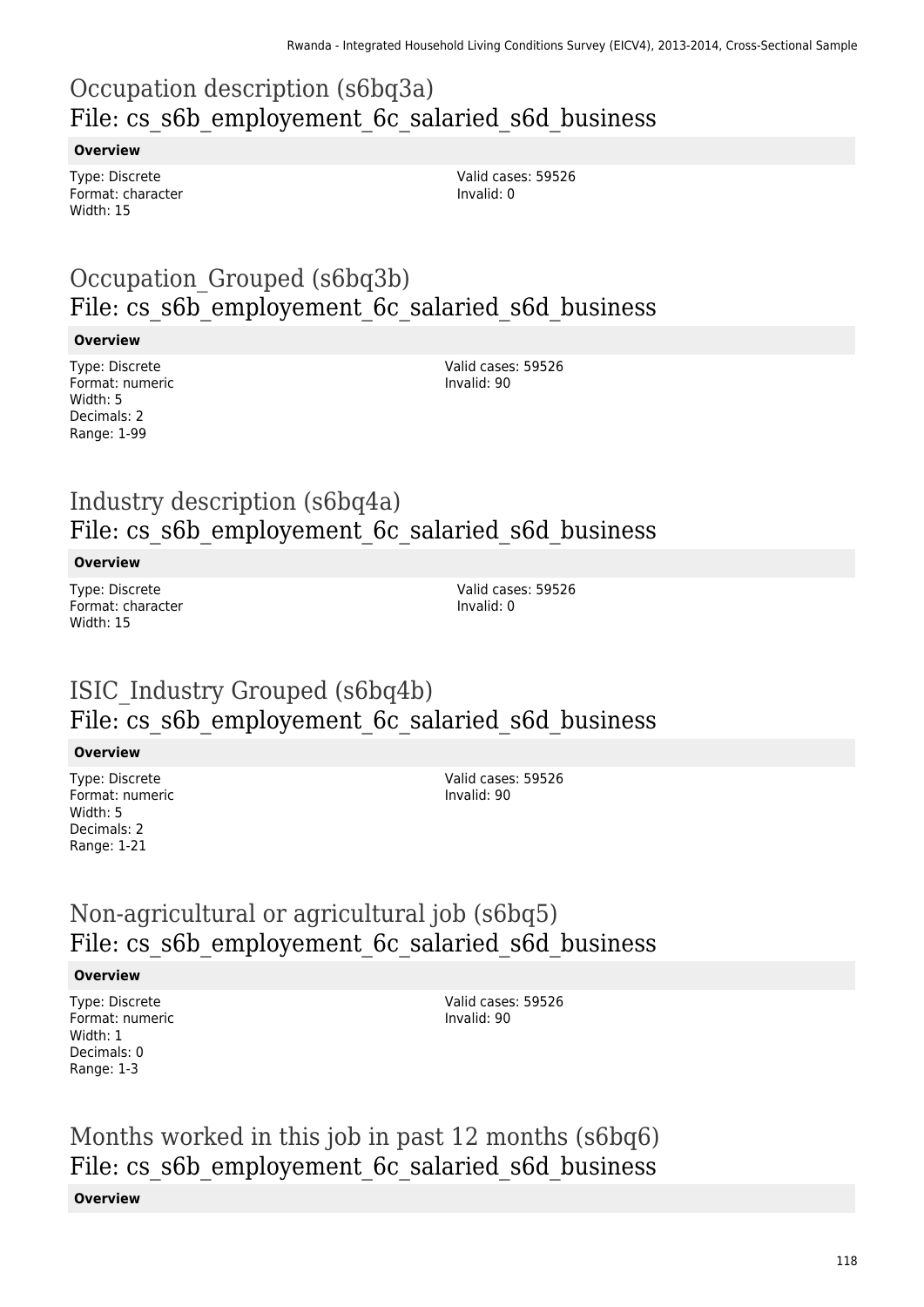# Months worked in this job in past 12 months (s6bq6) File: cs\_s6b\_employement\_6c\_salaried\_s6d\_business

Type: Discrete Format: numeric Width: 2 Decimals: 0 Range: 0-12

Valid cases: 59526 Invalid: 90

# Spent most time in this job in last 12 months (s6bq7) File: cs\_s6b\_employement\_6c\_salaried\_s6d\_business

#### **Overview**

Type: Discrete Format: numeric Width: 2 Decimals: 0 Range: 1-2 Invalid: 11

Valid cases: 59525 Invalid: 91

## Worked for at least 1 hour in this job during last 7 days (s6bq8) File: cs\_s6b\_employement\_6c\_salaried\_s6d\_business

#### **Overview**

Type: Discrete Format: numeric Width: 1 Decimals: 0 Range: 1-2

Valid cases: 59526 Invalid: 90

# Spent most time in this job in last 7 days (s6bq9) File: cs\_s6b\_employement\_6c\_salaried\_s6d\_business

### **Overview**

Type: Discrete Format: numeric Width: 1 Decimals: 0 Range: 1-2

Valid cases: 38065 Invalid: 21551

## Hours worked in this job last 7 days (s6bq10) File: cs\_s6b\_employement\_6c\_salaried\_s6d\_business

#### **Overview**

Type: Continuous Format: numeric Width: 3 Decimals: 0 Range: 1-90 Invalid: 101

Valid cases: 38002 Invalid: 21614 Minimum: 1 Maximum: 90 Mean: 24.5 Standard deviation: 18.7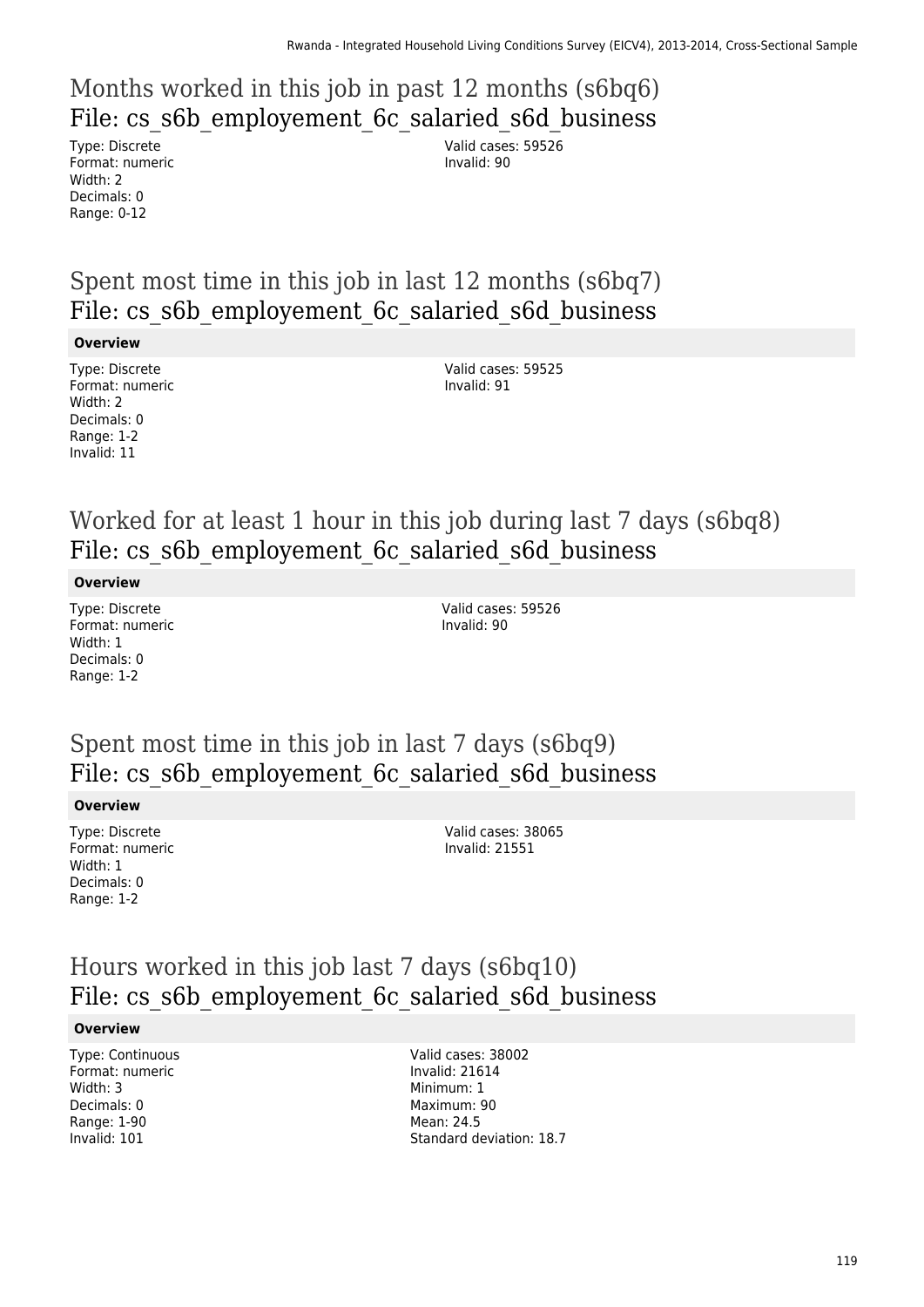# Days worked in this job in last 7 days (s6bq11) File: cs\_s6b\_employement\_6c\_salaried\_s6d\_business

### **Overview**

Type: Continuous Format: numeric Width: 2 Decimals: 0 Range: 1-7 Invalid: 11

Valid cases: 38031 Invalid: 21585 Minimum: 1 Maximum: 7 Mean: 3.9 Standard deviation: 2

## Still working in this job (s6bq12) File: cs\_s6b\_employement\_6c\_salaried\_s6d\_business

#### **Overview**

Type: Discrete Format: numeric Width: 2 Decimals: 0 Range: 1-2 Invalid: 11

Valid cases: 59525 Invalid: 91

## Years working in this job (s6bq13a) File: cs\_s6b\_employement\_6c\_salaried\_s6d\_business

### **Overview**

Type: Discrete Format: numeric Width: 3 Decimals: 0 Range: 0-86 Invalid: 101

Valid cases: 59450 Invalid: 166

# Months working in this job (s6bq13b) File: cs\_s6b\_employement\_6c\_salaried\_s6d\_business

### **Overview**

Type: Discrete Format: numeric Width: 3 Decimals: 0 Range: 0-11 Invalid: 101

Valid cases: 59519 Invalid: 97

### Sector worked in this job (s6bq14) File: cs\_s6b\_employement\_6c\_salaried\_s6d\_business

### **Overview**

Type: Discrete Format: numeric Width: 5 Decimals: 2 Range: 1-98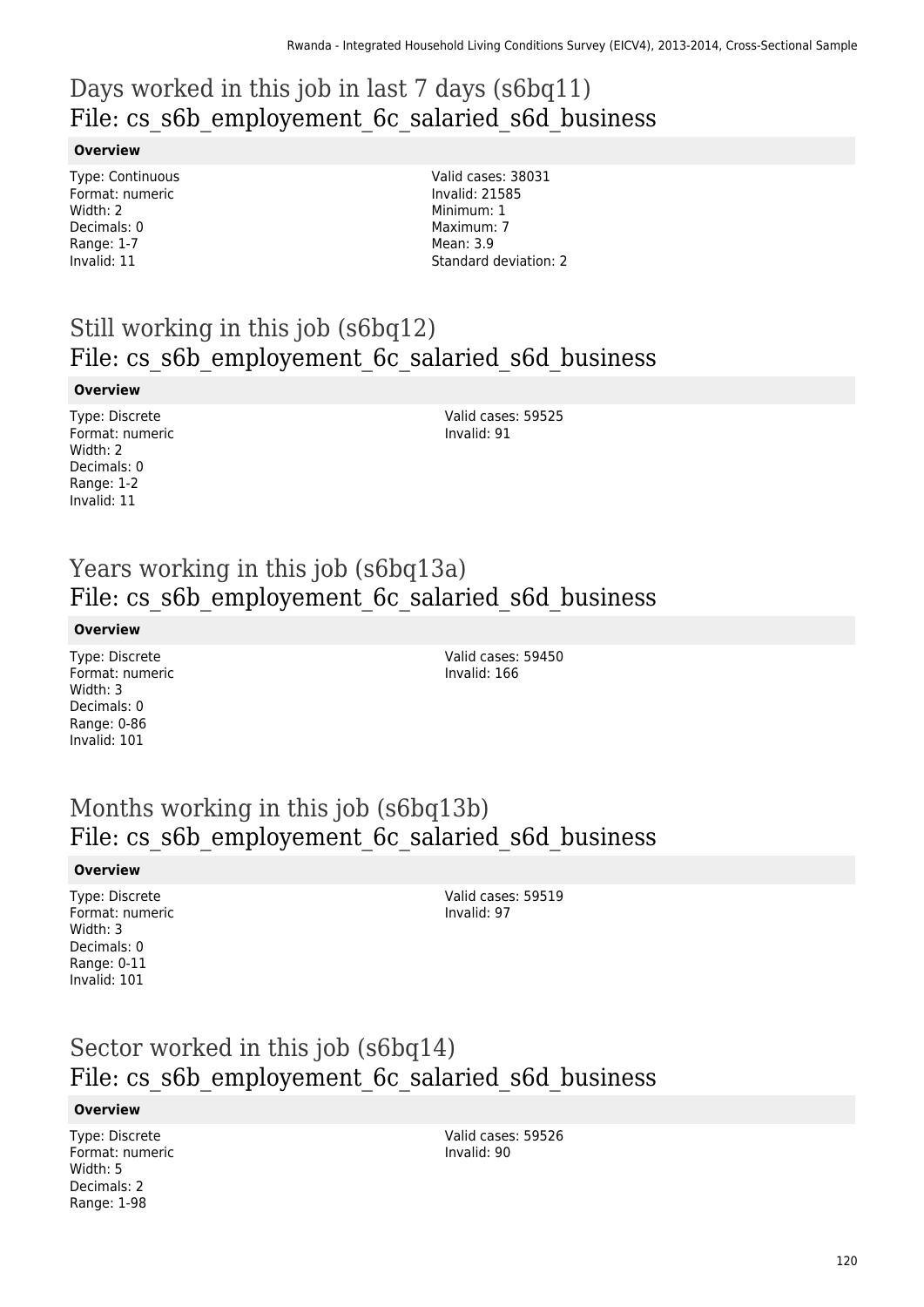# Occupational status (s6bq15) File: cs\_s6b\_employement\_6c\_salaried\_s6d\_business

#### **Overview**

Type: Discrete Format: numeric Width: 1 Decimals: 0 Range: 1-9

Valid cases: 59526 Invalid: 90

# Nature of employment contract (s6cq16) File: cs\_s6b\_employement\_6c\_salaried\_s6d\_business

#### **Overview**

Type: Discrete Format: numeric Width: 2 Decimals: 0 Range: 1-6 Invalid: 11

Valid cases: 23072 Invalid: 36544

### Frequency of salary increase (s6cq17) File: cs\_s6b\_employement\_6c\_salaried\_s6d\_business

### **Overview**

Type: Discrete Format: numeric Width: 2 Decimals: 0 Range: 1-8 Invalid: 11

Valid cases: 4028 Invalid: 55588

### Job provides medical coverage (s6cq18) File: cs\_s6b\_employement\_6c\_salaried\_s6d\_business

### **Overview**

Type: Discrete Format: numeric Width: 2 Decimals: 0 Range: 1-2 Invalid: 11

Valid cases: 4028 Invalid: 55588

## Job provides pension/security (s6cq19) File: cs\_s6b\_employement\_6c\_salaried\_s6d\_business

### **Overview**

Type: Discrete Format: numeric Width: 2 Decimals: 0 Range: 1-2 Invalid: 11

Valid cases: 4028 Invalid: 55588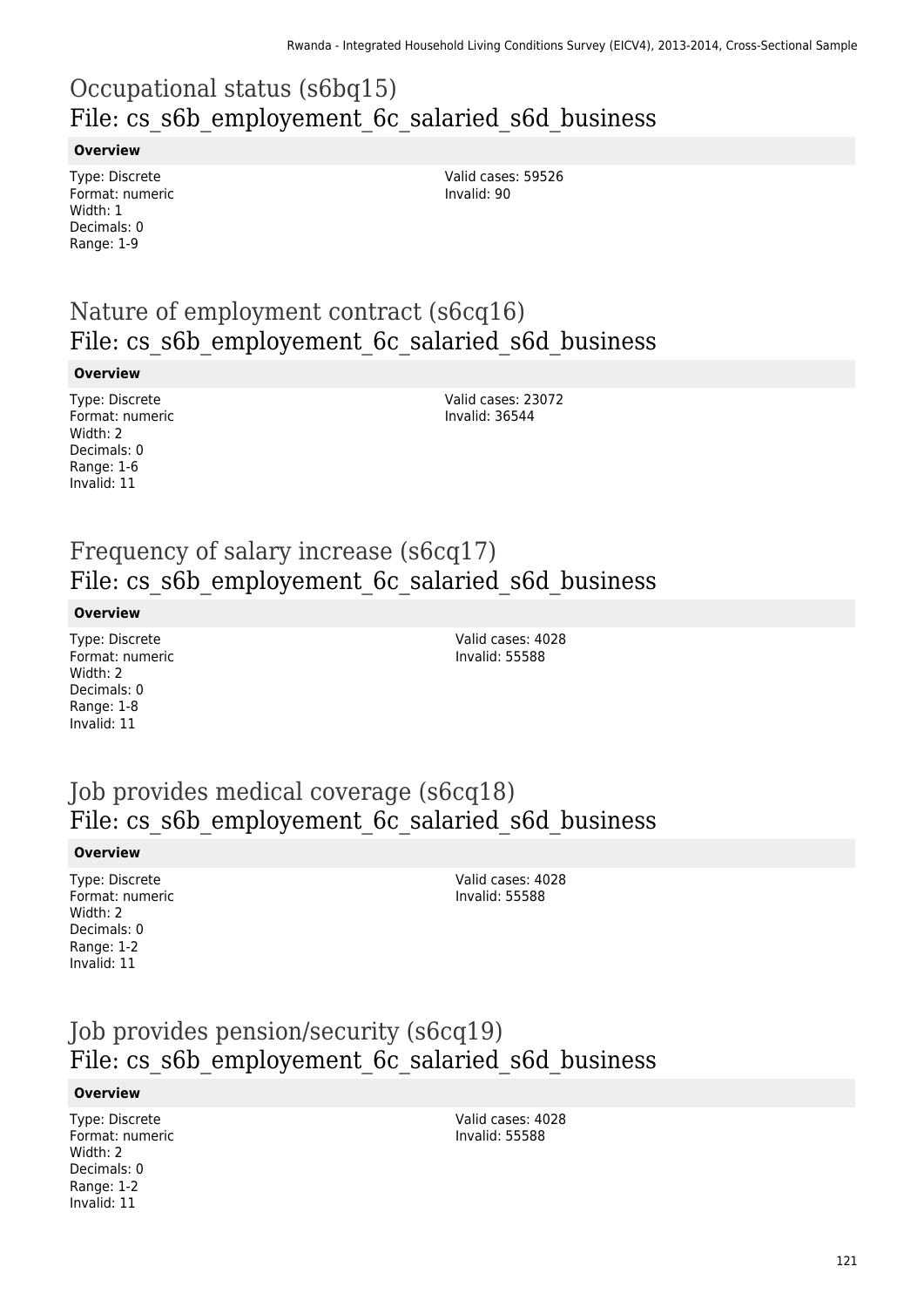# Job provides paid annual leave (s6cq20) File: cs\_s6b\_employement\_6c\_salaried\_s6d\_business

### **Overview**

Type: Discrete Format: numeric Width: 2 Decimals: 0 Range: 1-2 Invalid: 11

Valid cases: 4028 Invalid: 55588

# Job provides paid sick leave (s6cq21) File: cs\_s6b\_employement\_6c\_salaried\_s6d\_business

#### **Overview**

Type: Discrete Format: numeric Width: 2 Decimals: 0 Range: 1-2 Invalid: 11

Valid cases: 4028 Invalid: 55588

# Salary subjected to tax deduction (s6cq22) File: cs\_s6b\_employement\_6c\_salaried\_s6d\_business

### **Overview**

Type: Discrete Format: numeric Width: 2 Decimals: 0 Range: 1-8 Invalid: 11

Valid cases: 23070 Invalid: 36546

# Last net salary/wage (amount) (s6cq23a) File: cs\_s6b\_employement\_6c\_salaried\_s6d\_business

### **Overview**

Type: Continuous Format: numeric Width: 8 Decimals: 0 Range: 0-7500000 Invalid: 10000001

Valid cases: 23072 Invalid: 36544 Minimum: 0 Maximum: 7500000 Mean: 16106.9 Standard deviation: 92244

## Last net salary/wage (time unit) (s6cq23b) File: cs\_s6b\_employement\_6c\_salaried\_s6d\_business

### **Overview**

Type: Discrete Format: numeric Width: 2 Decimals: 0 Range: 1-4 Invalid: 11

Valid cases: 23069 Invalid: 36547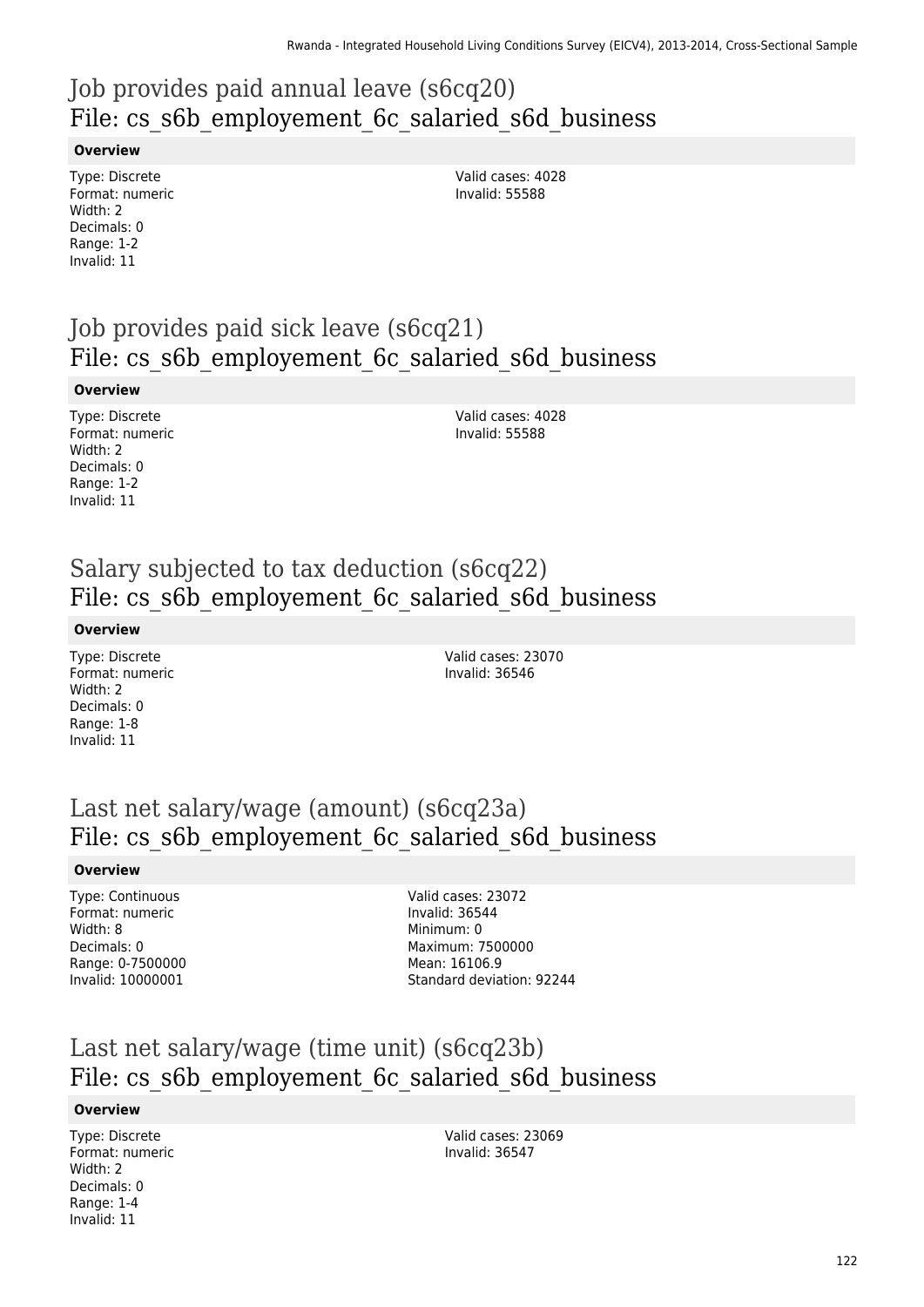# Receives in-kind payments (s6cq24) File: cs\_s6b\_employement\_6c\_salaried\_s6d\_business

### **Overview**

Type: Discrete Format: numeric Width: 1 Decimals: 0 Range: 1-2

Valid cases: 23074 Invalid: 36542

# Last in-kind payments (amount) (s6cq25a) File: cs\_s6b\_employement\_6c\_salaried\_s6d\_business

#### **Overview**

Type: Continuous Format: numeric Width: 8 Decimals: 0 Range: 50-1080000 Invalid: 10000001

Valid cases: 3133 Invalid: 56483 Minimum: 50 Maximum: 1080000 Mean: 11923 Standard deviation: 31137.4

### Last in-kind payments (time unit) (s6cq25b) File: cs\_s6b\_employement\_6c\_salaried\_s6d\_business

### **Overview**

Type: Discrete Format: numeric Width: 2 Decimals: 0 Range: 1-4 Invalid: 11

Valid cases: 3132 Invalid: 56484

### Employer provides or subsidizes housing (s6cq26) File: cs\_s6b\_employement\_6c\_salaried\_s6d\_business

### **Overview**

Type: Discrete Format: numeric Width: 1 Decimals: 0 Range: 1-2

Valid cases: 23074 Invalid: 36542

### Housing benefit (amount) (s6cq27a) File: cs\_s6b\_employement\_6c\_salaried\_s6d\_business

### **Overview**

Type: Continuous Format: numeric Width: 6 Decimals: 0 Range: 1-300000

Valid cases: 1559 Invalid: 58057 Minimum: 1 Maximum: 300000 Mean: 9553.3 Standard deviation: 18852.8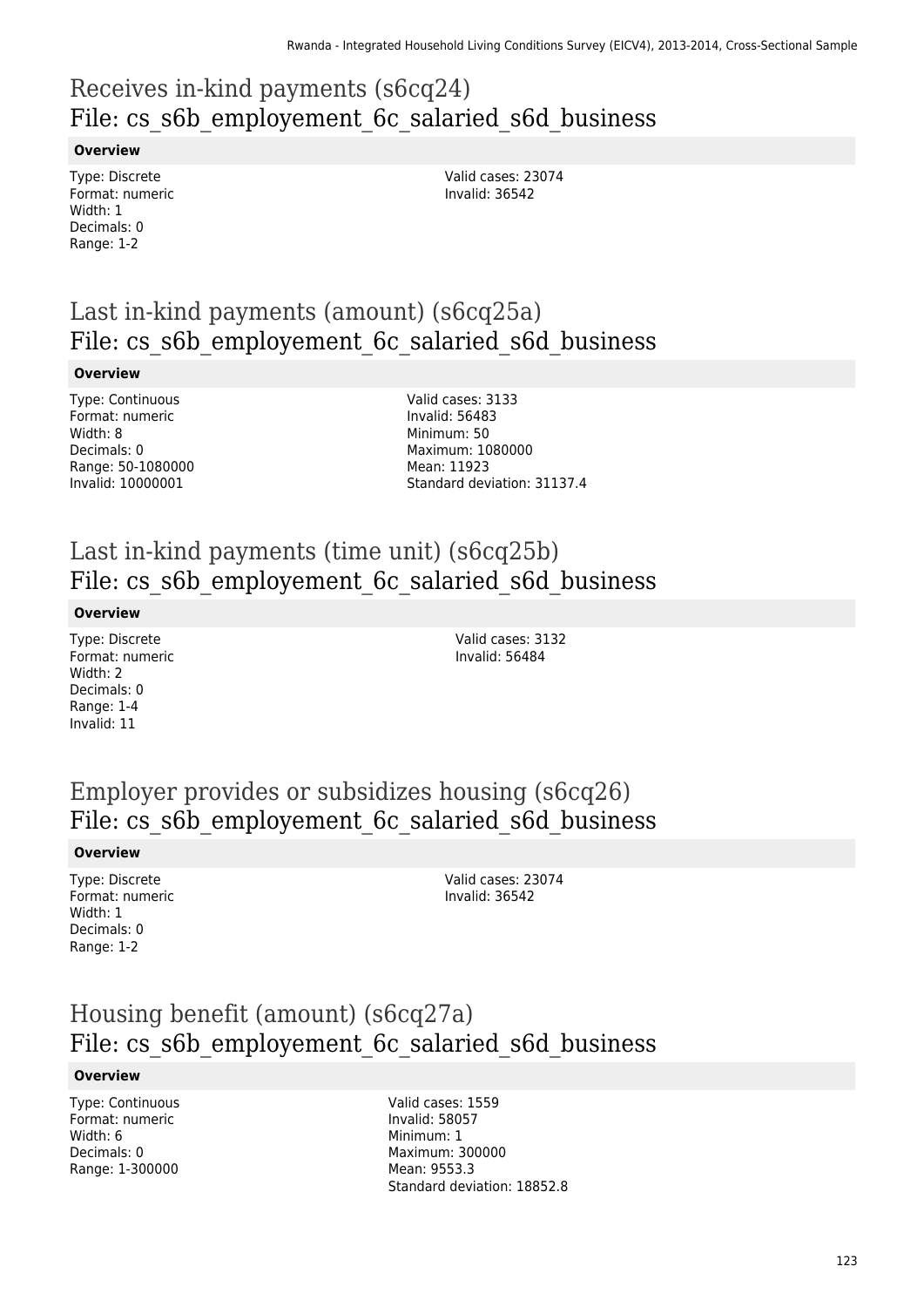# Housing benefit (time unit) (s6cq27b) File: cs\_s6b\_employement\_6c\_salaried\_s6d\_business

#### **Overview**

Type: Discrete Format: numeric Width: 2 Decimals: 0 Range: 1-4 Invalid: 11

Valid cases: 1558 Invalid: 58058

# Receive any other benefits for this work (s6cq28) File: cs\_s6b\_employement\_6c\_salaried\_s6d\_business

#### **Overview**

Type: Discrete Format: numeric Width: 1 Decimals: 0 Range: 1-2

Valid cases: 23074 Invalid: 36542

### Other benefit (amount) (s6cq29a) File: cs\_s6b\_employement\_6c\_salaried\_s6d\_business

### **Overview**

Type: Continuous Format: numeric Width: 7 Decimals: 0 Range: 100-788000 Invalid: 1000001

Valid cases: 673 Invalid: 58943 Minimum: 100 Maximum: 788000 Mean: 26466.1 Standard deviation: 66197.3

### Other benefit (time unit) (s6cq29b) File: cs\_s6b\_employement\_6c\_salaried\_s6d\_business

#### **Overview**

Type: Discrete Format: numeric Width: 2 Decimals: 0 Range: 1-4 Invalid: 11

Valid cases: 673 Invalid: 58943

### Business registered with authorities (s6dq30) File: cs\_s6b\_employement\_6c\_salaried\_s6d\_business

### **Overview**

Type: Discrete Format: numeric Width: 2 Decimals: 0 Range: 1-8 Invalid: 11

Valid cases: 7781 Invalid: 51835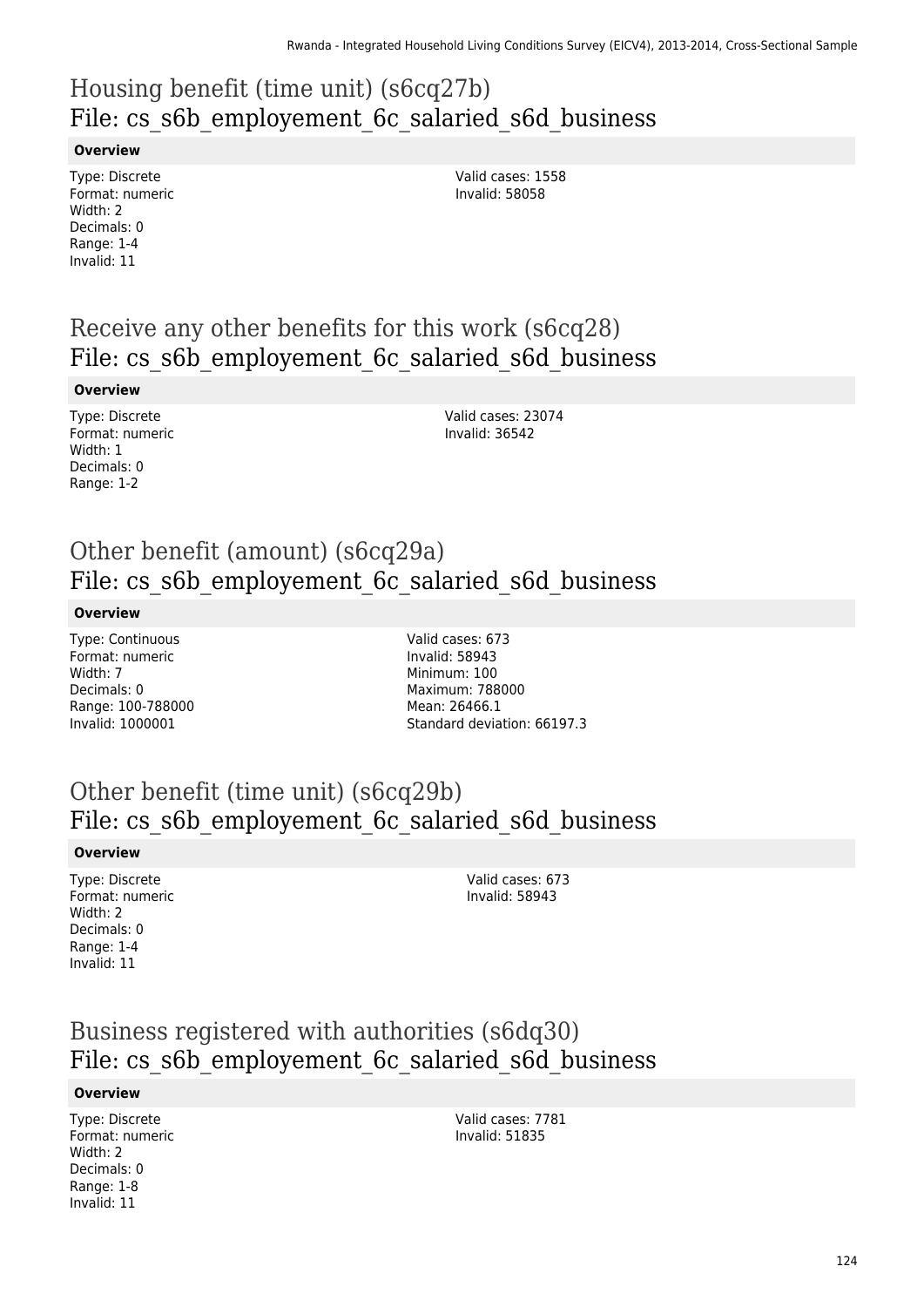# Has sought a loan in last 12 months (s6dq31) File: cs\_s6b\_employement\_6c\_salaried\_s6d\_business

### **Overview**

Type: Discrete Format: numeric Width: 2 Decimals: 0 Range: 1-3 Invalid: 11

Valid cases: 7781 Invalid: 51835

# Business with VUP financial services loan (s6dq32) File: cs\_s6b\_employement\_6c\_salaried\_s6d\_business

#### **Overview**

Type: Discrete Format: numeric Width: 2 Decimals: 0 Range: 1-3 Invalid: 11

Valid cases: 7778 Invalid: 51838

## Ownership category of the business (s6dq33) File: cs\_s6b\_employement\_6c\_salaried\_s6d\_business

#### **Overview**

Type: Discrete Format: numeric Width: 2 Decimals: 0 Range: 1-4 Invalid: 11

Valid cases: 7781 Invalid: 51835

## Number of owners/members (s6dq34) File: cs\_s6b\_employement\_6c\_salaried\_s6d\_business

### **Overview**

Type: Discrete Format: numeric Width: 3 Decimals: 0 Range: 0-91 Invalid: 101

Valid cases: 7781 Invalid: 51835

## Percentage of profit belongs to HH (s6dq35) File: cs\_s6b\_employement\_6c\_salaried\_s6d\_business

### **Overview**

Type: Continuous Format: numeric Width: 4 Decimals: 0 Range: 0-100 Invalid: 1001

Valid cases: 7777 Invalid: 51839 Minimum: 0 Maximum: 100 Mean: 98.4 Standard deviation: 10.3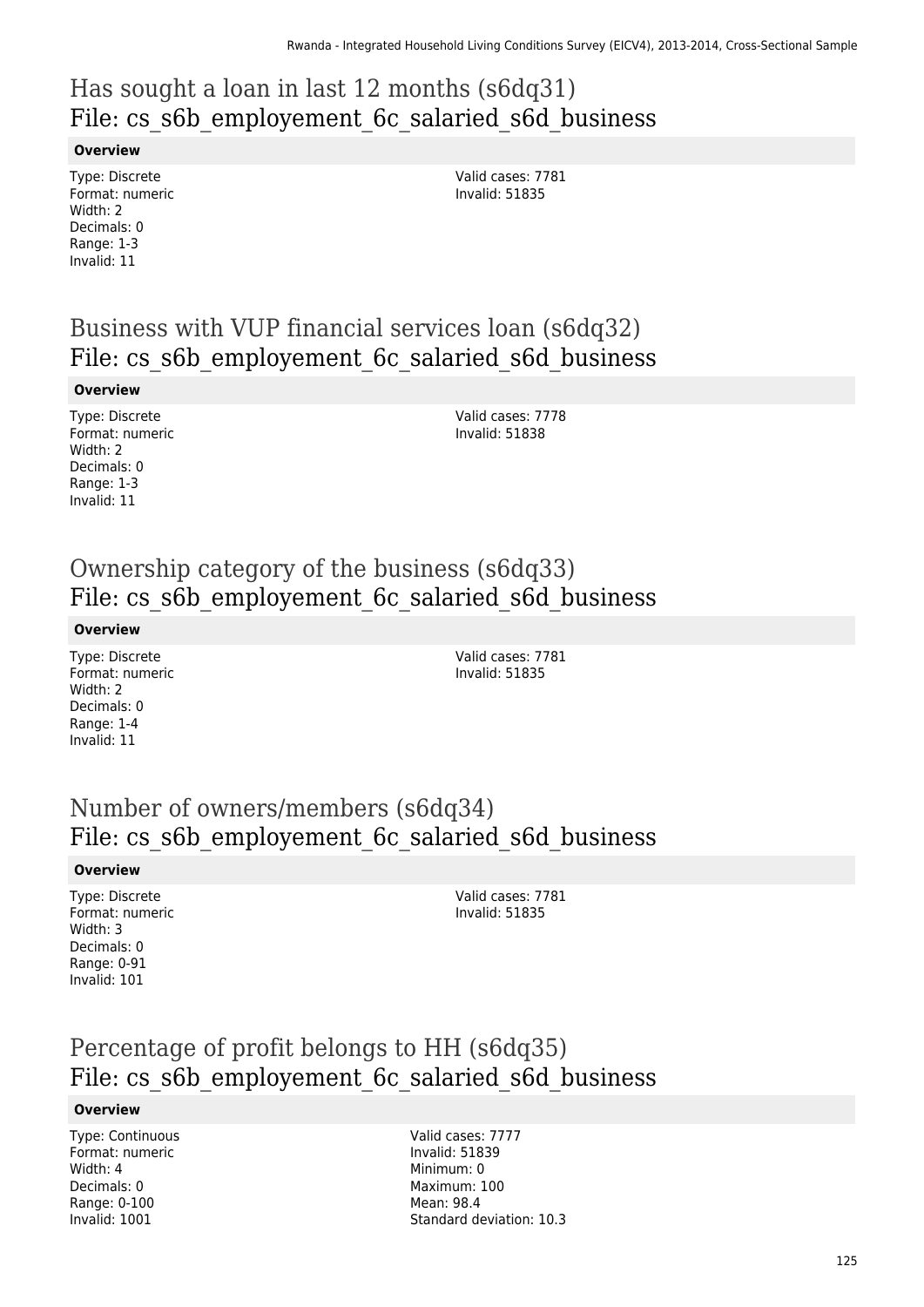# Number of employees over last 3 months (s6dq36) File: cs\_s6b\_employement\_6c\_salaried\_s6d\_business

### **Overview**

Type: Discrete Format: numeric Width: 4 Decimals: 0 Range: 0-200 Invalid: 1001

Valid cases: 7781 Invalid: 51835

# Employed paid worker in last 7 days (s6dq37) File: cs\_s6b\_employement\_6c\_salaried\_s6d\_business

### **Overview**

Type: Discrete Format: numeric Width: 2 Decimals: 0 Range: 1-2 Invalid: 11

Valid cases: 7773 Invalid: 51843

### Number of owners/members work in the business (s6dq38) File: cs\_s6b\_employement\_6c\_salaried\_s6d\_business

### **Overview**

Type: Discrete Format: numeric Width: 3 Decimals: 0 Range: 0-75 Invalid: 101

Valid cases: 7776 Invalid: 51840

# Maintain accounts regularly (s6dq39) File: cs\_s6b\_employement\_6c\_salaried\_s6d\_business

### **Overview**

Type: Discrete Format: numeric Width: 2 Decimals: 0 Range: 1-2 Invalid: 11

Valid cases: 7781 Invalid: 51835

## Obstacles when creating business (s6dq40) File: cs\_s6b\_employement\_6c\_salaried\_s6d\_business

### **Overview**

Type: Discrete Format: numeric Width: 2 Decimals: 0 Range: 1-8 Invalid: 11

Valid cases: 7781 Invalid: 51835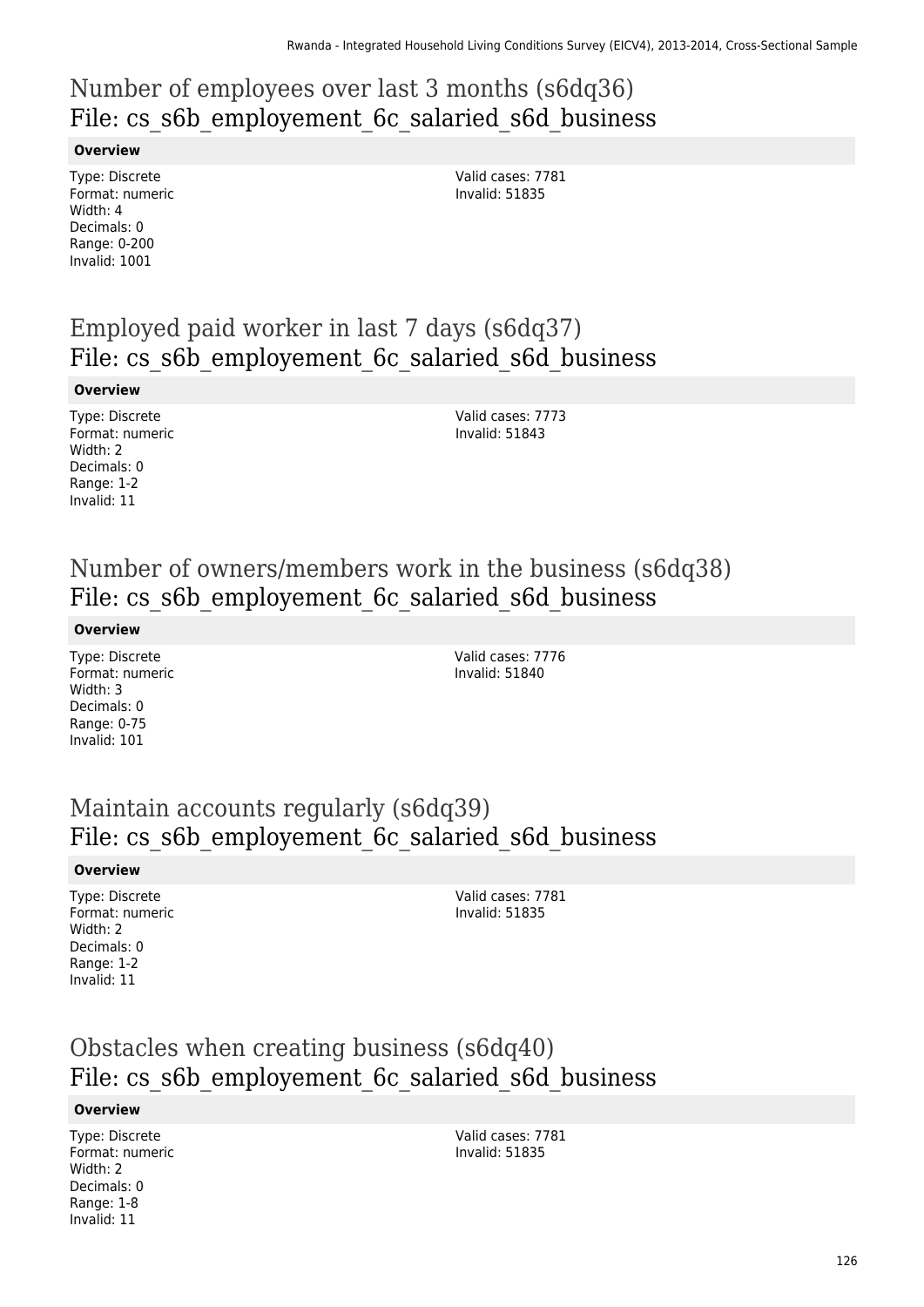# Source of money used to create business (s6dq41) File: cs\_s6b\_employement\_6c\_salaried\_s6d\_business

### **Overview**

Type: Discrete Format: numeric Width: 3 Decimals: 0 Range: 1-11 Invalid: 101

Valid cases: 7781 Invalid: 51835

# Labour expenditure (amount) (s6dq42a) File: cs\_s6b\_employement\_6c\_salaried\_s6d\_business

### **Overview**

Type: Continuous Format: numeric Width: 8 Decimals: 0 Range: 0-5000000 Invalid: 10000001

Valid cases: 7780 Invalid: 51836 Minimum: 0 Maximum: 5000000 Mean: 11066.8 Standard deviation: 107453.3

# Labour expenditure (time unit) (s6dq42b) File: cs\_s6b\_employement\_6c\_salaried\_s6d\_business

### **Overview**

Type: Discrete Format: numeric Width: 2 Decimals: 0 Range: 1-4 Invalid: 11

Valid cases: 7578 Invalid: 52038

# Non-labour expenditure (amount) (s6dq43a) File: cs\_s6b\_employement\_6c\_salaried\_s6d\_business

### **Overview**

Type: Continuous Format: numeric Width: 9 Decimals: 0 Range: 0-40000000 Invalid: 100000001

Valid cases: 7780 Invalid: 51836 Minimum: 0 Maximum: 40000000 Mean: 54165.6 Standard deviation: 559002.2

## Non-labour expenditure (time unit) (s6dq43b) File: cs\_s6b\_employement\_6c\_salaried\_s6d\_business

### **Overview**

Type: Discrete Format: numeric Width: 2 Decimals: 0 Range: 1-4 Invalid: 11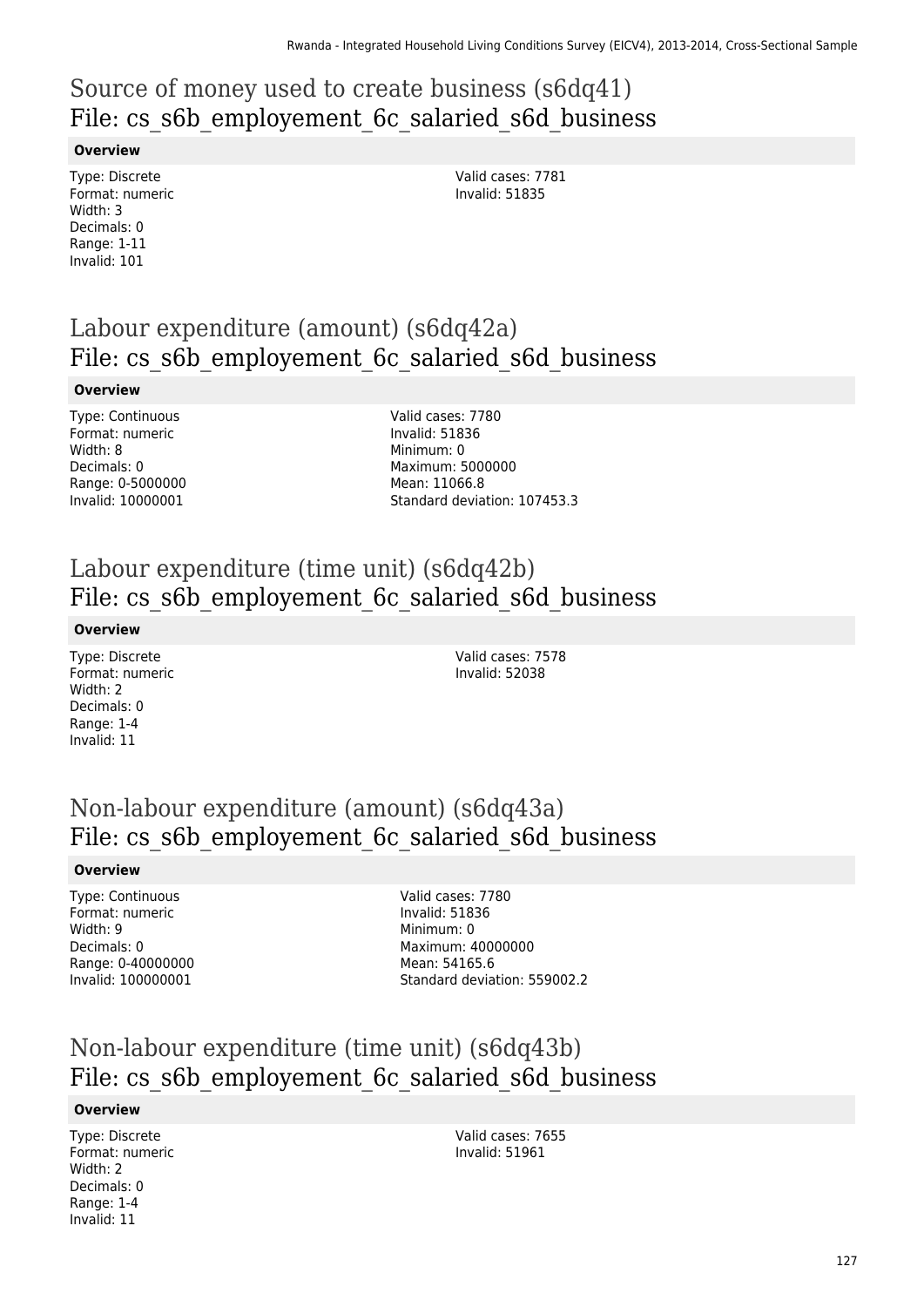# Turnover (amount) (s6dq44a) File: cs\_s6b\_employement\_6c\_salaried\_s6d\_business

#### **Overview**

Type: Continuous Format: numeric Width: 9 Decimals: 0 Range: 0-73000000 Invalid: 100000001

Valid cases: 7781 Invalid: 51835 Minimum: 0 Maximum: 73000000 Mean: 186215.6 Standard deviation: 1400980.6

# Turnover (time unit) (s6dq44b) File: cs\_s6b\_employement\_6c\_salaried\_s6d\_business

#### **Overview**

Type: Discrete Format: numeric Width: 2 Decimals: 0 Range: 1-4 Invalid: 11

Valid cases: 7779 Invalid: 51837

# Turnover expenditure shared (s6dq45) File: cs\_s6b\_employement\_6c\_salaried\_s6d\_business

### **Overview**

Type: Discrete Format: numeric Width: 2 Decimals: 0 Range: 1-2 Invalid: 11

Valid cases: 7778 Invalid: 51838

### EICV4 survey sample (surveyh) File: cs\_s6b\_employement\_6c\_salaried\_s6d\_business

### **Overview**

Type: Discrete Format: numeric Width: 1 Decimals: 0 Range: 1-3

Valid cases: 59526 Invalid: 90

## All Rwanda (rwanda) File: cs\_s6b\_employement\_6c\_salaried\_s6d\_business

### **Overview**

Type: Discrete Format: numeric Width: 1 Decimals: 0 Range: 1-1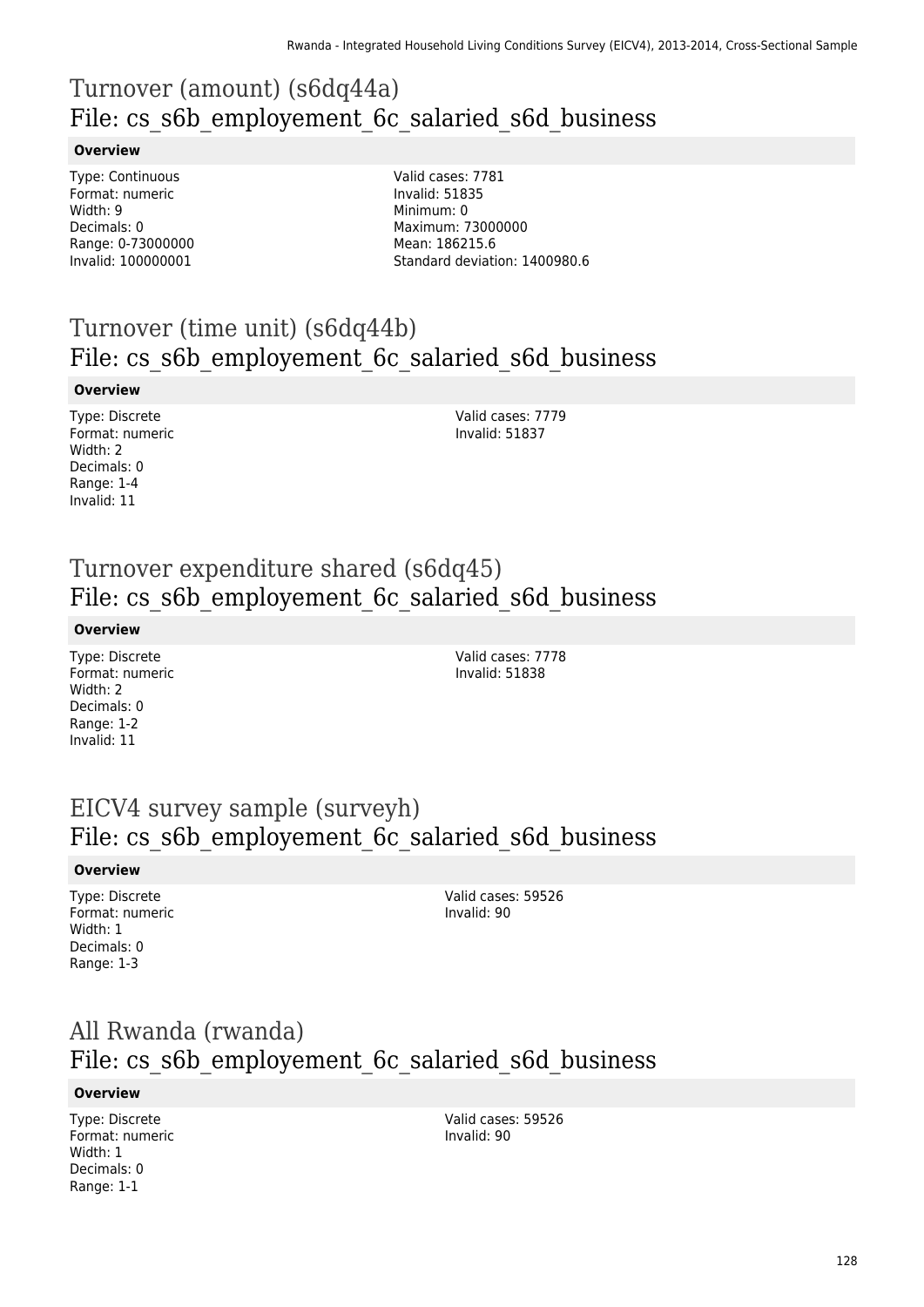# Type of household according to the sample (hhtype) File: cs\_s6b\_employement\_6c\_salaried\_s6d\_business

**Overview**

Type: Discrete Format: numeric Width: 4 Decimals: 2 Range: 1-8

Valid cases: 59526 Invalid: 90

# QUINTILE (quintile) File: cs\_s6b\_employement\_6c\_salaried\_s6d\_business

#### **Overview**

Type: Discrete Format: numeric Width: 1 Decimals: 0 Range: 1-5

Valid cases: 59526 Invalid: 90

# POVERTY (poverty) File: cs\_s6b\_employement\_6c\_salaried\_s6d\_business

#### **Overview**

Type: Discrete Format: numeric Width: 1 Decimals: 0 Range: 1-3

Valid cases: 59526 Invalid: 90

### aggregate consumption/ae in Jan14 Prices (Consumption) File: cs\_s6b\_employement\_6c\_salaried\_s6d\_business

#### **Overview**

Type: Continuous Format: numeric Width: 16 Decimals: 0 Range: 7338.55126953125-12809880 Valid cases: 59616 Invalid: 0 Minimum: 7338.6 Maximum: 12809880 Mean: 288254.8 Standard deviation: 469282.6

# Month of interview (s0q19m) File: cs\_s6b\_employement\_6c\_salaried\_s6d\_business

#### **Overview**

Type: Discrete Format: numeric Width: 2 Decimals: 0 Range: 1-12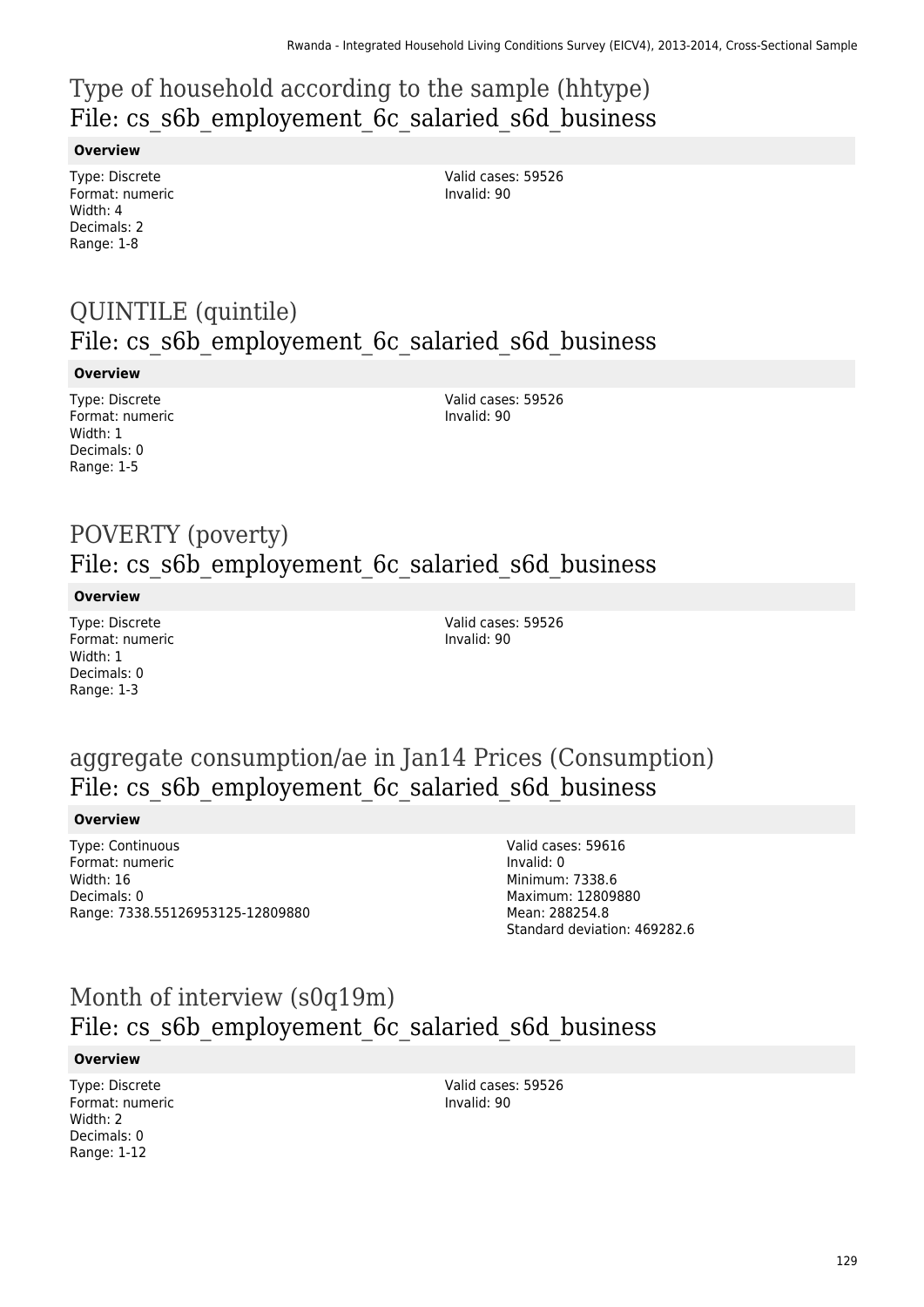# Year of interview (s0q19y) File: cs\_s6b\_employement\_6c\_salaried\_s6d\_business

### **Overview**

Type: Discrete Format: numeric Width: 2 Decimals: 0 Range: 13-14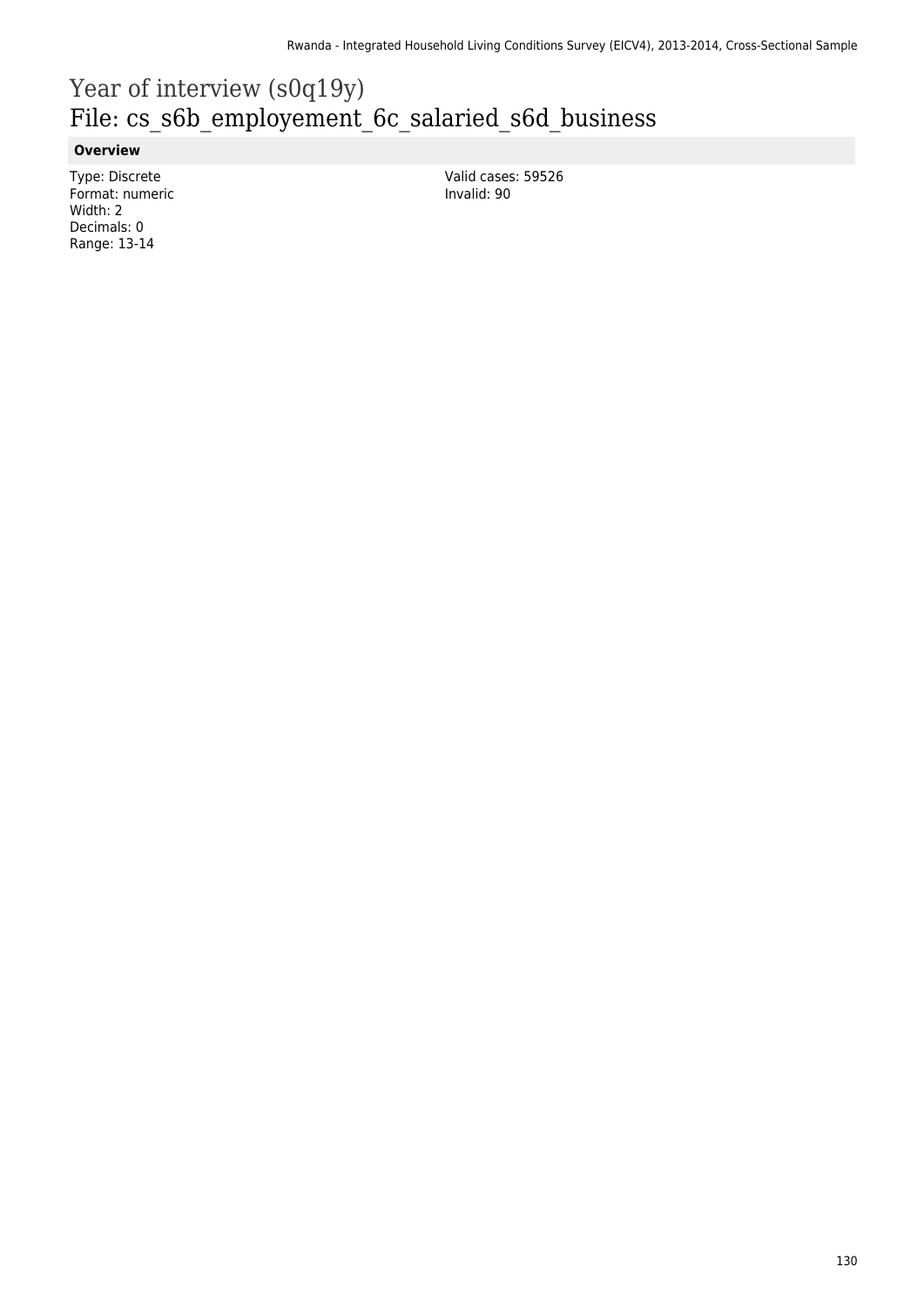# Province (province) File: cs\_s7a1\_livestock

### **Overview**

Type: Discrete Format: numeric Width: 1 Decimals: 0 Range: 1-5

Valid cases: 80877 Invalid: 0

# District (district) File: cs\_s7a1\_livestock

#### **Overview**

Type: Discrete Format: numeric Width: 2 Decimals: 0 Range: 11-57

Valid cases: 80877 Invalid: 0

## Urban/Rural 2012 (4 categories) (ur2012) File: cs\_s7a1\_livestock

#### **Overview**

Type: Discrete Format: numeric Width: 1 Decimals: 0 Range: 1-4

Valid cases: 80877 Invalid: 0

### Urban/Rural 2012 (2 categories) (ur2\_2012) File: cs\_s7a1\_livestock

### **Overview**

Type: Discrete Format: numeric Width: 1 Decimals: 0 Range: 1-2

Valid cases: 80877 Invalid: 0

## Region (region) File: cs\_s7a1\_livestock

#### **Overview**

Type: Discrete Format: numeric Width: 1 Decimals: 0 Range: 1-6

Valid cases: 80877 Invalid: 0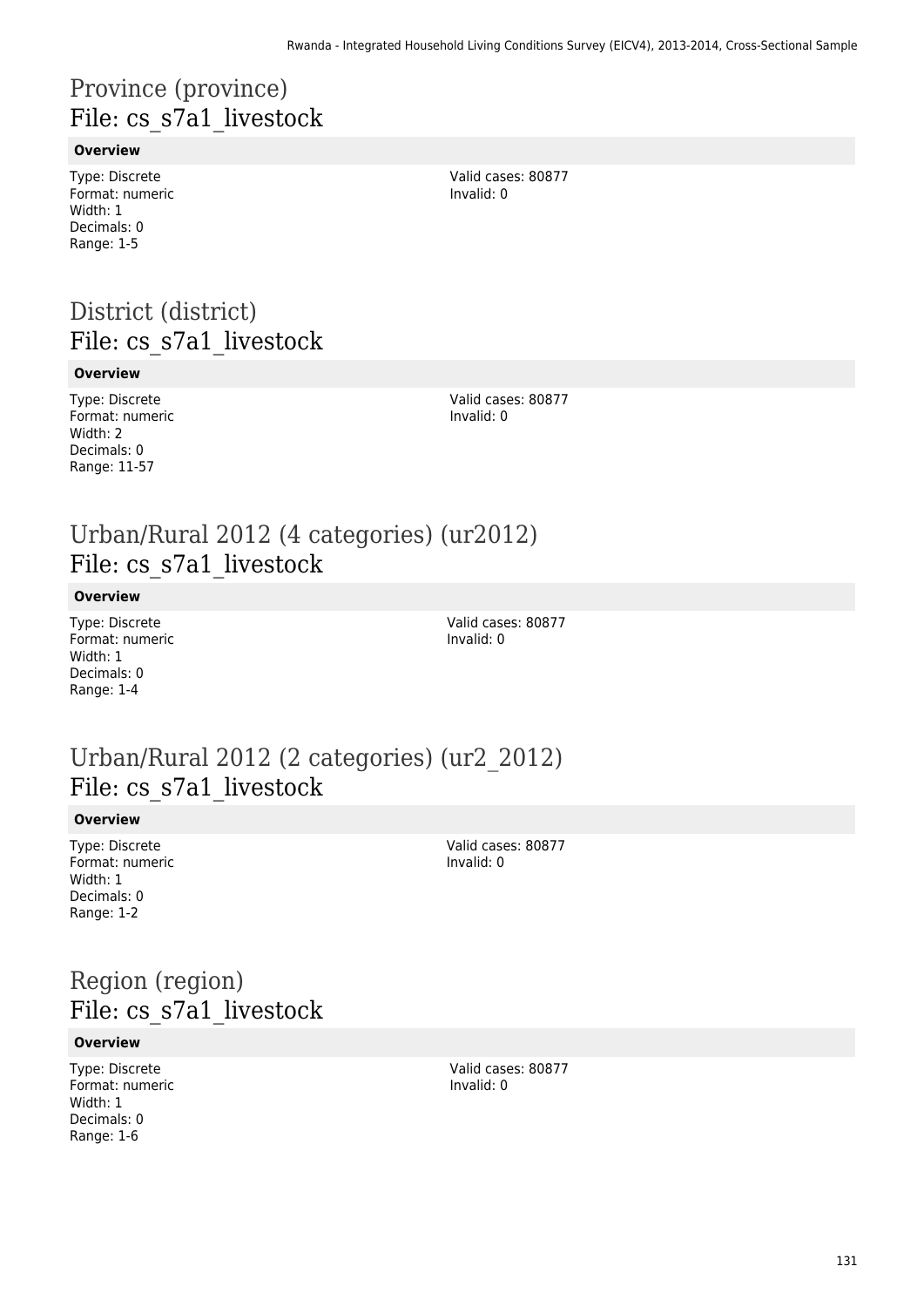# Sampling weight\_CS (weight) File: cs\_s7a1\_livestock

### **Overview**

Type: Continuous Format: numeric Width: 11 Decimals: 0 Range: 46.71159111-685.0417808 Valid cases: 80877 Invalid: 0 Minimum: 46.7 Maximum: 685 Mean: 169.9 Standard deviation: 44.9

# Code of livestock (s7aq3) File: cs\_s7a1\_livestock

### **Overview**

Type: Discrete Format: numeric Width: 1 Decimals: 0 Range: 1-8

Valid cases: 75952 Invalid: 4925

# Type of livestock (s7aq3d) File: cs\_s7a1\_livestock

### **Overview**

Type: Discrete Format: character Width: 39

Valid cases: 75952 Invalid: 0

# Raised type of livestock in last 12 months (s7aq4) File: cs\_s7a1\_livestock

### **Overview**

Type: Discrete Format: numeric Width: 1 Decimals: 0 Range: 1-9

Valid cases: 75952 Invalid: 4925

### Number of livestock owned (s7aq5) File: cs\_s7a1\_livestock

### **Overview**

Type: Discrete Format: numeric Width: 5 Decimals: 0 Range: 0-99999

Valid cases: 20984 Invalid: 59893

Stable these animals (s7aq6) File: cs\_s7a1\_livestock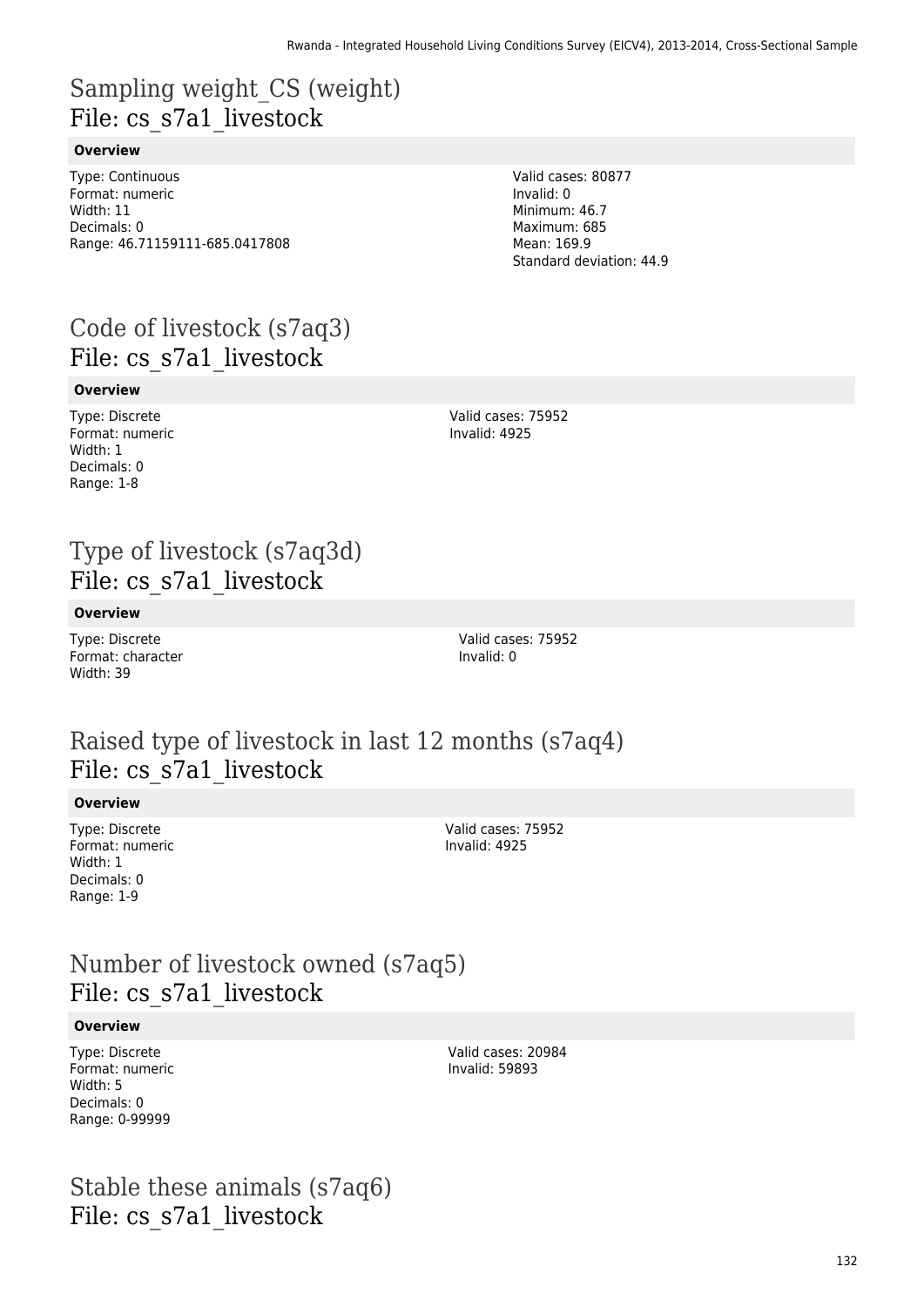# Stable these animals (s7aq6) File: cs\_s7a1\_livestock

### **Overview**

Type: Discrete Format: numeric Width: 1 Decimals: 0 Range: 1-9

Valid cases: 16949 Invalid: 63928

## Sales price in today's prices (s7aq7) File: cs\_s7a1\_livestock

#### **Overview**

Type: Discrete Format: numeric Width: 7 Decimals: 0 Range: 0-9999999

Valid cases: 16949 Invalid: 63928

## Have bought any in last 12 months (s7aq8) File: cs\_s7a1\_livestock

#### **Overview**

Type: Discrete Format: numeric Width: 1 Decimals: 0 Range: 1-9

Valid cases: 20984 Invalid: 59893

### Number of livestock bought (s7aq9) File: cs\_s7a1\_livestock

#### **Overview**

Type: Discrete Format: numeric Width: 4 Decimals: 0 Range: 0-9999

Valid cases: 8317 Invalid: 72560

## Value of animal purchases (s7aq10) File: cs\_s7a1\_livestock

#### **Overview**

Type: Discrete Format: numeric Width: 7 Decimals: 0 Range: 0-9999999

Valid cases: 8317 Invalid: 72560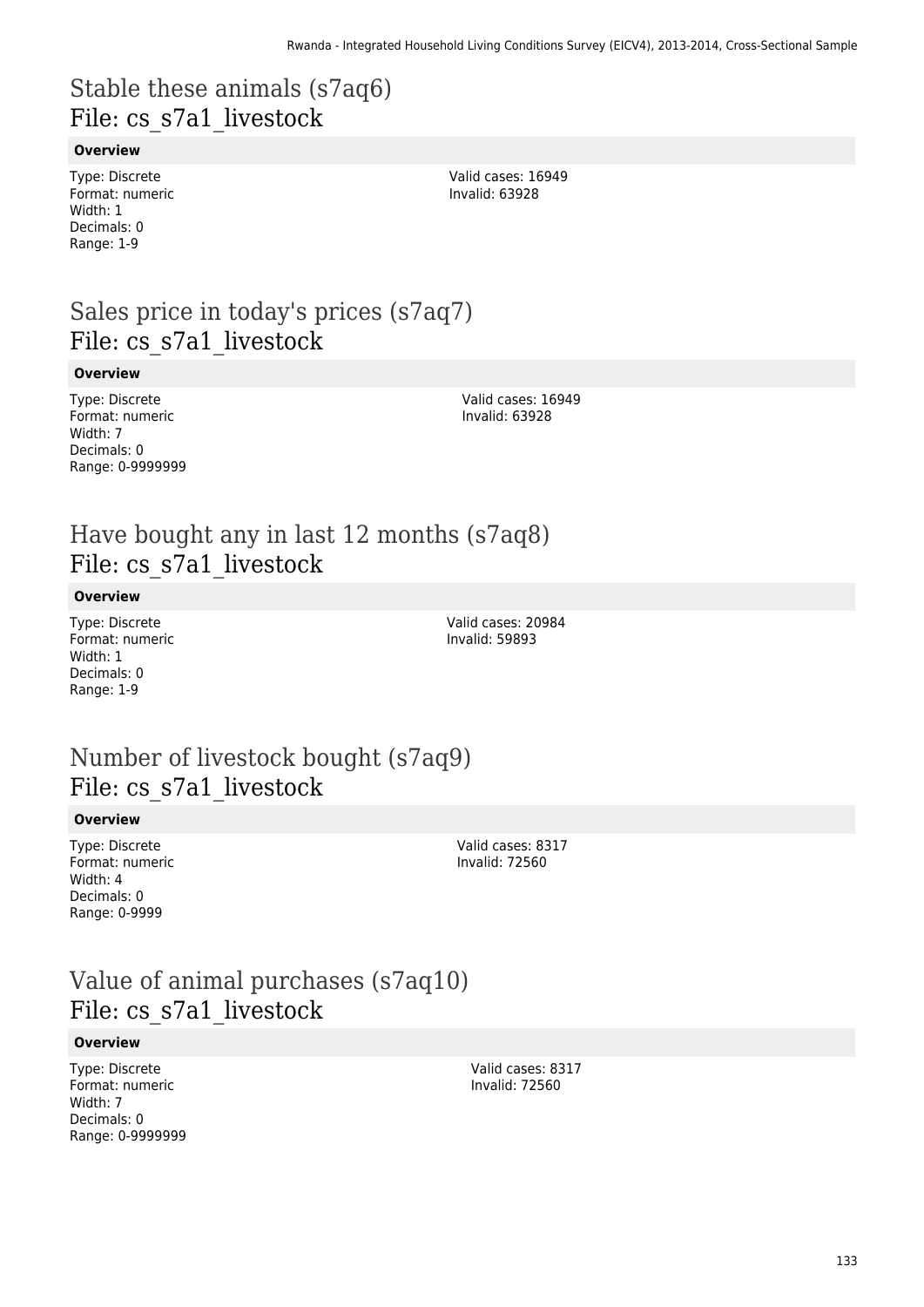# Number born in the past 12 months (s7aq11) File: cs\_s7a1\_livestock

### **Overview**

Type: Discrete Format: numeric Width: 2 Decimals: 0 Range: 0-99

Valid cases: 14159 Invalid: 66718

# Sold or killed any livestock in the past 12 months (s7aq12) File: cs\_s7a1\_livestock

#### **Overview**

Type: Discrete Format: numeric Width: 1 Decimals: 0 Range: 1-9

Valid cases: 20984 Invalid: 59893

# Number of livestock sold or slaughtered (s7aq13) File: cs\_s7a1\_livestock

#### **Overview**

Type: Discrete Format: numeric Width: 5 Decimals: 0 Range: 1-99999

Valid cases: 9174 Invalid: 71703

### Value of the animals sold live or dead (s7aq14) File: cs\_s7a1\_livestock

#### **Overview**

Type: Discrete Format: numeric Width: 7 Decimals: 0 Range: 100-9999999 Valid cases: 9174 Invalid: 71703

Lost livestock in the past 12 months (s7aq15) File: cs\_s7a1\_livestock

#### **Overview**

Type: Discrete Format: numeric Width: 1 Decimals: 0 Range: 1-9

Valid cases: 20984 Invalid: 59893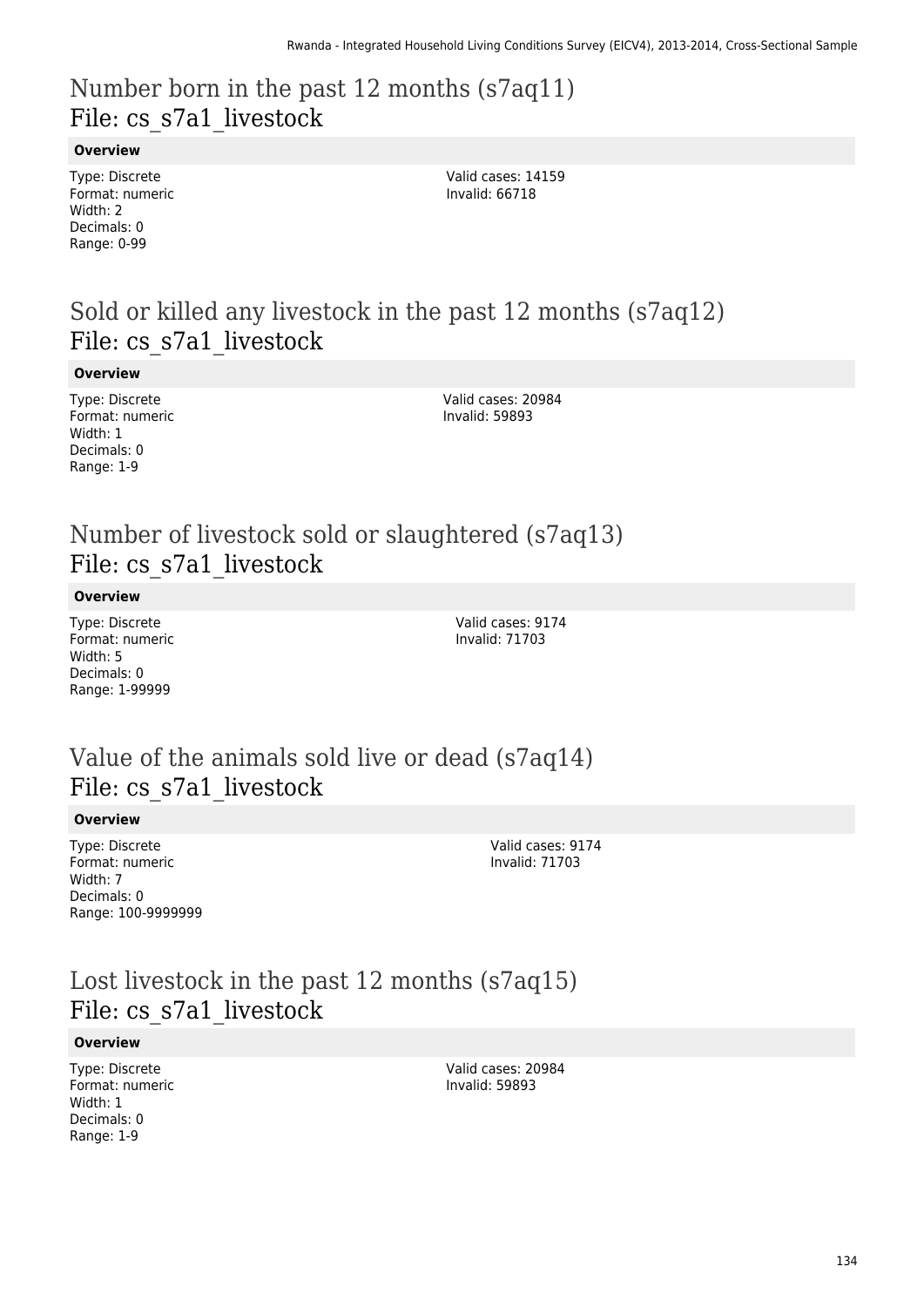# Number of livestock lost (s7aq16) File: cs\_s7a1\_livestock

### **Overview**

Type: Discrete Format: numeric Width: 5 Decimals: 0 Range: 1-99999

Valid cases: 6042 Invalid: 74835

# Rented any animals in the last 12 months (s7aq17) File: cs\_s7a1\_livestock

#### **Overview**

Type: Discrete Format: numeric Width: 1 Decimals: 0 Range: 1-9

Valid cases: 4831 Invalid: 76046

## Total amount earned from the rental (s7aq18) File: cs\_s7a1\_livestock

#### **Overview**

Type: Discrete Format: numeric Width: 9 Decimals: 0 Range: 0-999999999 Valid cases: 50 Invalid: 80827

# Cluster (clust) File: cs\_s7a1\_livestock

#### **Overview**

Type: Continuous Format: numeric Width: 5 Decimals: 0 Range: 10001-11230 Valid cases: 80877 Invalid: 0 Minimum: 10001 Maximum: 11230 Mean: 10644.7 Standard deviation: 346.9

# Household Identifier\_in cross section (hhid) File: cs\_s7a1\_livestock

#### **Overview**

Type: Continuous Format: numeric Width: 6 Decimals: 0 Range: 100001-114420 Valid cases: 80877 Invalid: 0 Minimum: 100001 Maximum: 114420 Mean: 107436.4 Standard deviation: 4094.5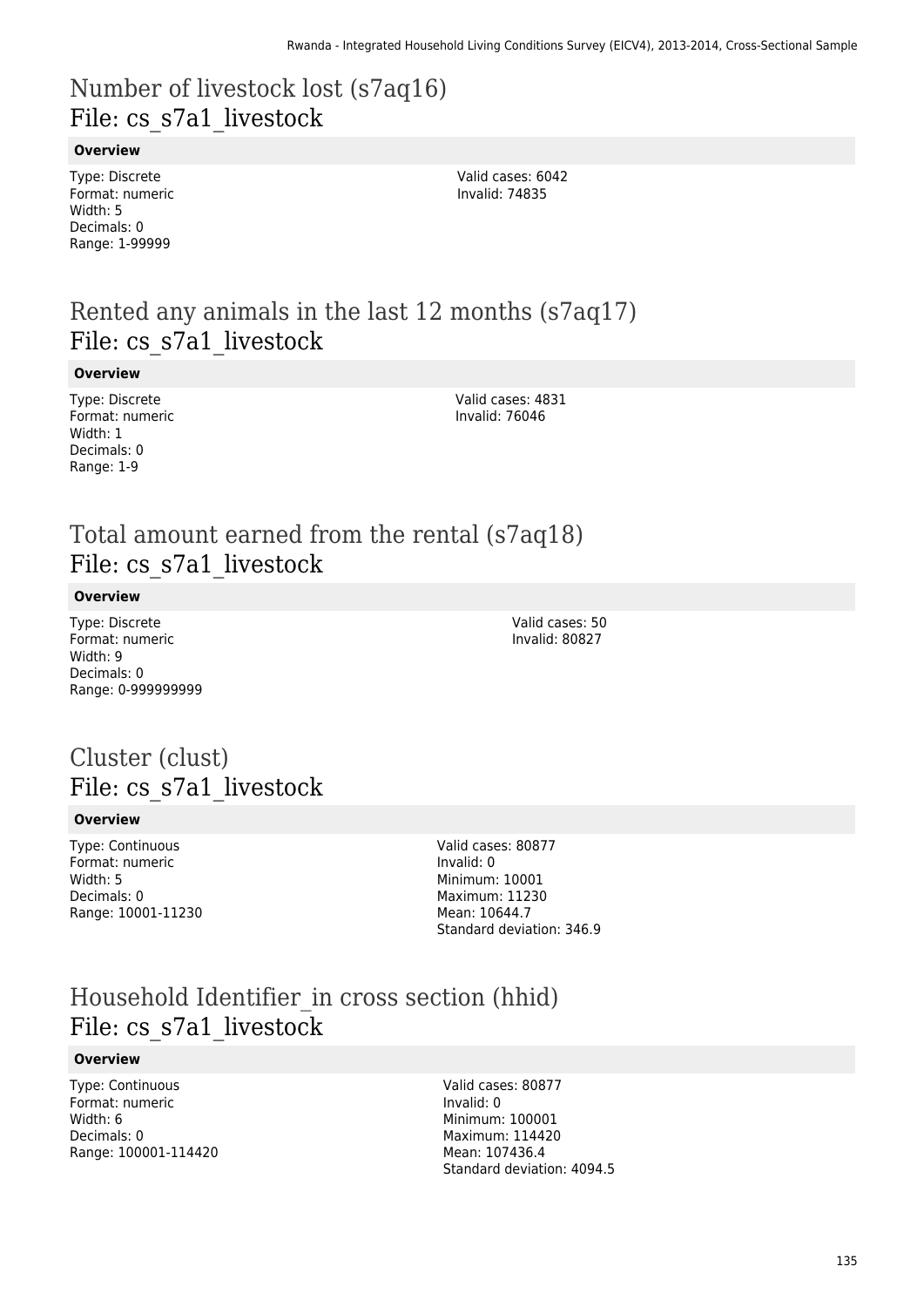# Type of household according to the sample (hhtype) File: cs\_s7a1\_livestock

### **Overview**

Type: Discrete Format: numeric Width: 1 Decimals: 0 Range: 1-8

Valid cases: 80877 Invalid: 0

# All Rwanda (rwanda) File: cs\_s7a1\_livestock

#### **Overview**

Type: Discrete Format: numeric Width: 1 Decimals: 0 Range: 1-1

Valid cases: 80877 Invalid: 0

### EICV4 survey sample (surveyh) File: cs\_s7a1\_livestock

#### **Overview**

Type: Discrete Format: numeric Width: 1 Decimals: 0 Range: 1-3

Valid cases: 80877 Invalid: 0

# QUINTILE (quintile) File: cs\_s7a1\_livestock

### **Overview**

Type: Discrete Format: numeric Width: 1 Decimals: 0 Range: 1-5

Valid cases: 80877 Invalid: 0

# POVERTY (poverty) File: cs\_s7a1\_livestock

#### **Overview**

Type: Discrete Format: numeric Width: 1 Decimals: 0 Range: 1-3

Valid cases: 80877 Invalid: 0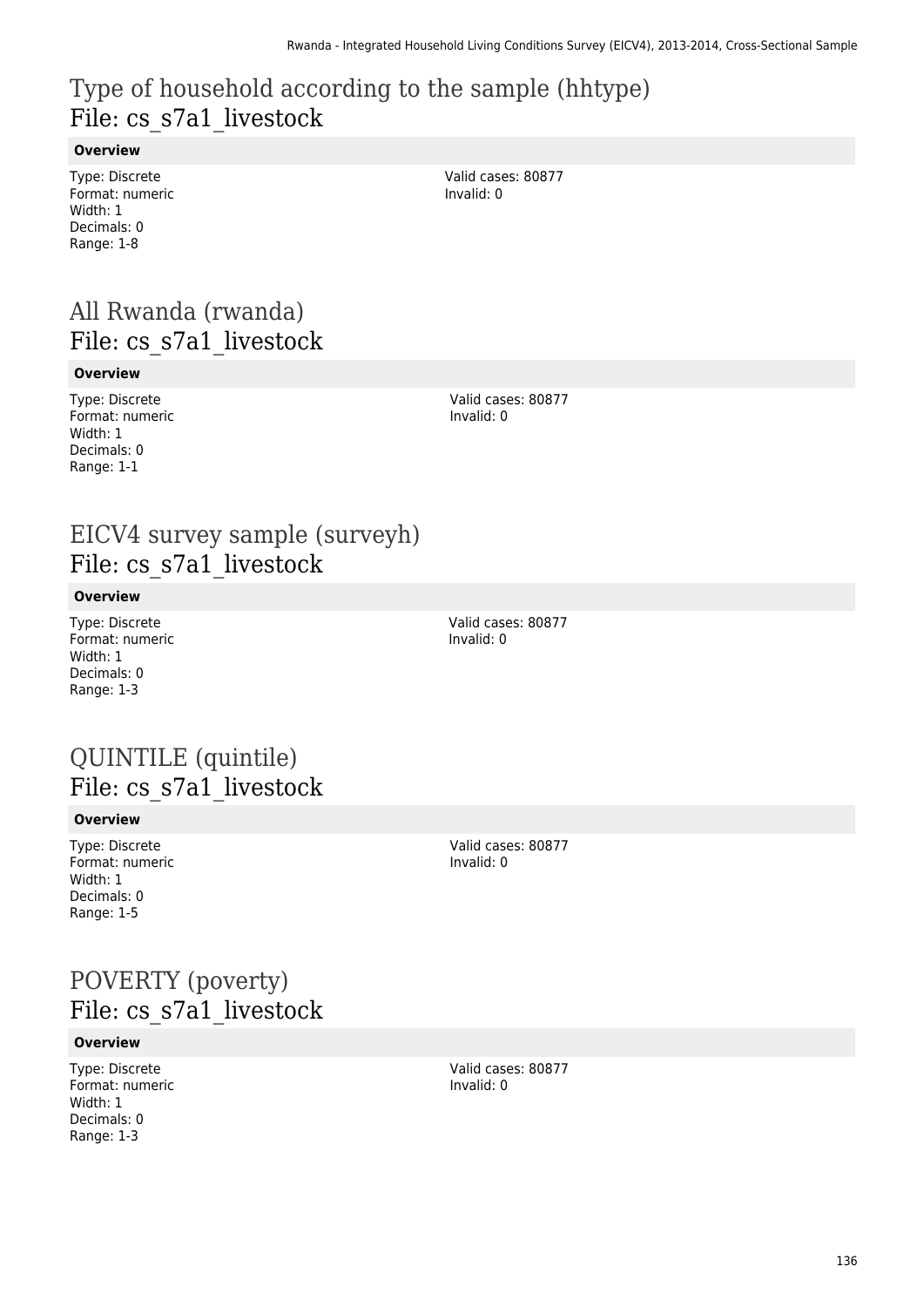# aggregate consumption/ae in Jan14 Prices (Consumption) File: cs\_s7a1\_livestock

### **Overview**

Type: Continuous Format: numeric Width: 16 Decimals: 0 Range: 7338.55126953125-12809880 Valid cases: 80877 Invalid: 0 Minimum: 7338.6 Maximum: 12809880 Mean: 280761.2 Standard deviation: 385354

# Month of interview (s0q19m) File: cs\_s7a1\_livestock

### **Overview**

Type: Discrete Format: numeric Width: 2 Decimals: 0 Range: 1-12

Valid cases: 80877 Invalid: 0

## Year of interview (s0q19y) File: cs\_s7a1\_livestock

### **Overview**

Type: Discrete Format: numeric Width: 2 Decimals: 0 Range: 13-14

Valid cases: 80877 Invalid: 0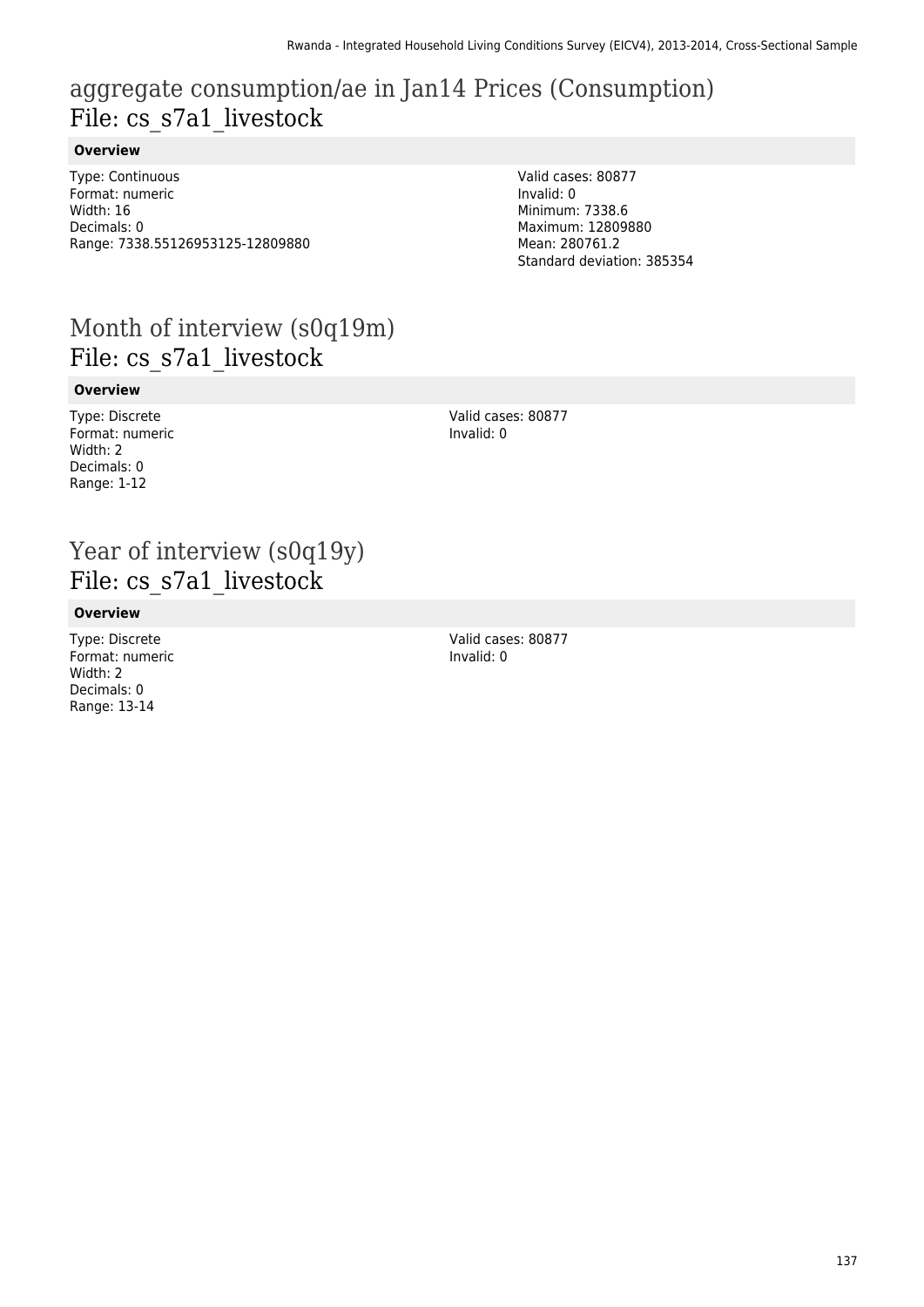# Province (province) File: cs\_s7a2\_livestock

### **Overview**

Type: Discrete Format: numeric Width: 1 Decimals: 0 Range: 1-5

Valid cases: 14419 Invalid: 0

# District (district) File: cs\_s7a2\_livestock

#### **Overview**

Type: Discrete Format: numeric Width: 2 Decimals: 0 Range: 11-57

Valid cases: 14419 Invalid: 0

## Urban/Rural 2012 (4 categories) (ur2012) File: cs\_s7a2\_livestock

#### **Overview**

Type: Discrete Format: numeric Width: 1 Decimals: 0 Range: 1-4

Valid cases: 14419 Invalid: 0

### Urban/Rural 2012 (2 categories) (ur2\_2012) File: cs\_s7a2\_livestock

### **Overview**

Type: Discrete Format: numeric Width: 1 Decimals: 0 Range: 1-2

Valid cases: 14419 Invalid: 0

## Region (region) File: cs\_s7a2\_livestock

#### **Overview**

Type: Discrete Format: numeric Width: 1 Decimals: 0 Range: 1-6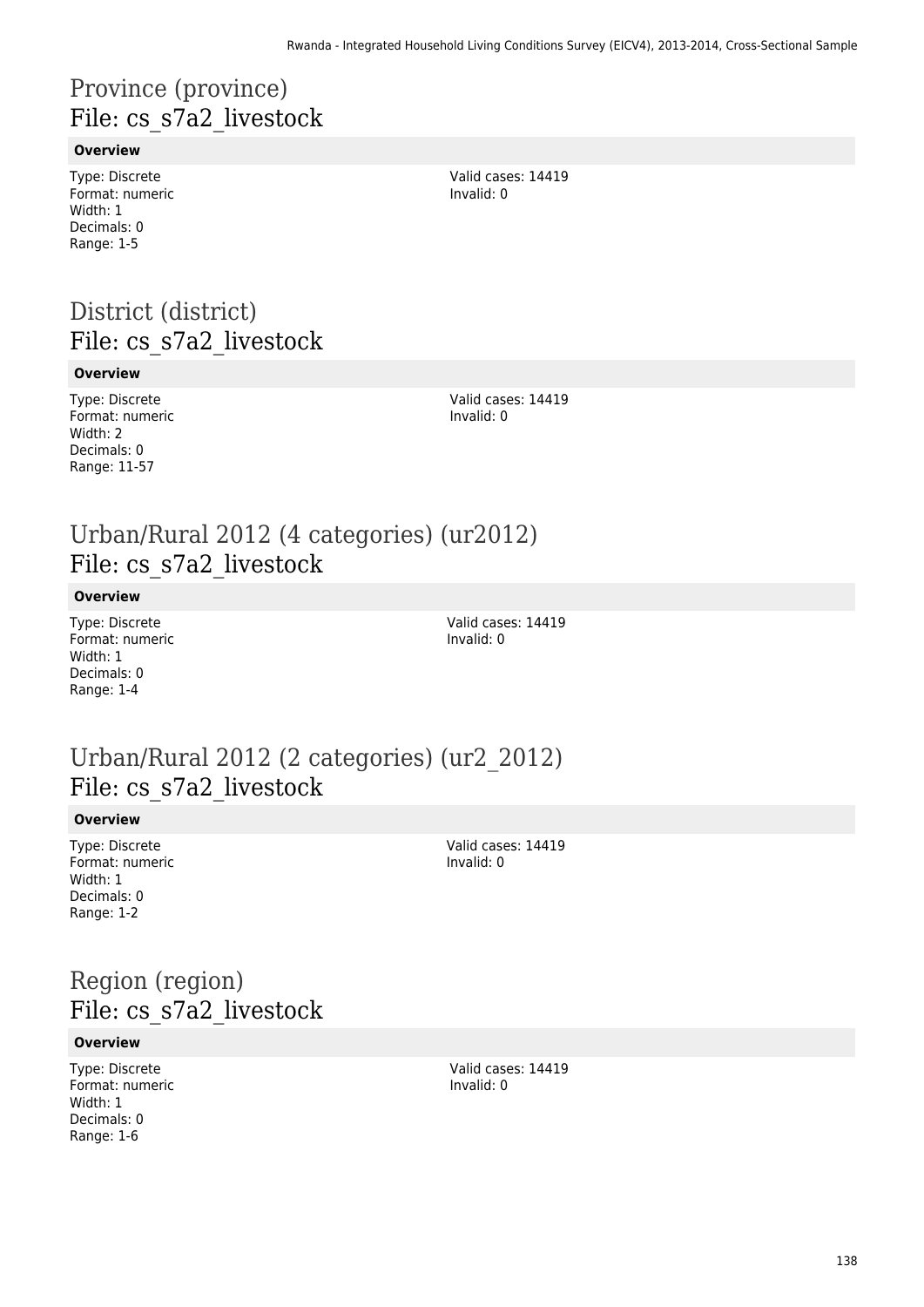# Sampling weight\_CS (weight) File: cs\_s7a2\_livestock

### **Overview**

Type: Continuous Format: numeric Width: 11 Decimals: 0 Range: 46.71159111-685.0417808 Valid cases: 14419 Invalid: 0 Minimum: 46.7 Maximum: 685 Mean: 172.9 Standard deviation: 49.4

# Received a cow from government policy (s7a2q1) File: cs\_s7a2\_livestock

### **Overview**

Type: Discrete Format: numeric Width: 1 Decimals: 0 Range: 1-9

Valid cases: 9494 Invalid: 4925

## Still keep this animal (s7a2q2) File: cs\_s7a2\_livestock

### **Overview**

Type: Discrete Format: numeric Width: 1 Decimals: 0 Range: 1-9

Valid cases: 871 Invalid: 13548

### Received animal from NGO or social protection (s7a2q3) File: cs\_s7a2\_livestock

### **Overview**

Type: Discrete Format: numeric Width: 1 Decimals: 0 Range: 1-9

Valid cases: 9494 Invalid: 4925

# Kind of animal 1st (s7a2q4a) File: cs\_s7a2\_livestock

### **Overview**

Type: Discrete Format: numeric Width: 1 Decimals: 0 Range: 1-9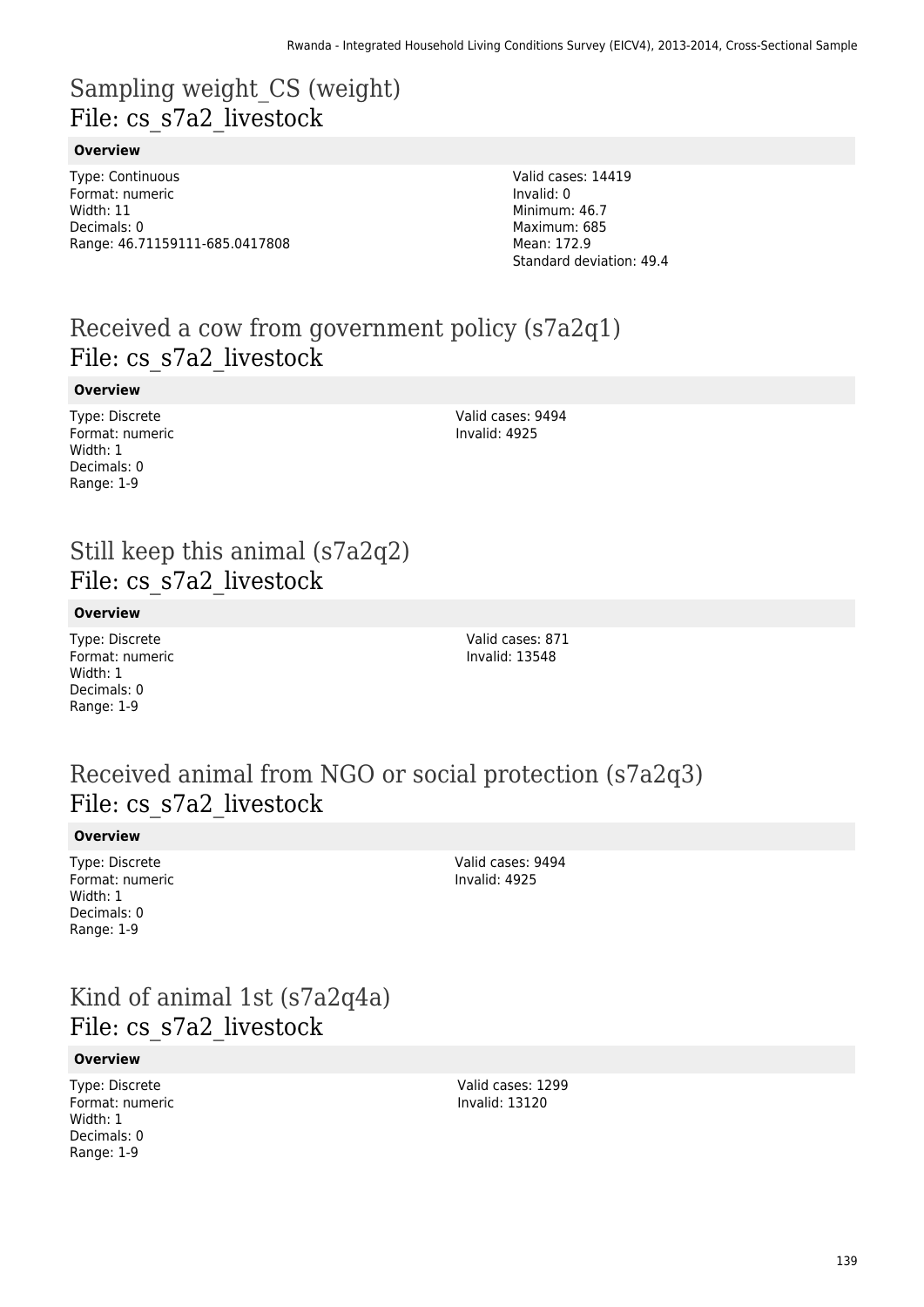# Kind of animal 2nd (s7a2q4b) File: cs\_s7a2\_livestock

### **Overview**

Type: Discrete Format: numeric Width: 1 Decimals: 0 Range: 0-9

Valid cases: 1299 Invalid: 13120

## Change in number of animals (s7a2q5) File: cs\_s7a2\_livestock

#### **Overview**

Type: Discrete Format: numeric Width: 1 Decimals: 0 Range: 1-9

Valid cases: 9494 Invalid: 4925

### Use a maintained pasture (s7a2q6) File: cs\_s7a2\_livestock

#### **Overview**

Type: Discrete Format: numeric Width: 1 Decimals: 0 Range: 1-9

Valid cases: 9494 Invalid: 4925

### Owner of pasture (s7a2q7) File: cs\_s7a2\_livestock

### **Overview**

Type: Discrete Format: numeric Width: 1 Decimals: 0 Range: 1-9

Valid cases: 146 Invalid: 14273

### Cost of using the pasture over last 12 months (s7a2q8) File: cs\_s7a2\_livestock

#### **Overview**

Type: Discrete Format: numeric Width: 9 Decimals: 0 Range: 0-999999999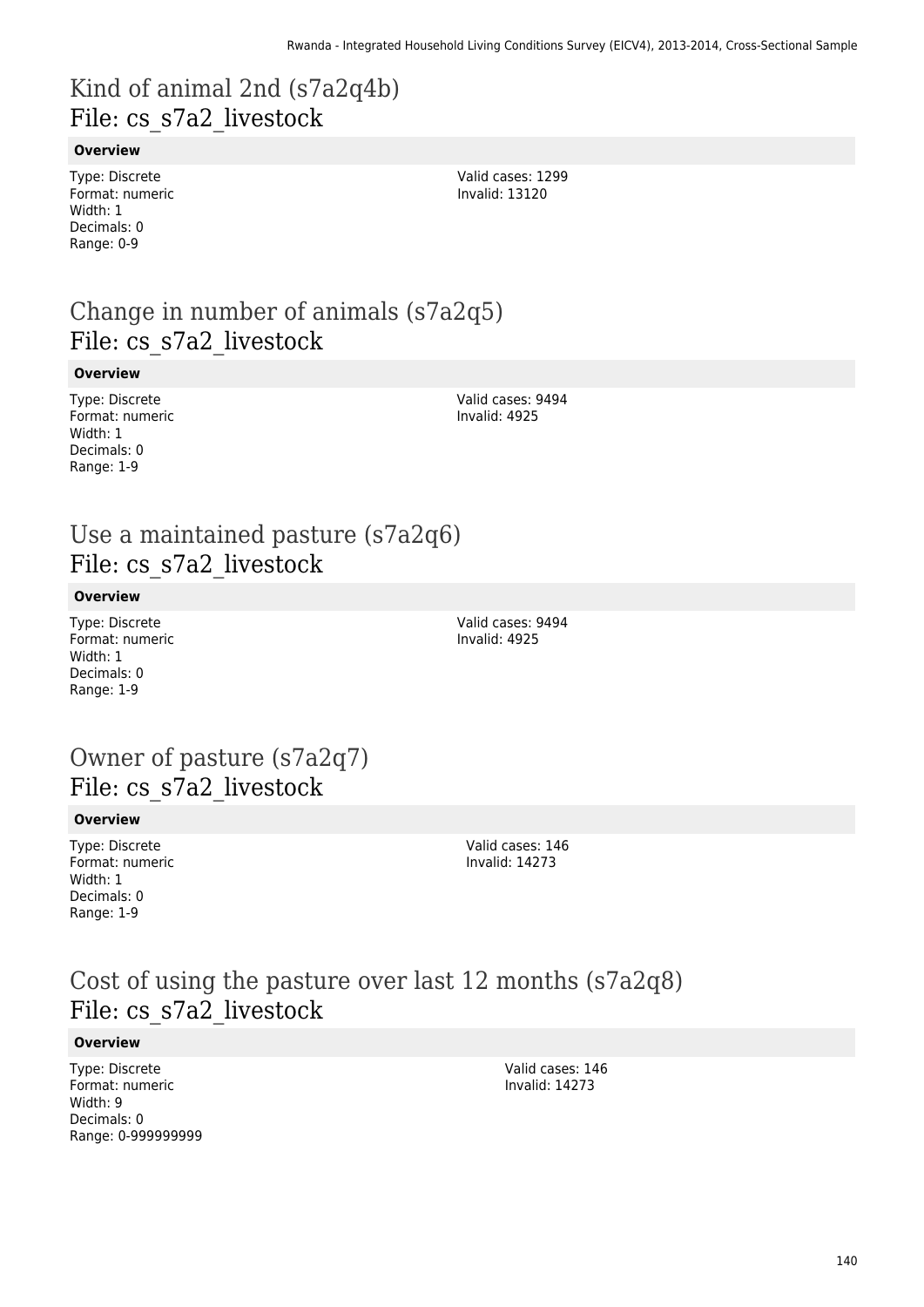# Number of months pasture was used (s7a2q9) File: cs\_s7a2\_livestock

### **Overview**

Type: Discrete Format: numeric Width: 2 Decimals: 0 Range: 0-99

Valid cases: 146 Invalid: 14273

## Cluster (clust) File: cs\_s7a2\_livestock

#### **Overview**

Type: Continuous Format: numeric Width: 5 Decimals: 0 Range: 10001-11230

Valid cases: 14419 Invalid: 0 Minimum: 10001 Maximum: 11230 Mean: 10625.4 Standard deviation: 352.9

### Household Identifier (hhid) File: cs\_s7a2\_livestock

### **Overview**

Type: Continuous Format: numeric Width: 6 Decimals: 0 Range: 100001-114420 Valid cases: 14419 Invalid: 0 Minimum: 100001 Maximum: 114420 Mean: 107210.8 Standard deviation: 4162.8

### Type of household according to the sample (hhtype) File: cs\_s7a2\_livestock

#### **Overview**

Type: Discrete Format: numeric Width: 1 Decimals: 0 Range: 1-8

Valid cases: 14419 Invalid: 0

# All Rwanda (rwanda) File: cs\_s7a2\_livestock

#### **Overview**

Type: Discrete Format: numeric Width: 1 Decimals: 0 Range: 1-1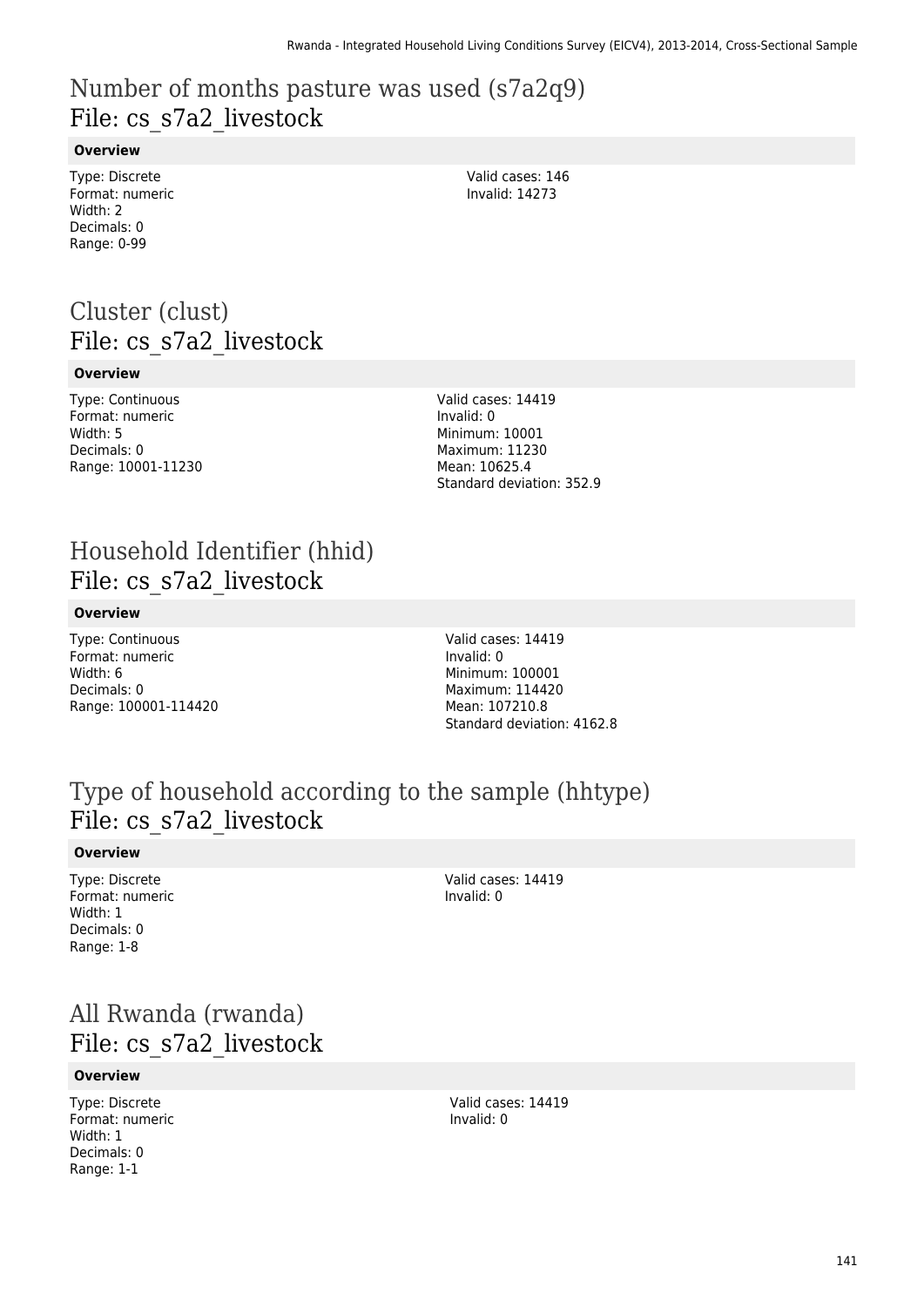# EICV4 survey sample (surveyh) File: cs\_s7a2\_livestock

### **Overview**

Type: Discrete Format: numeric Width: 1 Decimals: 0 Range: 1-3

Valid cases: 14419 Invalid: 0

# QUINTILE (quintile) File: cs\_s7a2\_livestock

#### **Overview**

Type: Discrete Format: numeric Width: 1 Decimals: 0 Range: 1-5

Valid cases: 14419 Invalid: 0

# POVERTY (poverty) File: cs\_s7a2\_livestock

#### **Overview**

Type: Discrete Format: numeric Width: 1 Decimals: 0 Range: 1-3

Valid cases: 14419 Invalid: 0

## aggregate consumption/ae in Jan14 Prices (Consumption) File: cs\_s7a2\_livestock

### **Overview**

Type: Continuous Format: numeric Width: 16 Decimals: 0 Range: 7338.55126953125-12809880 Valid cases: 14419 Invalid: 0 Minimum: 7338.6 Maximum: 12809880 Mean: 315400.3 Standard deviation: 488295.2

# Month of interview (s0q19m) File: cs\_s7a2\_livestock

#### **Overview**

Type: Discrete Format: numeric Width: 2 Decimals: 0 Range: 1-12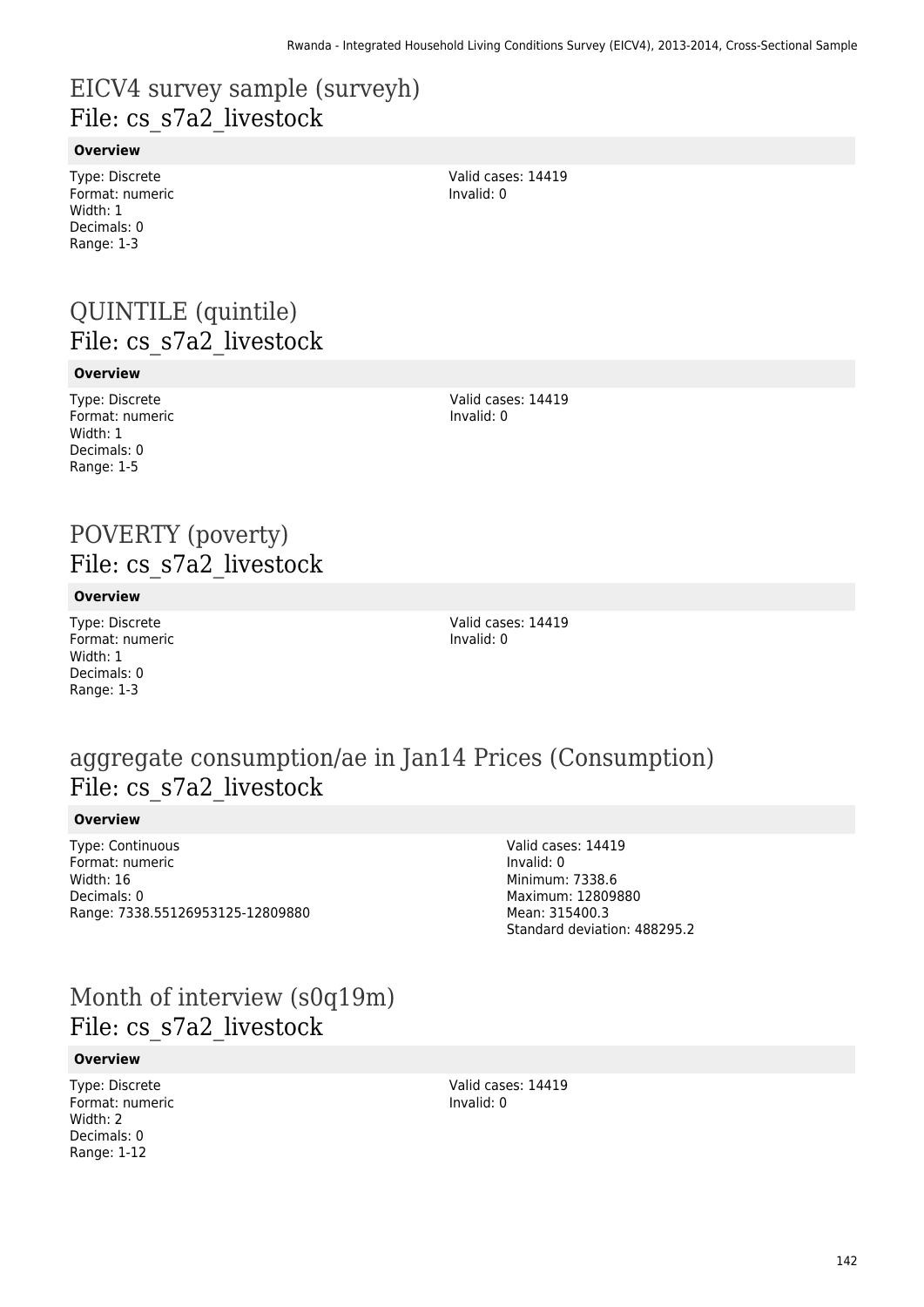# Year of interview (s0q19y) File: cs\_s7a2\_livestock

### **Overview**

Type: Discrete Format: numeric Width: 2 Decimals: 0 Range: 13-14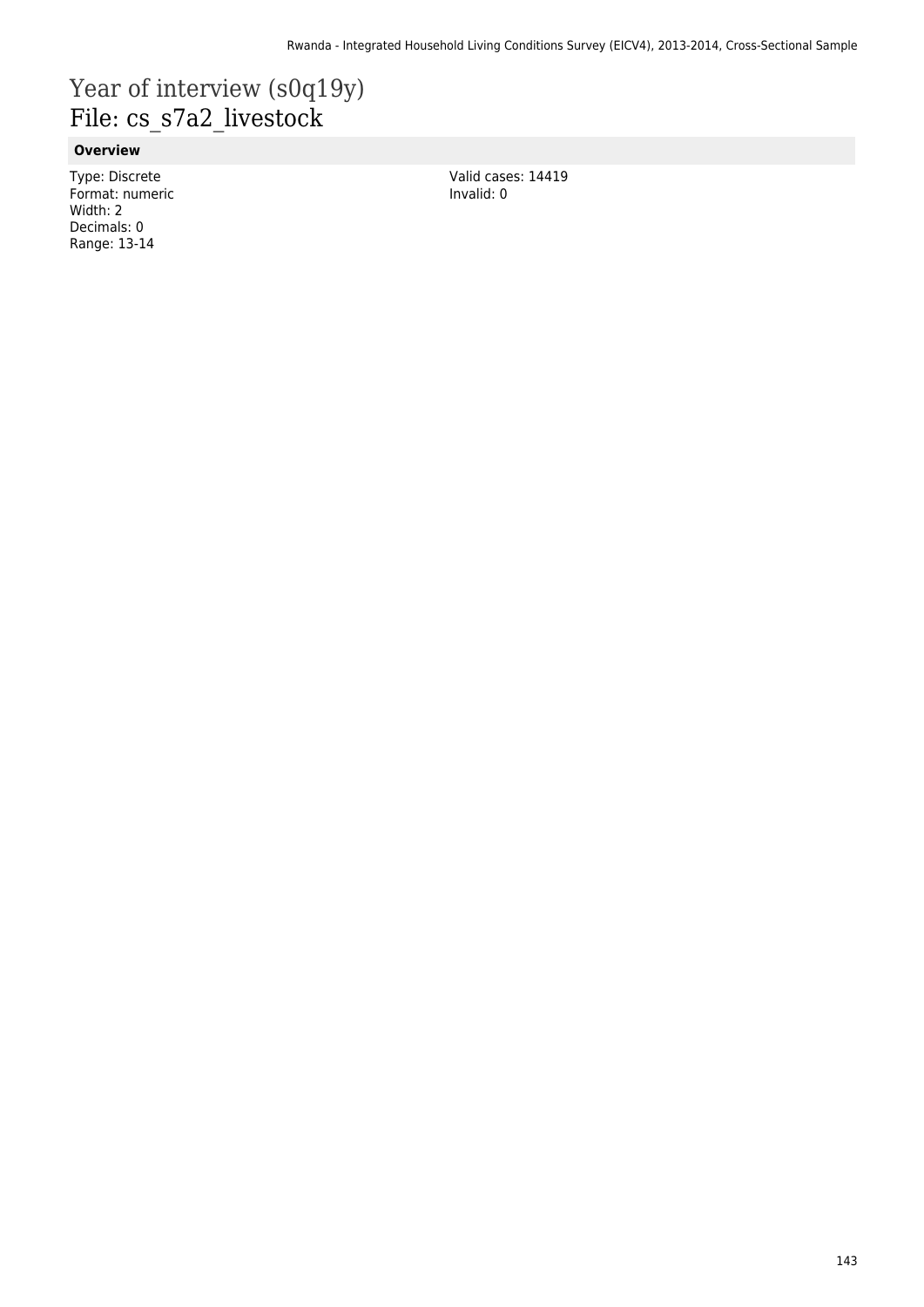# Province (province) File: cs\_s7a3\_livestock

### **Overview**

Type: Discrete Format: numeric Width: 1 Decimals: 0 Range: 1-5

Valid cases: 80877 Invalid: 0

# District (district) File: cs\_s7a3\_livestock

#### **Overview**

Type: Discrete Format: numeric Width: 2 Decimals: 0 Range: 11-57

Valid cases: 80877 Invalid: 0

## Urban/Rural 2012 (4 categories) (ur2012) File: cs\_s7a3\_livestock

#### **Overview**

Type: Discrete Format: numeric Width: 1 Decimals: 0 Range: 1-4

Valid cases: 80877 Invalid: 0

### Urban/Rural 2012 (2 categories) (ur2\_2012) File: cs\_s7a3\_livestock

### **Overview**

Type: Discrete Format: numeric Width: 1 Decimals: 0 Range: 1-2

Valid cases: 80877 Invalid: 0

## Region (region) File: cs\_s7a3\_livestock

#### **Overview**

Type: Discrete Format: numeric Width: 1 Decimals: 0 Range: 1-6

Valid cases: 80877 Invalid: 0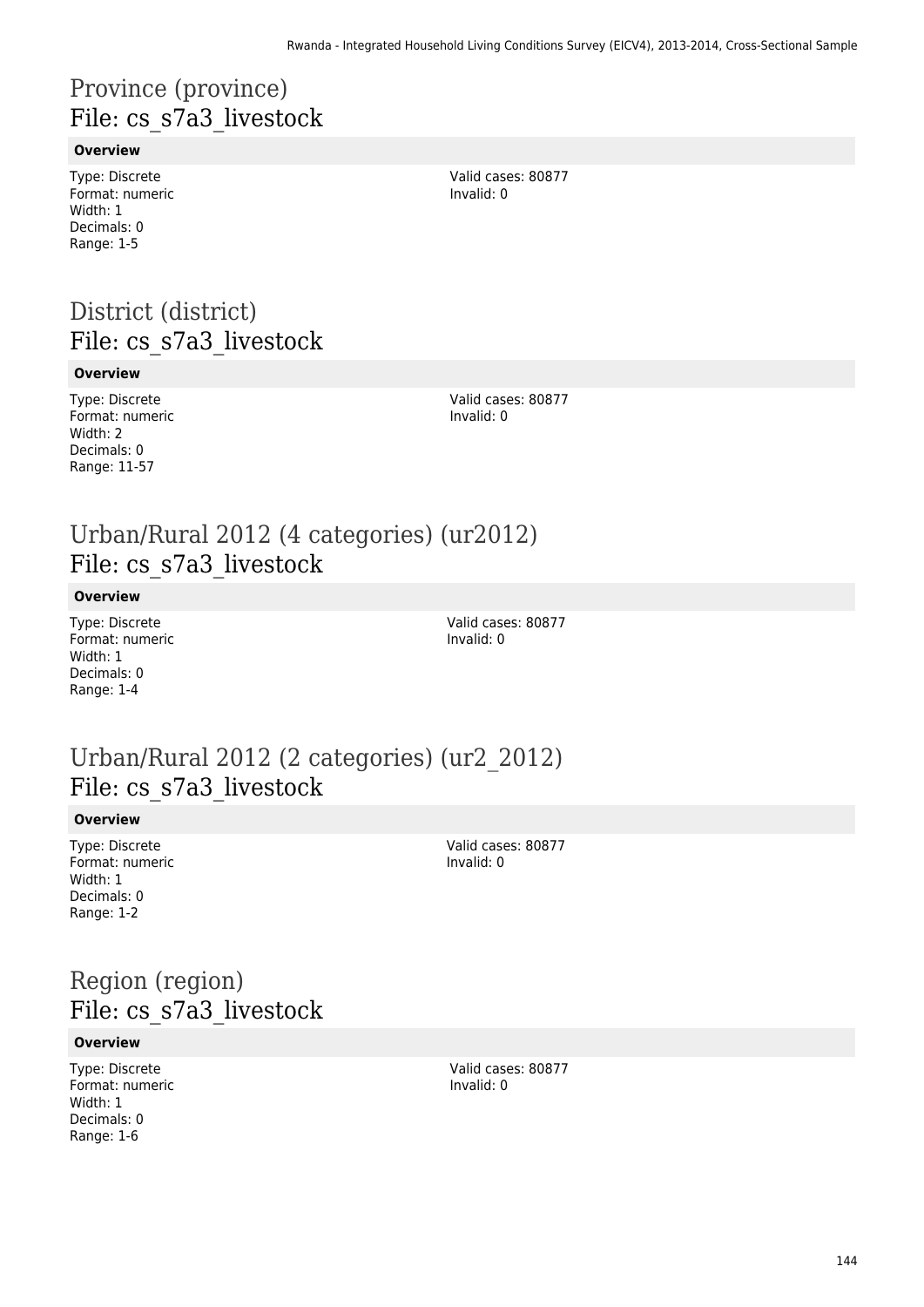# Sampling weight\_CS (weight) File: cs\_s7a3\_livestock

### **Overview**

Type: Continuous Format: numeric Width: 11 Decimals: 0 Range: 46.71159111-685.0417808

Valid cases: 80877 Invalid: 0 Minimum: 46.7 Maximum: 685 Mean: 169.9 Standard deviation: 44.9

# Livestock product codes (s7a3q1) File: cs\_s7a3\_livestock

### **Overview**

Type: Discrete Format: numeric Width: 1 Decimals: 0 Range: 1-8

Valid cases: 75952 Invalid: 4925

### Livestock product description (s7a3q1d) File: cs\_s7a3\_livestock

### **Overview**

Type: Discrete Format: character Width: 51

Valid cases: 75952 Invalid: 0

## Sold livestock product in the last 12 months (s7a3q2) File: cs\_s7a3\_livestock

### **Overview**

Type: Discrete Format: numeric Width: 1 Decimals: 0 Range: 1-9

Valid cases: 75952 Invalid: 4925

## Number of months sold in last 12 months (s7a3q3) File: cs\_s7a3\_livestock

### **Overview**

Type: Discrete Format: numeric Width: 2 Decimals: 0 Range: 1-99

Valid cases: 3629 Invalid: 77248

Sold livestock product in the last 4 weeks (s7a3q4) File: cs\_s7a3\_livestock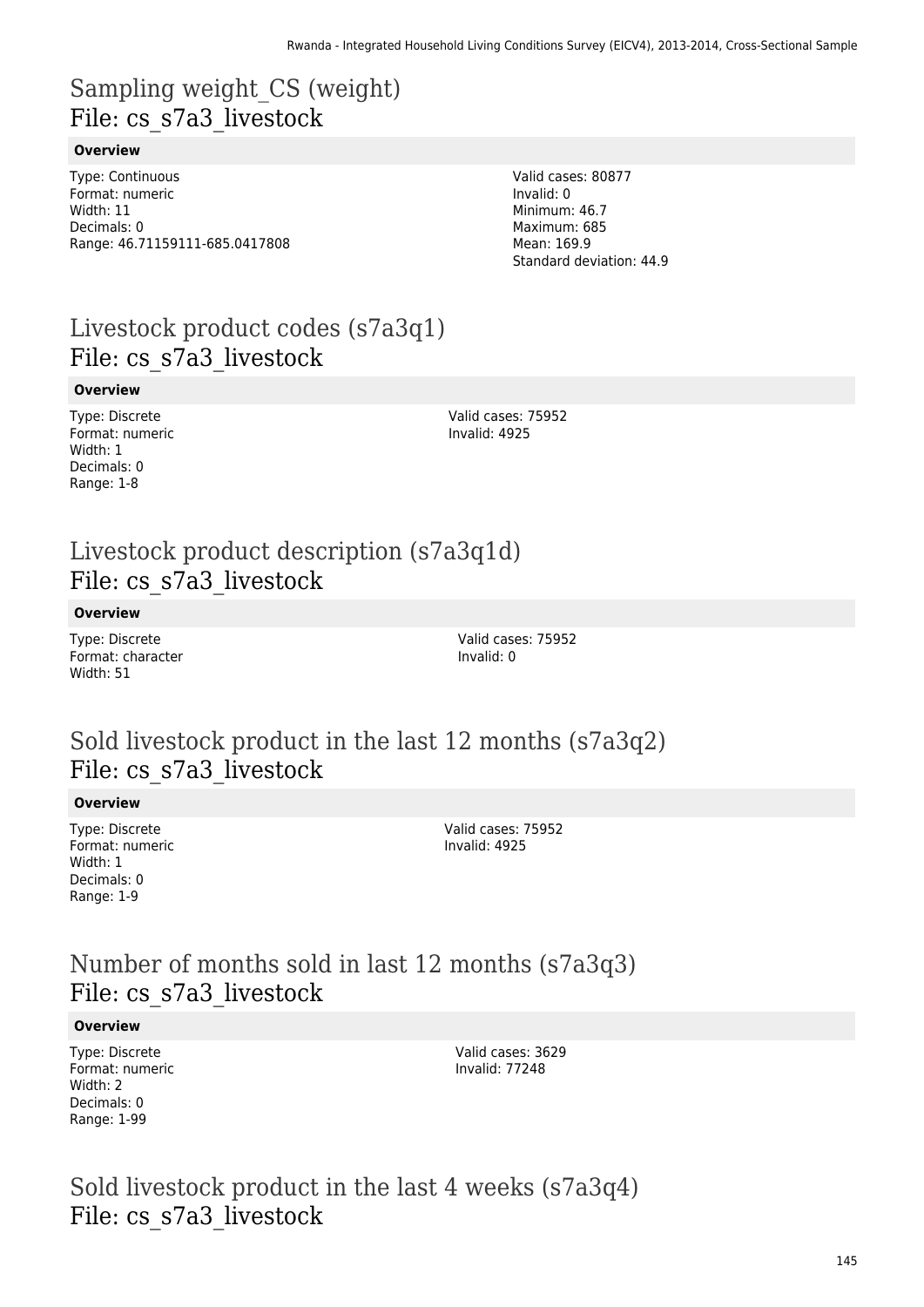# Sold livestock product in the last 4 weeks (s7a3q4) File: cs\_s7a3\_livestock

### **Overview**

Type: Discrete Format: numeric Width: 1 Decimals: 0 Range: 1-9

Valid cases: 3629 Invalid: 77248

# Quantity sold in the last 4 weeks (s7a3q5) File: cs\_s7a3\_livestock

#### **Overview**

Type: Discrete Format: numeric Width: 6 Decimals: 0 Range: 1-900001

Valid cases: 1284 Invalid: 79593

### Income from the sale in the last 4 weeks (s7a3q6) File: cs\_s7a3\_livestock

**Overview**

Type: Discrete Format: numeric Width: 6 Decimals: 0 Range: 0-999999 Valid cases: 1284 Invalid: 79593

### How much on average sold per month (s7a3q7) File: cs\_s7a3\_livestock

#### **Overview**

Type: Discrete Format: numeric Width: 9 Decimals: 0 Range: 70-999999999 Valid cases: 3629 Invalid: 77248

### Cluster\_New\_An (clust) File: cs\_s7a3\_livestock

#### **Overview**

Type: Continuous Format: numeric Width: 5 Decimals: 0 Range: 10001-11230 Valid cases: 80877 Invalid: 0 Minimum: 10001 Maximum: 11230 Mean: 10644.7 Standard deviation: 346.9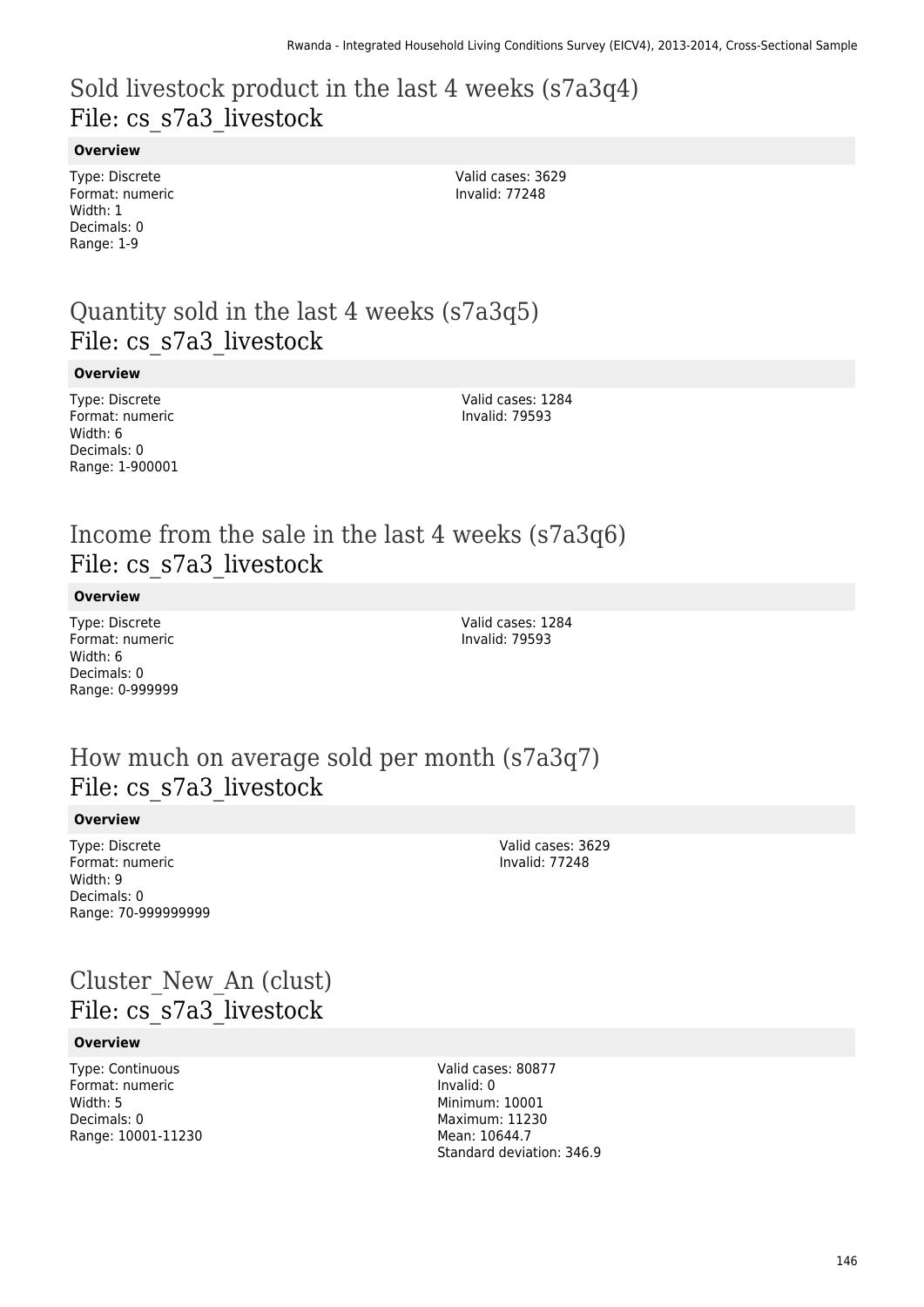# HHid Annony (hhid) File: cs\_s7a3\_livestock

### **Overview**

Type: Continuous Format: numeric Width: 6 Decimals: 0 Range: 100001-114420 Valid cases: 80877 Invalid: 0 Minimum: 100001 Maximum: 114420 Mean: 107436.4 Standard deviation: 4094.5

# Type of household according to the sample (hhtype) File: cs\_s7a3\_livestock

**Overview**

Type: Discrete Format: numeric Width: 1 Decimals: 0 Range: 1-8

Valid cases: 80877 Invalid: 0

# All Rwanda (rwanda) File: cs\_s7a3\_livestock

### **Overview**

Type: Discrete Format: numeric Width: 1 Decimals: 0 Range: 1-1

Valid cases: 80877 Invalid: 0

### EICV4 survey sample (surveyh) File: cs\_s7a3\_livestock

### **Overview**

Type: Discrete Format: numeric Width: 1 Decimals: 0 Range: 1-3

Valid cases: 80877 Invalid: 0

# QUINTILE (quintile) File: cs\_s7a3\_livestock

### **Overview**

Type: Discrete Format: numeric Width: 1 Decimals: 0 Range: 1-5

Valid cases: 80877 Invalid: 0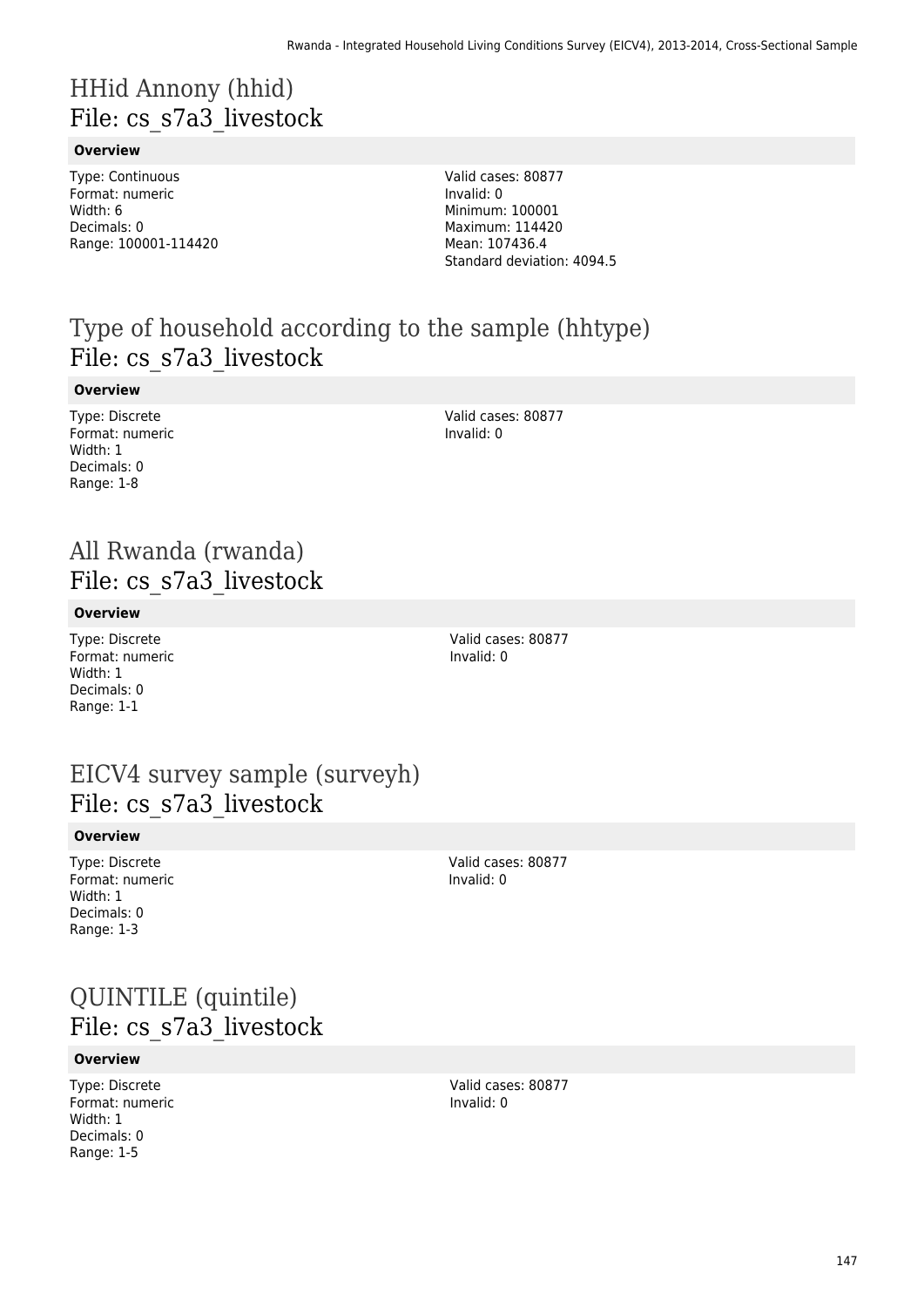# POVERTY (poverty) File: cs\_s7a3\_livestock

### **Overview**

Type: Discrete Format: numeric Width: 1 Decimals: 0 Range: 1-3

Valid cases: 80877 Invalid: 0

# aggregate consumption/ae in Jan14 Prices (Consumption) File: cs\_s7a3\_livestock

### **Overview**

Type: Continuous Format: numeric Width: 16 Decimals: 0 Range: 7338.55126953125-12809880 Valid cases: 80877 Invalid: 0 Minimum: 7338.6 Maximum: 12809880 Mean: 280761.2 Standard deviation: 385354

# Month of interview (s0q19m) File: cs\_s7a3\_livestock

### **Overview**

Type: Discrete Format: numeric Width: 2 Decimals: 0 Range: 1-12

Valid cases: 80877 Invalid: 0

### Year of interview (s0q19y) File: cs\_s7a3\_livestock

### **Overview**

Type: Discrete Format: numeric Width: 2 Decimals: 0 Range: 13-14

Valid cases: 80877 Invalid: 0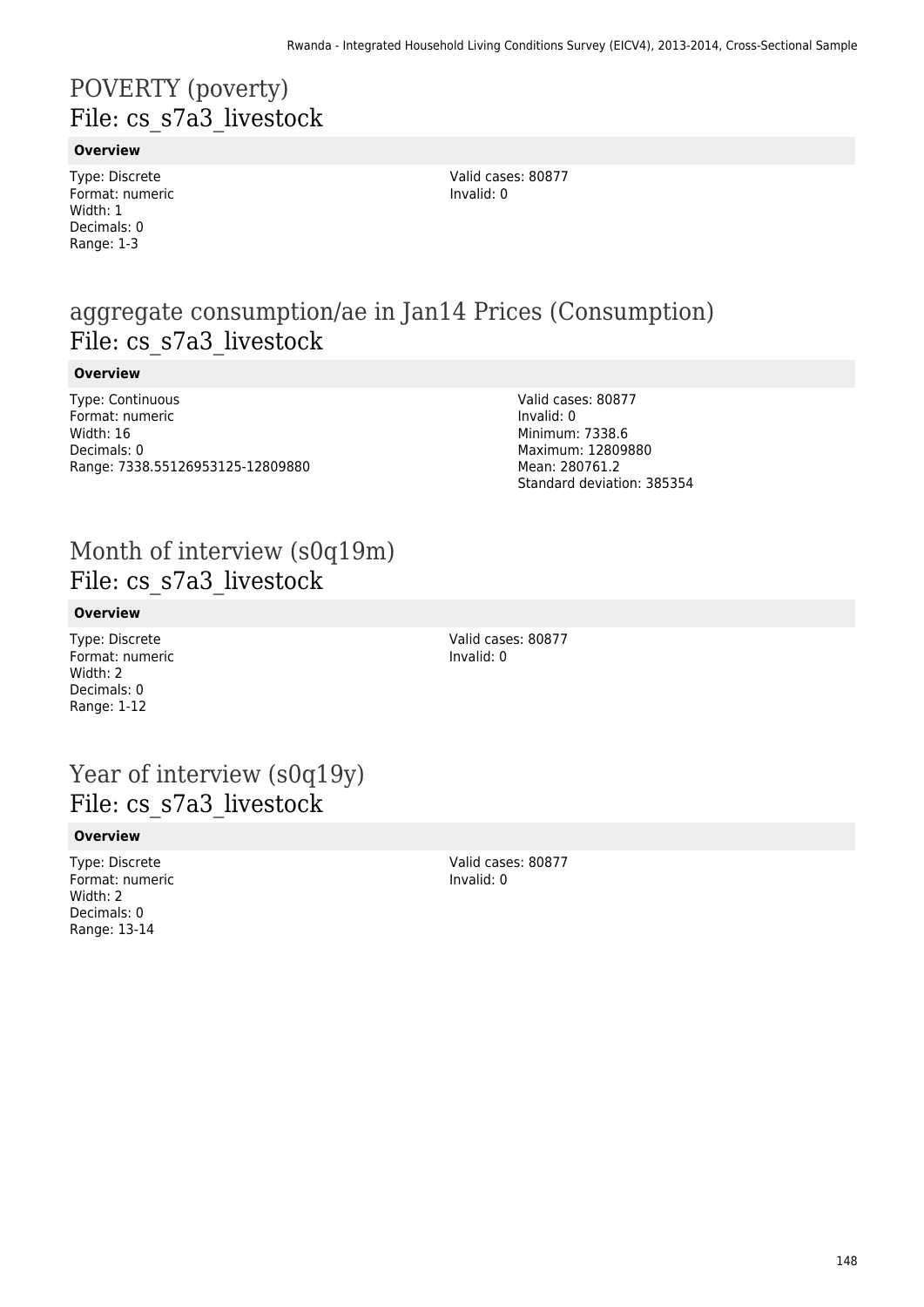# Province (province) File: cs\_s7a4\_livestock

### **Overview**

Type: Discrete Format: numeric Width: 1 Decimals: 0 Range: 1-5

Valid cases: 109359 Invalid: 0

# District (district) File: cs\_s7a4\_livestock

### **Overview**

Type: Discrete Format: numeric Width: 2 Decimals: 0 Range: 11-57

Valid cases: 109359 Invalid: 0

## Urban/Rural 2012 (4 categories) (ur2012) File: cs\_s7a4\_livestock

### **Overview**

Type: Discrete Format: numeric Width: 1 Decimals: 0 Range: 1-4

Valid cases: 109359 Invalid: 0

### Urban/Rural 2012 (2 categories) (ur2\_2012) File: cs\_s7a4\_livestock

### **Overview**

Type: Discrete Format: numeric Width: 1 Decimals: 0 Range: 1-2

Valid cases: 109359 Invalid: 0

## Region (region) File: cs\_s7a4\_livestock

### **Overview**

Type: Discrete Format: numeric Width: 1 Decimals: 0 Range: 1-6

Valid cases: 109359 Invalid: 0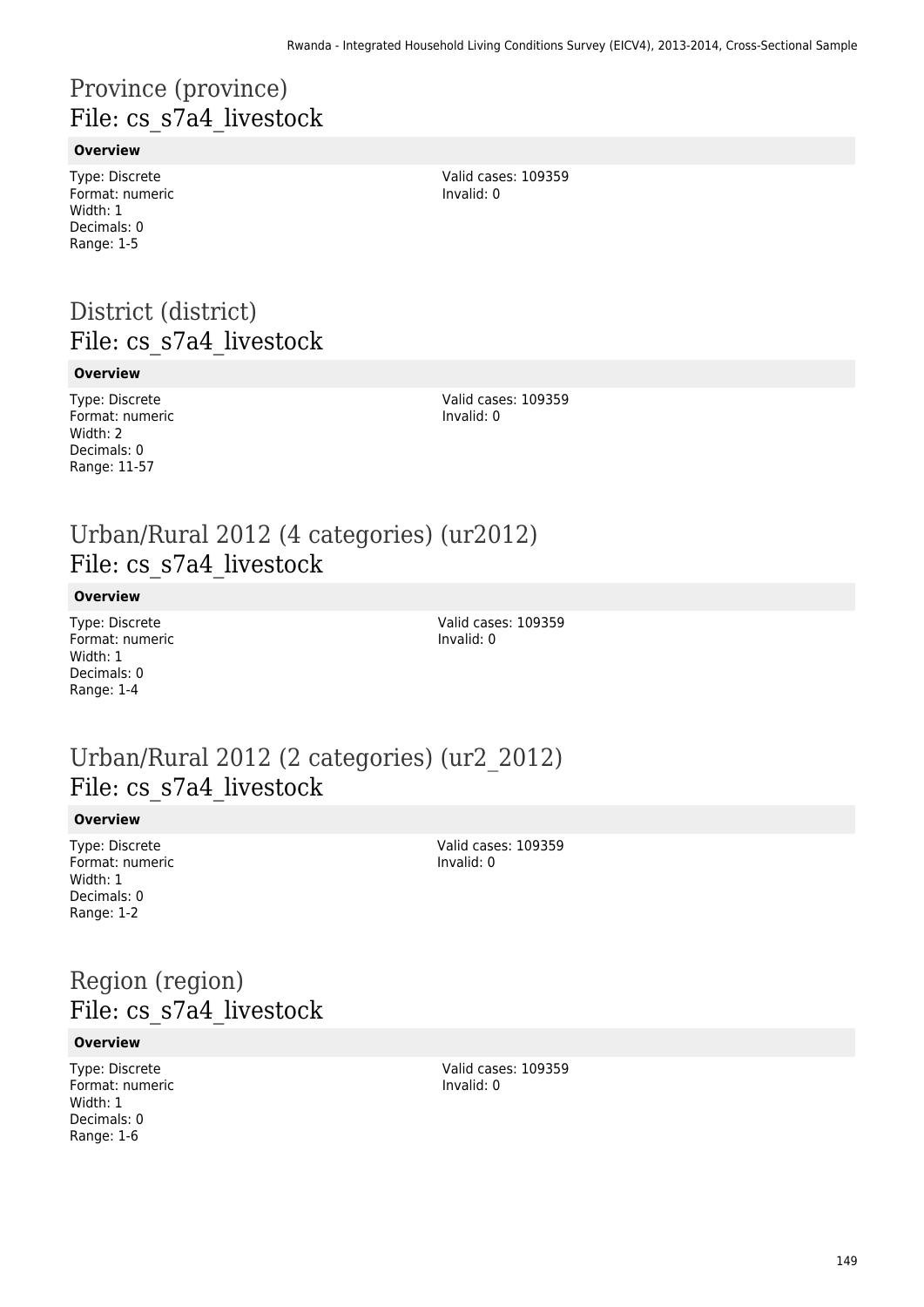# Sampling weight\_CS (weight) File: cs\_s7a4\_livestock

### **Overview**

Type: Continuous Format: numeric Width: 11 Decimals: 0 Range: 46.71159111-685.0417808

Valid cases: 109359 Invalid: 0 Minimum: 46.7 Maximum: 685 Mean: 169.8 Standard deviation: 44.6

# Livestock expenditure code (s7a4q1) File: cs\_s7a4\_livestock

### **Overview**

Type: Discrete Format: numeric Width: 2 Decimals: 0 Range: 1-99

Valid cases: 104434 Invalid: 4925

## Livestock expenditure description (s7a4q1d) File: cs\_s7a4\_livestock

### **Overview**

Type: Discrete Format: character Width: 75

Valid cases: 104434 Invalid: 0

### Incurred expense on livestock in last 12 months (s7a4q2) File: cs\_s7a4\_livestock

### **Overview**

Type: Discrete Format: numeric Width: 1 Decimals: 0 Range: 1-9

Valid cases: 104434 Invalid: 4925

### Number of months expenses were incurred (s7a4q3) File: cs\_s7a4\_livestock

### **Overview**

Type: Discrete Format: numeric Width: 2 Decimals: 0 Range: 0-99

Valid cases: 17852 Invalid: 91507

Cash/in-kind expenditure in last 4 weeks (s7a4q4) File: cs\_s7a4\_livestock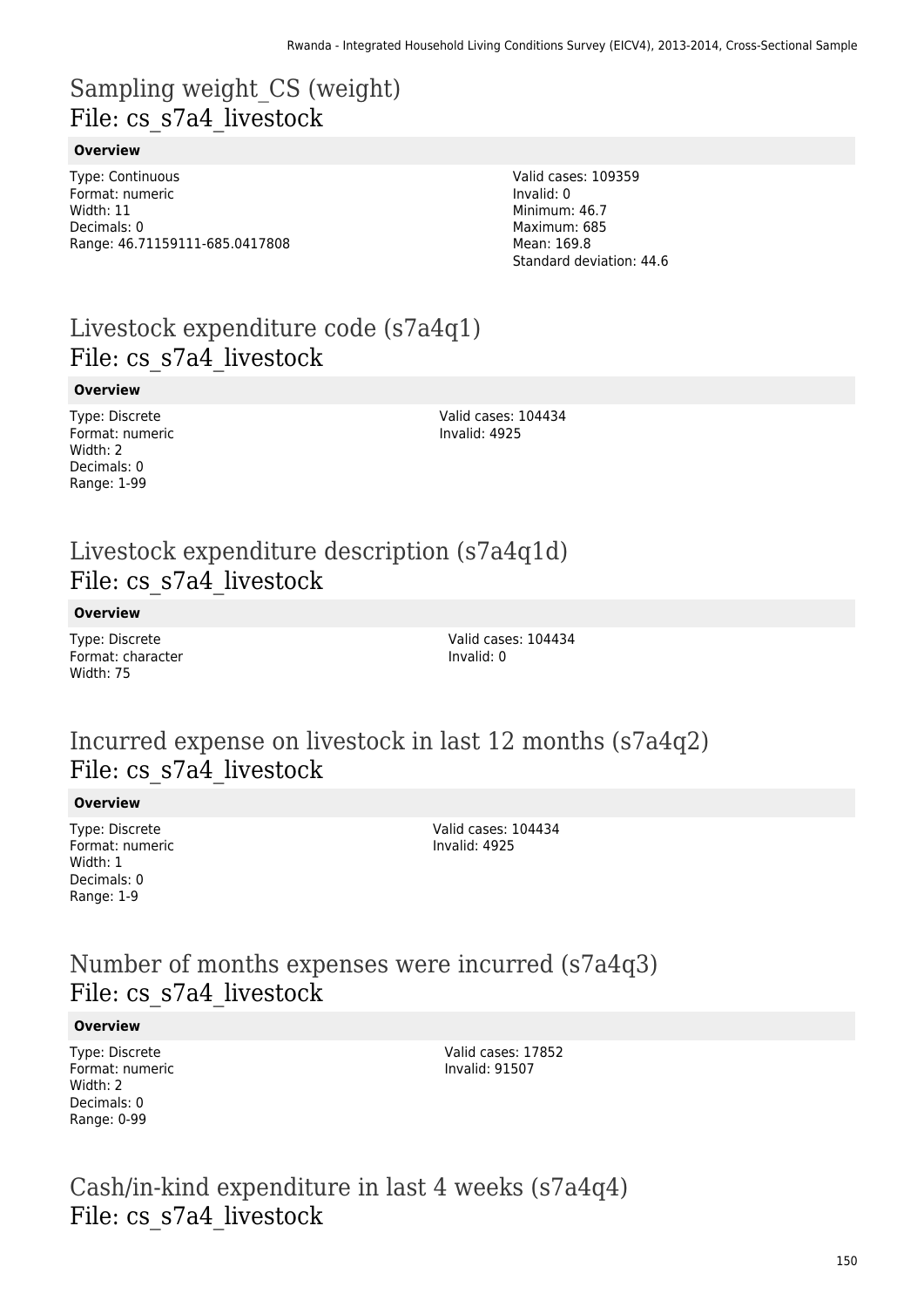# Cash/in-kind expenditure in last 4 weeks (s7a4q4) File: cs\_s7a4\_livestock

### **Overview**

Type: Discrete Format: numeric Width: 1 Decimals: 0 Range: 1-9

Valid cases: 17852 Invalid: 91507

# Amount spent on livestock in last 4 weeks (s7a4q5) File: cs\_s7a4\_livestock

#### **Overview**

Type: Discrete Format: numeric Width: 6 Decimals: 0 Range: 40-999999 Valid cases: 5314 Invalid: 104045

### Average expenditure on livestock per month (s7a4q6) File: cs\_s7a4\_livestock

#### **Overview**

Type: Discrete Format: numeric Width: 6 Decimals: 0 Range: 0-999999 Valid cases: 17852 Invalid: 91507

## Cluster (clust) File: cs\_s7a4\_livestock

#### **Overview**

Type: Continuous Format: numeric Width: 5 Decimals: 0 Range: 10001-11230

Valid cases: 109359 Invalid: 0 Minimum: 10001 Maximum: 11230 Mean: 10645.8 Standard deviation: 346.5

# Household Identifier\_in cross section (hhid) File: cs\_s7a4\_livestock

#### **Overview**

Type: Continuous Format: numeric Width: 6 Decimals: 0 Range: 100001-114420 Valid cases: 109359 Invalid: 0 Minimum: 100001 Maximum: 114420 Mean: 107449.1 Standard deviation: 4090.2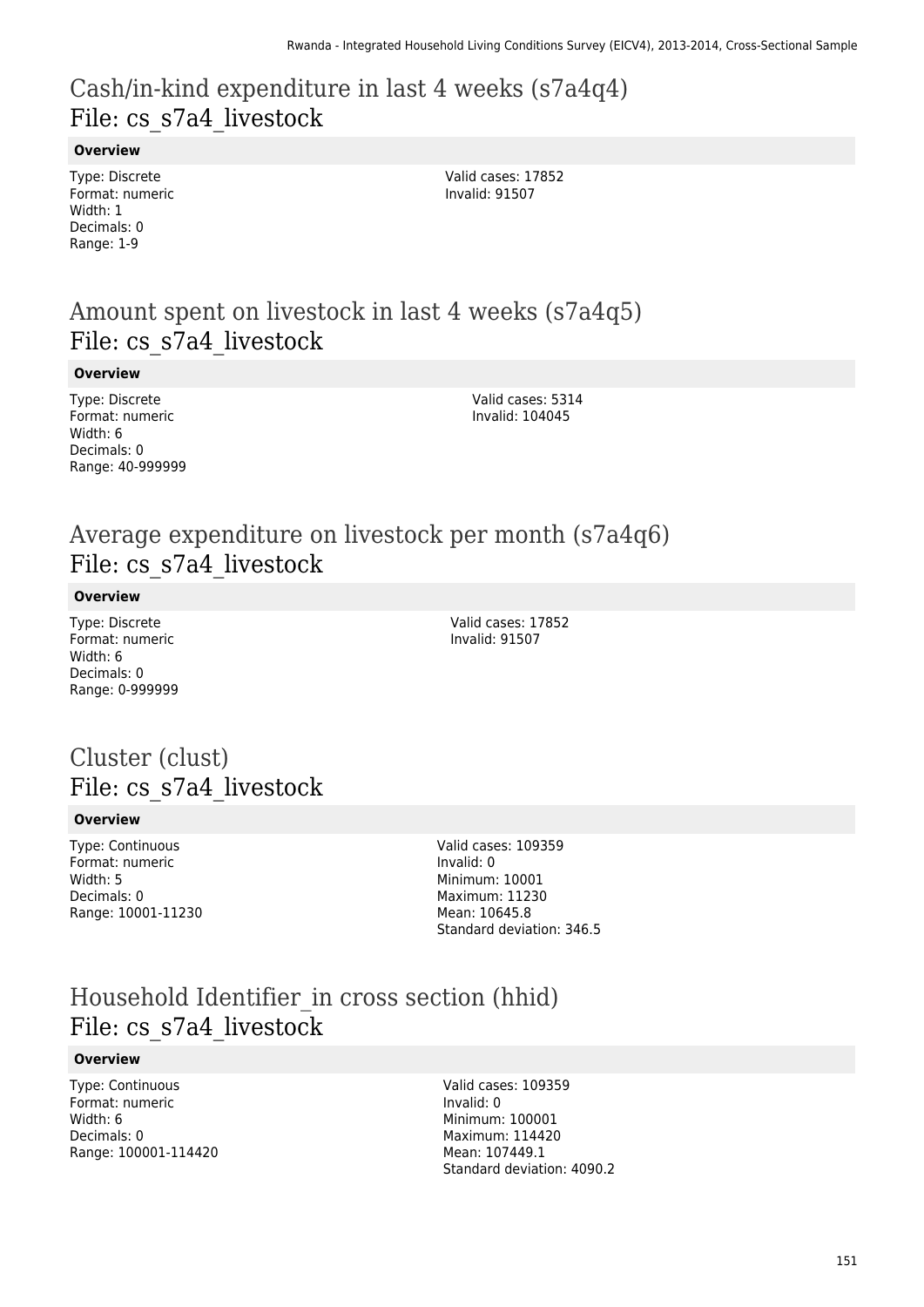# Type of household according to the sample (hhtype) File: cs\_s7a4\_livestock

### **Overview**

Type: Discrete Format: numeric Width: 1 Decimals: 0 Range: 1-8

Valid cases: 109359 Invalid: 0

# All Rwanda (rwanda) File: cs\_s7a4\_livestock

#### **Overview**

Type: Discrete Format: numeric Width: 1 Decimals: 0 Range: 1-1

Valid cases: 109359 Invalid: 0

### EICV4 survey sample (surveyh) File: cs\_s7a4\_livestock

#### **Overview**

Type: Discrete Format: numeric Width: 1 Decimals: 0 Range: 1-3

Valid cases: 109359 Invalid: 0

## QUINTILE (quintile) File: cs\_s7a4\_livestock

### **Overview**

Type: Discrete Format: numeric Width: 1 Decimals: 0 Range: 1-5

Valid cases: 109359 Invalid: 0

## POVERTY (poverty) File: cs\_s7a4\_livestock

#### **Overview**

Type: Discrete Format: numeric Width: 1 Decimals: 0 Range: 1-3

Valid cases: 109359 Invalid: 0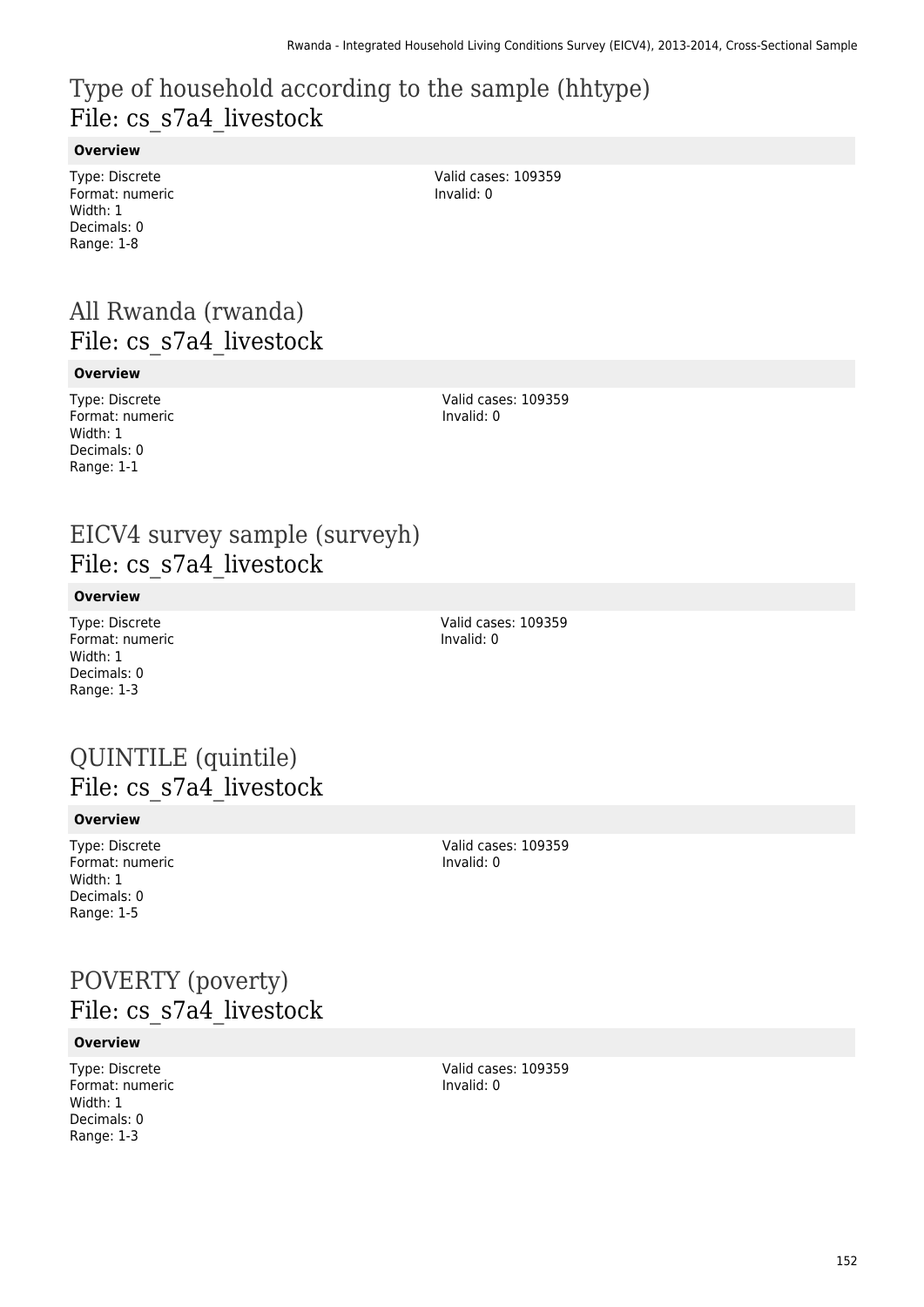# aggregate consumption/ae in Jan14 Prices (Consumption) File: cs\_s7a4\_livestock

### **Overview**

Type: Continuous Format: numeric Width: 16 Decimals: 0 Range: 7338.55126953125-12809880 Valid cases: 109359 Invalid: 0 Minimum: 7338.6 Maximum: 12809880 Mean: 278803.9 Standard deviation: 378608.6

# Month of interview (s0q19m) File: cs\_s7a4\_livestock

### **Overview**

Type: Discrete Format: numeric Width: 2 Decimals: 0 Range: 1-12

Valid cases: 109359 Invalid: 0

## Year of interview (s0q19y) File: cs\_s7a4\_livestock

### **Overview**

Type: Discrete Format: numeric Width: 2 Decimals: 0 Range: 13-14

Valid cases: 109359 Invalid: 0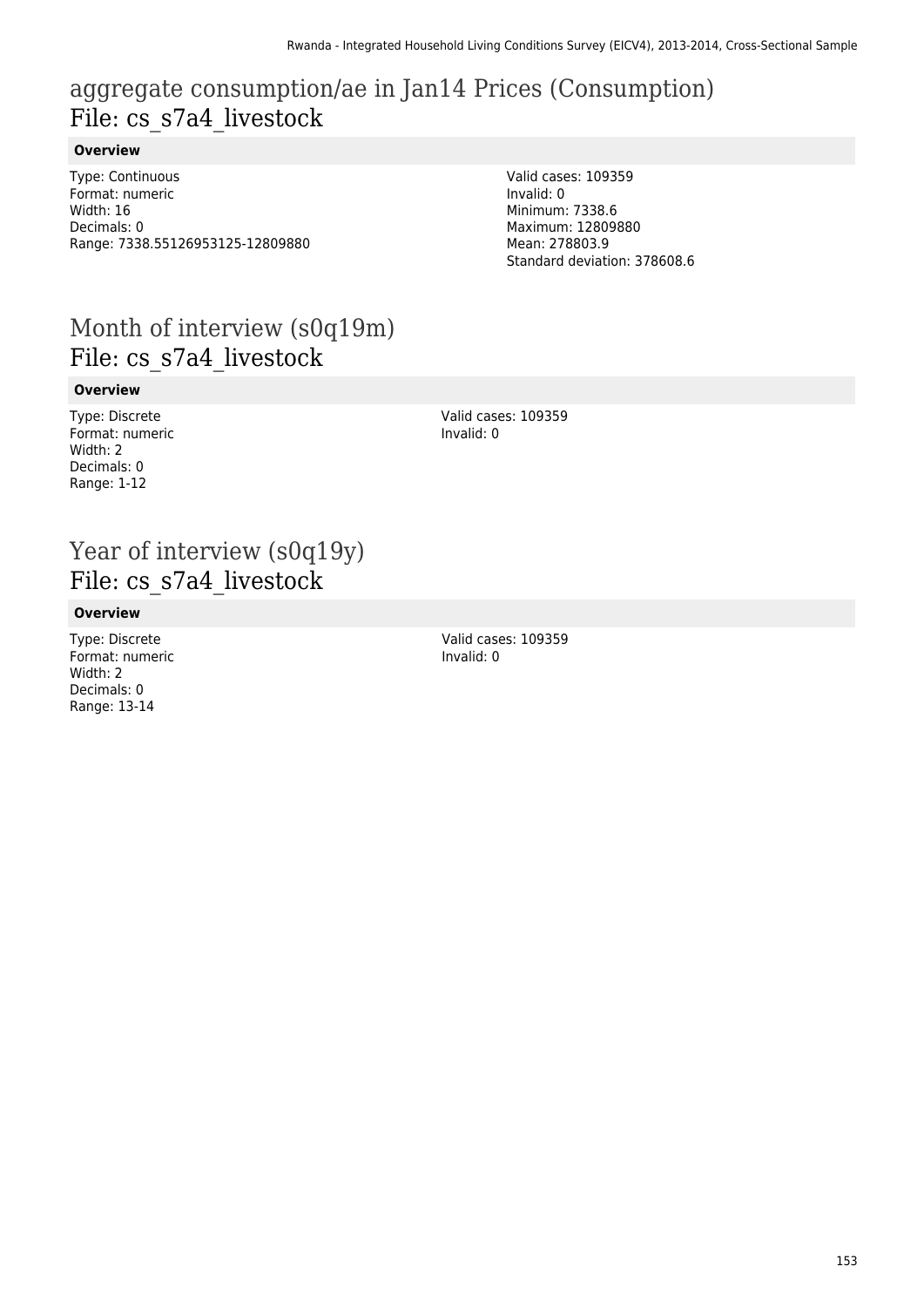# Province (province) File: cs s7b1 land agriculture

### **Overview**

Type: Discrete Format: numeric Width: 1 Decimals: 0 Range: 1-5

Valid cases: 14419 Invalid: 0

# District (district) File: cs s7b1 land agriculture

### **Overview**

Type: Discrete Format: numeric Width: 2 Decimals: 0 Range: 11-57

Valid cases: 14419 Invalid: 0

## Urban/Rural 2012 (4 categories) (ur2012) File: cs\_s7b1\_land\_agriculture

#### **Overview**

Type: Discrete Format: numeric Width: 1 Decimals: 0 Range: 1-4

Valid cases: 14419 Invalid: 0

### Urban/Rural 2012 (2 categories) (ur2\_2012) File: cs s7b1 land agriculture

### **Overview**

Type: Discrete Format: numeric Width: 1 Decimals: 0 Range: 1-2

Valid cases: 14419 Invalid: 0

## Region (region) File: cs\_s7b1\_land\_agriculture

### **Overview**

Type: Discrete Format: numeric Width: 1 Decimals: 0 Range: 1-6

Valid cases: 14419 Invalid: 0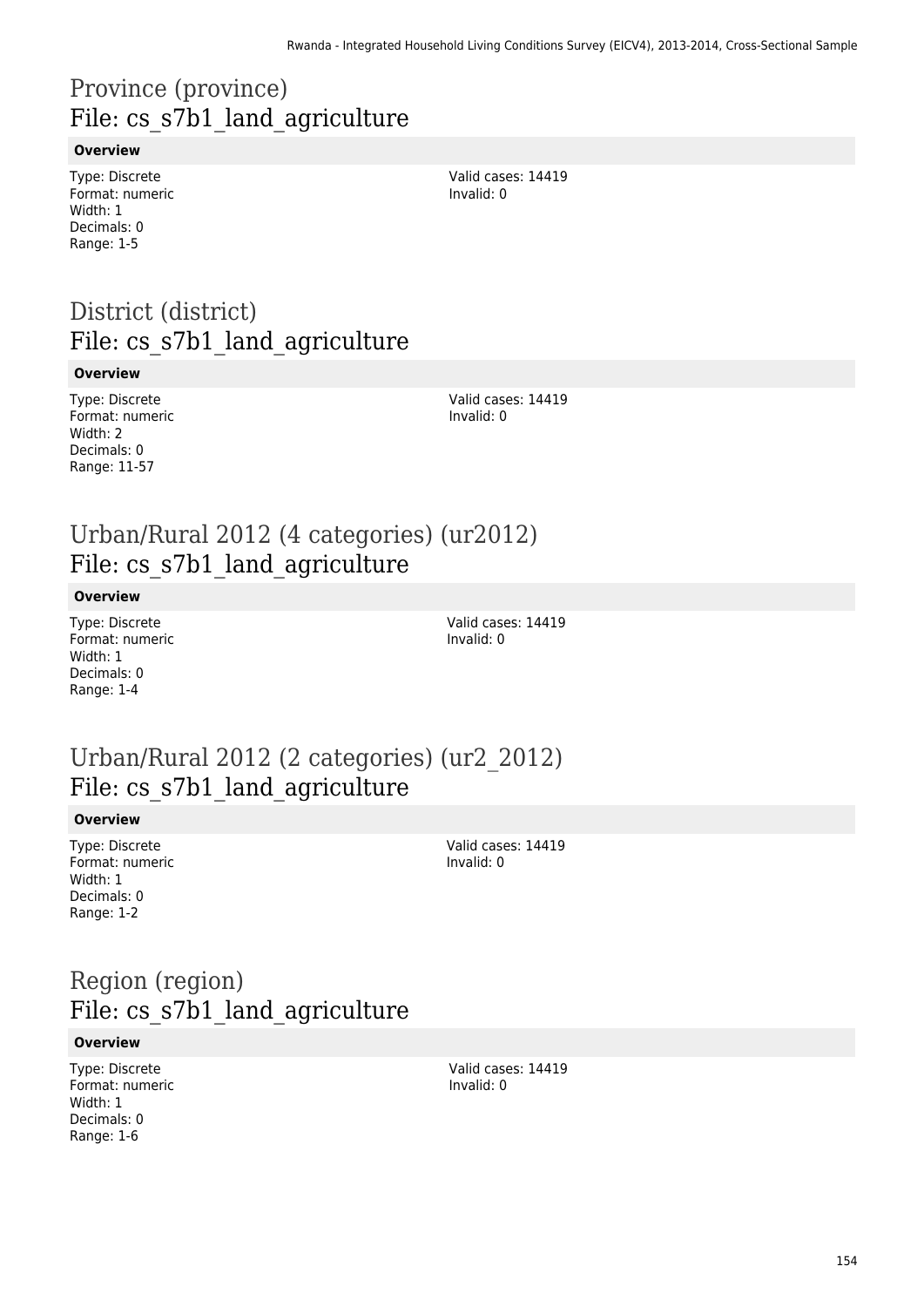## Sampling weight\_CS (weight) File: cs s7b1 land agriculture

### **Overview**

Type: Continuous Format: numeric Width: 11 Decimals: 0 Range: 46.71159111-685.0417808

Valid cases: 14419 Invalid: 0 Minimum: 46.7 Maximum: 685 Mean: 172.9 Standard deviation: 49.4

# Currently own agricultural land (s7b1q1) File: cs s7b1 land agriculture

#### **Overview**

Type: Discrete Format: numeric Width: 1 Decimals: 0 Range: 1-9

Valid cases: 14419 Invalid: 0

## Owned land over last 12 months (s7b1q2) File: cs\_s7b1\_land\_agriculture

### **Overview**

Type: Discrete Format: numeric Width: 1 Decimals: 0 Range: 1-9

Valid cases: 1466 Invalid: 12953

## Bought land over last 12 months (s7b1q3) File: cs s7b1 land agriculture

### **Overview**

Type: Discrete Format: numeric Width: 1 Decimals: 0 Range: 1-9

Valid cases: 13003 Invalid: 1416

# Amount paid to acquire land (s7b1q4) File: cs s7b1 land agriculture

### **Overview**

Type: Discrete Format: numeric Width: 9 Decimals: 0 Range: 5000-999999999 Valid cases: 1765 Invalid: 12654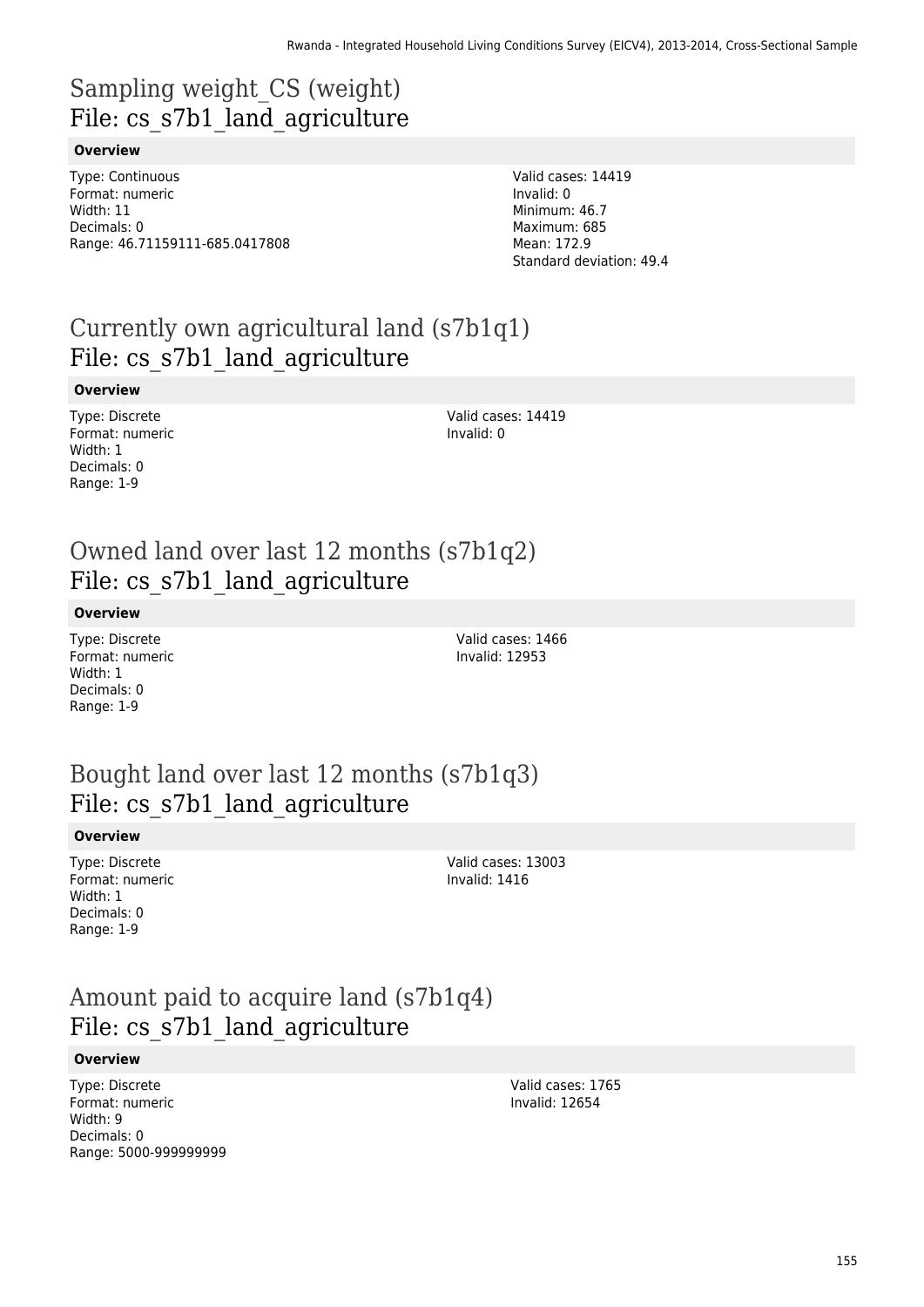# Sold land over last 12 months (s7b1q5) File: cs s7b1 land agriculture

**Overview**

Type: Discrete Format: numeric Width: 1 Decimals: 0 Range: 1-9

Valid cases: 13003 Invalid: 1416

# Amount received from the sale of this land (s7b1q6) File: cs s7b1 land agriculture

**Overview**

Type: Discrete Format: numeric Width: 9 Decimals: 0 Range: 5000-999999999 Valid cases: 1012 Invalid: 13407

# Rented out land over the last 12 months (s7b1q7) File: cs s7b1 land agriculture

**Overview**

Type: Discrete Format: numeric Width: 1 Decimals: 0 Range: 1-9

Valid cases: 13003 Invalid: 1416

## Amount received from the rent of land (s7b1q8) File: cs s7b1 land agriculture

### **Overview**

Type: Discrete Format: numeric Width: 6 Decimals: 0 Range: 0-999999 Valid cases: 1491 Invalid: 12928

# Sharecropped land in the last 12 months  $(s7b1q9)$ File: cs\_s7b1\_land\_agriculture

### **Overview**

Type: Discrete Format: numeric Width: 1 Decimals: 0 Range: 1-9

Valid cases: 13003 Invalid: 1416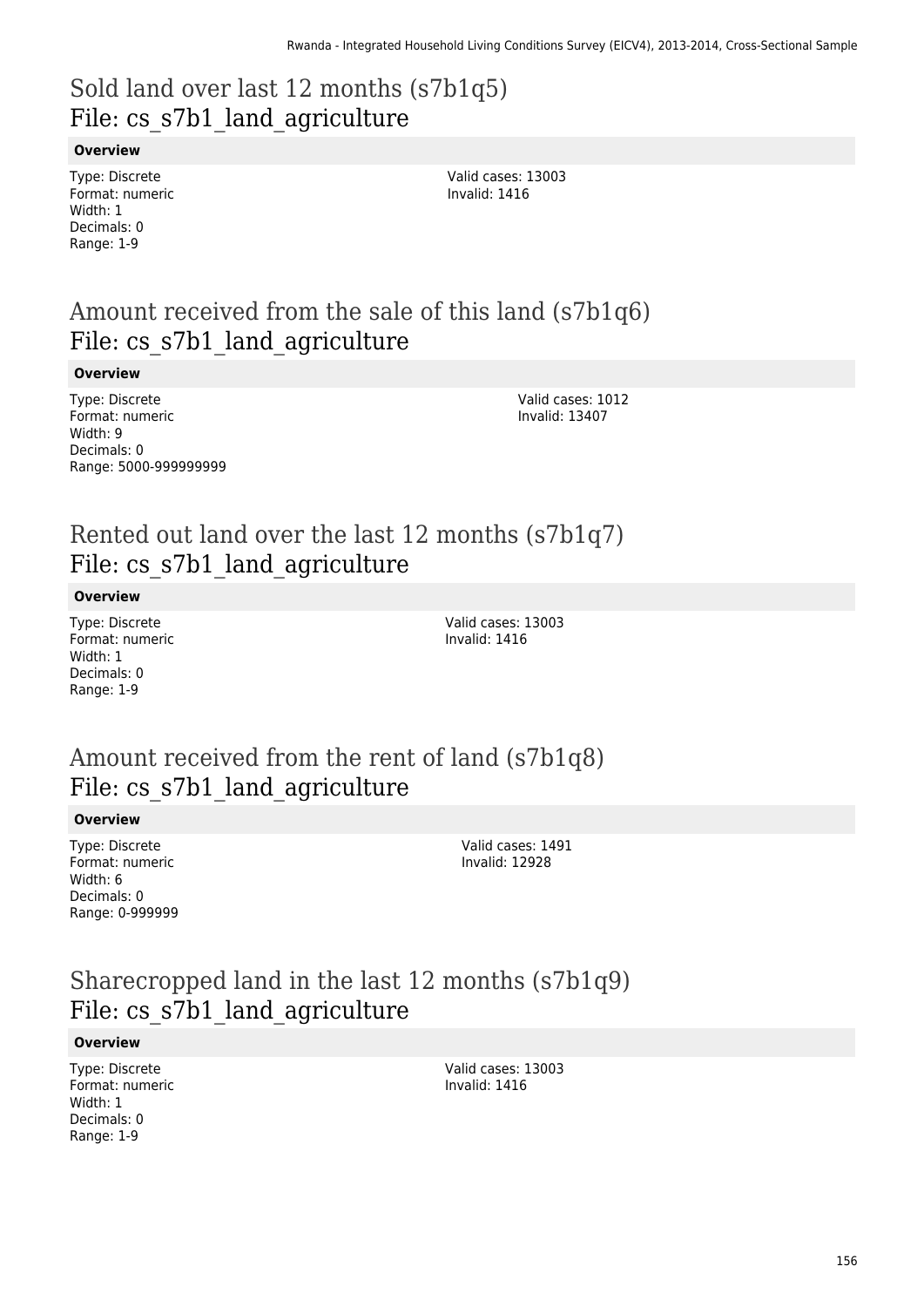# Amount received from the sharecropping (s7b1q10) File: cs s7b1 land agriculture

### **Overview**

Type: Discrete Format: numeric Width: 6 Decimals: 0 Range: 0-999999 Valid cases: 985 Invalid: 13434

# Received land over the last 12 months (s7b1q11) File: cs s7b1 land agriculture

#### **Overview**

Type: Discrete Format: numeric Width: 1 Decimals: 0 Range: 1-9

Valid cases: 13003 Invalid: 1416

# Given land over the last 12 months (s7b1q12) File: cs s7b1 land agriculture

#### **Overview**

Type: Discrete Format: numeric Width: 1 Decimals: 0 Range: 1-9

Valid cases: 13003 Invalid: 1416

### Cluster (clust) File: cs s7b1 land agriculture

### **Overview**

Type: Continuous Format: numeric Width: 5 Decimals: 0 Range: 10001-11230

Valid cases: 14419 Invalid: 0 Minimum: 10001 Maximum: 11230 Mean: 10625.4 Standard deviation: 352.9

# Household Identifier (hhid) File: cs s7b1 land agriculture

#### **Overview**

Type: Continuous Format: numeric Width: 6 Decimals: 0 Range: 100001-114420 Valid cases: 14419 Invalid: 0 Minimum: 100001 Maximum: 114420 Mean: 107210.8 Standard deviation: 4162.8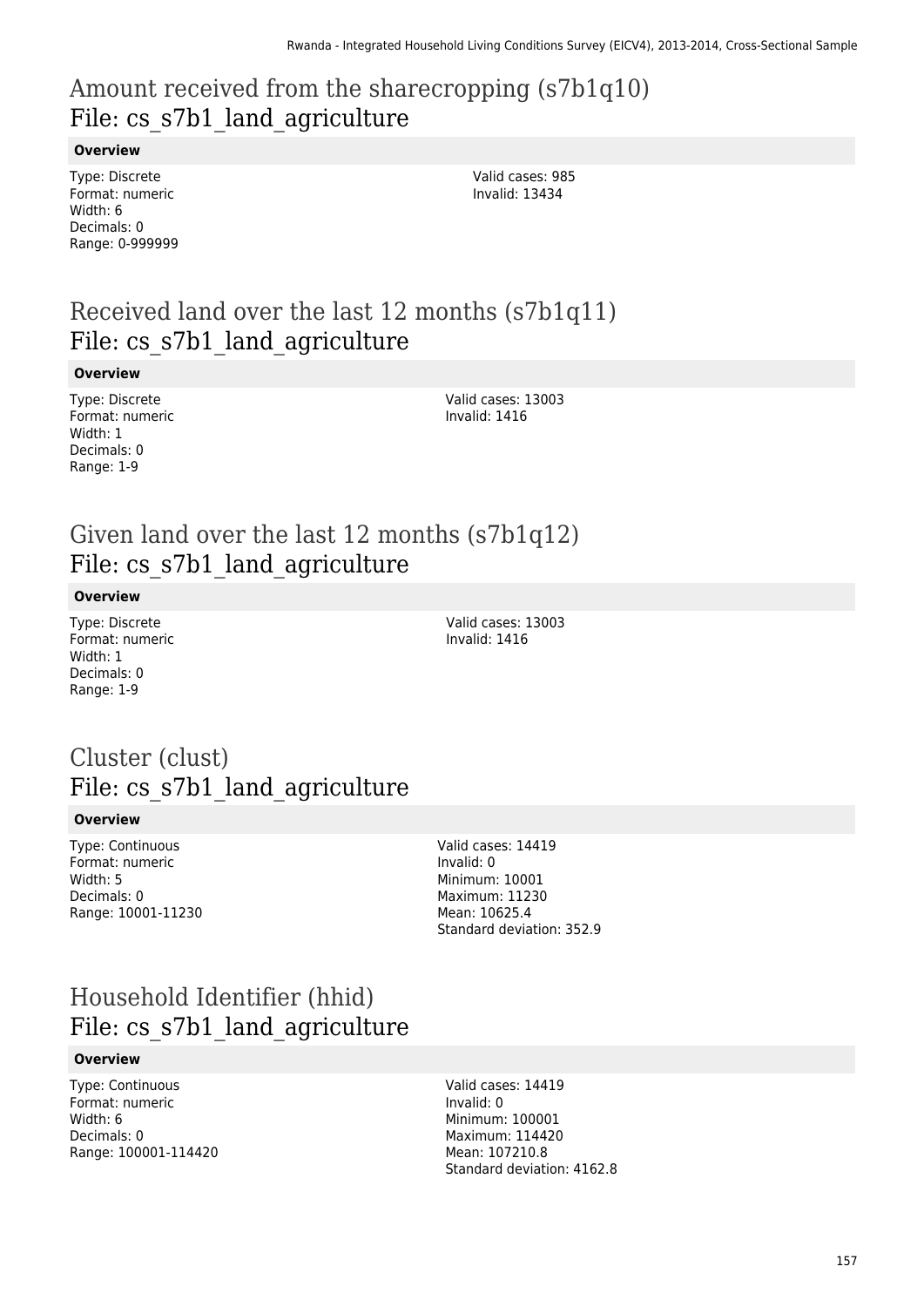# Type of household according to the sample (hhtype) File: cs s7b1 land agriculture

**Overview**

Type: Discrete Format: numeric Width: 1 Decimals: 0 Range: 1-8

Valid cases: 14419 Invalid: 0

# All Rwanda (rwanda) File: cs s7b1 land agriculture

### **Overview**

Type: Discrete Format: numeric Width: 1 Decimals: 0 Range: 1-1

Valid cases: 14419 Invalid: 0

### EICV4 survey sample (surveyh) File: cs s7b1 land agriculture

### **Overview**

Type: Discrete Format: numeric Width: 1 Decimals: 0 Range: 1-3

Valid cases: 14419 Invalid: 0

# QUINTILE (quintile) File: cs\_s7b1\_land\_agriculture

### **Overview**

Type: Discrete Format: numeric Width: 1 Decimals: 0 Range: 1-5

Valid cases: 14419 Invalid: 0

## POVERTY (poverty) File: cs\_s7b1\_land\_agriculture

### **Overview**

Type: Discrete Format: numeric Width: 1 Decimals: 0 Range: 1-3

Valid cases: 14419 Invalid: 0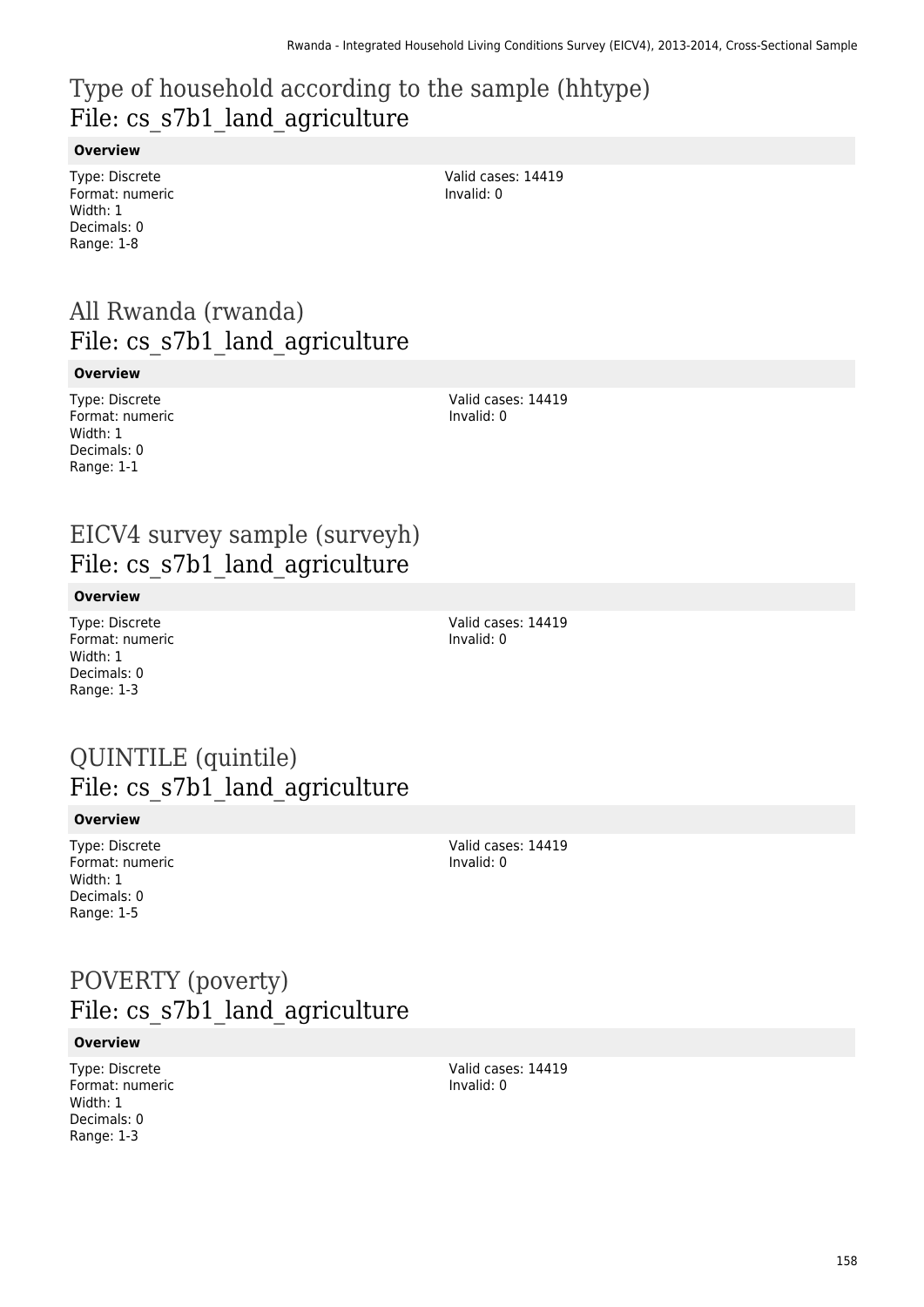# aggregate consumption/ae in Jan14 Prices (Consumption) File: cs s7b1 land agriculture

### **Overview**

Type: Continuous Format: numeric Width: 16 Decimals: 0 Range: 7338.55126953125-12809880 Valid cases: 14419 Invalid: 0 Minimum: 7338.6 Maximum: 12809880 Mean: 315400.3 Standard deviation: 488295.2

# Month of interview (s0q19m) File: cs\_s7b1\_land\_agriculture

### **Overview**

Type: Discrete Format: numeric Width: 2 Decimals: 0 Range: 1-12

Valid cases: 14419 Invalid: 0

### Year of interview (s0q19y) File: cs s7b1 land agriculture

### **Overview**

Type: Discrete Format: numeric Width: 2 Decimals: 0 Range: 13-14

Valid cases: 14419 Invalid: 0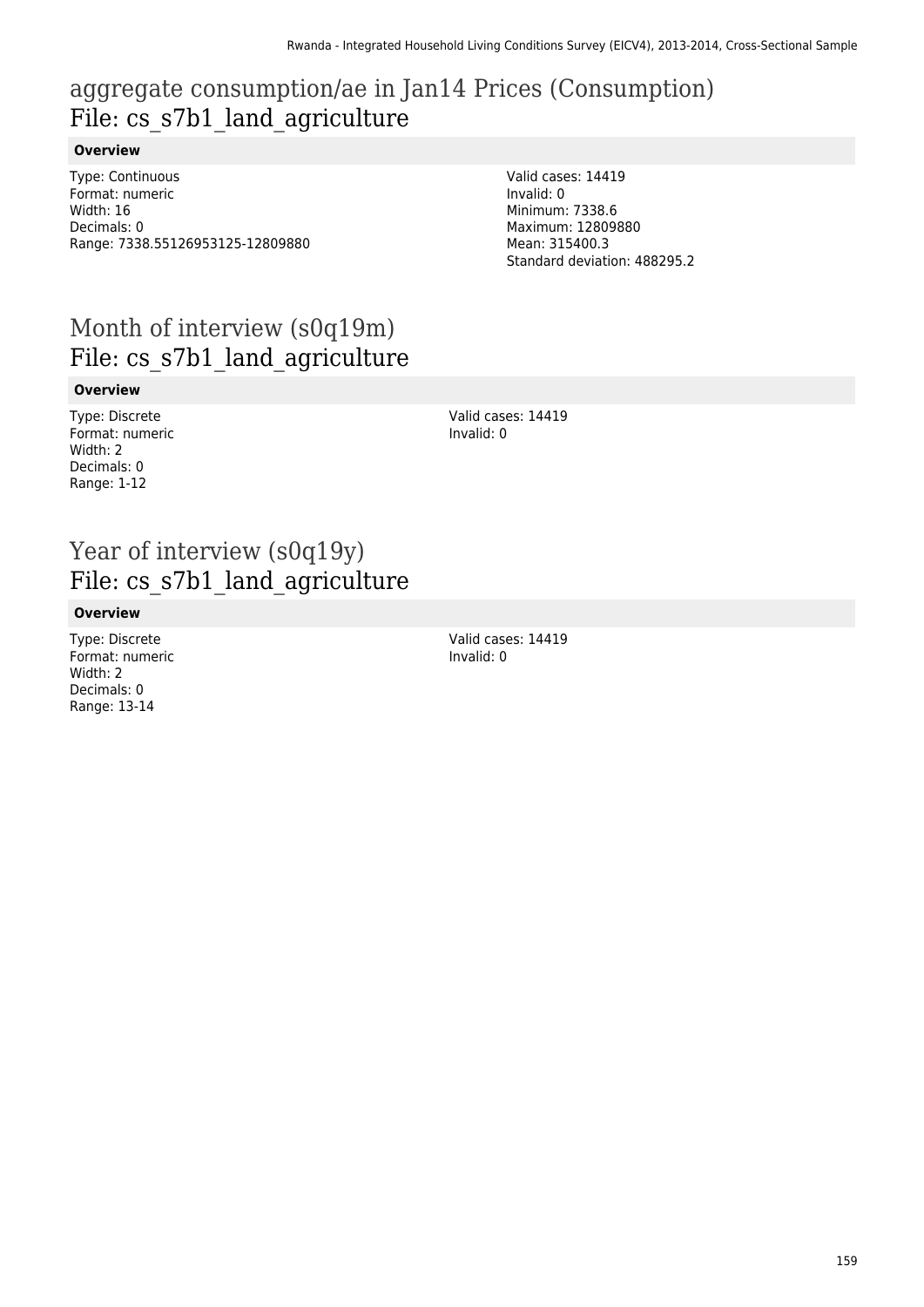# Province (province) File: cs s7b2 land agriculture

### **Overview**

Type: Discrete Format: numeric Width: 1 Decimals: 0 Range: 1-5

Valid cases: 242644 Invalid: 0

# District (district) File: cs s7b2 land agriculture

### **Overview**

Type: Discrete Format: numeric Width: 2 Decimals: 0 Range: 11-57

Valid cases: 242644 Invalid: 0

## Urban/Rural 2012 (4 categories) (ur2012) File: cs s7b2 land agriculture

#### **Overview**

Type: Discrete Format: numeric Width: 1 Decimals: 0 Range: 1-4

Valid cases: 242644 Invalid: 0

### Urban/Rural 2012 (2 categories) (ur2\_2012) File: cs s7b2 land agriculture

### **Overview**

Type: Discrete Format: numeric Width: 1 Decimals: 0 Range: 1-2

Valid cases: 242644 Invalid: 0

### Region (region) File: cs\_s7b2\_land\_agriculture

### **Overview**

Type: Discrete Format: numeric Width: 1 Decimals: 0 Range: 1-6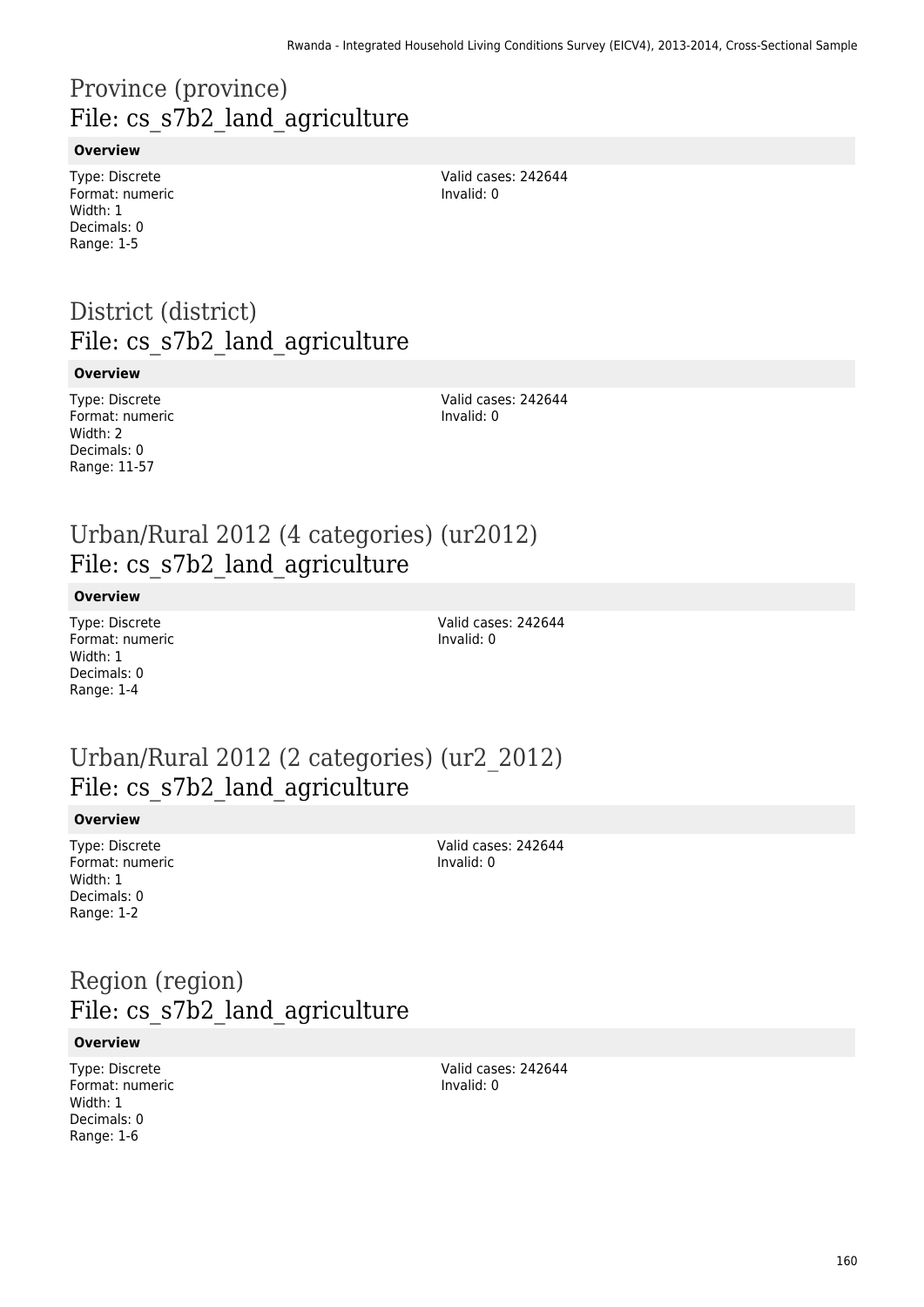## Sampling weight\_CS (weight) File: cs s7b2 land agriculture

### **Overview**

Type: Continuous Format: numeric Width: 11 Decimals: 0 Range: 46.71159111-685.0417808

Valid cases: 242644 Invalid: 0 Minimum: 46.7 Maximum: 685 Mean: 171.5 Standard deviation: 46.7

# Agricultural equipment code (s7b2q2) File: cs s7b2 land agriculture

### **Overview**

Type: Discrete Format: numeric Width: 2 Decimals: 0 Range: 1-18

Valid cases: 241650 Invalid: 994

# Agricultural equipment description (s7b2q2d) File: cs s7b2 land agriculture

### **Overview**

Type: Discrete Format: character Width: 48

Valid cases: 241650 Invalid: 0

### Currently owns an equipment (s7b2q3) File: cs\_s7b2\_land\_agriculture

### **Overview**

Type: Discrete Format: numeric Width: 1 Decimals: 0 Range: 1-9

Valid cases: 241650 Invalid: 994

## Number of equipment owned (s7b2q4) File: cs s7b2 land agriculture

### **Overview**

Type: Discrete Format: numeric Width: 2 Decimals: 0 Range: 0-98

Valid cases: 47683 Invalid: 194961

How long ago was equipment bought (s7b2q5) File: cs\_s7b2\_land\_agriculture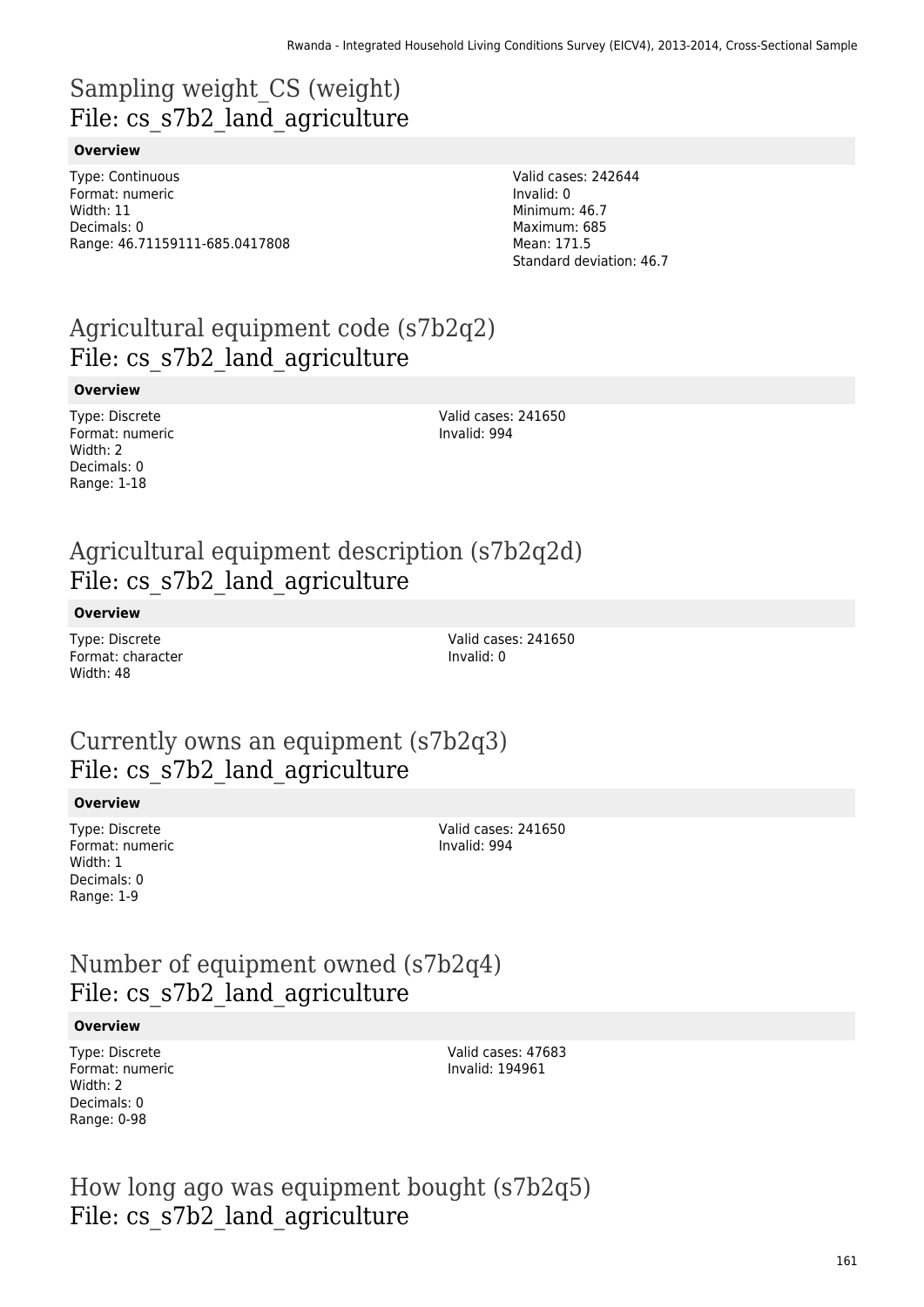## How long ago was equipment bought (s7b2q5) File: cs s7b2 land agriculture

**Overview**

Type: Discrete Format: numeric Width: 2 Decimals: 0 Range: 0-99

Valid cases: 122 Invalid: 242522

## Unit Price of equipment (s7b2q6) File: cs s7b2 land agriculture

#### **Overview**

Type: Discrete Format: numeric Width: 9 Decimals: 0 Range: 1000-999999999

Valid cases: 114 Invalid: 242530

## Current value of equipment (s7b2q7) File: cs\_s7b2\_land\_agriculture

#### **Overview**

Type: Discrete Format: numeric Width: 9 Decimals: 0 Range: 500-999999999 Valid cases: 122 Invalid: 242522

## Rented out the equipment in the last 12 months (s7b2q8) File: cs s7b2 land agriculture

#### **Overview**

Type: Discrete Format: numeric Width: 1 Decimals: 0 Range: 1-9

Valid cases: 122 Invalid: 242522

## Amount received from the rental (s7b2q9) File: cs\_s7b2\_land\_agriculture

#### **Overview**

Type: Discrete Format: numeric Width: 9 Decimals: 0 Range: 1000-999999999 Valid cases: 19 Invalid: 242625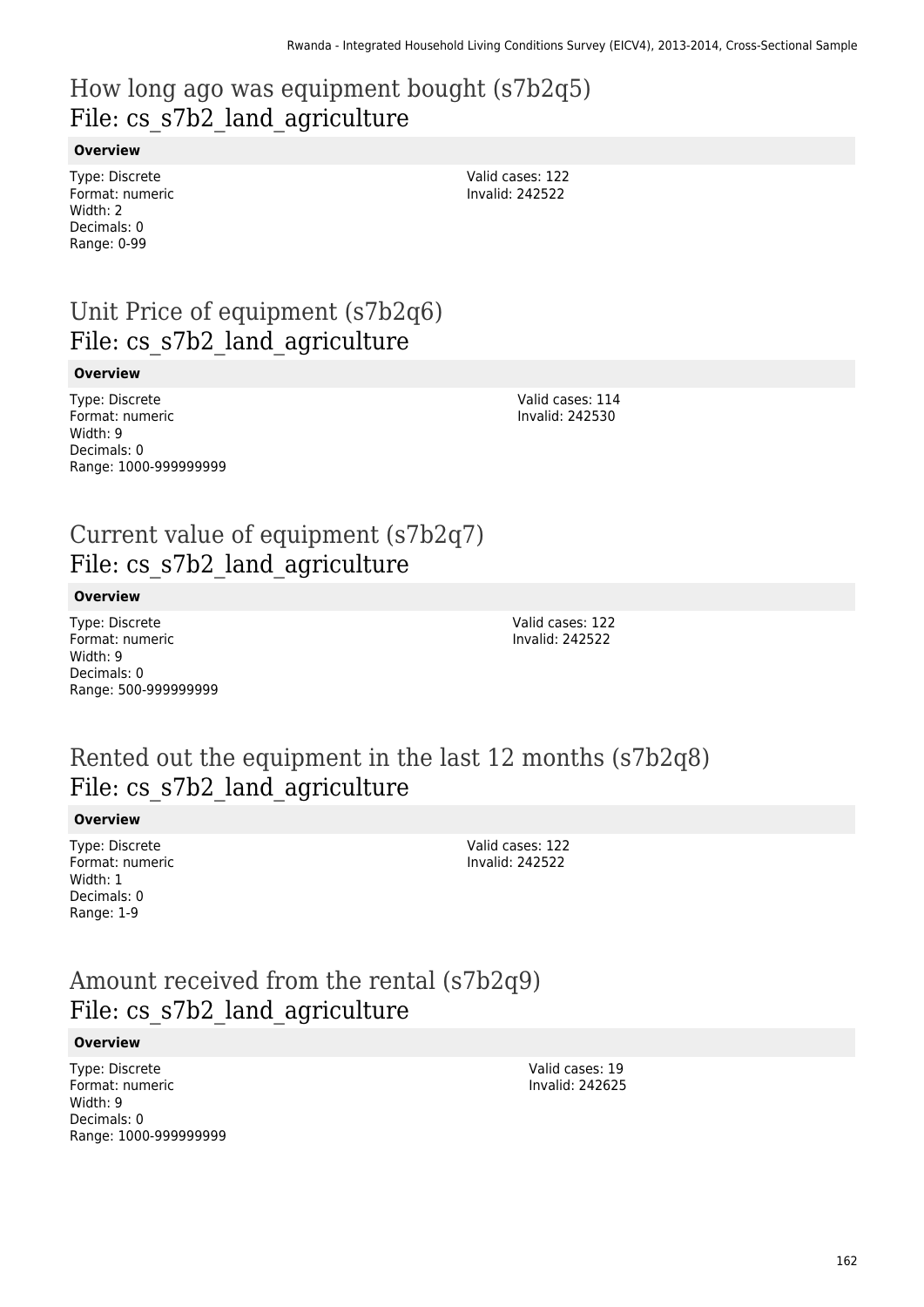# Sold any equipment in the last 12 months (s7b2q10) File: cs s7b2 land agriculture

### **Overview**

Type: Discrete Format: numeric Width: 1 Decimals: 0 Range: 1-9

Valid cases: 122 Invalid: 242522

### Cluster (clust) File: cs s7b2 land agriculture

#### **Overview**

Type: Continuous Format: numeric Width: 5 Decimals: 0 Range: 10001-11230 Valid cases: 242644 Invalid: 0 Minimum: 10001 Maximum: 11230 Mean: 10642.7 Standard deviation: 348.4

## Household Identifier\_in cross section (hhid) File: cs\_s7b2\_land\_agriculture

### **Overview**

Type: Continuous Format: numeric Width: 6 Decimals: 0 Range: 100001-114420 Valid cases: 242644 Invalid: 0 Minimum: 100001 Maximum: 114420 Mean: 107412.2 Standard deviation: 4112.5

### Type of household according to the sample (hhtype) File: cs\_s7b2\_land\_agriculture

#### **Overview**

Type: Discrete Format: numeric Width: 1 Decimals: 0 Range: 1-8

Valid cases: 242644 Invalid: 0

## All Rwanda (rwanda) File: cs s7b2 land agriculture

### **Overview**

Type: Discrete Format: numeric Width: 1 Decimals: 0 Range: 1-1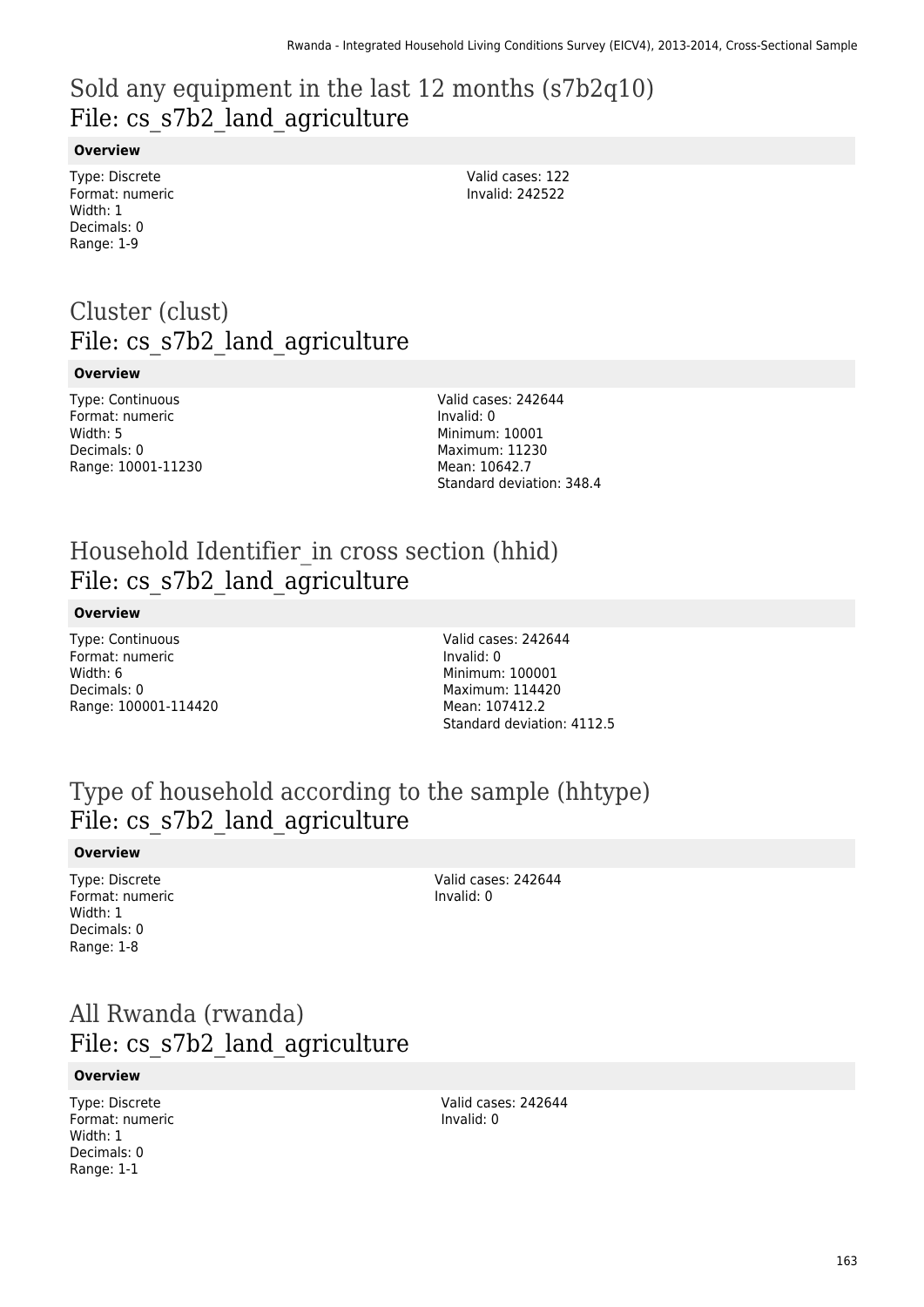# EICV4 survey sample (surveyh) File: cs\_s7b2\_land\_agriculture

### **Overview**

Type: Discrete Format: numeric Width: 1 Decimals: 0 Range: 1-3

Valid cases: 242644 Invalid: 0

# QUINTILE (quintile) File: cs\_s7b2\_land\_agriculture

#### **Overview**

Type: Discrete Format: numeric Width: 1 Decimals: 0 Range: 1-5

Valid cases: 242644 Invalid: 0

## POVERTY (poverty) File: cs\_s7b2\_land\_agriculture

#### **Overview**

Type: Discrete Format: numeric Width: 1 Decimals: 0 Range: 1-3

Valid cases: 242644 Invalid: 0

### aggregate consumption/ae in Jan14 Prices (Consumption) File: cs s7b2 land agriculture

### **Overview**

Type: Continuous Format: numeric Width: 16 Decimals: 0 Range: 7338.55126953125-12809880 Valid cases: 242644 Invalid: 0 Minimum: 7338.6 Maximum: 12809880 Mean: 286582.5 Standard deviation: 428931.5

## Month of interview (s0q19m) File: cs s7b2 land agriculture

#### **Overview**

Type: Discrete Format: numeric Width: 2 Decimals: 0 Range: 1-12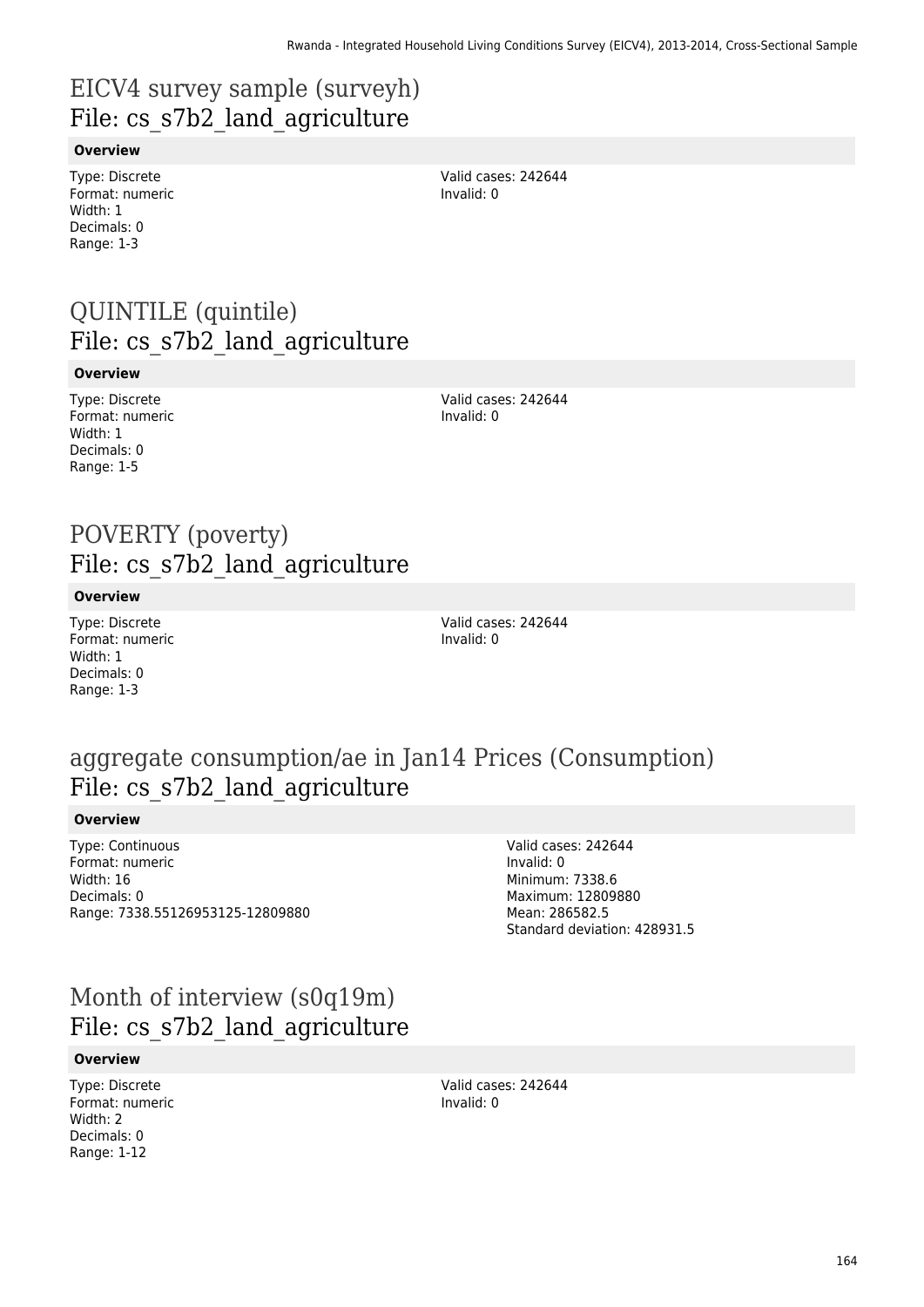# Year of interview (s0q19y) File: cs\_s7b2\_land\_agriculture

**Overview**

Type: Discrete Format: numeric Width: 2 Decimals: 0 Range: 13-14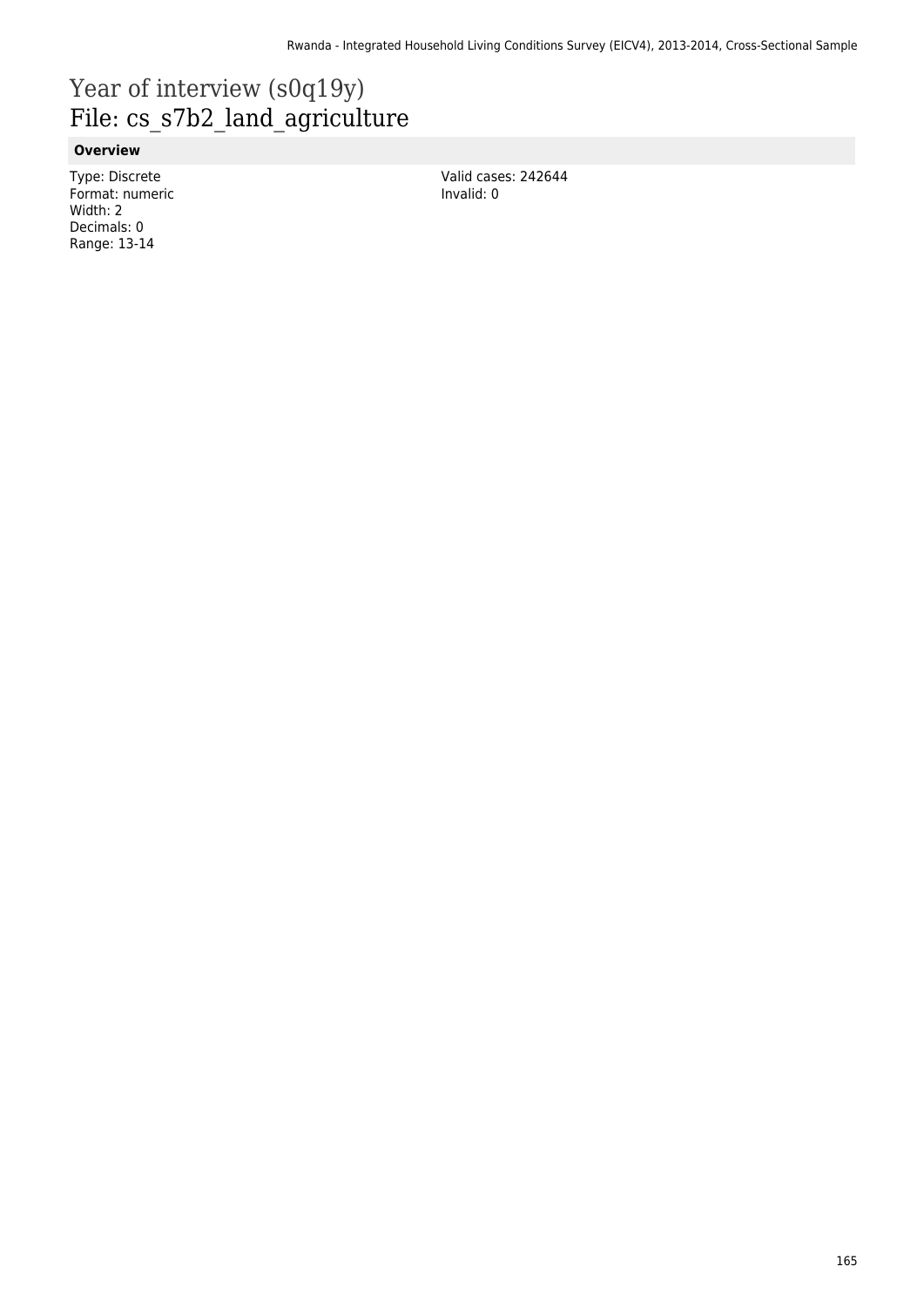# Province (province) File: cs\_s7c\_parcels

### **Overview**

Type: Discrete Format: numeric Width: 1 Decimals: 0 Range: 1-5

Valid cases: 53535 Invalid: 0

# District (district) File: cs\_s7c\_parcels

#### **Overview**

Type: Discrete Format: numeric Width: 2 Decimals: 0 Range: 11-57

Valid cases: 53535 Invalid: 0

## Urban/Rural 2012 (4 categories) (ur2012) File: cs\_s7c\_parcels

#### **Overview**

Type: Discrete Format: numeric Width: 1 Decimals: 0 Range: 1-4

Valid cases: 53535 Invalid: 0

### Urban/Rural 2012 (2 categories) (ur2\_2012) File: cs\_s7c\_parcels

#### **Overview**

Type: Discrete Format: numeric Width: 1 Decimals: 0 Range: 1-2

Valid cases: 53535 Invalid: 0

### Region (region) File: cs\_s7c\_parcels

#### **Overview**

Type: Discrete Format: numeric Width: 1 Decimals: 0 Range: 1-6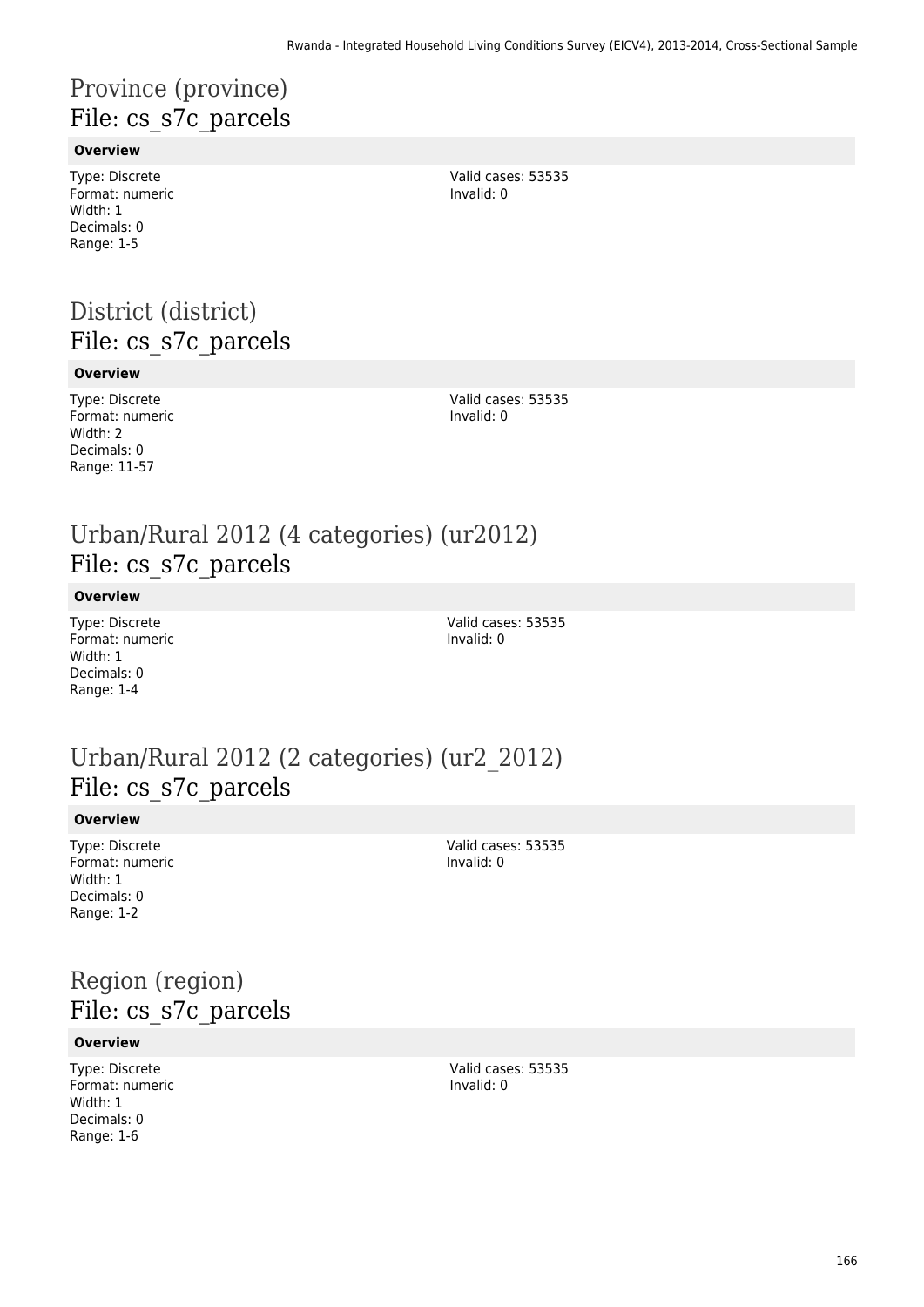# Sampling weight\_CS (weight) File: cs\_s7c\_parcels

### **Overview**

Type: Continuous Format: numeric Width: 11 Decimals: 0 Range: 46.71159111-685.0417808 Valid cases: 53535 Invalid: 0 Minimum: 46.7 Maximum: 685 Mean: 166.4 Standard deviation: 39

# Code of owners (s7cq1) File: cs\_s7c\_parcels

#### **Overview**

Type: Discrete Format: numeric Width: 2 Decimals: 0 Range: 1-99

Valid cases: 53535 Invalid: 0

### Sex of owners (s7cq2) File: cs\_s7c\_parcels

### **Overview**

Type: Discrete Format: numeric Width: 1 Decimals: 0 Range: 1-4

Valid cases: 53535 Invalid: 0

### Field /bloc No (s7cq3) File: cs\_s7c\_parcels

### **Overview**

Type: Continuous Format: numeric Width: 2 Decimals: 0 Range: 1-40

Valid cases: 53535 Invalid: 0 Minimum: 1 Maximum: 40 Mean: 3.5 Standard deviation: 2.7

# Surface area (acres) (s7cq4) File: cs\_s7c\_parcels

### **Overview**

Type: Continuous Format: numeric Width: 4 Decimals: 0 Range: 0.01-5000

Valid cases: 53535 Invalid: 0 Minimum: 0 Maximum: 5000 Mean: 14.1 Standard deviation: 50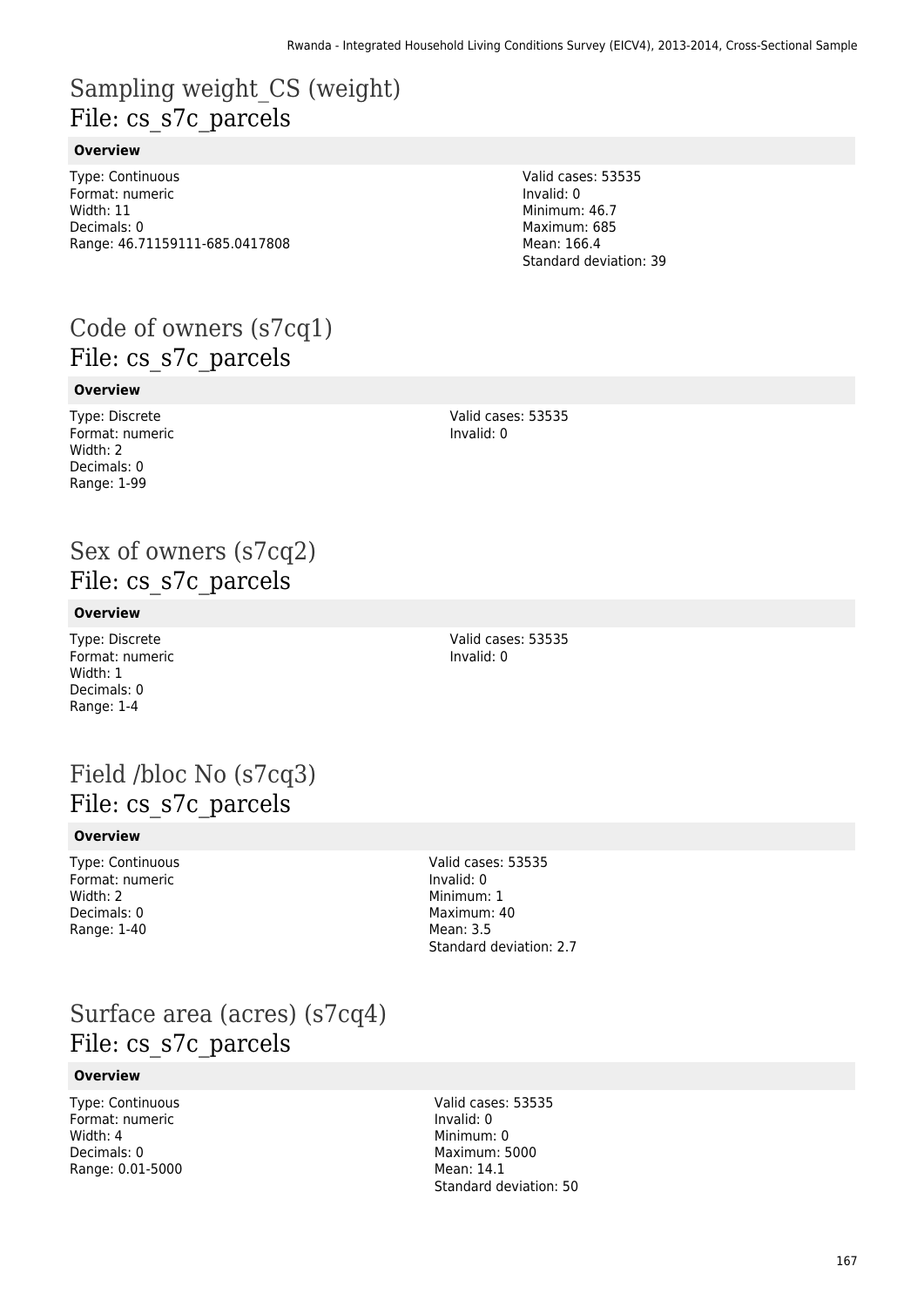# How land was obtained/cultivating arrangement (s7cq5) File: cs\_s7c\_parcels

### **Overview**

Type: Discrete Format: numeric Width: 1 Decimals: 0 Range: 1-9

Valid cases: 53535 Invalid: 0

# Have right to sell/use land as guarantee for a loan (s7cq6) File: cs\_s7c\_parcels

#### **Overview**

Type: Discrete Format: numeric Width: 1 Decimals: 0 Range: 1-9

Valid cases: 38575 Invalid: 14960

## Cost of renting over 12 months (s7cq7) File: cs\_s7c\_parcels

#### **Overview**

Type: Discrete Format: numeric Width: 6 Decimals: 0 Range: 0-999999

Valid cases: 8464 Invalid: 45071

## Field has been cultivated in last 12 months (s7cq8) File: cs\_s7c\_parcels

#### **Overview**

Type: Discrete Format: numeric Width: 1 Decimals: 0 Range: 1-9

Valid cases: 53535 Invalid: 0

# Irrigated in the last 12 growing season (s7cq9) File: cs\_s7c\_parcels

### **Overview**

Type: Discrete Format: numeric Width: 1 Decimals: 0 Range: 1-9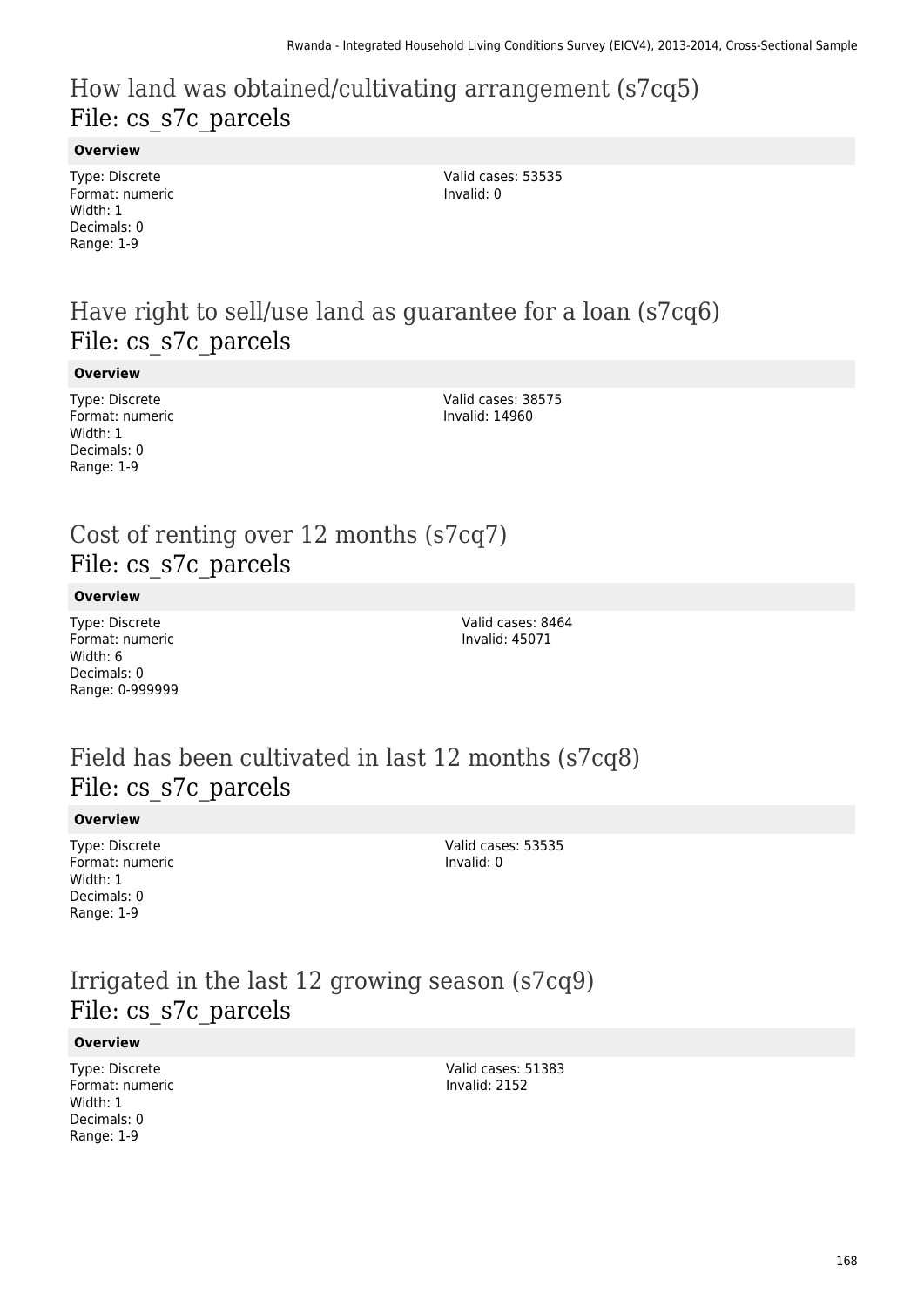# Protected from erosion (s7cq10) File: cs\_s7c\_parcels

### **Overview**

Type: Discrete Format: numeric Width: 1 Decimals: 0 Range: 1-9

Valid cases: 51383 Invalid: 2152

# Main kind of protection used (s7cq11) File: cs\_s7c\_parcels

#### **Overview**

Type: Discrete Format: numeric Width: 1 Decimals: 0 Range: 1-9

Valid cases: 38711 Invalid: 14824

# Have faced environmental problems on this plot (s7cq12) File: cs\_s7c\_parcels

**Overview**

Type: Discrete Format: numeric Width: 1 Decimals: 0 Range: 1-9

Valid cases: 51383 Invalid: 2152

# Problem faced as a result of environmental destruction (s7cq13) File: cs\_s7c\_parcels

### **Overview**

Type: Discrete Format: numeric Width: 1 Decimals: 0 Range: 1-9

Valid cases: 12308 Invalid: 41227

## Land used for consolidation activity (s7cq14) File: cs\_s7c\_parcels

### **Overview**

Type: Discrete Format: numeric Width: 1 Decimals: 0 Range: 1-9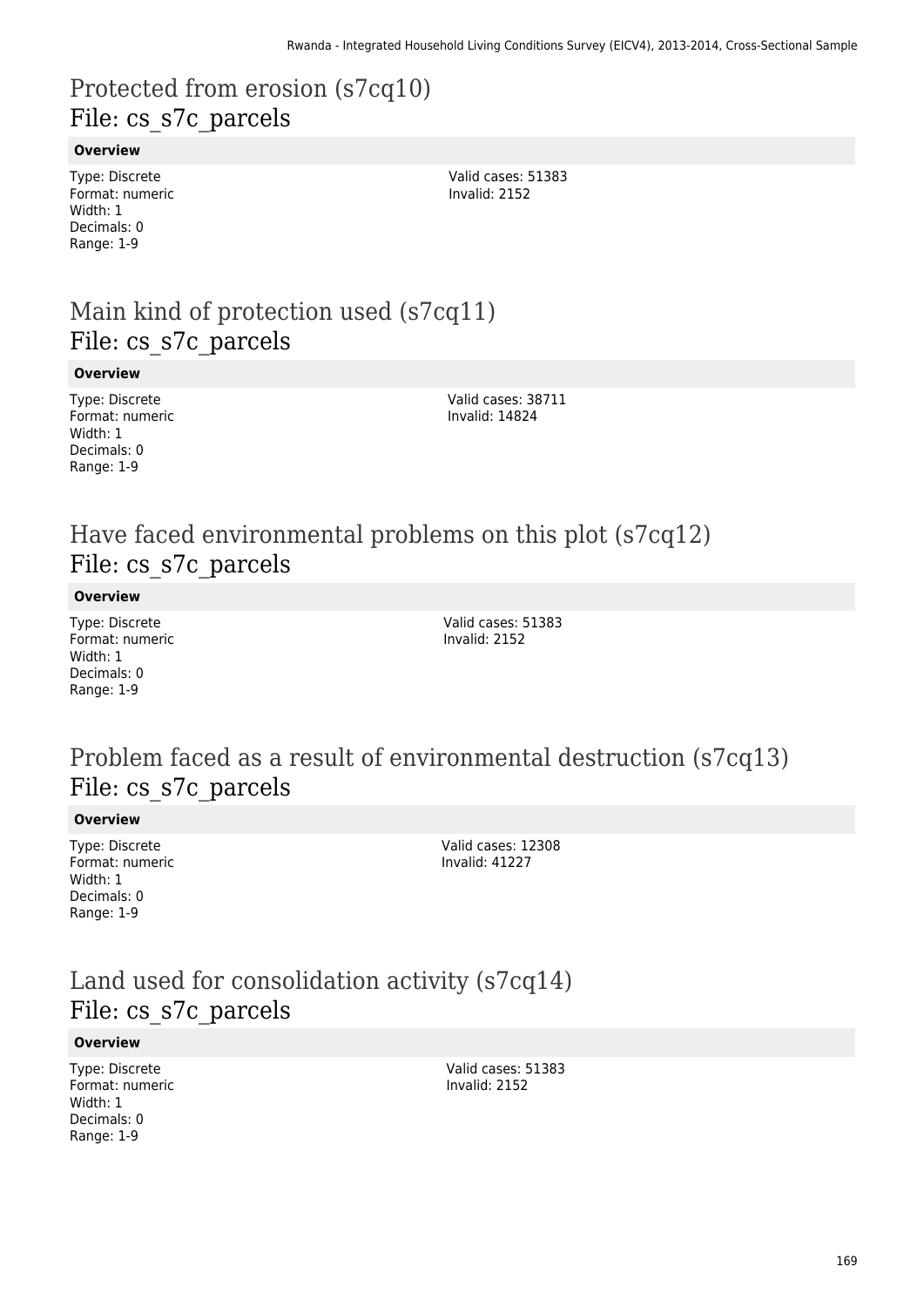# Have planted new crops due to regionalization (s7cq15) File: cs\_s7c\_parcels

### **Overview**

Type: Discrete Format: numeric Width: 1 Decimals: 0 Range: 1-9

Valid cases: 51383 Invalid: 2152

# Main crop planted due to regionalization (s7cq16a) File: cs\_s7c\_parcels

### **Overview**

Type: Discrete Format: character Width: 18

Valid cases: 8075 Invalid: 0

# Code crop planted (s7cq16b) File: cs\_s7c\_parcels

#### **Overview**

Type: Discrete Format: numeric Width: 2 Decimals: 0 Range: 0-99

Crop removed (s7cq17) File: cs\_s7c\_parcels

### **Overview**

Type: Discrete Format: numeric Width: 1 Decimals: 0 Range: 1-9

Valid cases: 51383 Invalid: 2152

# Crop removed name (s7cq18a) File: cs\_s7c\_parcels

### **Overview**

Type: Discrete Format: character Width: 18

Code crop removed (s7cq18b) File: cs\_s7c\_parcels

### **Overview**

Valid cases: 5911 Invalid: 0

Valid cases: 8075 Invalid: 45460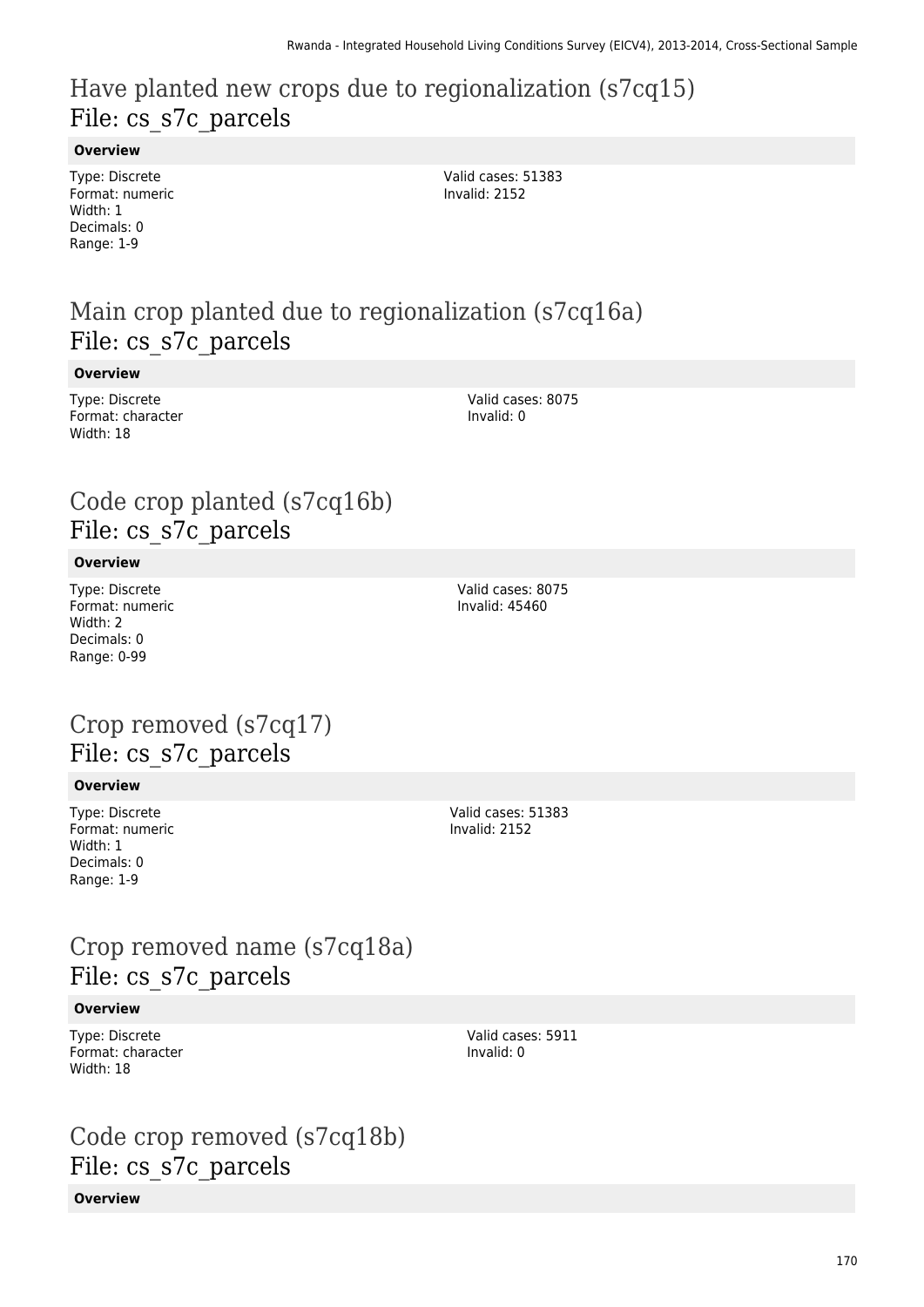### Code crop removed (s7cq18b) File: cs\_s7c\_parcels

Type: Discrete Format: numeric Width: 2 Decimals: 0 Range: 0-99

Valid cases: 5911 Invalid: 47624

# Cluster (clust) File: cs\_s7c\_parcels

#### **Overview**

Type: Continuous Format: numeric Width: 5 Decimals: 0 Range: 10001-11230 Valid cases: 53535 Invalid: 0 Minimum: 10001 Maximum: 11230 Mean: 10631.4 Standard deviation: 334.9

# Household Identifier (hhid) File: cs\_s7c\_parcels

#### **Overview**

Type: Continuous Format: numeric Width: 6 Decimals: 0 Range: 100009-114420 Valid cases: 53535 Invalid: 0 Minimum: 100009 Maximum: 114420 Mean: 107271.2 Standard deviation: 3956.4

## Type of household according to the sample (hhtype) File: cs\_s7c\_parcels

#### **Overview**

Type: Discrete Format: numeric Width: 1 Decimals: 0 Range: 1-8

Valid cases: 53535 Invalid: 0

## All Rwanda (rwanda) File: cs\_s7c\_parcels

#### **Overview**

Type: Discrete Format: numeric Width: 1 Decimals: 0 Range: 1-1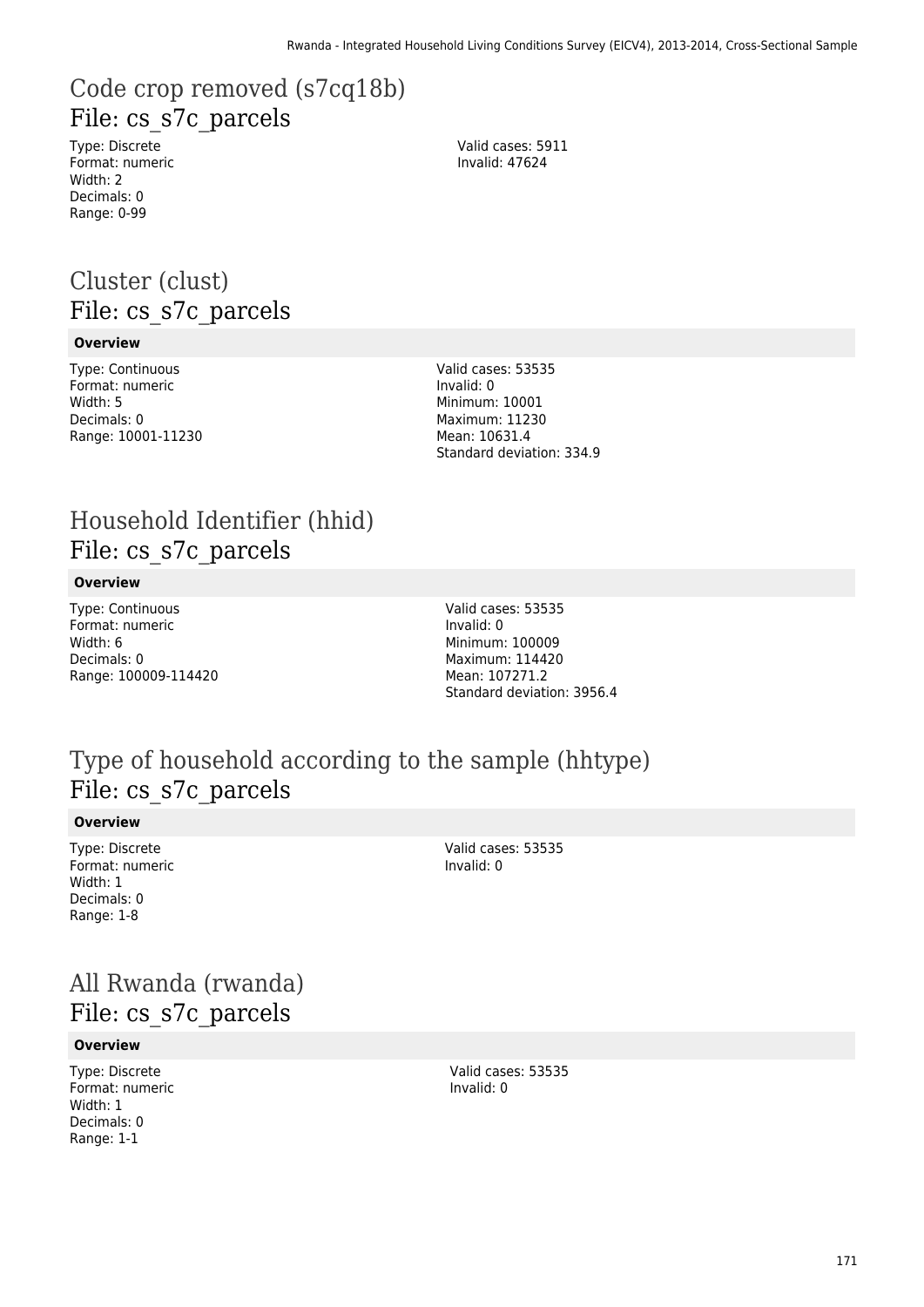# EICV4 survey sample (surveyh) File: cs\_s7c\_parcels

### **Overview**

Type: Discrete Format: numeric Width: 1 Decimals: 0 Range: 1-3

Valid cases: 53535 Invalid: 0

# QUINTILE (quintile) File: cs\_s7c\_parcels

#### **Overview**

Type: Discrete Format: numeric Width: 1 Decimals: 0 Range: 1-5

Valid cases: 53535 Invalid: 0

## POVERTY (poverty) File: cs\_s7c\_parcels

#### **Overview**

Type: Discrete Format: numeric Width: 1 Decimals: 0 Range: 1-3

Valid cases: 53535 Invalid: 0

# aggregate consumption/ae in Jan14 Prices (Consumption) File: cs\_s7c\_parcels

#### **Overview**

Type: Continuous Format: numeric Width: 16 Decimals: 0 Range: 7338.55126953125-11420043 Valid cases: 53535 Invalid: 0 Minimum: 7338.6 Maximum: 11420043 Mean: 256398 Standard deviation: 264905.6

# Month of interview (s0q19m) File: cs\_s7c\_parcels

#### **Overview**

Type: Discrete Format: numeric Width: 2 Decimals: 0 Range: 1-12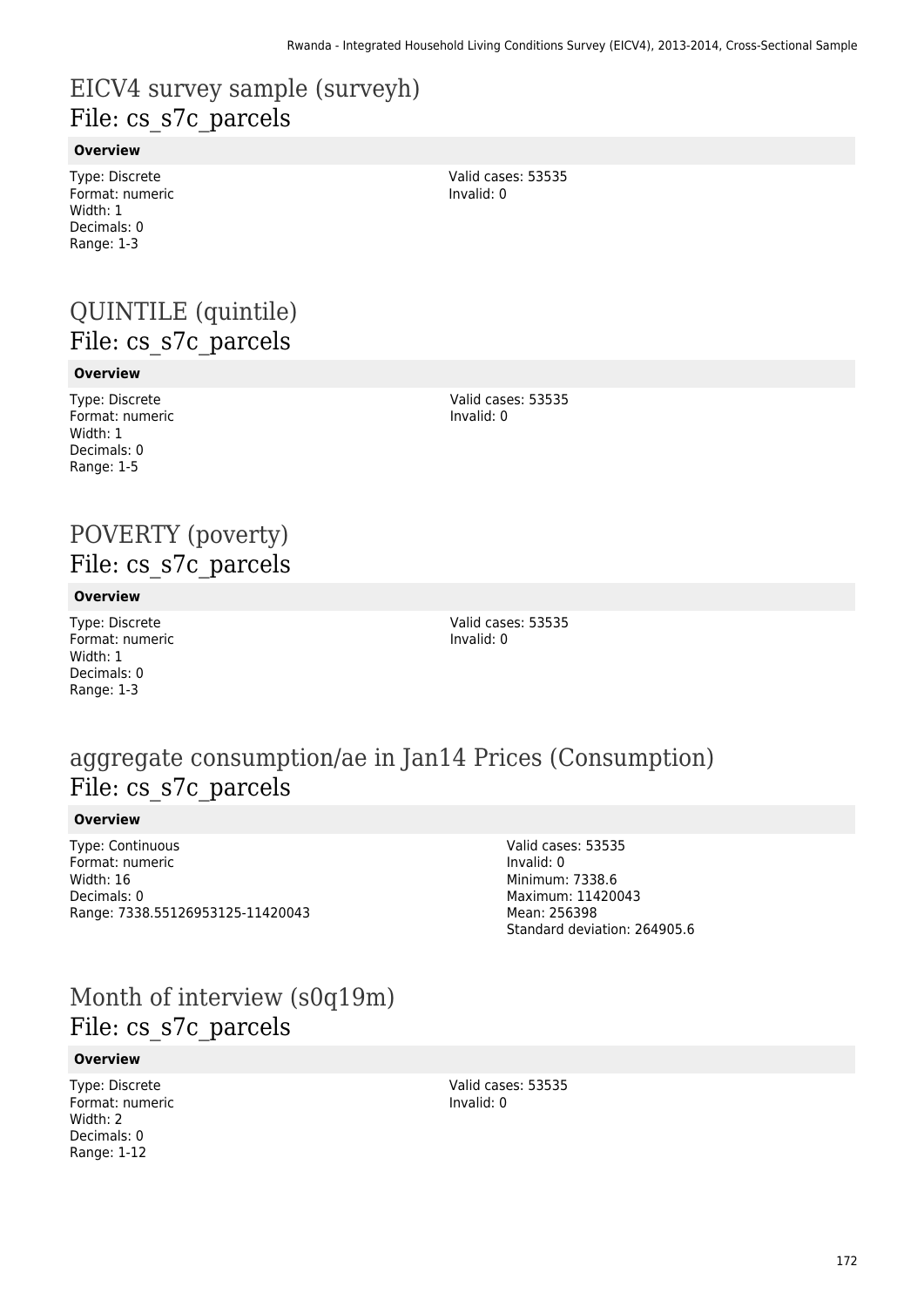# Year of interview (s0q19y) File: cs\_s7c\_parcels

### **Overview**

Type: Discrete Format: numeric Width: 2 Decimals: 0 Range: 13-14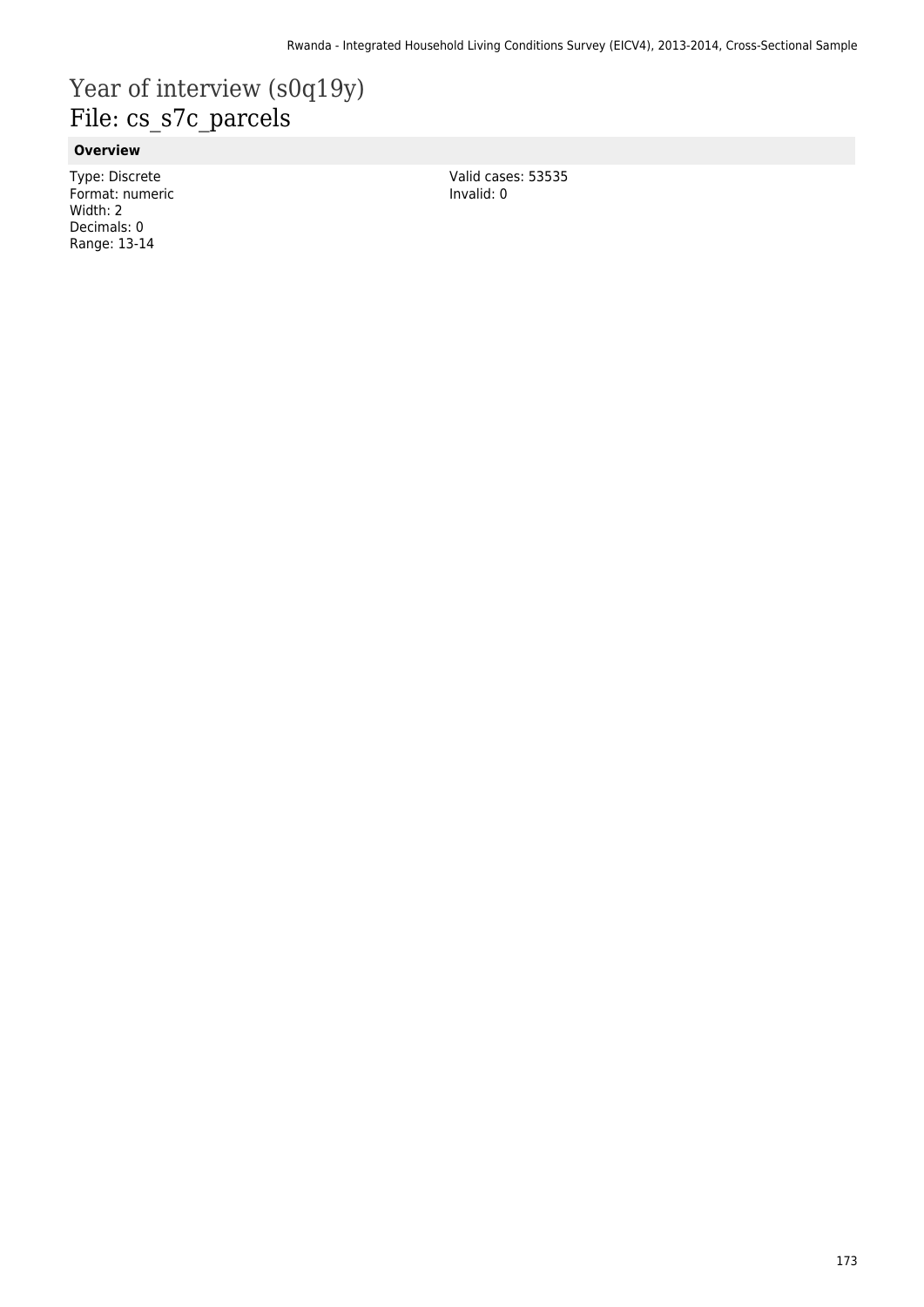# Province (province) File: cs\_s7d\_large\_crop

### **Overview**

Type: Discrete Format: numeric Width: 1 Decimals: 0 Range: 1-5

Valid cases: 44453 Invalid: 0

# District (district) File: cs\_s7d\_large\_crop

#### **Overview**

Type: Discrete Format: numeric Width: 2 Decimals: 0 Range: 11-57

Valid cases: 44453 Invalid: 0

# Urban/Rural 2012 (4 categories) (ur2012) File: cs\_s7d\_large\_crop

#### **Overview**

Type: Discrete Format: numeric Width: 1 Decimals: 0 Range: 1-4

Valid cases: 44453 Invalid: 0

## Urban/Rural 2012 (2 categories) (ur2\_2012) File: cs\_s7d\_large\_crop

### **Overview**

Type: Discrete Format: numeric Width: 1 Decimals: 0 Range: 1-2

Valid cases: 44453 Invalid: 0

## Region (region) File: cs\_s7d\_large\_crop

#### **Overview**

Type: Discrete Format: numeric Width: 1 Decimals: 0 Range: 1-6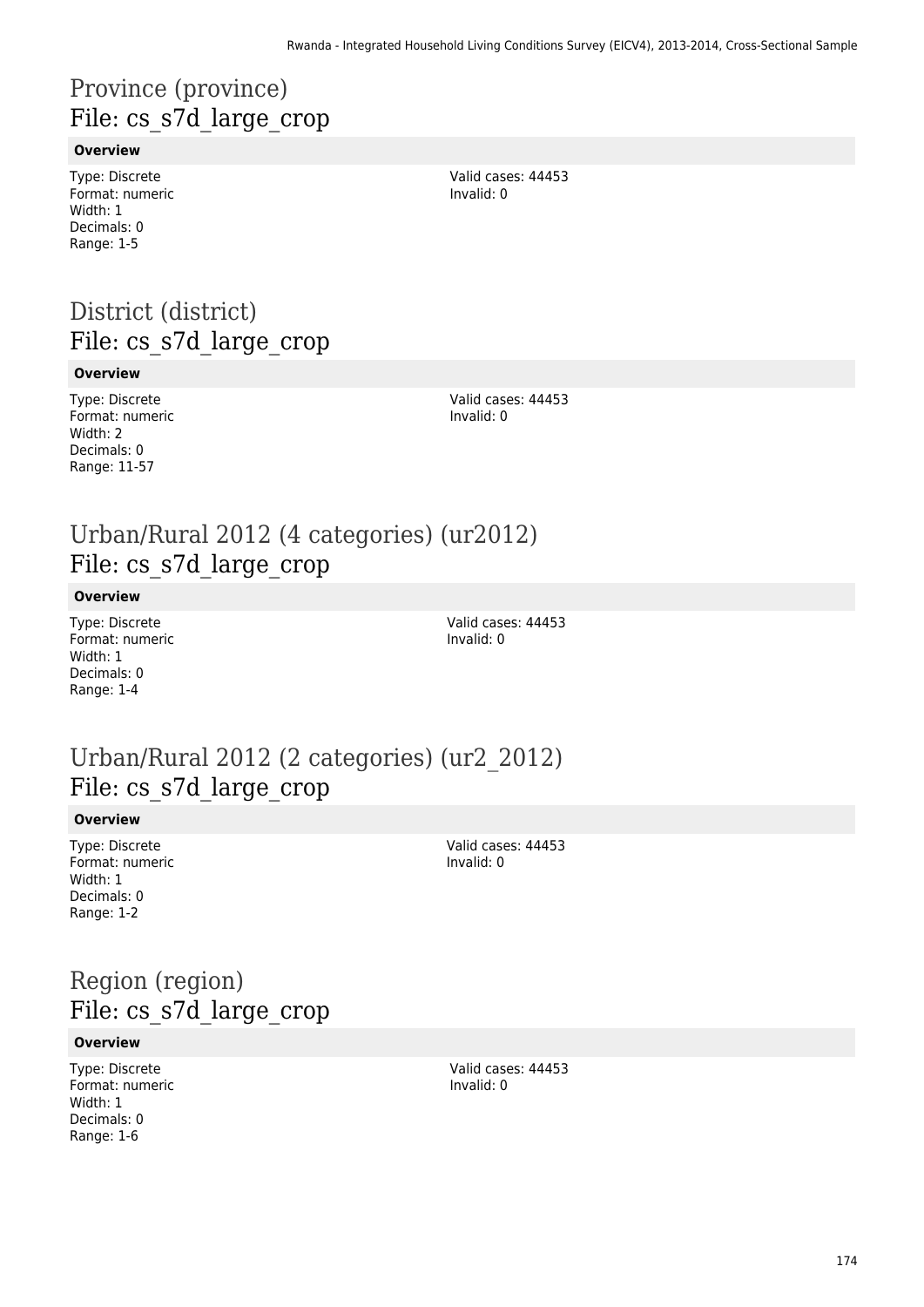# Sampling weight\_CS (weight) File: cs\_s7d\_large\_crop

### **Overview**

Type: Continuous Format: numeric Width: 11 Decimals: 0 Range: 46.71159111-685.0417808

Valid cases: 44453 Invalid: 0 Minimum: 46.7 Maximum: 685 Mean: 170.2 Standard deviation: 44.3

# Code of the crops harvested in last 12 months (s7dq2) File: cs\_s7d\_large\_crop

#### **Overview**

Type: Discrete Format: numeric Width: 2 Decimals: 0 Range: 0-99

Valid cases: 44453 Invalid: 0

## Number of Kgs harvested in last 12 months (s7dq3) File: cs\_s7d\_large\_crop

### **Overview**

Type: Continuous Format: numeric Width: 6 Decimals: 0 Range: 0-300000

Valid cases: 44453 Invalid: 0 Minimum: 0 Maximum: 300000 Mean: 160.4 Standard deviation: 1724.7

## Sold any over last 12 months (s7dq4) File: cs\_s7d\_large\_crop

#### **Overview**

Type: Discrete Format: numeric Width: 1 Decimals: 0 Range: 1-9

Valid cases: 44453 Invalid: 0

# Principal outlet/ market (s7dq5) File: cs\_s7d\_large\_crop

### **Overview**

Type: Discrete Format: numeric Width: 1 Decimals: 0 Range: 1-9

Valid cases: 14765 Invalid: 29688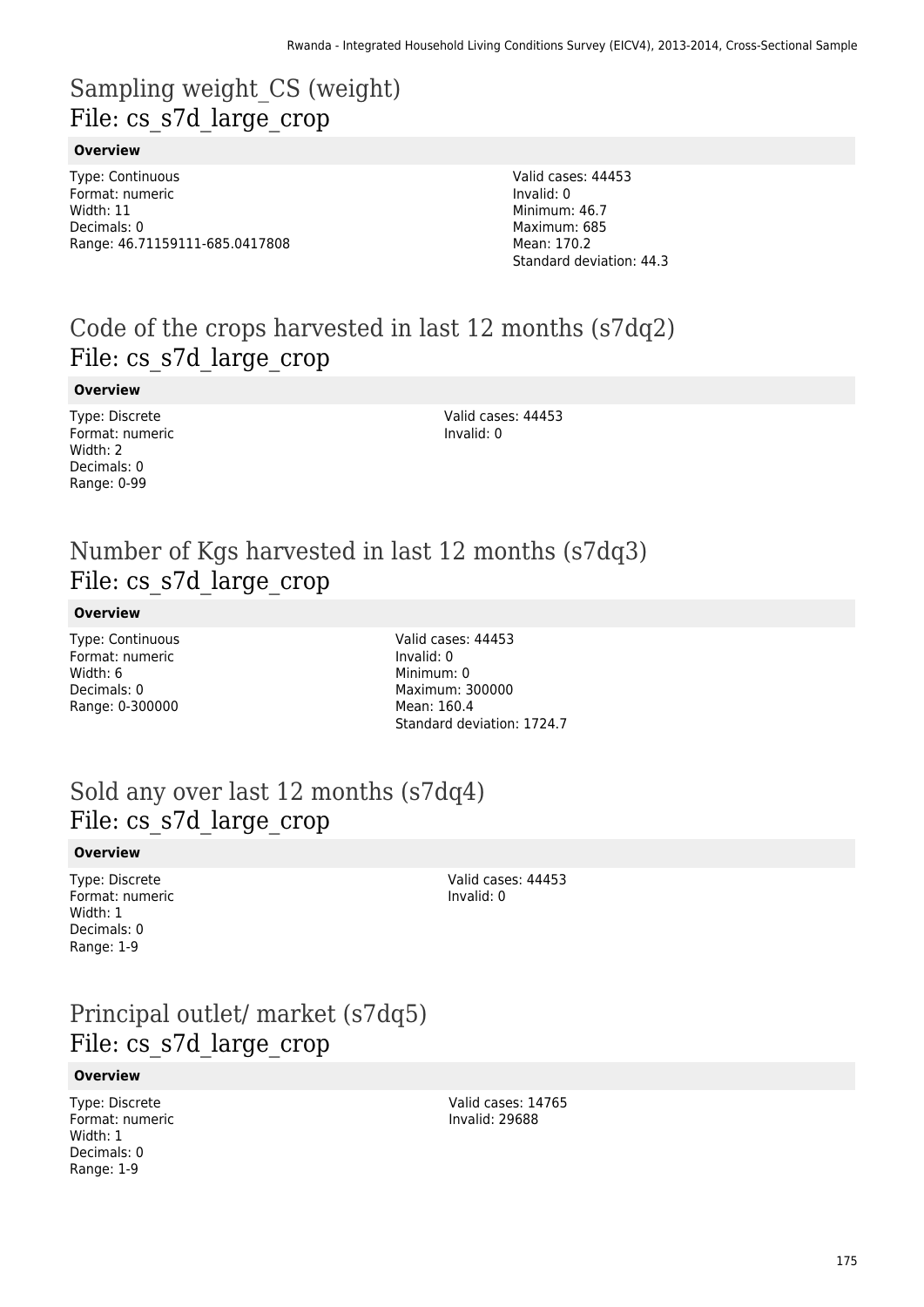# Kg sold via this outlet (s7dq6) File: cs\_s7d\_large\_crop

### **Overview**

Type: Continuous Format: numeric Width: 6 Decimals: 0 Range: 0.5-650000 Valid cases: 14765 Invalid: 29688 Minimum: 0.5 Maximum: 650000 Mean: 240.1 Standard deviation: 5470.3

# Price per kg sold at this outlet (s7dq7) File: cs\_s7d\_large\_crop

#### **Overview**

Type: Discrete Format: numeric Width: 5 Decimals: 0 Range: 15-99999 Valid cases: 14765 Invalid: 29688

## Sold crops to other outlets or markets (s7dq8) File: cs\_s7d\_large\_crop

### **Overview**

Type: Discrete Format: numeric Width: 1 Decimals: 0 Range: 1-9

Valid cases: 14765 Invalid: 29688

### Kg sold via other outlets (s7dq9) File: cs\_s7d\_large\_crop

#### **Overview**

Type: Continuous Format: numeric Width: 5 Decimals: 0 Range: 1-24000

Valid cases: 701 Invalid: 43752 Minimum: 1 Maximum: 24000 Mean: 215.4 Standard deviation: 1206.9

# Price per kg sold at this outlet (s7dq10) File: cs\_s7d\_large\_crop

### **Overview**

Type: Discrete Format: numeric Width: 5 Decimals: 0 Range: 20-99999 Valid cases: 701 Invalid: 43752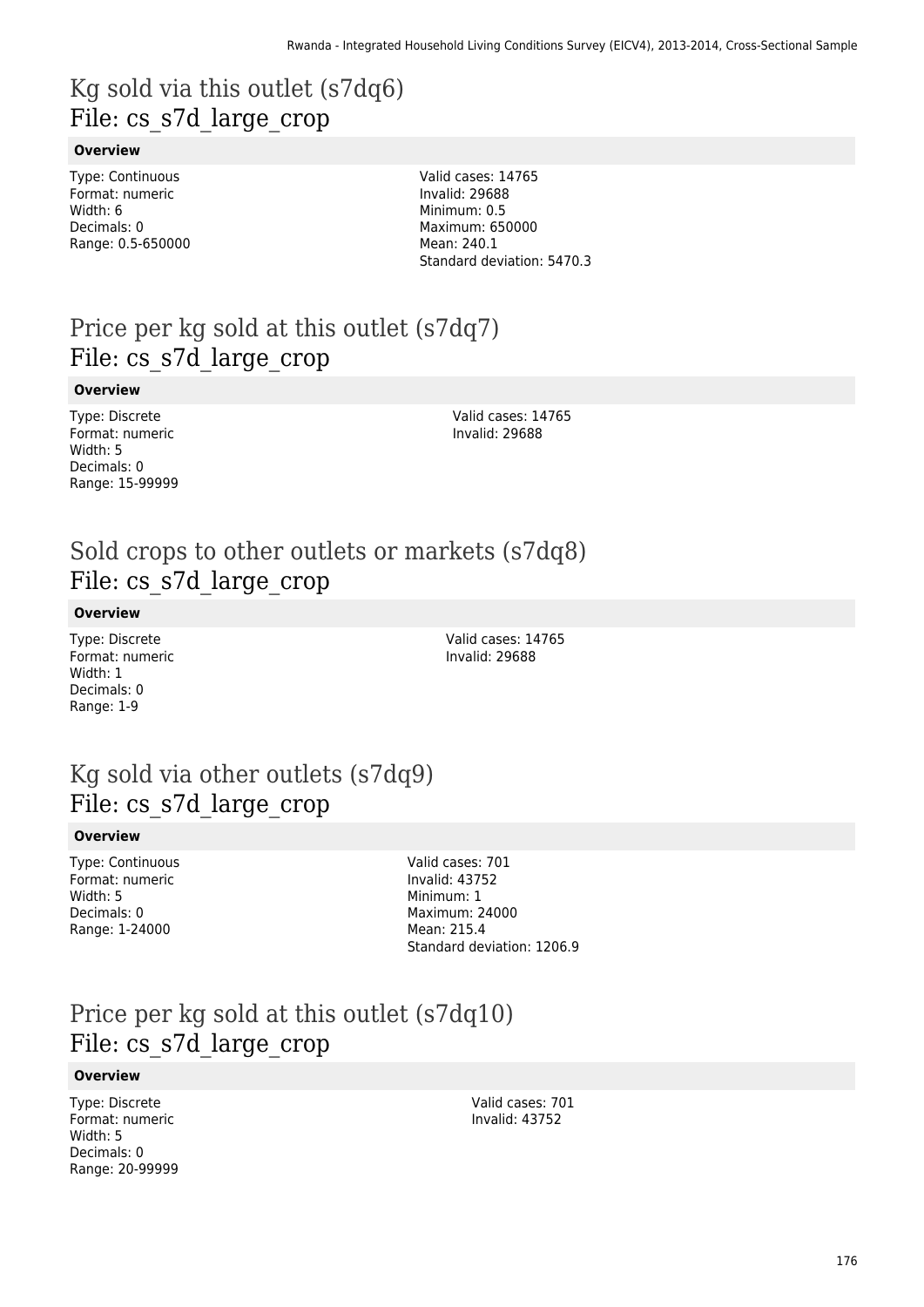# Value received for sales of entire harvest (s7dq11) File: cs\_s7d\_large\_crop

### **Overview**

Type: Discrete Format: numeric Width: 8 Decimals: 0 Range: 50-99999999 Valid cases: 44453 Invalid: 0

# Crop name (s7dq2d) File: cs\_s7d\_large\_crop

#### **Overview**

Type: Discrete Format: character Width: 45

Valid cases: 44453 Invalid: 0

## Cluster (clust) File: cs\_s7d\_large\_crop

#### **Overview**

Type: Continuous Format: numeric Width: 5 Decimals: 0 Range: 10003-11230 Valid cases: 44453 Invalid: 0 Minimum: 10003 Maximum: 11230 Mean: 10663.3 Standard deviation: 355.6

# Household Identifier (hhid) File: cs\_s7d\_large\_crop

### **Overview**

Type: Continuous Format: numeric Width: 6 Decimals: 0 Range: 100019-114420 Valid cases: 44453 Invalid: 0 Minimum: 100019 Maximum: 114420 Mean: 107655.8 Standard deviation: 4203.5

# Type of household according to the sample (hhtype) File: cs\_s7d\_large\_crop

#### **Overview**

Type: Discrete Format: numeric Width: 1 Decimals: 0 Range: 1-8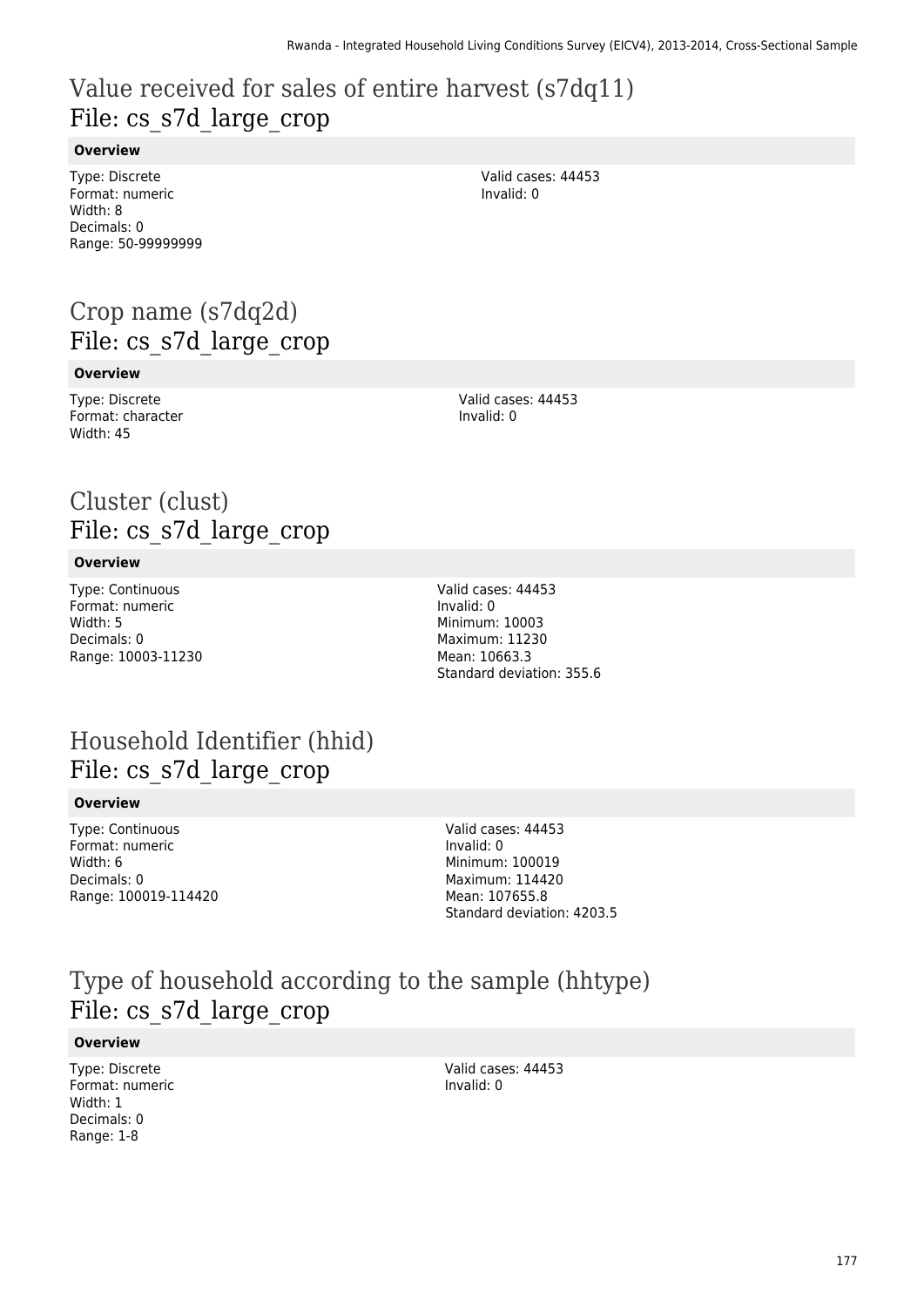# All Rwanda (rwanda) File: cs\_s7d\_large\_crop

### **Overview**

Type: Discrete Format: numeric Width: 1 Decimals: 0 Range: 1-1

Valid cases: 44453 Invalid: 0

# EICV4 survey sample (surveyh) File: cs\_s7d\_large\_crop

#### **Overview**

Type: Discrete Format: numeric Width: 1 Decimals: 0 Range: 1-3

Valid cases: 44453 Invalid: 0

# QUINTILE (quintile) File: cs\_s7d\_large\_crop

#### **Overview**

Type: Discrete Format: numeric Width: 1 Decimals: 0 Range: 1-5

Valid cases: 44453 Invalid: 0

## POVERTY (poverty) File: cs\_s7d\_large\_crop

### **Overview**

Type: Discrete Format: numeric Width: 1 Decimals: 0 Range: 1-3

Valid cases: 44453 Invalid: 0

# aggregate consumption/ae in Jan14 Prices (Consumption) File: cs\_s7d\_large\_crop

### **Overview**

Type: Continuous Format: numeric Width: 16 Decimals: 0 Range: 7338.55126953125-10830912 Valid cases: 44453 Invalid: 0 Minimum: 7338.6 Maximum: 10830912 Mean: 255092.1 Standard deviation: 250984.1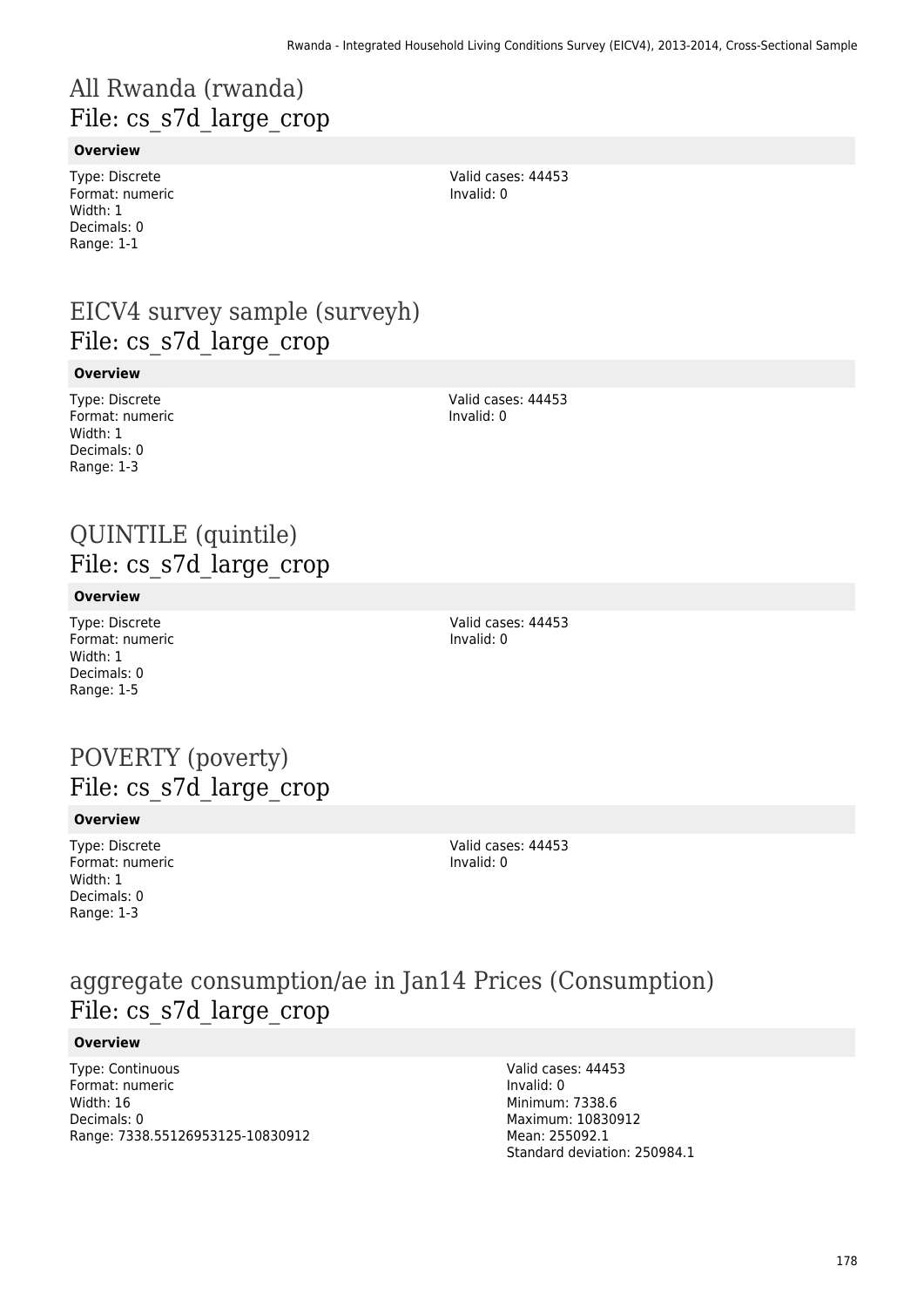# Month of interview (s0q19m) File: cs\_s7d\_large\_crop

### **Overview**

Type: Discrete Format: numeric Width: 2 Decimals: 0 Range: 1-12

Valid cases: 44453 Invalid: 0

# Year of interview (s0q19y) File: cs\_s7d\_large\_crop

### **Overview**

Type: Discrete Format: numeric Width: 2 Decimals: 0 Range: 13-14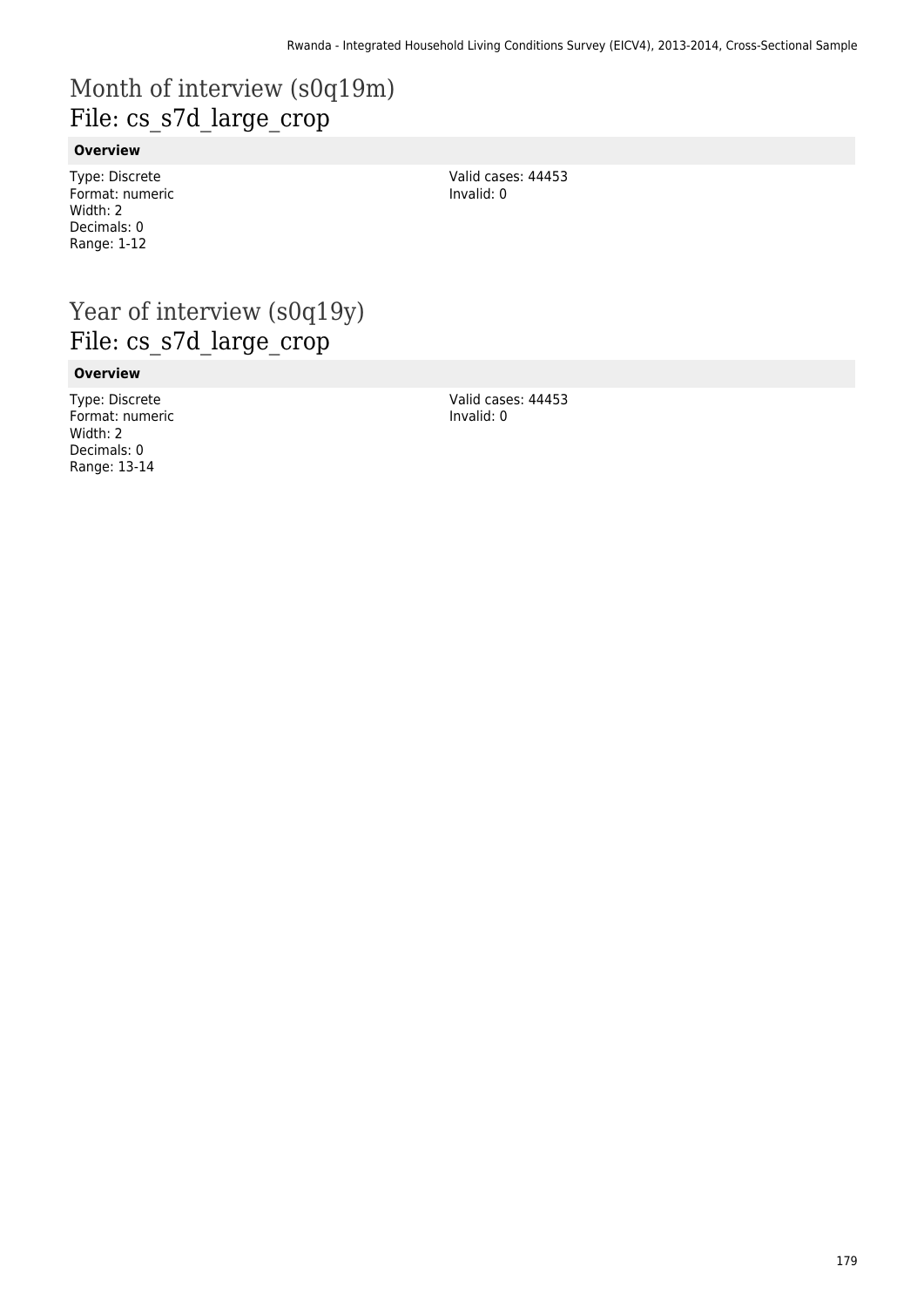# Province (province) File: cs\_s7e\_small\_crop

### **Overview**

Type: Discrete Format: numeric Width: 1 Decimals: 0 Range: 1-5

Valid cases: 145711 Invalid: 0

# District (district) File: cs\_s7e\_small\_crop

#### **Overview**

Type: Discrete Format: numeric Width: 2 Decimals: 0 Range: 11-57

Valid cases: 145711 Invalid: 0

## Urban/Rural 2012 (4 categories) (ur2012) File: cs\_s7e\_small\_crop

#### **Overview**

Type: Discrete Format: numeric Width: 1 Decimals: 0 Range: 1-4

Valid cases: 145711 Invalid: 0

## Urban/Rural 2012 (2 categories) (ur2\_2012) File: cs\_s7e\_small\_crop

#### **Overview**

Type: Discrete Format: numeric Width: 1 Decimals: 0 Range: 1-2

Valid cases: 145711 Invalid: 0

### Region (region) File: cs\_s7e\_small\_crop

#### **Overview**

Type: Discrete Format: numeric Width: 1 Decimals: 0 Range: 1-6

Valid cases: 145711 Invalid: 0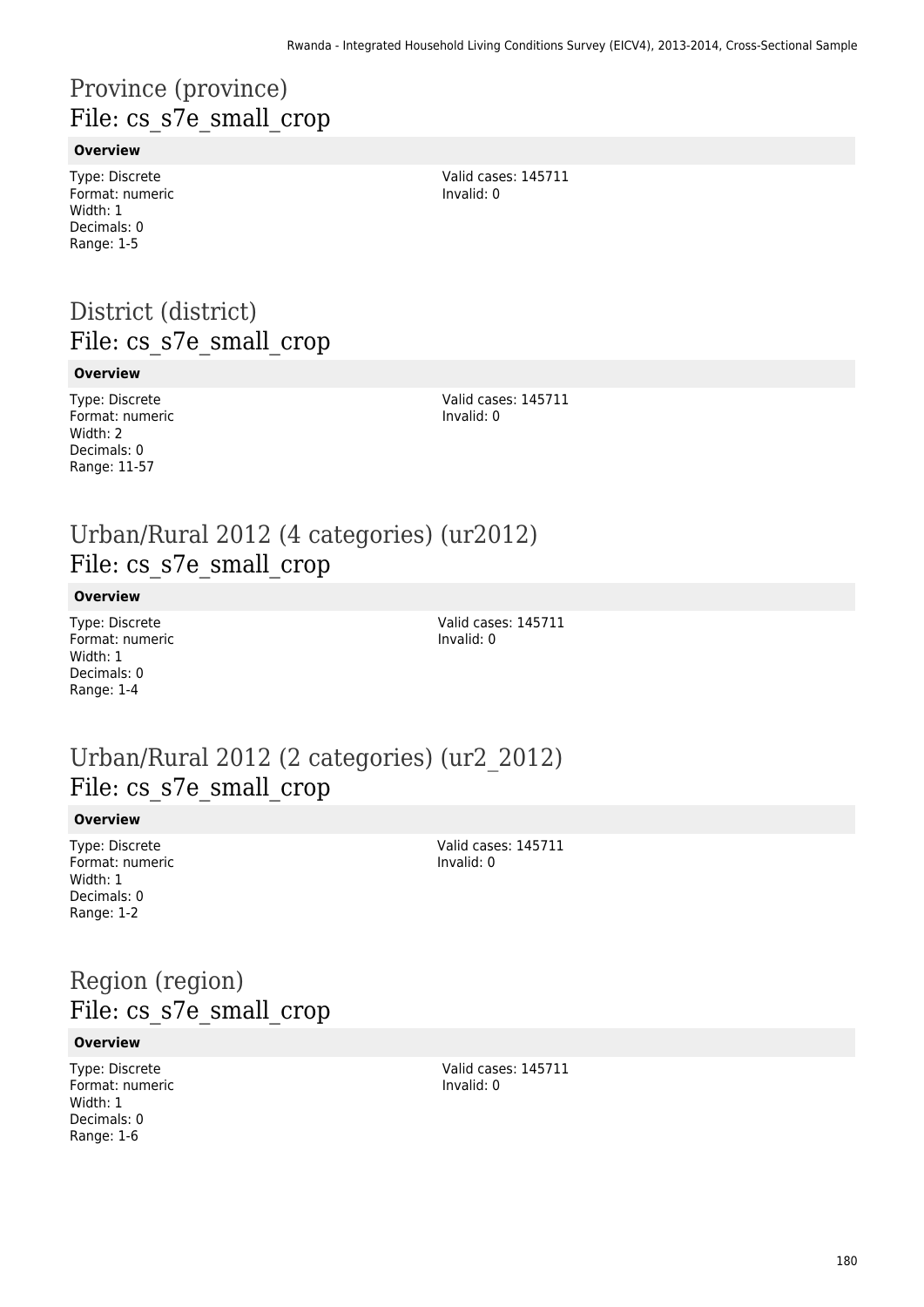# Sampling weight\_CS (weight) File: cs\_s7e\_small\_crop

### **Overview**

Type: Continuous Format: numeric Width: 11 Decimals: 0 Range: 46.71159111-685.0417808

Valid cases: 145711 Invalid: 0 Minimum: 46.7 Maximum: 685 Mean: 168.9 Standard deviation: 42.8

# Codes for small scale crops harvested over last 12 months (s7eq2) File: cs\_s7e\_small\_crop

### **Overview**

Type: Discrete Format: numeric Width: 2 Decimals: 0 Range: 0-99

Valid cases: 145711 Invalid: 0

# Quantity harvested in the last 12 months (s7eq3a) File: cs\_s7e\_small\_crop

### **Overview**

Type: Discrete Format: numeric Width: 17 Decimals: 0 Range: 0.100000001490116-9500 Valid cases: 145711 Invalid: 0

## Harvest (time unit) (s7eq3b) File: cs\_s7e\_small\_crop

### **Overview**

Type: Discrete Format: numeric Width: 1 Decimals: 0 Range: 1-9

Valid cases: 145711 Invalid: 0

# Months of the year harvesting this crop (s7eq4) File: cs\_s7e\_small\_crop

### **Overview**

Type: Discrete Format: numeric Width: 2 Decimals: 0 Range: 0-99

Valid cases: 145711 Invalid: 0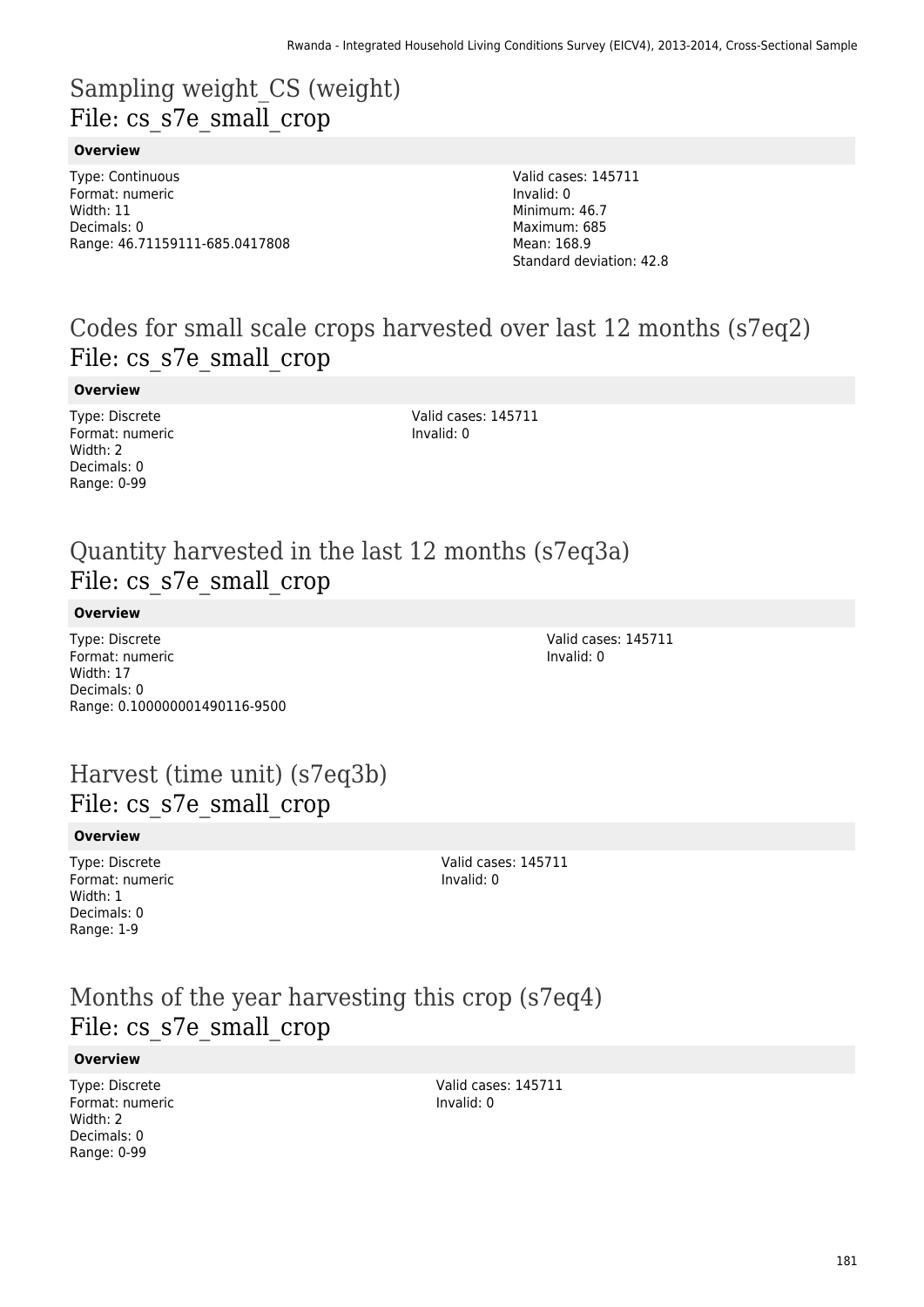# Sell all or part of the harvest (s7eq5) File: cs\_s7e\_small\_crop

### **Overview**

Type: Discrete Format: numeric Width: 1 Decimals: 0 Range: 1-9

Valid cases: 145711 Invalid: 0

# Quantity sold over last 12 months (s7eq6a) File: cs\_s7e\_small\_crop

#### **Overview**

Type: Continuous Format: numeric Width: 5 Decimals: 0 Range: 0.01-50000 Valid cases: 26274 Invalid: 119437 Minimum: 0 Maximum: 50000 Mean: 200.4 Standard deviation: 791.4

### Sale of small crops (time unit) (s7eq6b) File: cs\_s7e\_small\_crop

#### **Overview**

Type: Discrete Format: numeric Width: 1 Decimals: 0 Range: 1-9

Valid cases: 26274 Invalid: 119437

### Amount received from sale (s7eq7) File: cs\_s7e\_small\_crop

#### **Overview**

Type: Discrete Format: numeric Width: 7 Decimals: 0 Range: 1-9999999

Valid cases: 26274 Invalid: 119437

# Principal market or outlet (s7eq8) File: cs\_s7e\_small\_crop

#### **Overview**

Type: Discrete Format: numeric Width: 1 Decimals: 0 Range: 1-9

Valid cases: 26274 Invalid: 119437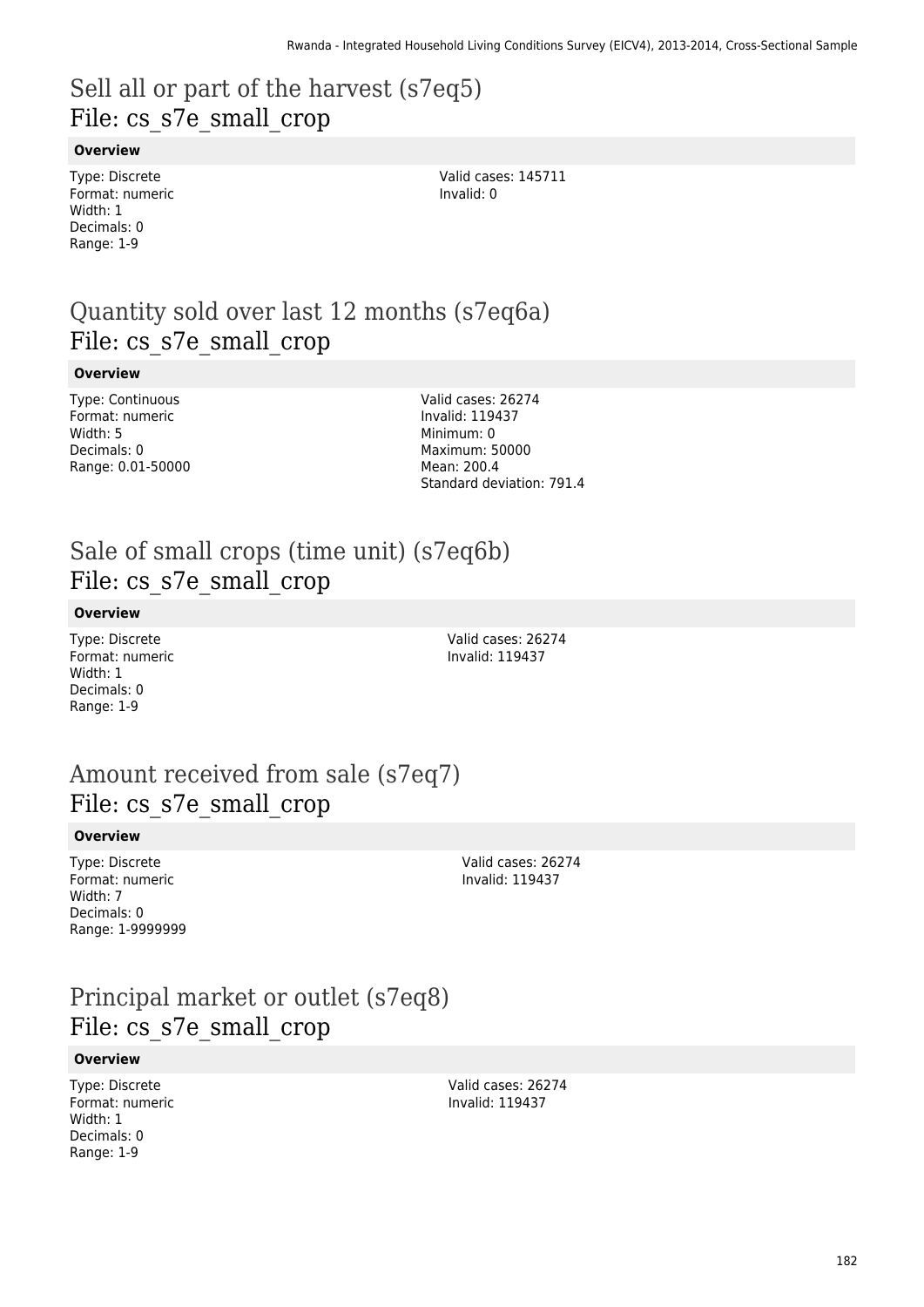# Value received for sale of entire harvest (s7eq9) File: cs\_s7e\_small\_crop

### **Overview**

Type: Discrete Format: numeric Width: 7 Decimals: 0 Range: 0-9999999

Valid cases: 145711 Invalid: 0

# Consumed own produce small scale crops (s7eq10) File: cs\_s7e\_small\_crop

#### **Overview**

Type: Discrete Format: numeric Width: 1 Decimals: 0 Range: 1-9

Valid cases: 145711 Invalid: 0

# Quantity consumed by HH over last 7 days (s7eq11a) File: cs\_s7e\_small\_crop

#### **Overview**

Type: Continuous Format: numeric Width: 5 Decimals: 0 Range: 0-12582

Valid cases: 139066 Invalid: 6645 Minimum: 0 Maximum: 12582 Mean: 2.4 Standard deviation: 63.6

## Own consumption (Unit of time) (s7eq11b) File: cs\_s7e\_small\_crop

#### **Overview**

Type: Discrete Format: numeric Width: 1 Decimals: 0 Range: 1-9

Valid cases: 48452 Invalid: 97259

### Crop name (s7eq2d) File: cs\_s7e\_small\_crop

#### **Overview**

Type: Discrete Format: character Width: 45

Valid cases: 145707 Invalid: 0

Cluster (clust) File: cs\_s7e\_small\_crop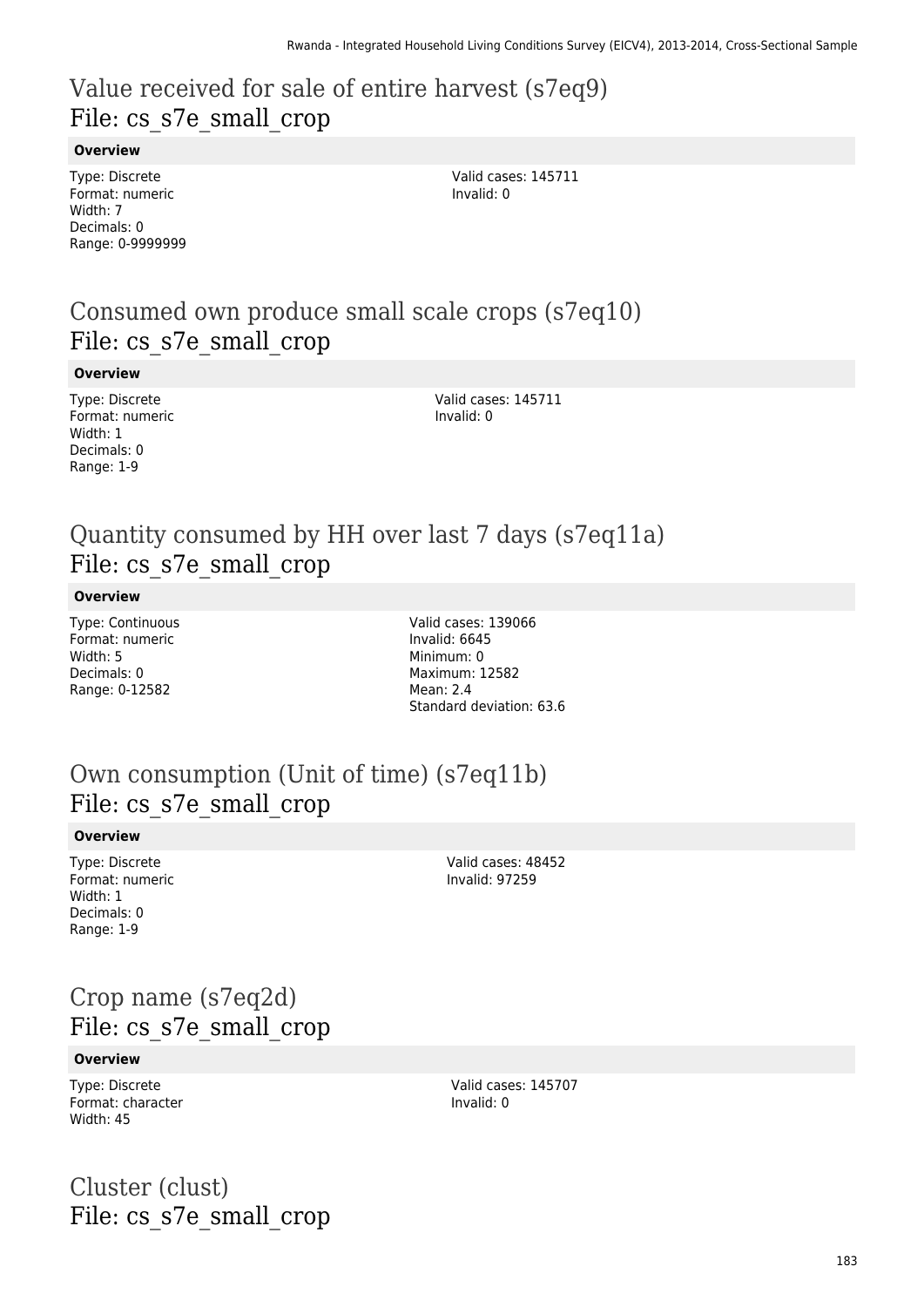# Cluster (clust) File: cs\_s7e\_small\_crop

### **Overview**

Type: Continuous Format: numeric Width: 5 Decimals: 0 Range: 10003-11230 Valid cases: 145711 Invalid: 0 Minimum: 10003 Maximum: 11230 Mean: 10649.1 Standard deviation: 346

# Household Identifier\_in cross section (hhid) File: cs\_s7e\_small\_crop

### **Overview**

Type: Continuous Format: numeric Width: 6 Decimals: 0 Range: 100019-114420 Valid cases: 145711 Invalid: 0 Minimum: 100019 Maximum: 114420 Mean: 107486.2 Standard deviation: 4087.7

# Type of household according to the sample (hhtype) File: cs\_s7e\_small\_crop

### **Overview**

Type: Discrete Format: numeric Width: 1 Decimals: 0 Range: 1-8

Valid cases: 145711 Invalid: 0

## All Rwanda (rwanda) File: cs\_s7e\_small\_crop

### **Overview**

Type: Discrete Format: numeric Width: 1 Decimals: 0 Range: 1-1

Valid cases: 145711 Invalid: 0

## EICV4 survey sample (surveyh) File: cs\_s7e\_small\_crop

### **Overview**

Type: Discrete Format: numeric Width: 1 Decimals: 0 Range: 1-3

Valid cases: 145711 Invalid: 0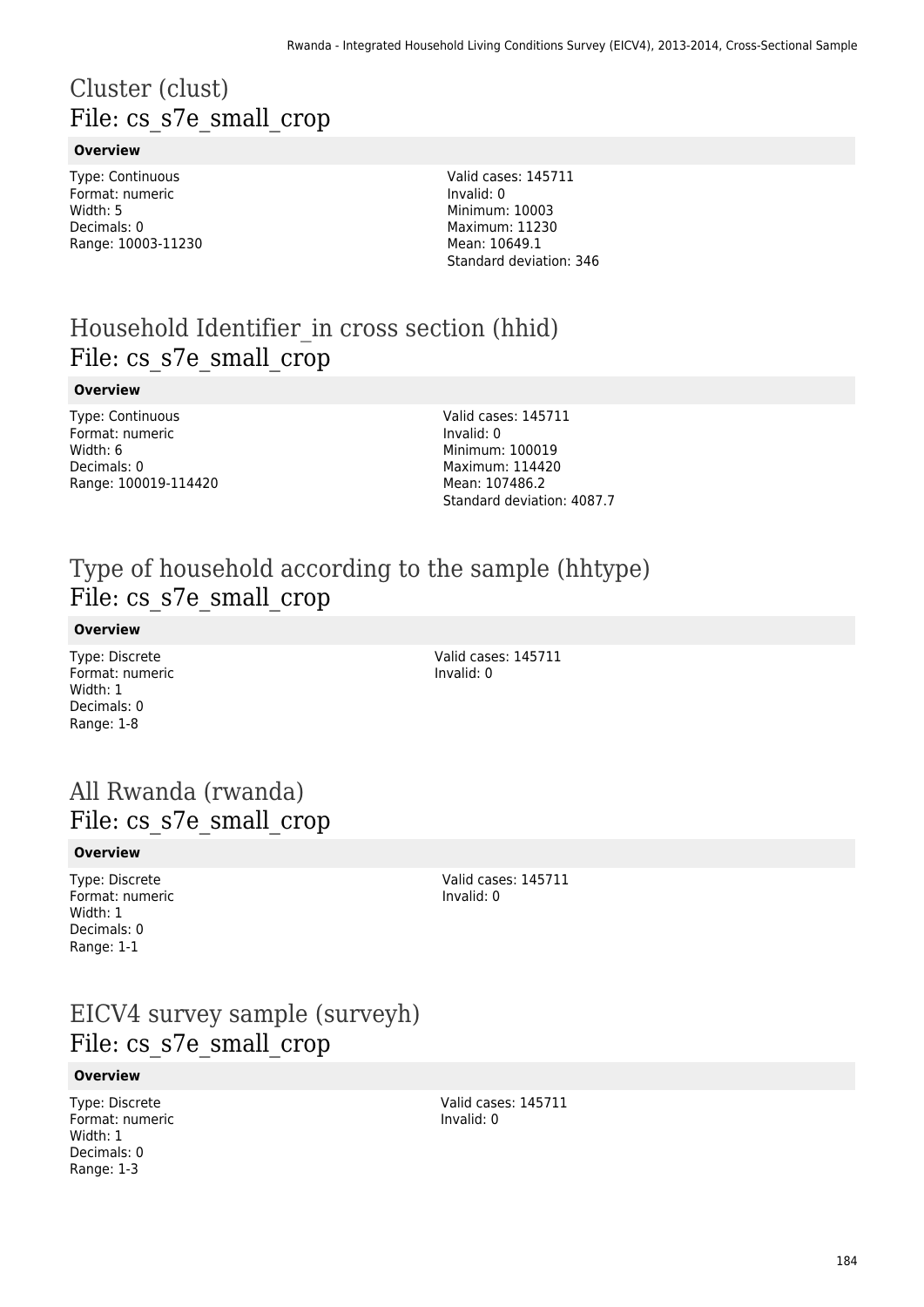# QUINTILE (quintile) File: cs\_s7e\_small\_crop

### **Overview**

Type: Discrete Format: numeric Width: 1 Decimals: 0 Range: 1-5

Valid cases: 145711 Invalid: 0

# POVERTY (poverty) File: cs\_s7e\_small\_crop

#### **Overview**

Type: Discrete Format: numeric Width: 1 Decimals: 0 Range: 1-3

Valid cases: 145711 Invalid: 0

## aggregate consumption/ae in Jan14 Prices (Consumption) File: cs\_s7e\_small\_crop

### **Overview**

Type: Continuous Format: numeric Width: 16 Decimals: 0 Range: 7338.55126953125-11420043 Valid cases: 145711 Invalid: 0 Minimum: 7338.6 Maximum: 11420043 Mean: 253284.9 Standard deviation: 286927.6

## Month of interview (s0q19m) File: cs\_s7e\_small\_crop

#### **Overview**

Type: Discrete Format: numeric Width: 2 Decimals: 0 Range: 1-12

Valid cases: 145711 Invalid: 0

# Year of interview (s0q19y) File: cs\_s7e\_small\_crop

#### **Overview**

Type: Discrete Format: numeric Width: 2 Decimals: 0 Range: 13-14

Valid cases: 145711 Invalid: 0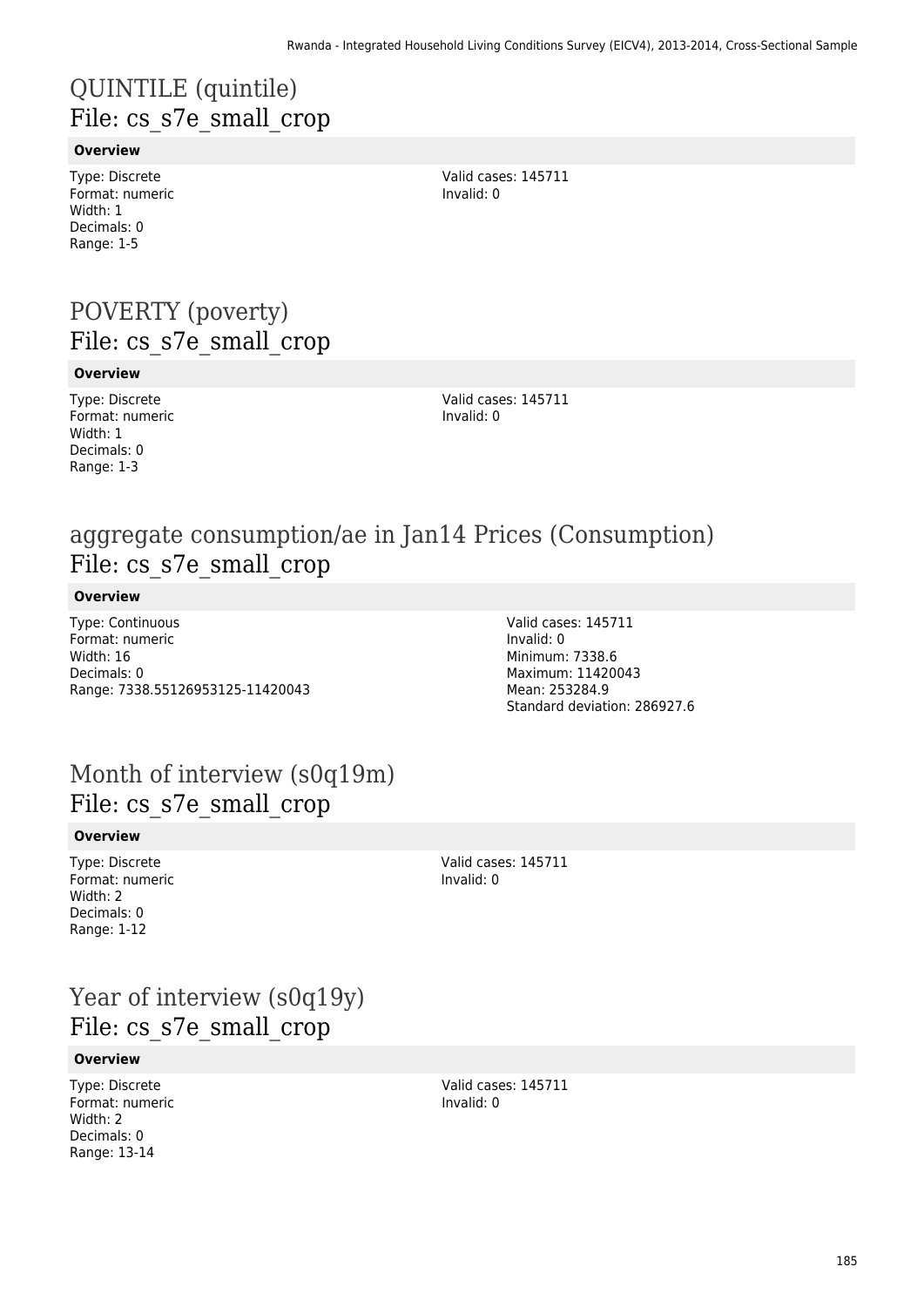# Province (province) File: cs\_s7f\_income\_agriculture

### **Overview**

Type: Discrete Format: numeric Width: 10 Decimals: 0 Range: 1-5

Valid cases: 173028 Invalid: 0

# District (district) File: cs\_s7f\_income\_agriculture

#### **Overview**

Type: Discrete Format: numeric Width: 10 Decimals: 0 Range: 11-57

Valid cases: 173028 Invalid: 0

### Urban/Rural 2012 (4 categories) (ur2012) File: cs\_s7f\_income\_agriculture

#### **Overview**

Type: Discrete Format: numeric Width: 10 Decimals: 0 Range: 1-4

Valid cases: 173028 Invalid: 0

### Urban/Rural 2012 (2 categories) (ur2\_2012) File: cs\_s7f\_income\_agriculture

### **Overview**

Type: Discrete Format: numeric Width: 10 Decimals: 0 Range: 1-2

Valid cases: 173028 Invalid: 0

### Region (region) File: cs\_s7f\_income\_agriculture

#### **Overview**

Type: Discrete Format: numeric Width: 10 Decimals: 0 Range: 1-6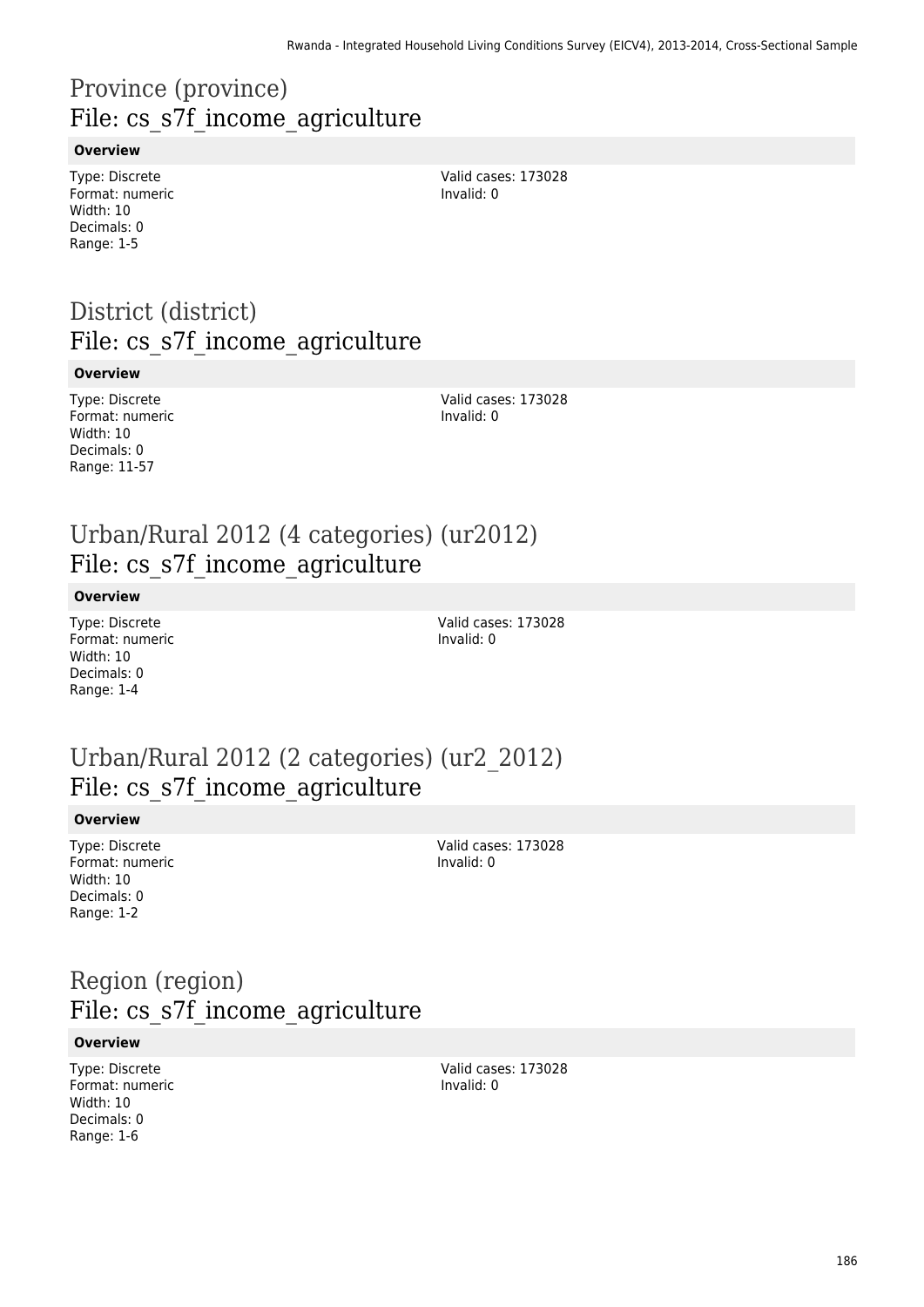## Sampling weight\_CS (weight) File: cs\_s7f\_income\_agriculture

### **Overview**

Type: Continuous Format: numeric Width: 10 Decimals: 0 Range: 46.71159111-685.0417808 Valid cases: 173028 Invalid: 0 Minimum: 46.7 Maximum: 685 Mean: 172.9 Standard deviation: 49.4

# Product codes (s7fqcode) File: cs\_s7f\_income\_agriculture

### **Overview**

Type: Discrete Format: numeric Width: 10 Decimals: 0 Range: 1-12

Valid cases: 173028 Invalid: 0

### Product code description (s7fqsource) File: cs\_s7f\_income\_agriculture

### **Overview**

Type: Discrete Format: character Width: 60

Valid cases: 173028 Invalid: 0

# Have obtained income over last 12 months (s7fq1) File: cs\_s7f\_income\_agriculture

### **Overview**

Type: Discrete Format: numeric Width: 10 Decimals: 0 Range: 1-9

Valid cases: 173028 Invalid: 0

### Amount received from sales last 4 weeks (s7fq2) File: cs\_s7f\_income\_agriculture

### **Overview**

Type: Discrete Format: numeric Width: 10 Decimals: 0 Range: 0-9999999 Valid cases: 4277 Invalid: 168751

Amount received from sales last 12 months (s7fq3) File: cs\_s7f\_income\_agriculture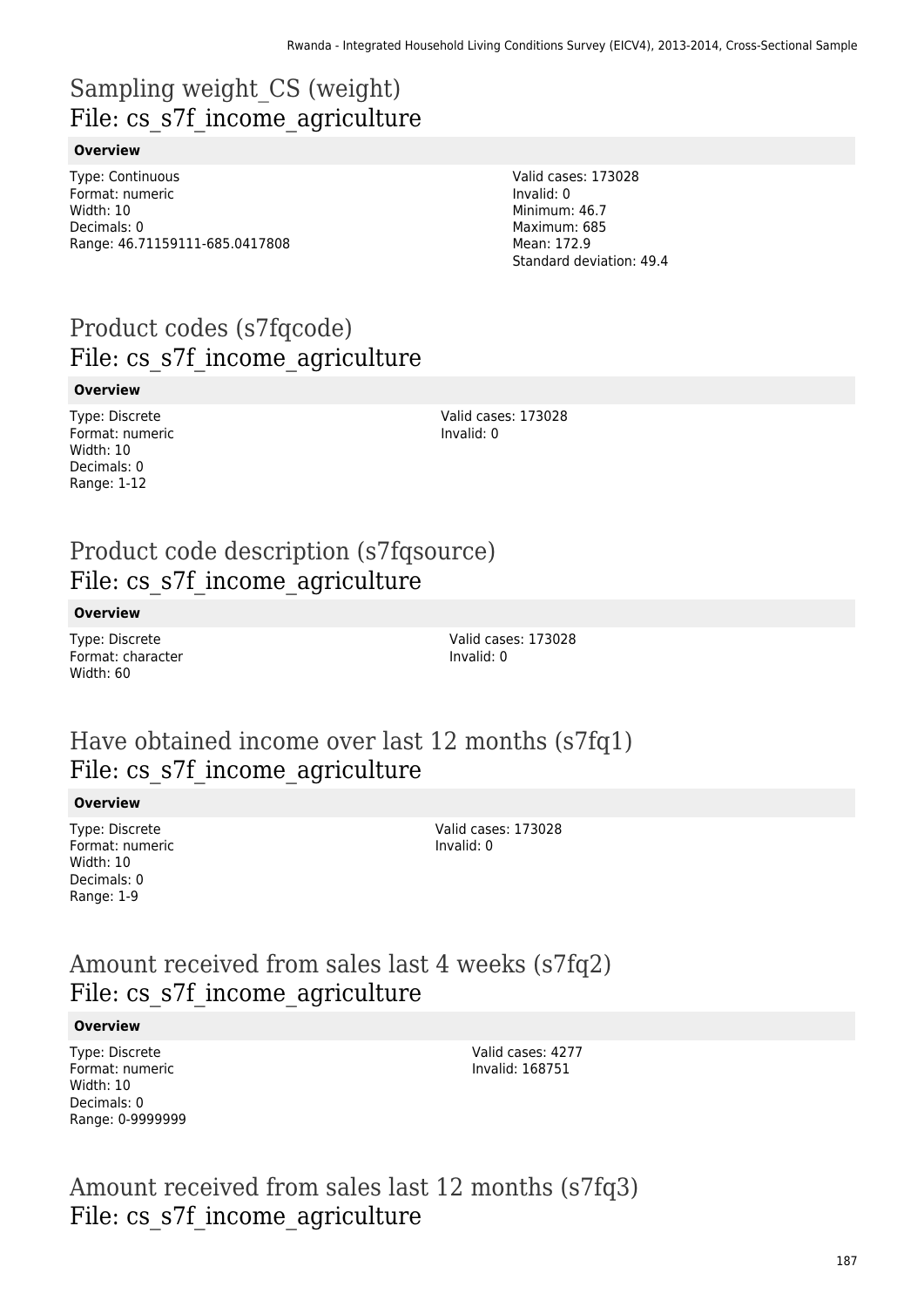# Amount received from sales last 12 months (s7fq3) File: cs\_s7f\_income\_agriculture

### **Overview**

Type: Discrete Format: numeric Width: 10 Decimals: 0 Range: 0-99999999 Valid cases: 4277 Invalid: 168751

### Cluster (clust) File: cs\_s7f\_income\_agriculture

#### **Overview**

Type: Continuous Format: numeric Width: 10 Decimals: 0 Range: 10001-11230 Valid cases: 173028 Invalid: 0 Minimum: 10001 Maximum: 11230 Mean: 10625.4 Standard deviation: 352.9

## Household Identifier\_in cross section (hhid) File: cs\_s7f\_income\_agriculture

#### **Overview**

Type: Continuous Format: numeric Width: 10 Decimals: 0 Range: 100001-114420 Valid cases: 173028 Invalid: 0 Minimum: 100001 Maximum: 114420 Mean: 107210.8 Standard deviation: 4162.7

### Type of household according to the sample (hhtype) File: cs\_s7f\_income\_agriculture

#### **Overview**

Type: Discrete Format: numeric Width: 10 Decimals: 0 Range: 1-8

Valid cases: 173028 Invalid: 0

# All Rwanda (rwanda) File: cs\_s7f\_income\_agriculture

#### **Overview**

Type: Discrete Format: numeric Width: 10 Decimals: 0 Range: 1-1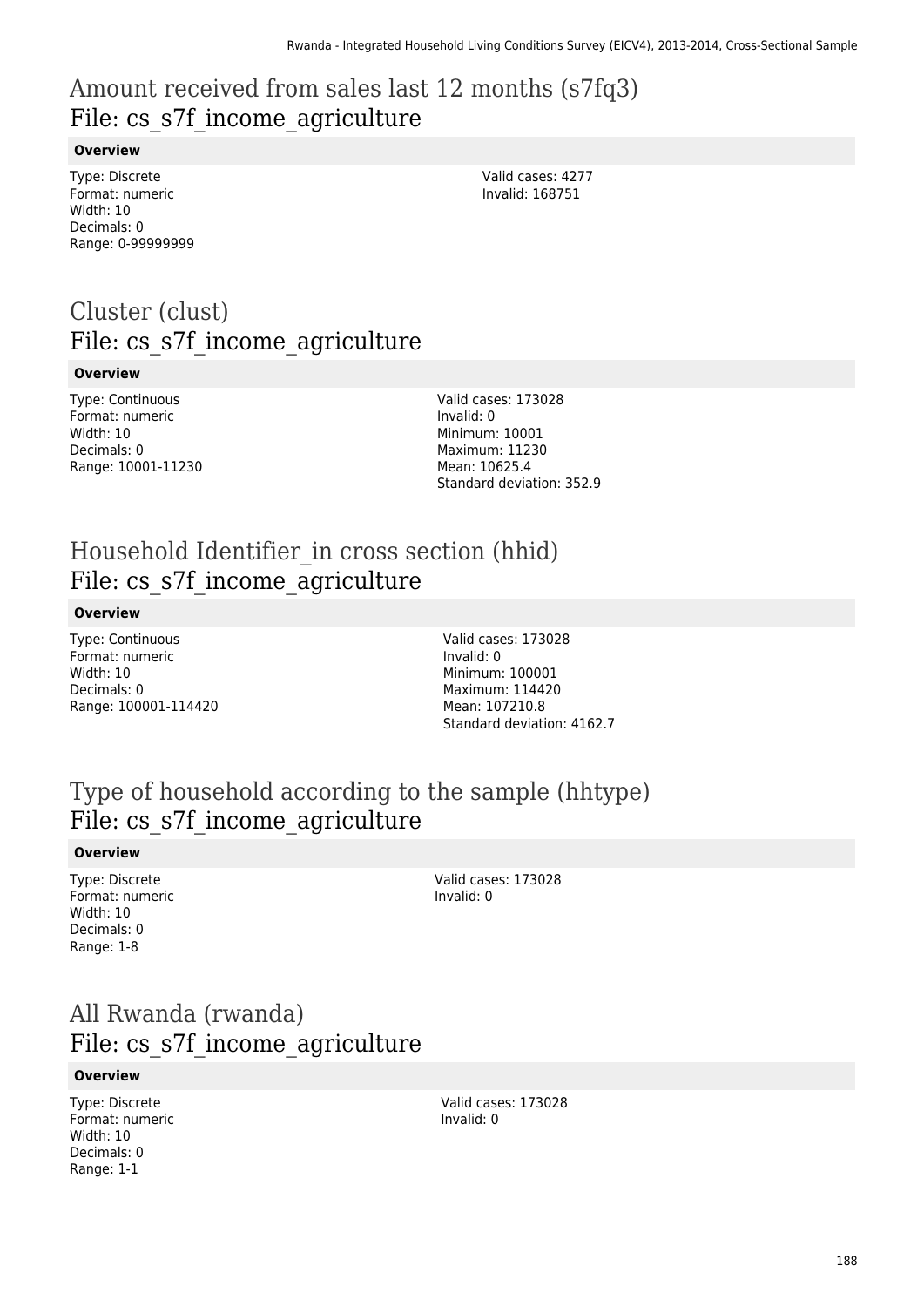# EICV4 survey sample (surveyh) File: cs\_s7f\_income\_agriculture

### **Overview**

Type: Discrete Format: numeric Width: 10 Decimals: 0 Range: 1-3

Valid cases: 173028 Invalid: 0

# QUINTILE (quintile) File: cs\_s7f\_income\_agriculture

#### **Overview**

Type: Discrete Format: numeric Width: 10 Decimals: 0 Range: 1-5

Valid cases: 173028 Invalid: 0

## POVERTY (poverty) File: cs\_s7f\_income\_agriculture

#### **Overview**

Type: Discrete Format: numeric Width: 10 Decimals: 0 Range: 1-3

Valid cases: 173028 Invalid: 0

### aggregate consumption/ae in Jan14 Prices (Consumption) File: cs\_s7f\_income\_agriculture

### **Overview**

Type: Continuous Format: numeric Width: 9 Decimals: 0 Range: 7338.55126953125-12809880 Valid cases: 173028 Invalid: 0 Minimum: 7338.6 Maximum: 12809880 Mean: 315400.3 Standard deviation: 488279.7

## Month of interview (s0q19m) File: cs\_s7f\_income\_agriculture

#### **Overview**

Type: Discrete Format: numeric Width: 10 Decimals: 0 Range: 1-12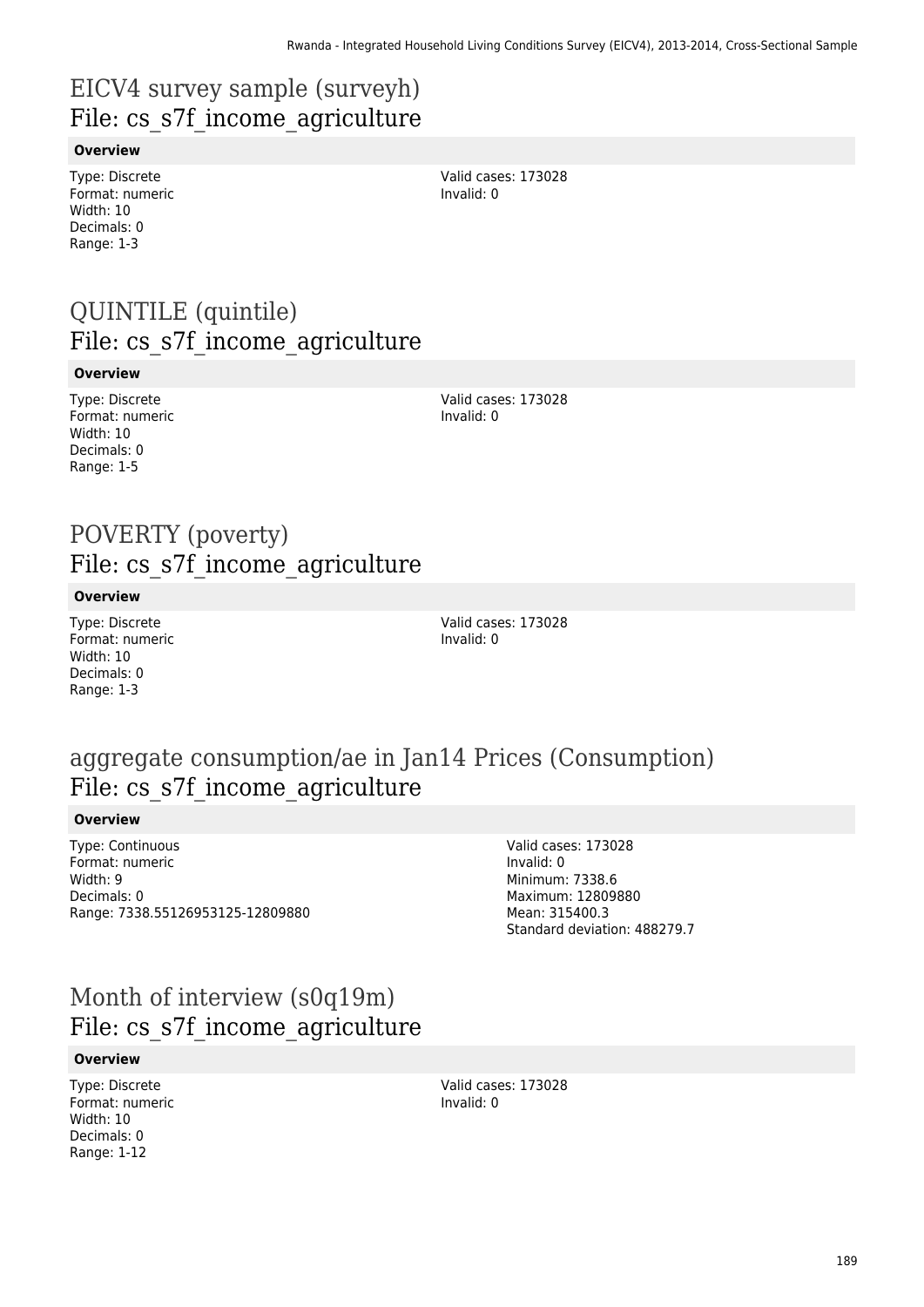# Year of interview (s0q19y) File: cs\_s7f\_income\_agriculture

### **Overview**

Type: Discrete Format: numeric Width: 10 Decimals: 0 Range: 13-14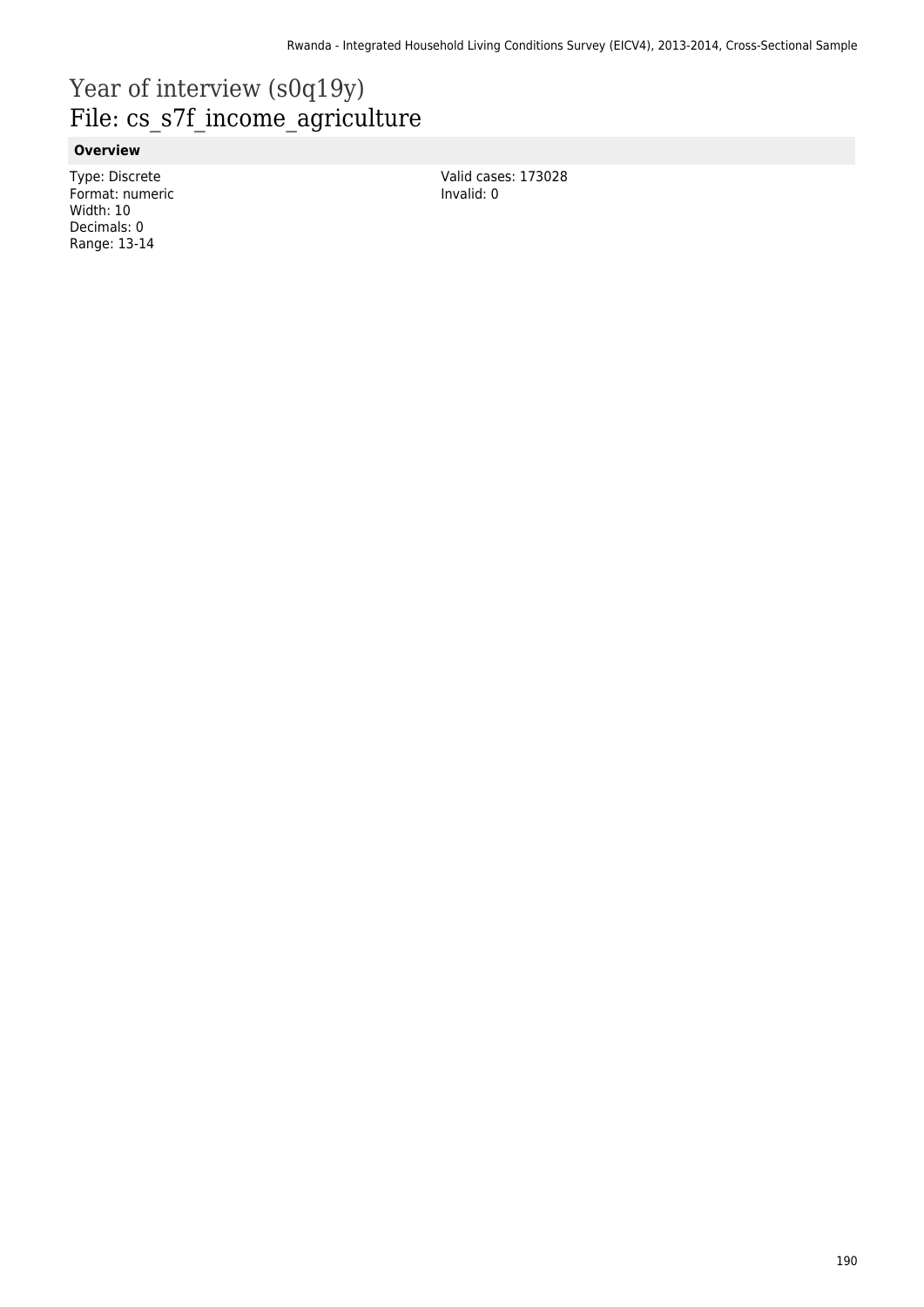# Province (province) File: cs\_s7g\_expenditure\_agriculture

### **Overview**

Type: Discrete Format: numeric Width: 1 Decimals: 0 Range: 1-5

Valid cases: 230704 Invalid: 0

# District (district) File: cs\_s7g\_expenditure\_agriculture

### **Overview**

Type: Discrete Format: numeric Width: 2 Decimals: 0 Range: 11-57

Valid cases: 230704 Invalid: 0

# Urban/Rural 2012 (4 categories) (ur2012) File: cs\_s7g\_expenditure\_agriculture

### **Overview**

Type: Discrete Format: numeric Width: 1 Decimals: 0 Range: 1-4

Valid cases: 230704 Invalid: 0

## Urban/Rural 2012 (2 categories) (ur2\_2012) File: cs\_s7g\_expenditure\_agriculture

### **Overview**

Type: Discrete Format: numeric Width: 1 Decimals: 0 Range: 1-2

Valid cases: 230704 Invalid: 0

# Region (region) File: cs\_s7g\_expenditure\_agriculture

### **Overview**

Type: Discrete Format: numeric Width: 1 Decimals: 0 Range: 1-6

Valid cases: 230704 Invalid: 0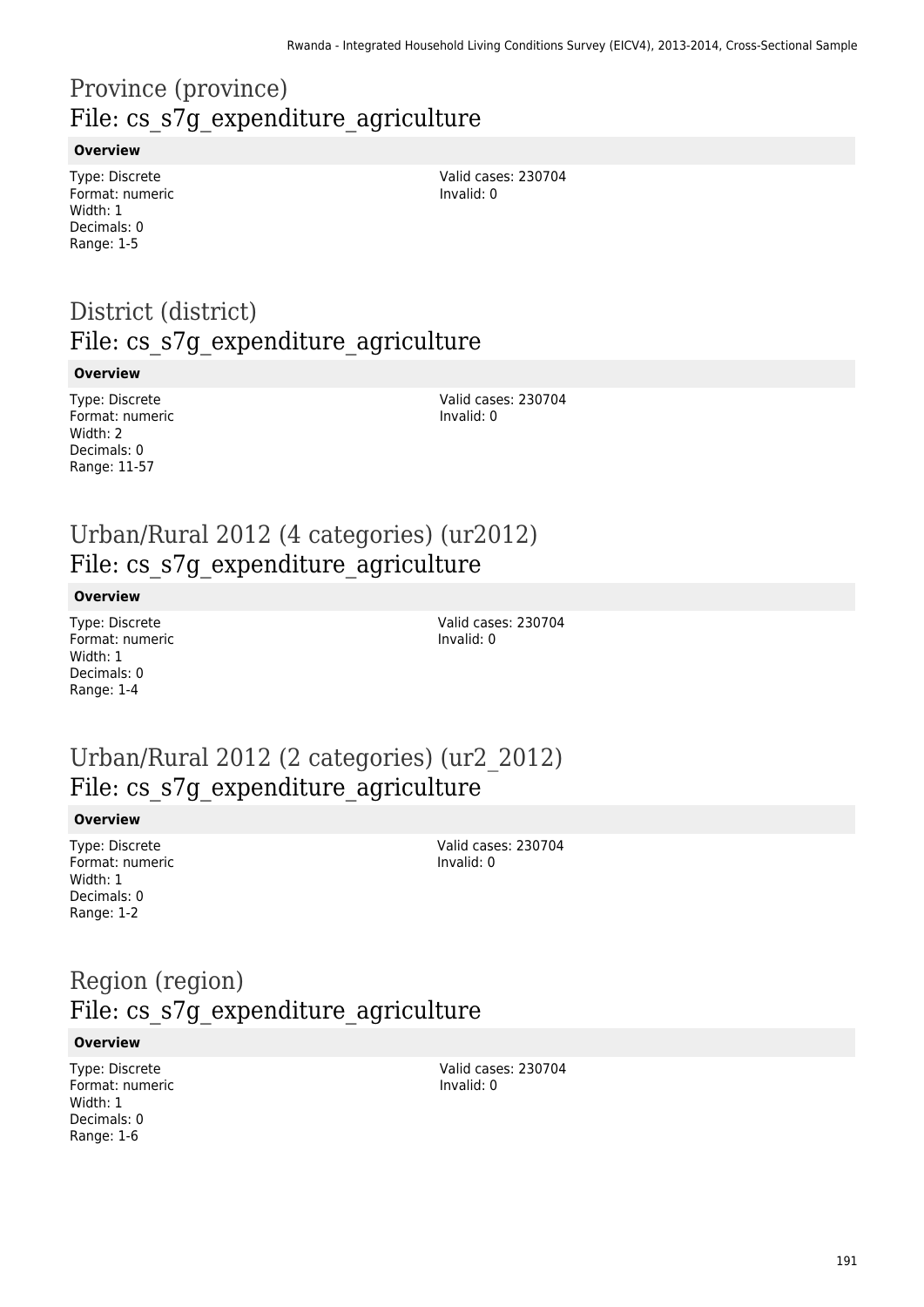# Sampling weight\_CS (weight) File: cs\_s7g\_expenditure\_agriculture

### **Overview**

Type: Continuous Format: numeric Width: 11 Decimals: 0 Range: 46.71159111-685.0417808

Valid cases: 230704 Invalid: 0 Minimum: 46.7 Maximum: 685 Mean: 172.9 Standard deviation: 49.4

# Expenditure codes (s7gqcode) File: cs\_s7g\_expenditure\_agriculture

### **Overview**

Type: Discrete Format: numeric Width: 2 Decimals: 0 Range: 1-16

Valid cases: 230704 Invalid: 0

### Expenditure code descriptions (s7gqequip) File: cs\_s7g\_expenditure\_agriculture

### **Overview**

Type: Discrete Format: character Width: 60

Valid cases: 230704 Invalid: 0

## Other agricultural expenditure in last 12 months (s7gq1) File: cs\_s7g\_expenditure\_agriculture

### **Overview**

Type: Discrete Format: numeric Width: 1 Decimals: 0 Range: 1-9

Valid cases: 230704 Invalid: 0

> Valid cases: 46156 Invalid: 184548

### Amount of other agricultural expenditure in last 12 months (s7gq2) File: cs\_s7g\_expenditure\_agriculture

### **Overview**

Type: Discrete Format: numeric Width: 9 Decimals: 0 Range: 20-999999999

Cluster (clust) File: cs\_s7g\_expenditure\_agriculture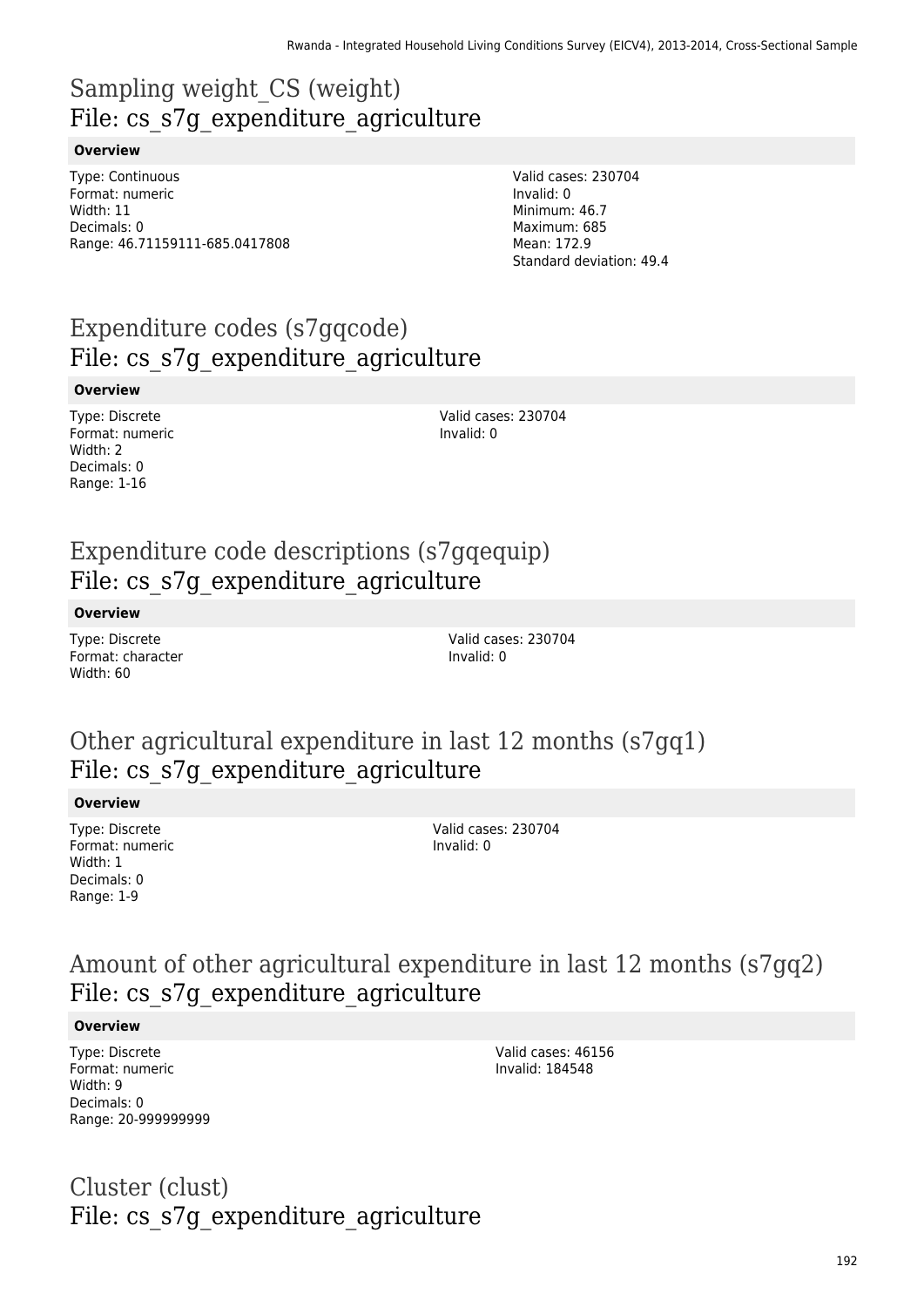# Cluster (clust) File: cs\_s7g\_expenditure\_agriculture

### **Overview**

Type: Continuous Format: numeric Width: 5 Decimals: 0 Range: 10001-11230 Valid cases: 230704 Invalid: 0 Minimum: 10001 Maximum: 11230 Mean: 10625.4 Standard deviation: 352.9

# Household Identifier\_in cross section (hhid) File: cs\_s7g\_expenditure\_agriculture

### **Overview**

Type: Continuous Format: numeric Width: 6 Decimals: 0 Range: 100001-114420

Valid cases: 230704 Invalid: 0 Minimum: 100001 Maximum: 114420 Mean: 107210.8 Standard deviation: 4162.7

## Type of household according to the sample (hhtype) File: cs\_s7g\_expenditure\_agriculture

### **Overview**

Type: Discrete Format: numeric Width: 1 Decimals: 0 Range: 1-8

Valid cases: 230704 Invalid: 0

# All Rwanda (rwanda) File: cs\_s7q\_expenditure\_agriculture

### **Overview**

Type: Discrete Format: numeric Width: 1 Decimals: 0 Range: 1-1

Valid cases: 230704 Invalid: 0

### EICV4 survey sample (surveyh) File: cs\_s7q\_expenditure\_agriculture

### **Overview**

Type: Discrete Format: numeric Width: 1 Decimals: 0 Range: 1-3

Valid cases: 230704 Invalid: 0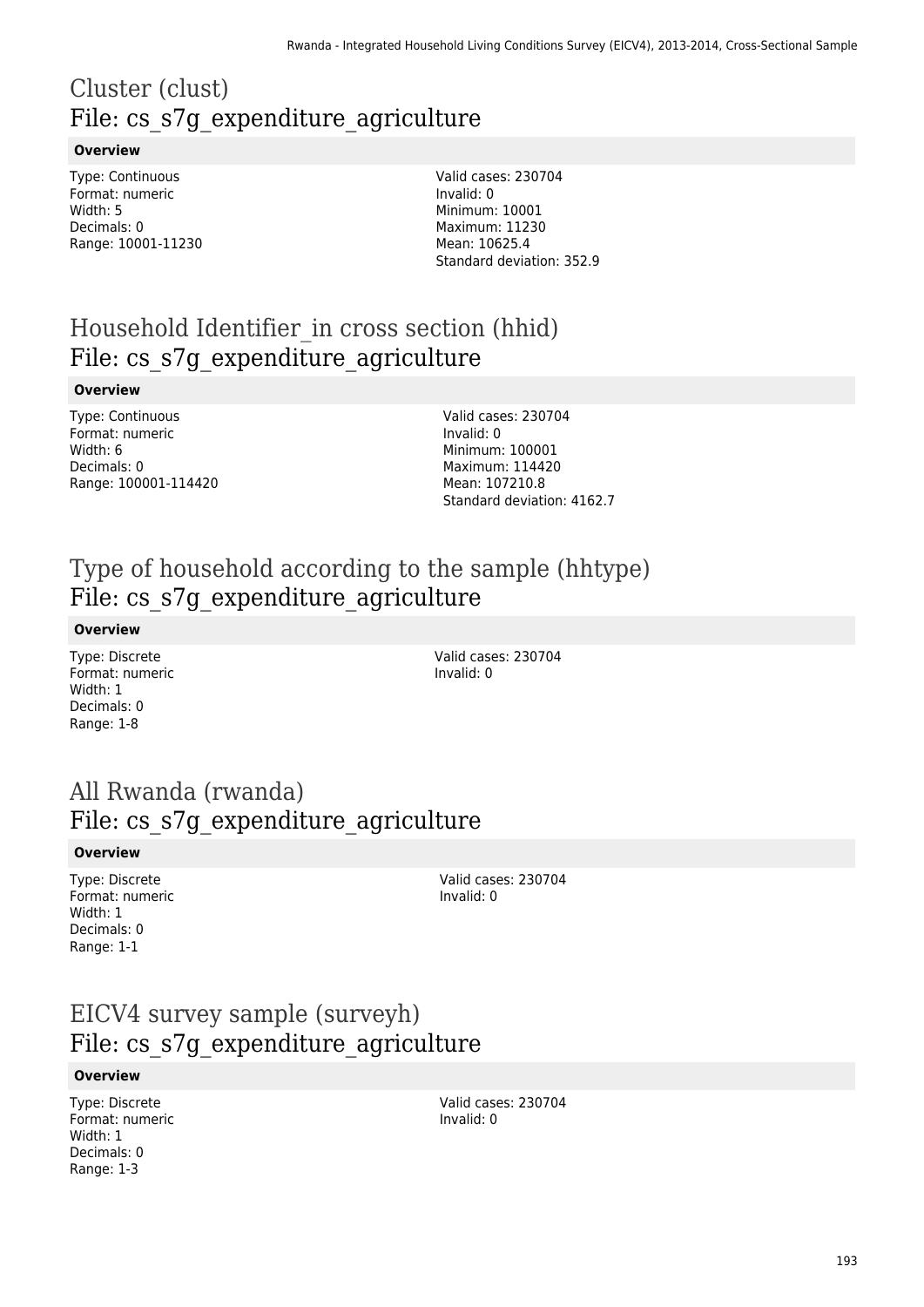# QUINTILE (quintile) File: cs\_s7g\_expenditure\_agriculture

### **Overview**

Type: Discrete Format: numeric Width: 1 Decimals: 0 Range: 1-5

Valid cases: 230704 Invalid: 0

# POVERTY (poverty) File: cs\_s7g\_expenditure\_agriculture

#### **Overview**

Type: Discrete Format: numeric Width: 1 Decimals: 0 Range: 1-3

Valid cases: 230704 Invalid: 0

### aggregate consumption/ae in Jan14 Prices (Consumption) File: cs\_s7g\_expenditure\_agriculture

#### **Overview**

Type: Continuous Format: numeric Width: 16 Decimals: 0 Range: 7338.55126953125-12809880 Valid cases: 230704 Invalid: 0 Minimum: 7338.6 Maximum: 12809880 Mean: 315400.3 Standard deviation: 488279.3

### Month of interview (s0q19m) File: cs\_s7g\_expenditure\_agriculture

#### **Overview**

Type: Discrete Format: numeric Width: 2 Decimals: 0 Range: 1-12

Valid cases: 230704 Invalid: 0

# Year of interview (s0q19y) File: cs\_s7g\_expenditure\_agriculture

#### **Overview**

Type: Discrete Format: numeric Width: 2 Decimals: 0 Range: 13-14

Valid cases: 230704 Invalid: 0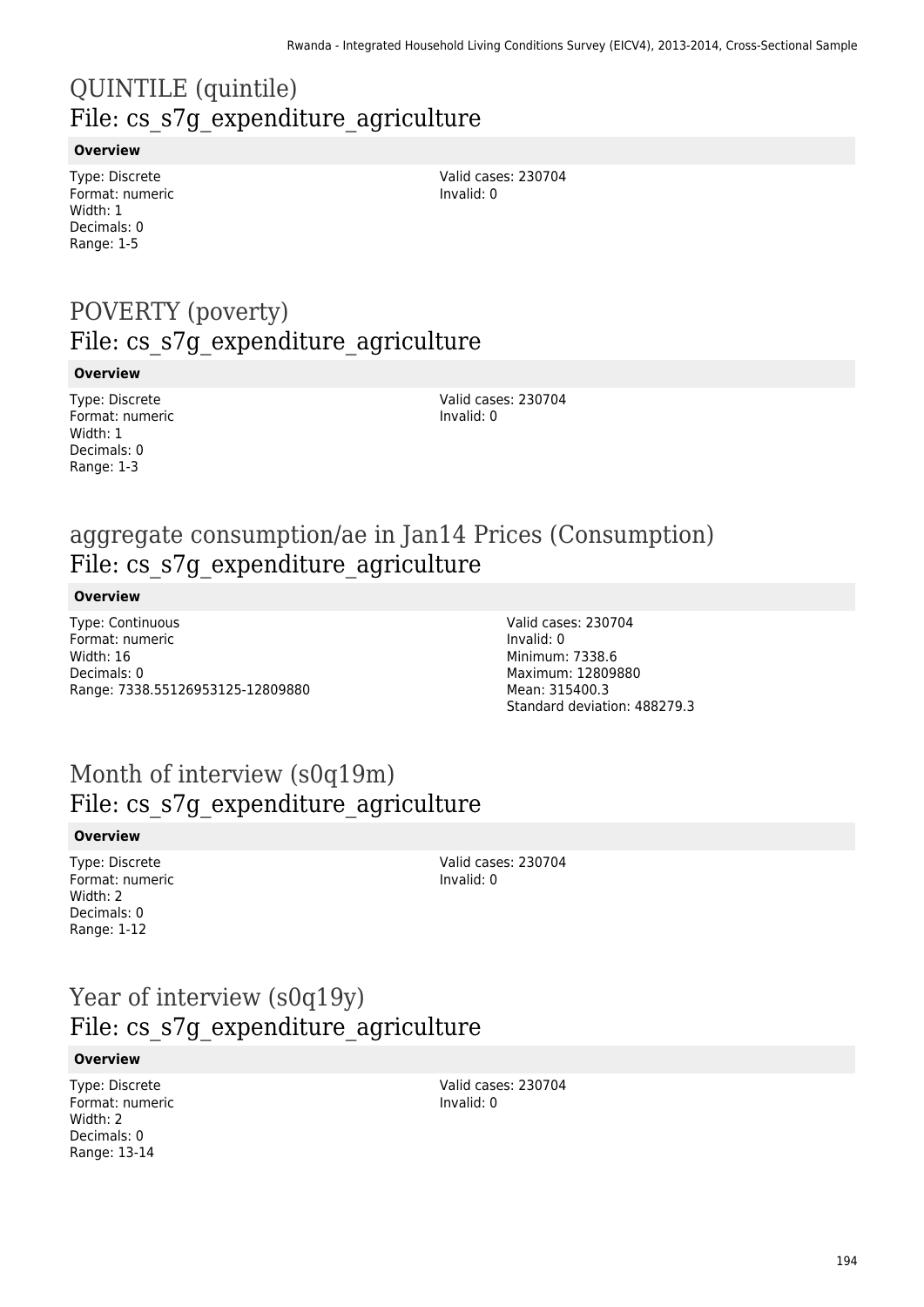# Province (province) File: cs\_s7h\_transformation\_agriculture

### **Overview**

Type: Discrete Format: numeric Width: 1 Decimals: 0 Range: 1-5

Valid cases: 53549 Invalid: 0

# District (district) File: cs\_s7h\_transformation\_agriculture

#### **Overview**

Type: Discrete Format: numeric Width: 2 Decimals: 0 Range: 11-57

Valid cases: 53549 Invalid: 0

## Urban/Rural 2012 (4 categories) (ur2012) File: cs\_s7h\_transformation\_agriculture

#### **Overview**

Type: Discrete Format: numeric Width: 1 Decimals: 0 Range: 1-4

Valid cases: 53549 Invalid: 0

### Urban/Rural 2012 (2 categories) (ur2\_2012) File: cs\_s7h\_transformation\_agriculture

### **Overview**

Type: Discrete Format: numeric Width: 1 Decimals: 0 Range: 1-2

Valid cases: 53549 Invalid: 0

# Region (region) File: cs\_s7h\_transformation\_agriculture

### **Overview**

Type: Discrete Format: numeric Width: 1 Decimals: 0 Range: 1-6

Valid cases: 53549 Invalid: 0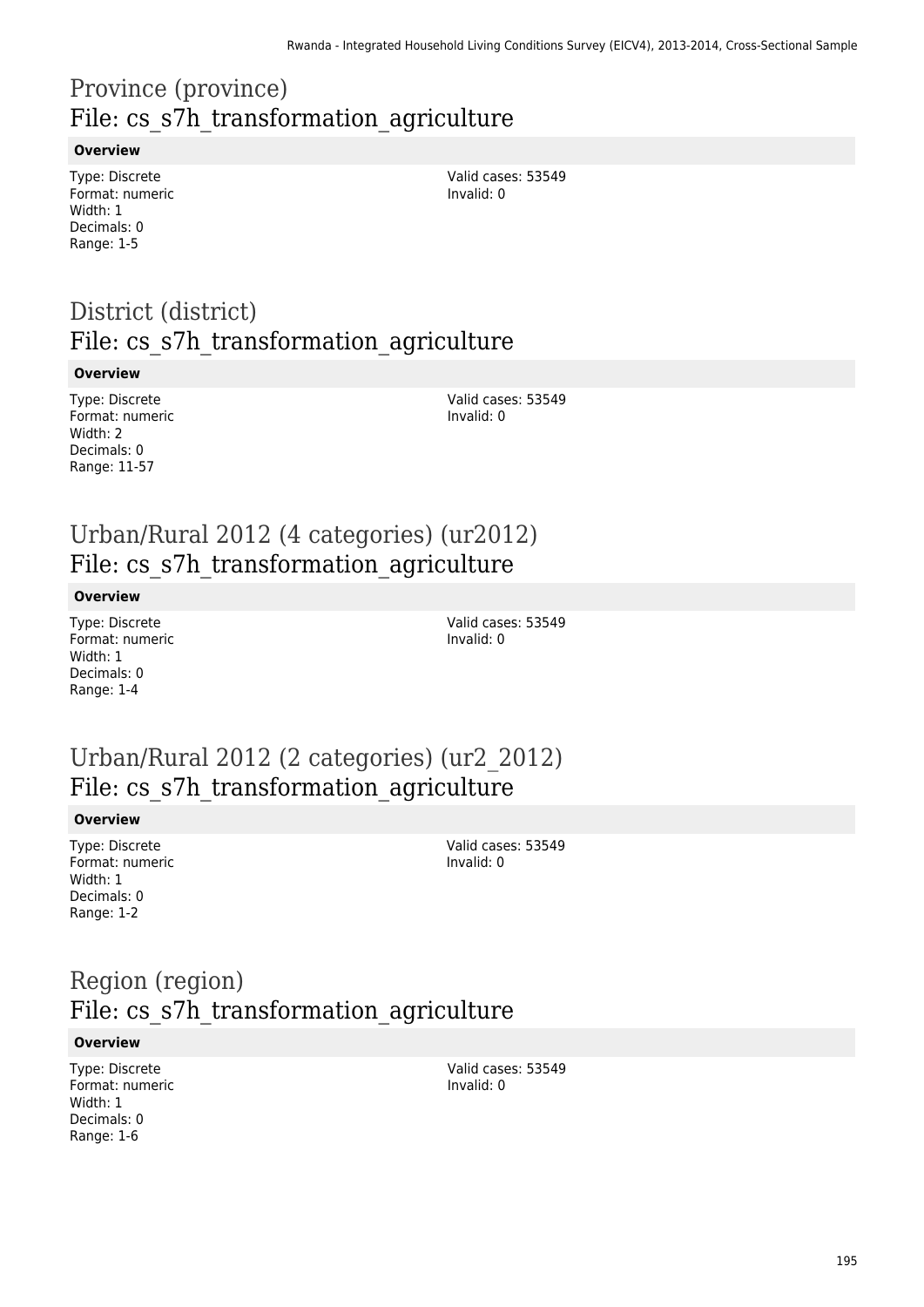# Sampling weight\_CS (weight) File: cs\_s7h\_transformation\_agriculture

### **Overview**

Type: Continuous Format: numeric Width: 11 Decimals: 0 Range: 46.71159111-685.0417808

Valid cases: 53549 Invalid: 0 Minimum: 46.7 Maximum: 685 Mean: 171.3 Standard deviation: 47.1

# Codes of products transformed (s7hq2) File: cs\_s7h\_transformation\_agriculture

### **Overview**

Type: Discrete Format: numeric Width: 2 Decimals: 0 Range: 1-16

Valid cases: 53549 Invalid: 0

## Quantity of products by transformation (time unit) (s7hq3a) File: cs\_s7h\_transformation\_agriculture

### **Overview**

Type: Discrete Format: numeric Width: 1 Decimals: 0 Range: 1-9

Valid cases: 53549 Invalid: 0

## Quantity of products by transformation (l/Kg) (s7hq3b) File: cs\_s7h\_transformation\_agriculture

### **Overview**

Type: Continuous Format: numeric Width: 5 Decimals: 0 Range: 0-27380

Valid cases: 53549 Invalid: 0 Minimum: 0 Maximum: 27380 Mean: 66.7 Standard deviation: 326.7

## Labour cost in cash or in-kind (s7hq4) File: cs\_s7h\_transformation\_agriculture

### **Overview**

Type: Discrete Format: numeric Width: 6 Decimals: 0 Range: 0-999999 Valid cases: 53549 Invalid: 0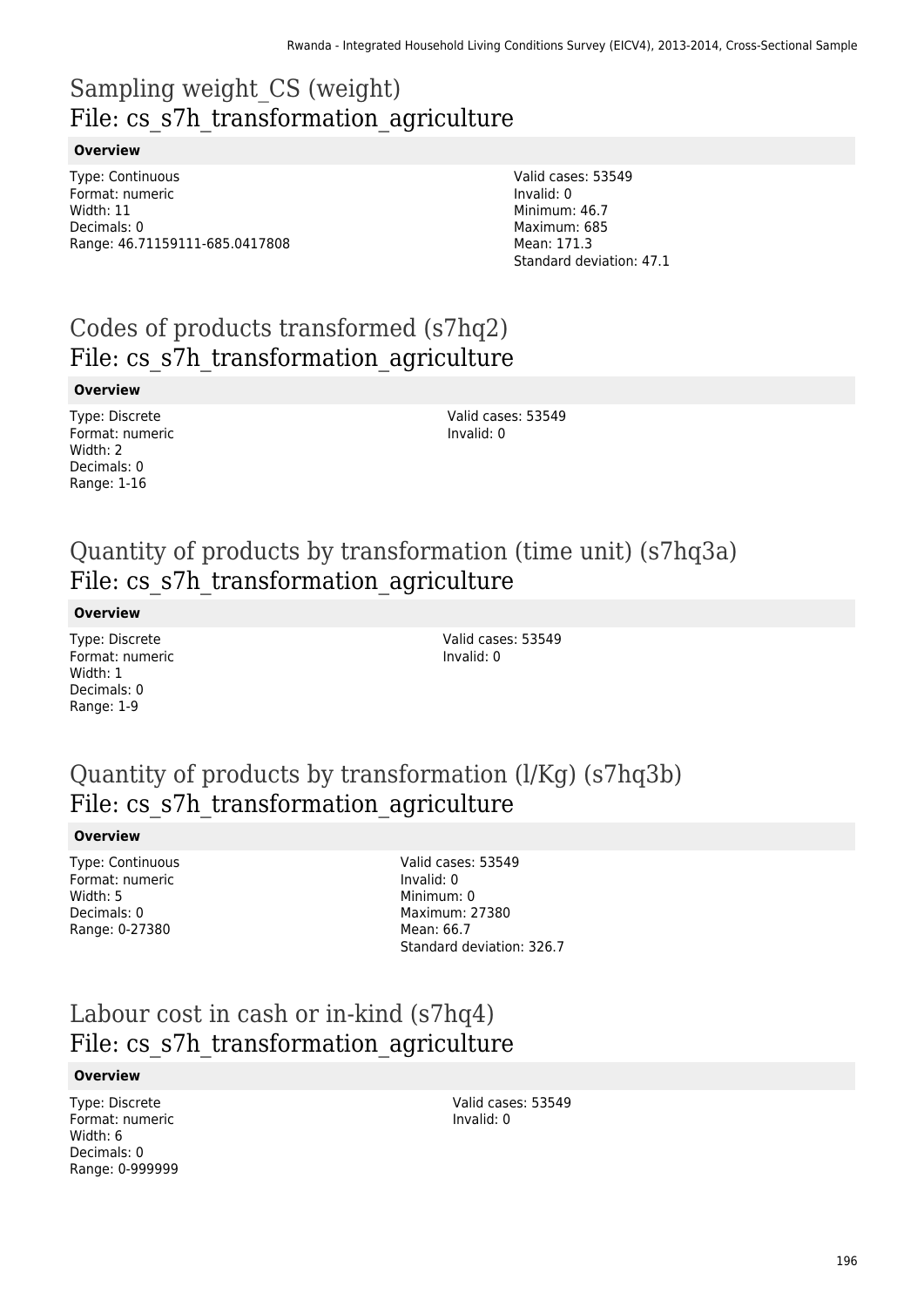# Source of supply of goods (s7hq5) File: cs\_s7h\_transformation\_agriculture

### **Overview**

Type: Discrete Format: numeric Width: 1 Decimals: 0 Range: 1-9

Valid cases: 53549 Invalid: 0

# Other production costs (s7hq6) File: cs\_s7h\_transformation\_agriculture

#### **Overview**

Type: Discrete Format: numeric Width: 7 Decimals: 0 Range: 0-9999999

Valid cases: 53549 Invalid: 0

# Have sold type of processed ag product (s7hq7) File: cs\_s7h\_transformation\_agriculture

#### **Overview**

Type: Discrete Format: numeric Width: 1 Decimals: 0 Range: 1-9

Valid cases: 53549 Invalid: 0

### Sales processed ag product (time unit) - quant (s7hq8a) File: cs\_s7h\_transformation\_agriculture

### **Overview**

Type: Discrete Format: numeric Width: 1 Decimals: 0 Range: 1-9

Valid cases: 3588 Invalid: 49961

### Quantity of sales processed ag product (l/kg) (s7hq8b) File: cs\_s7h\_transformation\_agriculture

### **Overview**

Type: Continuous Format: numeric Width: 5 Decimals: 0 Range: 1-25920

Valid cases: 3588 Invalid: 49961 Minimum: 1 Maximum: 25920 Mean: 307.5 Standard deviation: 984.8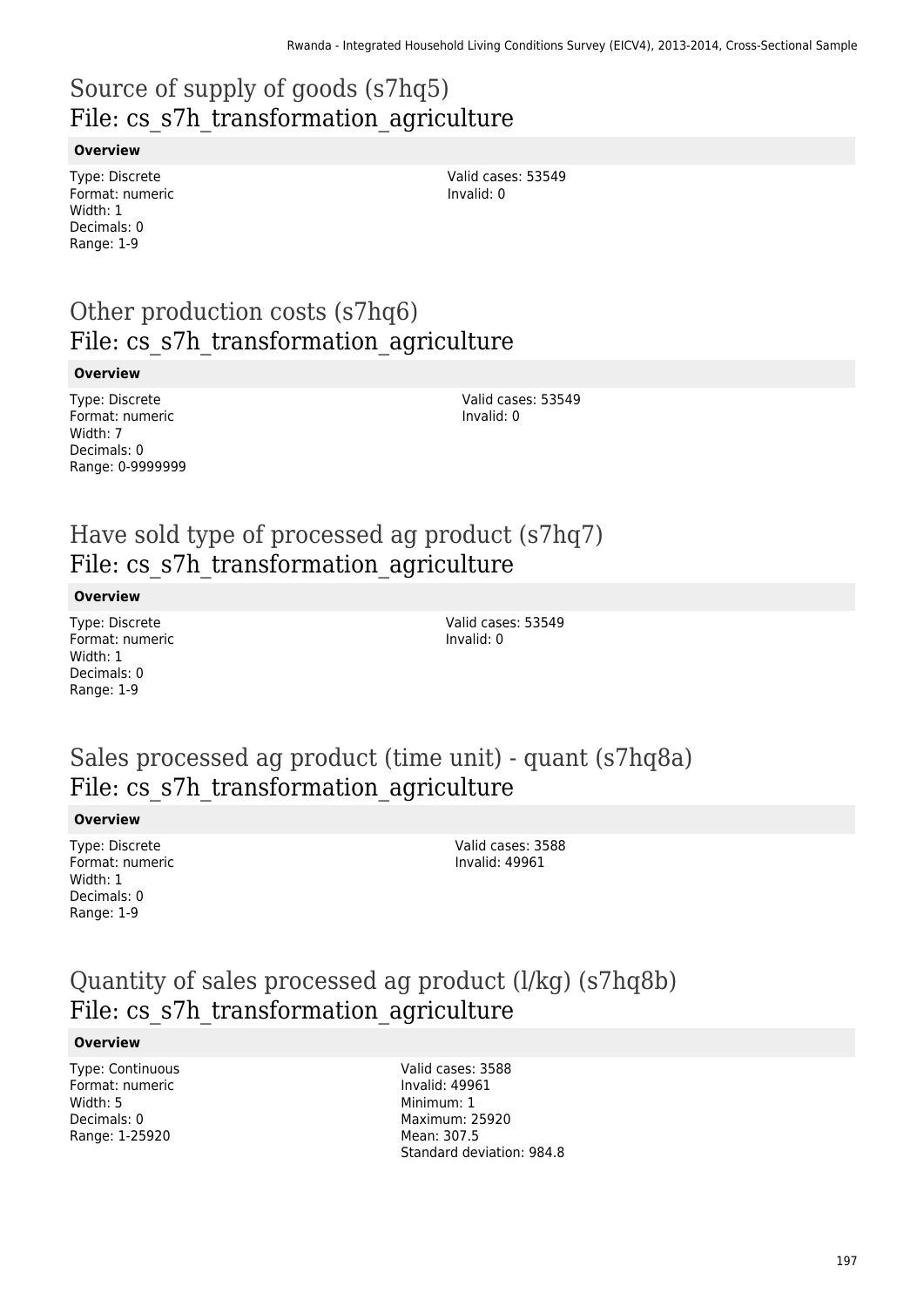# Sales processed ag product (time unit) - value (s7hq9a) File: cs\_s7h\_transformation\_agriculture

### **Overview**

Type: Discrete Format: numeric Width: 1 Decimals: 0 Range: 1-9

Valid cases: 3588 Invalid: 49961

## Value of sales processed ag product (s7hq9b) File: cs\_s7h\_transformation\_agriculture

#### **Overview**

Type: Continuous Format: numeric Width: 7 Decimals: 0 Range: 150-3582000 Valid cases: 3588 Invalid: 49961 Minimum: 150 Maximum: 3582000 Mean: 65293.7 Standard deviation: 176163.7

### Cluster (clust) File: cs\_s7h\_transformation\_agriculture

### **Overview**

Type: Continuous Format: numeric Width: 5 Decimals: 0 Range: 10001-11230 Valid cases: 53549 Invalid: 0 Minimum: 10001 Maximum: 11230 Mean: 10658.9 Standard deviation: 357.6

### Household Identifier (hhid) File: cs\_s7h\_transformation\_agriculture

#### **Overview**

Type: Continuous Format: numeric Width: 6 Decimals: 0 Range: 100001-114420 Valid cases: 53549 Invalid: 0 Minimum: 100001 Maximum: 114420 Mean: 107604.9 Standard deviation: 4224.9

### Type of household according to the sample (hhtype) File: cs\_s7h\_transformation\_agriculture

#### **Overview**

Type: Discrete Format: numeric Width: 1 Decimals: 0 Range: 1-8

Valid cases: 53549 Invalid: 0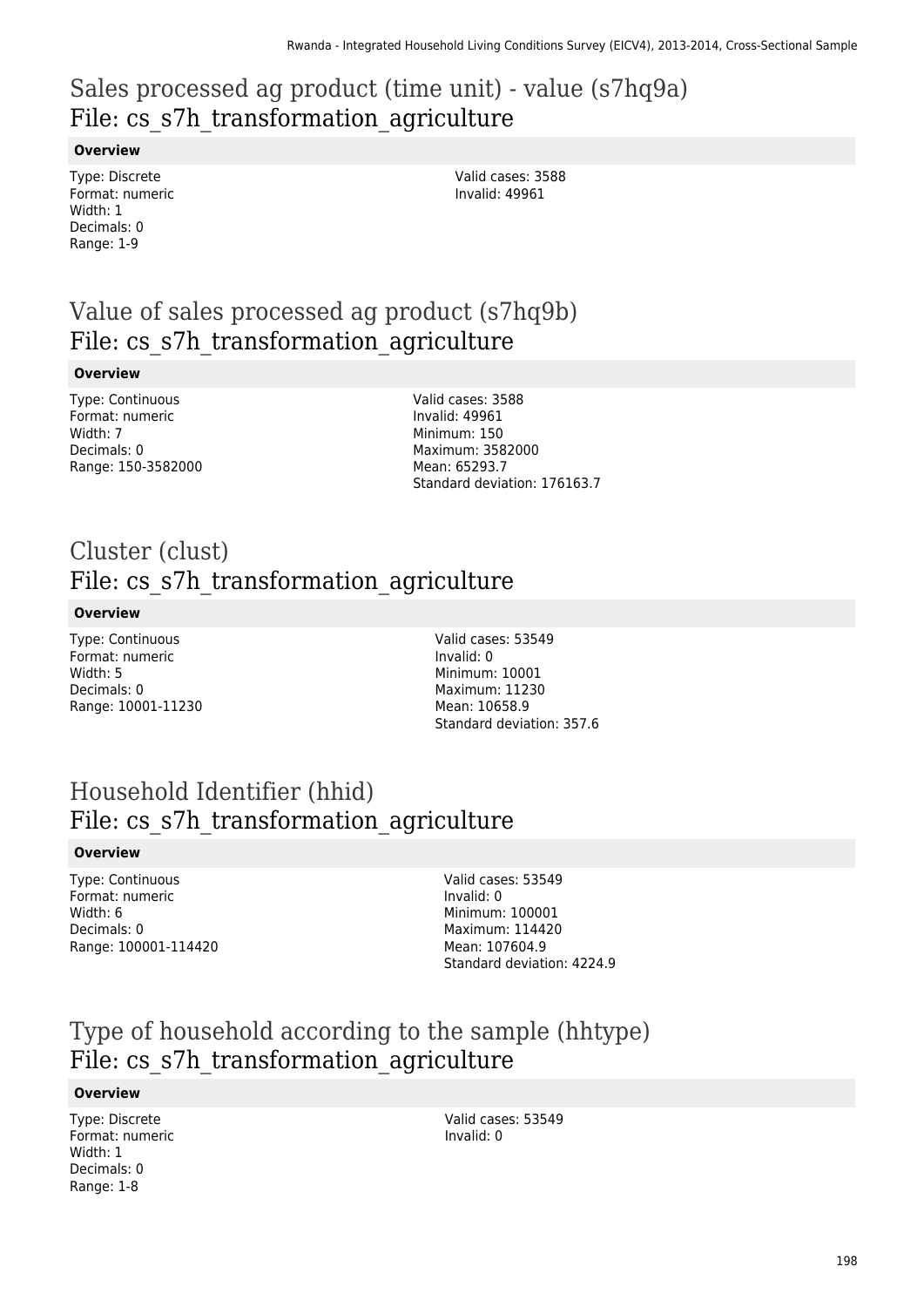# All Rwanda (rwanda) File: cs\_s7h\_transformation\_agriculture

### **Overview**

Type: Discrete Format: numeric Width: 1 Decimals: 0 Range: 1-1

Valid cases: 53549 Invalid: 0

# EICV4 survey sample (surveyh) File: cs\_s7h\_transformation\_agriculture

#### **Overview**

Type: Discrete Format: numeric Width: 1 Decimals: 0 Range: 1-3

Valid cases: 53549 Invalid: 0

# QUINTILE (quintile) File: cs\_s7h\_transformation\_agriculture

#### **Overview**

Type: Discrete Format: numeric Width: 1 Decimals: 0 Range: 1-5

Valid cases: 53549 Invalid: 0

## POVERTY (poverty) File: cs\_s7h\_transformation\_agriculture

### **Overview**

Type: Discrete Format: numeric Width: 1 Decimals: 0 Range: 1-3

Valid cases: 53549 Invalid: 0

### aggregate consumption/ae in Jan14 Prices (Consumption) File: cs\_s7h\_transformation\_agriculture

### **Overview**

Type: Continuous Format: numeric Width: 16 Decimals: 0 Range: 10951.5751953125-10830912 Valid cases: 53549 Invalid: 0 Minimum: 10951.6 Maximum: 10830912 Mean: 264763.6 Standard deviation: 282146.5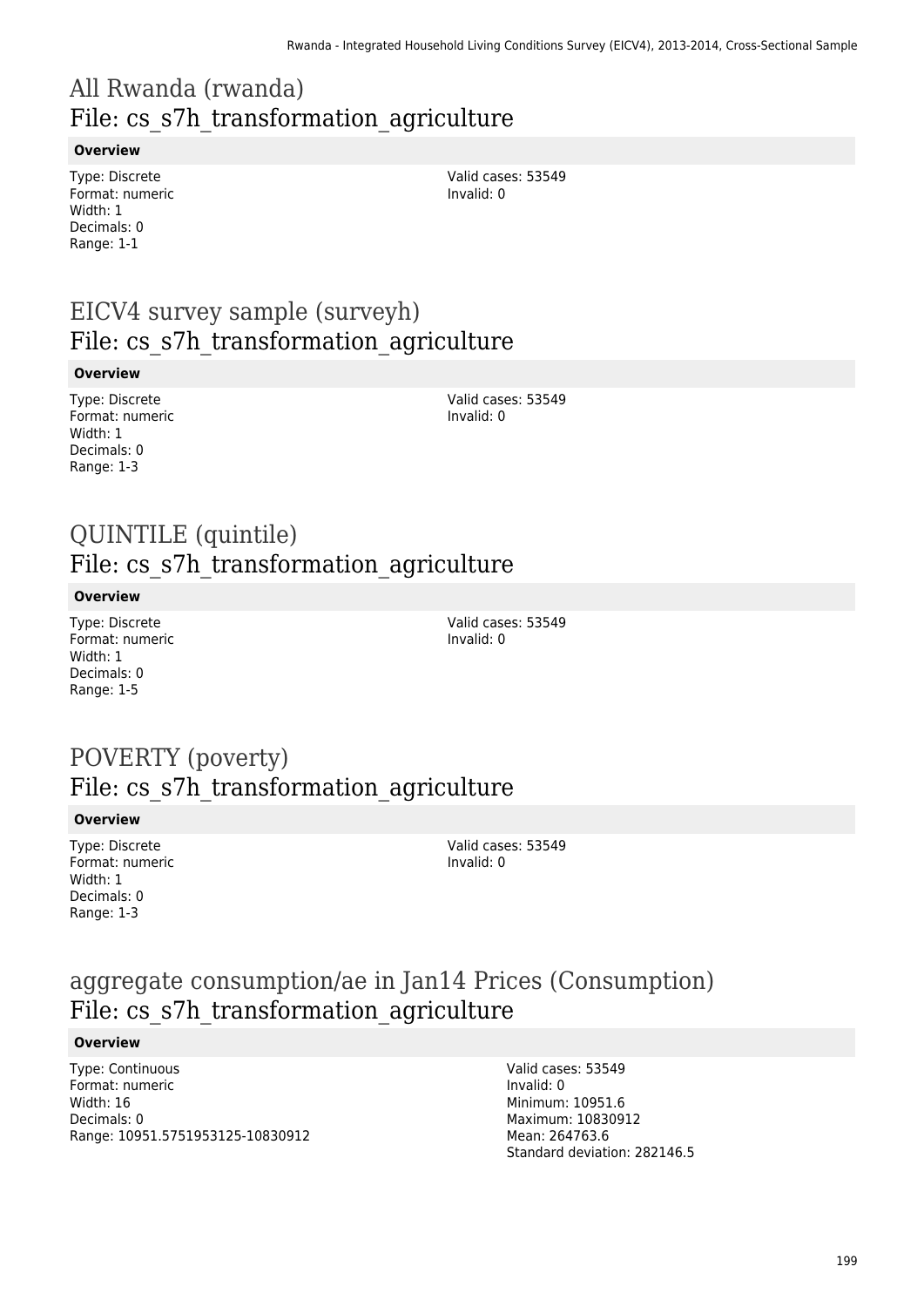# Month of interview (s0q19m) File: cs\_s7h\_transformation\_agriculture

### **Overview**

Type: Discrete Format: numeric Width: 2 Decimals: 0 Range: 1-12

Valid cases: 53549 Invalid: 0

# Year of interview (s0q19y) File: cs\_s7h\_transformation\_agriculture

#### **Overview**

Type: Discrete Format: numeric Width: 2 Decimals: 0 Range: 13-14

Valid cases: 53549 Invalid: 0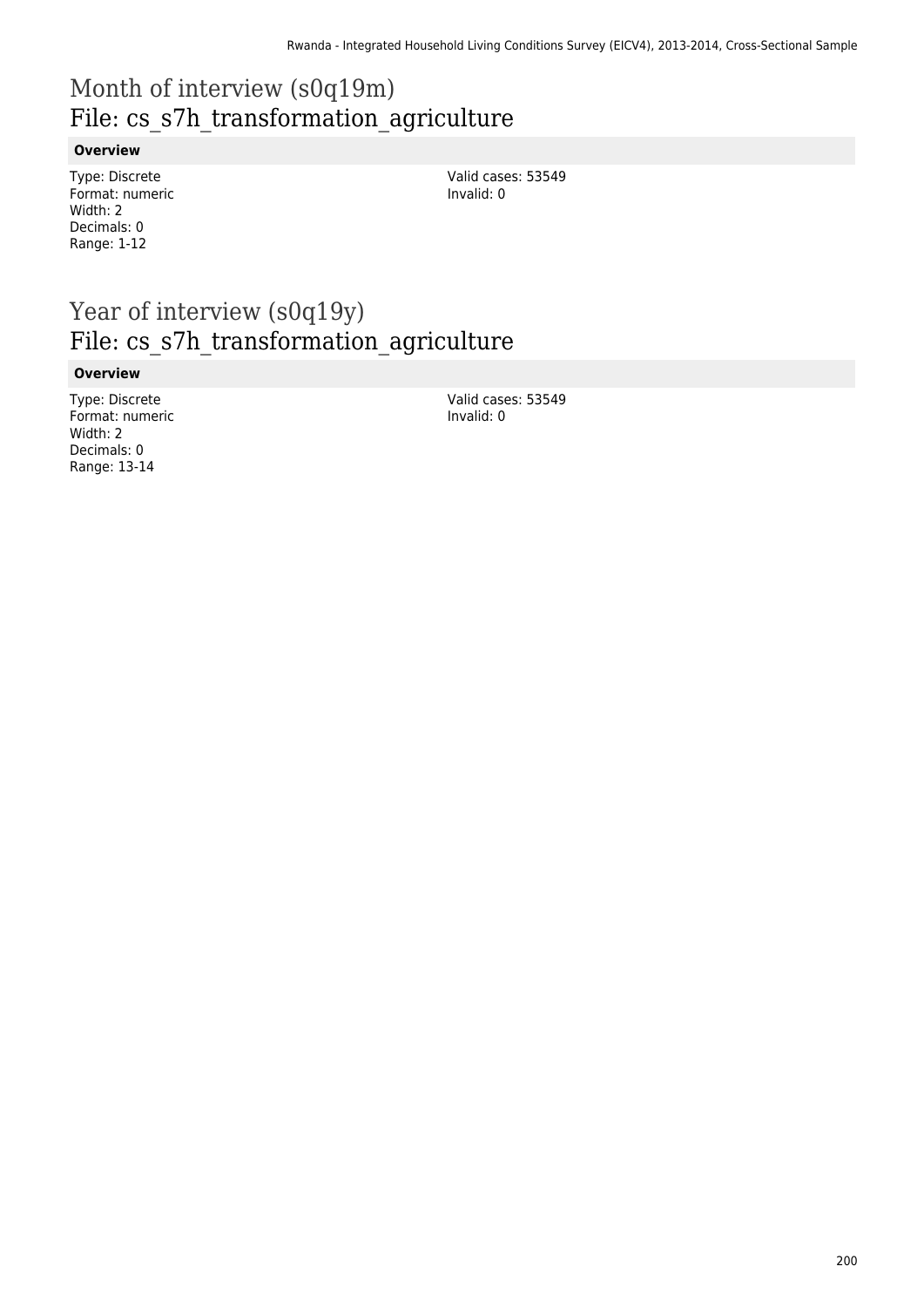# Household Identifier\_in cross section (hhid) File: cs\_s8a1\_expenditure

### **Overview**

Type: Continuous Format: numeric Width: 6 Decimals: 0 Range: 100001-114420

Valid cases: 994911 Invalid: 0 Minimum: 100001 Maximum: 114420 Mean: 107210.8 Standard deviation: 4162.6

## Province (province) File: cs\_s8a1\_expenditure

#### **Overview**

Type: Discrete Format: numeric Width: 1 Decimals: 0 Range: 1-5

Valid cases: 994911 Invalid: 0

### District (district) File: cs\_s8a1\_expenditure

### **Overview**

Type: Discrete Format: numeric Width: 2 Decimals: 0 Range: 11-57

Valid cases: 994911 Invalid: 0

### Urban/Rural 2012 (4 categories) (ur2012) File: cs\_s8a1\_expenditure

### **Overview**

Type: Discrete Format: numeric Width: 1 Decimals: 0 Range: 1-4

Valid cases: 994911 Invalid: 0

# Urban/Rural 2012 (2 categories) (ur2\_2012) File: cs\_s8a1\_expenditure

### **Overview**

Type: Discrete Format: numeric Width: 1 Decimals: 0 Range: 1-2

Valid cases: 994911 Invalid: 0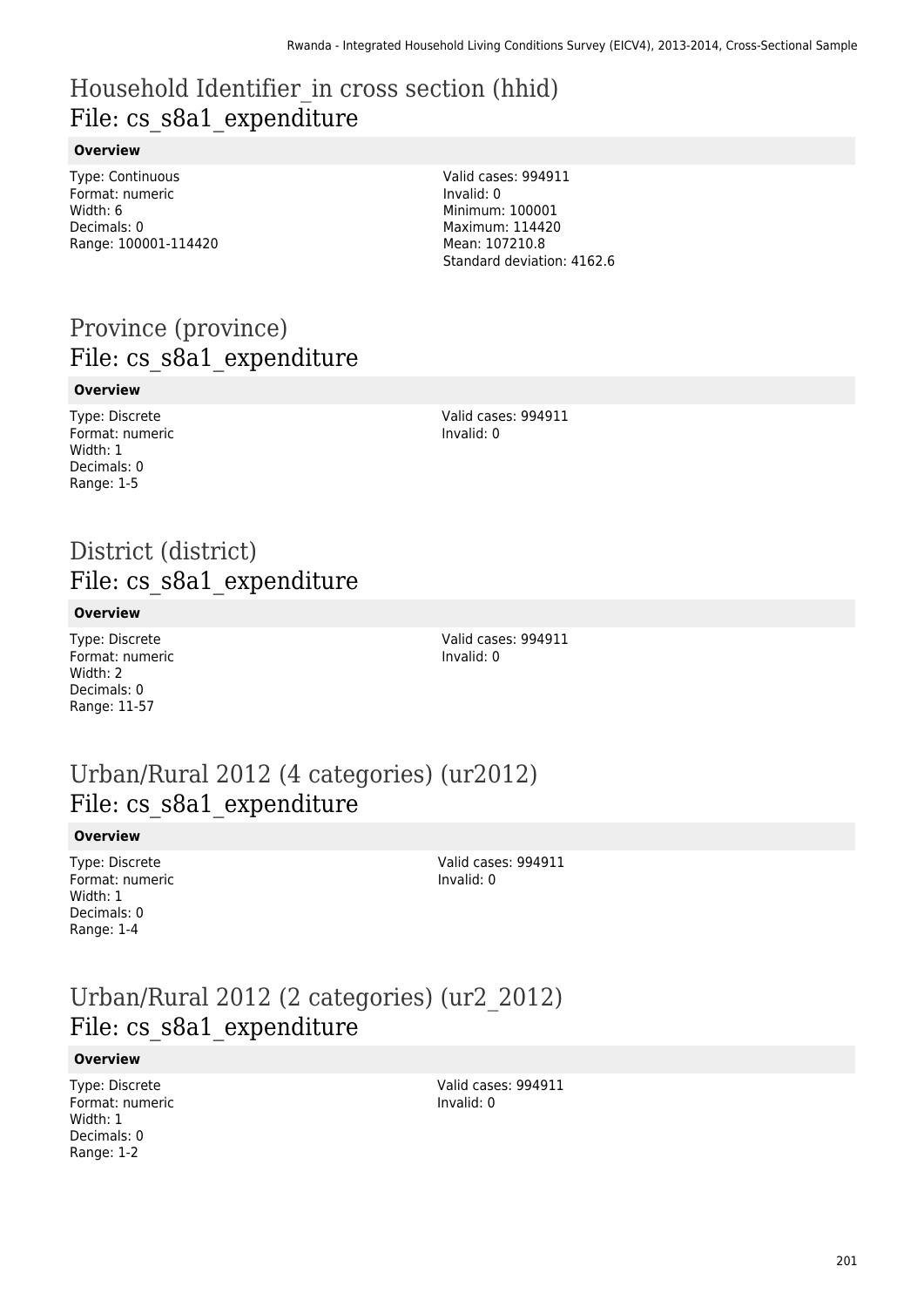# Region (region) File: cs\_s8a1\_expenditure

### **Overview**

Type: Discrete Format: numeric Width: 1 Decimals: 0 Range: 1-6

Valid cases: 994911 Invalid: 0

## Sampling weight\_CS (weight) File: cs\_s8a1\_expenditure

#### **Overview**

Type: Continuous Format: numeric Width: 11 Decimals: 0 Range: 46.71159111-685.0417808 Valid cases: 994911 Invalid: 0 Minimum: 46.7 Maximum: 685 Mean: 172.9 Standard deviation: 49.4

### Cluster (clust) File: cs\_s8a1\_expenditure

### **Overview**

Type: Continuous Format: numeric Width: 5 Decimals: 0 Range: 10001-11230 Valid cases: 994911 Invalid: 0 Minimum: 10001 Maximum: 11230 Mean: 10625.4 Standard deviation: 352.9

### Article (s8a1q0) File: cs\_s8a1\_expenditure

#### **Overview**

Type: Discrete Format: numeric Width: 2 Decimals: 0 Range: 1-69

Valid cases: 994911 Invalid: 0

## Article Description (s8a1q0d) File: cs\_s8a1\_expenditure

### **Overview**

Type: Discrete Format: character Width: 60

Valid cases: 994911 Invalid: 0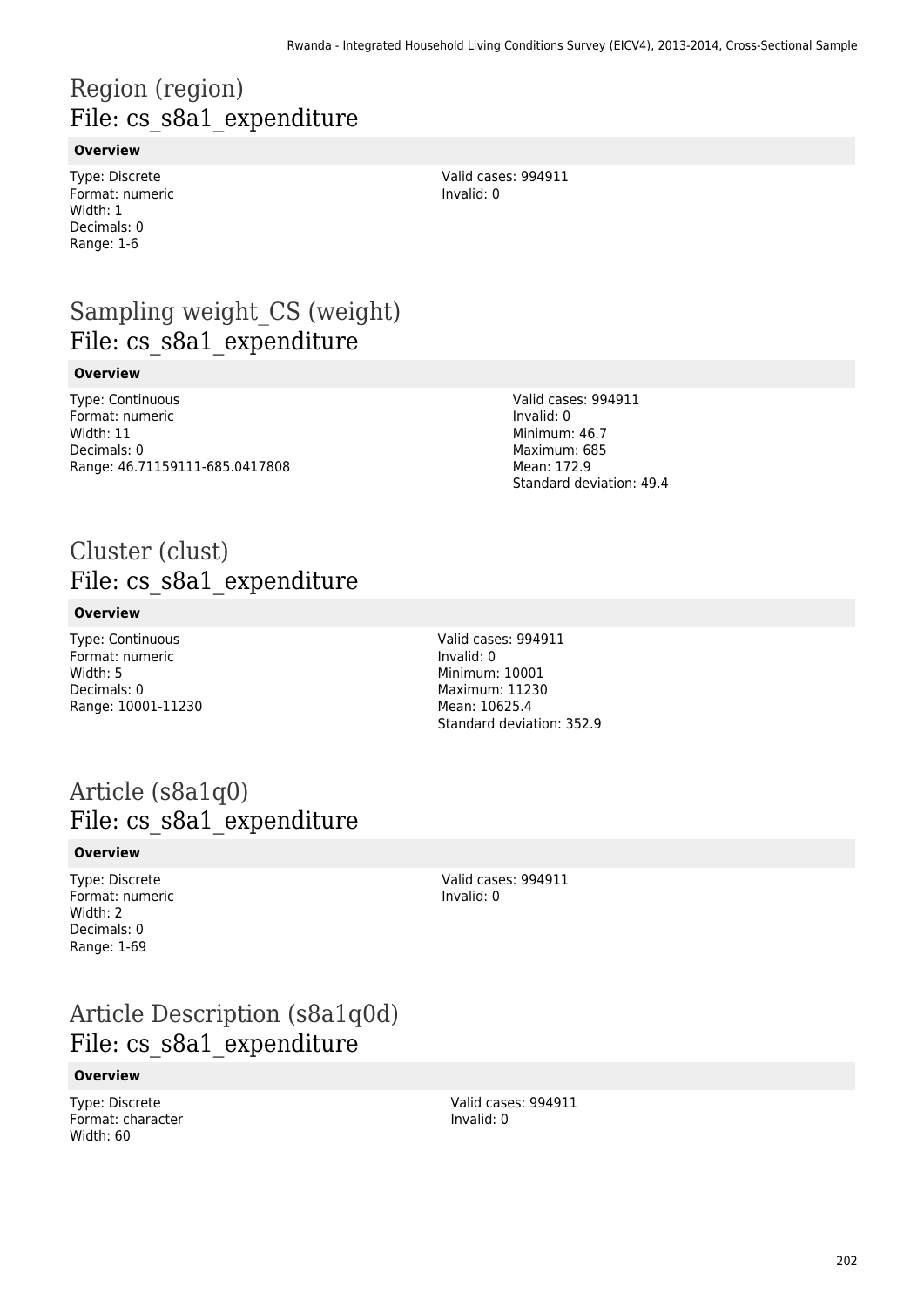# COICOP code (s8a1q1) File: cs\_s8a1\_expenditure

### **Overview**

Type: Discrete Format: numeric Width: 2 Decimals: 0 Range: 1-69

Valid cases: 0 Invalid: 994911

# COICOP Value (s8a1q1d) File: cs\_s8a1\_expenditure

#### **Overview**

Type: Discrete Format: character Width: 33

Valid cases: 994911 Invalid: 0

## Purchased article in last 12 months (s8a1q2) File: cs\_s8a1\_expenditure

#### **Overview**

Type: Discrete Format: numeric Width: 1 Decimals: 0 Range: 1-9

Valid cases: 994911 Invalid: 0

### Amount spent on article in last 12 months (s8a1q3) File: cs\_s8a1\_expenditure

#### **Overview**

Type: Discrete Format: numeric Width: 9 Decimals: 0 Range: 0-999999999

Valid cases: 198484 Invalid: 796427

# Where did you buy it most often (s8a1q4) File: cs\_s8a1\_expenditure

#### **Overview**

Type: Discrete Format: numeric Width: 2 Decimals: 0 Range: 1-99

Valid cases: 198484 Invalid: 796427

Type of household according to the sample (hhtype) File: cs\_s8a1\_expenditure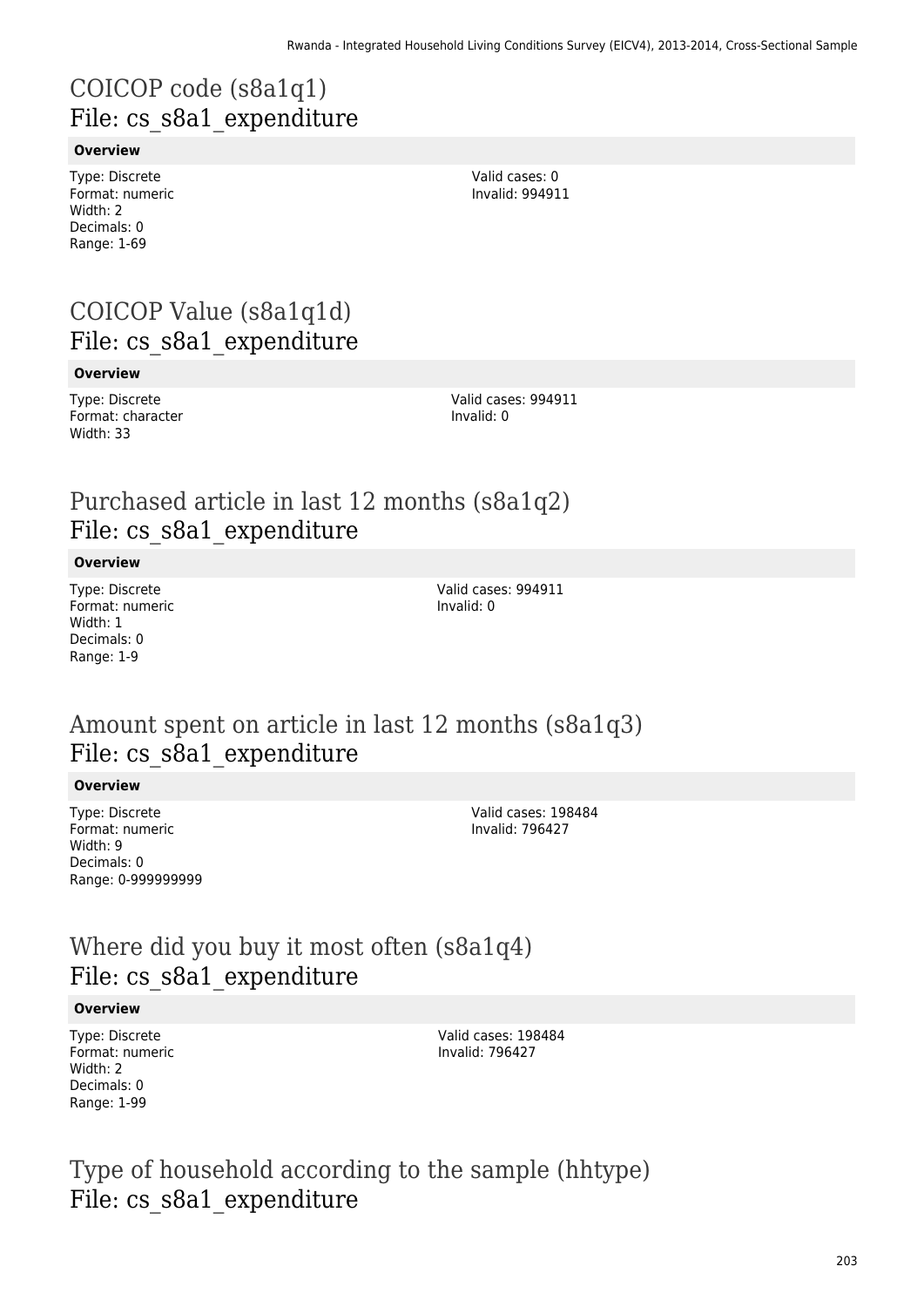# Type of household according to the sample (hhtype) File: cs\_s8a1\_expenditure

### **Overview**

Type: Discrete Format: numeric Width: 1 Decimals: 0 Range: 1-8

Valid cases: 994911 Invalid: 0

# All Rwanda (rwanda) File: cs\_s8a1\_expenditure

#### **Overview**

Type: Discrete Format: numeric Width: 1 Decimals: 0 Range: 1-1

Valid cases: 994911 Invalid: 0

### EICV4 survey sample (surveyh) File: cs\_s8a1\_expenditure

#### **Overview**

Type: Discrete Format: numeric Width: 1 Decimals: 0 Range: 1-3

Valid cases: 994911 Invalid: 0

# QUINTILE (quintile) File: cs\_s8a1\_expenditure

### **Overview**

Type: Discrete Format: numeric Width: 1 Decimals: 0 Range: 1-5

Valid cases: 994911 Invalid: 0

### POVERTY (poverty) File: cs\_s8a1\_expenditure

#### **Overview**

Type: Discrete Format: numeric Width: 1 Decimals: 0 Range: 1-3

Valid cases: 994911 Invalid: 0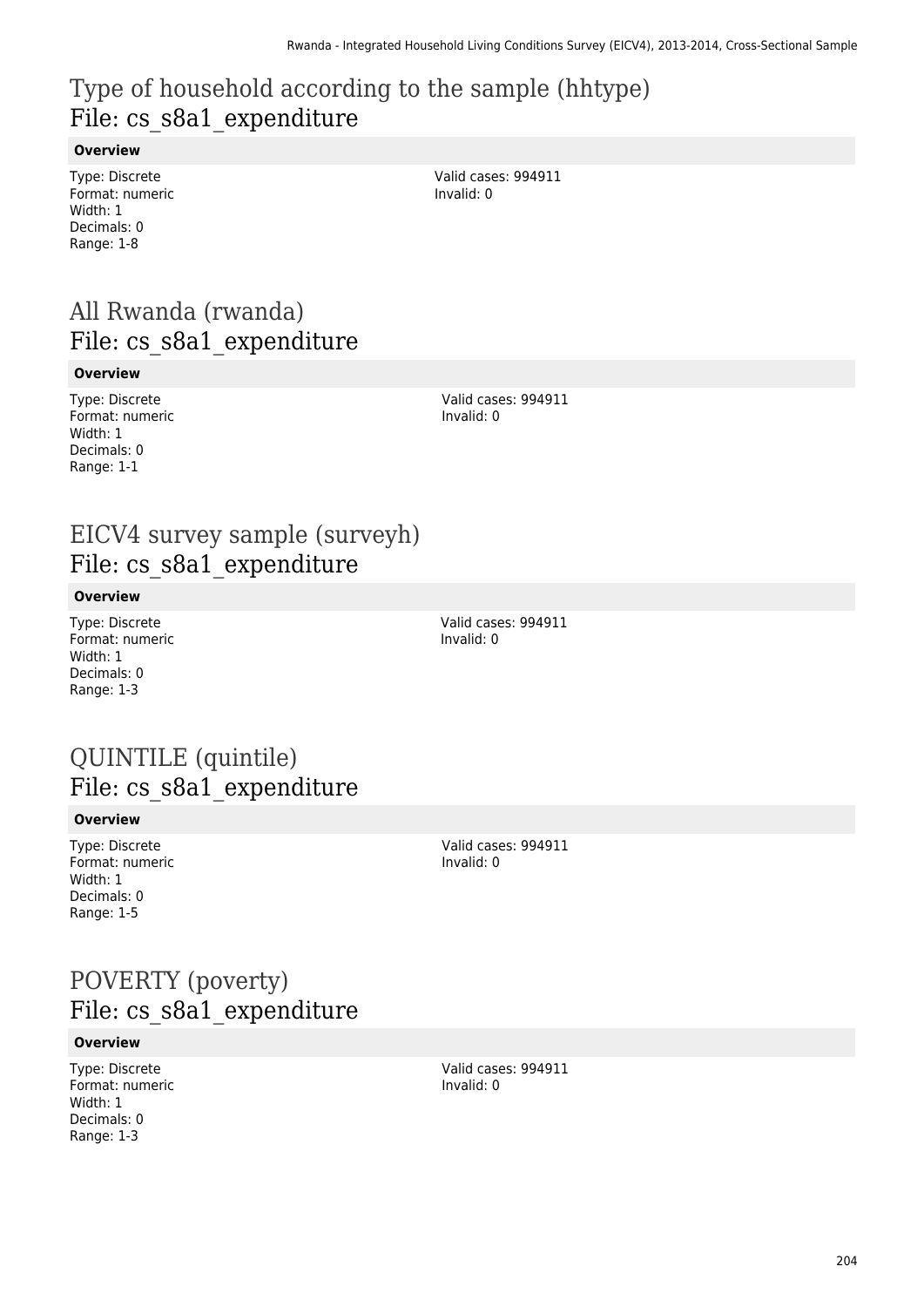# aggregate consumption/ae in Jan14 Prices (Consumption) File: cs\_s8a1\_expenditure

### **Overview**

Type: Continuous Format: numeric Width: 16 Decimals: 0 Range: 7338.55126953125-12809880 Valid cases: 994911 Invalid: 0 Minimum: 7338.6 Maximum: 12809880 Mean: 315400.3 Standard deviation: 488278.5

# Month of interview (s0q19m) File: cs\_s8a1\_expenditure

### **Overview**

Type: Discrete Format: numeric Width: 2 Decimals: 0 Range: 1-12

Valid cases: 994911 Invalid: 0

## Year of interview (s0q19y) File: cs\_s8a1\_expenditure

### **Overview**

Type: Discrete Format: numeric Width: 2 Decimals: 0 Range: 13-14

Valid cases: 994911 Invalid: 0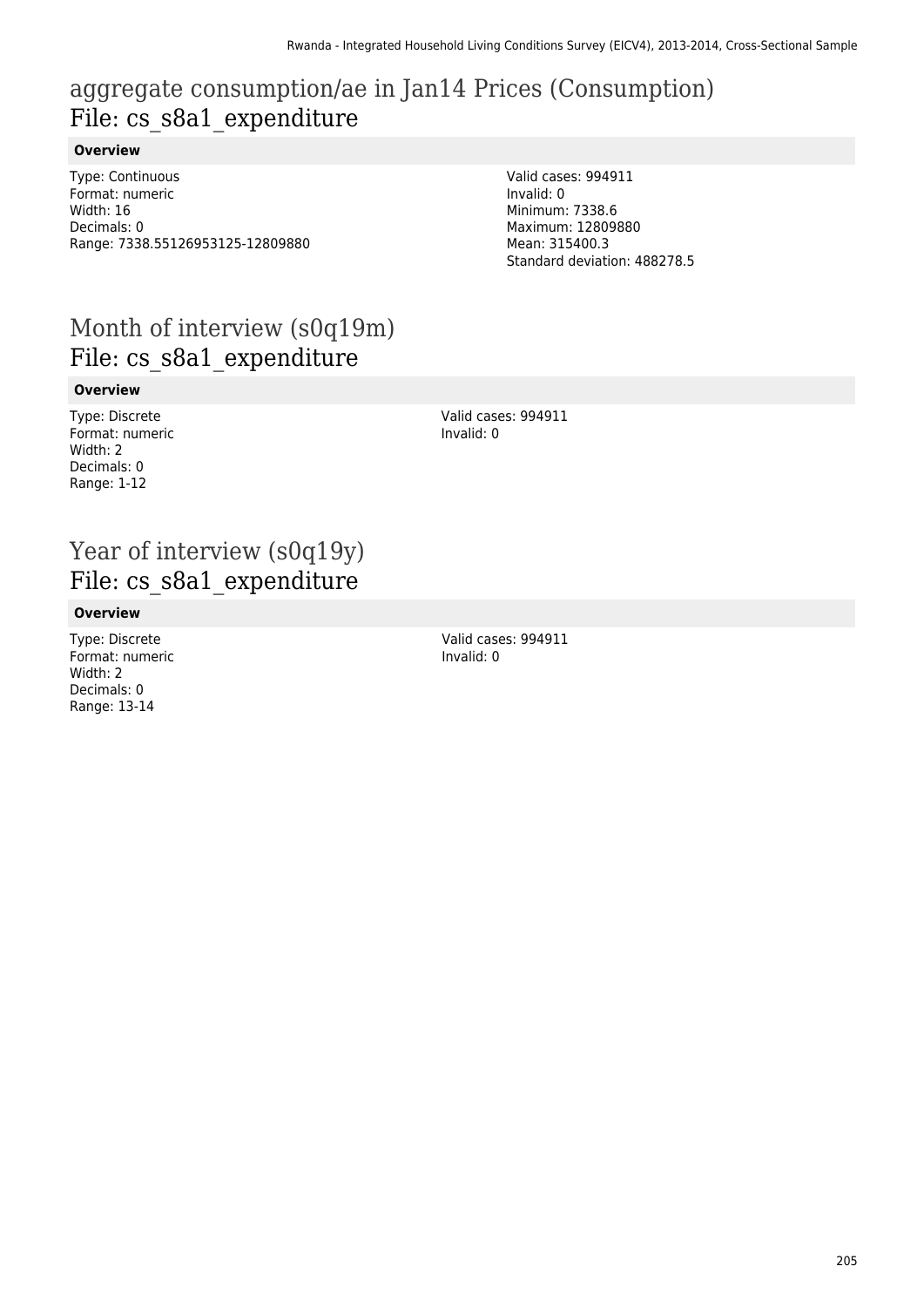# Province (province) File: cs\_s8a2\_expenditure

### **Overview**

Type: Discrete Format: numeric Width: 1 Decimals: 0 Range: 1-5

Valid cases: 793045 Invalid: 0

# District (district) File: cs\_s8a2\_expenditure

#### **Overview**

Type: Discrete Format: numeric Width: 2 Decimals: 0 Range: 11-57

Valid cases: 793045 Invalid: 0

## Urban/Rural 2012 (4 categories) (ur2012) File: cs\_s8a2\_expenditure

#### **Overview**

Type: Discrete Format: numeric Width: 1 Decimals: 0 Range: 1-4

Valid cases: 793045 Invalid: 0

### Urban/Rural 2012 (2 categories) (ur2\_2012) File: cs\_s8a2\_expenditure

### **Overview**

Type: Discrete Format: numeric Width: 1 Decimals: 0 Range: 1-2

Valid cases: 793045 Invalid: 0

### Region (region) File: cs\_s8a2\_expenditure

### **Overview**

Type: Discrete Format: numeric Width: 1 Decimals: 0 Range: 1-6

Valid cases: 793045 Invalid: 0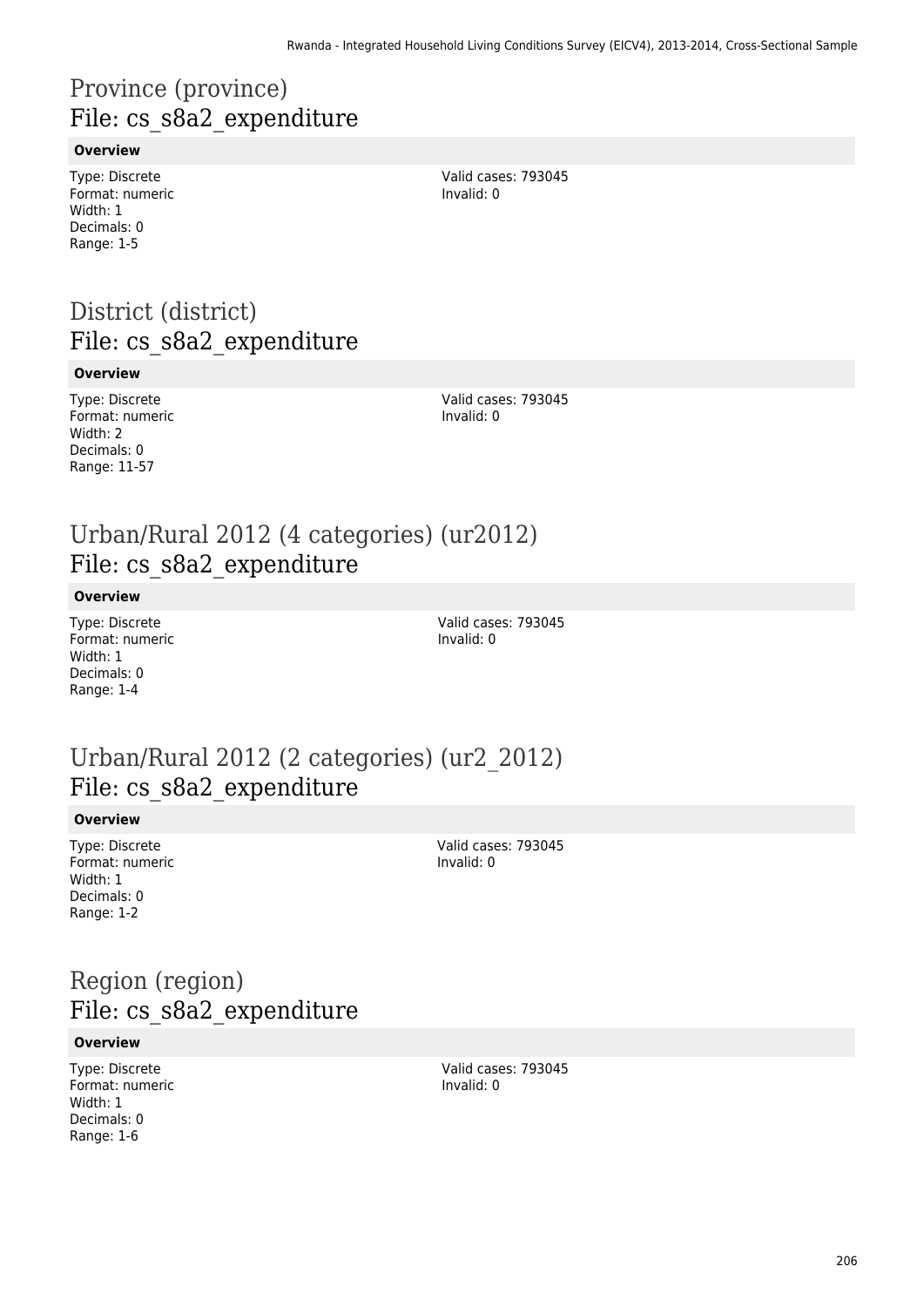# Sampling weight\_CS (weight) File: cs\_s8a2\_expenditure

### **Overview**

Type: Continuous Format: numeric Width: 11 Decimals: 0 Range: 46.71159111-685.0417808 Valid cases: 793045 Invalid: 0 Minimum: 46.7 Maximum: 685 Mean: 172.9 Standard deviation: 49.4

# Article (s8a2q0) File: cs\_s8a2\_expenditure

### **Overview**

Type: Discrete Format: numeric Width: 2 Decimals: 0 Range: 1-55

Valid cases: 793045 Invalid: 0

### Article description (s8a2q0d) File: cs\_s8a2\_expenditure

### **Overview**

Type: Discrete Format: character Width: 60

Valid cases: 793045 Invalid: 0

## COICOP code (s8a2q1) File: cs\_s8a2\_expenditure

### **Overview**

Type: Discrete Format: numeric Width: 2 Decimals: 0 Range: 1-55

Valid cases: 0 Invalid: 793045

# COICOP Value (s8a2q1d) File: cs\_s8a2\_expenditure

### **Overview**

Type: Discrete Format: character Width: 33

Valid cases: 793045 Invalid: 0

# Household purchased article in last 4 weeks (s8a2q2) File: cs\_s8a2\_expenditure

**Overview**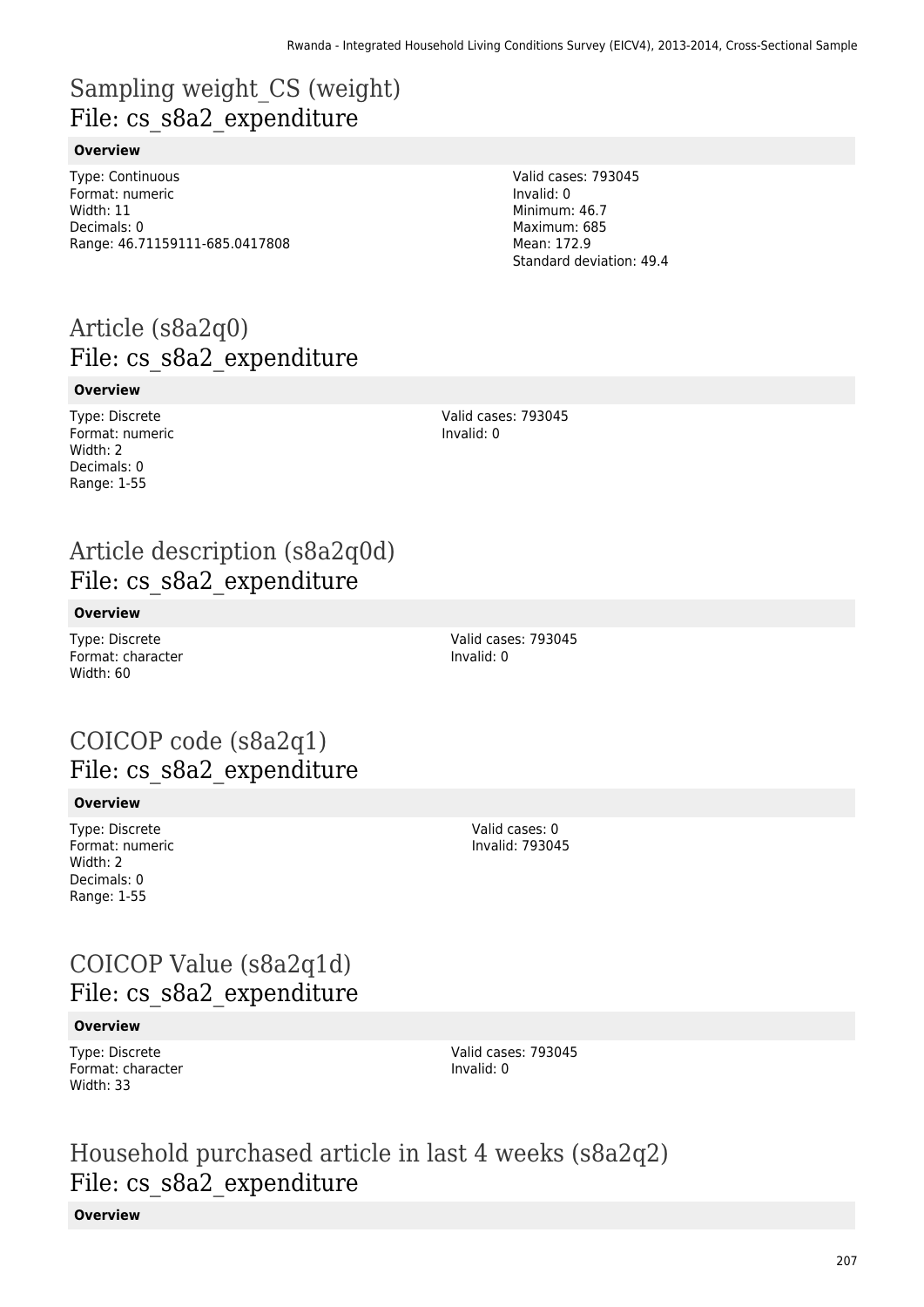## Household purchased article in last 4 weeks (s8a2q2) File: cs\_s8a2\_expenditure

Type: Discrete Format: numeric Width: 1 Decimals: 0 Range: 1-9

Valid cases: 793045 Invalid: 0

# Amount spent on article in last 4 weeks (s8a2q3) File: cs\_s8a2\_expenditure

#### **Overview**

Type: Discrete Format: numeric Width: 7 Decimals: 0 Range: 5-9999999

Valid cases: 75963 Invalid: 717082

# Where did you buy it most often (s8a2q4) File: cs\_s8a2\_expenditure

#### **Overview**

Type: Discrete Format: numeric Width: 2 Decimals: 0 Range: 1-99

Valid cases: 75963 Invalid: 717082

### Cluster (clust) File: cs\_s8a2\_expenditure

### **Overview**

Type: Continuous Format: numeric Width: 5 Decimals: 0 Range: 10001-11230 Valid cases: 793045 Invalid: 0 Minimum: 10001 Maximum: 11230 Mean: 10625.4 Standard deviation: 352.9

## Household Identifier\_in cross section (hhid) File: cs\_s8a2\_expenditure

### **Overview**

Type: Continuous Format: numeric Width: 6 Decimals: 0 Range: 100001-114420

Valid cases: 793045 Invalid: 0 Minimum: 100001 Maximum: 114420 Mean: 107210.8 Standard deviation: 4162.6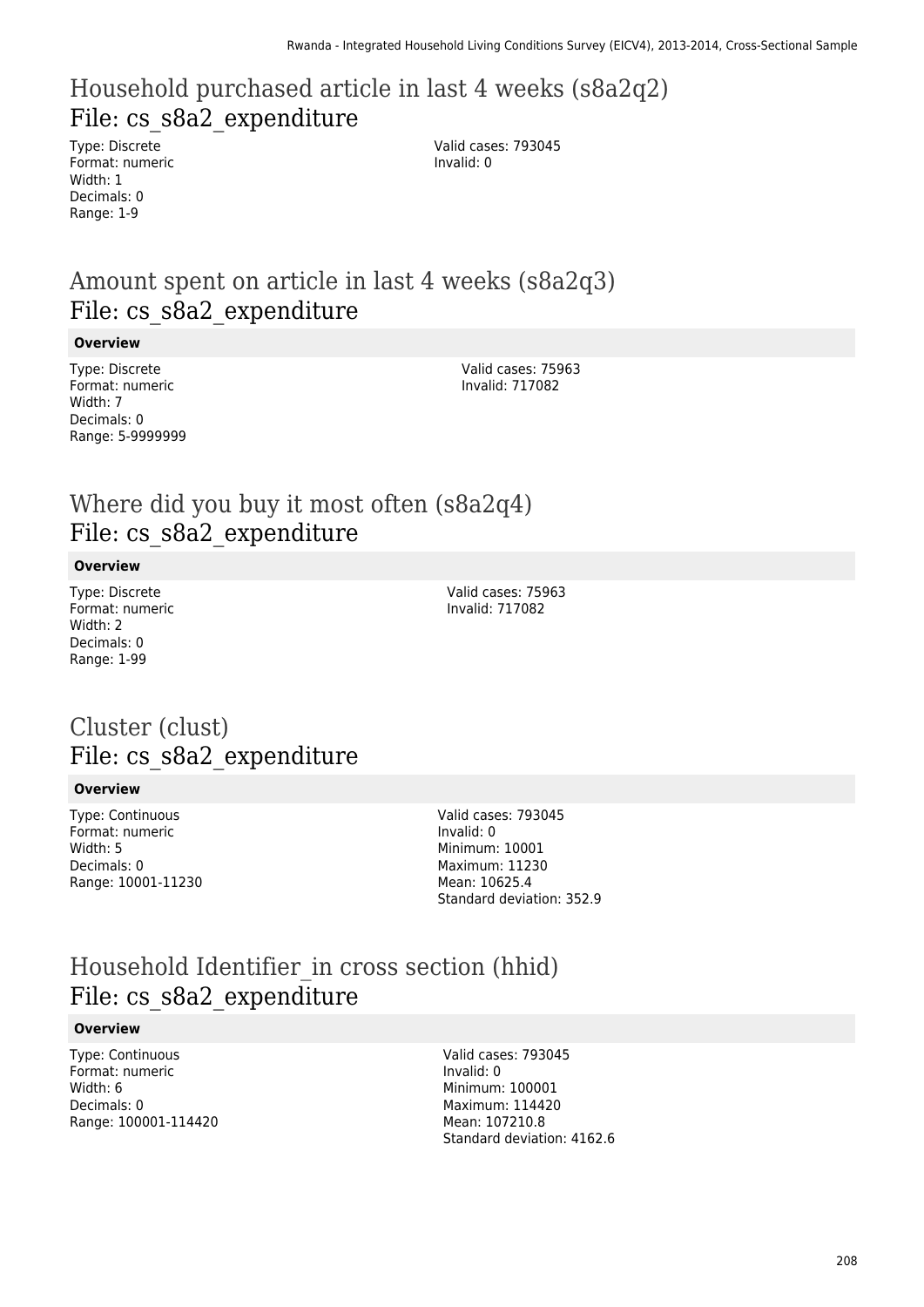# Type of household according to the sample (hhtype) File: cs\_s8a2\_expenditure

### **Overview**

Type: Discrete Format: numeric Width: 1 Decimals: 0 Range: 1-8

Valid cases: 793045 Invalid: 0

# All Rwanda (rwanda) File: cs\_s8a2\_expenditure

#### **Overview**

Type: Discrete Format: numeric Width: 1 Decimals: 0 Range: 1-1

Valid cases: 793045 Invalid: 0

### EICV4 survey sample (surveyh) File: cs\_s8a2\_expenditure

#### **Overview**

Type: Discrete Format: numeric Width: 1 Decimals: 0 Range: 1-3

Valid cases: 793045 Invalid: 0

# QUINTILE (quintile) File: cs\_s8a2\_expenditure

### **Overview**

Type: Discrete Format: numeric Width: 1 Decimals: 0 Range: 1-5

Valid cases: 793045 Invalid: 0

### POVERTY (poverty) File: cs\_s8a2\_expenditure

### **Overview**

Type: Discrete Format: numeric Width: 1 Decimals: 0 Range: 1-3

Valid cases: 793045 Invalid: 0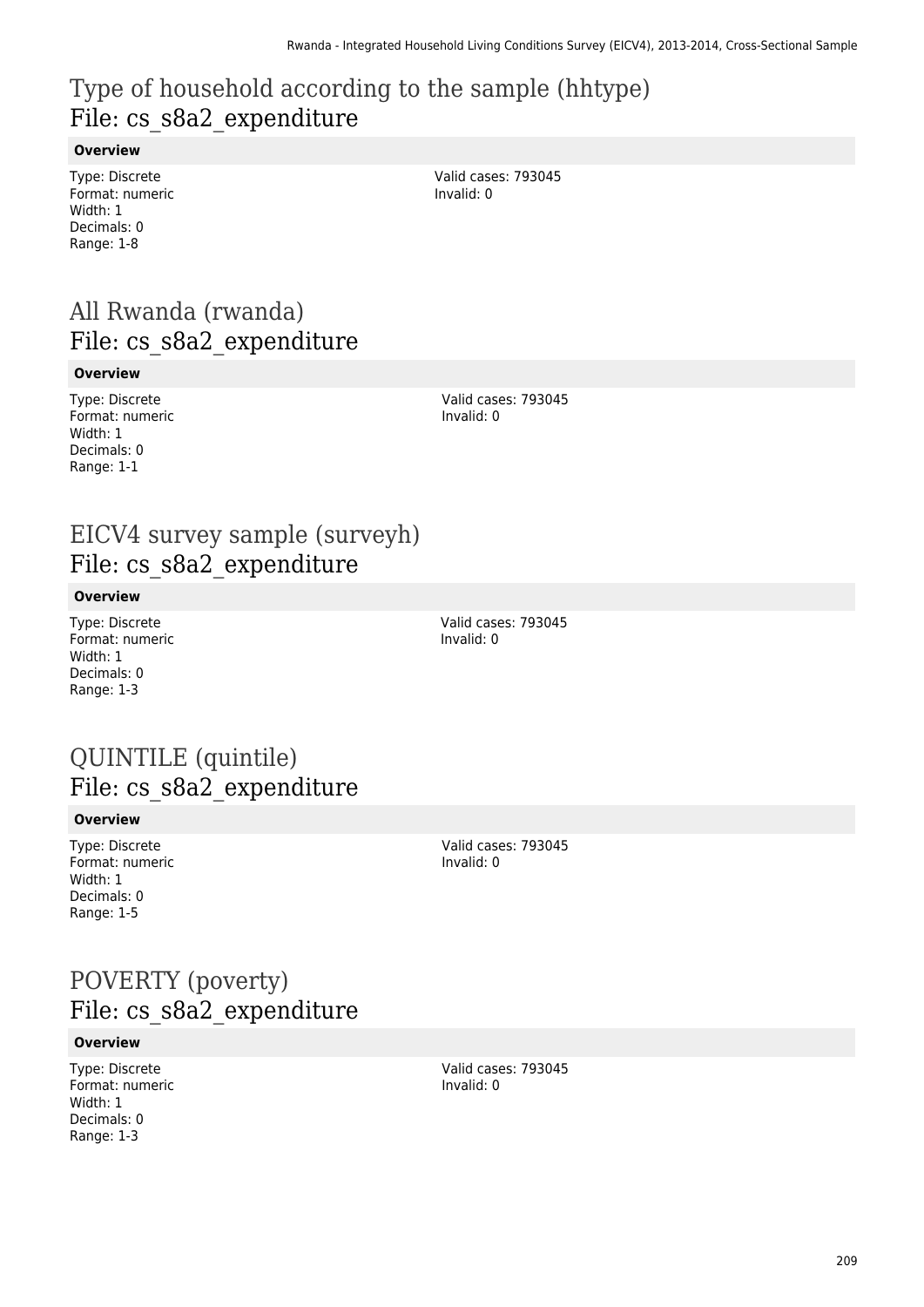# aggregate consumption/ae in Jan14 Prices (Consumption) File: cs\_s8a2\_expenditure

### **Overview**

Type: Continuous Format: numeric Width: 16 Decimals: 0 Range: 7338.55126953125-12809880 Valid cases: 793045 Invalid: 0 Minimum: 7338.6 Maximum: 12809880 Mean: 315400.3 Standard deviation: 488278.6

# Month of interview (s0q19m) File: cs\_s8a2\_expenditure

### **Overview**

Type: Discrete Format: numeric Width: 2 Decimals: 0 Range: 1-12

Valid cases: 793045 Invalid: 0

# Year of interview (s0q19y) File: cs\_s8a2\_expenditure

### **Overview**

Type: Discrete Format: numeric Width: 2 Decimals: 0 Range: 13-14

Valid cases: 793045 Invalid: 0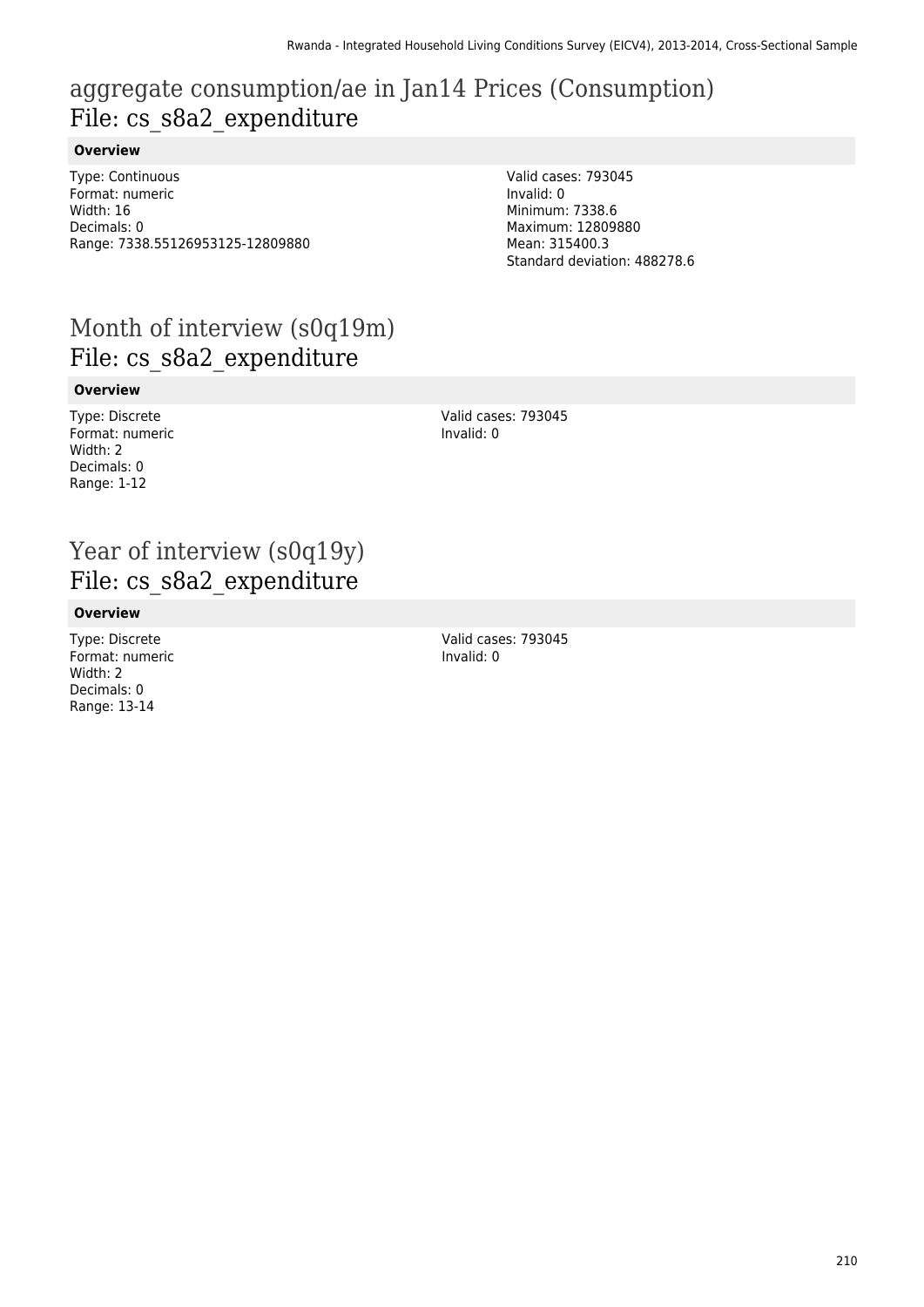# Province (province) File: cs s8a3 expenditure

### **Overview**

Type: Discrete Format: numeric Width: 1 Decimals: 0 Range: 1-5

Valid cases: 533503 Invalid: 0

# District (district) File: cs\_s8a3\_expenditure

#### **Overview**

Type: Discrete Format: numeric Width: 2 Decimals: 0 Range: 11-57

Valid cases: 533503 Invalid: 0

## Urban/Rural 2012 (4 categories) (ur2012) File: cs\_s8a3\_expenditure

#### **Overview**

Type: Discrete Format: numeric Width: 1 Decimals: 0 Range: 1-4

Valid cases: 533503 Invalid: 0

### Urban/Rural 2012 (2 categories) (ur2\_2012) File: cs\_s8a3\_expenditure

### **Overview**

Type: Discrete Format: numeric Width: 1 Decimals: 0 Range: 1-2

Valid cases: 533503 Invalid: 0

### Region (region) File: cs\_s8a3\_expenditure

### **Overview**

Type: Discrete Format: numeric Width: 1 Decimals: 0 Range: 1-6

Valid cases: 533503 Invalid: 0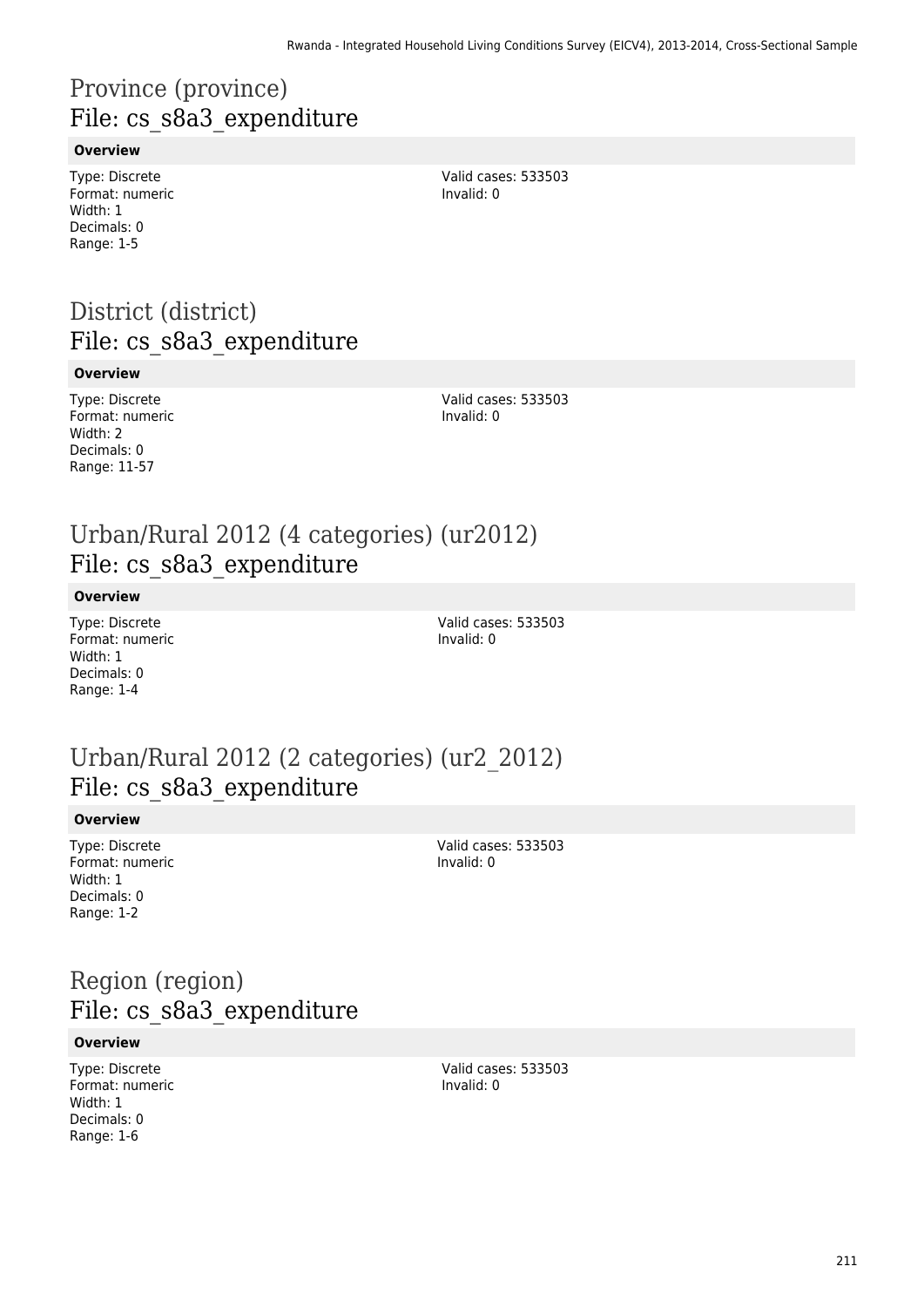# Sampling weight\_CS (weight) File: cs s8a3 expenditure

### **Overview**

Type: Continuous Format: numeric Width: 11 Decimals: 0 Range: 46.71159111-685.0417808

Valid cases: 533503 Invalid: 0 Minimum: 46.7 Maximum: 685 Mean: 172.9 Standard deviation: 49.4

# Article (s8a3q0) File: cs s8a3 expenditure

### **Overview**

Type: Discrete Format: numeric Width: 2 Decimals: 0 Range: 1-37

Valid cases: 533503 Invalid: 0

### Article description (s8a3q0d) File: cs\_s8a3\_expenditure

### **Overview**

Type: Discrete Format: character Width: 45

Valid cases: 533503 Invalid: 0

## COICOP code (s8a3q1) File: cs\_s8a3\_expenditure

### **Overview**

Type: Discrete Format: numeric Width: 2 Decimals: 0 Range: 1-37

Valid cases: 0 Invalid: 533503

# COICOP value (s8a3q1d) File: cs\_s8a3\_expenditure

### **Overview**

Type: Discrete Format: character Width: 33

Valid cases: 533503 Invalid: 0

# Number of months purchased this out of 12 months (s8a3q2) File: cs s8a3 expenditure

**Overview**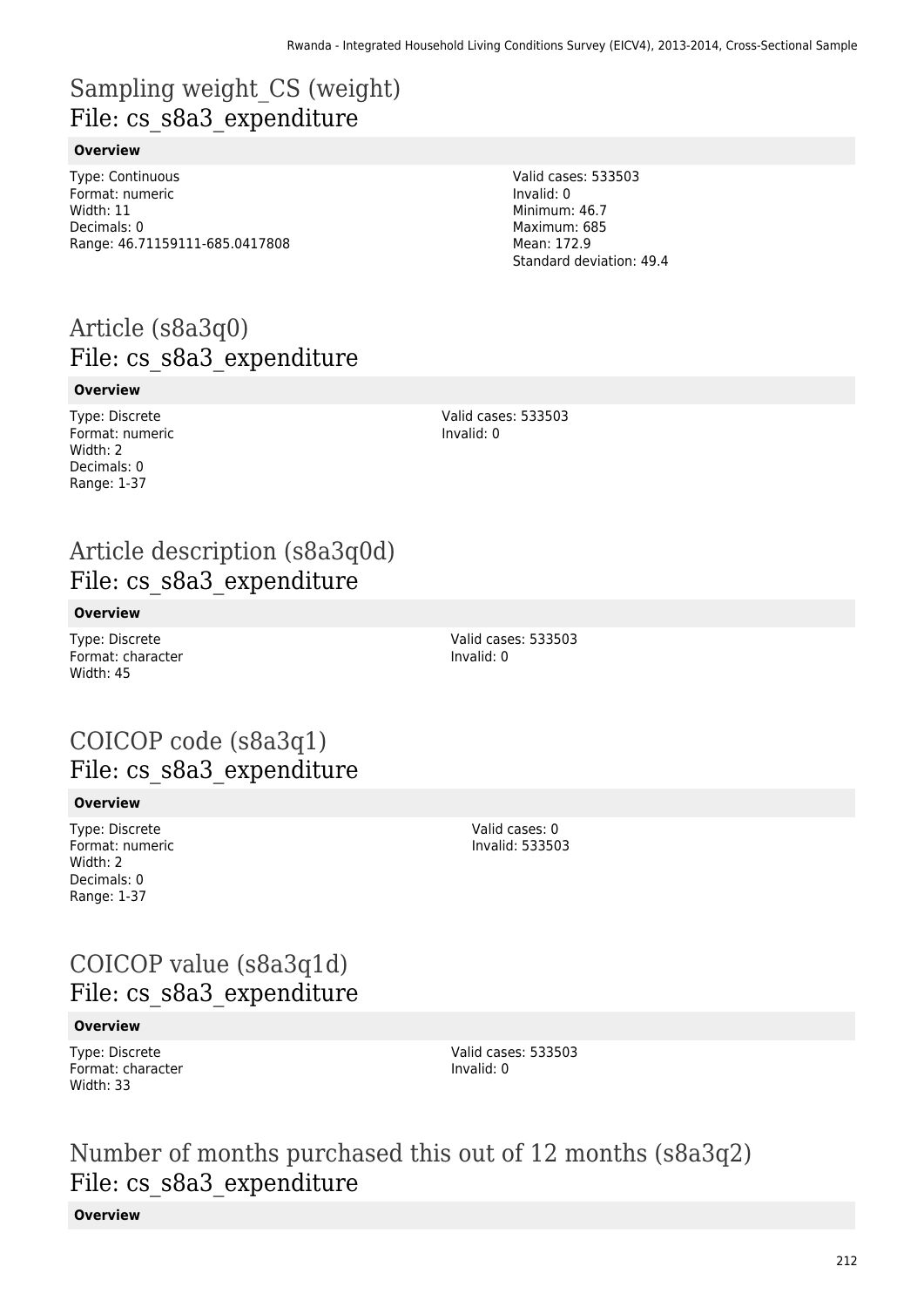# Number of months purchased this out of 12 months (s8a3q2) File: cs s8a3 expenditure

Type: Discrete Format: numeric Width: 2 Decimals: 0 Range: 0-99

Valid cases: 533503 Invalid: 0

# Visit 2 (s8a3q3) File: cs s8a3 expenditure

### **Overview**

Type: Discrete Format: numeric Width: 6 Decimals: 0 Range: 0-999999 Valid cases: 533503 Invalid: 0

# Visit 3 (s8a3q4) File: cs s8a3 expenditure

### **Overview**

Type: Discrete Format: numeric Width: 6 Decimals: 0 Range: 0-999999 Valid cases: 533503 Invalid: 0

### Visit 4 (s8a3q5) File: cs\_s8a3\_expenditure

### **Overview**

Type: Discrete Format: numeric Width: 6 Decimals: 0 Range: 0-999999

Valid cases: 533466 Invalid: 37

# Visit 5 (s8a3q6) File: cs s8a3 expenditure

### **Overview**

Type: Discrete Format: numeric Width: 6 Decimals: 0 Range: 0-999999

Visit 6 (s8a3q7) File: cs\_s8a3\_expenditure

Valid cases: 533392 Invalid: 111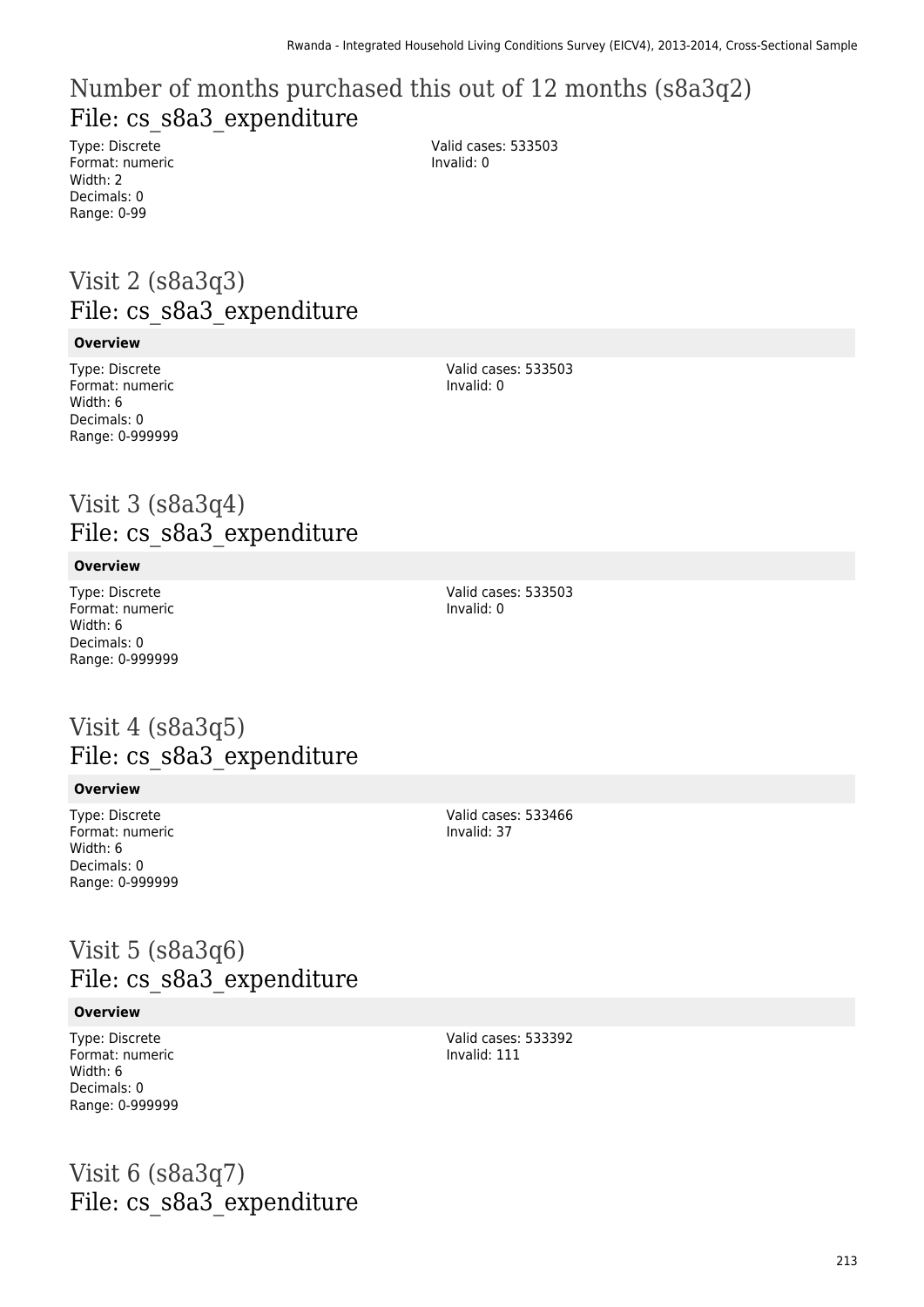# Visit 6 (s8a3q7) File: cs\_s8a3\_expenditure

### **Overview**

Type: Discrete Format: numeric Width: 6 Decimals: 0 Range: 0-999999 Valid cases: 533281 Invalid: 222

## Visit 7 (s8a3q8) File: cs\_s8a3\_expenditure

#### **Overview**

Type: Discrete Format: numeric Width: 6 Decimals: 0 Range: 0-999999

Valid cases: 533059 Invalid: 444

## Visit 8 (s8a3q9) File: cs s8a3 expenditure

#### **Overview**

Type: Discrete Format: numeric Width: 6 Decimals: 0 Range: 0-999999

Valid cases: 532911 Invalid: 592

# Visit 9 (s8a3q10) File: cs\_s8a3\_expenditure

### **Overview**

Type: Discrete Format: numeric Width: 6 Decimals: 0 Range: 0-999999 Valid cases: 50283 Invalid: 483220

## Visit 10 (s8a3q11) File: cs\_s8a3\_expenditure

#### **Overview**

Type: Discrete Format: numeric Width: 6 Decimals: 0 Range: 0-999999 Valid cases: 50246 Invalid: 483257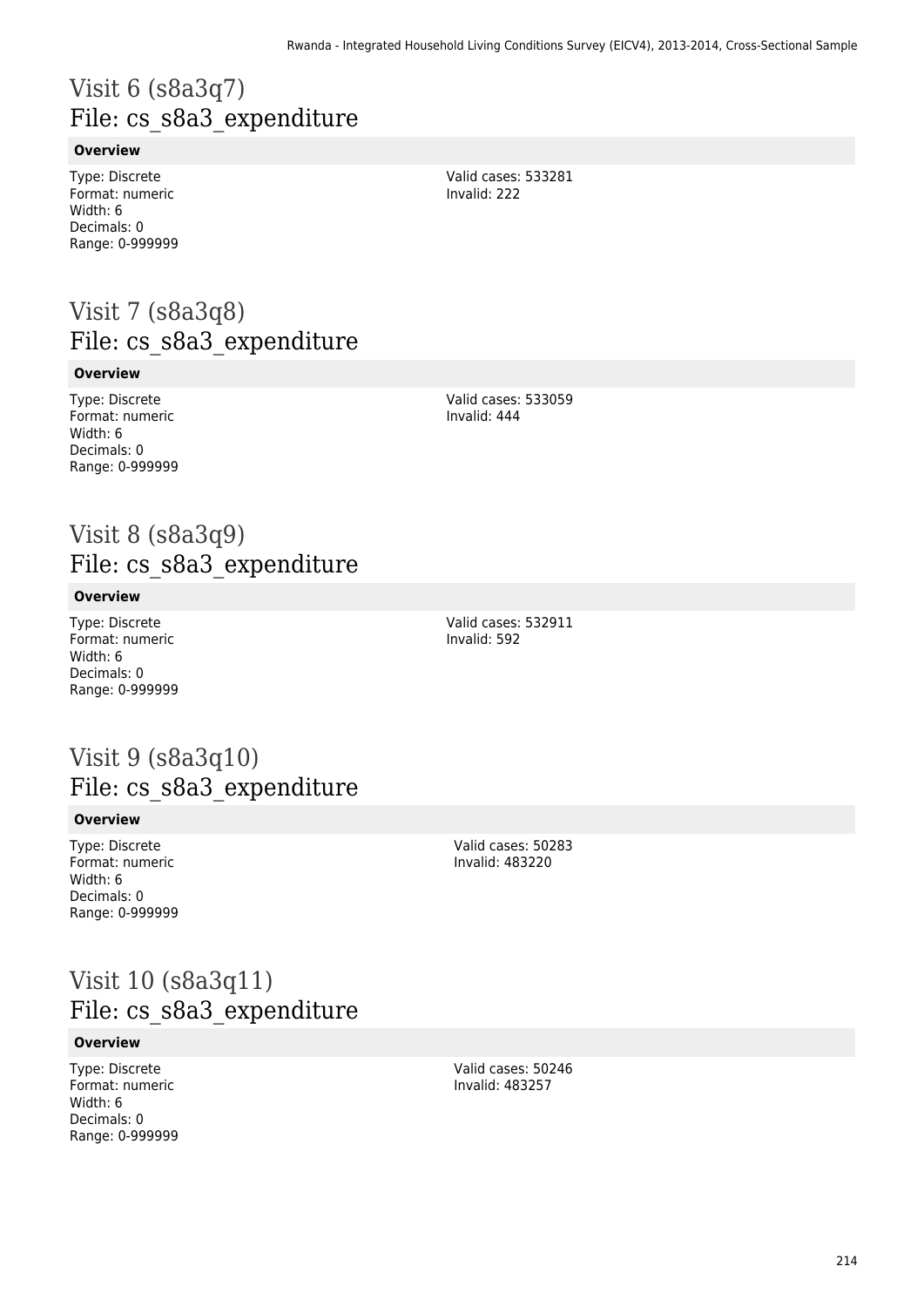# Visit 11 (s8a3q12) File: cs s8a3 expenditure

### **Overview**

Type: Discrete Format: numeric Width: 6 Decimals: 0 Range: 0-999999 Valid cases: 50209 Invalid: 483294

# Where do you buy it most often (s8a3q13) File: cs s8a3 expenditure

#### **Overview**

Type: Discrete Format: numeric Width: 2 Decimals: 0 Range: 1-99

Valid cases: 533503 Invalid: 0

## Cluster (clust) File: cs s8a3 expenditure

#### **Overview**

Type: Continuous Format: numeric Width: 5 Decimals: 0 Range: 10001-11230

Valid cases: 533503 Invalid: 0 Minimum: 10001 Maximum: 11230 Mean: 10625.4 Standard deviation: 352.9

## Household Identifier\_in cross section (hhid) File: cs\_s8a3\_expenditure

#### **Overview**

Type: Continuous Format: numeric Width: 6 Decimals: 0 Range: 100001-114420

Valid cases: 533503 Invalid: 0 Minimum: 100001 Maximum: 114420 Mean: 107210.8 Standard deviation: 4162.6

## Type of household according to the sample (hhtype) File: cs\_s8a3\_expenditure

### **Overview**

Type: Discrete Format: numeric Width: 1 Decimals: 0 Range: 1-8

Valid cases: 533503 Invalid: 0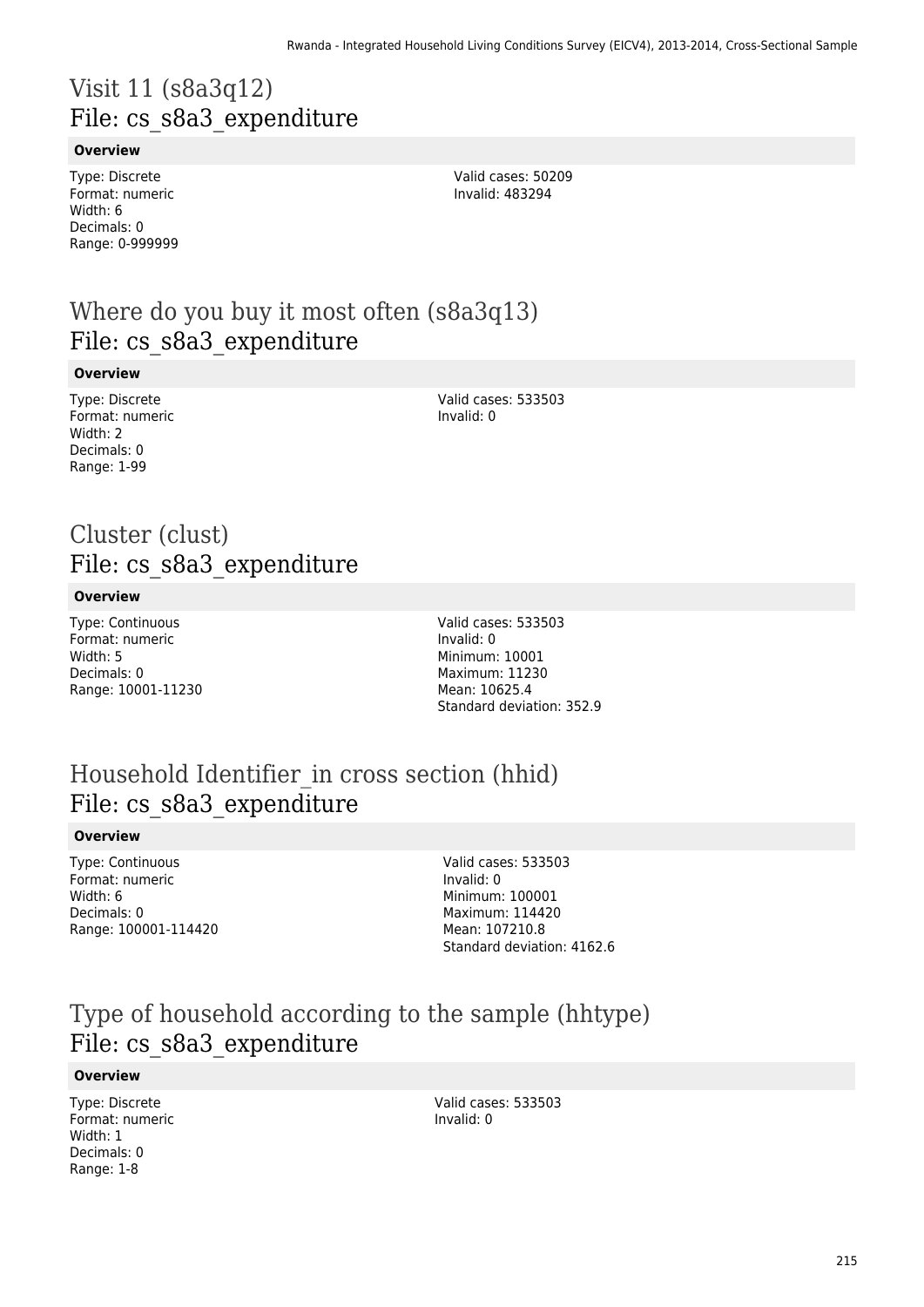# All Rwanda (rwanda) File: cs s8a3 expenditure

### **Overview**

Type: Discrete Format: numeric Width: 1 Decimals: 0 Range: 1-1

Valid cases: 533503 Invalid: 0

## EICV4 survey sample (surveyh) File: cs\_s8a3\_expenditure

#### **Overview**

Type: Discrete Format: numeric Width: 1 Decimals: 0 Range: 1-3

Valid cases: 533503 Invalid: 0

# QUINTILE (quintile) File: cs s8a3 expenditure

#### **Overview**

Type: Discrete Format: numeric Width: 1 Decimals: 0 Range: 1-5

Valid cases: 533503 Invalid: 0

### POVERTY (poverty) File: cs\_s8a3\_expenditure

#### **Overview**

Type: Discrete Format: numeric Width: 1 Decimals: 0 Range: 1-3

Valid cases: 533503 Invalid: 0

### aggregate consumption/ae in Jan14 Prices (Consumption) File: cs\_s8a3\_expenditure

### **Overview**

Type: Continuous Format: numeric Width: 16 Decimals: 0 Range: 7338.55126953125-12809880 Valid cases: 533503 Invalid: 0 Minimum: 7338.6 Maximum: 12809880 Mean: 315400.3 Standard deviation: 488278.7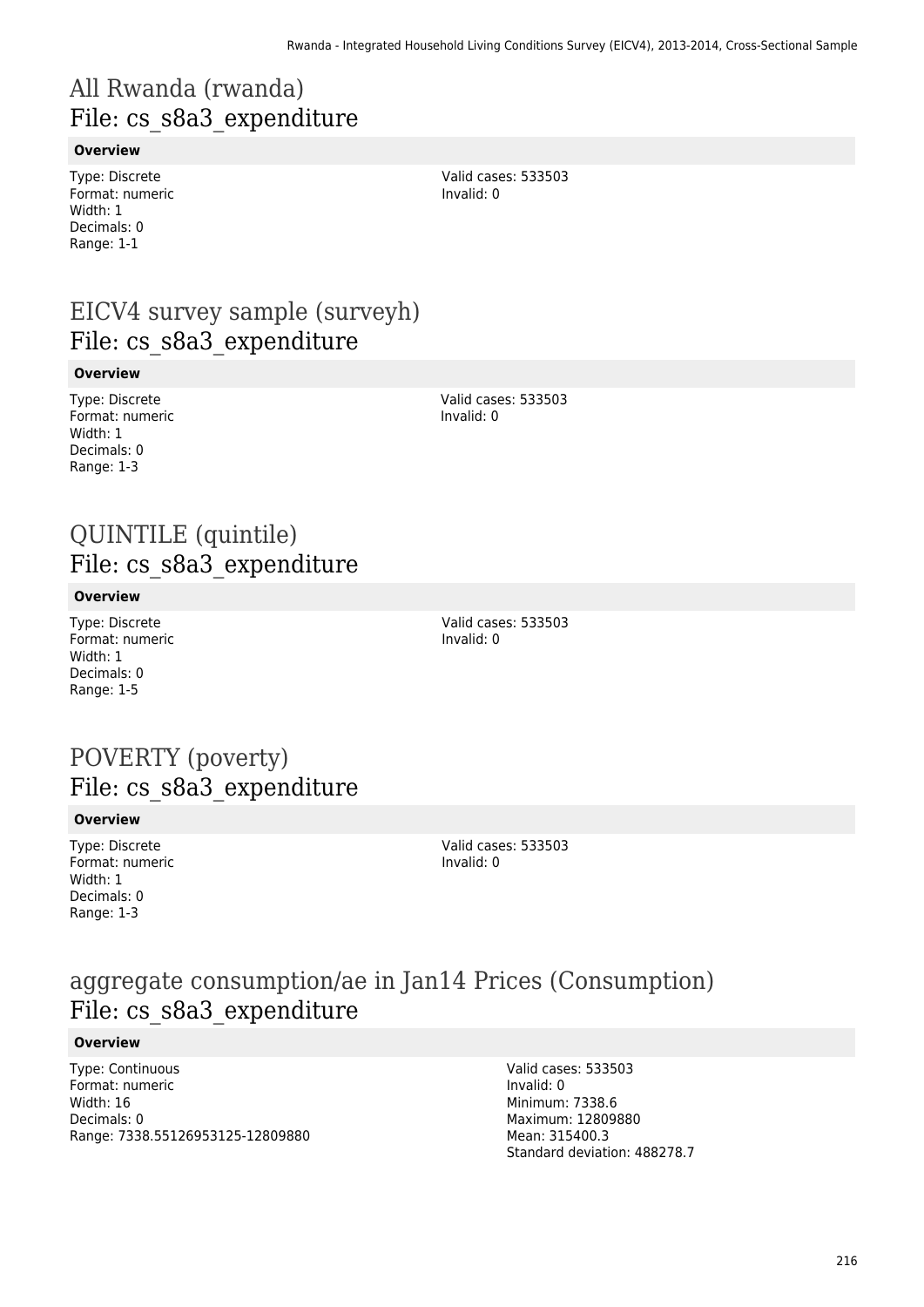# Month of interview (s0q19m) File: cs\_s8a3\_expenditure

### **Overview**

Type: Discrete Format: numeric Width: 2 Decimals: 0 Range: 1-12

Valid cases: 533503 Invalid: 0

# Year of interview (s0q19y) File: cs\_s8a3\_expenditure

### **Overview**

Type: Discrete Format: numeric Width: 2 Decimals: 0 Range: 13-14

Valid cases: 533503 Invalid: 0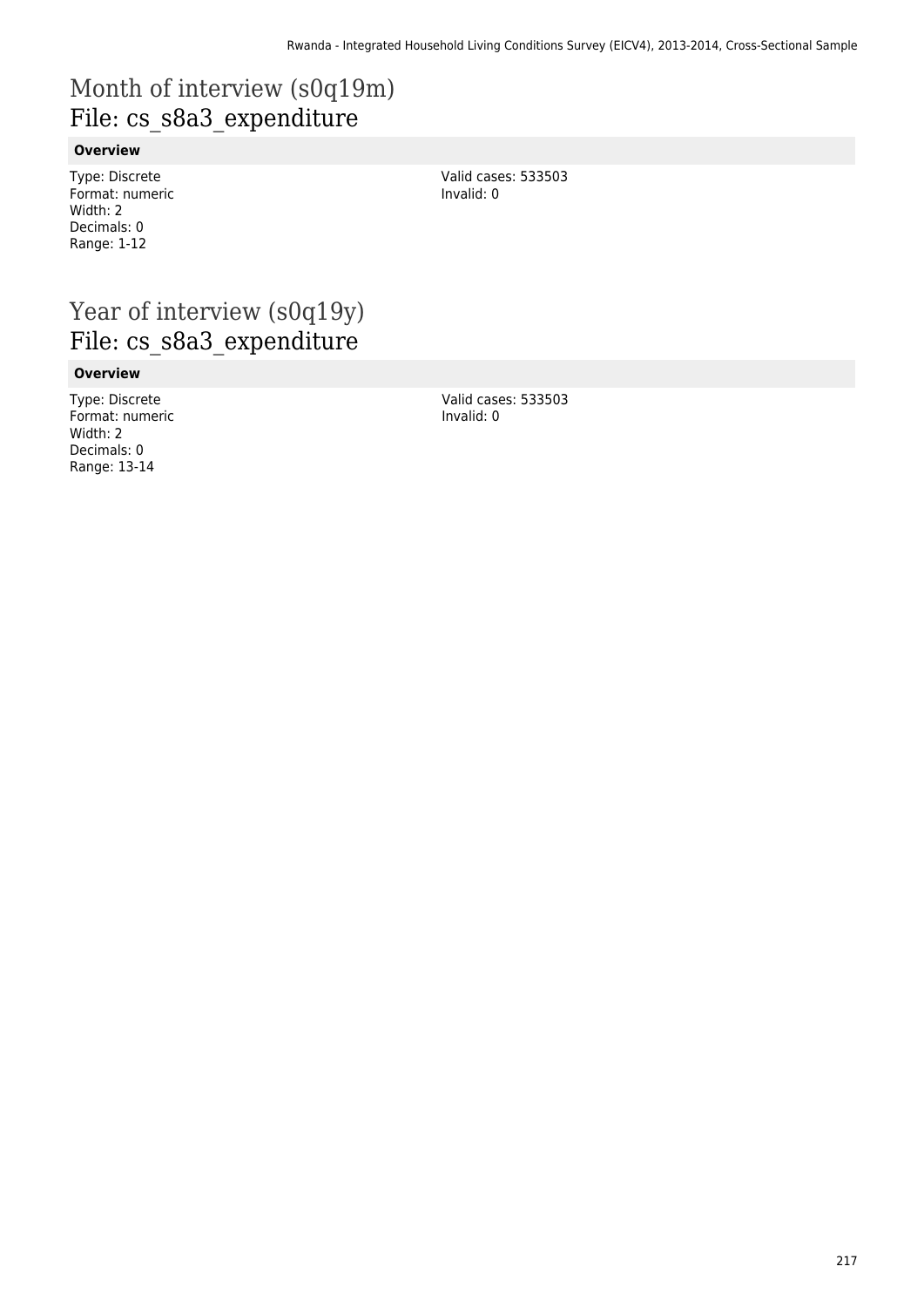# Household Identifier\_in cross section (hhid) File: cs\_s8b\_expenditure

### **Overview**

Type: Continuous Format: numeric Width: 6 Decimals: 0 Range: 100001-114420

Valid cases: 2119593 Invalid: 0 Minimum: 100001 Maximum: 114420 Mean: 107210.8 Standard deviation: 4162.6

# Province (province) File: cs\_s8b\_expenditure

#### **Overview**

Type: Discrete Format: numeric Width: 1 Decimals: 0 Range: 1-5

Valid cases: 2119593 Invalid: 0

## District (district) File: cs\_s8b\_expenditure

### **Overview**

Type: Discrete Format: numeric Width: 2 Decimals: 0 Range: 11-57

Valid cases: 2119593 Invalid: 0

## Urban/Rural 2012 (4 categories) (ur2012) File: cs\_s8b\_expenditure

#### **Overview**

Type: Discrete Format: numeric Width: 1 Decimals: 0 Range: 1-4

Valid cases: 2119593 Invalid: 0

# Urban/Rural 2012 (2 categories) (ur2\_2012) File: cs\_s8b\_expenditure

#### **Overview**

Type: Discrete Format: numeric Width: 1 Decimals: 0 Range: 1-2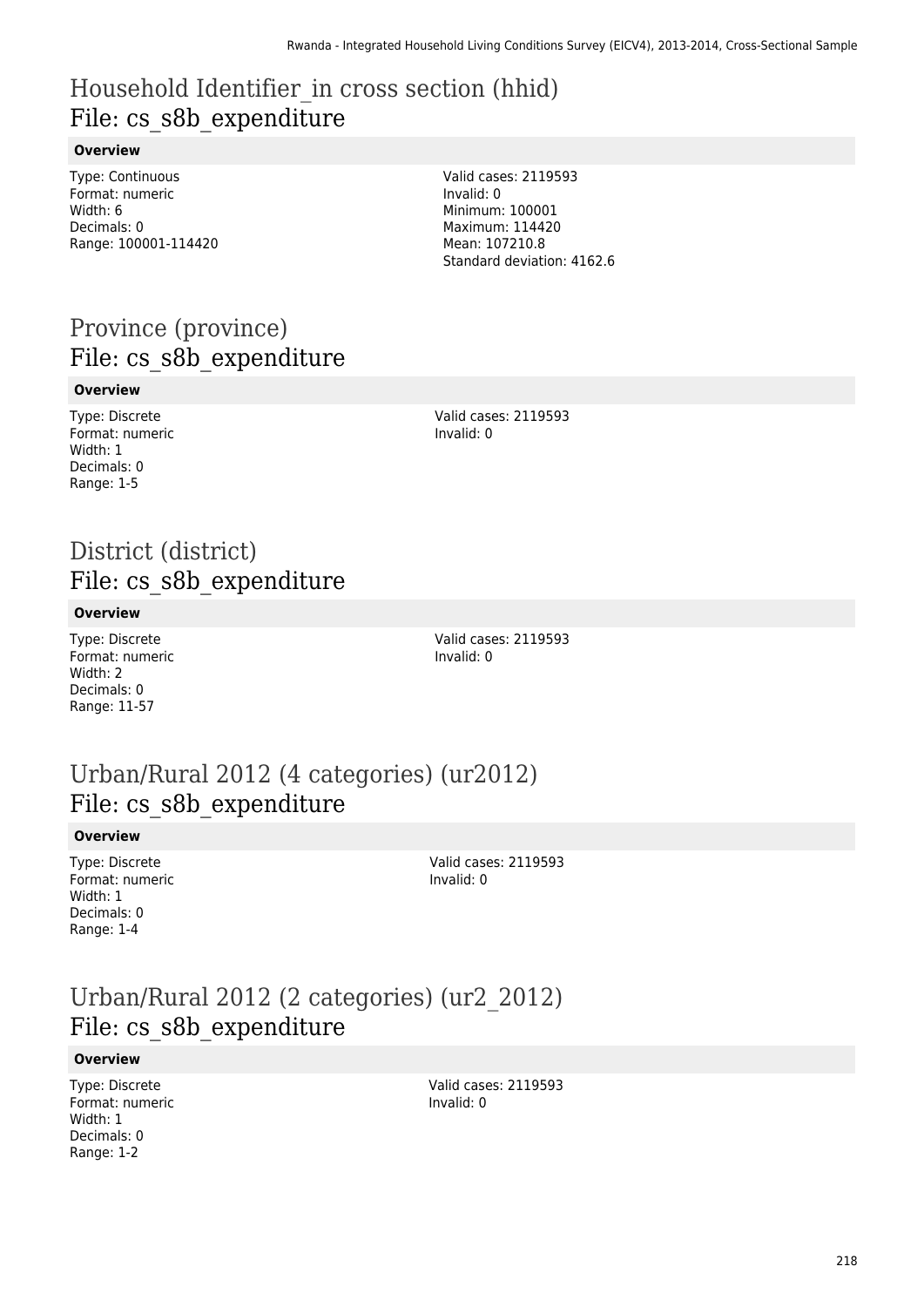# Region (region) File: cs\_s8b\_expenditure

### **Overview**

Type: Discrete Format: numeric Width: 1 Decimals: 0 Range: 1-6

Valid cases: 2119593 Invalid: 0

# Sampling weight\_CS (weight) File: cs\_s8b\_expenditure

### **Overview**

Type: Continuous Format: numeric Width: 11 Decimals: 0 Range: 46.71159111-685.0417808 Valid cases: 2119593 Invalid: 0 Minimum: 46.7 Maximum: 685 Mean: 172.9 Standard deviation: 49.4

## Cluster (clust) File: cs\_s8b\_expenditure

### **Overview**

Type: Continuous Format: numeric Width: 5 Decimals: 0 Range: 10001-11230

Valid cases: 2119593 Invalid: 0 Minimum: 10001 Maximum: 11230 Mean: 10625.4 Standard deviation: 352.9

### Article (s8bq0) File: cs\_s8b\_expenditure

#### **Overview**

Type: Discrete Format: numeric Width 3 Decimals: 0 Range: 1-147

Valid cases: 2119593 Invalid: 0

## Article description (s8bq0d) File: cs\_s8b\_expenditure

### **Overview**

Type: Discrete Format: character Width: 45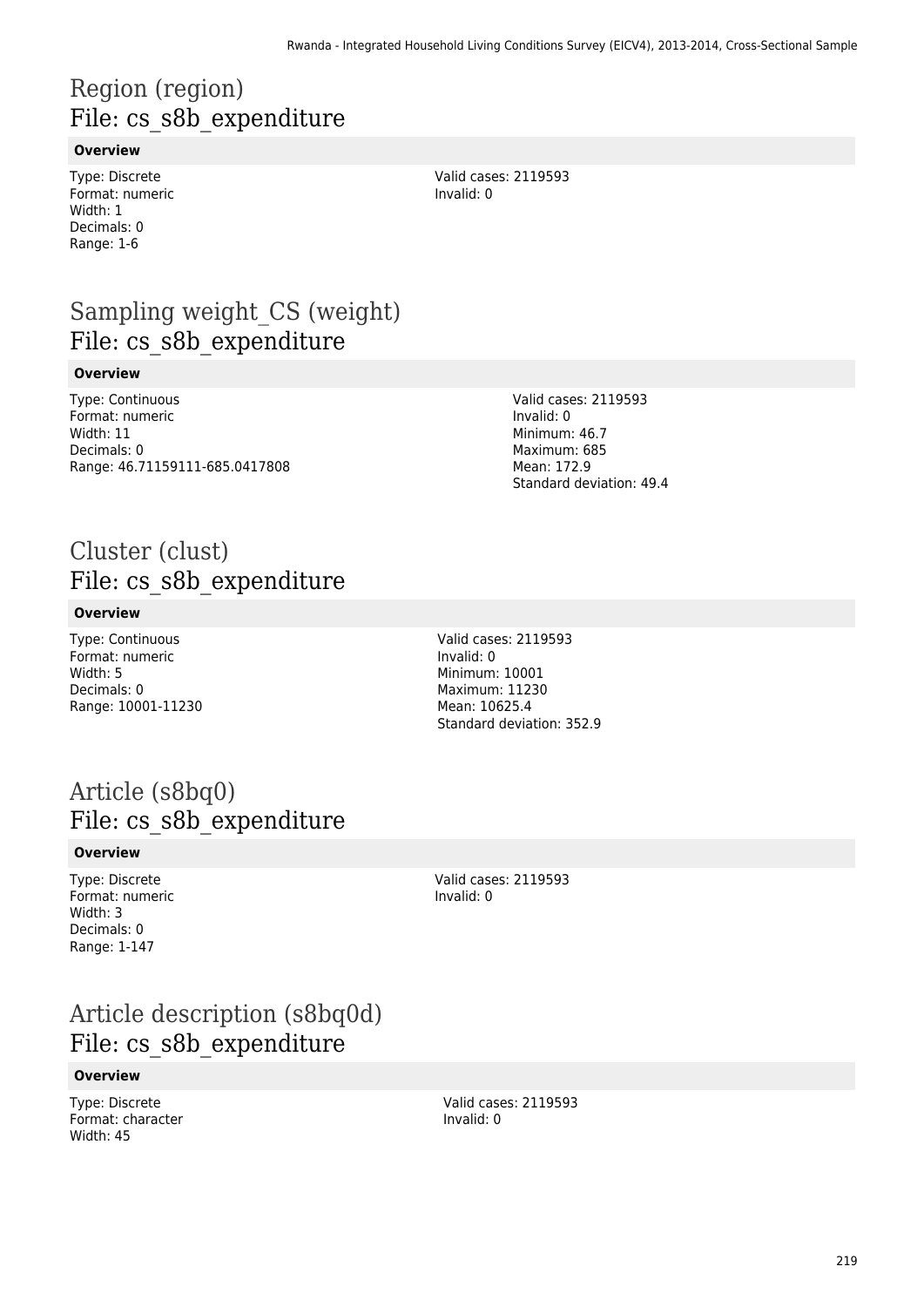# COICOP code (s8bq1) File: cs\_s8b\_expenditure

### **Overview**

Type: Discrete Format: numeric Width: 3 Decimals: 0 Range: 1-147

Valid cases: 0 Invalid: 2119593

# COICOP value (s8bq1d) File: cs\_s8b\_expenditure

### **Overview**

Type: Discrete Format: character Width: 33

Valid cases: 2119593 Invalid: 0

## Number of months purchased this article in the last 12 (s8bq2) File: cs s8b expenditure

### **Overview**

Type: Discrete Format: numeric Width: 2 Decimals: 0 Range: 0-99

Valid cases: 2119593 Invalid: 0

### Visit 2 (s8bq3) File: cs\_s8b\_expenditure

### **Overview**

Type: Discrete Format: numeric Width: 6 Decimals: 0 Range: 0-999999 Valid cases: 2119593 Invalid: 0

## Visit 3 (s8bq4) File: cs\_s8b\_expenditure

### **Overview**

Type: Discrete Format: numeric Width: 6 Decimals: 0 Range: 0-999999

Visit 4 (s8bq5) File: cs\_s8b\_expenditure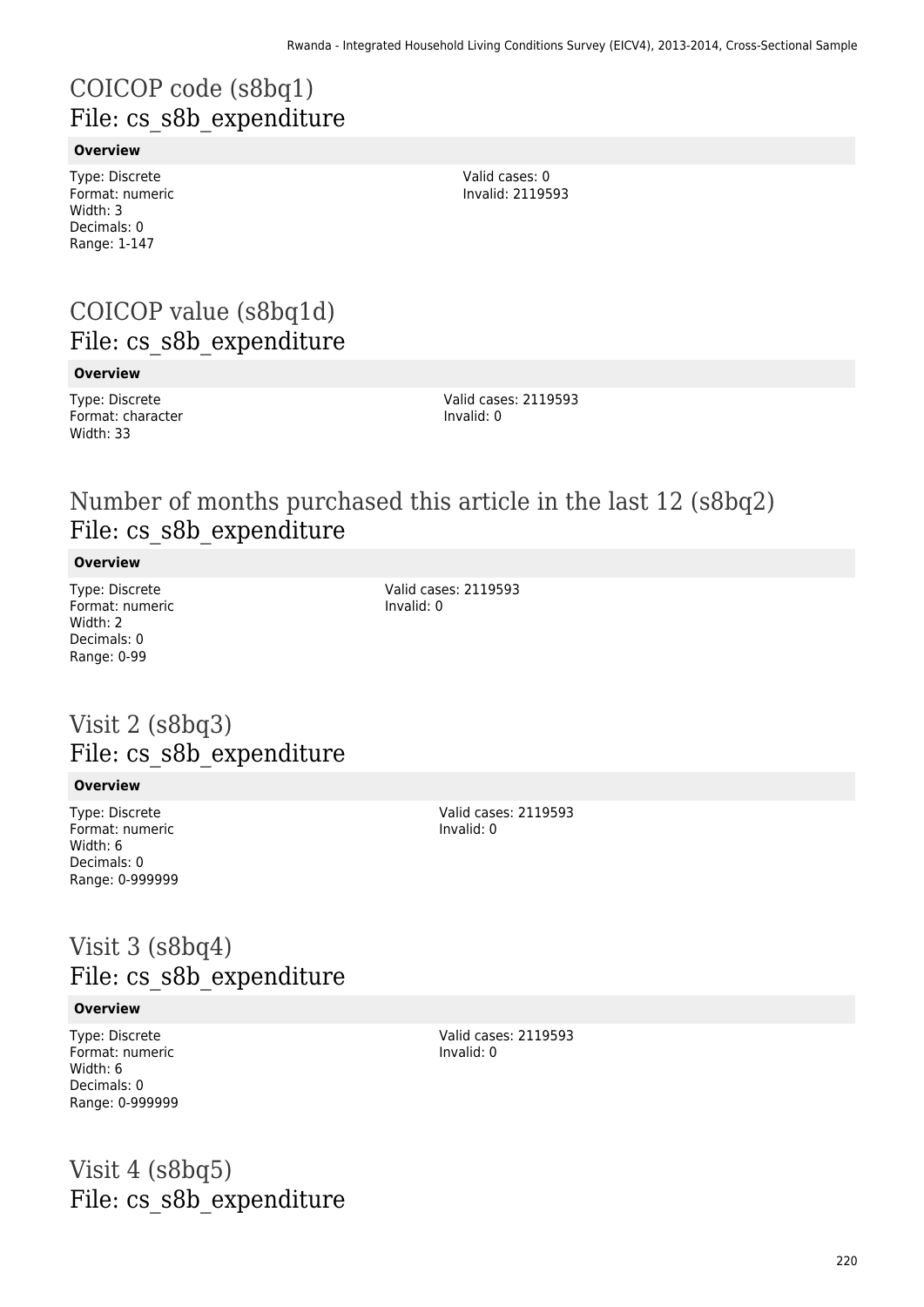# Visit 4 (s8bq5) File: cs\_s8b\_expenditure

### **Overview**

Type: Discrete Format: numeric Width: 6 Decimals: 0 Range: 0-999999 Valid cases: 2119446 Invalid: 147

# Visit 5 (s8bq6) File: cs\_s8b\_expenditure

### **Overview**

Type: Discrete Format: numeric Width: 6 Decimals: 0 Range: 0-999999 Valid cases: 2119152 Invalid: 441

# Visit 6 (s8bq7) File: cs\_s8b\_expenditure

### **Overview**

Type: Discrete Format: numeric Width: 6 Decimals: 0 Range: 0-999999 Valid cases: 2118711 Invalid: 882

## Visit 7 (s8bq8) File: cs\_s8b\_expenditure

### **Overview**

Type: Discrete Format: numeric Width: 6 Decimals: 0 Range: 0-999999 Valid cases: 2117829 Invalid: 1764

## Visit 8 (s8bq9) File: cs\_s8b\_expenditure

#### **Overview**

Type: Discrete Format: numeric Width: 6 Decimals: 0 Range: 0-999999 Valid cases: 2117241 Invalid: 2352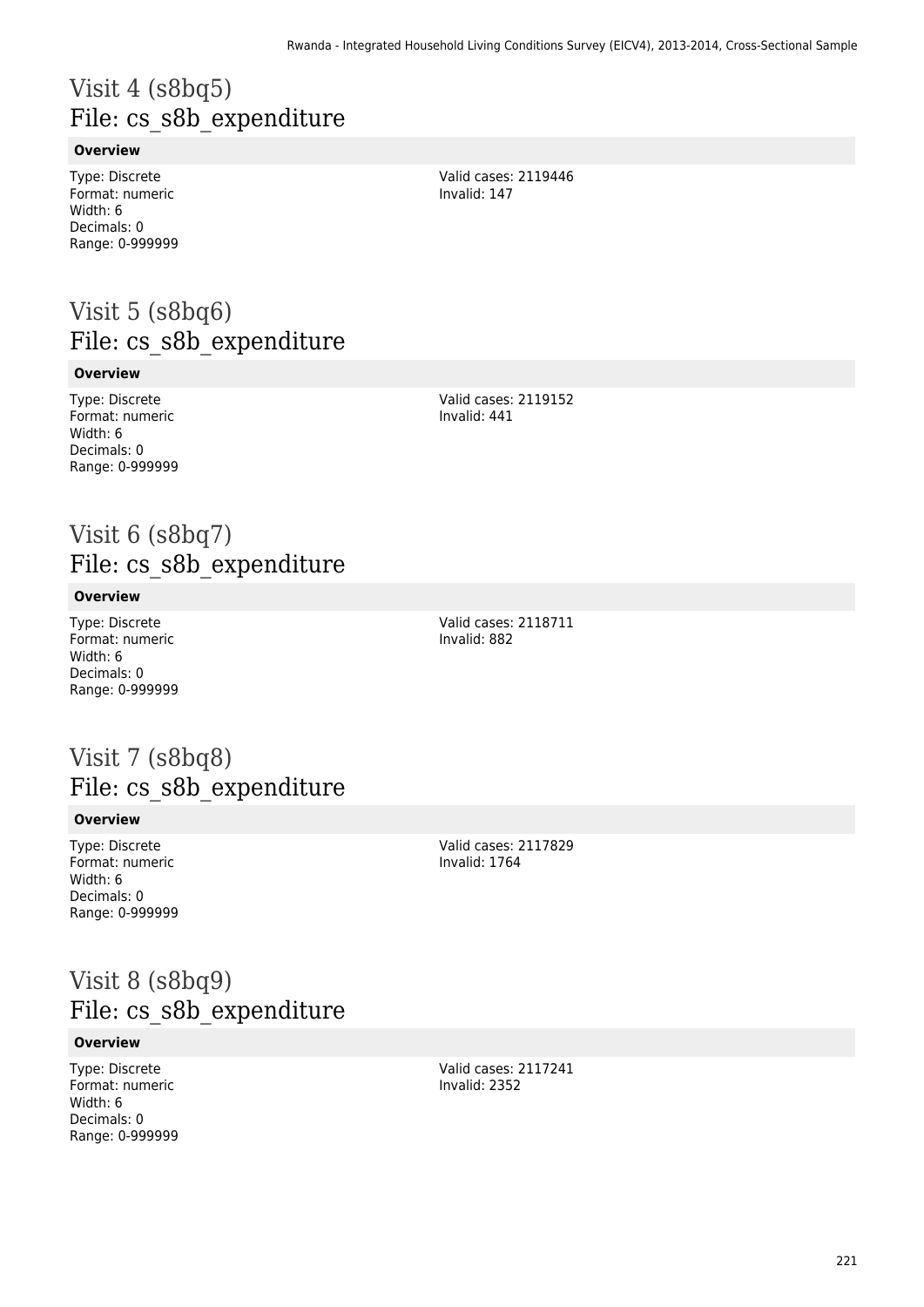# Visit 9 (s8bq10) File: cs\_s8b\_expenditure

### **Overview**

Type: Discrete Format: numeric Width: 6 Decimals: 0 Range: 0-999999 Valid cases: 199773 Invalid: 1919820

# Visit 10 (s8bq11) File: cs\_s8b\_expenditure

### **Overview**

Type: Discrete Format: numeric Width: 6 Decimals: 0 Range: 0-999999

Valid cases: 199626 Invalid: 1919967

# Visit 11 (s8bq12) File: cs\_s8b\_expenditure

### **Overview**

Type: Discrete Format: numeric Width: 6 Decimals: 0 Range: 0-999999

Valid cases: 199479 Invalid: 1920114

## Where do you buy it most often (s8bq13) File: cs s8b expenditure

### **Overview**

Type: Discrete Format: numeric Width: 2 Decimals: 0 Range: 1-99

Valid cases: 2119593 Invalid: 0

# Type of household according to the sample (hhtype) File: cs\_s8b\_expenditure

### **Overview**

Type: Discrete Format: numeric Width: 1 Decimals: 0 Range: 1-8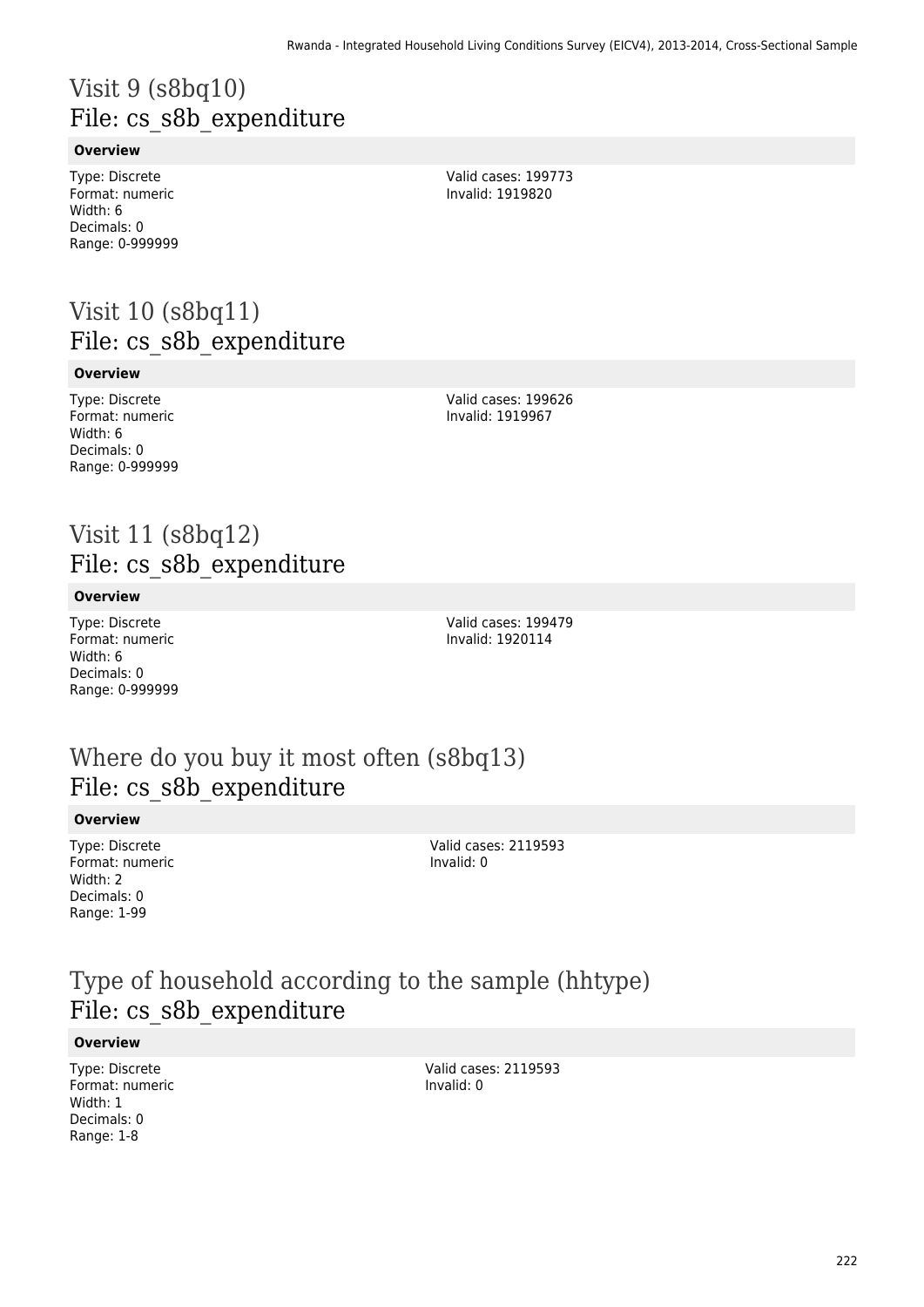# All Rwanda (rwanda) File: cs\_s8b\_expenditure

### **Overview**

Type: Discrete Format: numeric Width: 1 Decimals: 0 Range: 1-1

Valid cases: 2119593 Invalid: 0

# EICV4 survey sample (surveyh) File: cs\_s8b\_expenditure

### **Overview**

Type: Discrete Format: numeric Width: 1 Decimals: 0 Range: 1-3

Valid cases: 2119593 Invalid: 0

# QUINTILE (quintile) File: cs\_s8b\_expenditure

### **Overview**

Type: Discrete Format: numeric Width: 1 Decimals: 0 Range: 1-5

Valid cases: 2119593 Invalid: 0

## POVERTY (poverty) File: cs\_s8b\_expenditure

### **Overview**

Type: Discrete Format: numeric Width: 1 Decimals: 0 Range: 1-3

Valid cases: 2119593 Invalid: 0

## aggregate consumption/ae in Jan14 Prices (Consumption) File: cs\_s8b\_expenditure

### **Overview**

Type: Continuous Format: numeric Width: 16 Decimals: 0 Range: 7338.55126953125-12809880 Valid cases: 2119593 Invalid: 0 Minimum: 7338.6 Maximum: 12809880 Mean: 315400.3 Standard deviation: 488278.4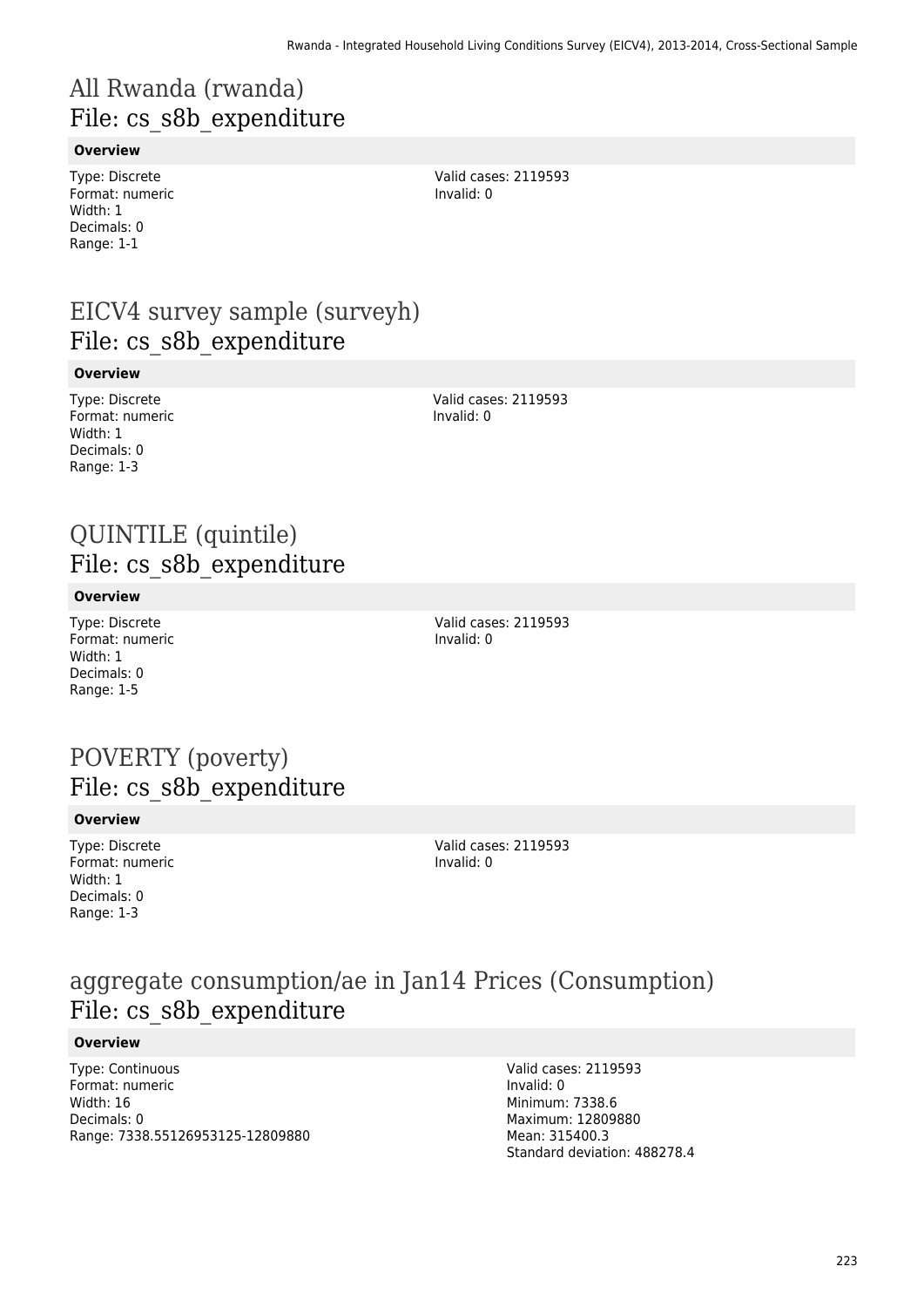# Month of interview (s0q19m) File: cs\_s8b\_expenditure

### **Overview**

Type: Discrete Format: numeric Width: 2 Decimals: 0 Range: 1-12

Valid cases: 2119593 Invalid: 0

# Year of interview (s0q19y) File: cs\_s8b\_expenditure

### **Overview**

Type: Discrete Format: numeric Width: 2 Decimals: 0 Range: 13-14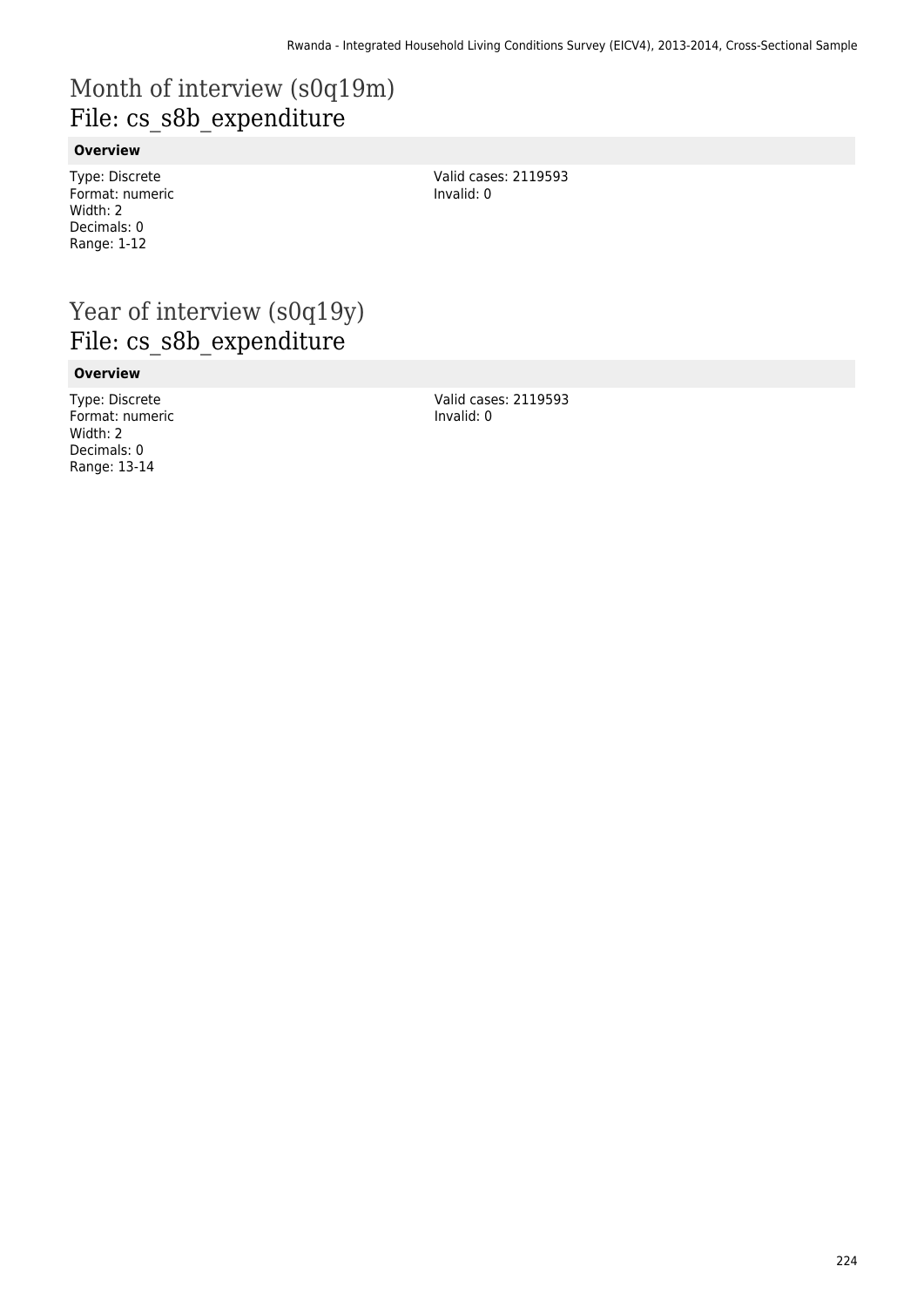# Household Identifier\_in cross section (hhid) File: cs\_s8c\_farming

### **Overview**

Type: Continuous Format: numeric Width: 6 Decimals: 0 Range: 100001-114420

Valid cases: 1347319 Invalid: 0 Minimum: 100001 Maximum: 114420 Mean: 107463.9 Standard deviation: 4087.9

## Province (province) File: cs\_s8c\_farming

### **Overview**

Type: Discrete Format: numeric Width: 1 Decimals: 0 Range: 1-5

Valid cases: 1347319 Invalid: 0

## District (district) File: cs\_s8c\_farming

### **Overview**

Type: Discrete Format: numeric Width: 2 Decimals: 0 Range: 11-57

Valid cases: 1347319 Invalid: 0

# Urban/Rural 2012 (4 categories) (ur2012) File: cs\_s8c\_farming

#### **Overview**

Type: Discrete Format: numeric Width: 1 Decimals: 0 Range: 1-4

Valid cases: 1347319 Invalid: 0

# Urban/Rural 2012 (2 categories) (ur2\_2012) File: cs\_s8c\_farming

#### **Overview**

Type: Discrete Format: numeric Width: 1 Decimals: 0 Range: 1-2

Valid cases: 1347319 Invalid: 0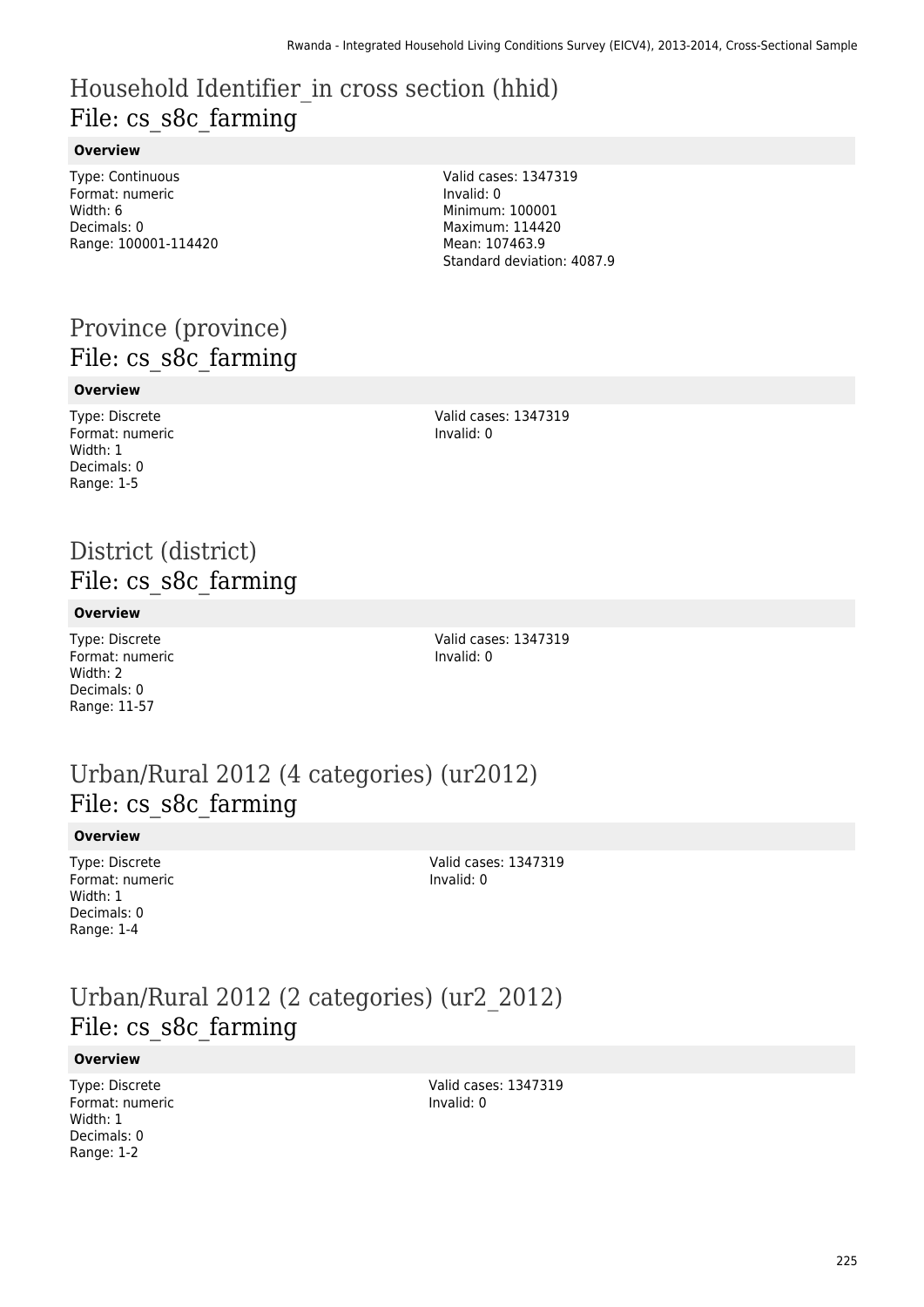# Region (region) File: cs\_s8c\_farming

### **Overview**

Type: Discrete Format: numeric Width: 1 Decimals: 0 Range: 1-6

Valid cases: 1347319 Invalid: 0

## Sampling weight\_CS (weight) File: cs\_s8c\_farming

### **Overview**

Type: Continuous Format: numeric Width: 11 Decimals: 0 Range: 46.71159111-685.0417808 Valid cases: 1347319 Invalid: 0 Minimum: 46.7 Maximum: 685 Mean: 171.3 Standard deviation: 46.1

## Cluster (clust) File: cs\_s8c\_farming

### **Overview**

Type: Continuous Format: numeric Width: 5 Decimals: 0 Range: 10001-11230 Valid cases: 1347319 Invalid: 0 Minimum: 10001 Maximum: 11230 Mean: 10647.2 Standard deviation: 346.2

### Article (s8cq0) File: cs\_s8c\_farming

#### **Overview**

Type: Discrete Format: numeric Width 3 Decimals: 0 Range: 1-101

Valid cases: 1346229 Invalid: 1090

# Article description (s8cq0d) File: cs\_s8c\_farming

### **Overview**

Type: Discrete Format: character Width: 45

Valid cases: 1346229 Invalid: 0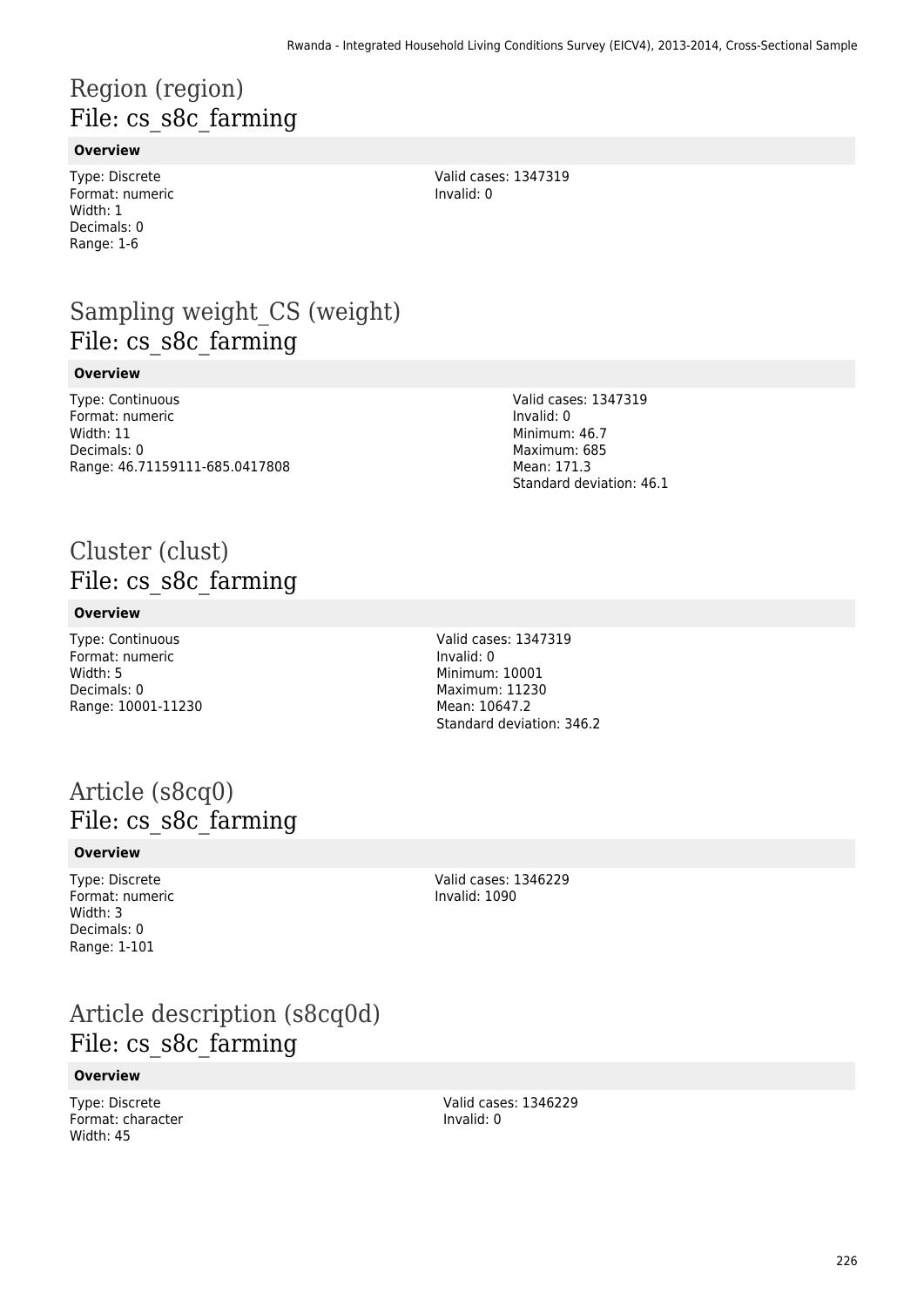# COICOP code (s8cq1) File: cs\_s8c\_farming

### **Overview**

Type: Discrete Format: numeric Width: 3 Decimals: 0 Range: 1-101

Valid cases: 0 Invalid: 1347319

# COICOP value (s8cq1d) File: cs\_s8c\_farming

### **Overview**

Type: Discrete Format: character Width: 33

Valid cases: 1346229 Invalid: 0

## Number of months article was consumed (s8cq2) File: cs\_s8c\_farming

### **Overview**

Type: Discrete Format: numeric Width: 2 Decimals: 0 Range: 0-99

Valid cases: 1346229 Invalid: 1090

## Visit 2 (s8cq3) File: cs\_s8c\_farming

### **Overview**

Type: Continuous Format: numeric Width: 3 Decimals: 0 Range: 0-590

Valid cases: 1346229 Invalid: 1090 Minimum: 0 Maximum: 590 Mean: 0.2 Standard deviation: 1.6

## Visit 3 (s8cq4) File: cs\_s8c\_farming

#### **Overview**

Type: Continuous Format: numeric Width: 3 Decimals: 0 Range: 0-918

Valid cases: 1346229 Invalid: 1090 Minimum: 0 Maximum: 918 Mean: 0.2 Standard deviation: 1.8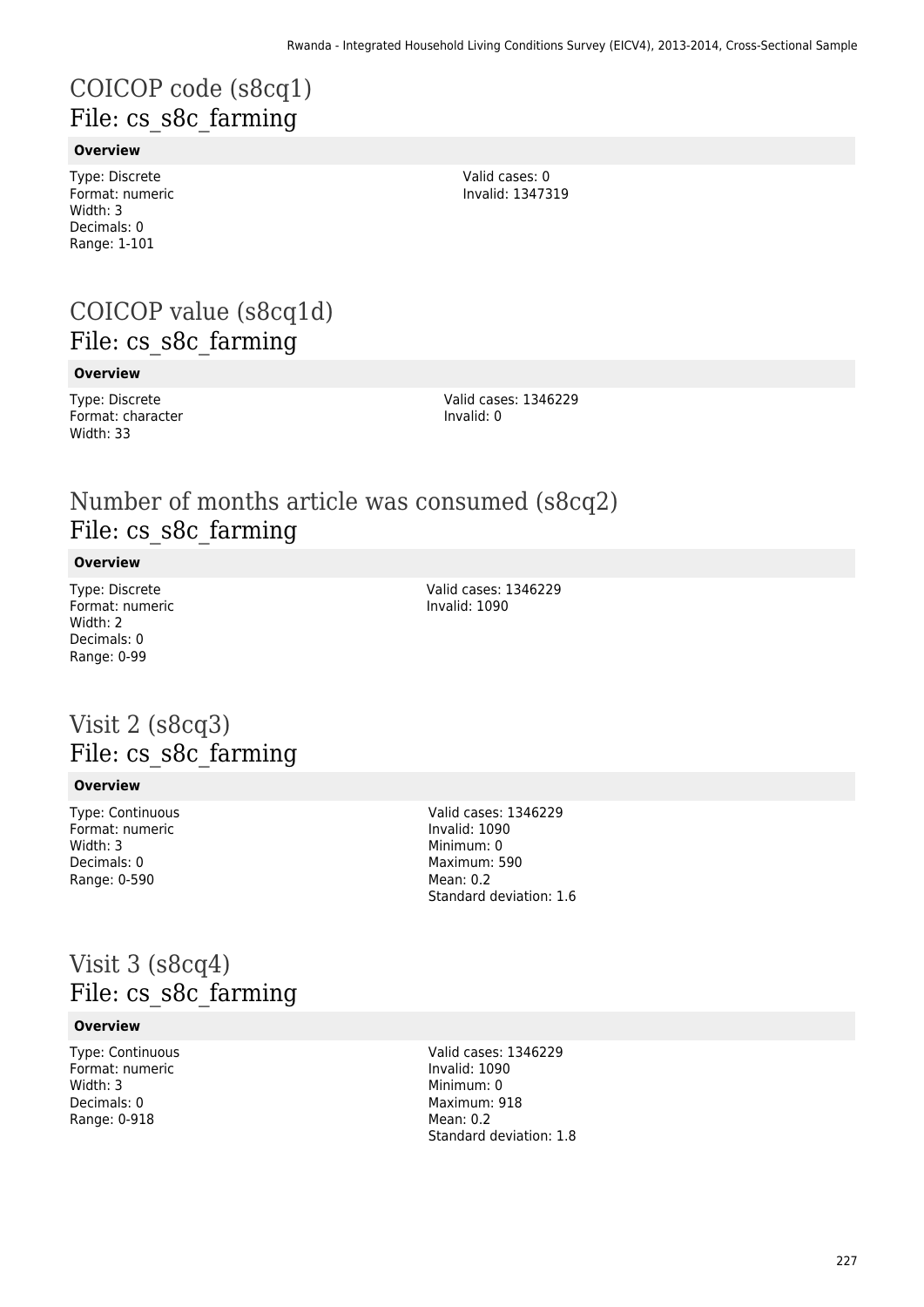# Visit 4 (s8cq5) File: cs\_s8c\_farming

### **Overview**

Type: Continuous Format: numeric Width: 3 Decimals: 0 Range: 0-716

Valid cases: 1346229 Invalid: 1090 Minimum: 0 Maximum: 716 Mean: 0.2 Standard deviation: 1.6

# Visit 5 (s8cq6) File: cs\_s8c\_farming

### **Overview**

Type: Continuous Format: numeric Width: 3 Decimals: 0 Range: 0-500

Valid cases: 1346128 Invalid: 1191 Minimum: 0 Maximum: 500 Mean: 0.2 Standard deviation: 1.6

## Visit 6 (s8cq7) File: cs\_s8c\_farming

### **Overview**

Type: Continuous Format: numeric Width: 3 Decimals: 0 Range: 0-400

Valid cases: 1345825 Invalid: 1494 Minimum: 0 Maximum: 400 Mean: 0.2 Standard deviation: 1.5

### Visit 7 (s8cq8) File: cs\_s8c\_farming

### **Overview**

Type: Continuous Format: numeric Width: 3 Decimals: 0 Range: 0-600

Valid cases: 1345421 Invalid: 1898 Minimum: 0 Maximum: 600 Mean: 0.2 Standard deviation: 1.5

# Visit 8 (s8cq9) File: cs\_s8c\_farming

### **Overview**

Type: Continuous Format: numeric Width: 3 Decimals: 0 Range: 0-400

Valid cases: 1345118 Invalid: 2201 Minimum: 0 Maximum: 400 Mean: 0.2 Standard deviation: 1.5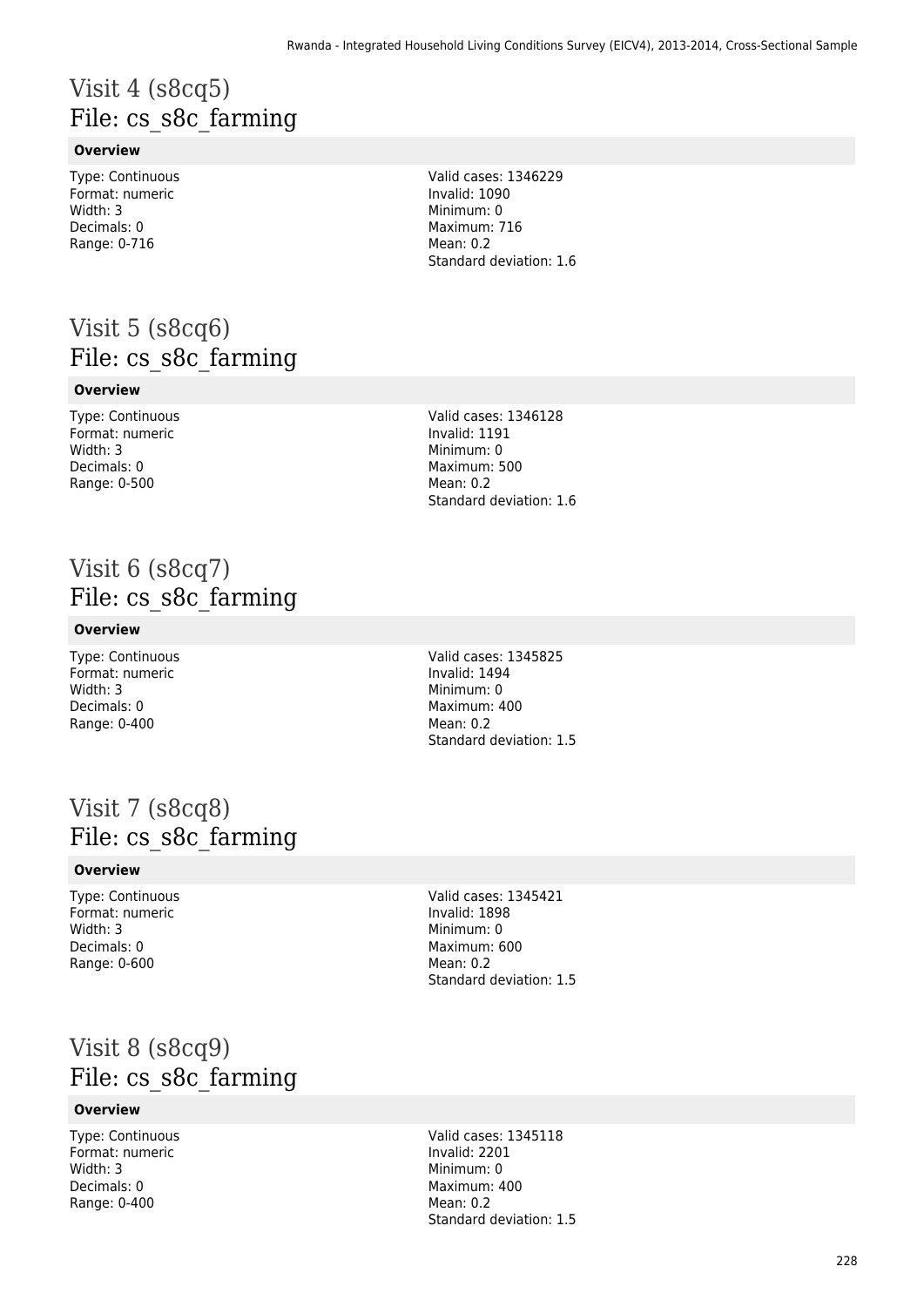# Visit 9 (s8cq10) File: cs\_s8c\_farming

### **Overview**

Type: Continuous Format: numeric Width: 2 Decimals: 0 Range: 0-44

Valid cases: 67973 Invalid: 1279346 Minimum: 0 Maximum: 44 Mean: 0.1 Standard deviation: 1.3

# Visit 10 (s8cq11) File: cs\_s8c\_farming

### **Overview**

Type: Continuous Format: numeric Width: 2 Decimals: 0 Range: 0-44

Valid cases: 67872 Invalid: 1279447 Minimum: 0 Maximum: 44 Mean: 0.1 Standard deviation: 1.3

## Visit 11 (s8cq12) File: cs\_s8c\_farming

### **Overview**

Type: Discrete Format: numeric Width: 2 Decimals: 0 Range: 0-99

Valid cases: 67872 Invalid: 1279447

## Unit of measure declared (s8cq13) File: cs\_s8c\_farming

### **Overview**

Type: Discrete Format: numeric Width: 1 Decimals: 0 Range: 1-9

Valid cases: 235563 Invalid: 1111756

## Current unit price of the product (s8cq14) File: cs\_s8c\_farming

### **Overview**

Type: Discrete Format: numeric Width: 4 Decimals: 0 Range: 0-9999

Valid cases: 235563 Invalid: 1111756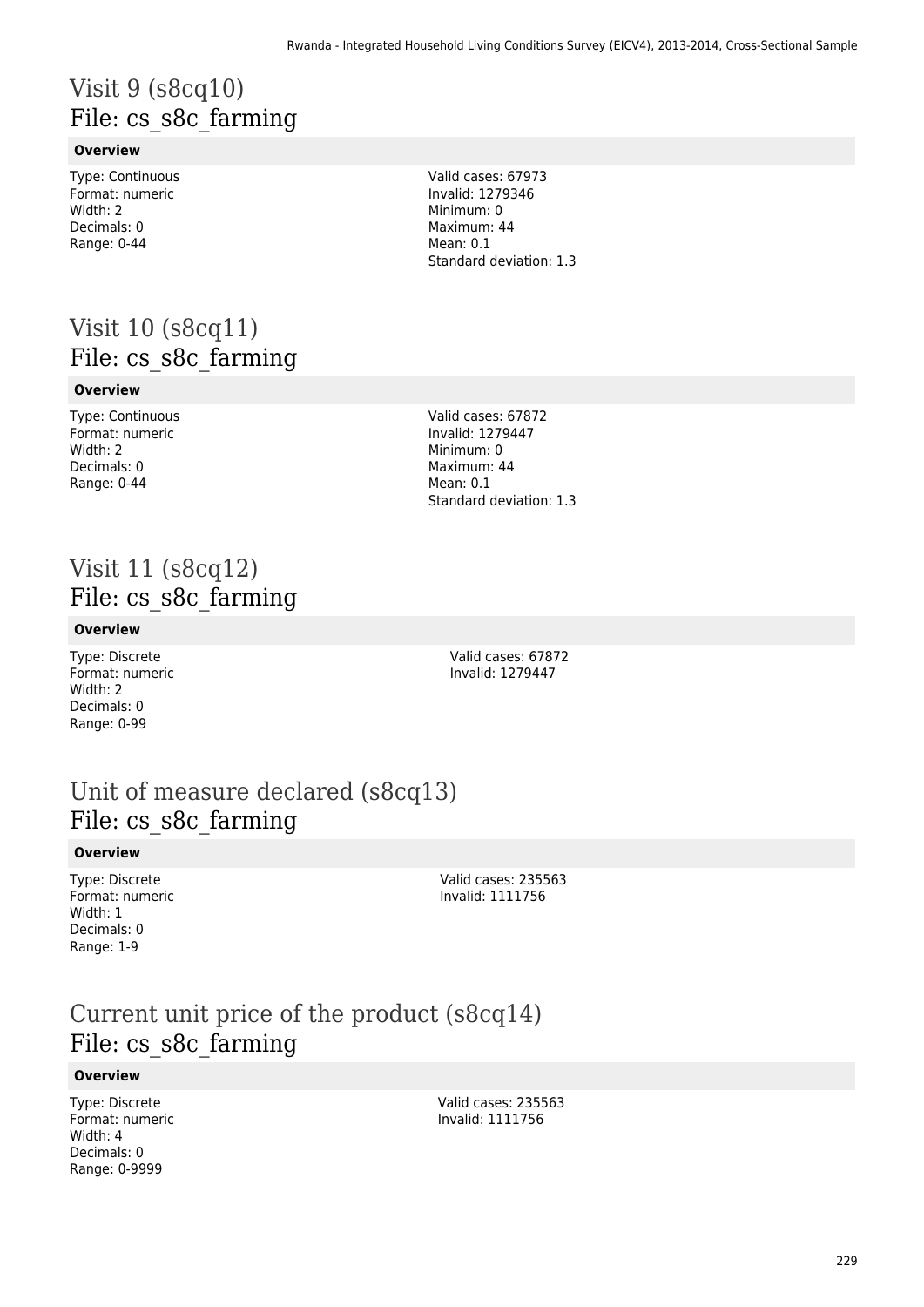# Type of household according to the sample (hhtype) File: cs\_s8c\_farming

### **Overview**

Type: Discrete Format: numeric Width: 1 Decimals: 0 Range: 1-8

Valid cases: 1347319 Invalid: 0

# All Rwanda (rwanda) File: cs\_s8c\_farming

### **Overview**

Type: Discrete Format: numeric Width: 1 Decimals: 0 Range: 1-1

Valid cases: 1347319 Invalid: 0

### EICV4 survey sample (surveyh) File: cs\_s8c\_farming

### **Overview**

Type: Discrete Format: numeric Width: 1 Decimals: 0 Range: 1-3

Valid cases: 1347319 Invalid: 0

## QUINTILE (quintile) File: cs\_s8c\_farming

#### **Overview**

Type: Discrete Format: numeric Width: 1 Decimals: 0 Range: 1-5

Valid cases: 1347319 Invalid: 0

## POVERTY (poverty) File: cs\_s8c\_farming

#### **Overview**

Type: Discrete Format: numeric Width: 1 Decimals: 0 Range: 1-3

Valid cases: 1347319 Invalid: 0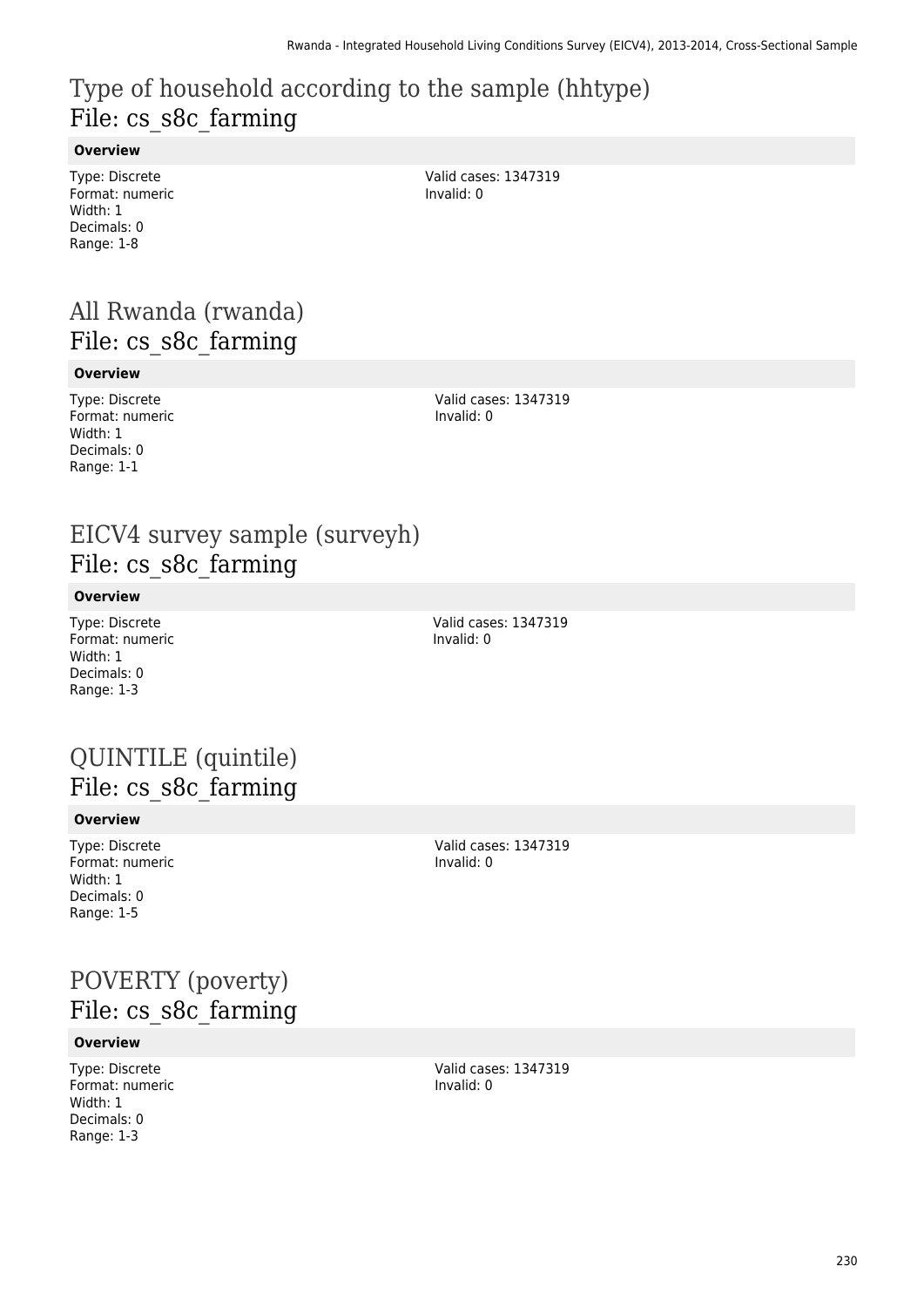# aggregate consumption/ae in Jan14 Prices (Consumption) File: cs\_s8c\_farming

### **Overview**

Type: Continuous Format: numeric Width: 16 Decimals: 0 Range: 7338.55126953125-12809880 Valid cases: 1347319 Invalid: 0 Minimum: 7338.6 Maximum: 12809880 Mean: 271688.9 Standard deviation: 372778

# Month of interview (s0q19m) File: cs\_s8c\_farming

### **Overview**

Type: Discrete Format: numeric Width: 2 Decimals: 0 Range: 1-12

Valid cases: 1347319 Invalid: 0

## Year of interview (s0q19y) File: cs\_s8c\_farming

### **Overview**

Type: Discrete Format: numeric Width: 2 Decimals: 0 Range: 13-14

Valid cases: 1347319 Invalid: 0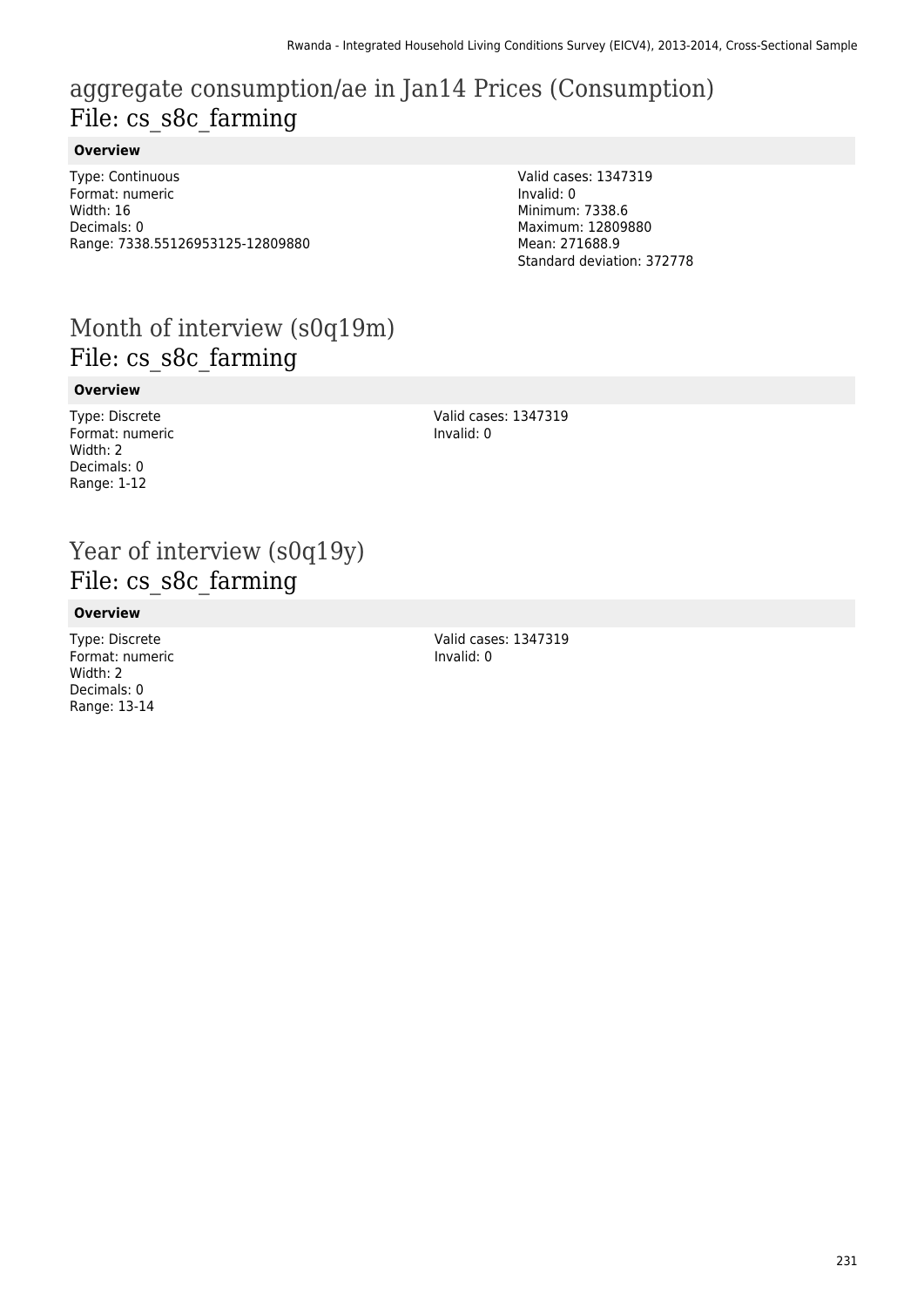# Household Identifier\_in cross section (hhid) File: cs s9a transfers out

### **Overview**

Type: Continuous Format: numeric Width: 6 Decimals: 0 Range: 100002-114420 Valid cases: 84413 Invalid: 0 Minimum: 100002 Maximum: 114420 Mean: 107350.6 Standard deviation: 4129.1

## Province (province) File: cs s9a transfers out

#### **Overview**

Type: Discrete Format: numeric Width: 1 Decimals: 0 Range: 1-5

Valid cases: 84413 Invalid: 0

### District (district) File: cs\_s9a\_transfers\_out

### **Overview**

Type: Discrete Format: numeric Width: 2 Decimals: 0 Range: 11-57

Valid cases: 84413 Invalid: 0

### Urban/Rural 2012 (4 categories) (ur2012) File: cs\_s9a\_transfers\_out

### **Overview**

Type: Discrete Format: numeric Width: 1 Decimals: 0 Range: 1-4

Valid cases: 84413 Invalid: 0

# Urban/Rural 2012 (2 categories) (ur2\_2012) File: cs\_s9a\_transfers\_out

#### **Overview**

Type: Discrete Format: numeric Width: 1 Decimals: 0 Range: 1-2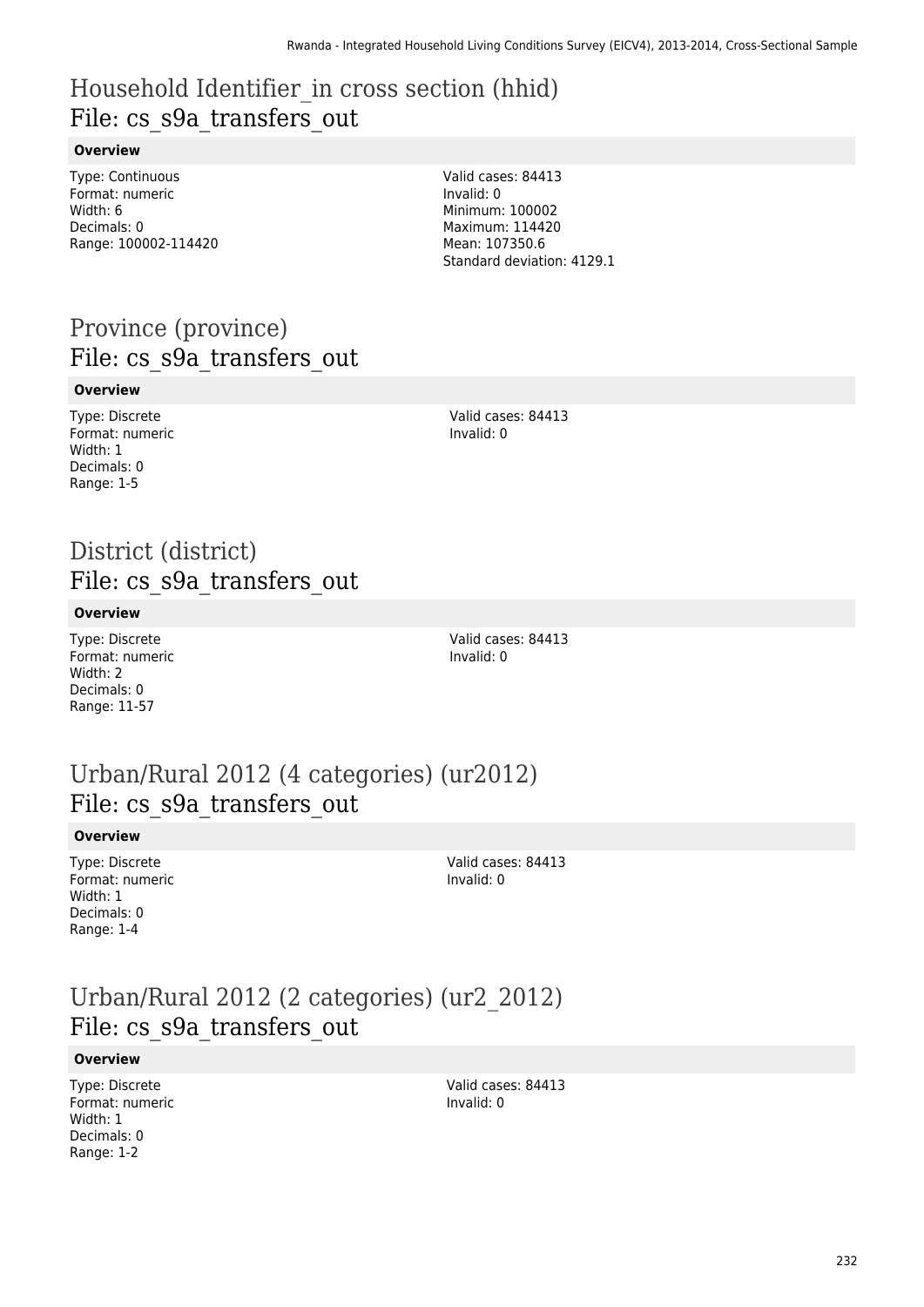# Region (region) File: cs s9a transfers out

### **Overview**

Type: Discrete Format: numeric Width: 1 Decimals: 0 Range: 1-6

Valid cases: 84413 Invalid: 0

## Sampling weight\_CS (weight) File: cs s9a transfers out

### **Overview**

Type: Continuous Format: numeric Width: 11 Decimals: 0 Range: 46.71159111-685.0417808

Valid cases: 84413 Invalid: 0 Minimum: 46.7 Maximum: 685 Mean: 173.9 Standard deviation: 52

## Cluster (clust) File: cs\_s9a\_transfers\_out

### **Overview**

Type: Continuous Format: numeric Width: 5 Decimals: 0 Range: 10001-11230

Valid cases: 84413 Invalid: 0 Minimum: 10001 Maximum: 11230 Mean: 10637.3 Standard deviation: 350.1

### (s9aq2) File: cs\_s9a\_transfers\_out

#### **Overview**

Type: Discrete Format: numeric Width: 8 Decimals: 0 Range: 0-11441602 Valid cases: 84413 Invalid: 0

## Relation of recipient with head of household (s9aq3) File: cs\_s9a\_transfers\_out

### **Overview**

Type: Discrete Format: numeric Width: 2 Decimals: 0 Range: 1-99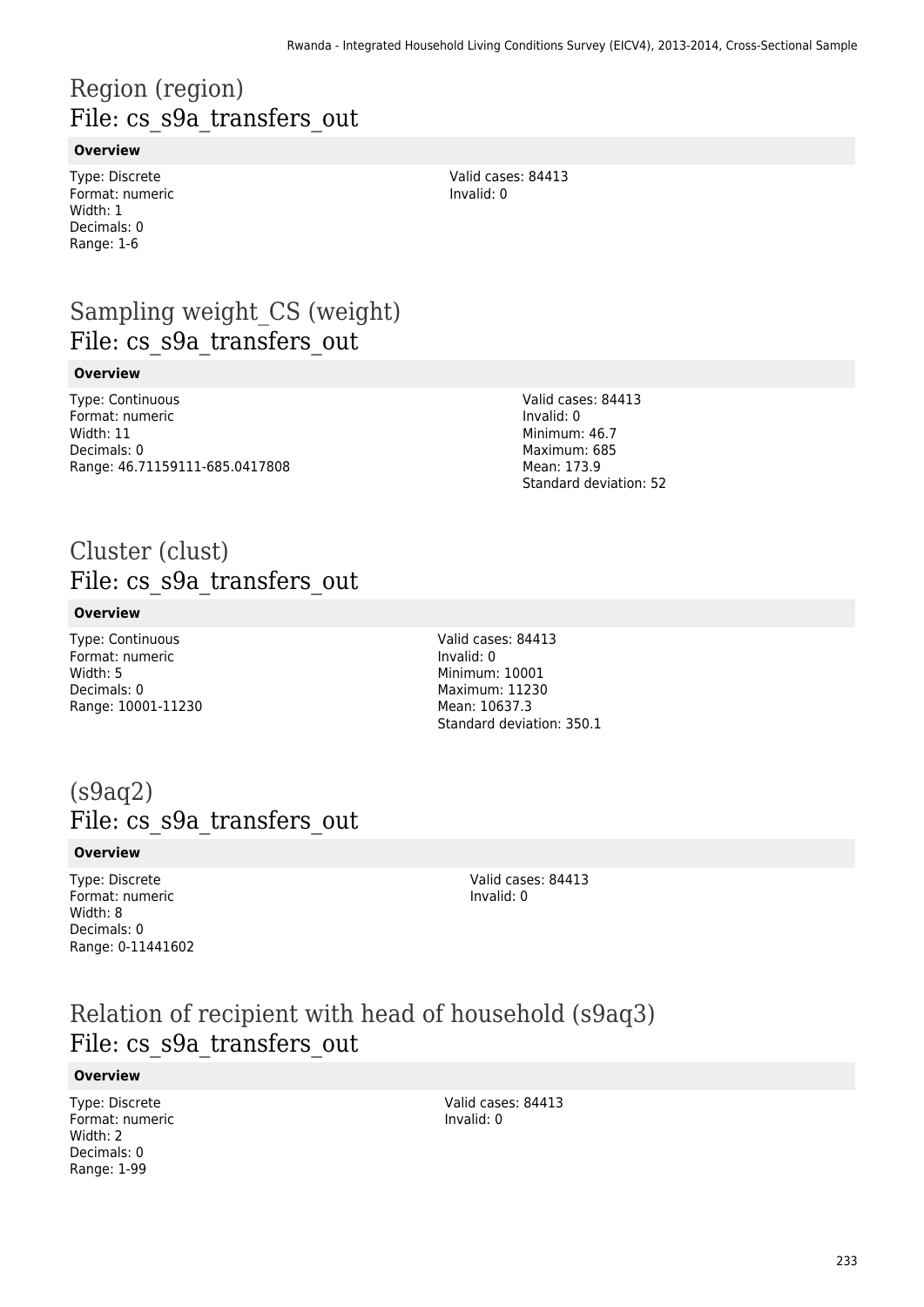# Sex of recipient of transfer (s9aq4) File: cs s9a transfers out

### **Overview**

Type: Discrete Format: numeric Width: 1 Decimals: 0 Range: 1-9

Valid cases: 84413 Invalid: 0

# Location of the recipient of transfer (s9aq5) File: cs s9a transfers out

### **Overview**

Type: Discrete Format: numeric Width: 1 Decimals: 0 Range: 1-9

Valid cases: 84413 Invalid: 0

## HH sent any cash to recipient in last 12 months (s9aq6) File: cs\_s9a\_transfers\_out

### **Overview**

Type: Discrete Format: numeric Width: 1 Decimals: 0 Range: 1-9

Valid cases: 84413 Invalid: 0

## Total cash sent in last 12 months (s9aq7) File: cs\_s9a\_transfers\_out

#### **Overview**

Type: Discrete Format: numeric Width: 9 Decimals: 0 Range: 0-999999999 Valid cases: 16143 Invalid: 68270

Main method for sending money (s9aq8) File: cs\_s9a\_transfers\_out

#### **Overview**

Type: Discrete Format: numeric Width: 1 Decimals: 0 Range: 1-9

Valid cases: 16143 Invalid: 68270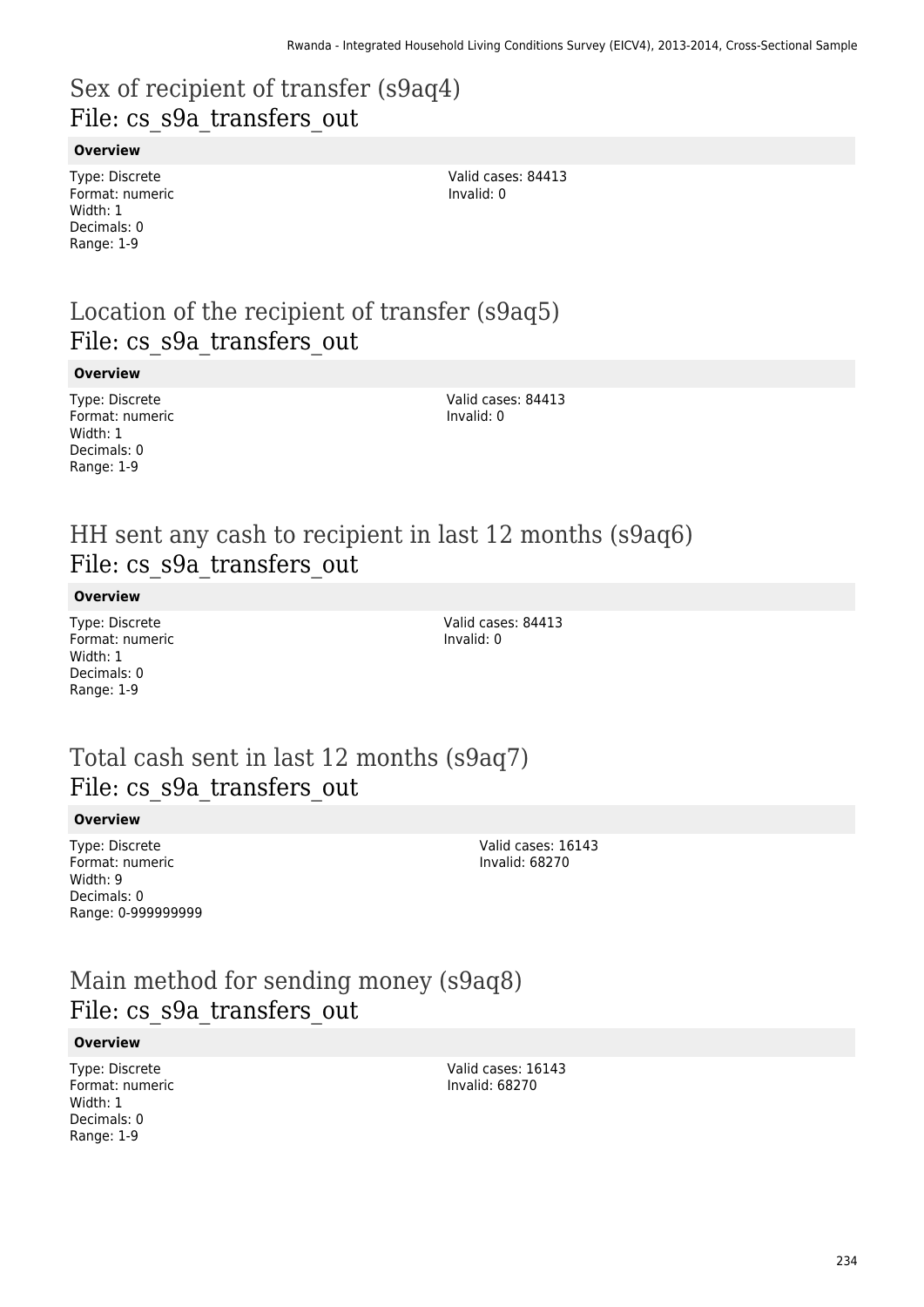# HH sent food products to recipient in last 12 months (s9aq9) File: cs s9a transfers out

**Overview**

Type: Discrete Format: numeric Width: 1 Decimals: 0 Range: 1-9

Valid cases: 84413 Invalid: 0

# Total value of food sent over last 12 months (s9aq10) File: cs\_s9a\_transfers\_out

### **Overview**

Type: Discrete Format: numeric Width: 7 Decimals: 0 Range: 0-9999999 Valid cases: 67396 Invalid: 17017

HH sent other in-kind transfers to recipient in last 12 months (s9aq11) File: cs\_s9a\_transfers\_out

**Overview**

Type: Discrete Format: numeric Width: 1 Decimals: 0 Range: 1-9

Valid cases: 84413 Invalid: 0

# Total value of other in-kind transfer in last 12 months (s9aq12) File: cs\_s9a\_transfers\_out

### **Overview**

Type: Discrete Format: numeric Width: 9 Decimals: 0 Range: 0-999999999 Valid cases: 15793 Invalid: 68620

Payments will require reimbursement (s9aq13) File: cs\_s9a\_transfers\_out

### **Overview**

Type: Discrete Format: numeric Width: 1 Decimals: 0 Range: 1-9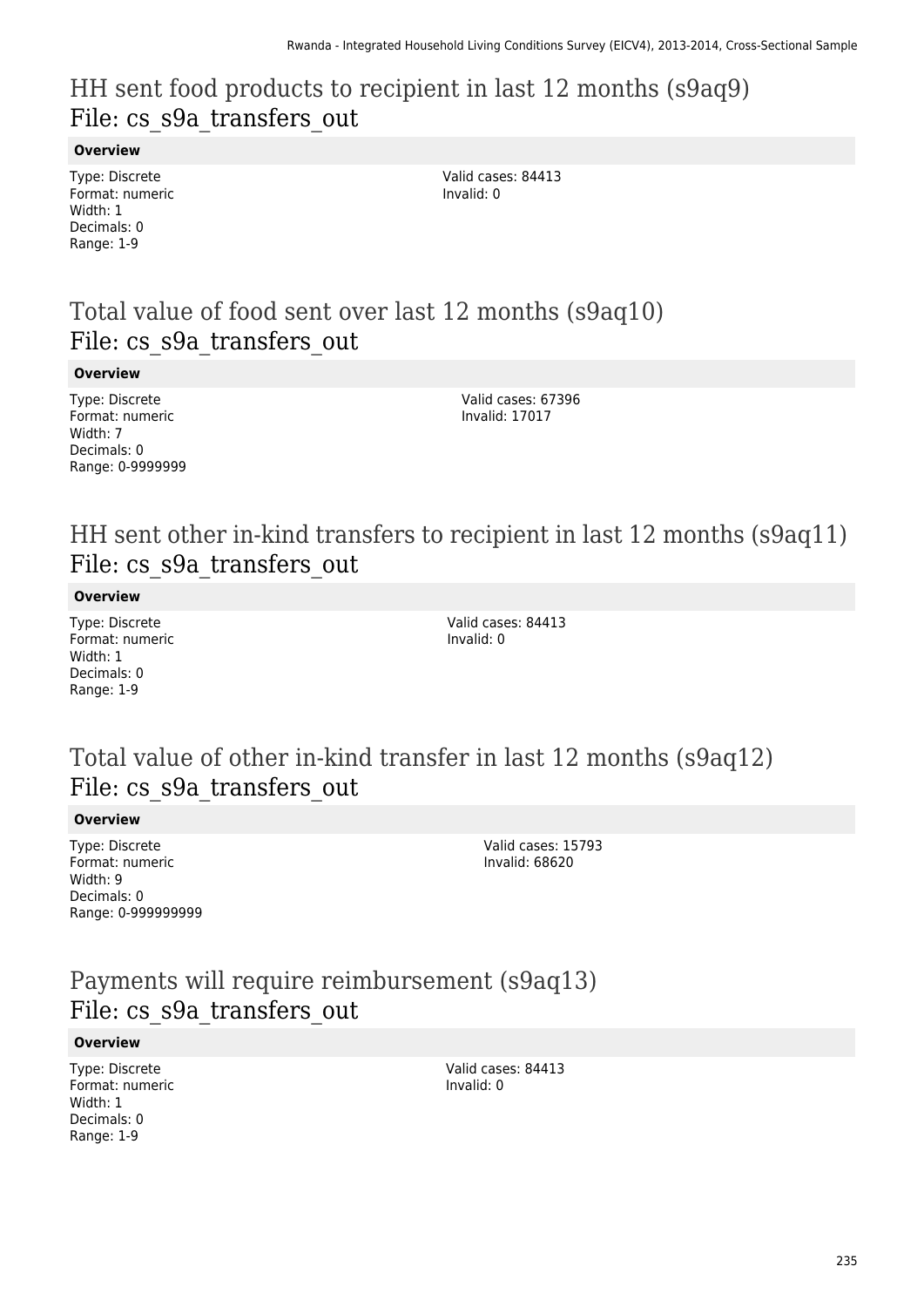# Type of household according to the sample (hhtype) File: cs s9a transfers out

### **Overview**

Type: Discrete Format: numeric Width: 1 Decimals: 0 Range: 1-8

Valid cases: 84413 Invalid: 0

# All Rwanda (rwanda) File: cs s9a transfers out

### **Overview**

Type: Discrete Format: numeric Width: 1 Decimals: 0 Range: 1-1

Valid cases: 84413 Invalid: 0

## EICV4 survey sample (surveyh) File: cs s9a transfers out

### **Overview**

Type: Discrete Format: numeric Width: 1 Decimals: 0 Range: 1-3

Valid cases: 84413 Invalid: 0

# QUINTILE (quintile) File: cs\_s9a\_transfers\_out

### **Overview**

Type: Discrete Format: numeric Width: 1 Decimals: 0 Range: 1-5

Valid cases: 84413 Invalid: 0

## POVERTY (poverty) File: cs\_s9a\_transfers\_out

### **Overview**

Type: Discrete Format: numeric Width: 1 Decimals: 0 Range: 1-3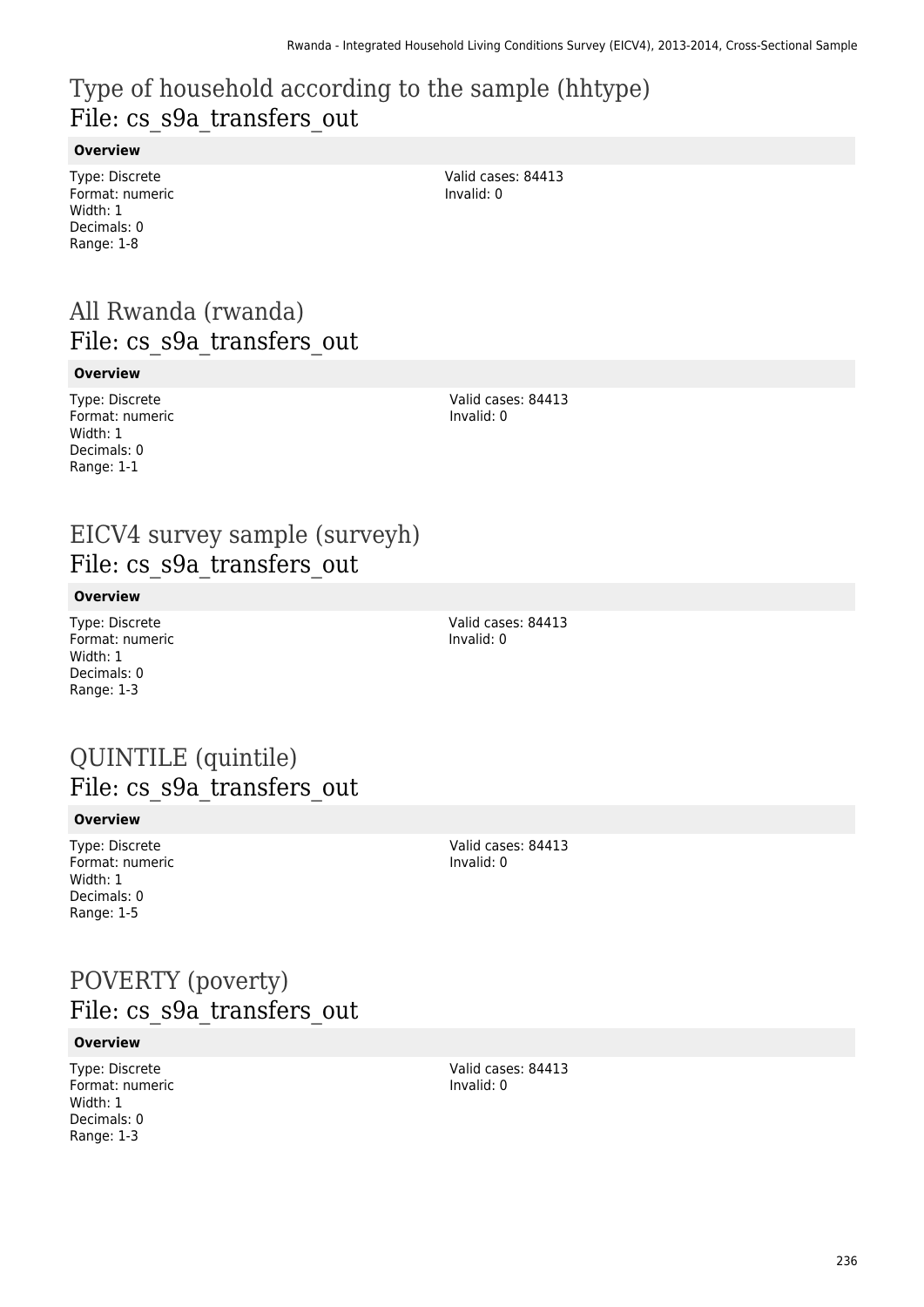# aggregate consumption/ae in Jan14 Prices (Consumption) File: cs\_s9a\_transfers\_out

### **Overview**

Type: Continuous Format: numeric Width: 16 Decimals: 0 Range: 7338.55126953125-12809880 Valid cases: 84413 Invalid: 0 Minimum: 7338.6 Maximum: 12809880 Mean: 318767.6 Standard deviation: 459259.1

# Month of interview (s0q19m) File: cs\_s9a\_transfers\_out

### **Overview**

Type: Discrete Format: numeric Width: 2 Decimals: 0 Range: 1-12

Valid cases: 84413 Invalid: 0

## Year of interview (s0q19y) File: cs\_s9a\_transfers\_out

### **Overview**

Type: Discrete Format: numeric Width: 2 Decimals: 0 Range: 13-14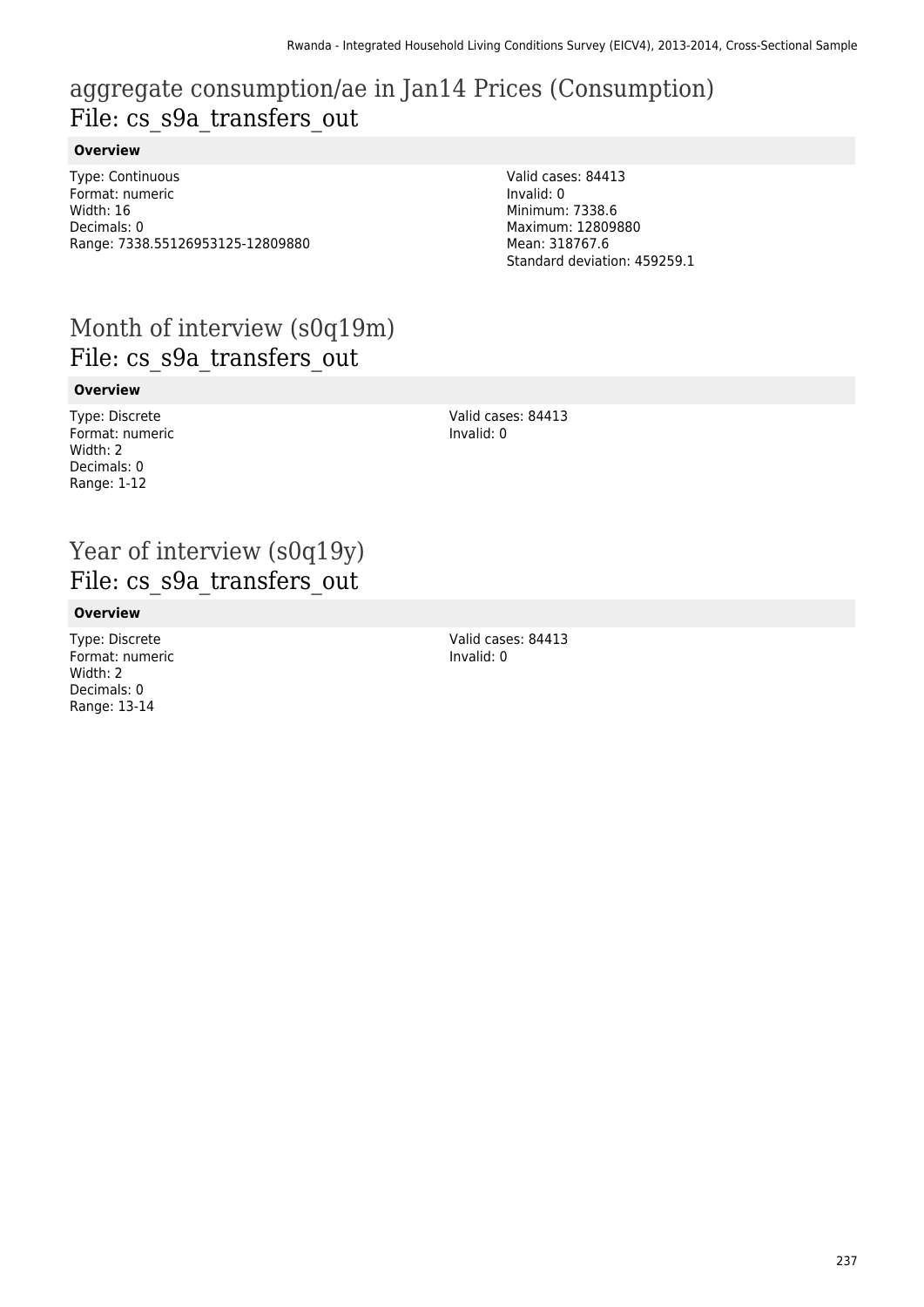# Household Identifier (hhid) File: cs s9b transfers in

### **Overview**

Type: Continuous Format: numeric Width: 6 Decimals: 0 Range: 100001-114420 Valid cases: 80723 Invalid: 0 Minimum: 100001 Maximum: 114420 Mean: 107311.1 Standard deviation: 4081.6

# Province (province) File: cs s9b transfers in

#### **Overview**

Type: Discrete Format: numeric Width: 1 Decimals: 0 Range: 1-5

Valid cases: 80043 Invalid: 680

## District (district) File: cs\_s9b\_transfers\_in

### **Overview**

Type: Discrete Format: numeric Width: 2 Decimals: 0 Range: 11-57

Valid cases: 80043 Invalid: 680

### Urban/Rural 2012 (4 categories) (ur2012) File: cs\_s9b\_transfers\_in

#### **Overview**

Type: Discrete Format: numeric Width: 1 Decimals: 0 Range: 1-4

Valid cases: 80043 Invalid: 680

# Urban/Rural 2012 (2 categories) (ur2\_2012) File: cs\_s9b\_transfers\_in

#### **Overview**

Type: Discrete Format: numeric Width: 1 Decimals: 0 Range: 1-2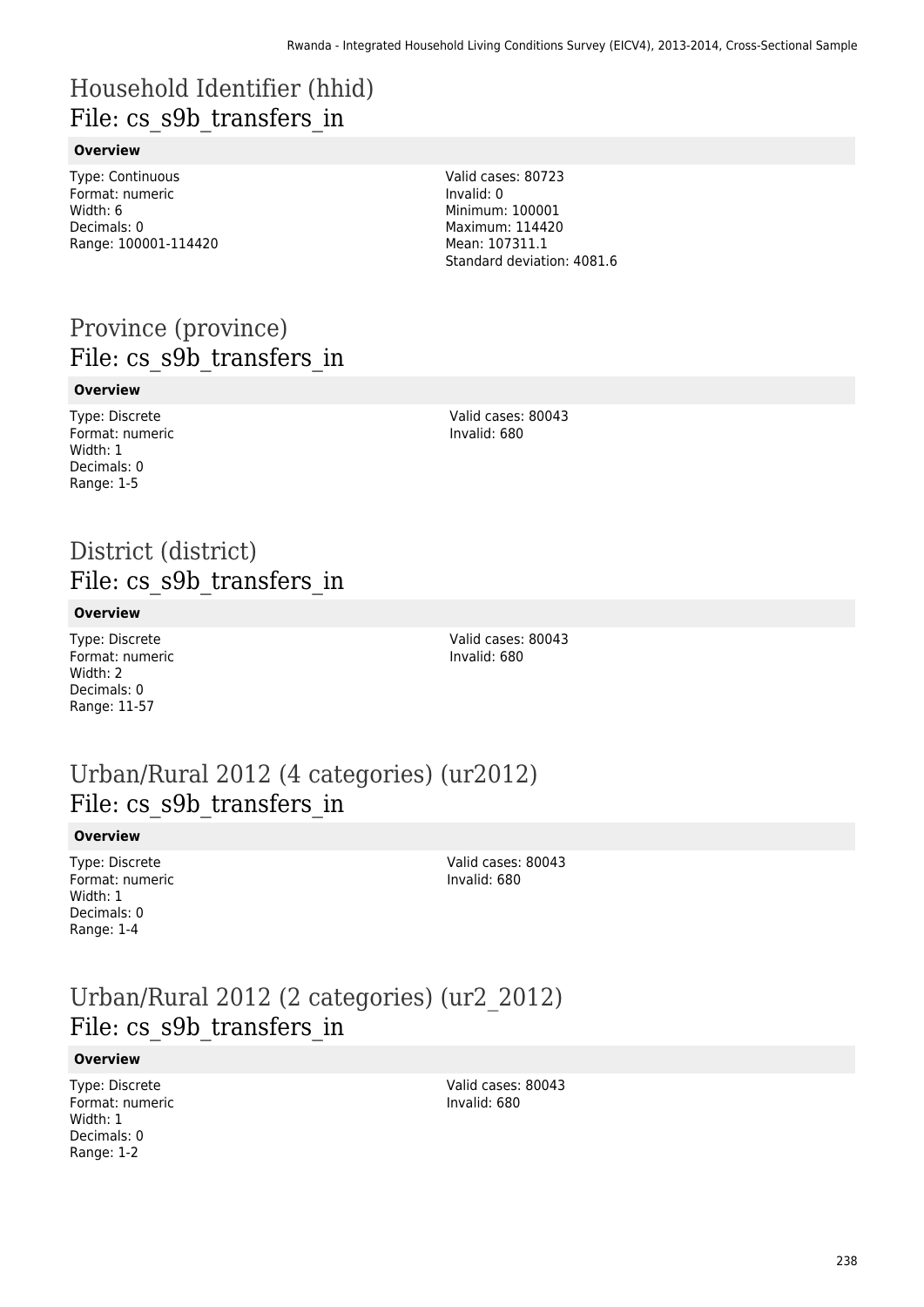# Region (region) File: cs s9b transfers in

### **Overview**

Type: Discrete Format: numeric Width: 1 Decimals: 0 Range: 1-6

Valid cases: 80043 Invalid: 680

## Sampling weight\_CS (weight) File: cs\_s9b\_transfers\_in

### **Overview**

Type: Continuous Format: numeric Width: 11 Decimals: 0 Range: 46.71159111-685.0417808

Valid cases: 80043 Invalid: 680 Minimum: 46.7 Maximum: 685 Mean: 173.3 Standard deviation: 51.2

## Cluster (clust) File: cs s9b transfers in

### **Overview**

Type: Continuous Format: numeric Width: 5 Decimals: 0 Range: 10001-11230 Valid cases: 80043 Invalid: 680 Minimum: 10001 Maximum: 11230 Mean: 10634.7 Standard deviation: 346

## ID number of sender (s9bq2) File: cs\_s9b\_transfers\_in

#### **Overview**

Type: Discrete Format: numeric Width: 8 Decimals: 0 Range: 0-11437102 Valid cases: 80043 Invalid: 680

## Relation of sender with head of household (s9bq3) File: cs\_s9b\_transfers\_in

### **Overview**

Type: Discrete Format: numeric Width: 2 Decimals: 0 Range: 1-99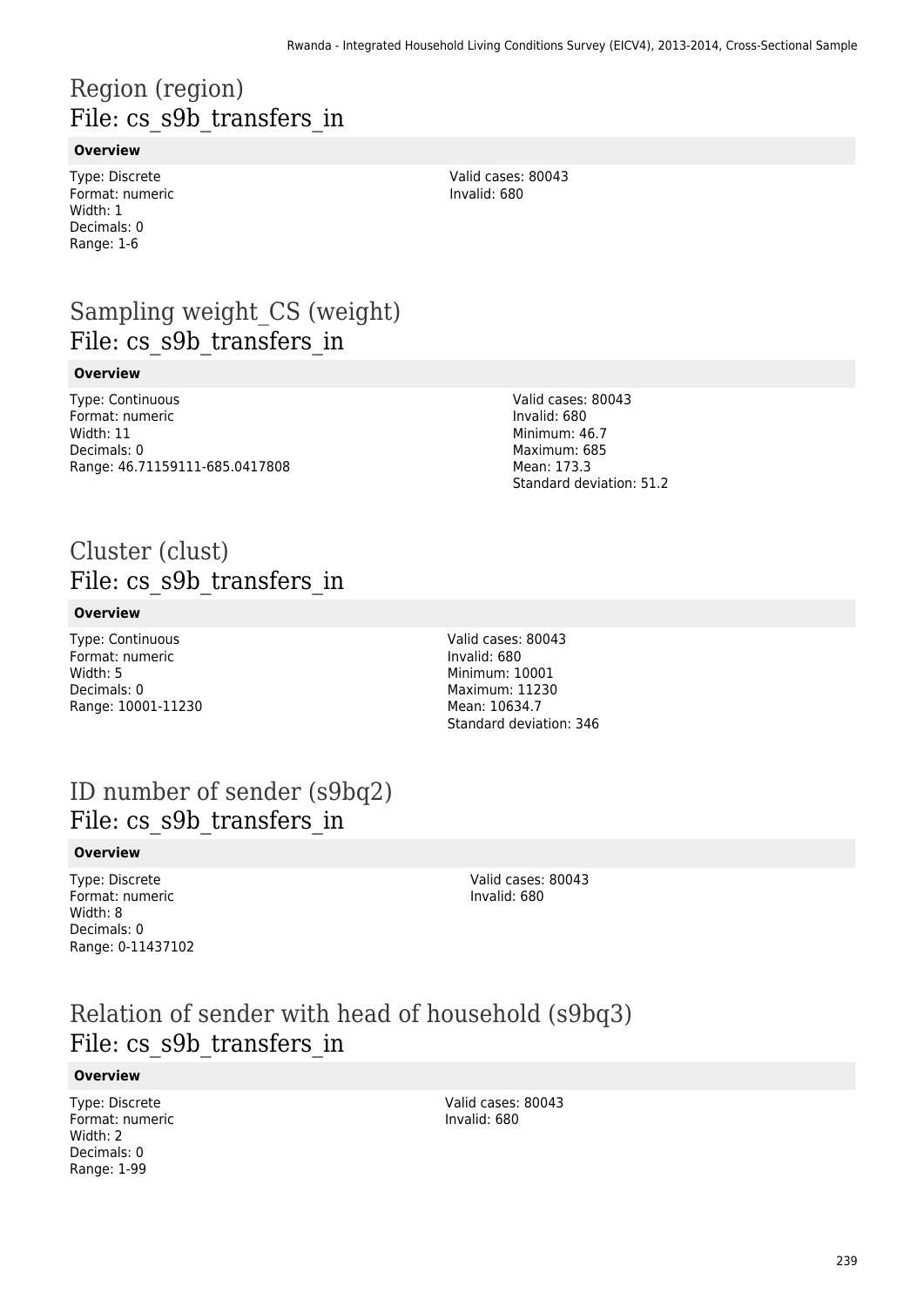# Sex of sender (s9bq4) File: cs s9b transfers in

### **Overview**

Type: Discrete Format: numeric Width: 1 Decimals: 0 Range: 1-9

Valid cases: 80043 Invalid: 680

# Location of sender (s9bq5) File: cs\_s9b\_transfers\_in

### **Overview**

Type: Discrete Format: numeric Width: 1 Decimals: 0 Range: 1-9

Valid cases: 80043 Invalid: 680

# Sent any cash to the HH in last 12 months (s9bq6) File: cs\_s9b\_transfers\_in

### **Overview**

Type: Discrete Format: numeric Width: 1 Decimals: 0 Range: 1-9

Valid cases: 80043 Invalid: 680

# Total cash received by household in the last 12 months (s9bq7) File: cs s9b transfers in

### **Overview**

Type: Discrete Format: numeric Width: 9 Decimals: 0 Range: 0-999999999 Valid cases: 18432 Invalid: 62291

Main method for receiving money (s9bq8) File: cs\_s9b\_transfers\_in

#### **Overview**

Type: Discrete Format: numeric Width: 1 Decimals: 0 Range: 1-9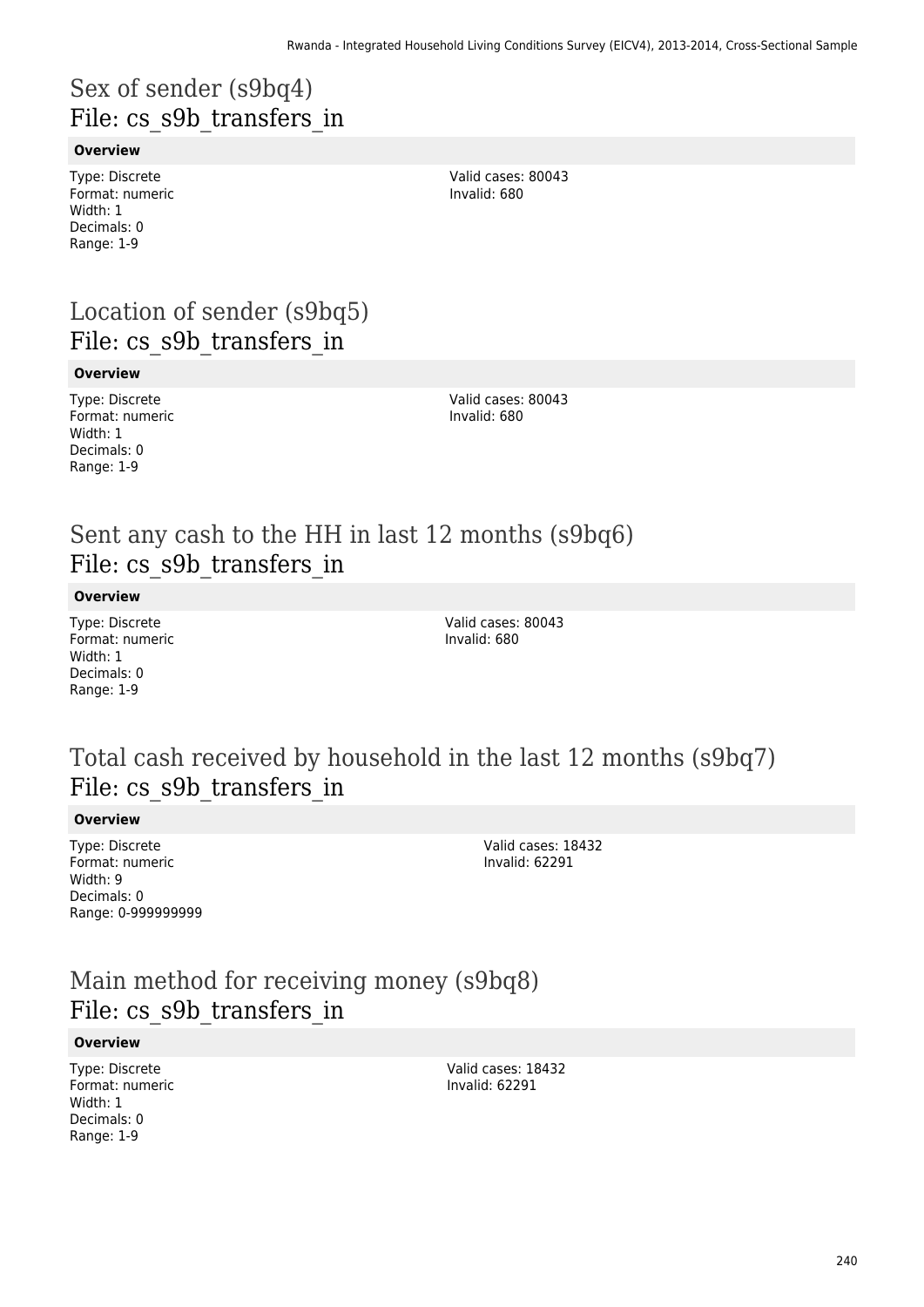# Sent food products to the HH (s9bq9) File: cs s9b transfers in

### **Overview**

Type: Discrete Format: numeric Width: 1 Decimals: 0 Range: 1-9

Valid cases: 80043 Invalid: 680

# Value of food products received in last 12 months (s9bq10) File: cs s9b transfers in

### **Overview**

Type: Discrete Format: numeric Width: 7 Decimals: 0 Range: 20-9999999 Valid cases: 62227 Invalid: 18496

# Person sent other in-kind transfer (s9bq11) File: cs\_s9b\_transfers\_in

### **Overview**

Type: Discrete Format: numeric Width: 1 Decimals: 0 Range: 1-9

Valid cases: 80043 Invalid: 680

## Value of other in-kind transfers received in last 12 months (s9bq12) File: cs s9b transfers in

### **Overview**

Type: Discrete Format: numeric Width: 8 Decimals: 0 Range: 0-99999999 Valid cases: 16025 Invalid: 64698

## Payments will require reimbursement (s9bq13) File: cs\_s9b\_transfers\_in

#### **Overview**

Type: Discrete Format: numeric Width: 1 Decimals: 0 Range: 1-9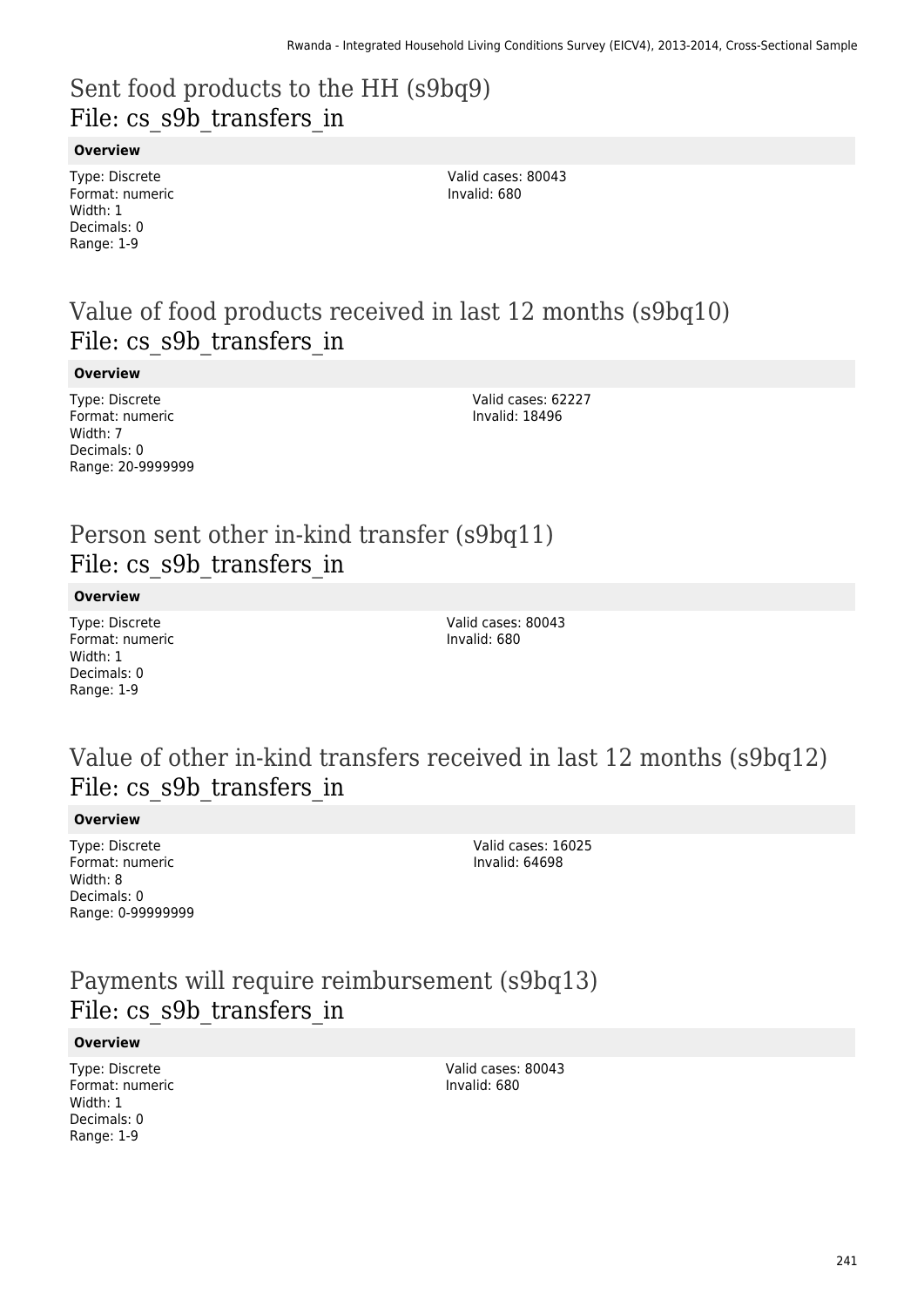# Type of household according to the sample (hhtype) File: cs\_s9b\_transfers\_in

### **Overview**

Type: Discrete Format: numeric Width: 1 Decimals: 0 Range: 1-8

Valid cases: 80043 Invalid: 680

# All Rwanda (rwanda) File: cs\_s9b\_transfers\_in

### **Overview**

Type: Discrete Format: numeric Width: 1 Decimals: 0 Range: 1-1

Valid cases: 80043 Invalid: 680

## EICV4 survey sample (surveyh) File: cs s9b transfers in

### **Overview**

Type: Discrete Format: numeric Width: 1 Decimals: 0 Range: 1-3

Valid cases: 80043 Invalid: 680

## QUINTILE (quintile) File: cs\_s9b\_transfers\_in

### **Overview**

Type: Discrete Format: numeric Width: 1 Decimals: 0 Range: 1-5

Valid cases: 80043 Invalid: 680

## POVERTY (poverty) File: cs\_s9b\_transfers\_in

#### **Overview**

Type: Discrete Format: numeric Width: 1 Decimals: 0 Range: 1-3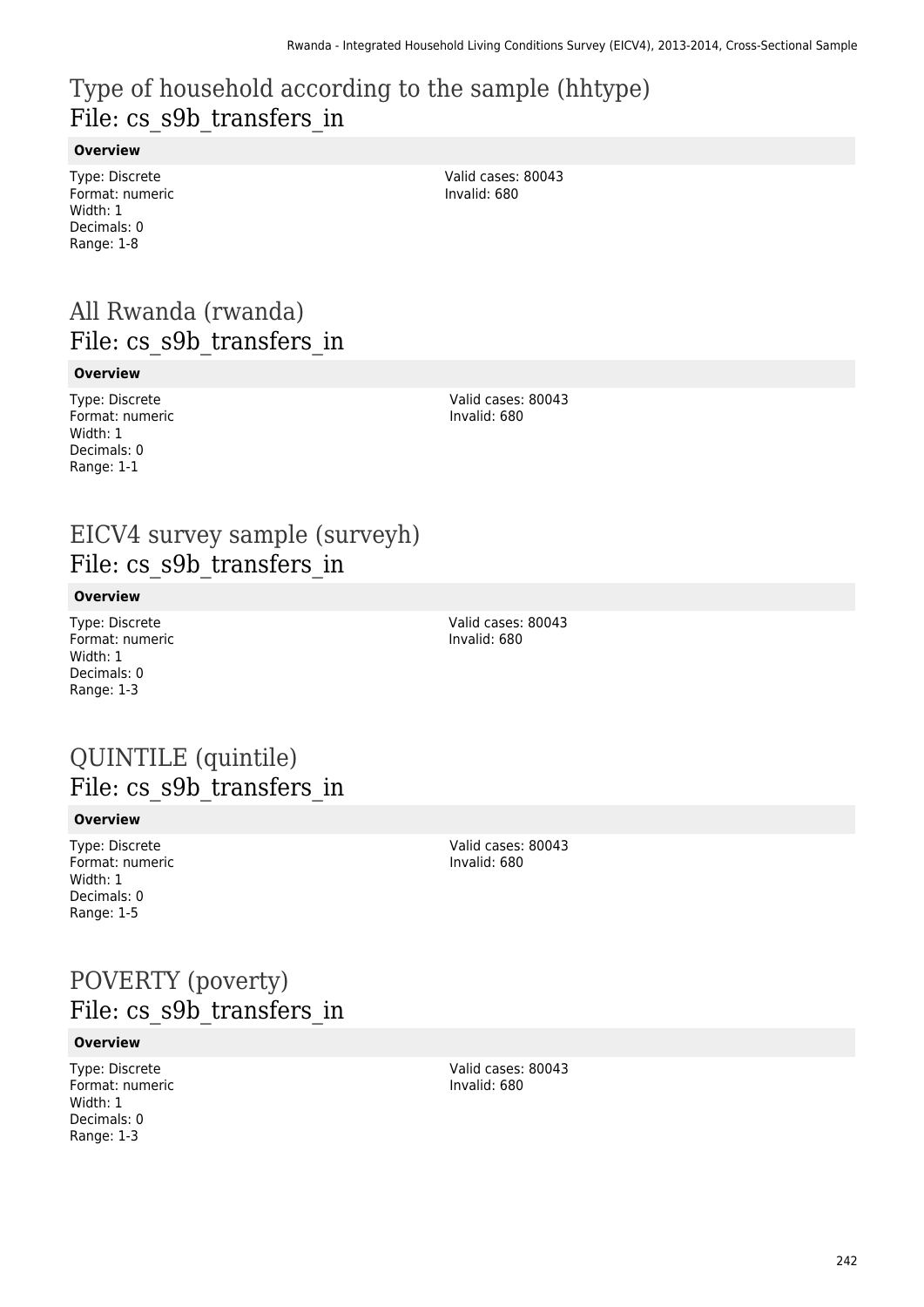# aggregate consumption/ae in Jan14 Prices (Consumption) File: cs\_s9b\_transfers\_in

### **Overview**

Type: Continuous Format: numeric Width: 16 Decimals: 0 Range: 7338.55126953125-12809880 Valid cases: 80723 Invalid: 0 Minimum: 7338.6 Maximum: 12809880 Mean: 291544.2 Standard deviation: 398173.5

# Month of interview (s0q19m) File: cs\_s9b\_transfers\_in

### **Overview**

Type: Discrete Format: numeric Width: 2 Decimals: 0 Range: 1-12

Valid cases: 80043 Invalid: 680

## Year of interview (s0q19y) File: cs\_s9b\_transfers\_in

### **Overview**

Type: Discrete Format: numeric Width: 2 Decimals: 0 Range: 13-14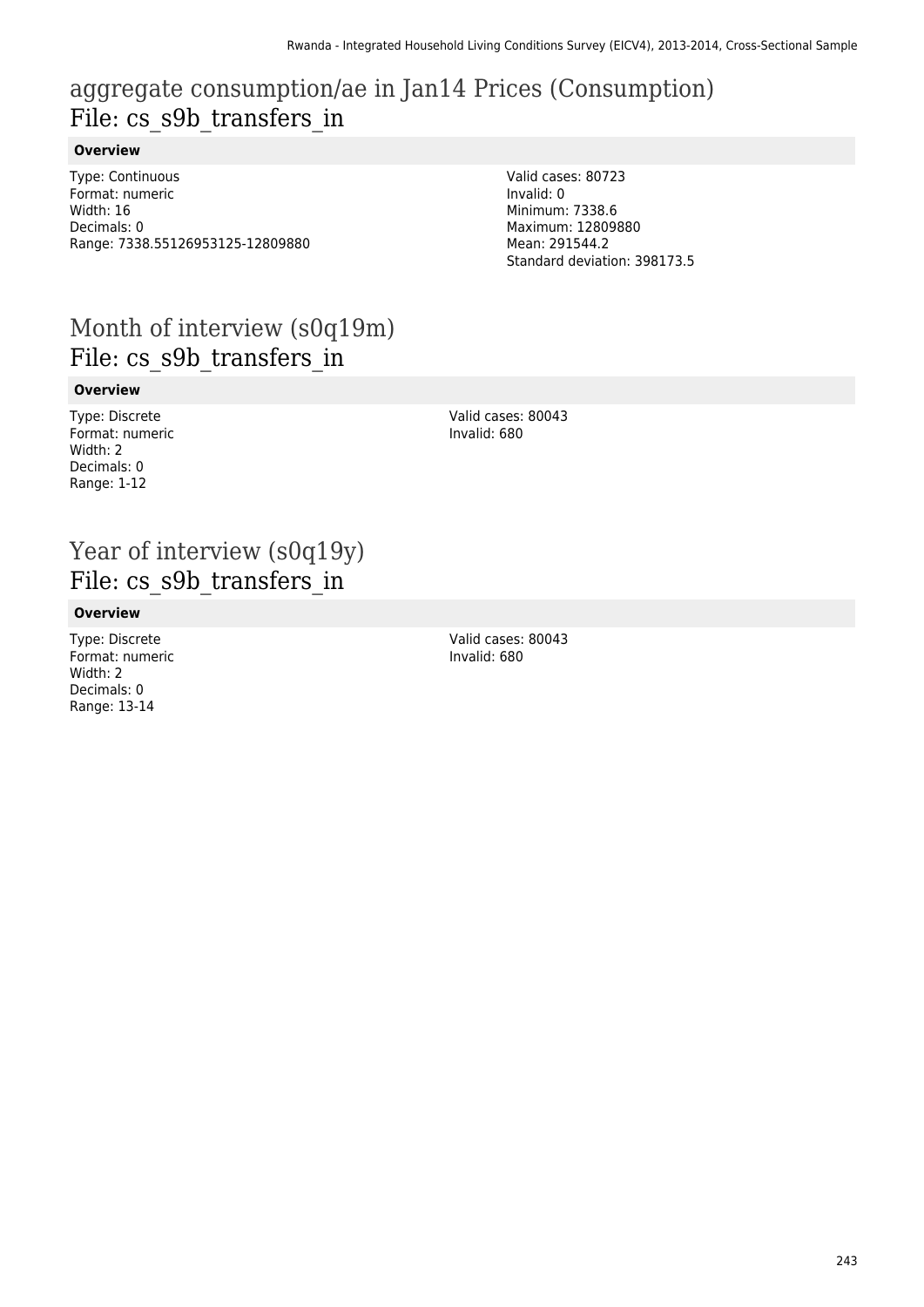# Province (province) File: cs\_s9c\_vup

### **Overview**

Type: Discrete Format: numeric Width: 1 Decimals: 0 Range: 1-5

Valid cases: 14419 Invalid: 0

# District (district) File: cs\_s9c\_vup

#### **Overview**

Type: Discrete Format: numeric Width: 2 Decimals: 0 Range: 11-57

Valid cases: 14419 Invalid: 0

# Urban/Rural 2012 (4 categories) (ur2012) File: cs\_s9c\_vup

#### **Overview**

Type: Discrete Format: numeric Width: 1 Decimals: 0 Range: 1-4

Valid cases: 14419 Invalid: 0

# Urban/Rural 2012 (2 categories) (ur2\_2012) File: cs\_s9c\_vup

#### **Overview**

Type: Discrete Format: numeric Width: 1 Decimals: 0 Range: 1-2

Valid cases: 14419 Invalid: 0

# Region (region) File: cs\_s9c\_vup

#### **Overview**

Type: Discrete Format: numeric Width: 1 Decimals: 0 Range: 1-6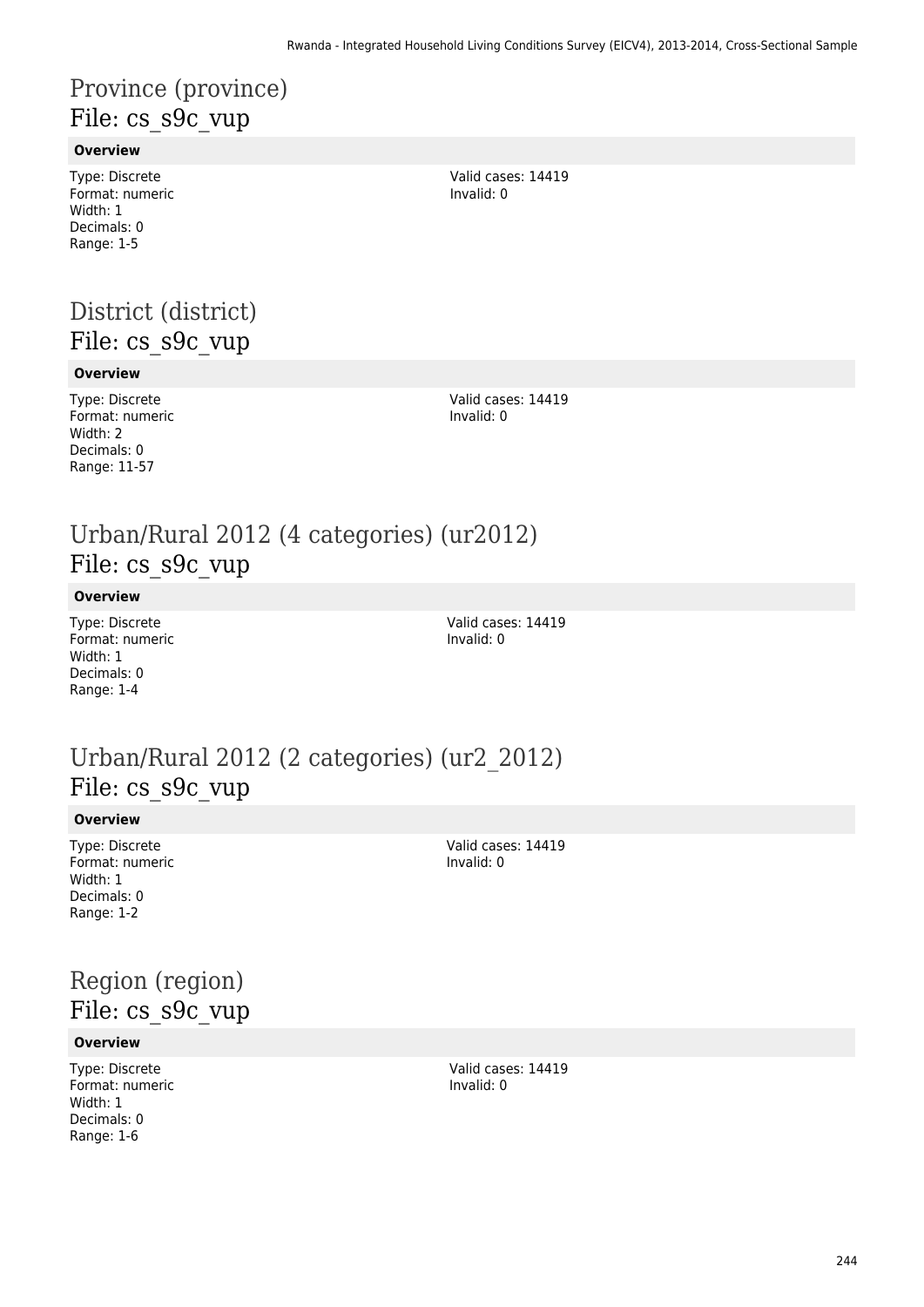# Sampling weight\_CS (weight) File: cs\_s9c\_vup

### **Overview**

Type: Continuous Format: numeric Width: 11 Decimals: 0 Range: 46.71159111-685.0417808 Valid cases: 14419 Invalid: 0 Minimum: 46.7 Maximum: 685 Mean: 172.9 Standard deviation: 49.4

# Ubudehe category of HH (self-declared) (s9cq1) File: cs\_s9c\_vup

### **Overview**

Type: Discrete Format: numeric Width: 1 Decimals: 0 Range: 1-9

Valid cases: 14419 Invalid: 0

# HH live in a VUP support sector (s9cq2) File: cs\_s9c\_vup

### **Overview**

Type: Discrete Format: numeric Width: 1 Decimals: 0 Range: 1-9

Valid cases: 14419 Invalid: 0

## HH has ever enrolled in VUP (s9cq3) File: cs\_s9c\_vup

#### **Overview**

Type: Discrete Format: numeric Width: 1 Decimals: 0 Range: 1-9

Valid cases: 14419 Invalid: 0

# Year HH started to benefit from VUP (s9cq4) File: cs\_s9c\_vup

#### **Overview**

Type: Discrete Format: numeric Width: 1 Decimals: 0 Range: 0-9

Valid cases: 1618 Invalid: 12801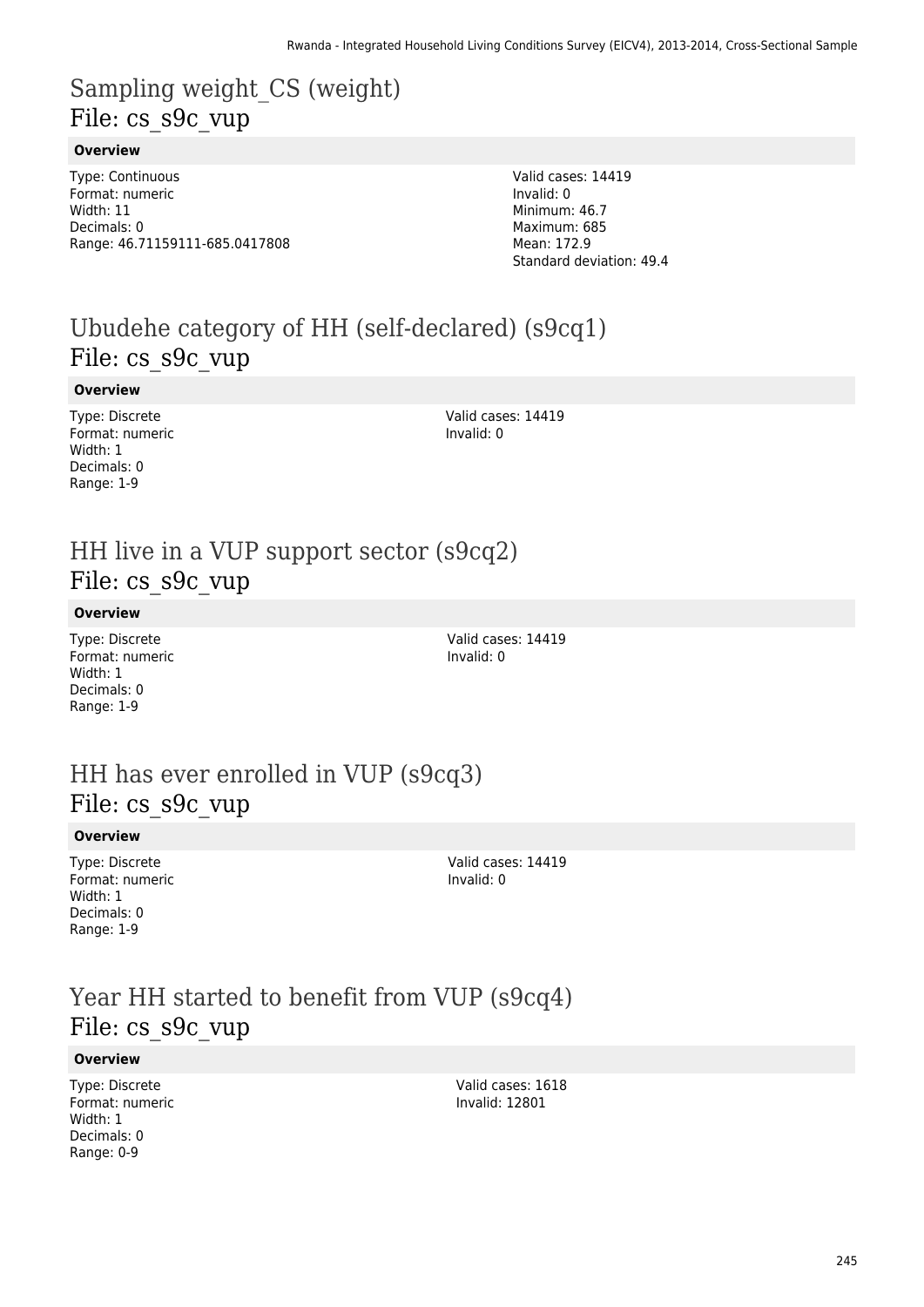# Type VUP program when first started (s9cq5) File: cs\_s9c\_vup

### **Overview**

Type: Discrete Format: numeric Width: 1 Decimals: 0 Range: 1-9

Valid cases: 1607 Invalid: 12812

# HH currently benefits from VUP (s9cq6) File: cs\_s9c\_vup

#### **Overview**

Type: Discrete Format: numeric Width: 1 Decimals: 0 Range: 1-9

Valid cases: 1607 Invalid: 12812

# Reason HH no longer benefits from VUP (s9cq7) File: cs\_s9c\_vup

**Overview**

Type: Discrete Format: numeric Width: 2 Decimals: 0 Range: 0-99

Valid cases: 970 Invalid: 13449

## Type of VUP currently receiving (s9cq8) File: cs\_s9c\_vup

#### **Overview**

Type: Discrete Format: numeric Width: 1 Decimals: 0 Range: 1-9

Valid cases: 637 Invalid: 13782

# Period HH receives direct support (s9cq9) File: cs\_s9c\_vup

#### **Overview**

Type: Discrete Format: numeric Width: 3 Decimals: 0 Range: 1-999

Valid cases: 229 Invalid: 14190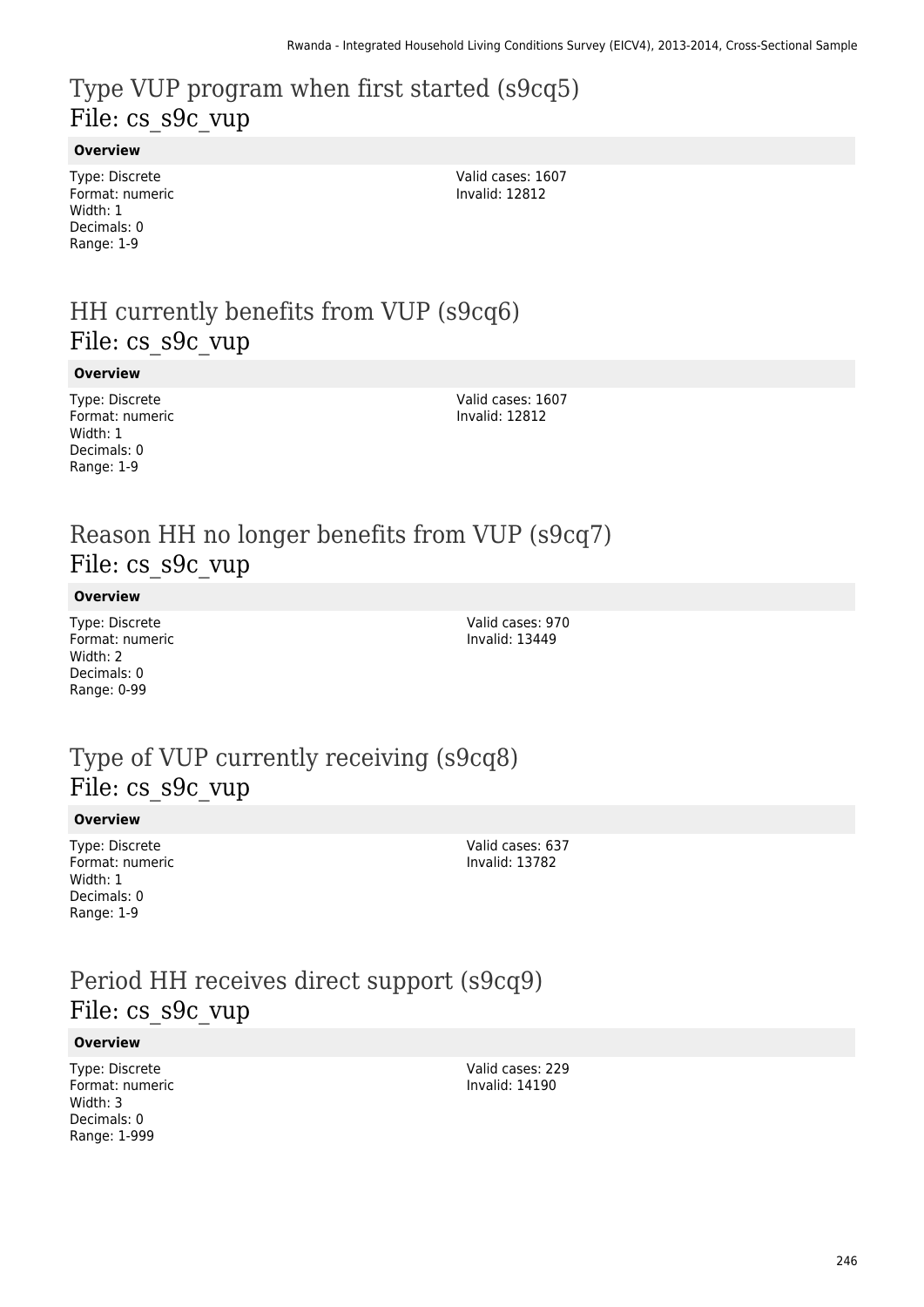# Receive direct support payments on time (s9cq10) File: cs\_s9c\_vup

### **Overview**

Type: Discrete Format: numeric Width: 1 Decimals: 0 Range: 1-9

Valid cases: 229 Invalid: 14190

# Average amount received from direct support per month (s9cq11) File: cs\_s9c\_vup

### **Overview**

Type: Discrete Format: numeric Width: 9 Decimals: 0 Range: 0-999999999

Valid cases: 229 Invalid: 14190

# Amount household received in the last 12 months (s9cq12) File: cs\_s9c\_vup

**Overview**

Type: Discrete Format: numeric Width: 9 Decimals: 0 Range: 10000-999999999 Valid cases: 229 Invalid: 14190

# Able to invest direct support benefit in asset (s9cq13) File: cs\_s9c\_vup

### **Overview**

Type: Discrete Format: numeric Width: 2 Decimals: 0 Range: 1-11

Valid cases: 229 Invalid: 14190

# Period involved in public works (s9cq14) File: cs\_s9c\_vup

### **Overview**

Type: Discrete Format: numeric Width: 3 Decimals: 0 Range: 0-999

Valid cases: 245 Invalid: 14174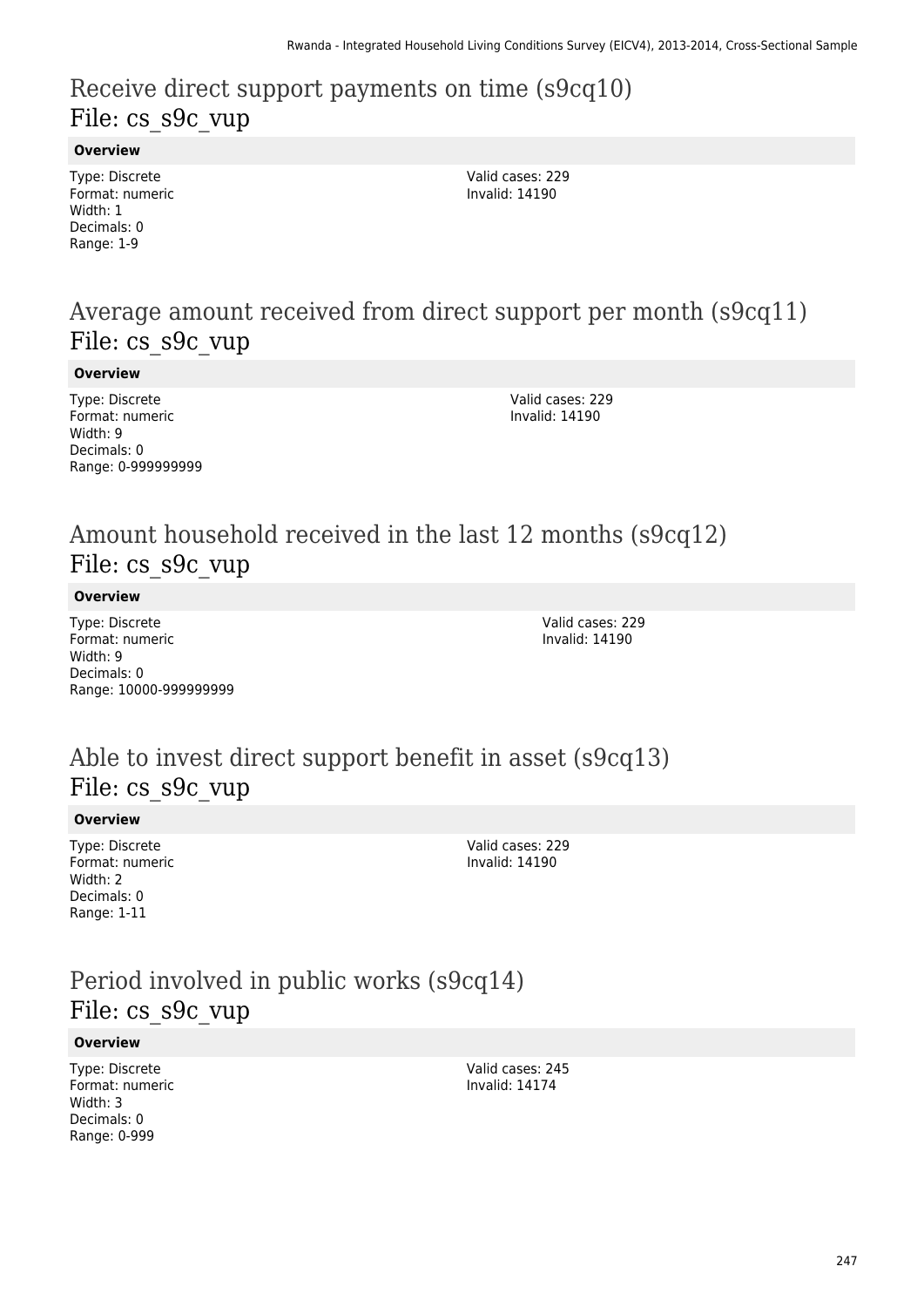# Number HH members worked in PWs in last 12 months (s9cq15) File: cs\_s9c\_vup

### **Overview**

Type: Discrete Format: numeric Width: 2 Decimals: 0 Range: 0-99

Valid cases: 245 Invalid: 14174

# Number of months worked in PWs over last 12 months (s9cq16) File: cs\_s9c\_vup

### **Overview**

Type: Discrete Format: numeric Width: 3 Decimals: 0 Range: 0-999

Valid cases: 245 Invalid: 14174

# Payment to all HH members over the last 12 months (s9cq17) File: cs\_s9c\_vup

**Overview**

Type: Discrete Format: numeric Width: 9 Decimals: 0 Range: 0-999999999

Valid cases: 245 Invalid: 14174

# Receive PWs payments on time (s9cq18) File: cs\_s9c\_vup

### **Overview**

Type: Discrete Format: numeric Width: 1 Decimals: 0 Range: 1-9

Valid cases: 245 Invalid: 14174

# Able to invest public works pay in asset (s9cq19) File: cs\_s9c\_vup

### **Overview**

Type: Discrete Format: numeric Width: 2 Decimals: 0 Range: 1-99

Valid cases: 245 Invalid: 14174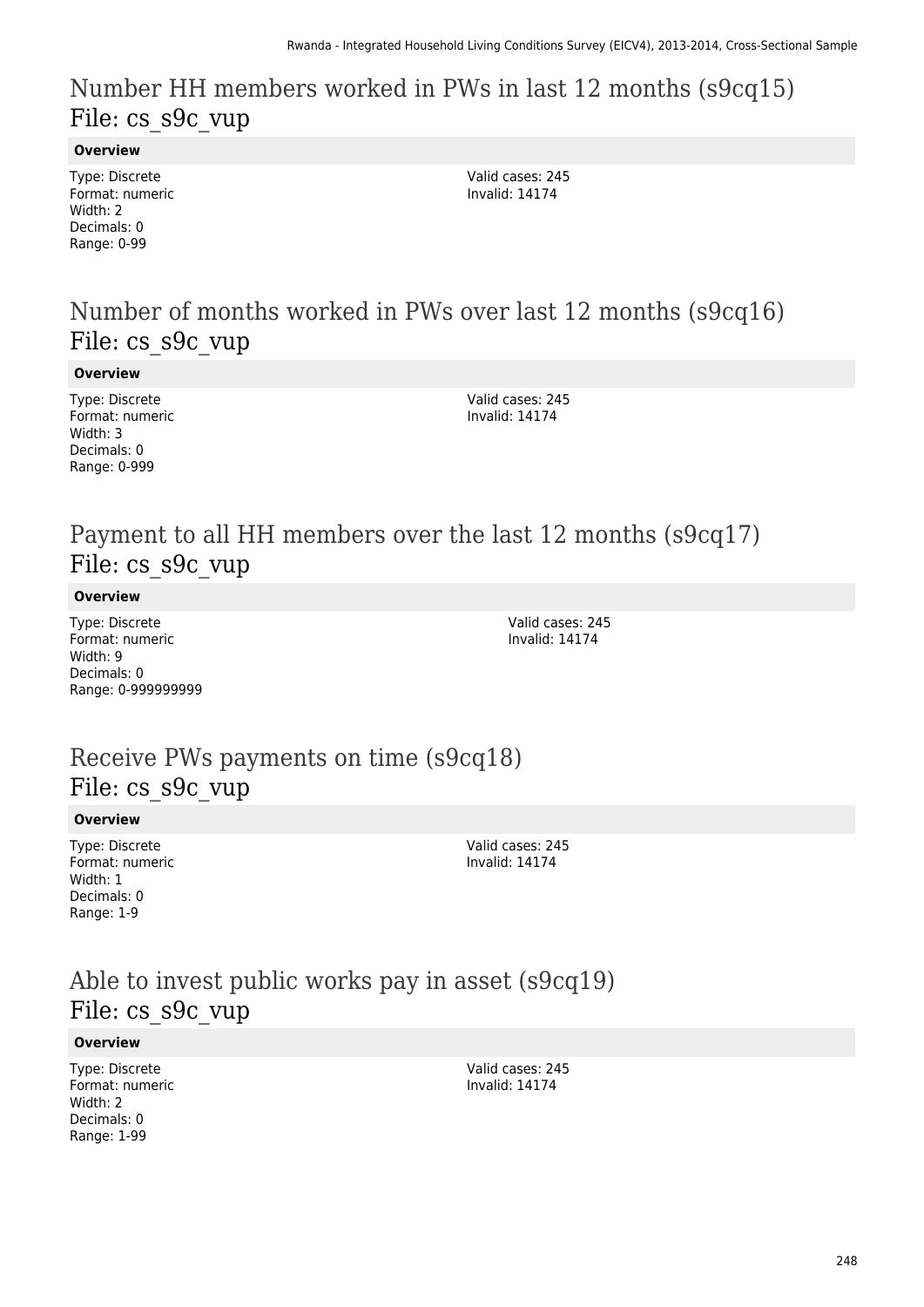# Some members benefited from financial services loan (s9cq20) File: cs\_s9c\_vup

### **Overview**

Type: Discrete Format: numeric Width: 1 Decimals: 0 Range: 1-9

HH ever benefited from RSSP (s9cq30) File: cs\_s9c\_vup

#### **Overview**

Type: Discrete Format: numeric Width: 1 Decimals: 0 Range: 1-9

Valid cases: 14419 Invalid: 0

Valid cases: 666 Invalid: 13753

# RSSP - Cooperatives (s9cq31a) File: cs\_s9c\_vup

### **Overview**

Type: Discrete Format: numeric Width: 1 Decimals: 0 Range: 1-9

Valid cases: 731 Invalid: 13688

## RSSP - Access to credit (s9cq31b) File: cs\_s9c\_vup

#### **Overview**

Type: Discrete Format: numeric Width: 1 Decimals: 0 Range: 1-9

Valid cases: 731 Invalid: 13688

# RSSP - Training (s9cq31c) File: cs\_s9c\_vup

#### **Overview**

Type: Discrete Format: numeric Width: 1 Decimals: 0 Range: 1-9

Valid cases: 731 Invalid: 13688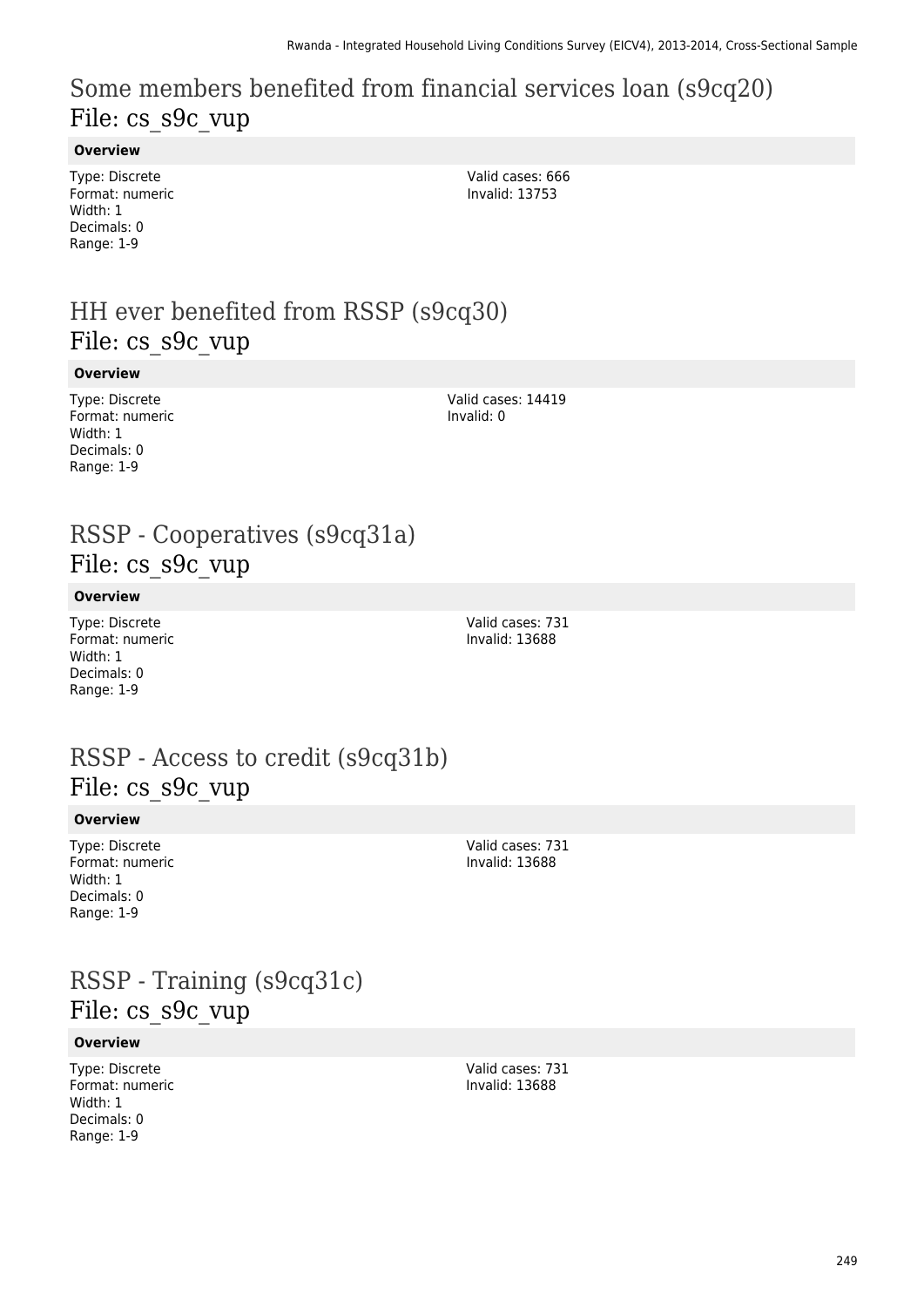# RSSP - Swamp or marshland rehabilitation (s9cq31d) File: cs\_s9c\_vup

### **Overview**

Type: Discrete Format: numeric Width: 1 Decimals: 0 Range: 1-9

Valid cases: 731 Invalid: 13688

## RSSP - Construction of market (s9cq31e) File: cs\_s9c\_vup

#### **Overview**

Type: Discrete Format: numeric Width: 1 Decimals: 0 Range: 1-9

Valid cases: 731 Invalid: 13688

# RSSP - Others (s9cq31f) File: cs\_s9c\_vup

### **Overview**

Type: Discrete Format: numeric Width: 1 Decimals: 0 Range: 1-9

Valid cases: 731 Invalid: 13688

# Cluster (clust) File: cs\_s9c\_vup

#### **Overview**

Type: Continuous Format: numeric Width: 5 Decimals: 0 Range: 10001-11230 Valid cases: 14419 Invalid: 0 Minimum: 10001 Maximum: 11230 Mean: 10625.4 Standard deviation: 352.9

# Household Identifier (hhid) File: cs\_s9c\_vup

#### **Overview**

Type: Continuous Format: numeric Width: 6 Decimals: 0 Range: 100001-114420 Valid cases: 14419 Invalid: 0 Minimum: 100001 Maximum: 114420 Mean: 107210.8 Standard deviation: 4162.8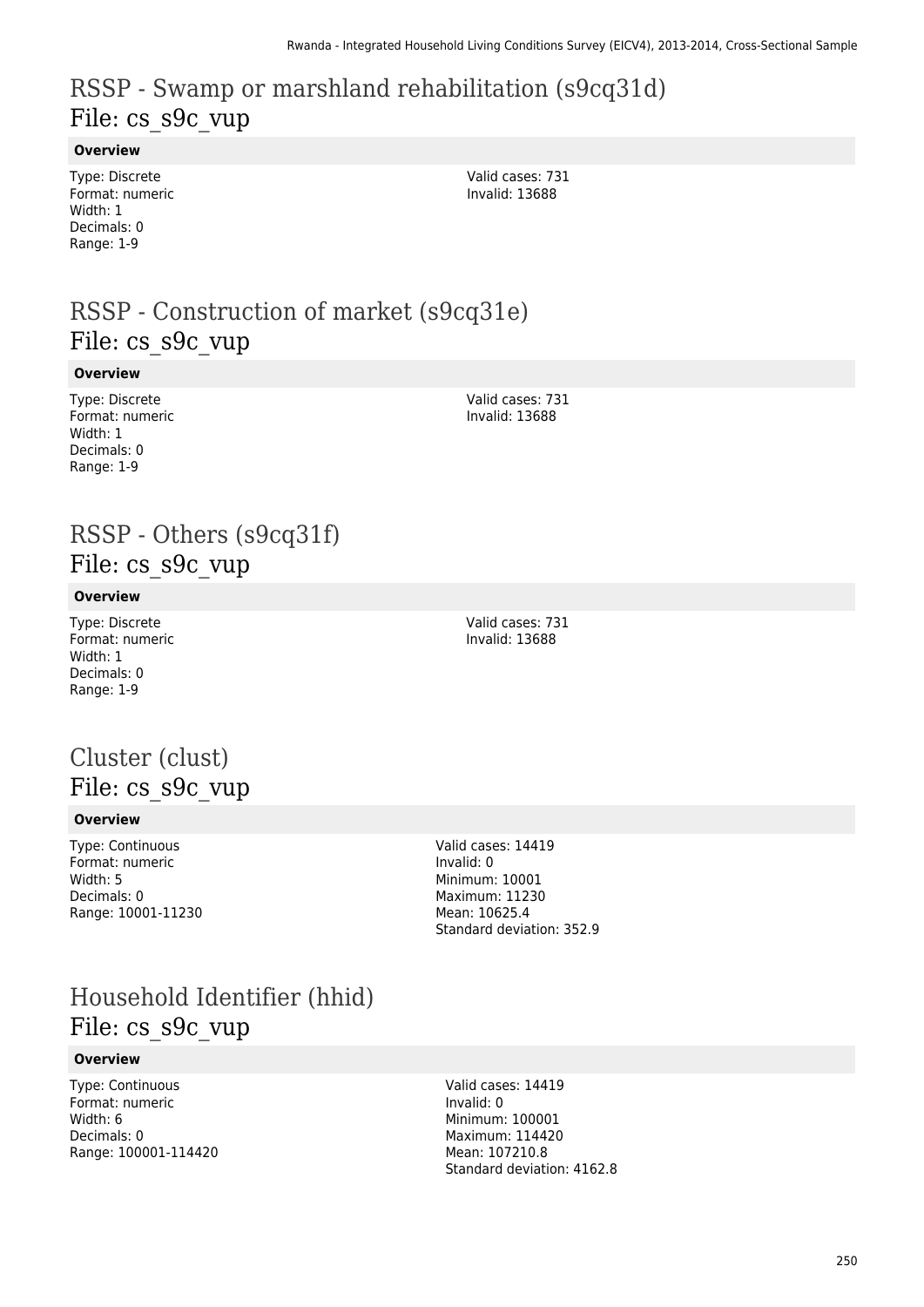# Type of household according to the sample (hhtype) File: cs\_s9c\_vup

### **Overview**

Type: Discrete Format: numeric Width: 1 Decimals: 0 Range: 1-8

Valid cases: 14419 Invalid: 0

# All Rwanda (rwanda) File: cs\_s9c\_vup

#### **Overview**

Type: Discrete Format: numeric Width: 1 Decimals: 0 Range: 1-1

Valid cases: 14419 Invalid: 0

## EICV4 survey sample (surveyh) File: cs\_s9c\_vup

### **Overview**

Type: Discrete Format: numeric Width: 1 Decimals: 0 Range: 1-3

Valid cases: 14419 Invalid: 0

## QUINTILE (quintile) File: cs\_s9c\_vup

#### **Overview**

Type: Discrete Format: numeric Width: 1 Decimals: 0 Range: 1-5

## POVERTY (poverty) File: cs\_s9c\_vup

#### **Overview**

Type: Discrete Format: numeric Width: 1 Decimals: 0 Range: 1-3

Valid cases: 14419 Invalid: 0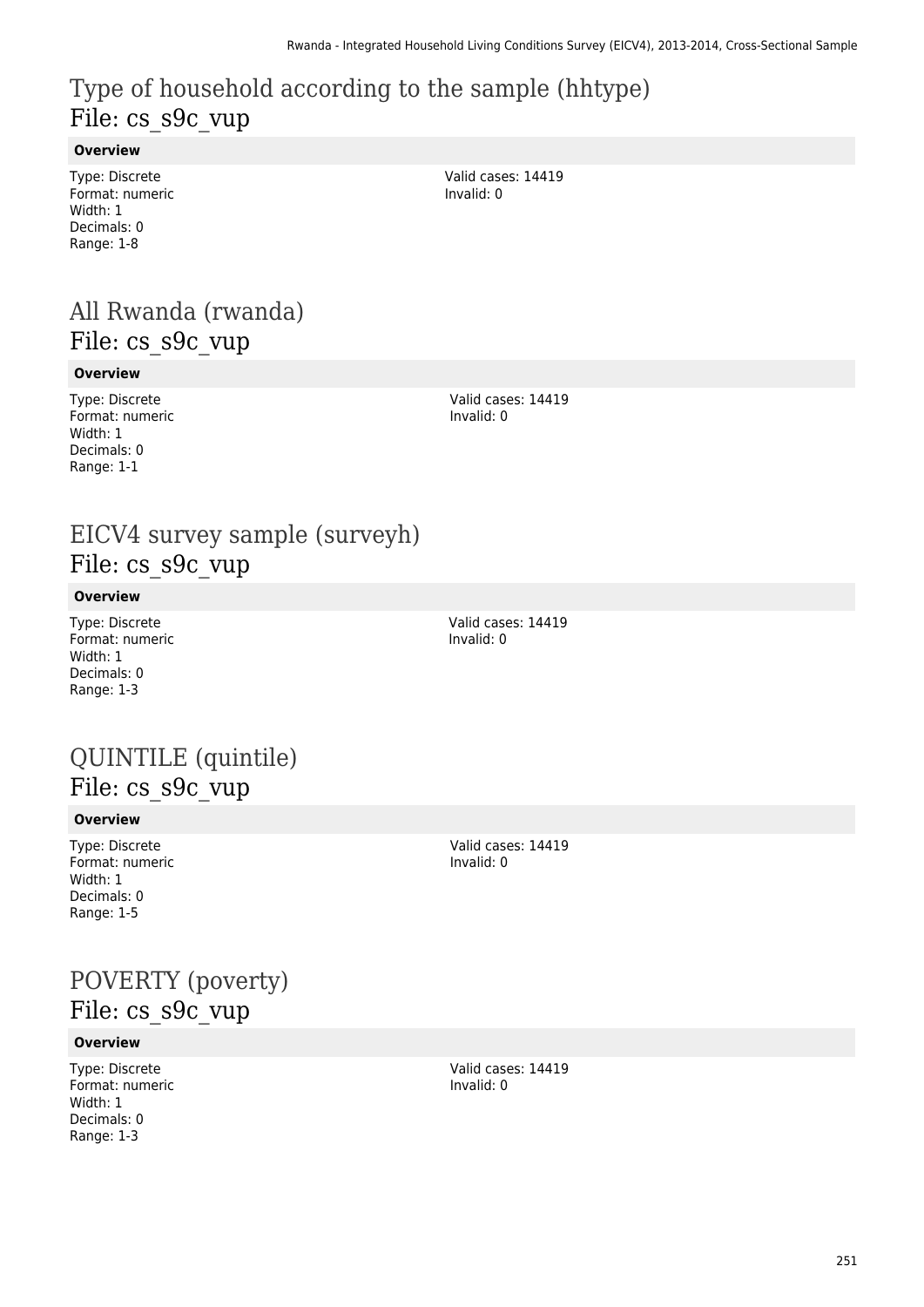# aggregate consumption/ae in Jan14 Prices (Consumption) File: cs\_s9c\_vup

### **Overview**

Type: Continuous Format: numeric Width: 16 Decimals: 0 Range: 7338.55126953125-12809880 Valid cases: 14419 Invalid: 0 Minimum: 7338.6 Maximum: 12809880 Mean: 315400.3 Standard deviation: 488295.2

# Month of interview (s0q19m) File: cs\_s9c\_vup

### **Overview**

Type: Discrete Format: numeric Width: 2 Decimals: 0 Range: 1-12

Valid cases: 14419 Invalid: 0

## Year of interview (s0q19y) File: cs\_s9c\_vup

### **Overview**

Type: Discrete Format: numeric Width: 2 Decimals: 0 Range: 13-14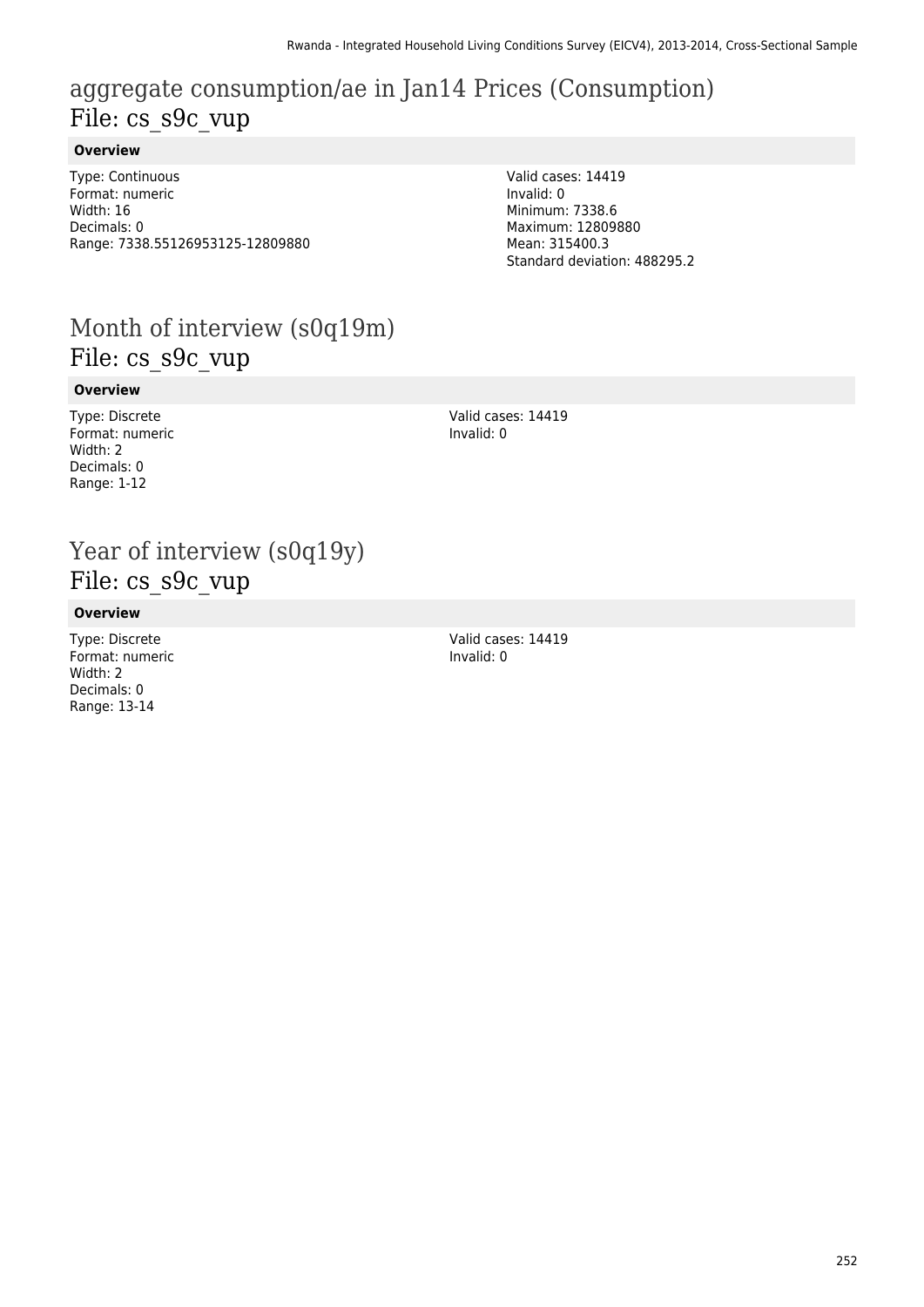# Household Identifier (hhid) File: cs\_s9c1\_vup

### **Overview**

Type: Continuous Format: numeric Width: 6 Decimals: 0 Range: 100511-114399 Valid cases: 239 Invalid: 0 Minimum: 100511 Maximum: 114399 Mean: 106946.5 Standard deviation: 3961.9

# Province (province) File: cs\_s9c1\_vup

#### **Overview**

Type: Discrete Format: numeric Width: 1 Decimals: 0 Range: 1-5

### District (district) File: cs\_s9c1\_vup

### **Overview**

Type: Discrete Format: numeric Width: 2 Decimals: 0 Range: 11-57

Valid cases: 239 Invalid: 0

Valid cases: 239 Invalid: 0

## Urban/Rural 2012 (4 categories) (ur2012) File: cs\_s9c1\_vup

#### **Overview**

Type: Discrete Format: numeric Width: 1 Decimals: 0 Range: 1-4

Valid cases: 239 Invalid: 0

# Urban/Rural 2012 (2 categories) (ur2\_2012) File: cs\_s9c1\_vup

#### **Overview**

Type: Discrete Format: numeric Width: 1 Decimals: 0 Range: 1-2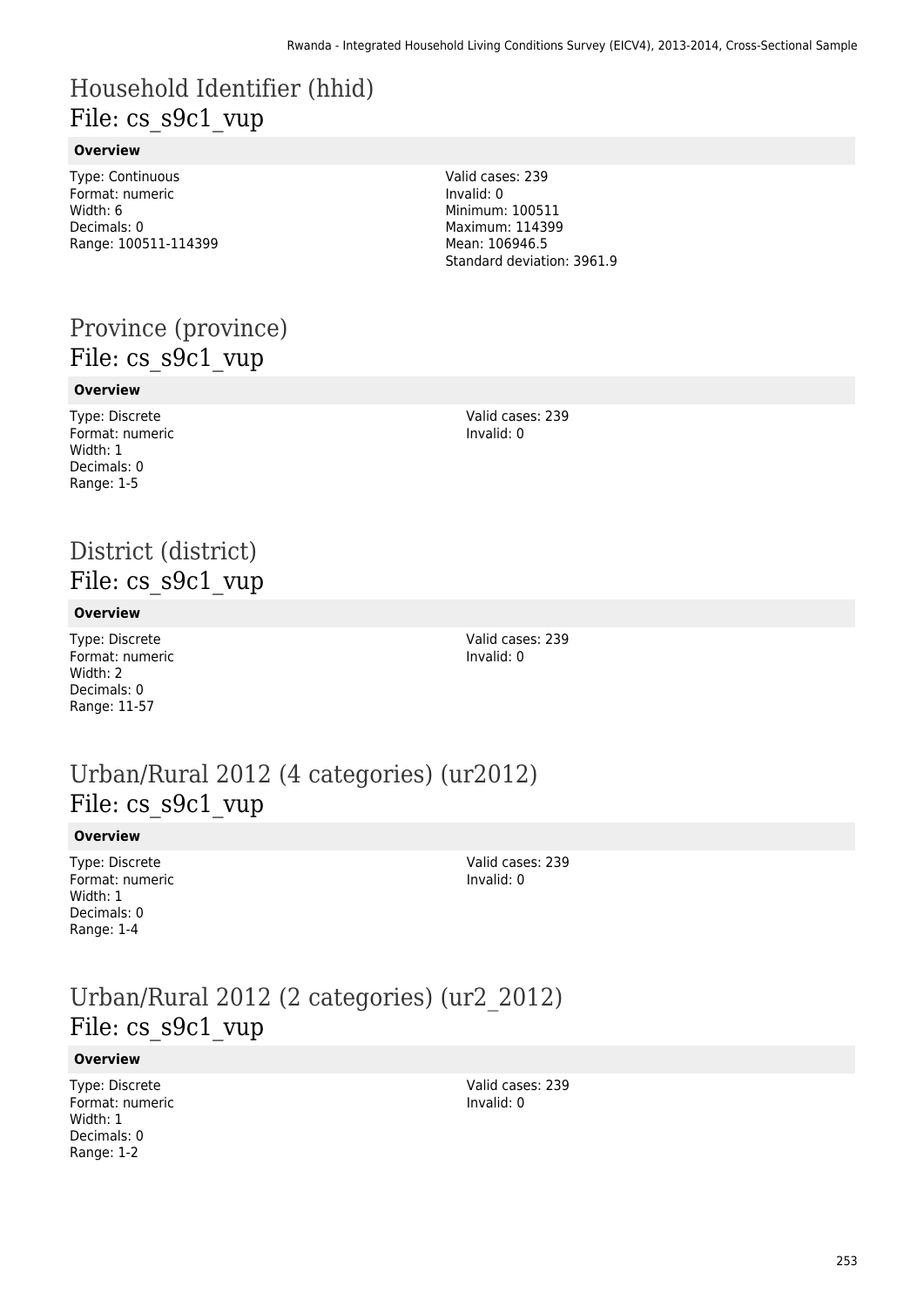# Region (region) File: cs\_s9c1\_vup

### **Overview**

Type: Discrete Format: numeric Width: 1 Decimals: 0 Range: 1-6

Valid cases: 239 Invalid: 0

### Sampling weight\_CS (weight) File: cs\_s9c1\_vup

#### **Overview**

Type: Continuous Format: numeric Width: 11 Decimals: 0 Range: 102.6471037-270.8911748 Valid cases: 239 Invalid: 0 Minimum: 102.6 Maximum: 270.9 Mean: 163.5 Standard deviation: 24.9

## Cluster (clust) File: cs\_s9c1\_vup

#### **Overview**

Type: Continuous Format: numeric Width: 5 Decimals: 0 Range: 10052-11229 Valid cases: 239 Invalid: 0 Minimum: 10052 Maximum: 11229 Mean: 10604.4 Standard deviation: 334.9

### (s9cq21) File: cs\_s9c1\_vup

#### **Overview**

Type: Continuous Format: numeric Width: 8 Decimals: 0 Range: 10051101-11439901 Valid cases: 239 Invalid: 0 Minimum: 10051101 Maximum: 11439901 Mean: 10694647 Standard deviation: 396193.1

# Type of financial services loan (s9cq22) File: cs\_s9c1\_vup

#### **Overview**

Type: Discrete Format: numeric Width: 1 Decimals: 0 Range: 1-3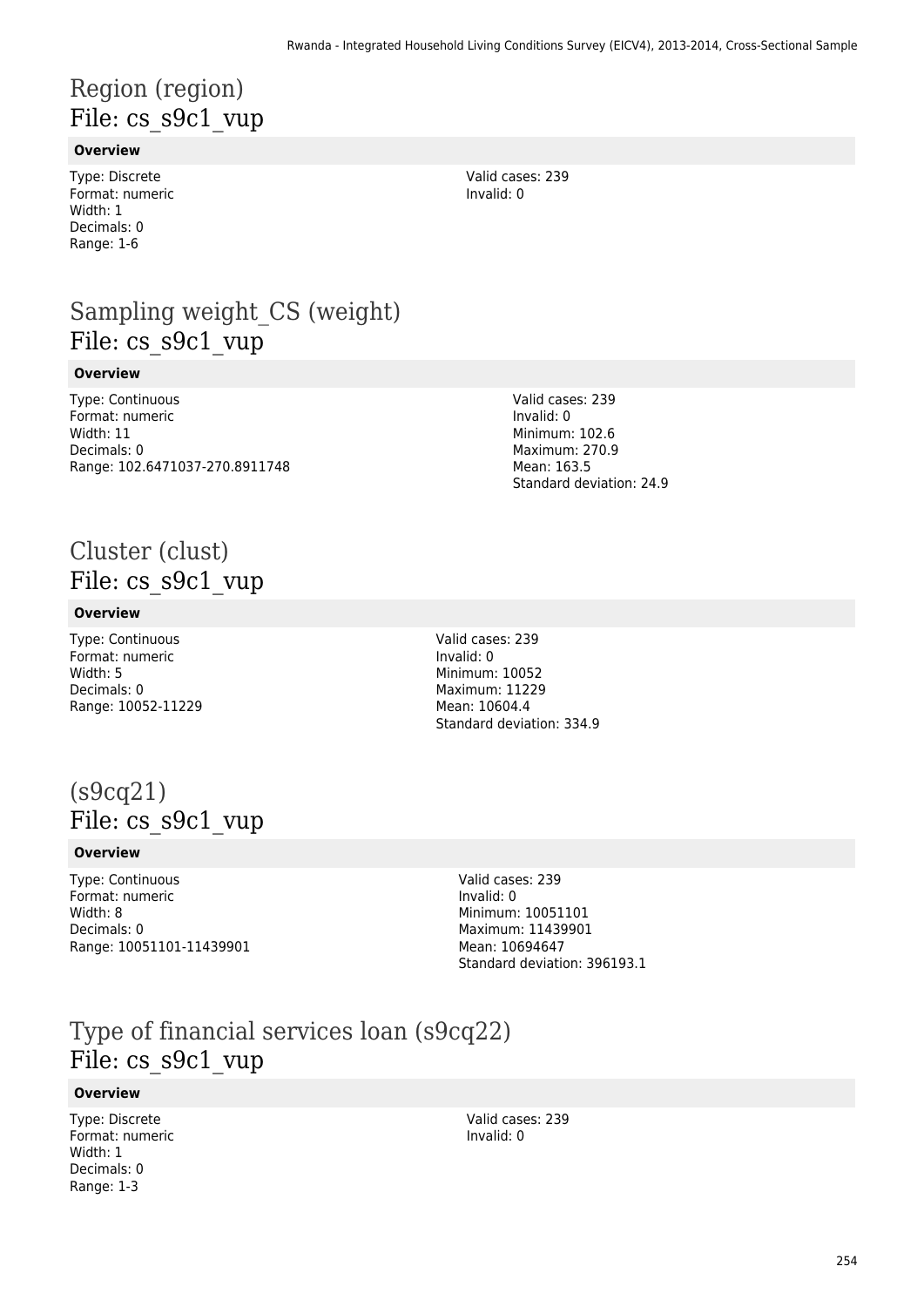# People involved in the group/cooperative (s9cq23) File: cs\_s9c1\_vup

### **Overview**

Type: Continuous Format: numeric Width: 3 Decimals: 0 Range: 2-100

Valid cases: 144 Invalid: 95 Minimum: 2 Maximum: 100 Mean: 14 Standard deviation: 11.9

# Total amount of loan to individual/group or cooperative (s9cq24) File: cs\_s9c1\_vup

#### **Overview**

Type: Continuous Format: numeric Width: 7 Decimals: 0 Range: 6000-3000000

Valid cases: 239 Invalid: 0 Minimum: 6000 Maximum: 3000000 Mean: 503926.9 Standard deviation: 618710.5

# Financial liability for this loan (s9cq25) File: cs\_s9c1\_vup

### **Overview**

Type: Continuous Format: numeric Width: 6 Decimals: 0 Range: 0-136000

Valid cases: 239 Invalid: 0 Minimum: 0 Maximum: 136000 Mean: 6819.7 Standard deviation: 16785

# What spend financial service loan - 1st (s9cq26a) File: cs\_s9c1\_vup

### **Overview**

Type: Discrete Format: numeric Width: 2 Decimals: 0 Range: 1-11

Valid cases: 239 Invalid: 0

## What spend financial service loan - 2nd (s9cq26b) File: cs\_s9c1\_vup

### **Overview**

Type: Discrete Format: numeric Width: 1 Decimals: 0 Range: 0-9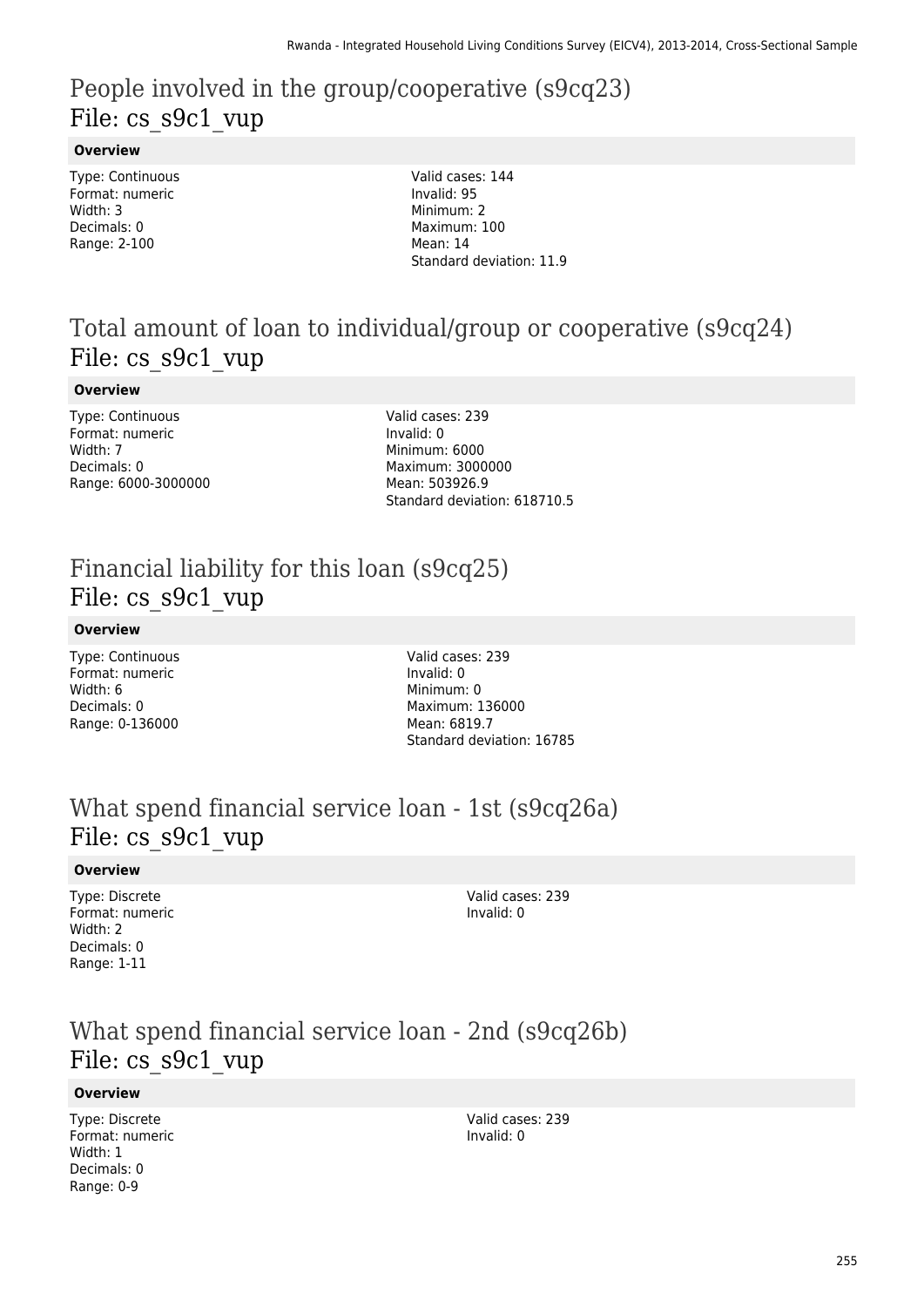# Project request your loan for (s9cq27) File: cs\_s9c1\_vup

### **Overview**

Type: Discrete Format: numeric Width: 1 Decimals: 0 Range: 1-4

## Loan received in the last 12 months (s9cq28) File: cs\_s9c1\_vup

#### **Overview**

Type: Discrete Format: numeric Width: 1 Decimals: 0 Range: 1-2

Valid cases: 239 Invalid: 0

Valid cases: 239 Invalid: 0

# Proportion have repaid (s9cq29) File: cs\_s9c1\_vup

#### **Overview**

Type: Discrete Format: numeric Width: 3 Decimals: 0 Range: 0-100

Valid cases: 239 Invalid: 0

# Type of household according to the sample (hhtype) File: cs\_s9c1\_vup

#### **Overview**

Type: Discrete Format: numeric Width: 1 Decimals: 0 Range: 1-8

Valid cases: 239 Invalid: 0

# All Rwanda (rwanda) File: cs\_s9c1\_vup

#### **Overview**

Type: Discrete Format: numeric Width: 1 Decimals: 0 Range: 1-1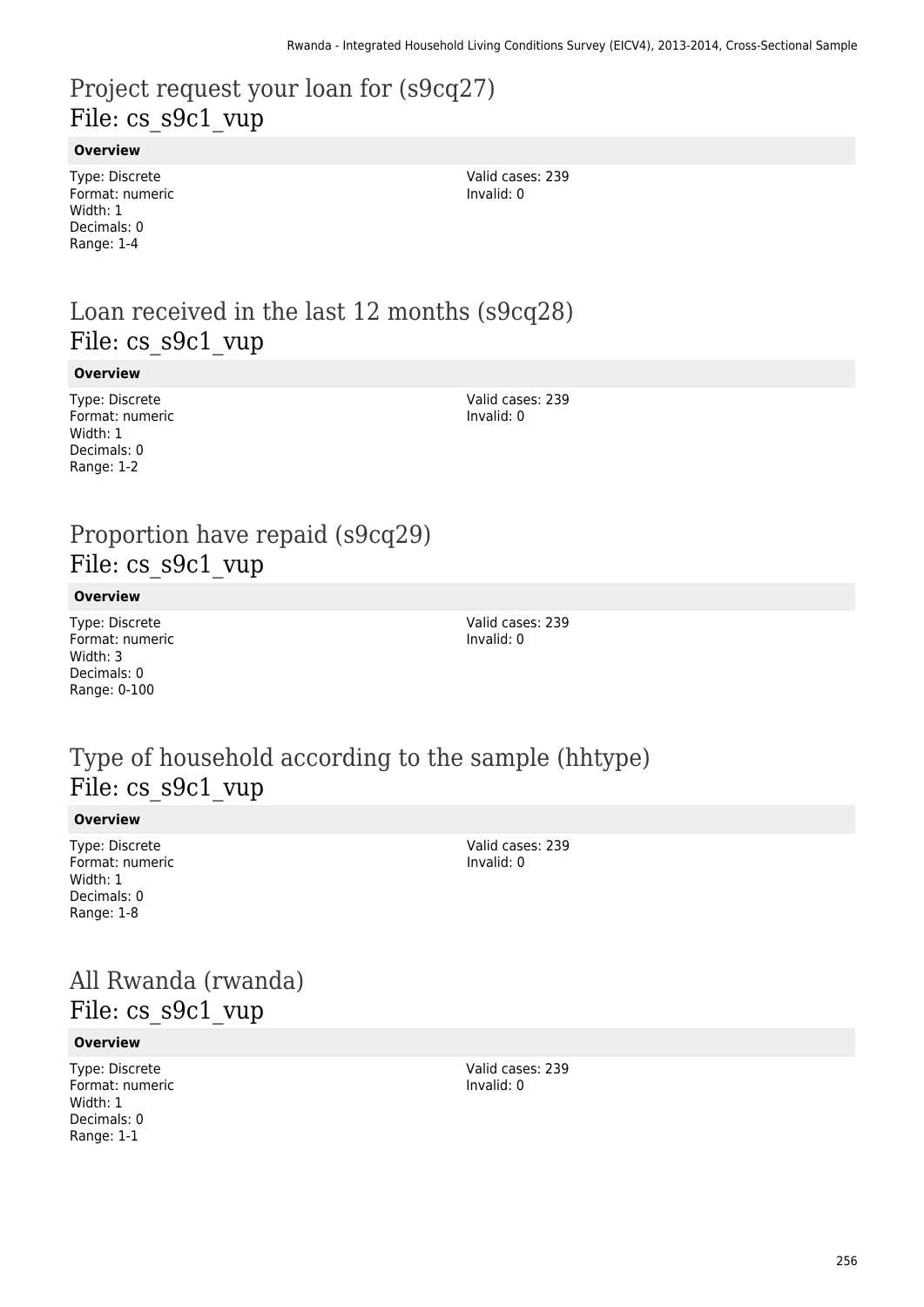# EICV4 survey sample (surveyh) File: cs\_s9c1\_vup

### **Overview**

Type: Discrete Format: numeric Width: 1 Decimals: 0 Range: 1-3

Valid cases: 239 Invalid: 0

# QUINTILE (quintile) File: cs\_s9c1\_vup

#### **Overview**

Type: Discrete Format: numeric Width: 1 Decimals: 0 Range: 1-5

Valid cases: 239 Invalid: 0

# POVERTY (poverty) File: cs\_s9c1\_vup

#### **Overview**

Type: Discrete Format: numeric Width: 1 Decimals: 0 Range: 1-3

Valid cases: 239 Invalid: 0

# aggregate consumption/ae in Jan14 Prices (Consumption) File: cs\_s9c1\_vup

#### **Overview**

Type: Continuous Format: numeric Width: 13 Decimals: 0 Range: 54605.3203125-968210.1875 Valid cases: 239 Invalid: 0 Minimum: 54605.3 Maximum: 968210.2 Mean: 255331.1 Standard deviation: 162690.7

# Month of interview (s0q19m) File: cs\_s9c1\_vup

#### **Overview**

Type: Discrete Format: numeric Width: 2 Decimals: 0 Range: 1-12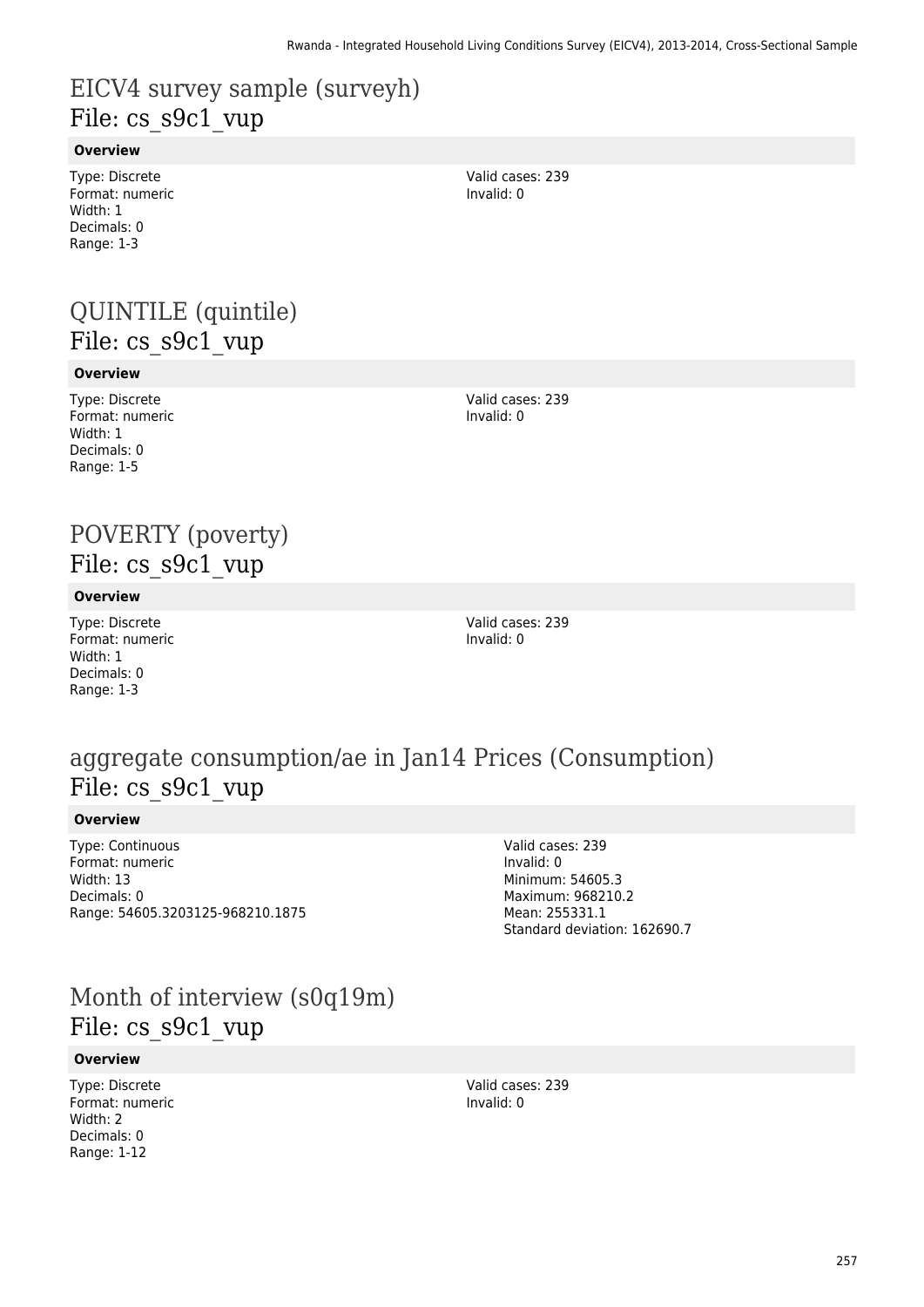# Year of interview (s0q19y) File: cs\_s9c1\_vup

### **Overview**

Type: Discrete Format: numeric Width: 2 Decimals: 0 Range: 13-14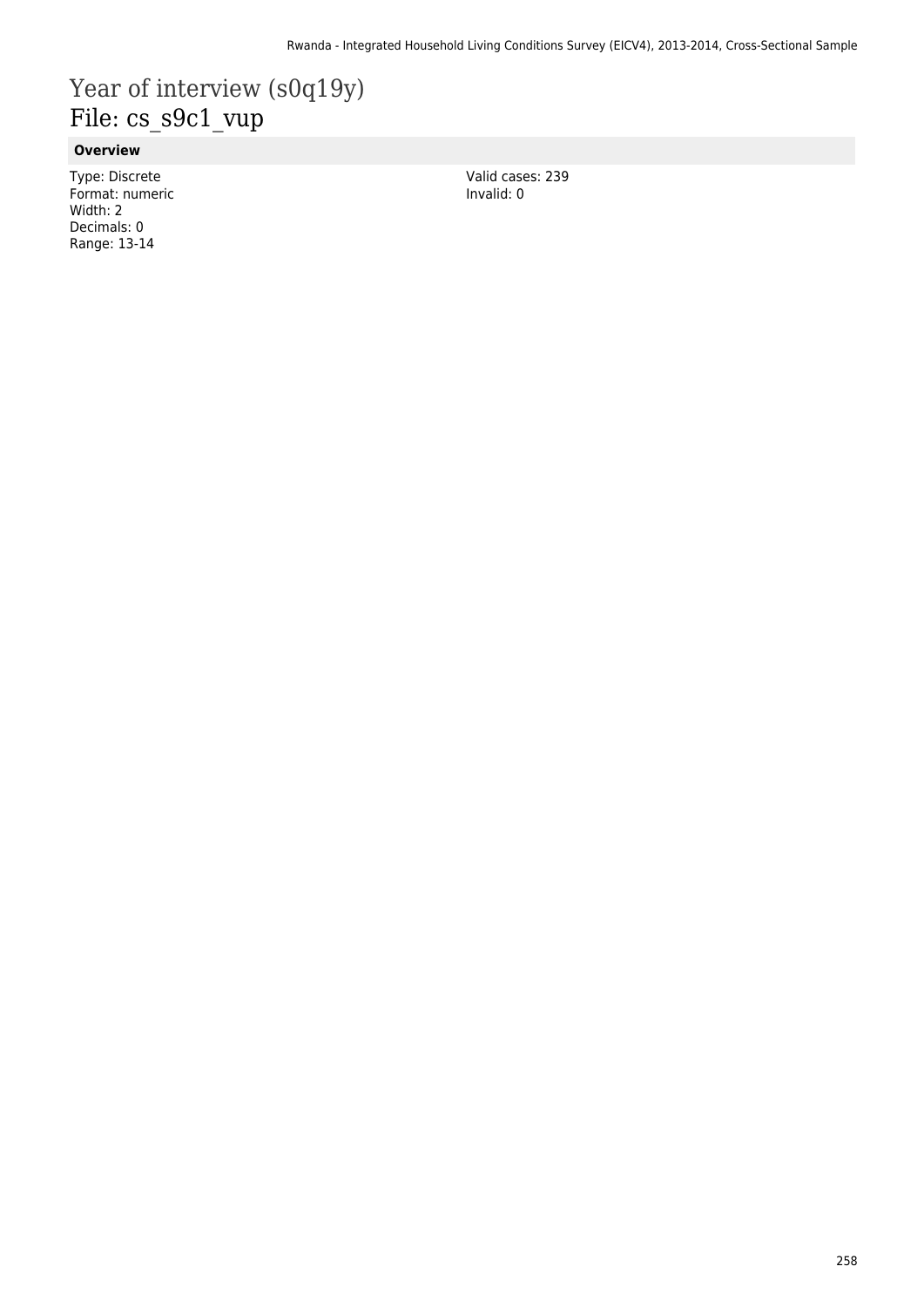# Province (province) File: cs s9d other income

### **Overview**

Type: Discrete Format: numeric Width: 1 Decimals: 0 Range: 1-5

Valid cases: 288380 Invalid: 0

## District (district) File: cs s9d other income

#### **Overview**

Type: Discrete Format: numeric Width: 2 Decimals: 0 Range: 11-57

Valid cases: 288380 Invalid: 0

## Urban/Rural 2012 (4 categories) (ur2012) File: cs\_s9d\_other\_income

#### **Overview**

Type: Discrete Format: numeric Width: 1 Decimals: 0 Range: 1-4

Valid cases: 288380 Invalid: 0

## Urban/Rural 2012 (2 categories) (ur2\_2012) File: cs\_s9d\_other\_income

#### **Overview**

Type: Discrete Format: numeric Width: 1 Decimals: 0 Range: 1-2

Valid cases: 288380 Invalid: 0

## Region (region) File: cs\_s9d\_other\_income

#### **Overview**

Type: Discrete Format: numeric Width: 1 Decimals: 0 Range: 1-6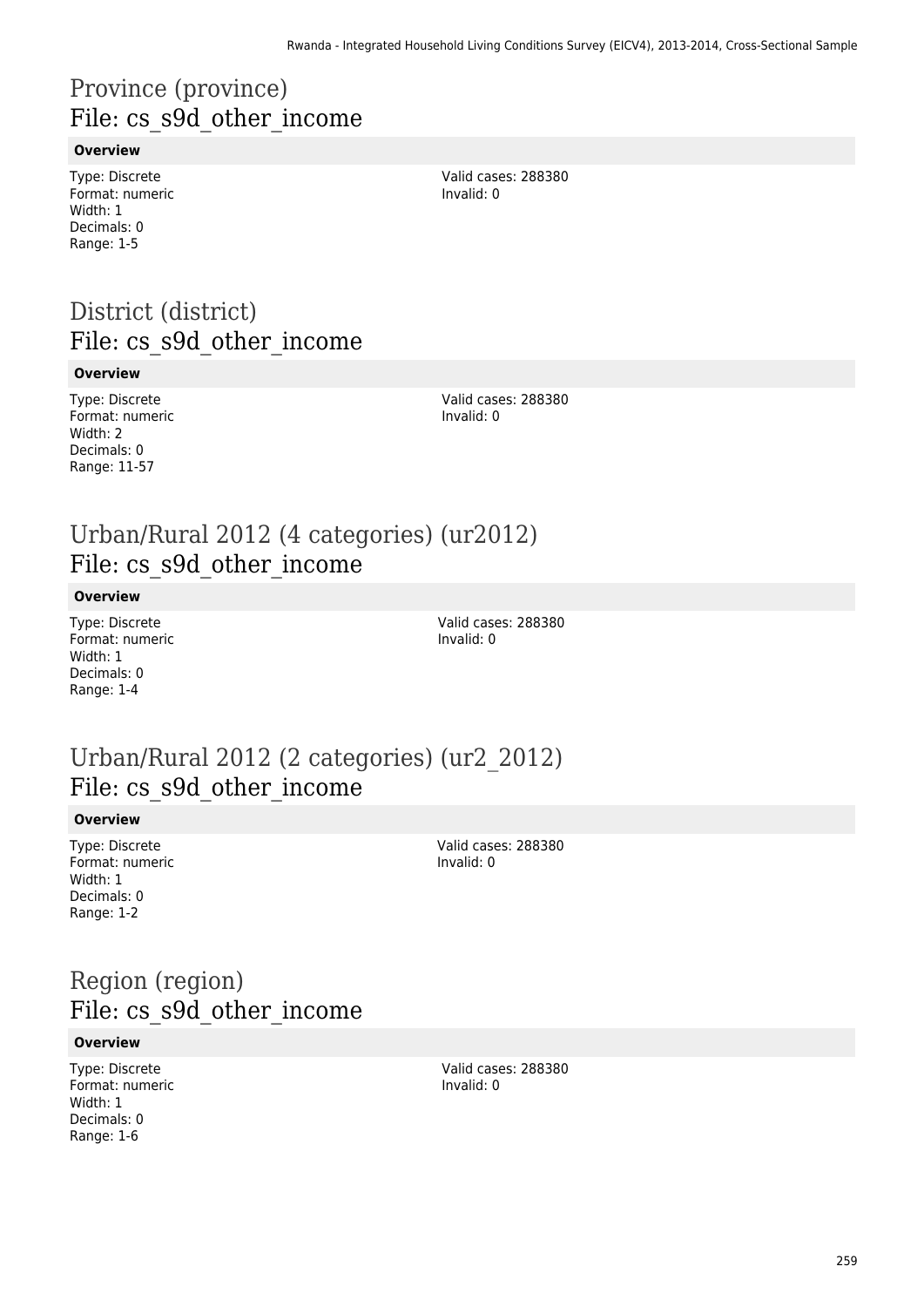# Sampling weight\_CS (weight) File: cs\_s9d\_other\_income

### **Overview**

Type: Continuous Format: numeric Width: 11 Decimals: 0 Range: 46.71159111-685.0417808

Valid cases: 288380 Invalid: 0 Minimum: 46.7 Maximum: 685 Mean: 172.9 Standard deviation: 49.4

# Income support programme code (s9dq0) File: cs\_s9d\_other\_income

#### **Overview**

Type: Discrete Format: numeric Width: 2 Decimals: 0 Range: 1-20

Valid cases: 288380 Invalid: 0

## Income support programme description (s9dq0d) File: cs\_s9d\_other\_income

### **Overview**

Type: Discrete Format: character Width: 60

Valid cases: 288380 Invalid: 0

## Has received income support in last 12 months (s9dq1) File: cs\_s9d\_other\_income

### **Overview**

Type: Discrete Format: numeric Width: 1 Decimals: 0 Range: 1-9

Valid cases: 288380 Invalid: 0

## Income support received in last 4 weeks (amount) (s9dq2) File: cs\_s9d\_other\_income

### **Overview**

Type: Discrete Format: numeric Width: 7 Decimals: 0 Range: 0-9999999 Valid cases: 22744 Invalid: 265636

Income support received in last 12 months (amount) (s9dq3) File: cs\_s9d\_other\_income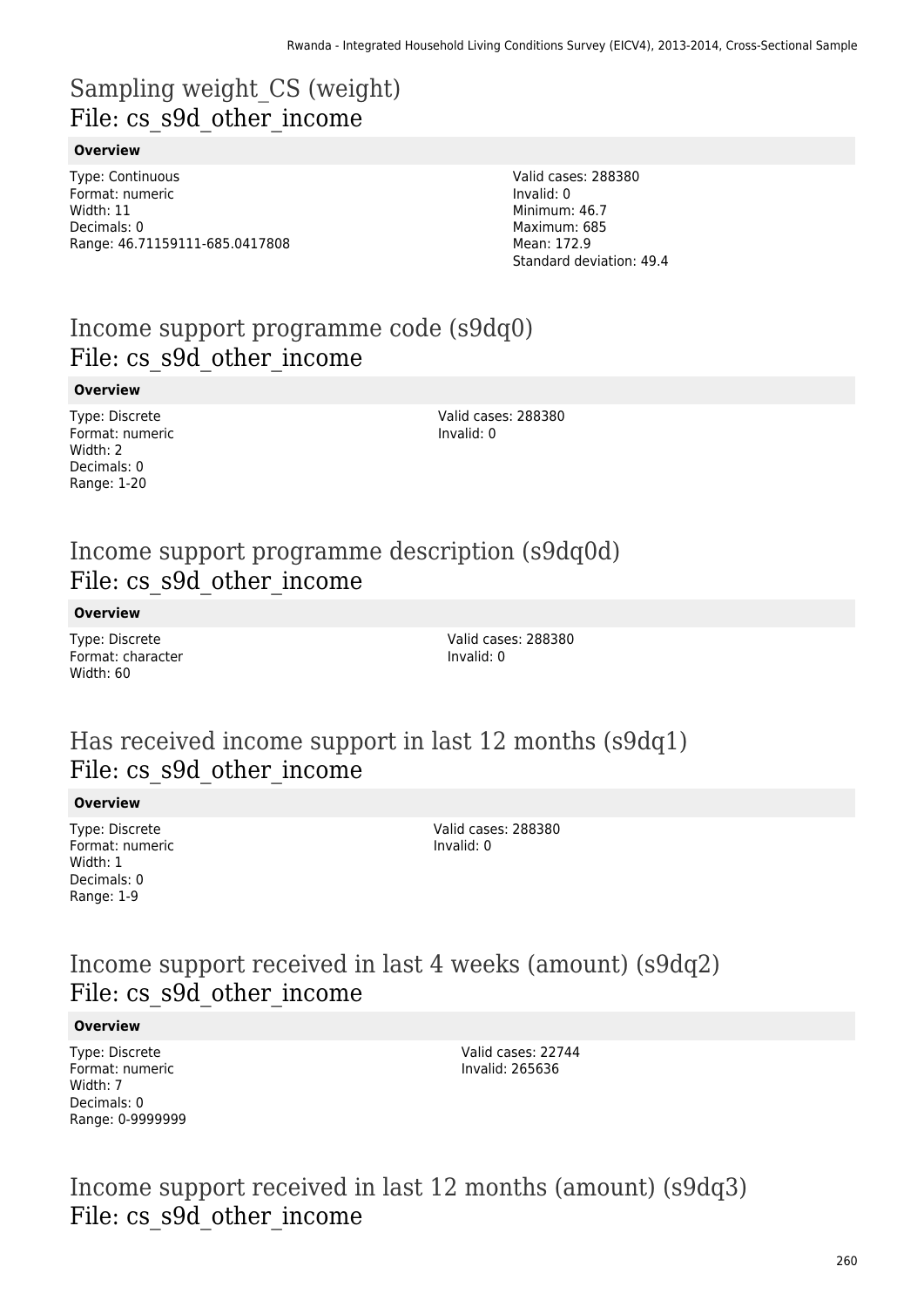# Income support received in last 12 months (amount) (s9dq3) File: cs s9d other income

### **Overview**

Type: Discrete Format: numeric Width: 8 Decimals: 0 Range: 0-99999999 Valid cases: 22744 Invalid: 265636

## Cluster (clust) File: cs\_s9d\_other\_income

#### **Overview**

Type: Continuous Format: numeric Width: 5 Decimals: 0 Range: 10001-11230

Valid cases: 288380 Invalid: 0 Minimum: 10001 Maximum: 11230 Mean: 10625.4 Standard deviation: 352.9

## Household Identifier\_in cross section (hhid) File: cs\_s9d\_other\_income

### **Overview**

Type: Continuous Format: numeric Width: 6 Decimals: 0 Range: 100001-114420 Valid cases: 288380 Invalid: 0 Minimum: 100001 Maximum: 114420 Mean: 107210.8 Standard deviation: 4162.7

## Type of household according to the sample (hhtype) File: cs\_s9d\_other\_income

### **Overview**

Type: Discrete Format: numeric Width: 1 Decimals: 0 Range: 1-8

Valid cases: 288380 Invalid: 0

# All Rwanda (rwanda) File: cs\_s9d\_other\_income

### **Overview**

Type: Discrete Format: numeric Width: 1 Decimals: 0 Range: 1-1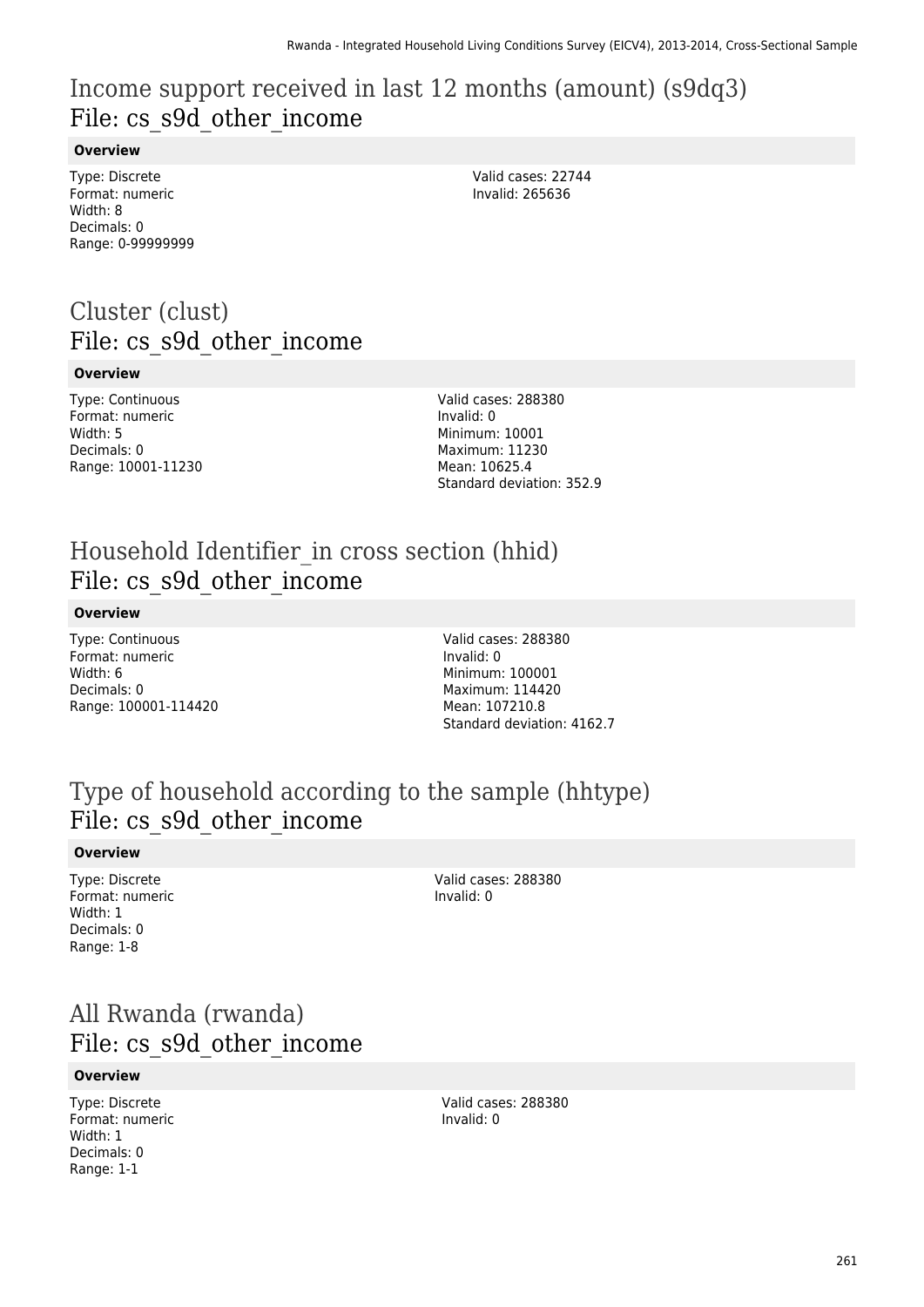# EICV4 survey sample (surveyh) File: cs s9d other income

### **Overview**

Type: Discrete Format: numeric Width: 1 Decimals: 0 Range: 1-3

Valid cases: 288380 Invalid: 0

# QUINTILE (quintile) File: cs\_s9d\_other\_income

#### **Overview**

Type: Discrete Format: numeric Width: 1 Decimals: 0 Range: 1-5

Valid cases: 288380 Invalid: 0

# POVERTY (poverty) File: cs s9d other income

#### **Overview**

Type: Discrete Format: numeric Width: 1 Decimals: 0 Range: 1-3

Valid cases: 288380 Invalid: 0

## aggregate consumption/ae in Jan14 Prices (Consumption) File: cs\_s9d\_other\_income

#### **Overview**

Type: Continuous Format: numeric Width: 16 Decimals: 0 Range: 7338.55126953125-12809880 Valid cases: 288380 Invalid: 0 Minimum: 7338.6 Maximum: 12809880 Mean: 315400.3 Standard deviation: 488279.1

# Month of interview (s0q19m) File: cs\_s9d\_other\_income

#### **Overview**

Type: Discrete Format: numeric Width: 2 Decimals: 0 Range: 1-12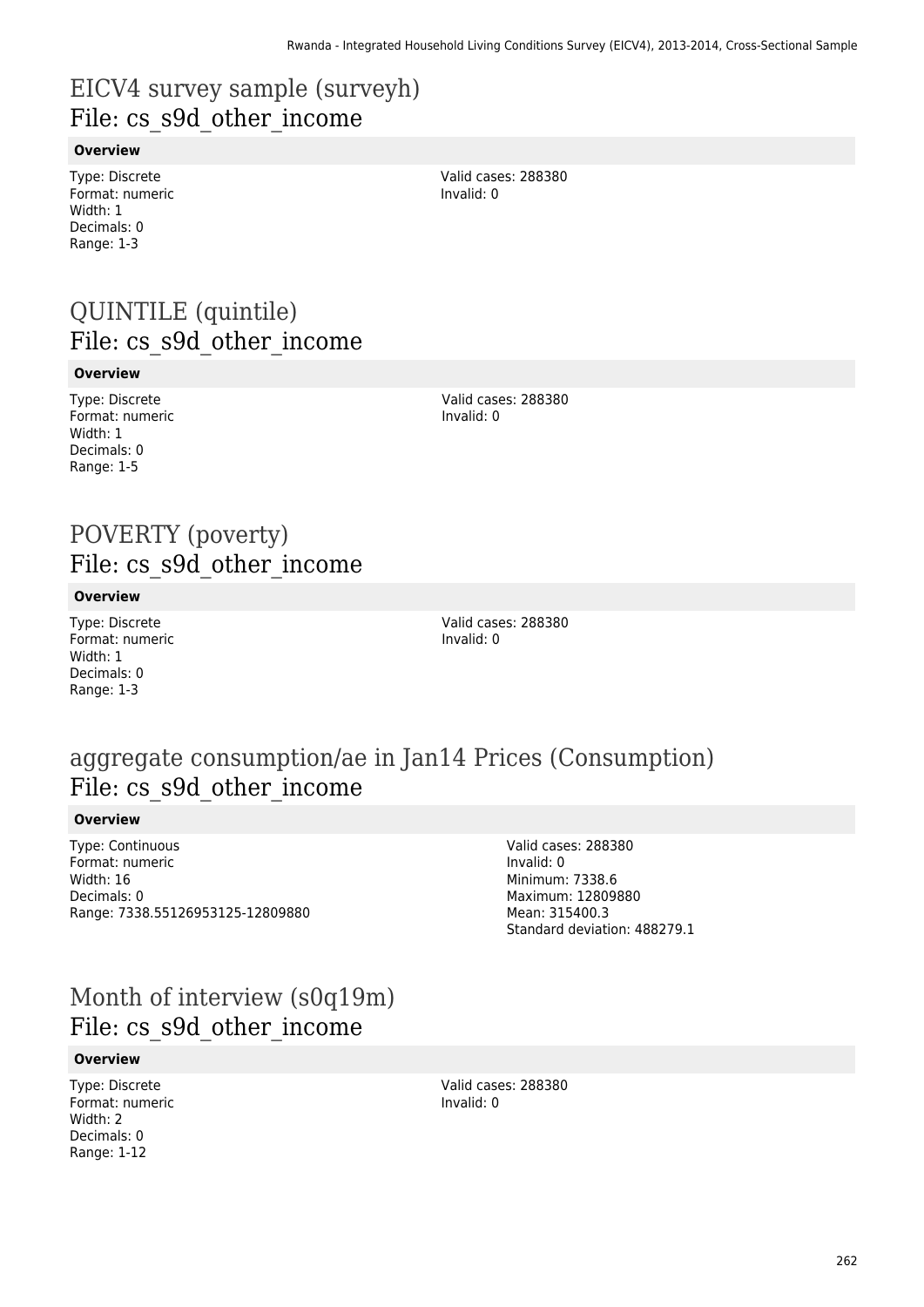# Year of interview (s0q19y) File: cs\_s9d\_other\_income

### **Overview**

Type: Discrete Format: numeric Width: 2 Decimals: 0 Range: 13-14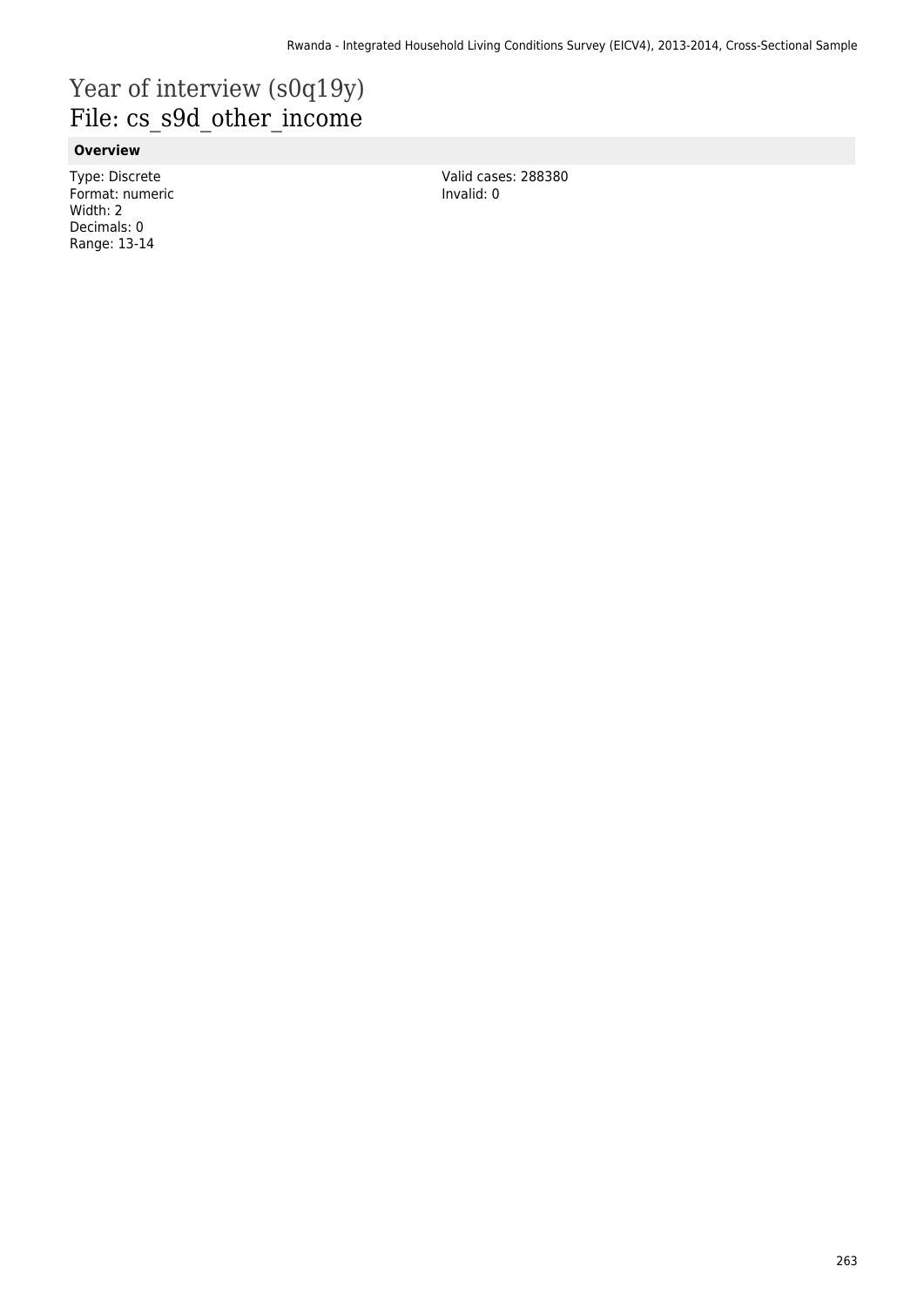# Province (province) File: cs s9e other expenditure

### **Overview**

Type: Discrete Format: numeric Width: 1 Decimals: 0 Range: 1-5

Valid cases: 187447 Invalid: 0

# District (district) File: cs s9e other expenditure

#### **Overview**

Type: Discrete Format: numeric Width: 2 Decimals: 0 Range: 11-57

Valid cases: 187447 Invalid: 0

## Urban/Rural 2012 (4 categories) (ur2012) File: cs s9e other expenditure

#### **Overview**

Type: Discrete Format: numeric Width: 1 Decimals: 0 Range: 1-4

Valid cases: 187447 Invalid: 0

## Urban/Rural 2012 (2 categories) (ur2\_2012) File: cs\_s9e\_other\_expenditure

### **Overview**

Type: Discrete Format: numeric Width: 1 Decimals: 0 Range: 1-2

Valid cases: 187447 Invalid: 0

## Region (region) File: cs\_s9e\_other\_expenditure

#### **Overview**

Type: Discrete Format: numeric Width: 1 Decimals: 0 Range: 1-6

Valid cases: 187447 Invalid: 0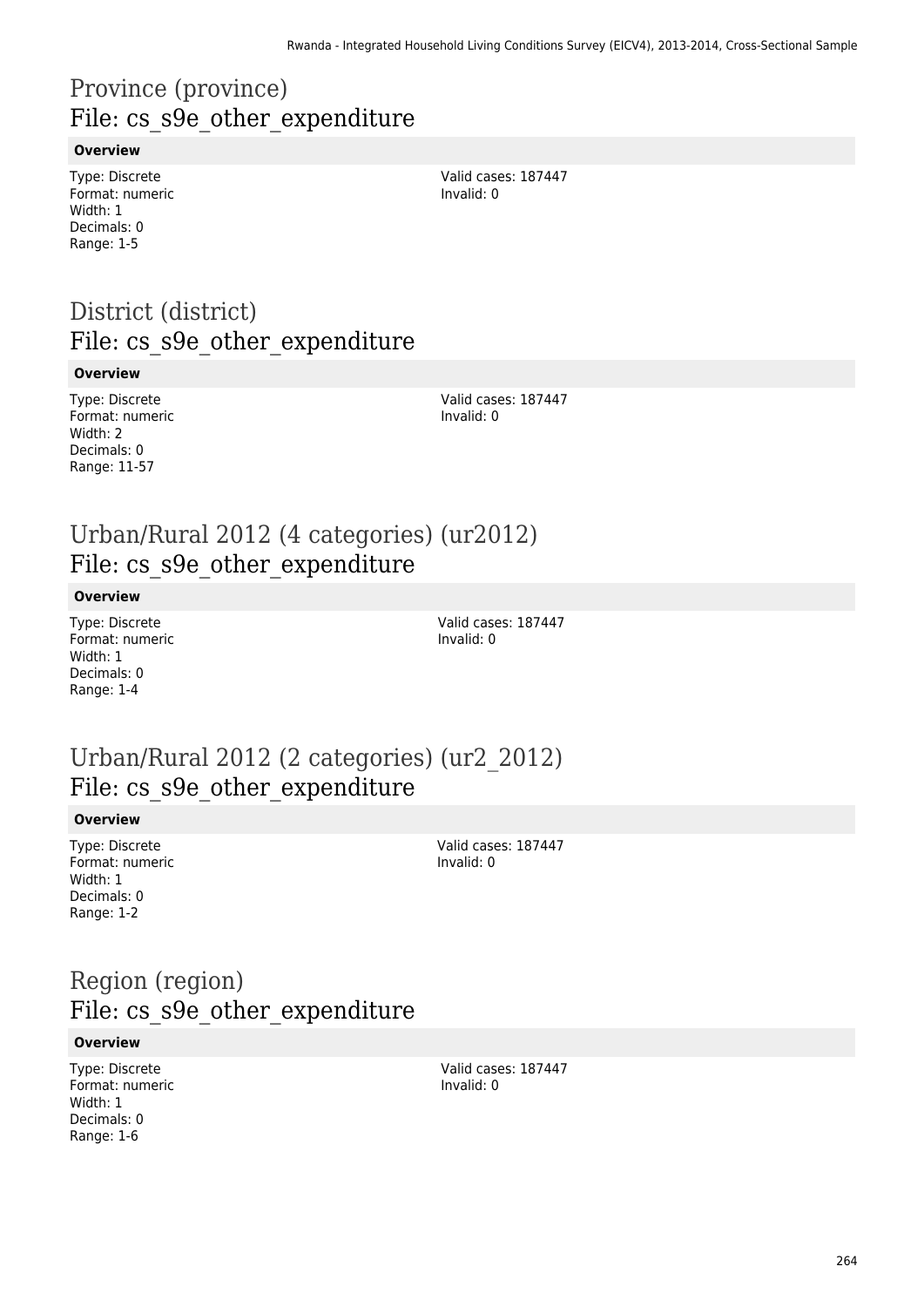# Sampling weight\_CS (weight) File: cs s9e other expenditure

### **Overview**

Type: Continuous Format: numeric Width: 11 Decimals: 0 Range: 46.71159111-685.0417808

Valid cases: 187447 Invalid: 0 Minimum: 46.7 Maximum: 685 Mean: 172.9 Standard deviation: 49.4

# Other expenditure code (s9eq1) File: cs s9e other expenditure

### **Overview**

Type: Discrete Format: numeric Width: 2 Decimals: 0 Range: 1-13

Valid cases: 187447 Invalid: 0

## Other expenditure description (s9eq1d) File: cs\_s9e\_other\_expenditure

### **Overview**

Type: Discrete Format: character Width: 60

Valid cases: 187447 Invalid: 0

### Amount spent on other expenditure (s9eq2) File: cs\_s9e\_other\_expenditure

### **Overview**

Type: Discrete Format: numeric Width: 7 Decimals: 0 Range: 0-9999999

Valid cases: 187447 Invalid: 0

### Cluster (clust) File: cs s9e other expenditure

### **Overview**

Type: Continuous Format: numeric Width: 5 Decimals: 0 Range: 10001-11230 Valid cases: 187447 Invalid: 0 Minimum: 10001 Maximum: 11230 Mean: 10625.4 Standard deviation: 352.9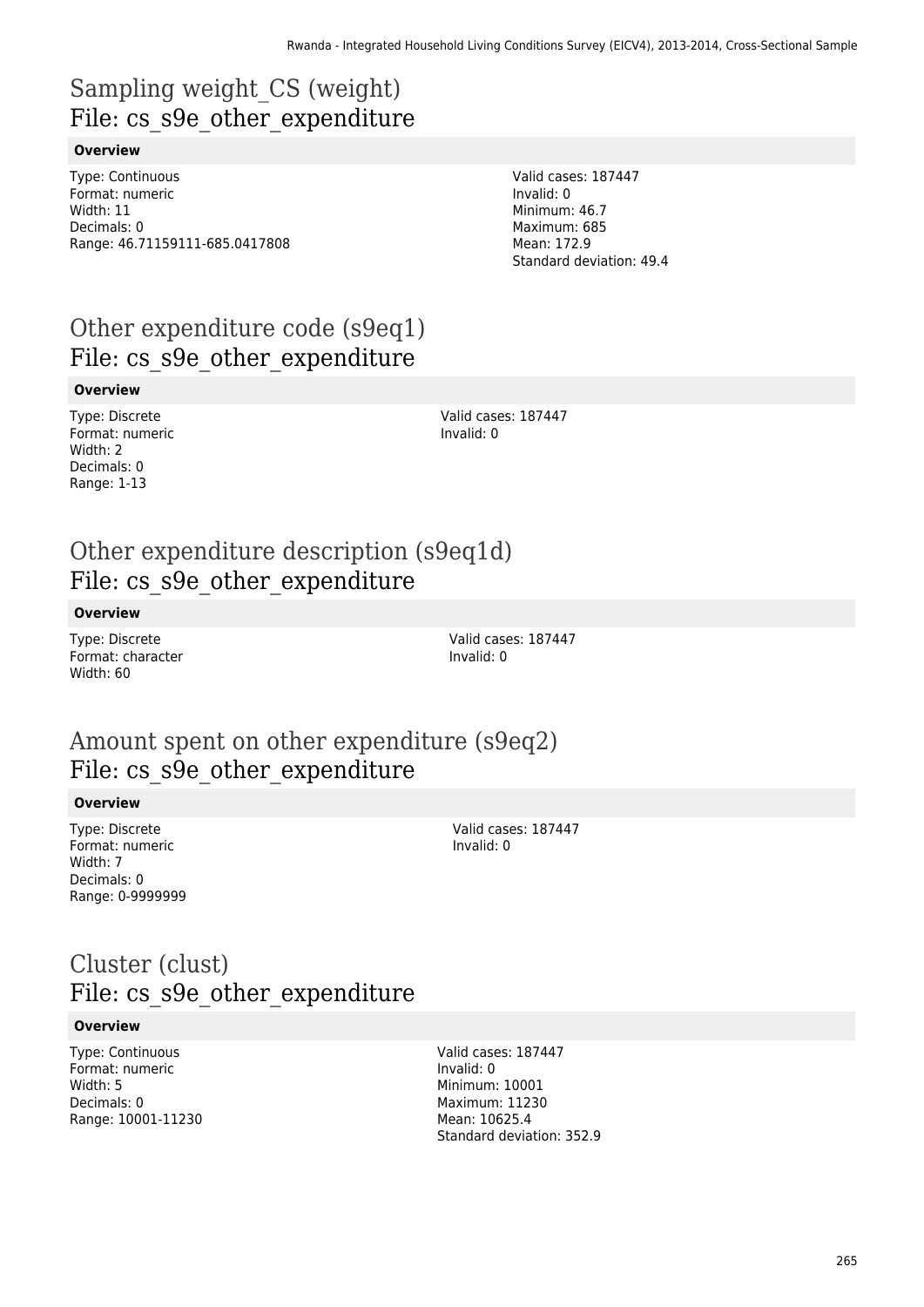# Household Identifier\_in cross section (hhid) File: cs s9e other expenditure

### **Overview**

Type: Continuous Format: numeric Width: 6 Decimals: 0 Range: 100001-114420

Valid cases: 187447 Invalid: 0 Minimum: 100001 Maximum: 114420 Mean: 107210.8 Standard deviation: 4162.7

# Type of household according to the sample (hhtype) File: cs s9e other expenditure

#### **Overview**

Type: Discrete Format: numeric Width: 1 Decimals: 0 Range: 1-8

Valid cases: 187447 Invalid: 0

## All Rwanda (rwanda) File: cs\_s9e\_other\_expenditure

### **Overview**

Type: Discrete Format: numeric Width: 1 Decimals: 0 Range: 1-1

Valid cases: 187447 Invalid: 0

### EICV4 survey sample (surveyh) File: cs\_s9e\_other\_expenditure

#### **Overview**

Type: Discrete Format: numeric Width: 1 Decimals: 0 Range: 1-3

Valid cases: 187447 Invalid: 0

## QUINTILE (quintile) File: cs\_s9e\_other\_expenditure

#### **Overview**

Type: Discrete Format: numeric Width: 1 Decimals: 0 Range: 1-5

Valid cases: 187447 Invalid: 0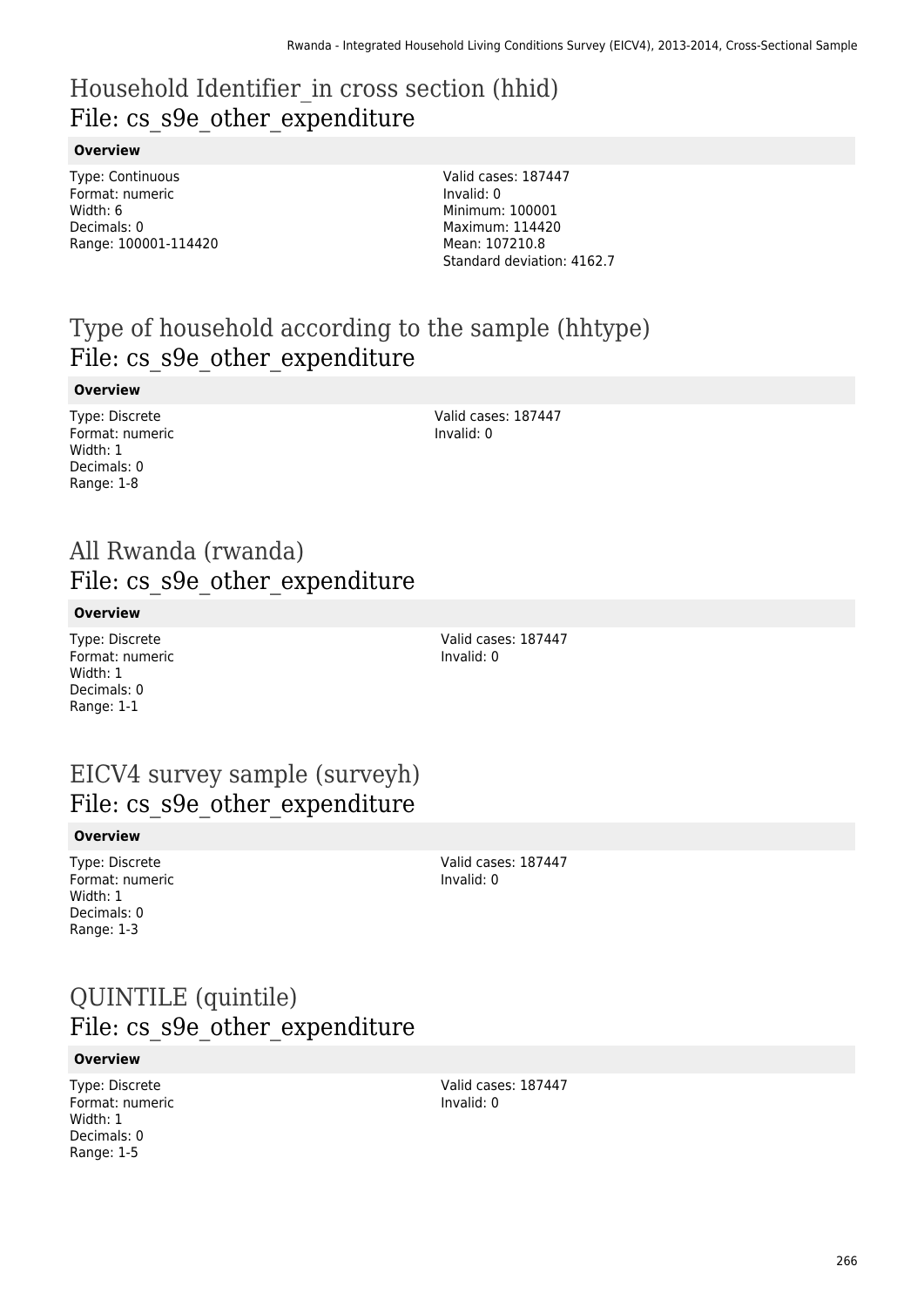# POVERTY (poverty) File: cs s9e other expenditure

### **Overview**

Type: Discrete Format: numeric Width: 1 Decimals: 0 Range: 1-3

Valid cases: 187447 Invalid: 0

## aggregate consumption/ae in Jan14 Prices (Consumption) File: cs s9e other expenditure

#### **Overview**

Type: Continuous Format: numeric Width: 16 Decimals: 0 Range: 7338.55126953125-12809880 Valid cases: 187447 Invalid: 0 Minimum: 7338.6 Maximum: 12809880 Mean: 315400.3 Standard deviation: 488279.6

## Month of interview (s0q19m) File: cs s9e other expenditure

### **Overview**

Type: Discrete Format: numeric Width: 2 Decimals: 0 Range: 1-12

Valid cases: 187447 Invalid: 0

## Year of interview (s0q19y) File: cs\_s9e\_other\_expenditure

#### **Overview**

Type: Discrete Format: numeric Width: 2 Decimals: 0 Range: 13-14

Valid cases: 187447 Invalid: 0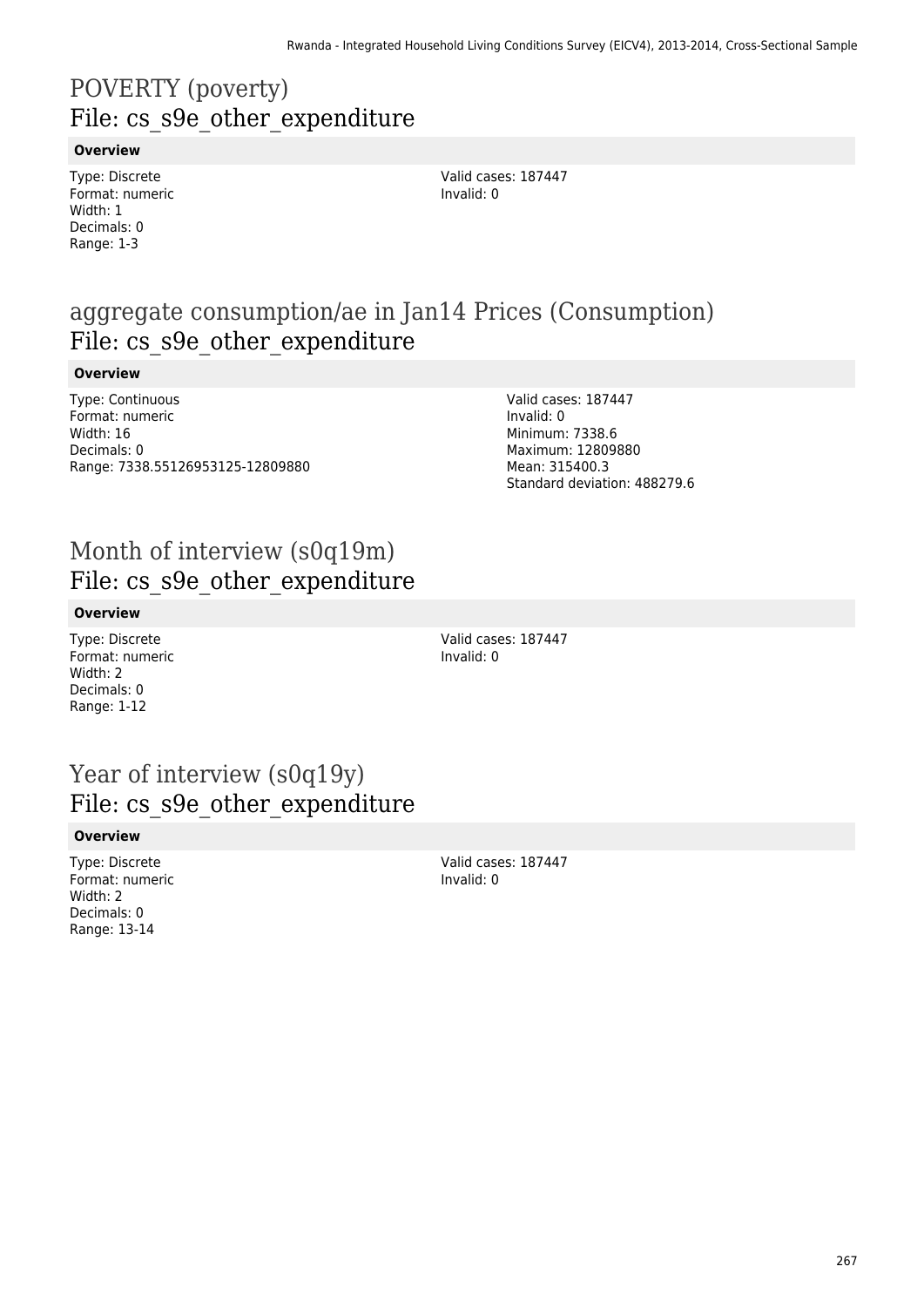# Province (province) File: cs\_s10a1\_credits

### **Overview**

Type: Discrete Format: numeric Width: 1 Decimals: 0 Range: 1-5

Valid cases: 14419 Invalid: 0

# District (district) File: cs\_s10a1\_credits

#### **Overview**

Type: Discrete Format: numeric Width: 2 Decimals: 0 Range: 11-57

Valid cases: 14419 Invalid: 0

## Urban/Rural 2012 (4 categories) (ur2012) File: cs\_s10a1\_credits

#### **Overview**

Type: Discrete Format: numeric Width: 1 Decimals: 0 Range: 1-4

Valid cases: 14419 Invalid: 0

## Urban/Rural 2012 (2 categories) (ur2\_2012) File: cs\_s10a1\_credits

#### **Overview**

Type: Discrete Format: numeric Width: 1 Decimals: 0 Range: 1-2

Valid cases: 14419 Invalid: 0

## Region (region) File: cs\_s10a1\_credits

#### **Overview**

Type: Discrete Format: numeric Width: 1 Decimals: 0 Range: 1-6

Valid cases: 14419 Invalid: 0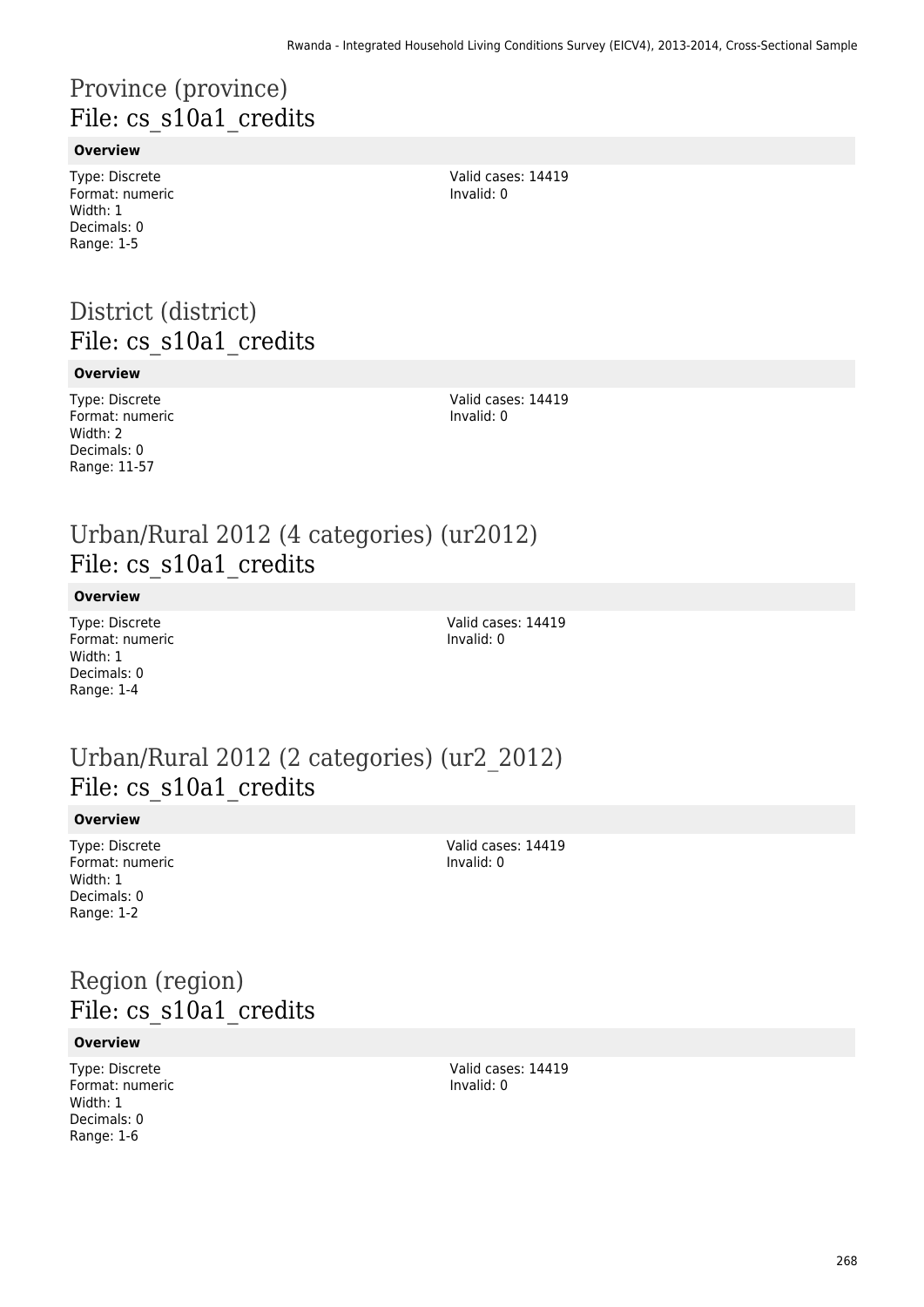# Sampling weight\_CS (weight) File: cs\_s10a1\_credits

#### **Overview**

Type: Continuous Format: numeric Width: 11 Decimals: 0 Range: 46.71159111-685.0417808

Valid cases: 14419 Invalid: 0 Minimum: 46.7 Maximum: 685 Mean: 172.9 Standard deviation: 49.4

# Requested and failed to get a loan in last 12 months (s10aq1) File: cs\_s10a1\_credits

**Overview**

Type: Discrete Format: numeric Width: 1 Decimals: 0 Range: 1-9

Valid cases: 14419 Invalid: 0

## Reason why loan was denied (s10aq2) File: cs\_s10a1\_credits

### **Overview**

Type: Discrete Format: numeric Width: 1 Decimals: 0 Range: 1-9

Valid cases: 590 Invalid: 13829

## HH member owe money over previous 12 months (s10aq3) File: cs\_s10a1\_credits

### **Overview**

Type: Discrete Format: numeric Width: 1 Decimals: 0 Range: 1-9

Valid cases: 14419 Invalid: 0

# Cluster (clust) File: cs\_s10a1\_credits

#### **Overview**

Type: Continuous Format: numeric Width: 5 Decimals: 0 Range: 10001-11230 Valid cases: 14419 Invalid: 0 Minimum: 10001 Maximum: 11230 Mean: 10625.4 Standard deviation: 352.9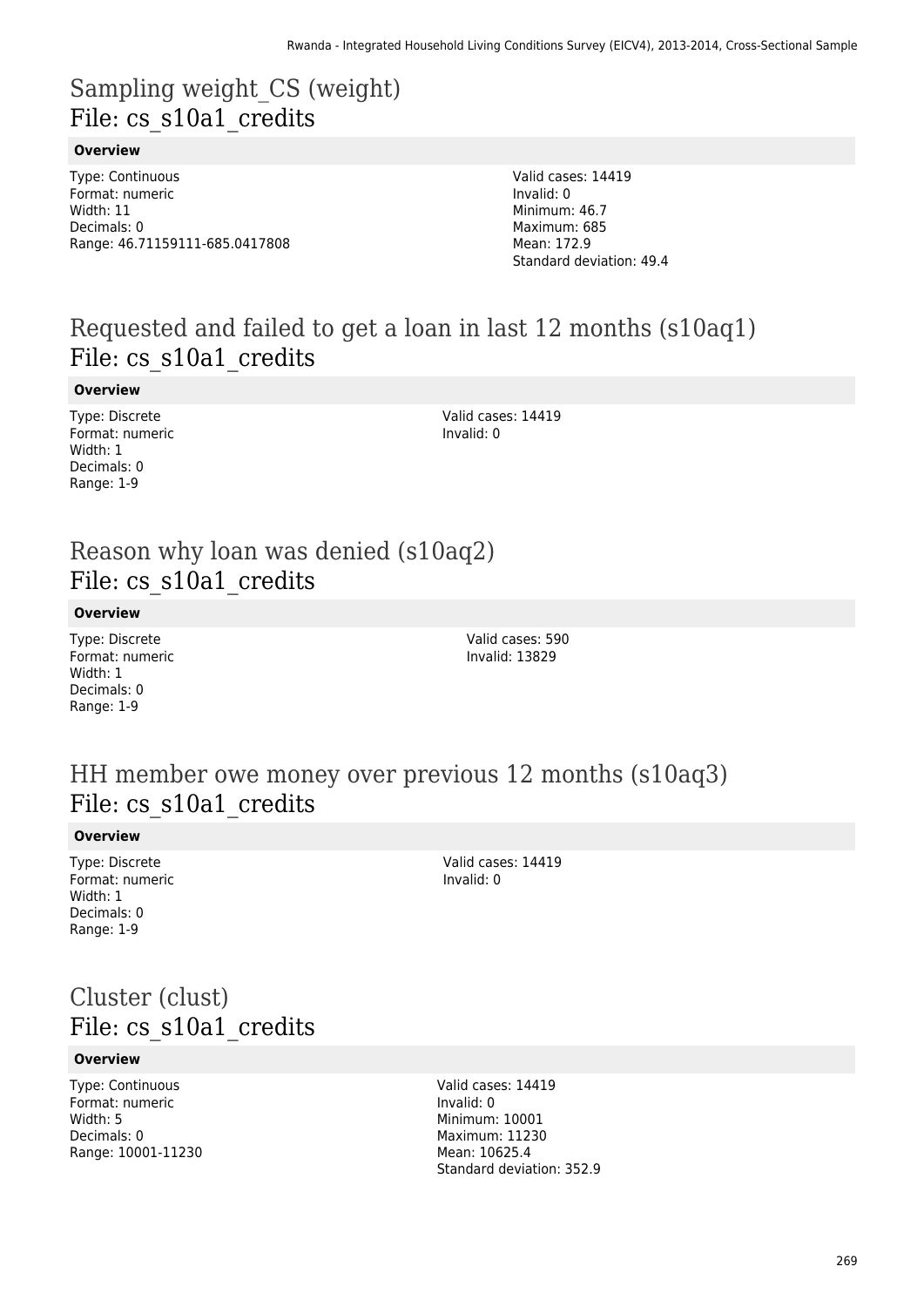# Household Identifier (hhid) File: cs\_s10a1\_credits

### **Overview**

Type: Continuous Format: numeric Width: 6 Decimals: 0 Range: 100001-114420 Valid cases: 14419 Invalid: 0 Minimum: 100001 Maximum: 114420 Mean: 107210.8 Standard deviation: 4162.8

# Type of household according to the sample (hhtype) File: cs\_s10a1\_credits

**Overview**

Type: Discrete Format: numeric Width: 1 Decimals: 0 Range: 1-8

Valid cases: 14419 Invalid: 0

# All Rwanda (rwanda) File: cs\_s10a1\_credits

### **Overview**

Type: Discrete Format: numeric Width: 1 Decimals: 0 Range: 1-1

Valid cases: 14419 Invalid: 0

### EICV4 survey sample (surveyh) File: cs\_s10a1\_credits

### **Overview**

Type: Discrete Format: numeric Width: 1 Decimals: 0 Range: 1-3

Valid cases: 14419 Invalid: 0

# QUINTILE (quintile) File: cs\_s10a1\_credits

### **Overview**

Type: Discrete Format: numeric Width: 1 Decimals: 0 Range: 1-5

Valid cases: 14419 Invalid: 0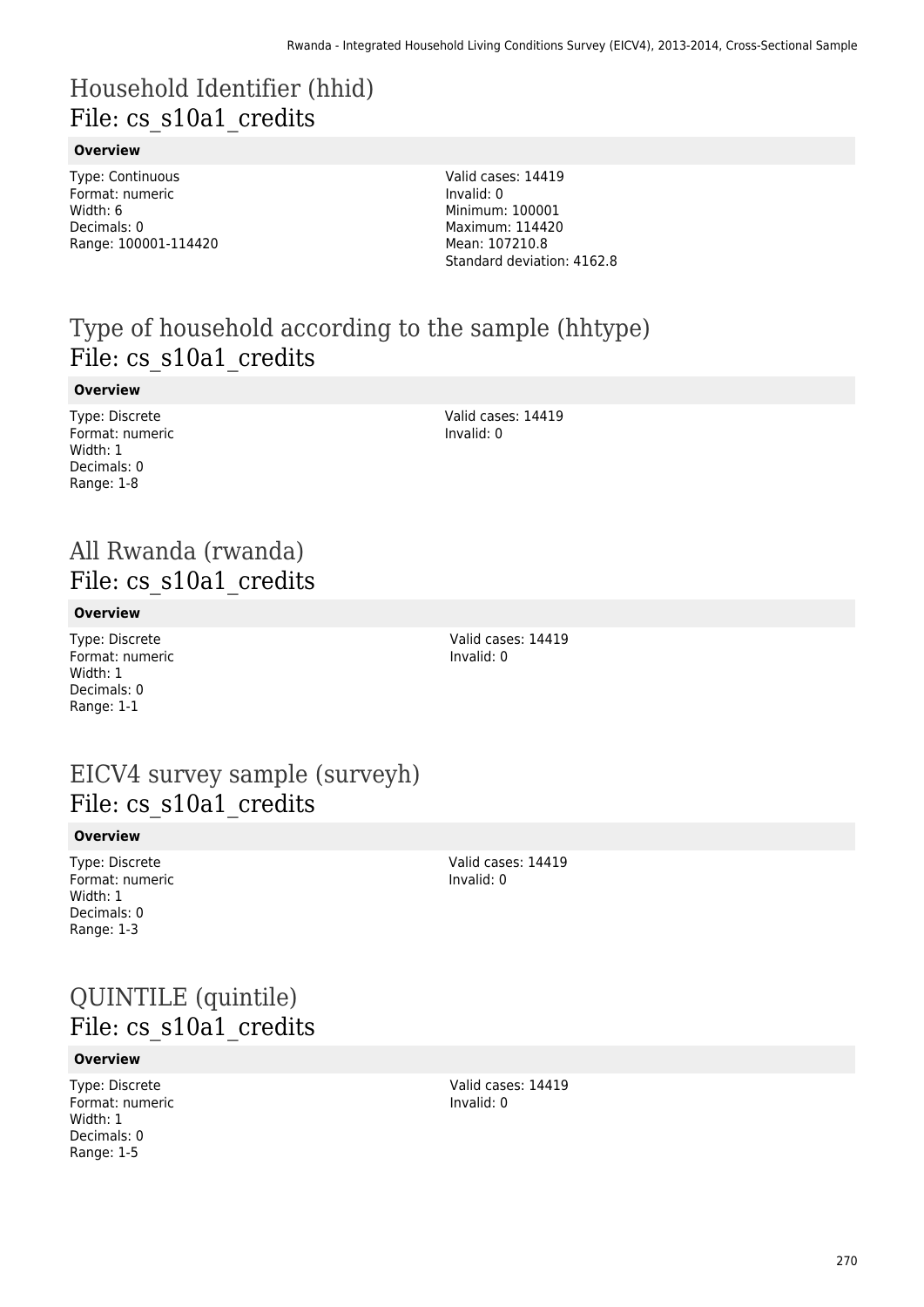# POVERTY (poverty) File: cs\_s10a1\_credits

### **Overview**

Type: Discrete Format: numeric Width: 1 Decimals: 0 Range: 1-3

Valid cases: 14419 Invalid: 0

# aggregate consumption/ae in Jan14 Prices (Consumption) File: cs\_s10a1\_credits

### **Overview**

Type: Continuous Format: numeric Width: 16 Decimals: 0 Range: 7338.55126953125-12809880 Valid cases: 14419 Invalid: 0 Minimum: 7338.6 Maximum: 12809880 Mean: 315400.3 Standard deviation: 488295.2

# Month of interview (s0q19m) File: cs\_s10a1\_credits

### **Overview**

Type: Discrete Format: numeric Width: 2 Decimals: 0 Range: 1-12

Valid cases: 14419 Invalid: 0

## Year of interview (s0q19y) File: cs\_s10a1\_credits

### **Overview**

Type: Discrete Format: numeric Width: 2 Decimals: 0 Range: 13-14

Valid cases: 14419 Invalid: 0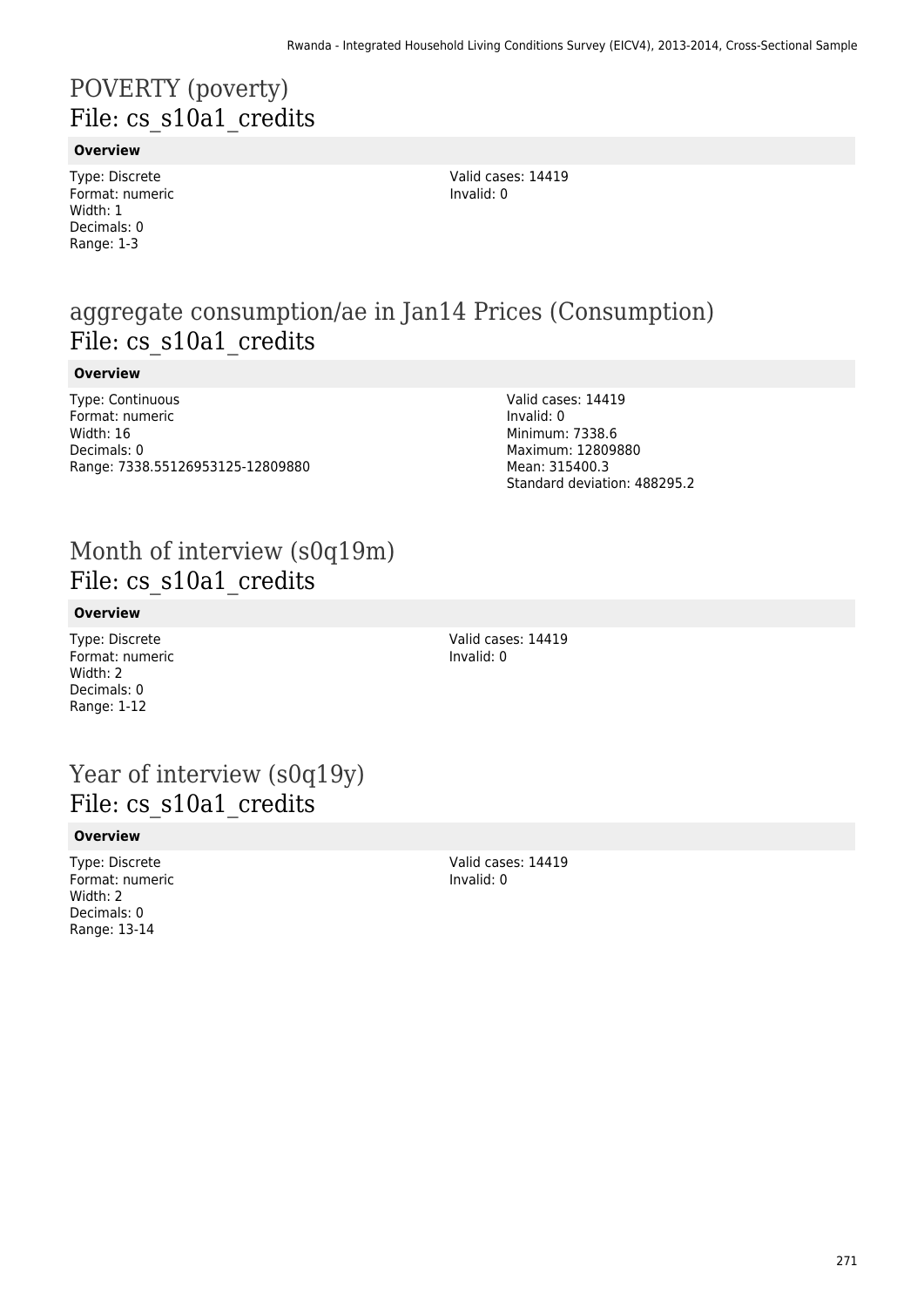# Province (province) File: cs\_s10a2\_credits

### **Overview**

Type: Discrete Format: numeric Width: 1 Decimals: 0 Range: 1-5

Valid cases: 20974 Invalid: 0

# District (district) File: cs\_s10a2\_credits

#### **Overview**

Type: Discrete Format: numeric Width: 2 Decimals: 0 Range: 11-57

Valid cases: 20974 Invalid: 0

## Urban/Rural 2012 (4 categories) (ur2012) File: cs\_s10a2\_credits

#### **Overview**

Type: Discrete Format: numeric Width: 1 Decimals: 0 Range: 1-4

Valid cases: 20974 Invalid: 0

## Urban/Rural 2012 (2 categories) (ur2\_2012) File: cs\_s10a2\_credits

#### **Overview**

Type: Discrete Format: numeric Width: 1 Decimals: 0 Range: 1-2

Valid cases: 20974 Invalid: 0

## Region (region) File: cs\_s10a2\_credits

#### **Overview**

Type: Discrete Format: numeric Width: 1 Decimals: 0 Range: 1-6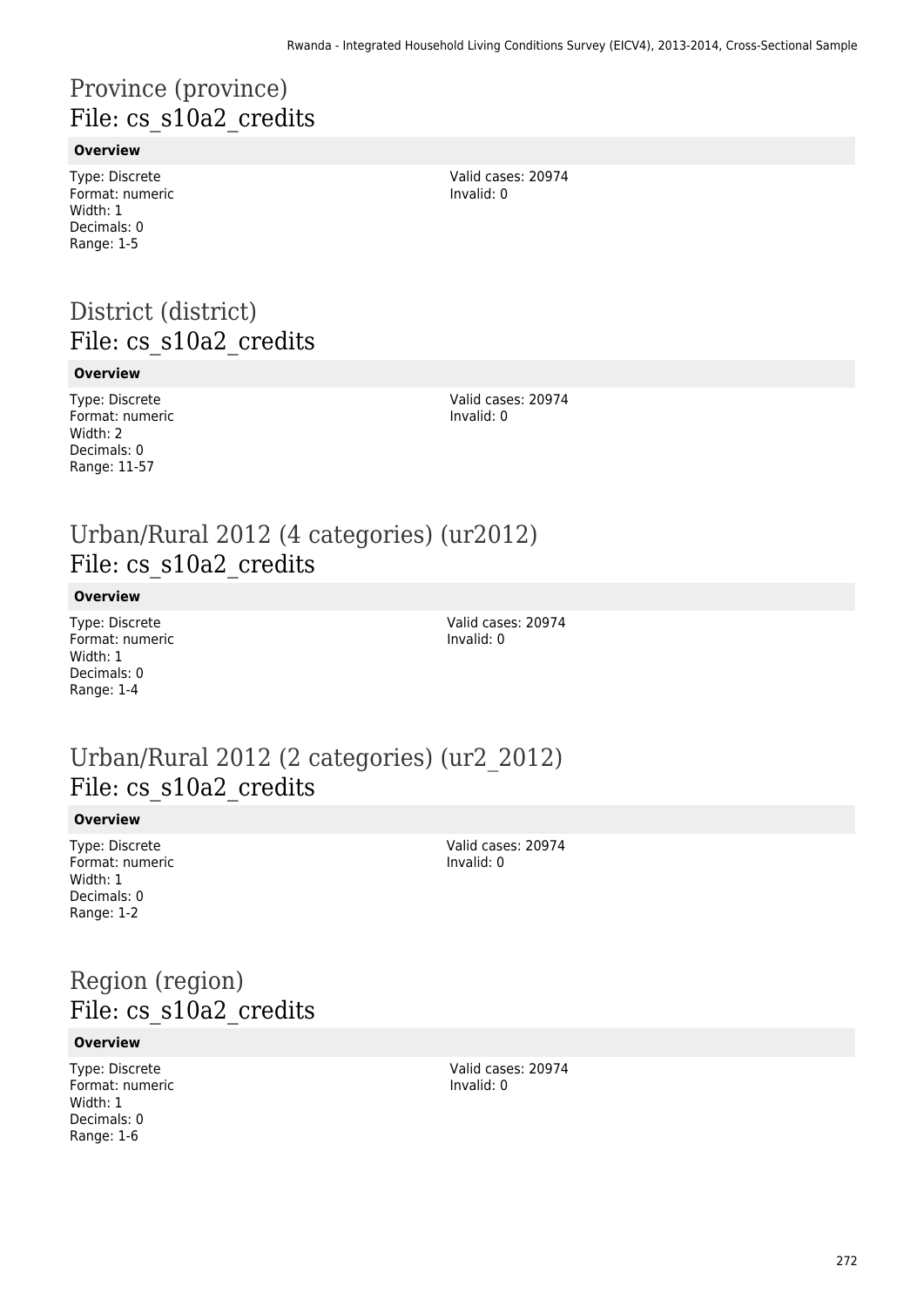# Sampling weight\_CS (weight) File: cs\_s10a2\_credits

### **Overview**

Type: Continuous Format: numeric Width: 11 Decimals: 0 Range: 46.71159111-685.0417808 Valid cases: 20974 Invalid: 0 Minimum: 46.7 Maximum: 685 Mean: 172.2 Standard deviation: 49.6

# Loan ID Number (s10aq4) File: cs\_s10a2\_credits

### **Overview**

Type: Discrete Format: numeric Width: 2 Decimals: 0 Range: 1-10

Valid cases: 16266 Invalid: 4708

# Loan source (s10aq5) File: cs\_s10a2\_credits

### **Overview**

Type: Discrete Format: numeric Width: 2 Decimals: 0 Range: 1-99

Valid cases: 16266 Invalid: 4708

## Loan recipient ID Number (s10aq6) File: cs\_s10a2\_credits

### **Overview**

Type: Discrete Format: numeric Width: 2 Decimals: 0 Range: 1-99

Valid cases: 16266 Invalid: 4708

# Loan amount (s10aq7) File: cs\_s10a2\_credits

### **Overview**

Type: Discrete Format: numeric Width: 9 Decimals: 0 Range: 50-999999999 Valid cases: 16266 Invalid: 4708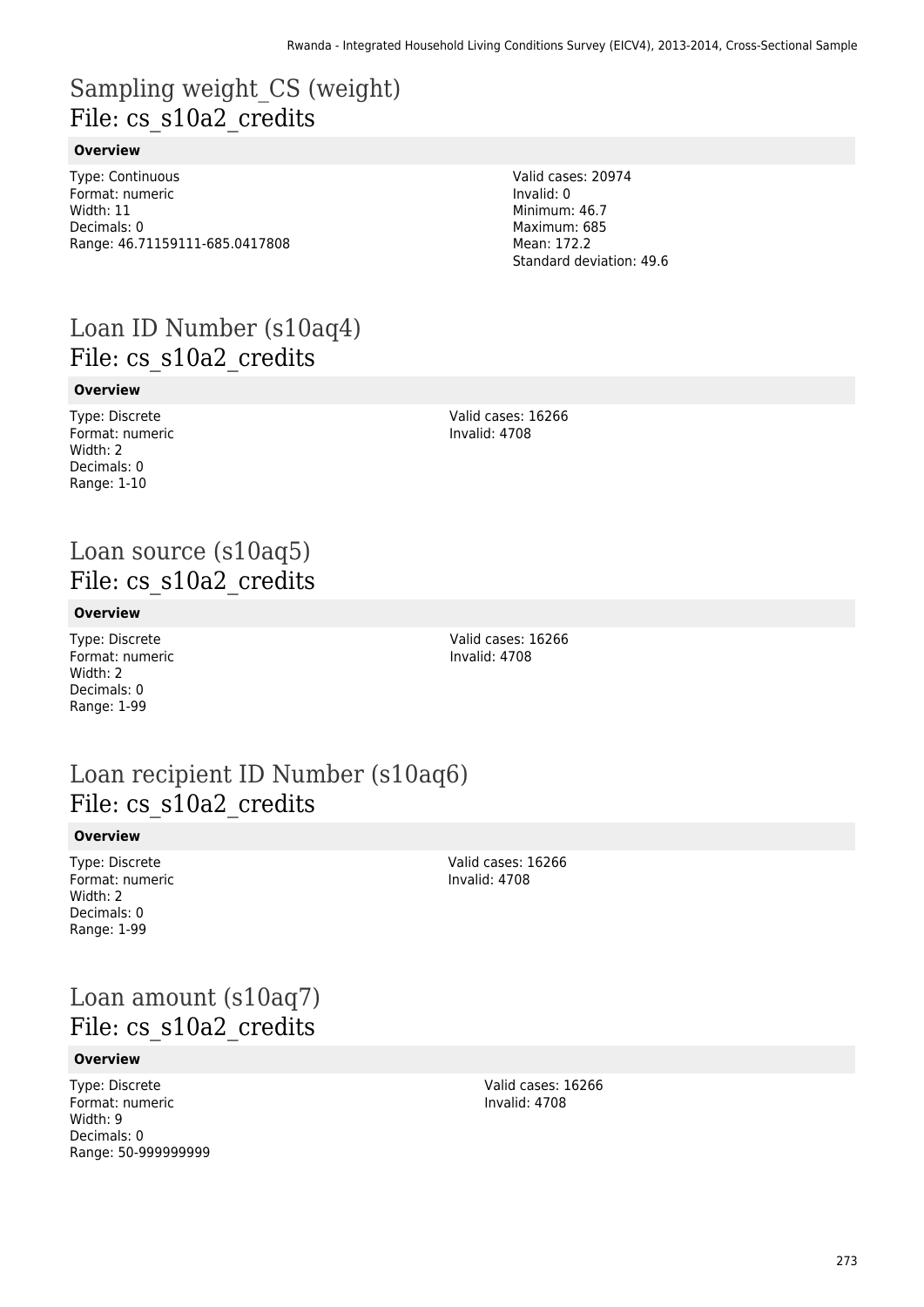# Total interest payment (s10aq8) File: cs\_s10a2\_credits

### **Overview**

Type: Discrete Format: numeric Width: 8 Decimals: 0 Range: 0-99999999 Valid cases: 16266 Invalid: 4708

# Purpose of loan (s10aq9) File: cs\_s10a2\_credits

#### **Overview**

Type: Discrete Format: numeric Width: 2 Decimals: 0 Range: 1-99

Valid cases: 16266 Invalid: 4708

## Property required to secure the loan (s10aq10) File: cs\_s10a2\_credits

#### **Overview**

Type: Discrete Format: numeric Width: 1 Decimals: 0 Range: 1-9

Valid cases: 16266 Invalid: 4708

## Loan has been repaid (s10aq11) File: cs s10a2 credits

### **Overview**

Type: Discrete Format: numeric Width: 1 Decimals: 0 Range: 1-9

Valid cases: 16266 Invalid: 4708

## Amount of loan paid in last 12 months (s10aq12) File: cs\_s10a2\_credits

#### **Overview**

Type: Discrete Format: numeric Width: 8 Decimals: 0 Range: 20-99999999 Valid cases: 9692 Invalid: 11282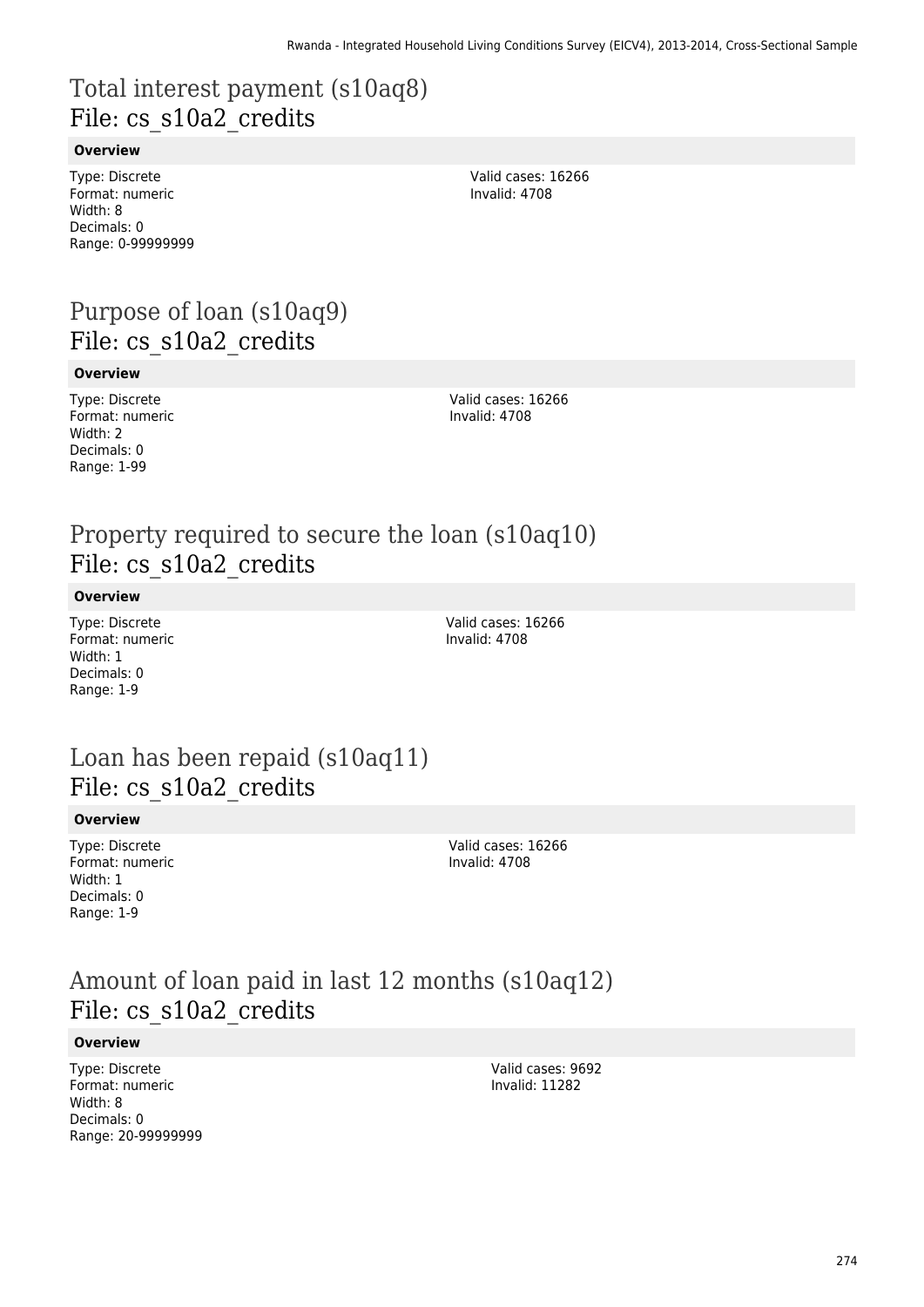# Cluster (clust) File: cs\_s10a2\_credits

### **Overview**

Type: Continuous Format: numeric Width: 5 Decimals: 0 Range: 10001-11230

Valid cases: 20974 Invalid: 0 Minimum: 10001 Maximum: 11230 Mean: 10636.6 Standard deviation: 355

# Household Identifier (hhid) File: cs\_s10a2\_credits

### **Overview**

Type: Continuous Format: numeric Width: 6 Decimals: 0 Range: 100001-114420 Valid cases: 20974 Invalid: 0 Minimum: 100001 Maximum: 114420 Mean: 107342.3 Standard deviation: 4189.6

# Type of household according to the sample (hhtype) File: cs\_s10a2\_credits

### **Overview**

Type: Discrete Format: numeric Width: 1 Decimals: 0 Range: 1-8

Valid cases: 20974 Invalid: 0

## All Rwanda (rwanda) File: cs\_s10a2\_credits

#### **Overview**

Type: Discrete Format: numeric Width: 1 Decimals: 0 Range: 1-1

Valid cases: 20974 Invalid: 0

## EICV4 survey sample (surveyh) File: cs\_s10a2\_credits

### **Overview**

Type: Discrete Format: numeric Width: 1 Decimals: 0 Range: 1-3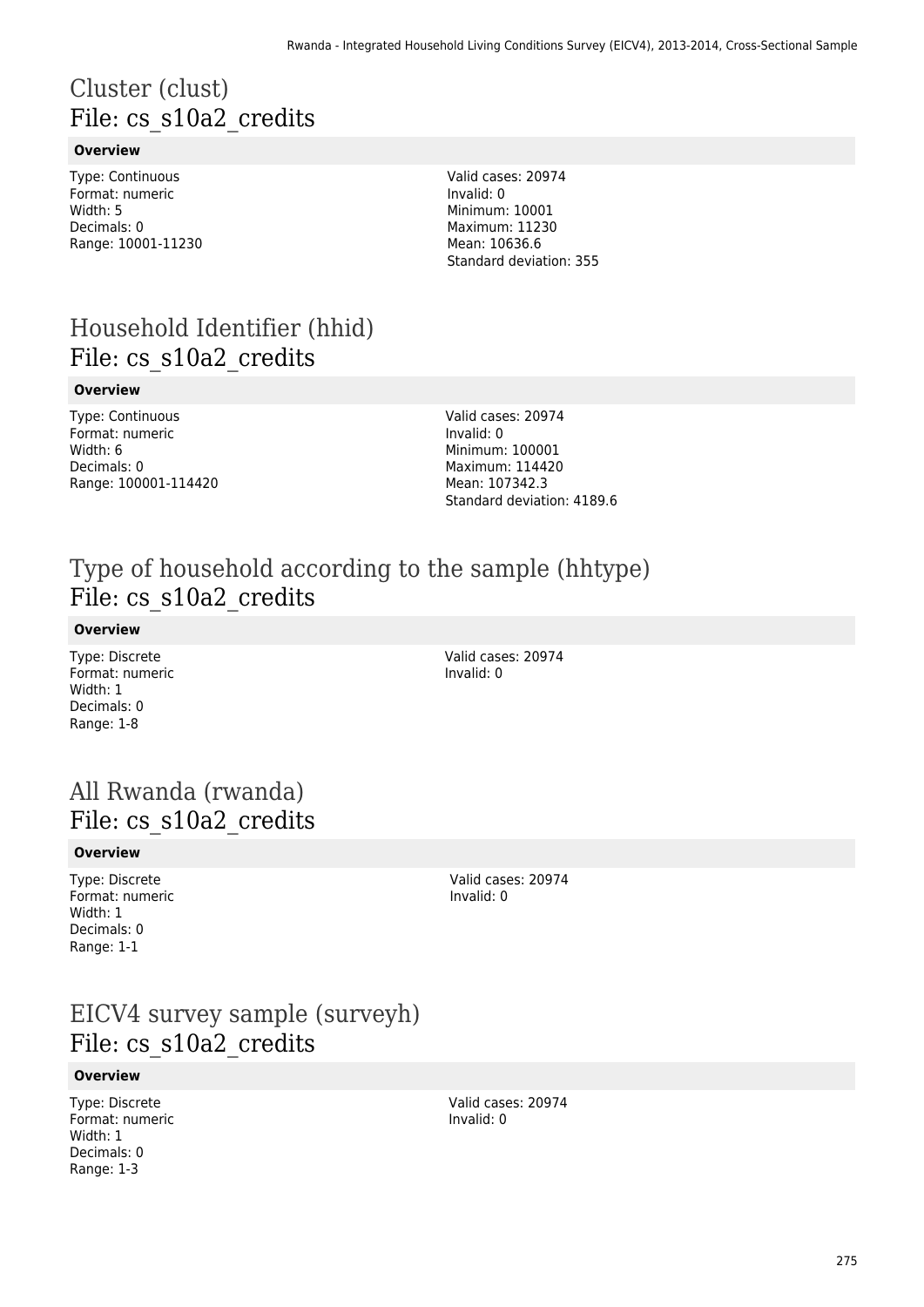# QUINTILE (quintile) File: cs\_s10a2\_credits

### **Overview**

Type: Discrete Format: numeric Width: 1 Decimals: 0 Range: 1-5

Valid cases: 20974 Invalid: 0

# POVERTY (poverty) File: cs\_s10a2\_credits

#### **Overview**

Type: Discrete Format: numeric Width: 1 Decimals: 0 Range: 1-3

Valid cases: 20974 Invalid: 0

## aggregate consumption/ae in Jan14 Prices (Consumption) File: cs\_s10a2\_credits

### **Overview**

Type: Continuous Format: numeric Width: 16 Decimals: 0 Range: 7338.55126953125-12809880 Valid cases: 20974 Invalid: 0 Minimum: 7338.6 Maximum: 12809880 Mean: 309969.5 Standard deviation: 470990.3

# Month of interview (s0q19m) File: cs\_s10a2\_credits

#### **Overview**

Type: Discrete Format: numeric Width: 2 Decimals: 0 Range: 1-12

Valid cases: 20974 Invalid: 0

# Year of interview (s0q19y) File: cs s10a2 credits

#### **Overview**

Type: Discrete Format: numeric Width: 2 Decimals: 0 Range: 13-14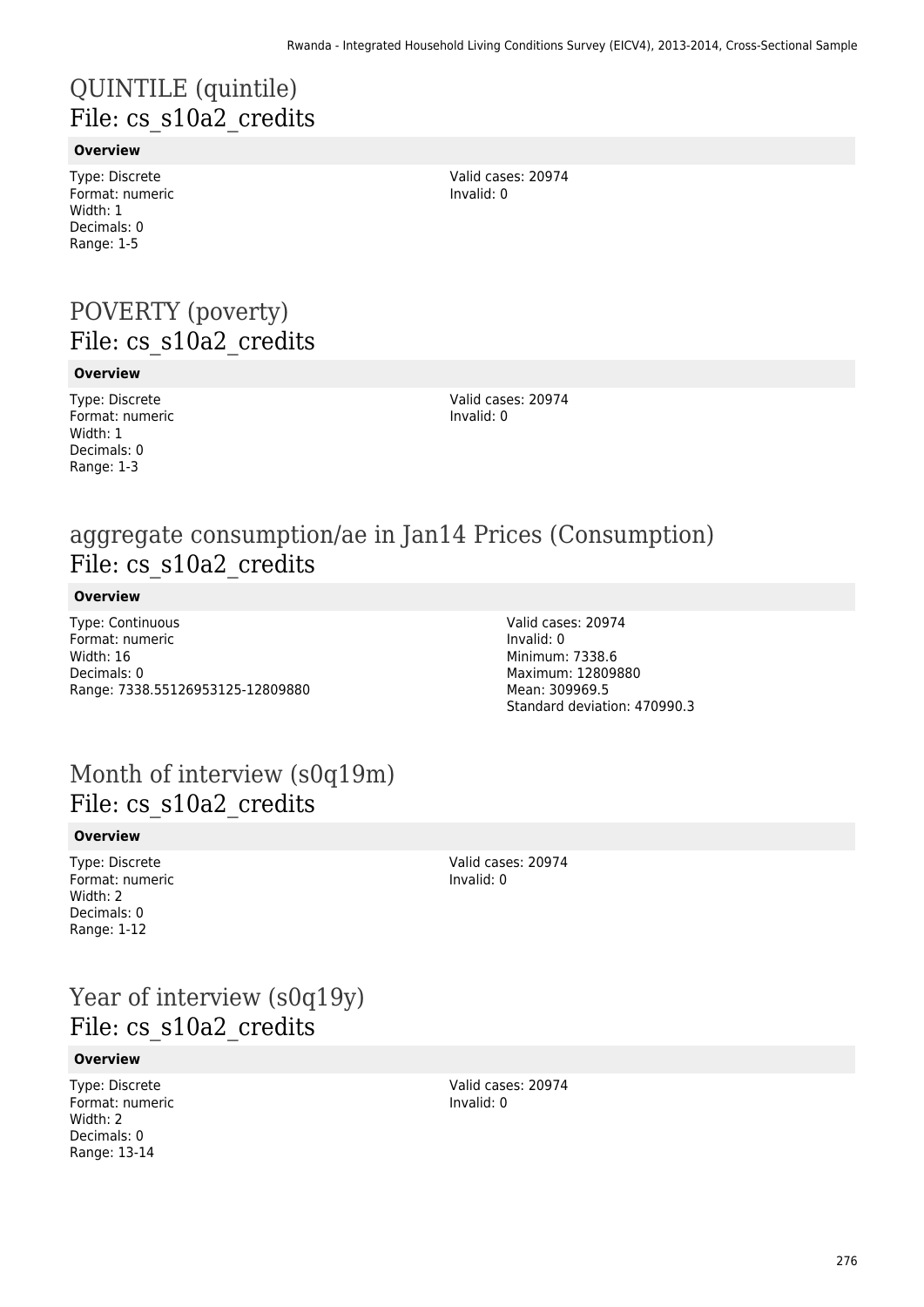# Province (province) File: cs\_s10b\_goods

### **Overview**

Type: Discrete Format: numeric Width: 1 Decimals: 0 Range: 1-5

Valid cases: 389313 Invalid: 0

# District (district) File: cs\_s10b\_goods

#### **Overview**

Type: Discrete Format: numeric Width: 2 Decimals: 0 Range: 11-57

Valid cases: 389313 Invalid: 0

## Urban/Rural 2012 (4 categories) (ur2012) File: cs\_s10b\_goods

#### **Overview**

Type: Discrete Format: numeric Width: 1 Decimals: 0 Range: 1-4

Valid cases: 389313 Invalid: 0

## Urban/Rural 2012 (2 categories) (ur2\_2012) File: cs\_s10b\_goods

#### **Overview**

Type: Discrete Format: numeric Width: 1 Decimals: 0 Range: 1-2

Valid cases: 389313 Invalid: 0

## Region (region) File: cs\_s10b\_goods

#### **Overview**

Type: Discrete Format: numeric Width: 1 Decimals: 0 Range: 1-6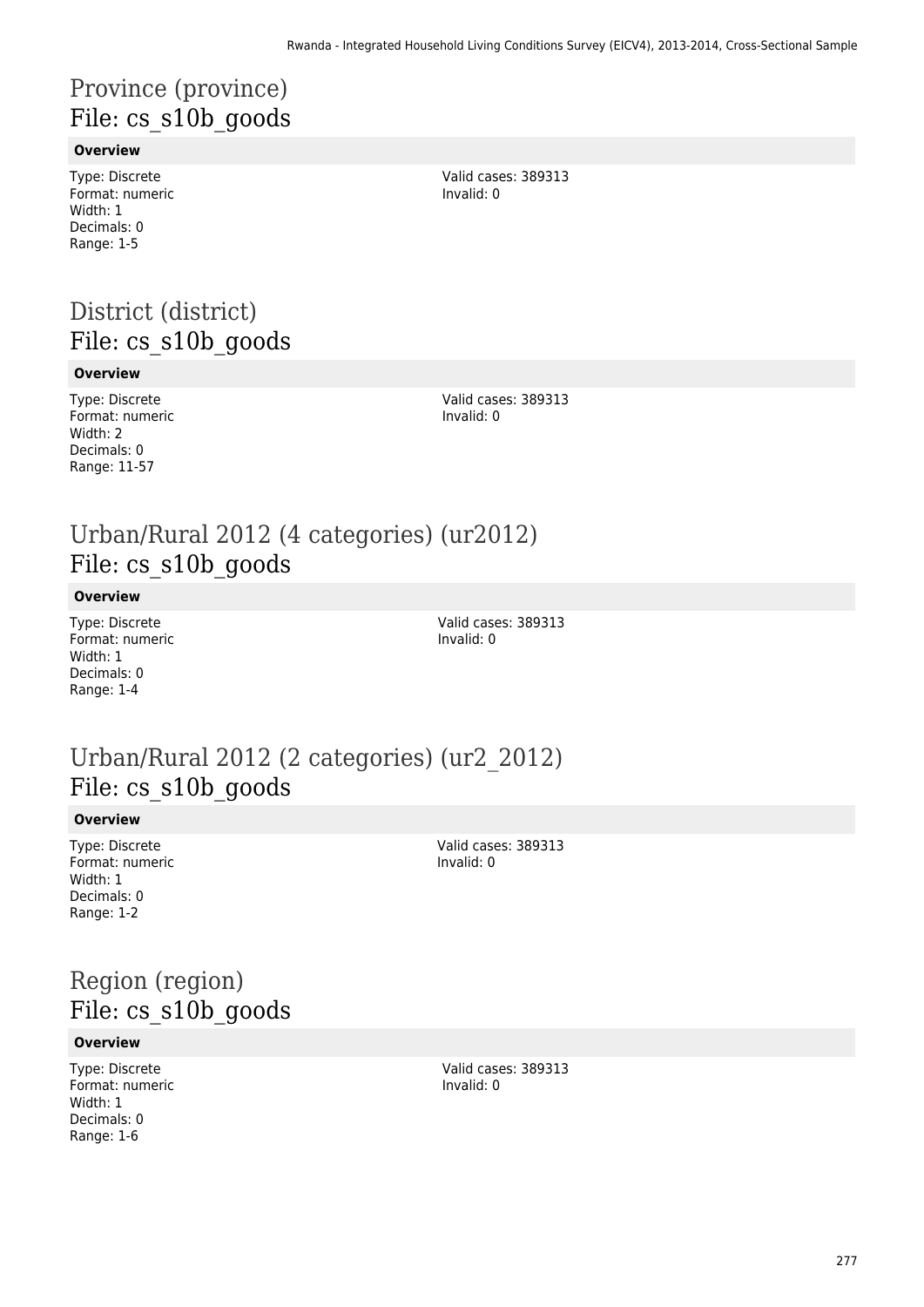# Sampling weight\_CS (weight) File: cs\_s10b\_goods

### **Overview**

Type: Continuous Format: numeric Width: 11 Decimals: 0 Range: 46.71159111-685.0417808 Valid cases: 389313 Invalid: 0 Minimum: 46.7 Maximum: 685 Mean: 172.9 Standard deviation: 49.4

# Item code (s10bq1) File: cs\_s10b\_goods

### **Overview**

Type: Discrete Format: numeric Width: 2 Decimals: 0 Range: 1-27

Valid cases: 389313 Invalid: 0

## Item name (s10bq1n) File: cs\_s10b\_goods

### **Overview**

Type: Discrete Format: character Width: 45

Valid cases: 389313 Invalid: 0

# Number of articles owned by HH (s10bq2) File: cs\_s10b\_goods

### **Overview**

Type: Discrete Format: numeric Width: 2 Decimals: 0 Range: 0-99

Valid cases: 389313 Invalid: 0

## Article 1 purchase year (s10bq3ay) File: cs\_s10b\_goods

### **Overview**

Type: Discrete Format: numeric Width: 4 Decimals: 0 Range: 1959-9999 Valid cases: 27920 Invalid: 361393

Article 2 purchase year (s10bq3by) File: cs\_s10b\_goods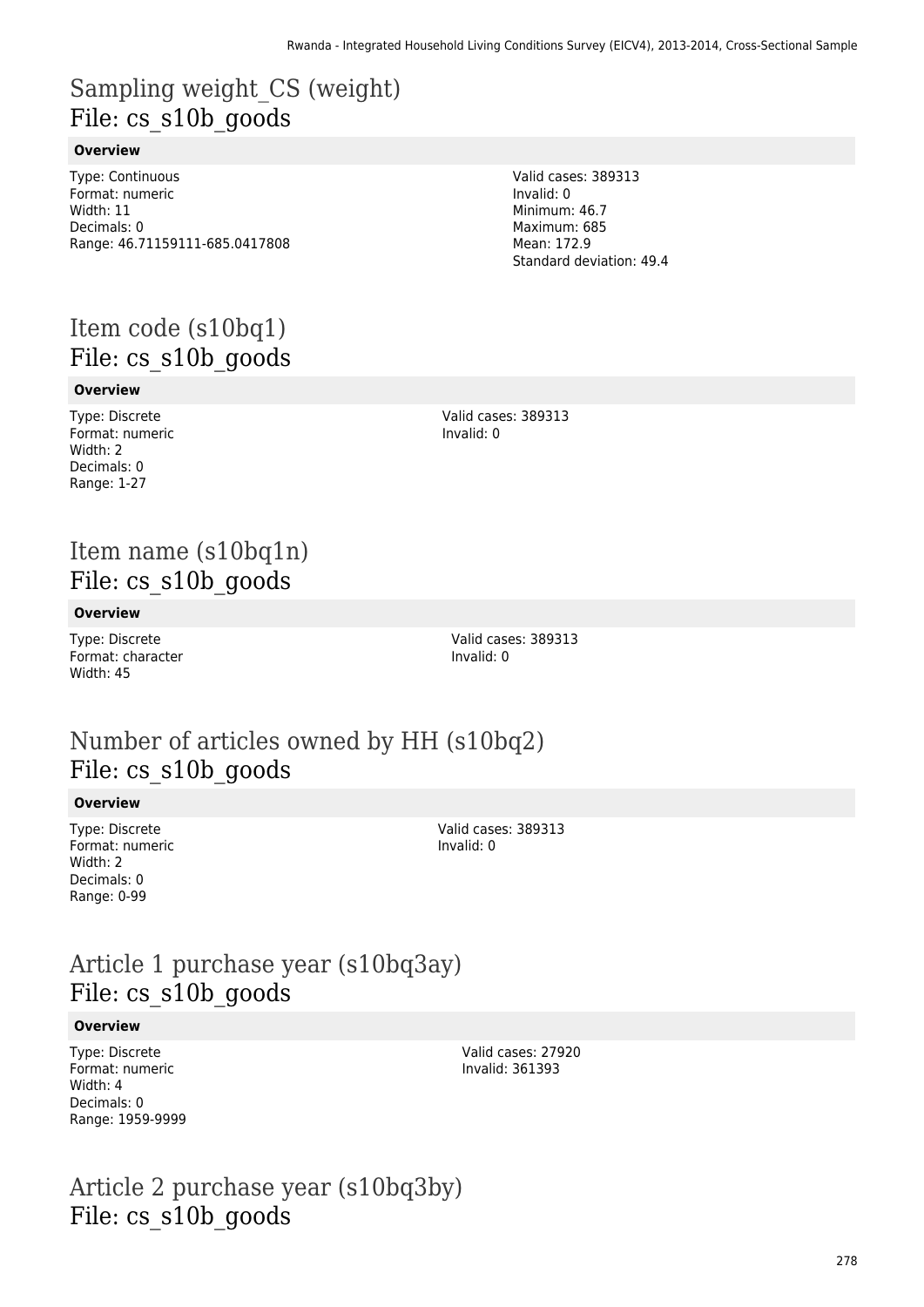# Article 2 purchase year (s10bq3by) File: cs\_s10b\_goods

### **Overview**

Type: Discrete Format: numeric Width: 4 Decimals: 0 Range: 0-9999

Valid cases: 5163 Invalid: 384150

# Article 3 purchase year (s10bq3cy) File: cs\_s10b\_goods

#### **Overview**

Type: Discrete Format: numeric Width: 4 Decimals: 0 Range: 0-9999

Valid cases: 1614 Invalid: 387699

## Article 1 purchase price (s10bq4a) File: cs\_s10b\_goods

#### **Overview**

Type: Discrete Format: numeric Width: 8 Decimals: 0 Range: 0-99999999 Valid cases: 20696 Invalid: 368617

## Article 2 purchase price (s10bq4b) File: cs\_s10b\_goods

### **Overview**

Type: Discrete Format: numeric Width: 6 Decimals: 0 Range: 0-999999

Valid cases: 5205 Invalid: 384108

# Article 3 purchase price (s10bq4c) File: cs\_s10b\_goods

#### **Overview**

Type: Discrete Format: numeric Width: 6 Decimals: 0 Range: 0-999999 Valid cases: 1640 Invalid: 387673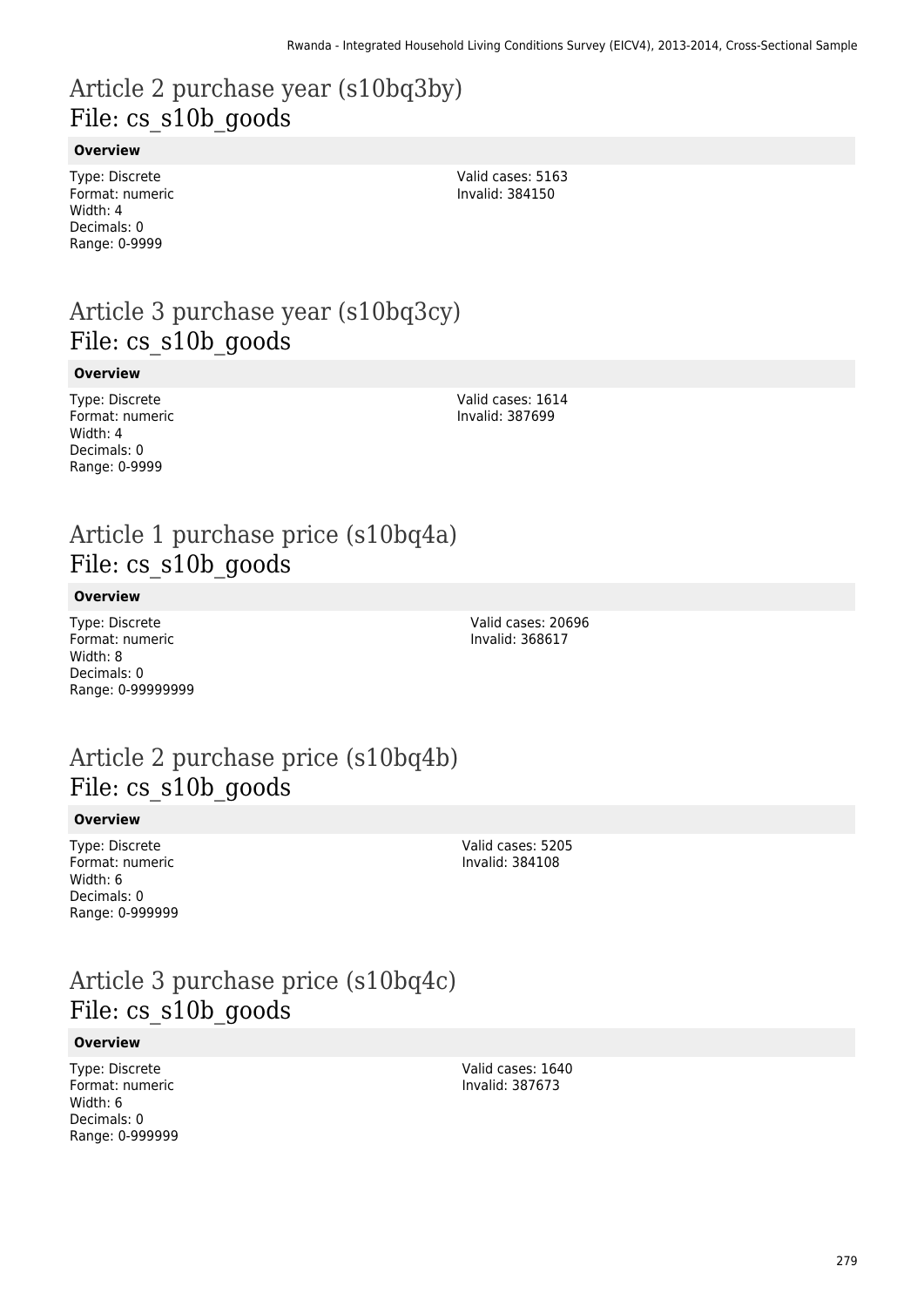# Article 1 current value (s10bq5a) File: cs\_s10b\_goods

### **Overview**

Type: Discrete Format: numeric Width: 8 Decimals: 0 Range: 0-99999999

Article 2 current value (s10bq5b) File: cs\_s10b\_goods

#### **Overview**

Type: Discrete Format: numeric Width: 6 Decimals: 0 Range: 0-999999

Valid cases: 5163 Invalid: 384150

Valid cases: 27920 Invalid: 361393

# Article 3 current value (s10bq5c) File: cs\_s10b\_goods

#### **Overview**

Type: Discrete Format: numeric Width: 6 Decimals: 0 Range: 0-999999

Valid cases: 1614 Invalid: 387699

## Cluster (clust) File: cs\_s10b\_goods

### **Overview**

Type: Continuous Format: numeric Width: 5 Decimals: 0 Range: 10001-11230 Valid cases: 389313 Invalid: 0 Minimum: 10001 Maximum: 11230 Mean: 10625.4 Standard deviation: 352.9

# Household Identifier\_in cross section (hhid) File: cs\_s10b\_goods

#### **Overview**

Type: Continuous Format: numeric Width: 6 Decimals: 0 Range: 100001-114420 Valid cases: 389313 Invalid: 0 Minimum: 100001 Maximum: 114420 Mean: 107210.8 Standard deviation: 4162.7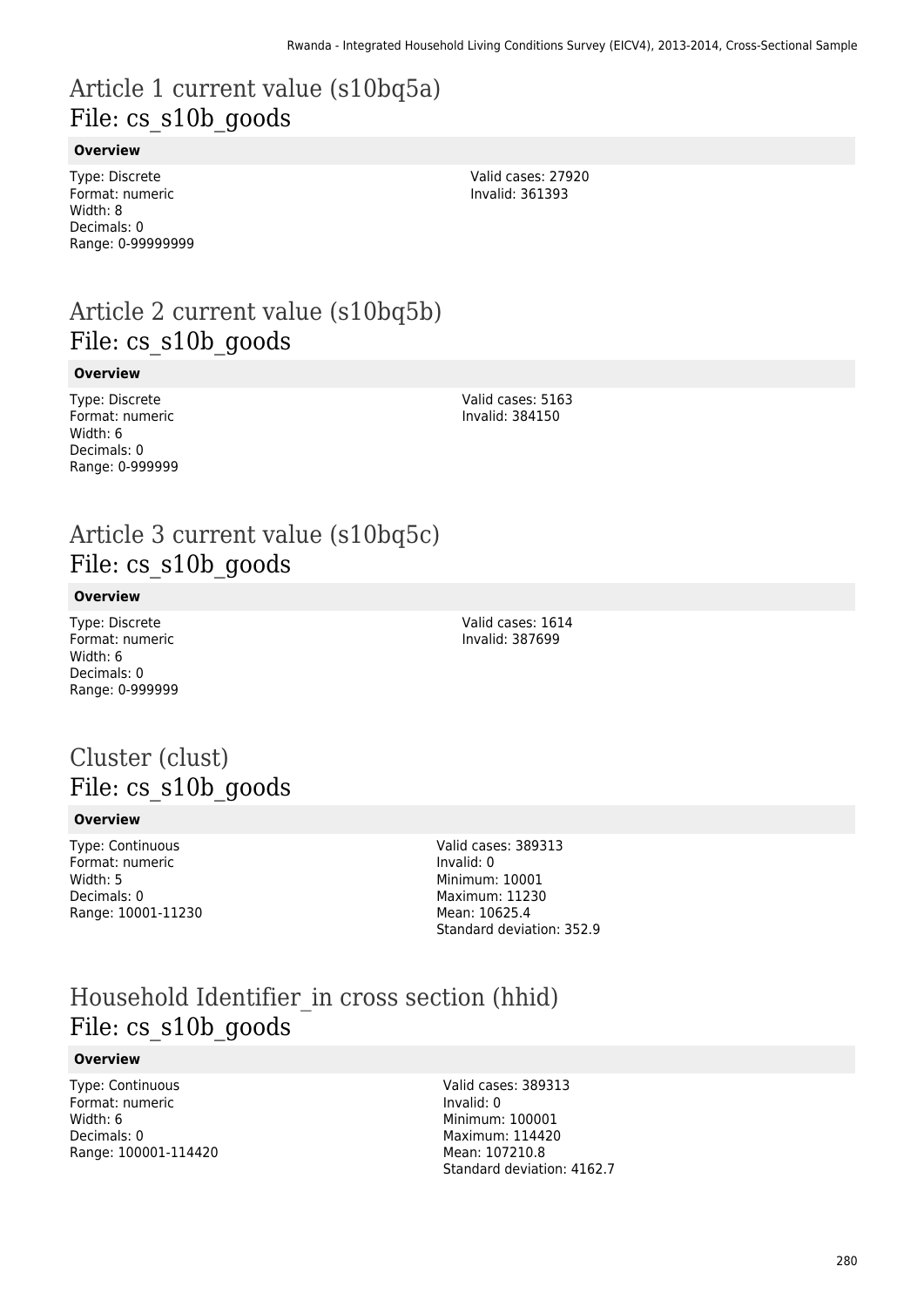# Type of household according to the sample (hhtype) File: cs\_s10b\_goods

### **Overview**

Type: Discrete Format: numeric Width: 1 Decimals: 0 Range: 1-8

Valid cases: 389313 Invalid: 0

# All Rwanda (rwanda) File: cs\_s10b\_goods

#### **Overview**

Type: Discrete Format: numeric Width: 1 Decimals: 0 Range: 1-1

Valid cases: 389313 Invalid: 0

### EICV4 survey sample (surveyh) File: cs\_s10b\_goods

#### **Overview**

Type: Discrete Format: numeric Width: 1 Decimals: 0 Range: 1-3

Valid cases: 389313 Invalid: 0

## QUINTILE (quintile) File: cs\_s10b\_goods

### **Overview**

Type: Discrete Format: numeric Width: 1 Decimals: 0 Range: 1-5

Valid cases: 389313 Invalid: 0

## POVERTY (poverty) File: cs\_s10b\_goods

#### **Overview**

Type: Discrete Format: numeric Width: 1 Decimals: 0 Range: 1-3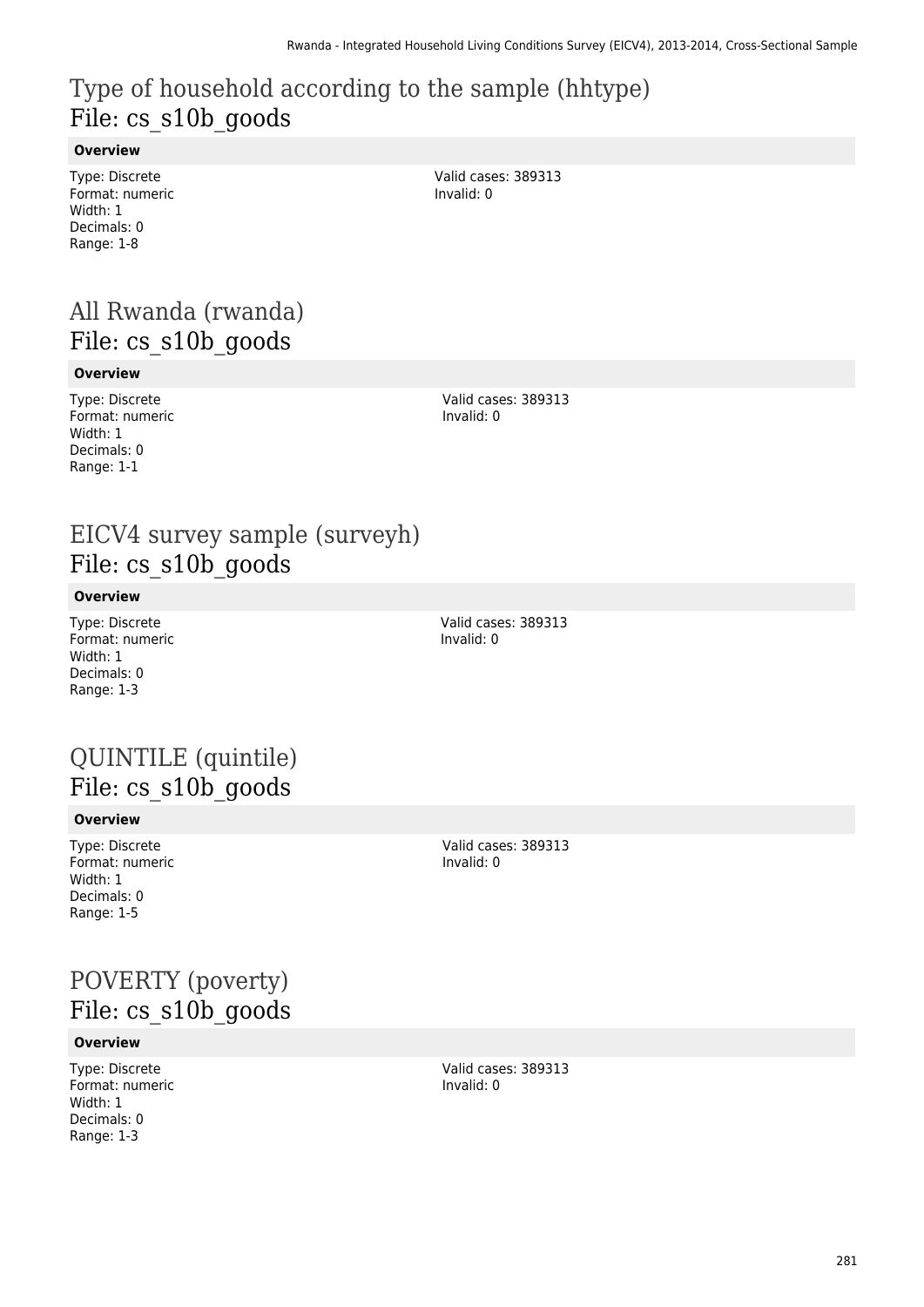# aggregate consumption/ae in Jan14 Prices (Consumption) File: cs\_s10b\_goods

### **Overview**

Type: Continuous Format: numeric Width: 16 Decimals: 0 Range: 7338.55126953125-12809880 Valid cases: 389313 Invalid: 0 Minimum: 7338.6 Maximum: 12809880 Mean: 315400.3 Standard deviation: 488278.9

# Month of interview (s0q19m) File: cs\_s10b\_goods

### **Overview**

Type: Discrete Format: numeric Width: 2 Decimals: 0 Range: 1-12

Valid cases: 389313 Invalid: 0

## Year of interview (s0q19y) File: cs\_s10b\_goods

### **Overview**

Type: Discrete Format: numeric Width: 2 Decimals: 0 Range: 13-14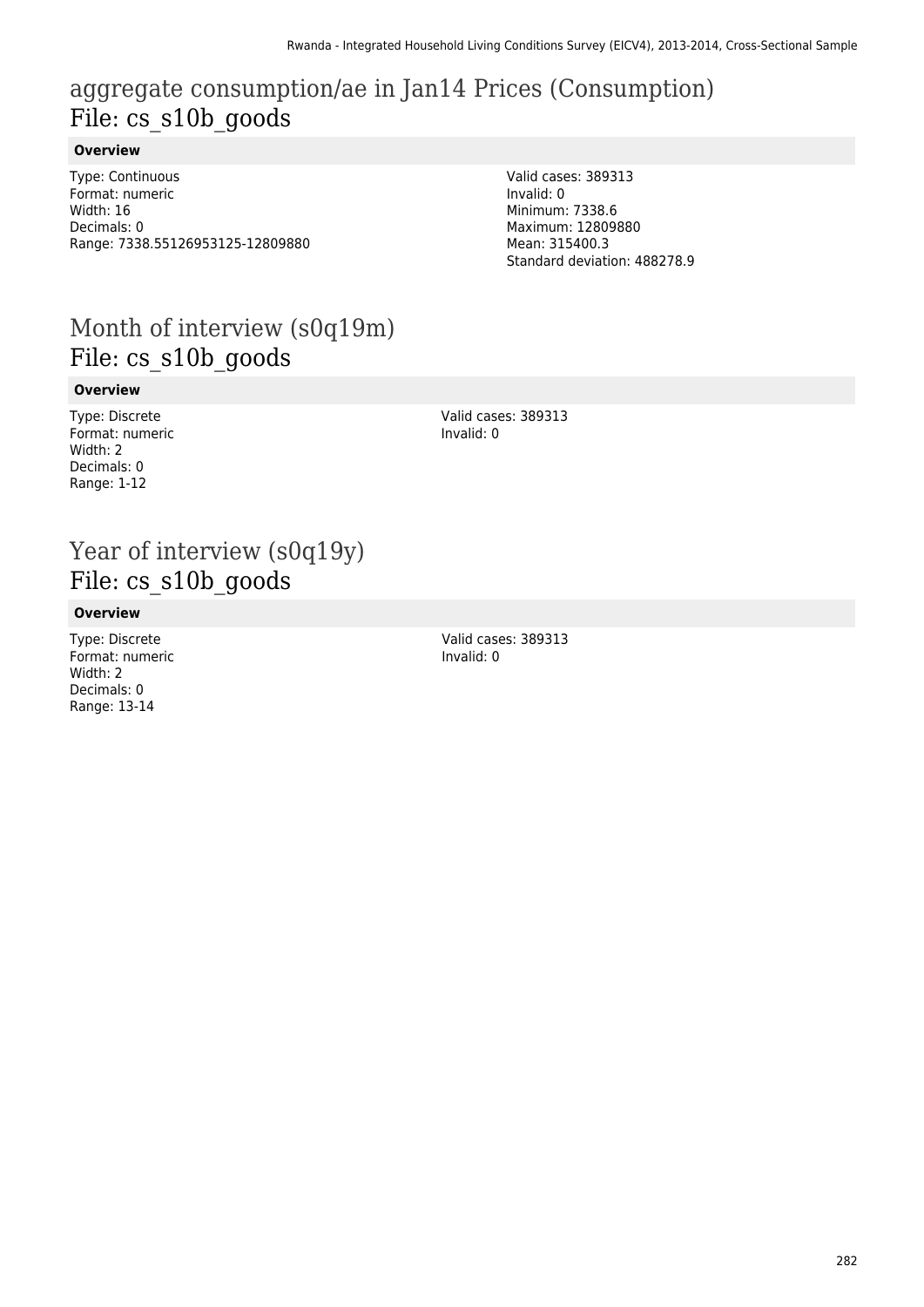# Household Identifier (hhid) File: cs\_s10c\_savings

### **Overview**

Type: Continuous Format: numeric Width: 10 Decimals: 0 Range: 100001-114420 Valid cases: 24413 Invalid: 0 Minimum: 100001 Maximum: 114420 Mean: 107050.3 Standard deviation: 4200.8

# Province (province) File: cs\_s10c\_savings

#### **Overview**

Type: Discrete Format: numeric Width: 10 Decimals: 0 Range: 1-5

Valid cases: 24413 Invalid: 0

## District (district) File: cs\_s10c\_savings

#### **Overview**

Type: Discrete Format: numeric Width: 10 Decimals: 0 Range: 11-57

Valid cases: 24413 Invalid: 0

# Urban/Rural 2012 (4 categories) (ur2012) File: cs\_s10c\_savings

#### **Overview**

Type: Discrete Format: numeric Width: 10 Decimals: 0 Range: 1-4

Valid cases: 24413 Invalid: 0

# Urban/Rural 2012 (2 categories) (ur2\_2012) File: cs\_s10c\_savings

#### **Overview**

Type: Discrete Format: numeric Width: 10 Decimals: 0 Range: 1-2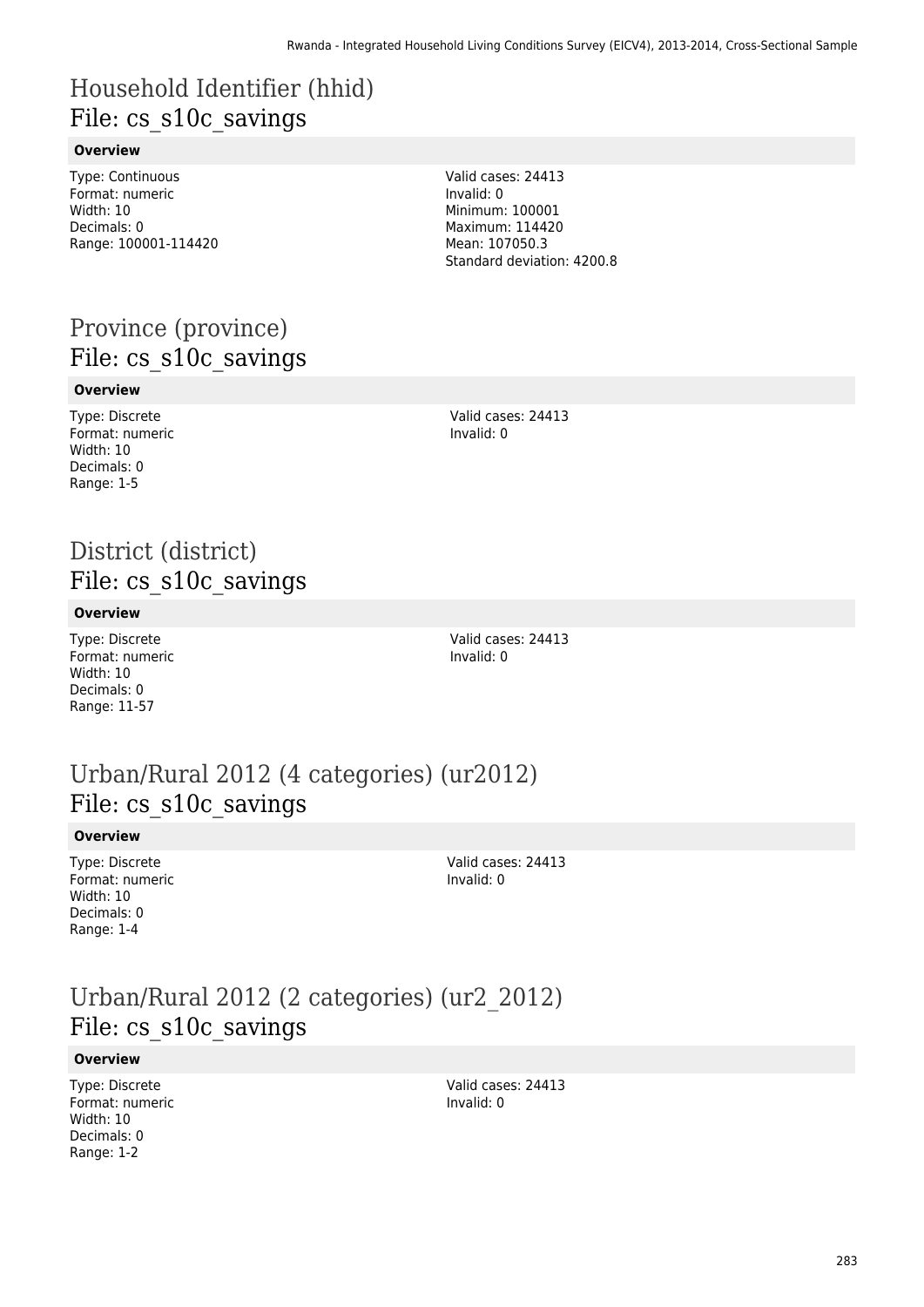## Region (region) File: cs\_s10c\_savings

### **Overview**

Type: Discrete Format: numeric Width: 10 Decimals: 0 Range: 1-6

Valid cases: 24413 Invalid: 0

## Sampling weight CS (weight) File: cs\_s10c\_savings

#### **Overview**

Type: Continuous Format: numeric Width: 10 Decimals: 0 Range: 46.71159111-685.0417808 Valid cases: 24413 Invalid: 0 Minimum: 46.7 Maximum: 685 Mean: 172.4 Standard deviation: 51.9

### Cluster (clust) File: cs\_s10c\_savings

#### **Overview**

Type: Continuous Format: numeric Width: 10 Decimals: 0 Range: 10001-11230 Valid cases: 24413 Invalid: 0 Minimum: 10001 Maximum: 11230 Mean: 10611.7 Standard deviation: 356.3

## ID number of person saving (s10cq2) File: cs\_s10c\_savings

#### **Overview**

Type: Discrete Format: numeric Width: 10 Decimals: 0 Range: 0-11442001 Valid cases: 24413 Invalid: 0

# Account ID Number (s10cq3) File: cs\_s10c\_savings

#### **Overview**

Type: Discrete Format: numeric Width: 10 Decimals: 0 Range: 1-15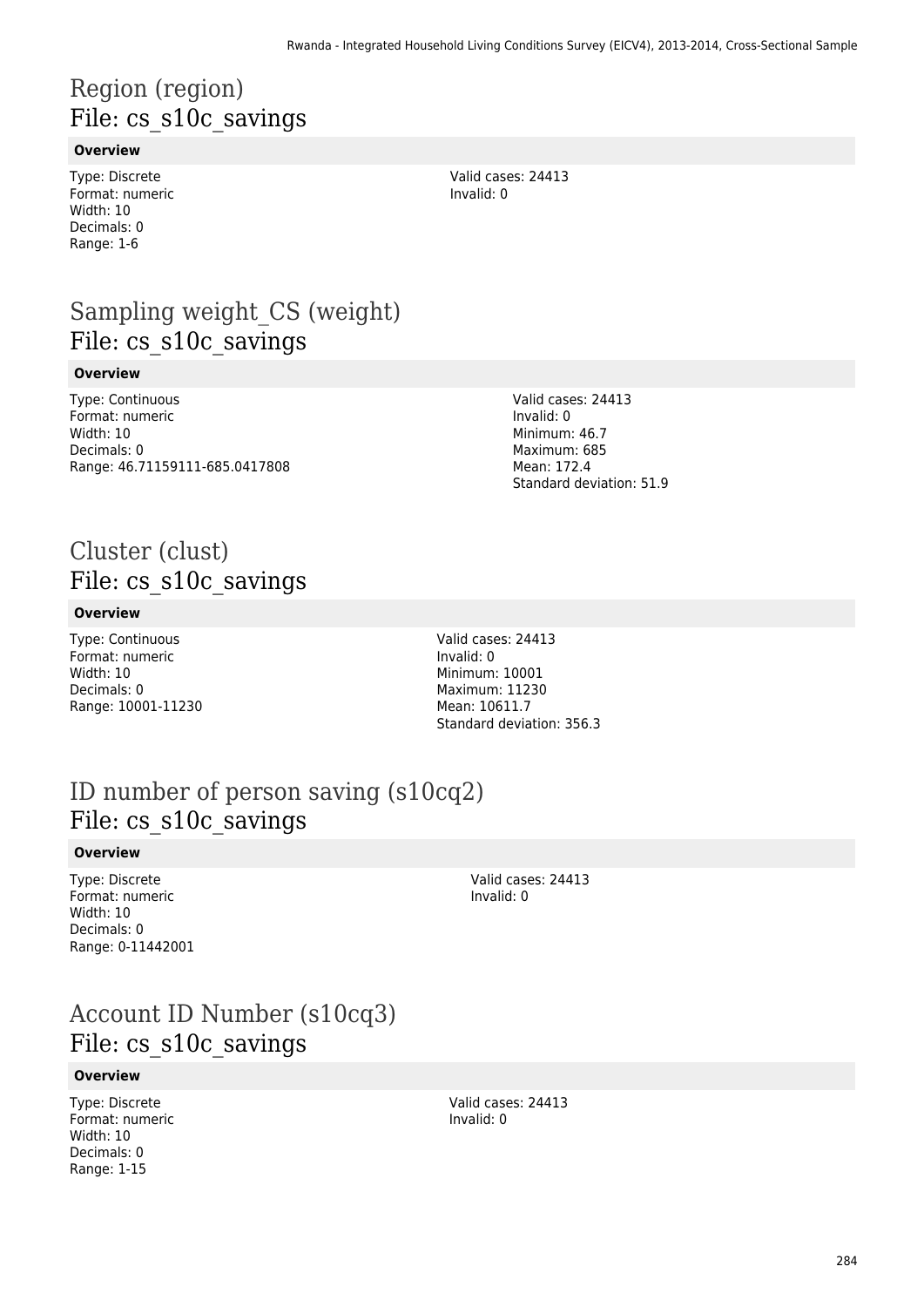# Have a savings account (s10cq4) File: cs\_s10c\_savings

### **Overview**

Type: Discrete Format: numeric Width: 10 Decimals: 0 Range: 1-9

Valid cases: 24413 Invalid: 0

# Institution saved with (s10cq5) File: cs\_s10c\_savings

#### **Overview**

Type: Discrete Format: numeric Width: 10 Decimals: 0 Range: 1-9

Valid cases: 12651 Invalid: 11762

## Amount currently on the savings account (s10cq6) File: cs\_s10c\_savings

#### **Overview**

Type: Discrete Format: numeric Width: 10 Decimals: 0 Range: 0-99999999

Valid cases: 12651 Invalid: 11762

## Amount deposited each month (s10cq7) File: cs\_s10c\_savings

#### **Overview**

Type: Discrete Format: numeric Width: 10 Decimals: 0 Range: 0-999999999 Valid cases: 12651 Invalid: 11762

## Participate in tontine (s10cq8) File: cs\_s10c\_savings

#### **Overview**

Type: Discrete Format: numeric Width: 10 Decimals: 0 Range: 1-9

Valid cases: 11762 Invalid: 12651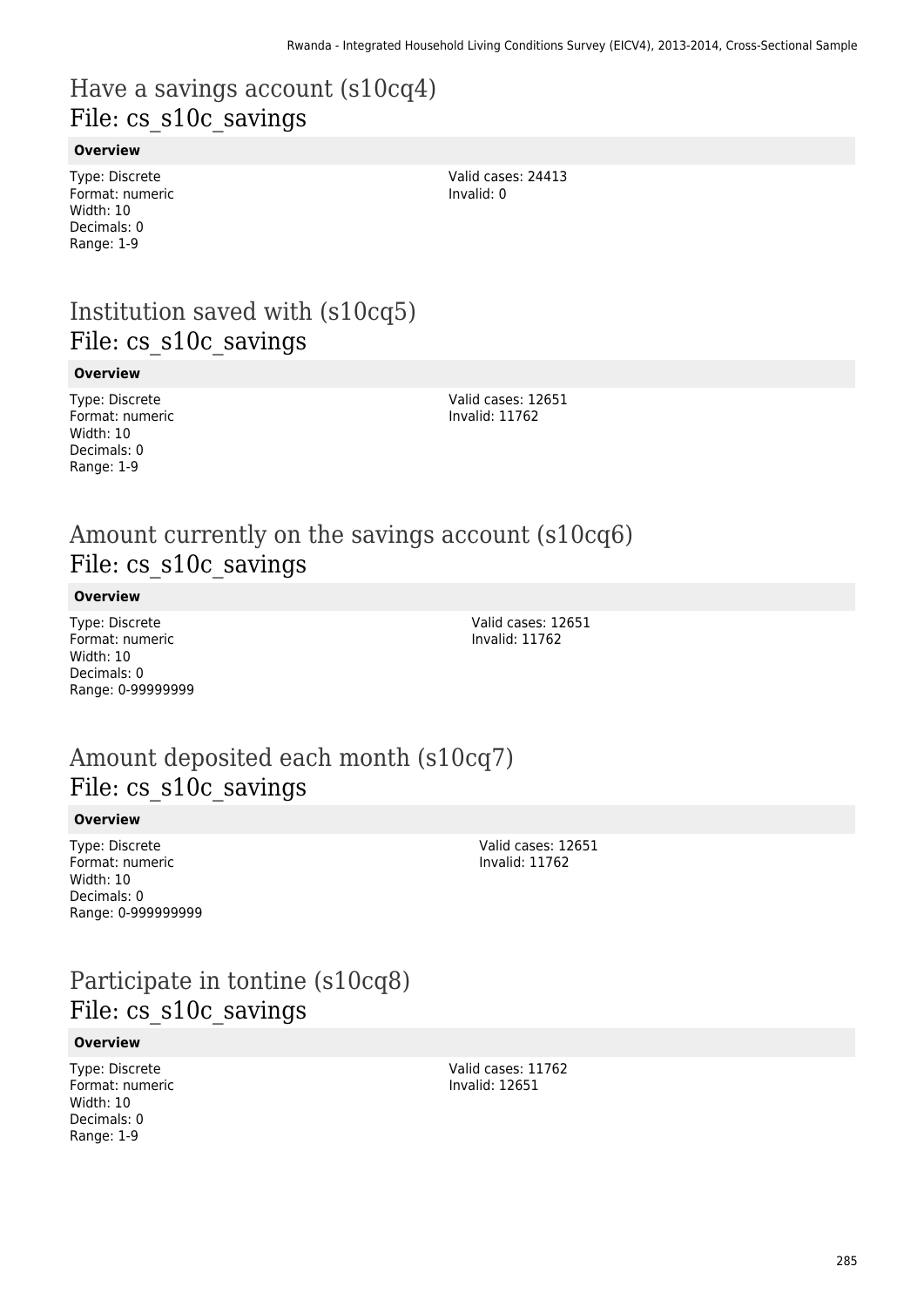# Tontine amount received last 12 months (s10cq9) File: cs\_s10c\_savings

### **Overview**

Type: Discrete Format: numeric Width: 10 Decimals: 0 Range: 0-9999999 Valid cases: 11762 Invalid: 12651

# Total deposited each month (s10cq10) File: cs\_s10c\_savings

#### **Overview**

Type: Discrete Format: numeric Width: 10 Decimals: 0 Range: 0-999999999 Valid cases: 11762 Invalid: 12651

# Type of household according to the sample (hhtype) File: cs\_s10c\_savings

#### **Overview**

Type: Discrete Format: numeric Width: 10 Decimals: 0 Range: 1-8

Valid cases: 24413 Invalid: 0

## All Rwanda (rwanda) File: cs\_s10c\_savings

### **Overview**

Type: Discrete Format: numeric Width: 10 Decimals: 0 Range: 1-1

Valid cases: 24413 Invalid: 0

## EICV4 survey sample (surveyh) File: cs\_s10c\_savings

#### **Overview**

Type: Discrete Format: numeric Width: 10 Decimals: 0 Range: 1-3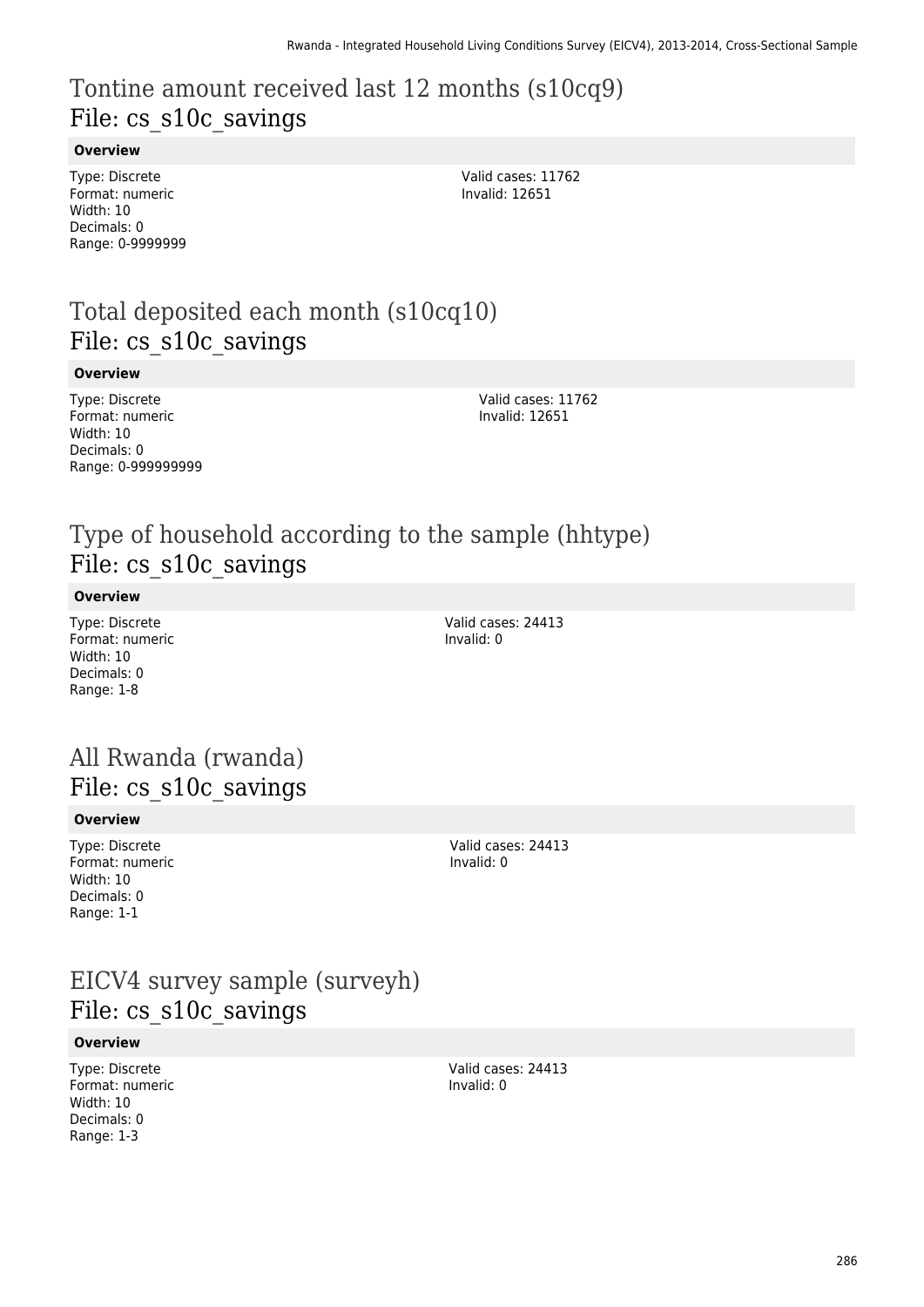# QUINTILE (quintile) File: cs\_s10c\_savings

### **Overview**

Type: Discrete Format: numeric Width: 10 Decimals: 0 Range: 1-5

Valid cases: 24413 Invalid: 0

# POVERTY (poverty) File: cs\_s10c\_savings

#### **Overview**

Type: Discrete Format: numeric Width: 10 Decimals: 0 Range: 1-3

Valid cases: 24413 Invalid: 0

## aggregate consumption/ae in Jan14 Prices (Consumption) File: cs\_s10c\_savings

#### **Overview**

Type: Continuous Format: numeric Width: 9 Decimals: 0 Range: 21327.396484375-12809880

Valid cases: 24413 Invalid: 0 Minimum: 21327.4 Maximum: 12809880 Mean: 416124.2 Standard deviation: 686541.8

# Month of interview (s0q19m) File: cs\_s10c\_savings

#### **Overview**

Type: Discrete Format: numeric Width: 10 Decimals: 0 Range: 1-12

Valid cases: 24413 Invalid: 0

# Year of interview (s0q19y) File: cs\_s10c\_savings

#### **Overview**

Type: Discrete Format: numeric Width: 10 Decimals: 0 Range: 13-14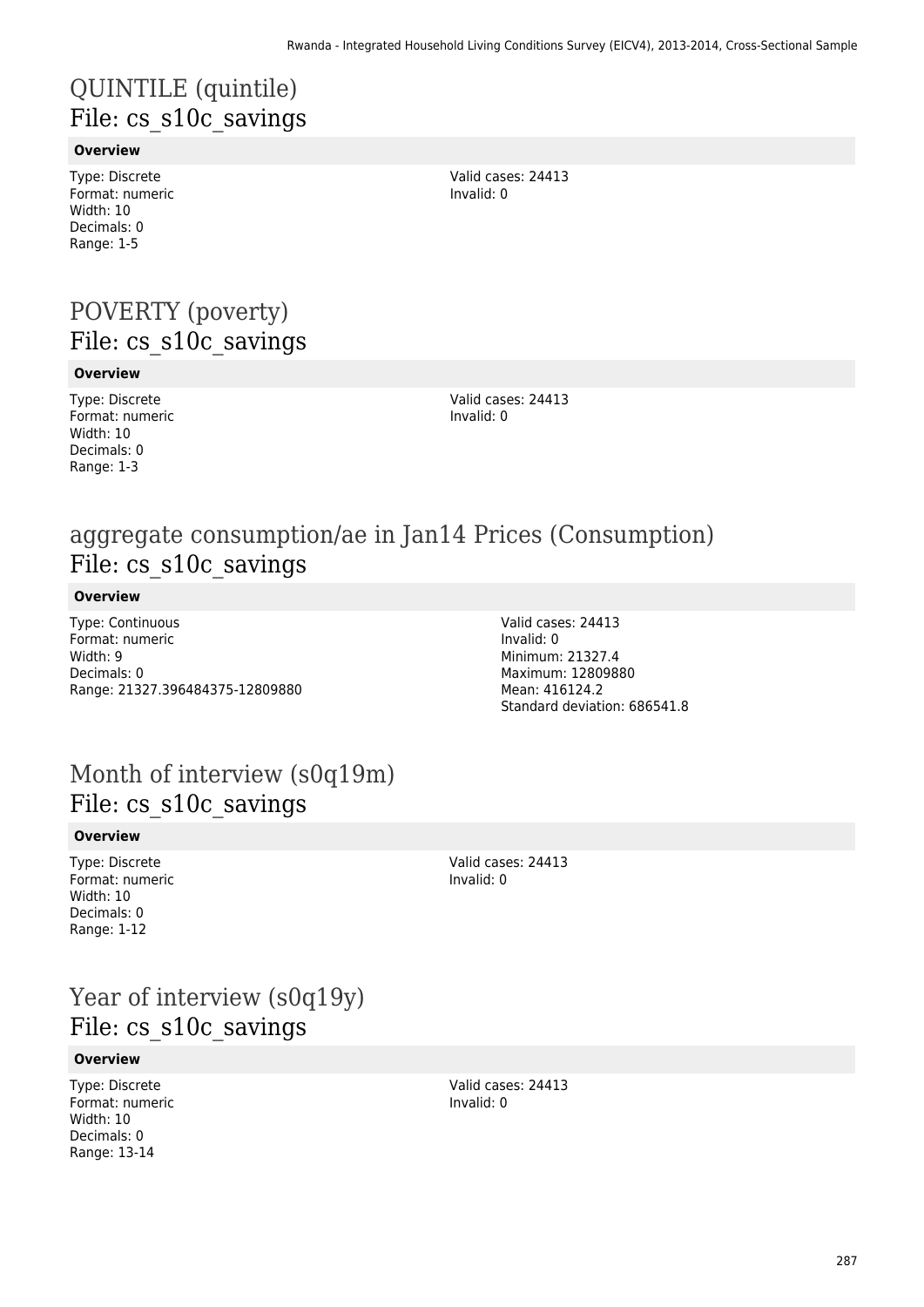# Province (province) File: current main activity6

#### **Overview**

Type: Discrete Format: numeric Width: 1 Decimals: 0 Range: 1-5

District (also stratum CS; panel) (district) File: current main activity6

#### **Overview**

Type: Discrete Format: numeric Width: 2 Decimals: 0 Range: 11-57

Valid cases: 55079 Invalid: 0

Valid cases: 55079

Invalid: 0

### Cluster (clust) File: current main activity6

#### **Overview**

Type: Continuous Format: numeric Width: 5 Decimals: 0 Range: 10001-11230

Valid cases: 55079 Invalid: 0 Minimum: 10001 Maximum: 11230 Mean: 10624.7 Standard deviation: 353.5

# Household Identifier\_in cross section (hhid) File: current main activity6

#### **Overview**

Type: Continuous Format: numeric Width: 6 Decimals: 0 Range: 100001-114420 Valid cases: 55079 Invalid: 0 Minimum: 100001 Maximum: 114420 Mean: 107202.9 Standard deviation: 4169

## Personal Uniq Identifier Annonymized (pid) File: current main activity6

#### **Overview**

Type: Continuous Format: numeric Width: 8 Decimals: 0 Range: 10000101-11442003 Valid cases: 55079 Invalid: 0 Minimum: 10000101 Maximum: 11442003 Mean: 10720291.1 Standard deviation: 416904.7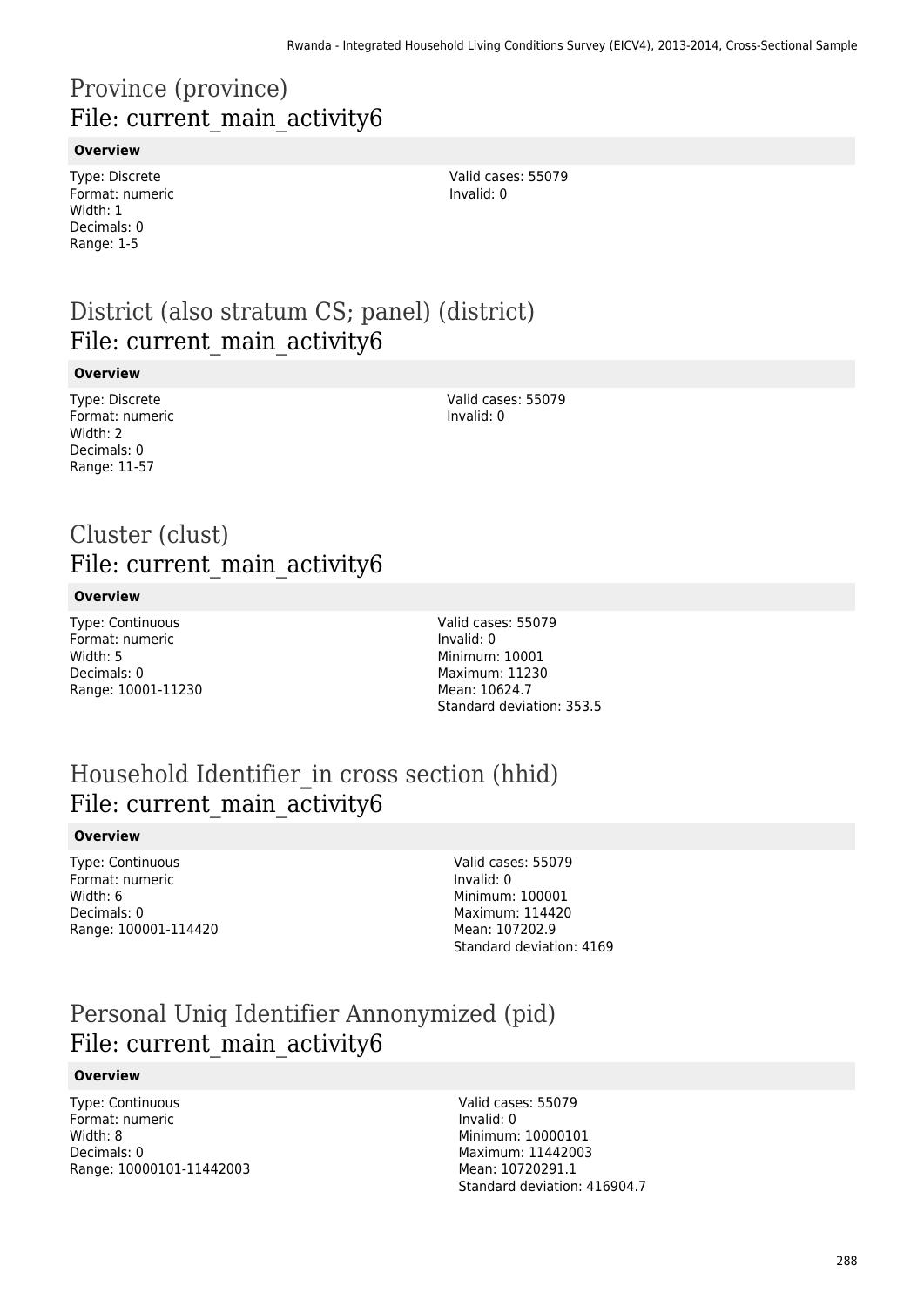## (eid) File: current main activity6

#### **Overview**

Type: Continuous Format: numeric Width: 10 Decimals: 0 Range: 1000010101-1144200202 Valid cases: 33419 Invalid: 21660 Minimum: 1000010101 Maximum: 1144200202 Mean: 1072656743.3 Standard deviation: 41422505.6

# Urban/Rural 2012 (2 categories) (ur2\_2012) File: current main activity6

#### **Overview**

Type: Discrete Format: numeric Width: 1 Decimals: 0 Range: 1-2

Valid cases: 55079 Invalid: 0

## Household Sampling weight\_CS (weight) File: current main activity6

### **Overview**

Type: Continuous Format: numeric Width: 11 Decimals: 0 Range: 46.71159111-685.0417808 Valid cases: 55079 Invalid: 0 Minimum: 46.7 Maximum: 685 Mean: 172.8 Standard deviation: 50.2

### Sex (s1q1) File: current main activity6

#### **Overview**

Type: Discrete Format: numeric Width: 1 Decimals: 0 Range: 1-9

Valid cases: 55079 Invalid: 0

### Age (Years) (s1q3y) File: current main activity6

#### **Overview**

Type: Discrete Format: numeric Width: 3 Decimals: 0 Range: 6-999

Valid cases: 55079 Invalid: 0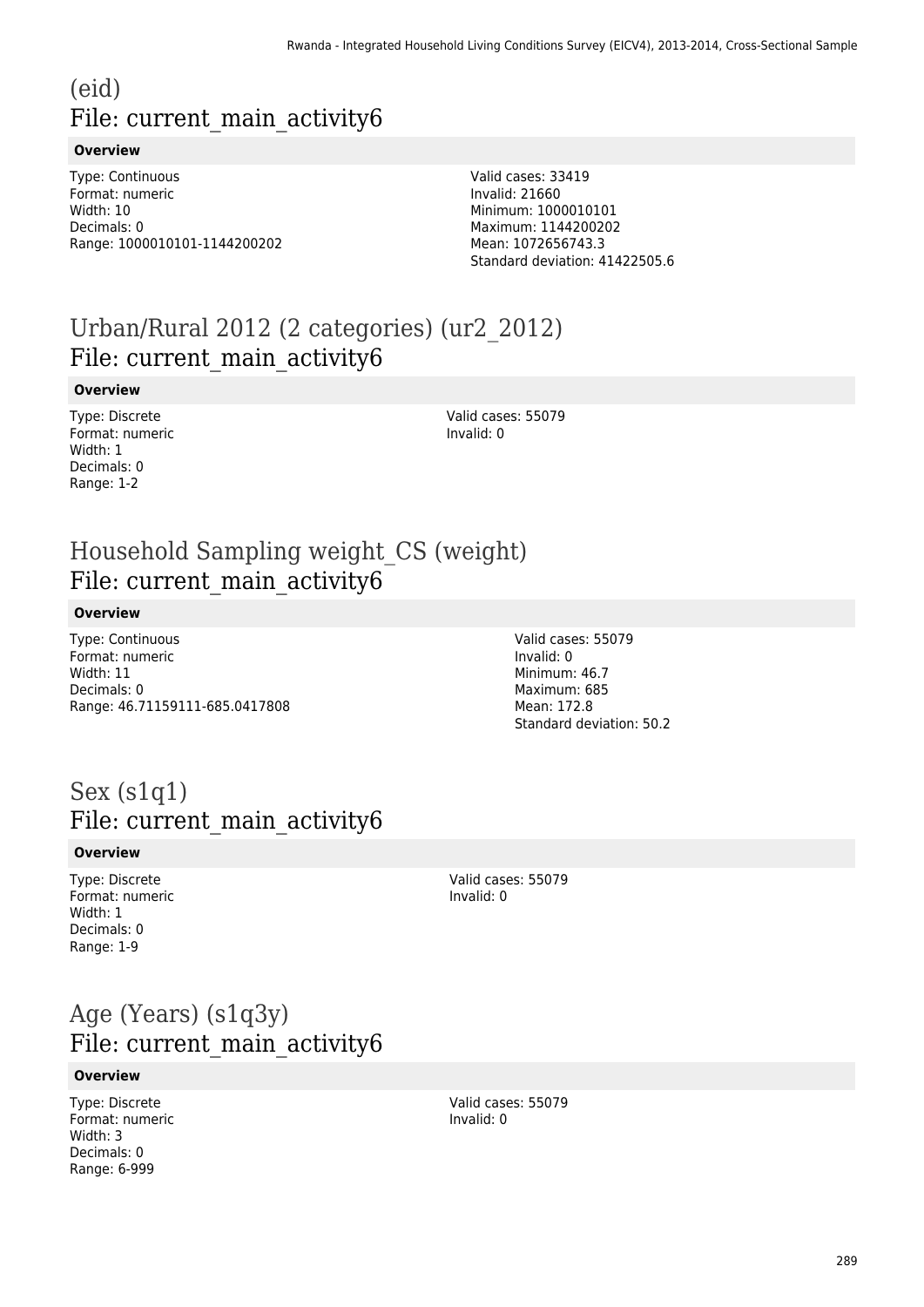## Labour force status for 6 years and above (LFS6) File: current main activity6

#### **Overview**

Type: Discrete Format: numeric Width: 10 Decimals: 0 Range: 1-2147483622 Invalid: 11

Valid cases: 55061 Invalid: 18

## Labour force status for 16 years and above (LFS16) File: current main activity6

#### **Overview**

Type: Discrete Format: numeric Width: 10 Decimals: 0 Range: 1-2147483622 Invalid: 11

Valid cases: 36981 Invalid: 18098

### Unemployment rate (UR) File: current main activity6

#### **Overview**

Type: Continuous Format: numeric Width: 3 Decimals: 0 Range: 0-100

Valid cases: 32341 Invalid: 22738 Minimum: 0 Maximum: 100 Mean: 1.8 Standard deviation: 13.3

### Employment to population ratio (EPR) File: current main activity6

### **Overview**

Type: Discrete Format: numeric Width: 4 Decimals: 0 Range: 0-100 Invalid: 1001

Valid cases: 36981 Invalid: 18098

### Hours worked in all jobs (TWH) File: current main activity6

### **Overview**

Type: Continuous Format: numeric Width: 3 Decimals: 0 Range: 1-260

Valid cases: 31545 Invalid: 23534 Minimum: 1 Maximum: 260 Mean: 33 Standard deviation: 21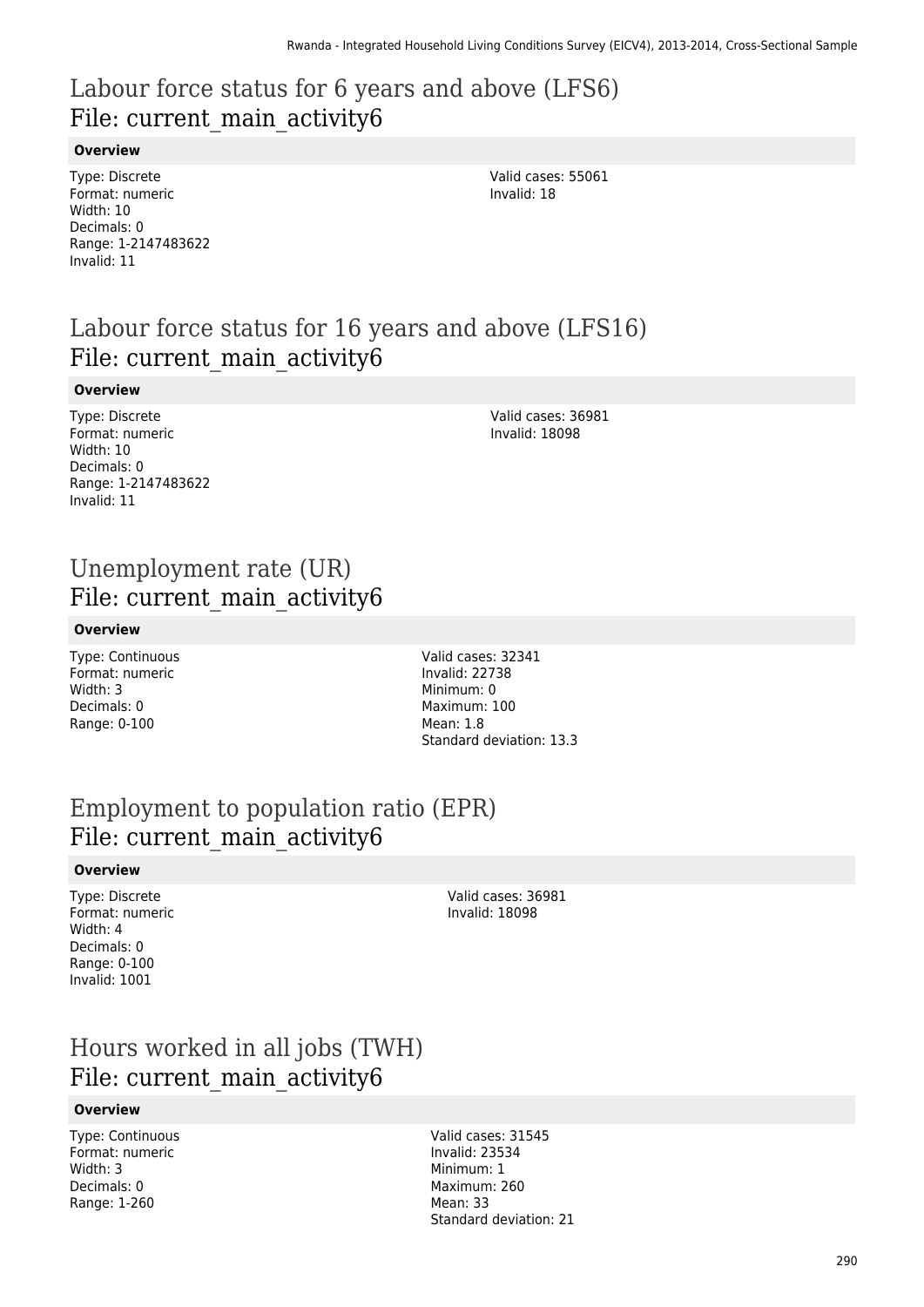# Time related underemployment (TRUU) File: current main activity6

### **Overview**

Type: Discrete Format: numeric Width: 3 Decimals: 0 Range: 0-100

Valid cases: 31213 Invalid: 23866

### Current main Occupation (ISCO) File: current main activity6

#### **Overview**

Type: Discrete Format: numeric Width: 5 Decimals: 2 Range: 1-99 Invalid: 11

Valid cases: 32967 Invalid: 22112

### Current main economic activity (ISIC) File: current main activity6

#### **Overview**

Type: Discrete Format: numeric Width: 7 Decimals: 2 Range: 1-9999

Valid cases: 33125 Invalid: 21954

### Month of interview (s0q19m) File: current\_main\_activity6

#### **Overview**

Type: Discrete Format: numeric Width: 2 Decimals: 0 Range: 1-12

Valid cases: 55079 Invalid: 0

## Year of interview (s0q19y) File: current main activity6

#### **Overview**

Type: Discrete Format: numeric Width: 2 Decimals: 0 Range: 13-14

Valid cases: 55079 Invalid: 0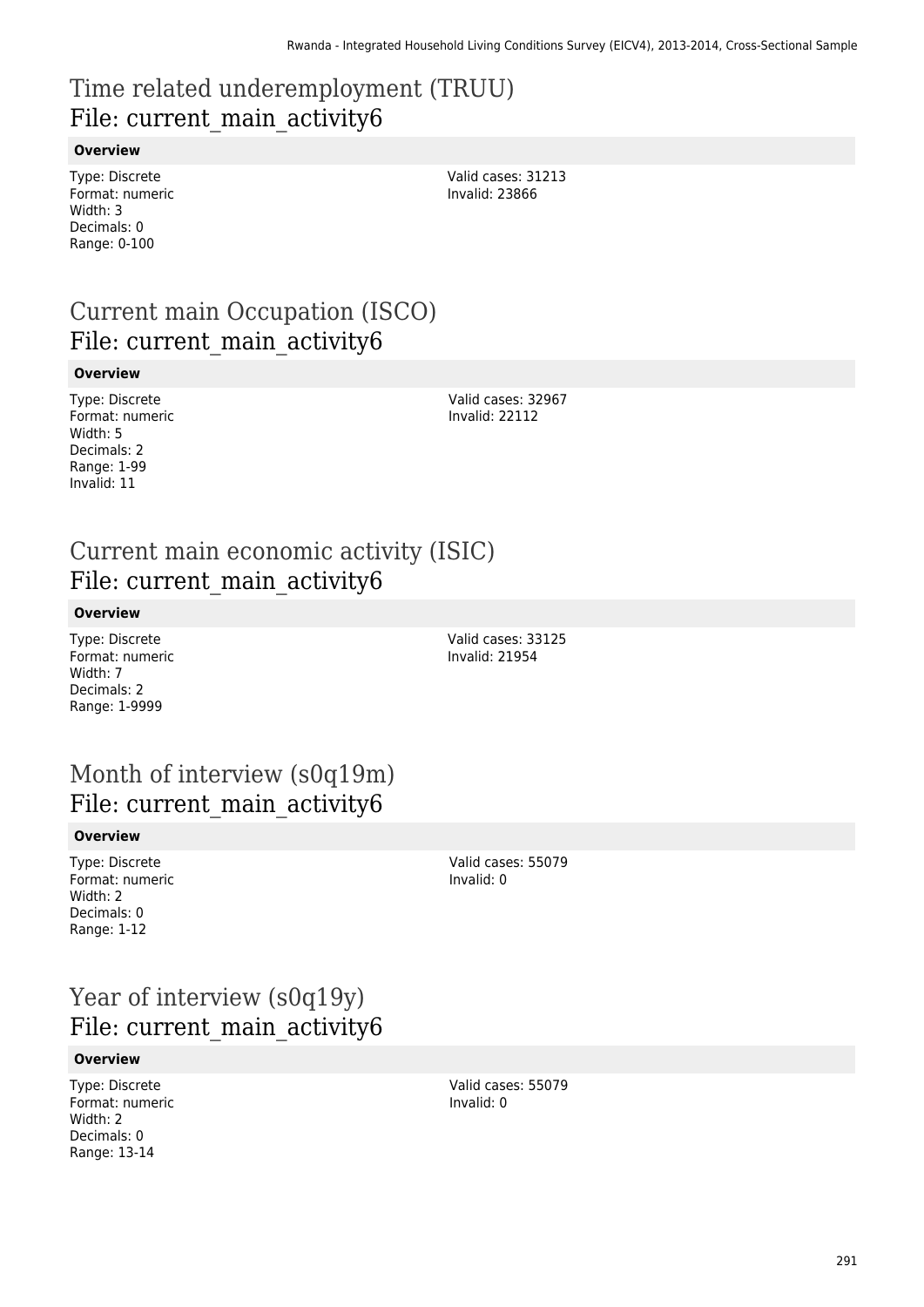# QUINTILE (quintile) File: current\_main\_activity6

### **Overview**

Type: Discrete Format: numeric Width: 1 Decimals: 0 Range: 1-5

Valid cases: 55079 Invalid: 0

## POVERTY (poverty) File: current main activity6

#### **Overview**

Type: Discrete Format: numeric Width: 1 Decimals: 0 Range: 1-3

Valid cases: 55079 Invalid: 0

### aggregate consumption/ae in Jan14 Prices (Consumption) File: current\_main\_activity6

#### **Overview**

Type: Continuous Format: numeric Width: 16 Decimals: 0 Range: 7338.55126953125-12809880 Valid cases: 55079 Invalid: 0 Minimum: 7338.6 Maximum: 12809880 Mean: 300617.8 Standard deviation: 493908.4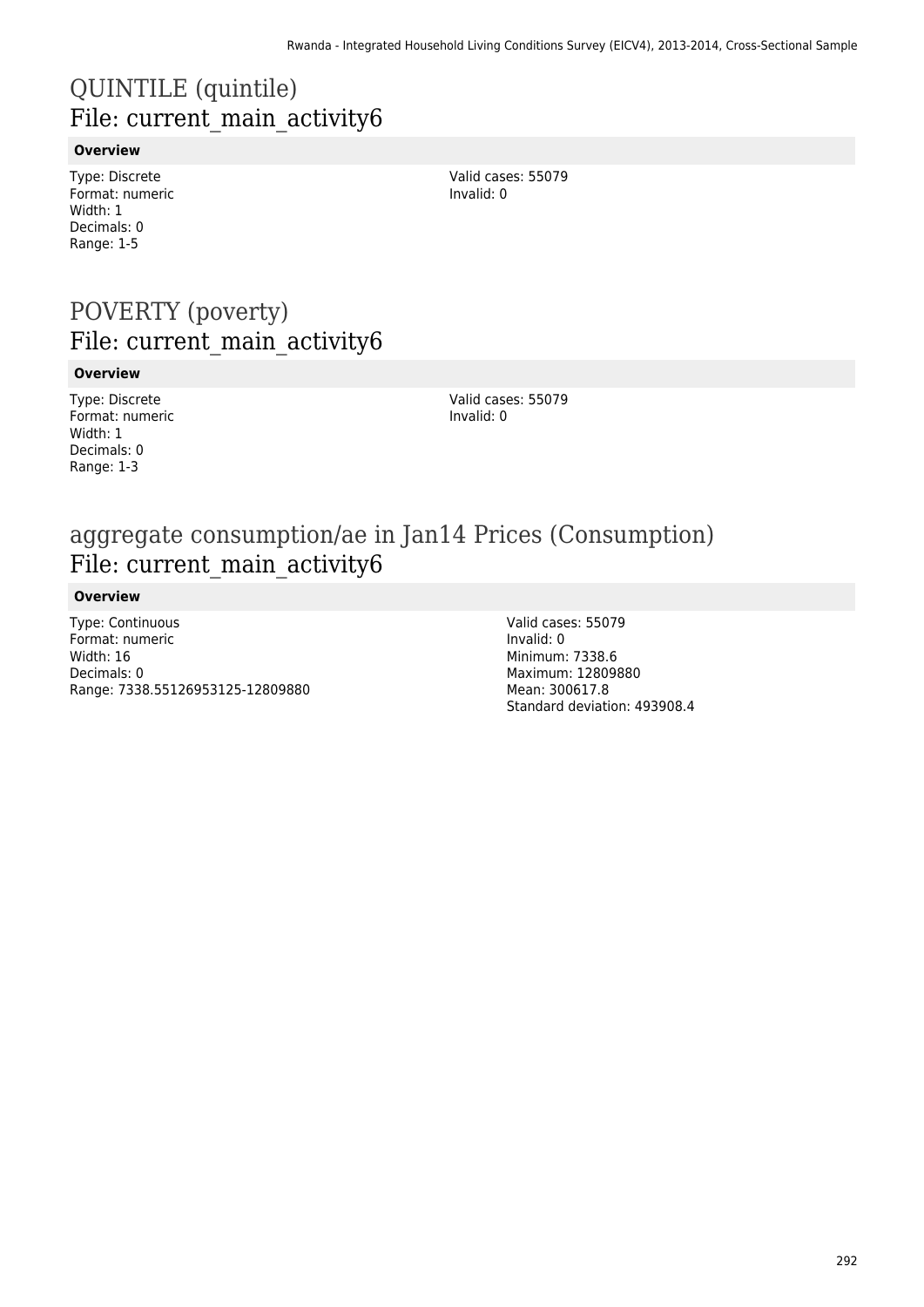# Household Identifier\_in cross section (hhid) File: EICV4\_poverty\_file

### **Overview**

Type: Continuous Format: numeric Width: 6 Decimals: 0 Range: 100001-114420 Valid cases: 14419 Invalid: 0 Minimum: 100001 Maximum: 114420 Mean: 107210.8 Standard deviation: 4162.8

## Cluster (clust) File: EICV4\_poverty\_file

#### **Overview**

Type: Continuous Format: numeric Width: 5 Decimals: 0 Range: 10001-11230

Valid cases: 14419 Invalid: 0 Minimum: 10001 Maximum: 11230 Mean: 10625.4 Standard deviation: 352.9

### (sum) member (member) File: EICV4\_poverty\_file

#### **Overview**

Type: Discrete Format: numeric Width: 2 Decimals: 0 Range: 1-16

Valid cases: 14419 Invalid: 0

### (sum) ae (ae) File: EICV4\_poverty\_file

#### **Overview**

Type: Continuous Format: numeric Width: 17 Decimals: 0 Range: 0.699999988079071-15.5800000429153

### (max) region (region) File: EICV4 poverty file

### **Overview**

Type: Discrete Format: numeric Width: 1 Decimals: 0 Range: 1-6

Valid cases: 14419 Invalid: 0

Valid cases: 14419 Invalid: 0 Minimum: 0.7 Maximum: 15.6 Mean: 4.1 Standard deviation: 2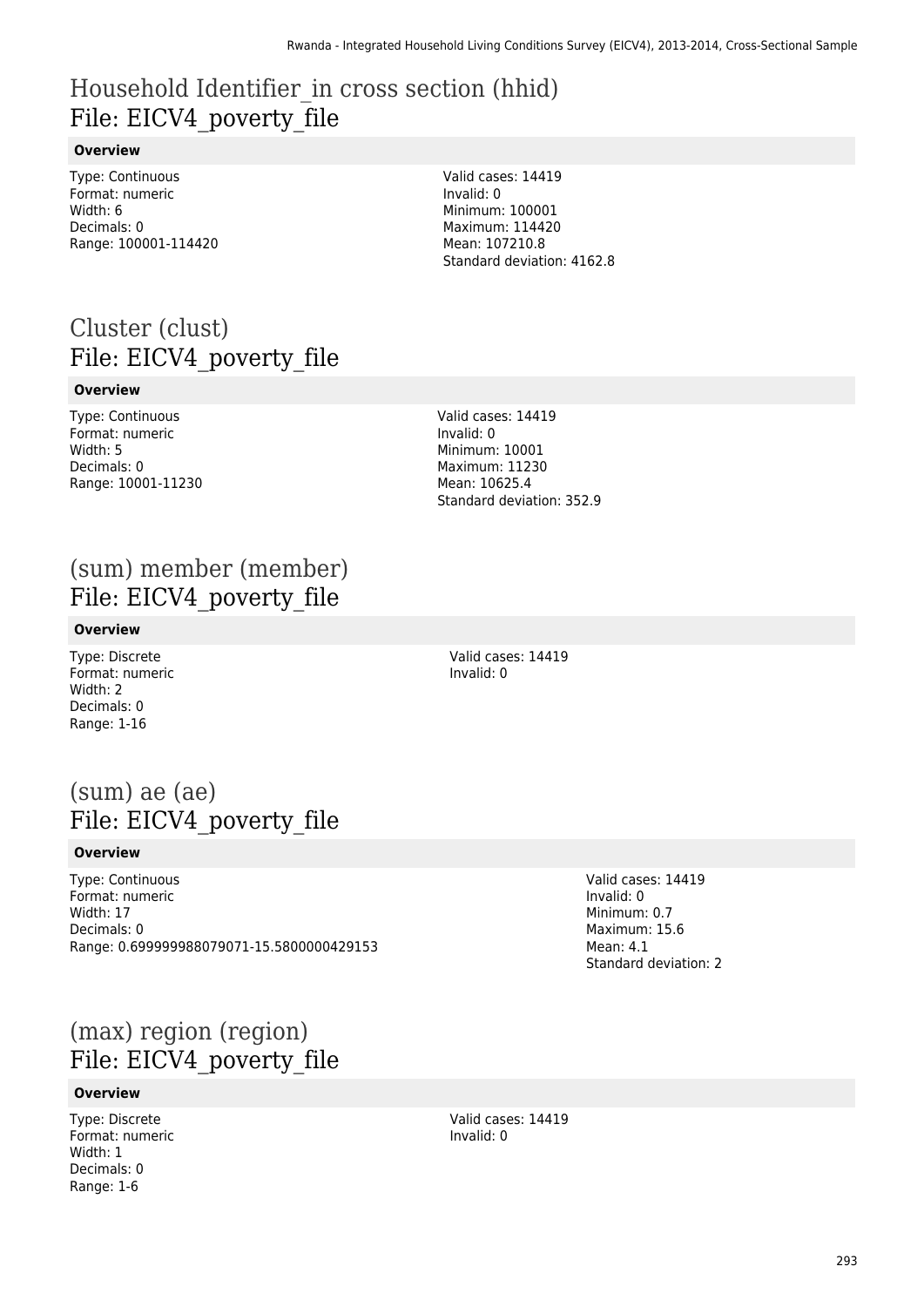## (max) id1\_Province (id1) File: EICV4 poverty file

### **Overview**

Type: Discrete Format: numeric Width: 1 Decimals: 0 Range: 1-5

Valid cases: 14419 Invalid: 0

# (max) district (district) File: EICV4 poverty file

### **Overview**

Type: Continuous Format: numeric Width: 2 Decimals: 0 Range: 11-57

Valid cases: 14419 Invalid: 0 Minimum: 11 Maximum: 57 Mean: 35.6 Standard deviation: 13.4

### urb rural 2012 (ur) File: EICV4 poverty file

### **Overview**

Type: Discrete Format: numeric Width: 1 Decimals: 0 Range: 1-2

Valid cases: 14419 Invalid: 0

### education expenses (exp1) File: EICV4\_poverty\_file

### **Overview**

Type: Continuous Format: numeric Width: 7 Decimals: 0 Range: 0-4659000 Valid cases: 14419 Invalid: 0 Minimum: 0 Maximum: 4659000 Mean: 54875.2 Standard deviation: 210164.8

### imputed rents (exp4) File: EICV4\_poverty\_file

### **Overview**

Type: Continuous Format: numeric Width: 8 Decimals: 0 Range: 0-24000000 Valid cases: 14419 Invalid: 0 Minimum: 0 Maximum: 24000000 Mean: 100603.6 Standard deviation: 431701.9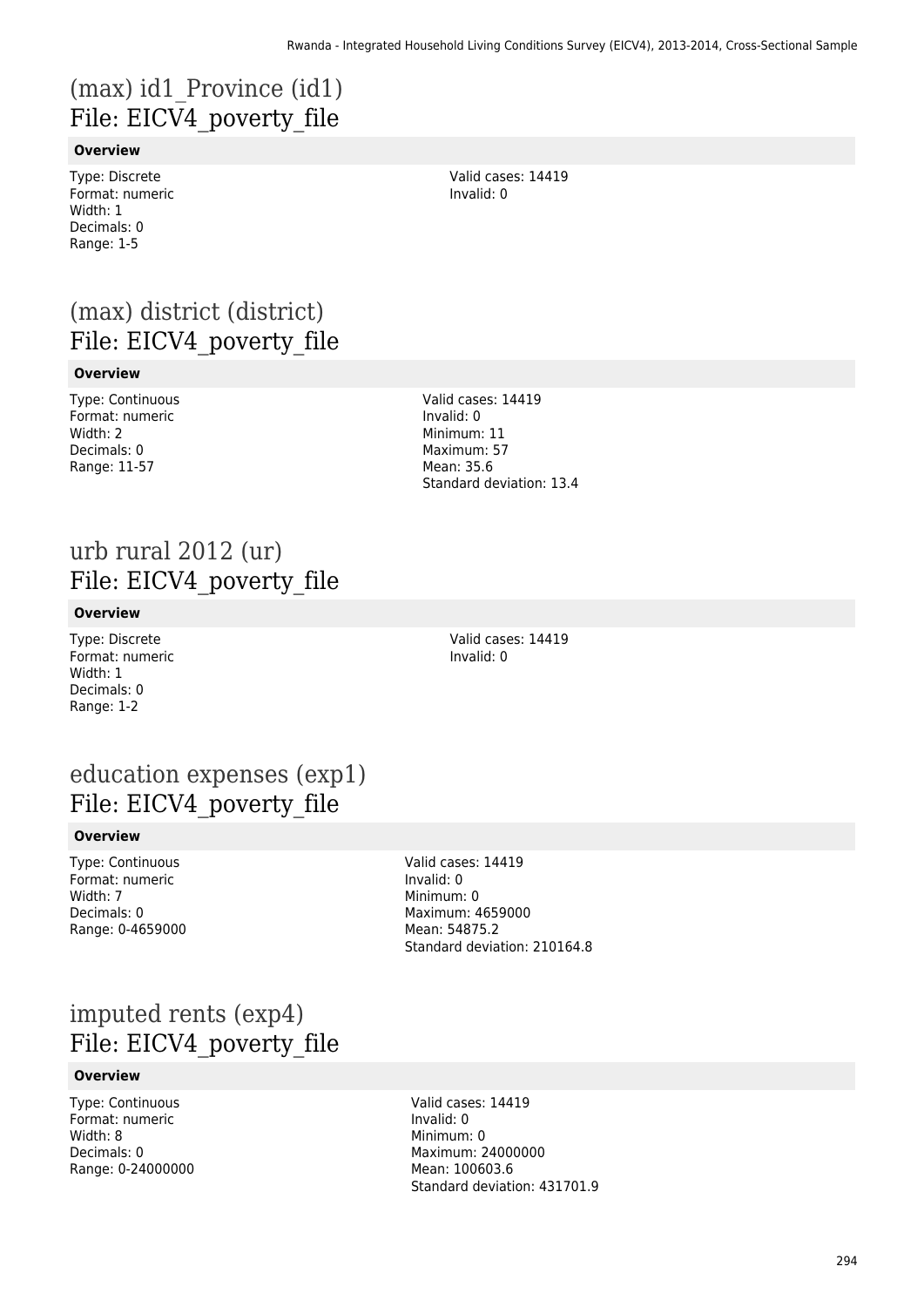# actual rents (exp5) File: EICV4\_poverty\_file

### **Overview**

Type: Continuous Format: numeric Width: 7 Decimals: 0 Range: 0-4800000

Valid cases: 14419 Invalid: 0 Minimum: 0 Maximum: 4800000 Mean: 27324.2 Standard deviation: 145559.4

## Maintenance costs (exp6) File: EICV4\_poverty\_file

#### **Overview**

Type: Continuous Format: numeric Width: 8 Decimals: 0 Range: 0-40000000 Valid cases: 14419 Invalid: 0 Minimum: 0 Maximum: 40000000 Mean: 21545.7 Standard deviation: 376426.7

### water expenses (exp7) File: EICV4\_poverty\_file

#### **Overview**

Type: Continuous Format: numeric Width: 6 Decimals: 0 Range: 0-840000

Valid cases: 14419 Invalid: 0 Minimum: 0 Maximum: 840000 Mean: 7397.7 Standard deviation: 23206.5

### electricity expenses (exp8) File: EICV4 poverty file

### **Overview**

Type: Continuous Format: numeric Width: 6 Decimals: 0 Range: 0-455000

Valid cases: 14419 Invalid: 0 Minimum: 0 Maximum: 455000 Mean: 6065.4 Standard deviation: 22752.9

### in-kind payments (exp9) File: EICV4 poverty file

#### **Overview**

Type: Continuous Format: numeric Width: 8 Decimals: 0 Range: 0-10971999 Valid cases: 14419 Invalid: 0 Minimum: 0 Maximum: 10971999 Mean: 30011.3 Standard deviation: 188752.2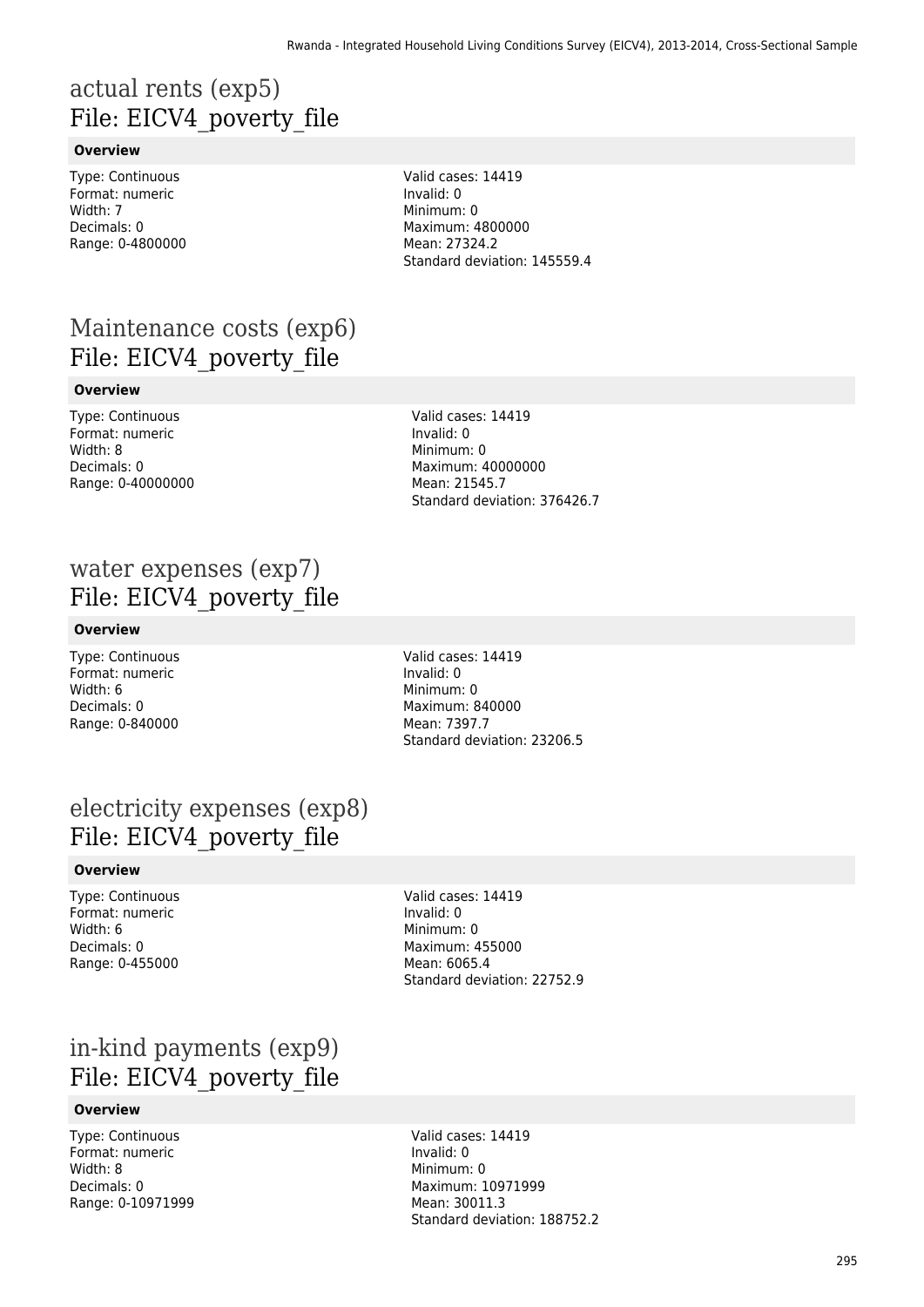# provision of house (exp10) File: EICV4 poverty file

### **Overview**

Type: Continuous Format: numeric Width: 7 Decimals: 0 Range: 0-3640000 Valid cases: 14419 Invalid: 0 Minimum: 0 Maximum: 3640000 Mean: 8700.9 Standard deviation: 71652.9

# other benefits (exp11) File: EICV4\_poverty\_file

#### **Overview**

Type: Continuous Format: numeric Width: 7 Decimals: 0 Range: 0-8904000 Valid cases: 14419 Invalid: 0 Minimum: 0 Maximum: 8904000 Mean: 13760.4 Standard deviation: 188664.7

### Annual non-food expenditures (exp12) File: EICV4\_poverty\_file

#### **Overview**

Type: Continuous Format: numeric Width: 8 Decimals: 0 Range: 0-40687000 Valid cases: 14419 Invalid: 0 Minimum: 0 Maximum: 40687000 Mean: 101870.8 Standard deviation: 456158

# Annual non-food expenditures (withouth health) (exp12\_wh) File: EICV4 poverty file

### **Overview**

Type: Continuous Format: numeric Width: 8 Decimals: 0 Range: 0-40687000 Valid cases: 14419 Invalid: 0 Minimum: 0 Maximum: 40687000 Mean: 101870.8 Standard deviation: 456158

### monthly non-food expenditures (exp13) File: EICV4 poverty file

#### **Overview**

Type: Continuous Format: numeric Width: 7 Decimals: 0 Range: 0-3700800 Valid cases: 14419 Invalid: 0 Minimum: 0 Maximum: 3700800 Mean: 61839.3 Standard deviation: 154571.7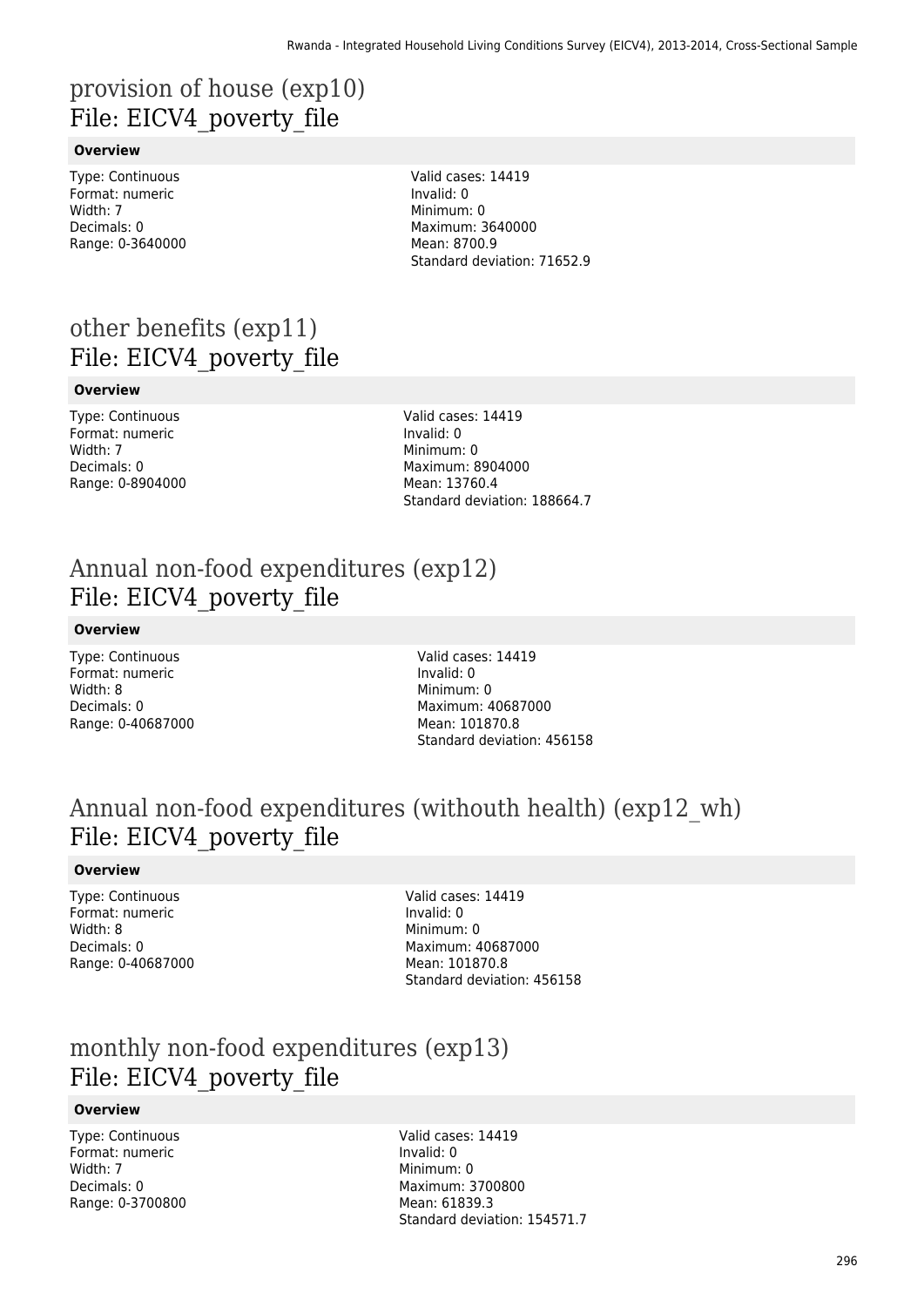# frequent non-food expenditures with filter questions 0 (exp14\_1) File: EICV4\_poverty\_file

### **Overview**

Type: Continuous Format: numeric Width: 16 Decimals: 0 Range: 0-10725785.4306641

Valid cases: 14419 Invalid: 0 Minimum: 0 Maximum: 10725785.4 Mean: 125834 Standard deviation: 325868.3

# frequent non-food expenditures without filter questions (exp14\_2) File: EICV4\_poverty\_file

### **Overview**

Type: Continuous Format: numeric Width: 16 Decimals: 0 Range: 0-10725785.4306641 Valid cases: 14419 Invalid: 0 Minimum: 0 Maximum: 10725785.4 Mean: 129245.4 Standard deviation: 329950.8

## food expenditures with filter question 0 (exp15\_1) File: EICV4\_poverty\_file

### **Overview**

Type: Continuous Format: numeric Width: 16 Decimals: 0 Range: 0-9656857.19726562 Valid cases: 14419 Invalid: 0 Minimum: 0 Maximum: 9656857.2 Mean: 366542.8 Standard deviation: 480467.4

# food expenditures without filter question (exp15\_2) File: EICV4 poverty file

### **Overview**

Type: Continuous Format: numeric Width: 16 Decimals: 0 Range: 0-9656857.19726562

Valid cases: 14419 Invalid: 0 Minimum: 0 Maximum: 9656857.2 Mean: 376966.8 Standard deviation: 486148.9

## own food consumption with filter question 0 (exp16\_1) File: EICV4 poverty file

### **Overview**

Type: Continuous Format: numeric Width: 14 Decimals: 0 Range: 0-2740107.109375

Valid cases: 14419 Invalid: 0 Minimum: 0 Maximum: 2740107.1 Mean: 199508.8 Standard deviation: 204009.9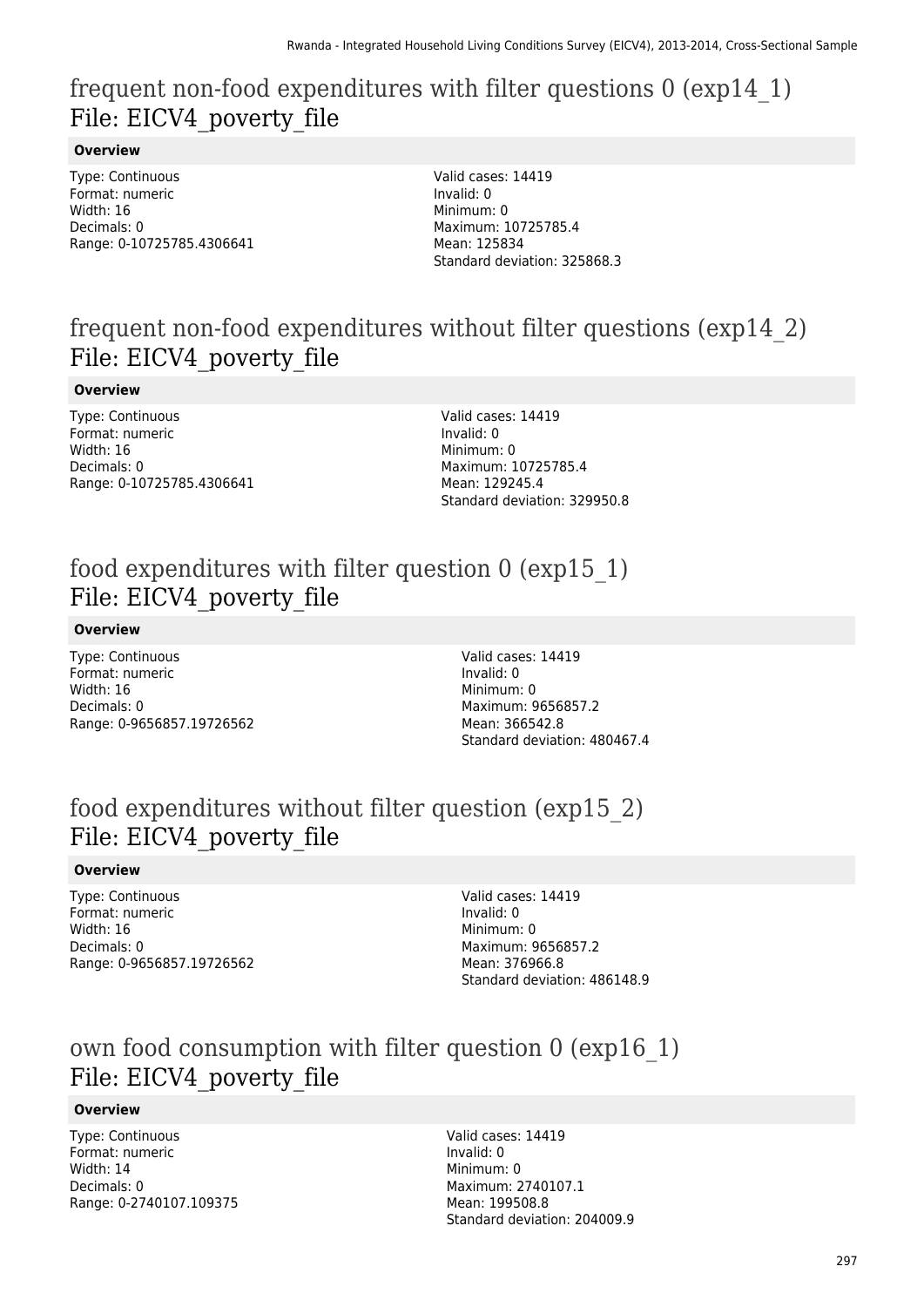# own non-food consumption with filter question 0 (exp16a\_1) File: EICV4\_poverty\_file

### **Overview**

Type: Continuous Format: numeric Width: 9 Decimals: 0 Range: 0-6670698.5

Valid cases: 14419 Invalid: 0 Minimum: 0 Maximum: 6670698.5 Mean: 102395.9 Standard deviation: 131944.3

# own food consumption without filter question (exp16\_2) File: EICV4\_poverty\_file

#### **Overview**

Type: Continuous Format: numeric Width: 14 Decimals: 0 Range: 0-2740107.109375

Valid cases: 14419 Invalid: 0 Minimum: 0 Maximum: 2740107.1 Mean: 201912.7 Standard deviation: 205145.4

### own non-food consumption without filter question (exp16a\_2) File: EICV4 poverty file

### **Overview**

Type: Continuous Format: numeric Width: 11 Decimals: 0 Range: 0-6653037.375

Valid cases: 14419 Invalid: 0 Minimum: 0 Maximum: 6653037.4 Mean: 98639.2 Standard deviation: 111023.6

### use value of durable goods (exp17) File: EICV4 poverty file

### **Overview**

Type: Continuous Format: numeric Width: 16 Decimals: 0 Range: 0-24573611.1132812 Valid cases: 14419 Invalid: 0 Minimum: 0 Maximum: 24573611.1 Mean: 49604.1 Standard deviation: 551225.7

### received transfers (exp18) File: EICV4 poverty file

### **Overview**

Type: Continuous Format: numeric Width: 7 Decimals: 0 Range: 0-3730000 Valid cases: 14419 Invalid: 0 Minimum: 0 Maximum: 3730000 Mean: 29833.1 Standard deviation: 65834.6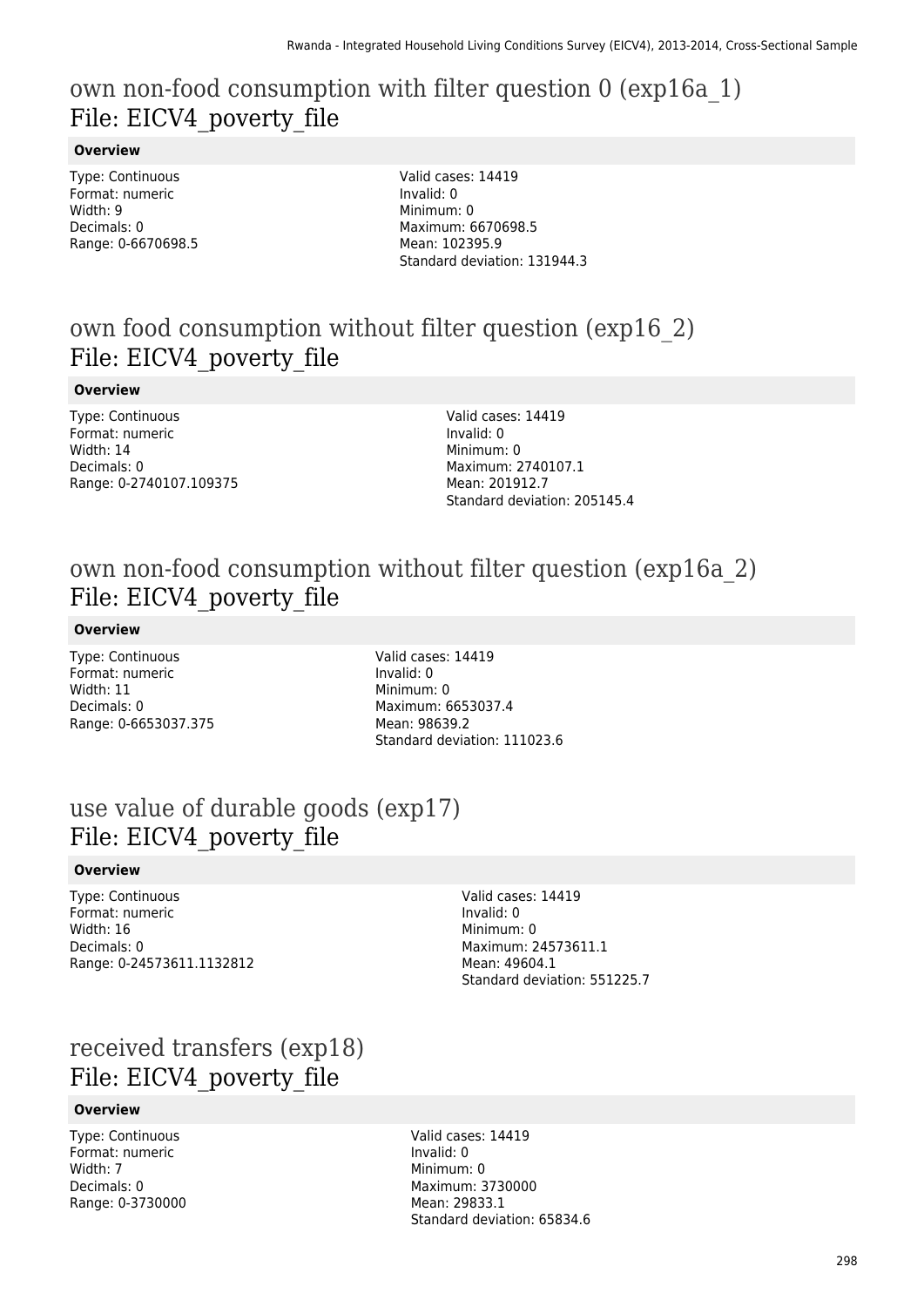## aggregate consumption (cons1) File: EICV4\_poverty\_file

### **Overview**

Type: Continuous Format: numeric Width: 12 Decimals: 0 Range: 20291.609375-90717256

Valid cases: 14419 Invalid: 0 Minimum: 20291.6 Maximum: 90717256 Mean: 1221556.6 Standard deviation: 2347596.4

# food consumption (food) File: EICV4\_poverty\_file

#### **Overview**

Type: Continuous Format: numeric Width: 7 Decimals: 0 Range: 0-9656857

Valid cases: 14419 Invalid: 0 Minimum: 0 Maximum: 9656857 Mean: 578879.5 Standard deviation: 508493.3

### aggregate consumption/ae (cons1\_ae) File: EICV4\_poverty\_file

### **Overview**

Type: Continuous Format: numeric Width: 16 Decimals: 0 Range: 7790.30908203125-16084761

### Household weight (HH\_WT) File: EICV4 poverty file

### **Overview**

Type: Continuous Format: numeric Width: 11 Decimals: 0 Range: 46.71159111-685.0417808 Valid cases: 14419 Invalid: 0 Minimum: 7790.3 Maximum: 16084761 Mean: 337042.5 Standard deviation: 625688.5

Valid cases: 14419 Invalid: 0 Minimum: 46.7 Maximum: 685 Mean: 172.9 Standard deviation: 49.4

### Population weight (pop\_wt) File: EICV4 poverty file

### **Overview**

Type: Continuous Format: numeric Width: 12 Decimals: 0 Range: 63.765625-6165.3760272

Valid cases: 14419 Invalid: 0 Minimum: 63.8 Maximum: 6165.4 Mean: 780.8 Standard deviation: 440.1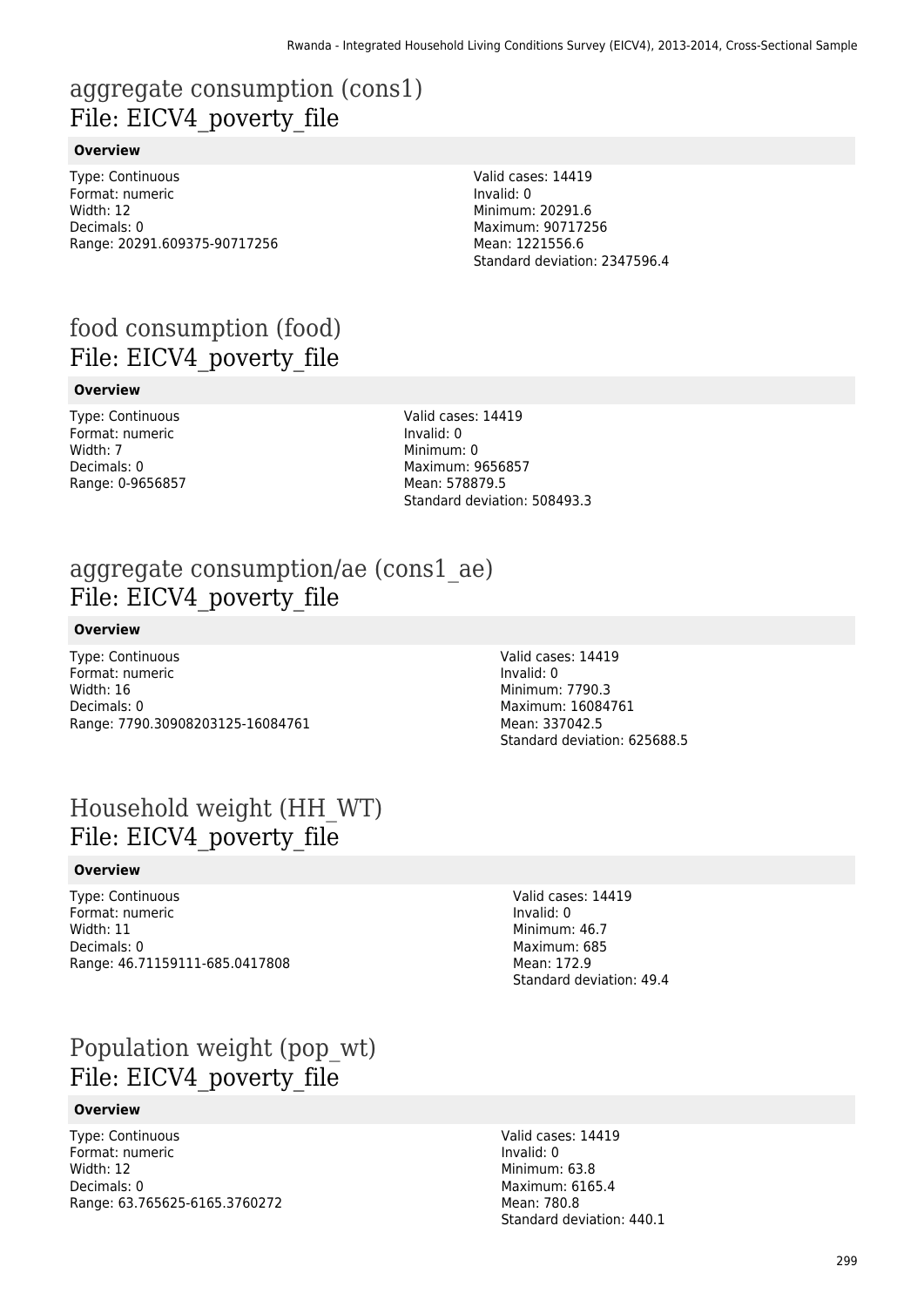# Share of food in total household consumption (foodshare1) File: EICV4\_poverty\_file

### **Overview**

Type: Continuous Format: numeric Width: 17 Decimals: 0 Range: 0-0.967464447021484 Valid cases: 14419 Invalid: 0 Minimum: 0 Maximum: 1 Mean: 0.6 Standard deviation: 0.2

# aggregate consumption/ae in Jan14 Prices (sol) File: EICV4\_poverty\_file

### **Overview**

Type: Continuous Format: numeric Width: 16 Decimals: 0 Range: 7338.55126953125-12809880 Valid cases: 14419 Invalid: 0 Minimum: 7338.6 Maximum: 12809880 Mean: 315400.3 Standard deviation: 488295.2

## Extreme poverty Headcount Ratio (epov) File: EICV4\_poverty\_file

### **Overview**

Type: Continuous Format: numeric Width: 3 Decimals: 0 Range: 0-100

Valid cases: 14419 Invalid: 0 Minimum: 0 Maximum: 100 Mean: 13.7 Standard deviation: 34.3

## Total Poverty Headcount Ratio (pov) File: EICV4 poverty file

### **Overview**

Type: Continuous Format: numeric Width: 3 Decimals: 0 Range: 0-100

Valid cases: 14419 Invalid: 0 Minimum: 0 Maximum: 100 Mean: 34.9 Standard deviation: 47.7

# Deciles of total consumption (sol1) (qcons) File: EICV4 poverty file

### **Overview**

Type: Discrete Format: numeric Width: 1 Decimals: 0 Range: 1-5

Valid cases: 14419 Invalid: 0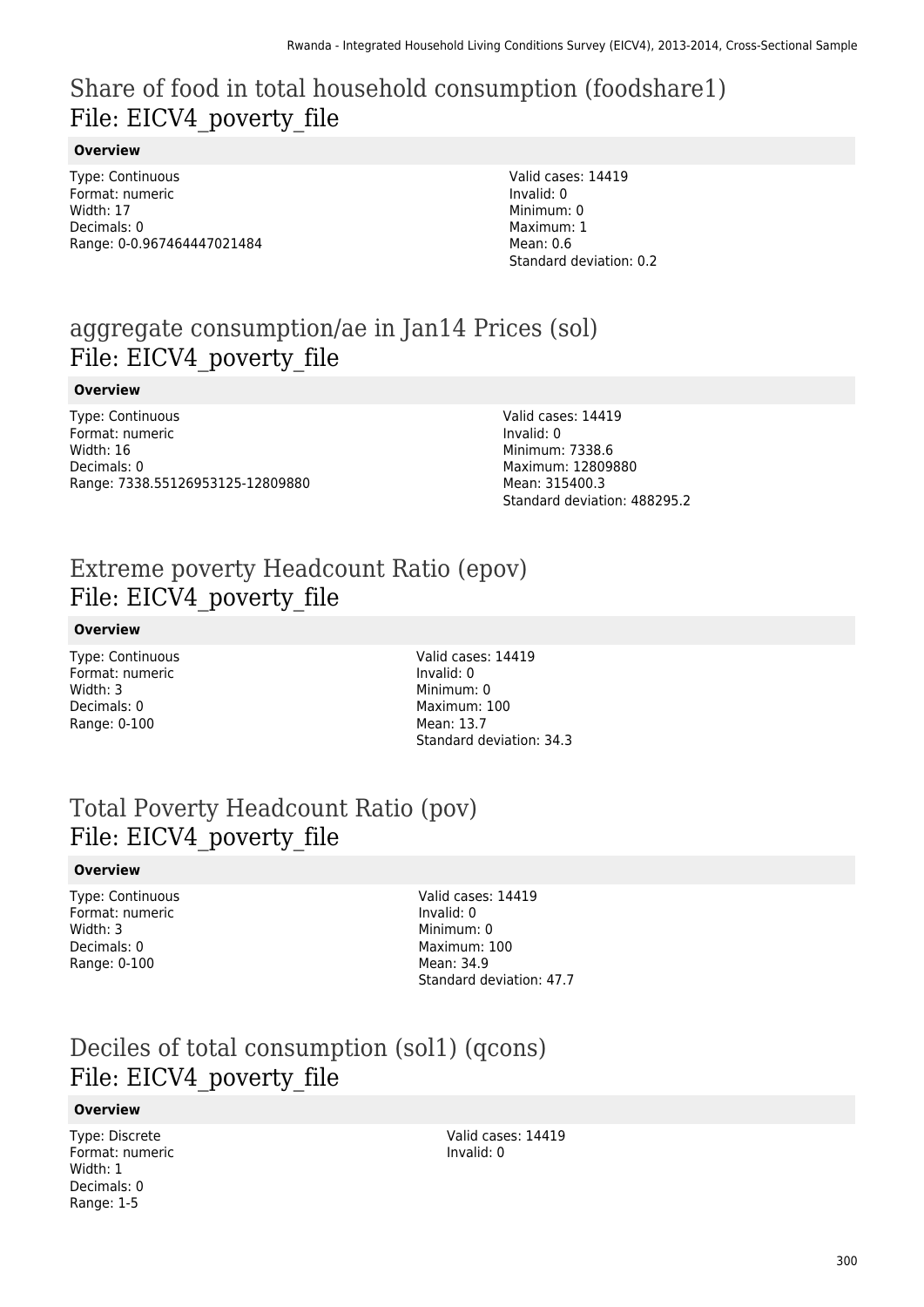# QUINTILE (quintile) File: EICV4\_poverty\_file

### **Overview**

Type: Discrete Format: numeric Width: 1 Decimals: 0 Range: 1-5

Valid cases: 14419 Invalid: 0

# All Rwanda (rwanda) File: EICV4\_poverty\_file

#### **Overview**

Type: Discrete Format: numeric Width: 1 Decimals: 0 Range: 1-1

Valid cases: 14419 Invalid: 0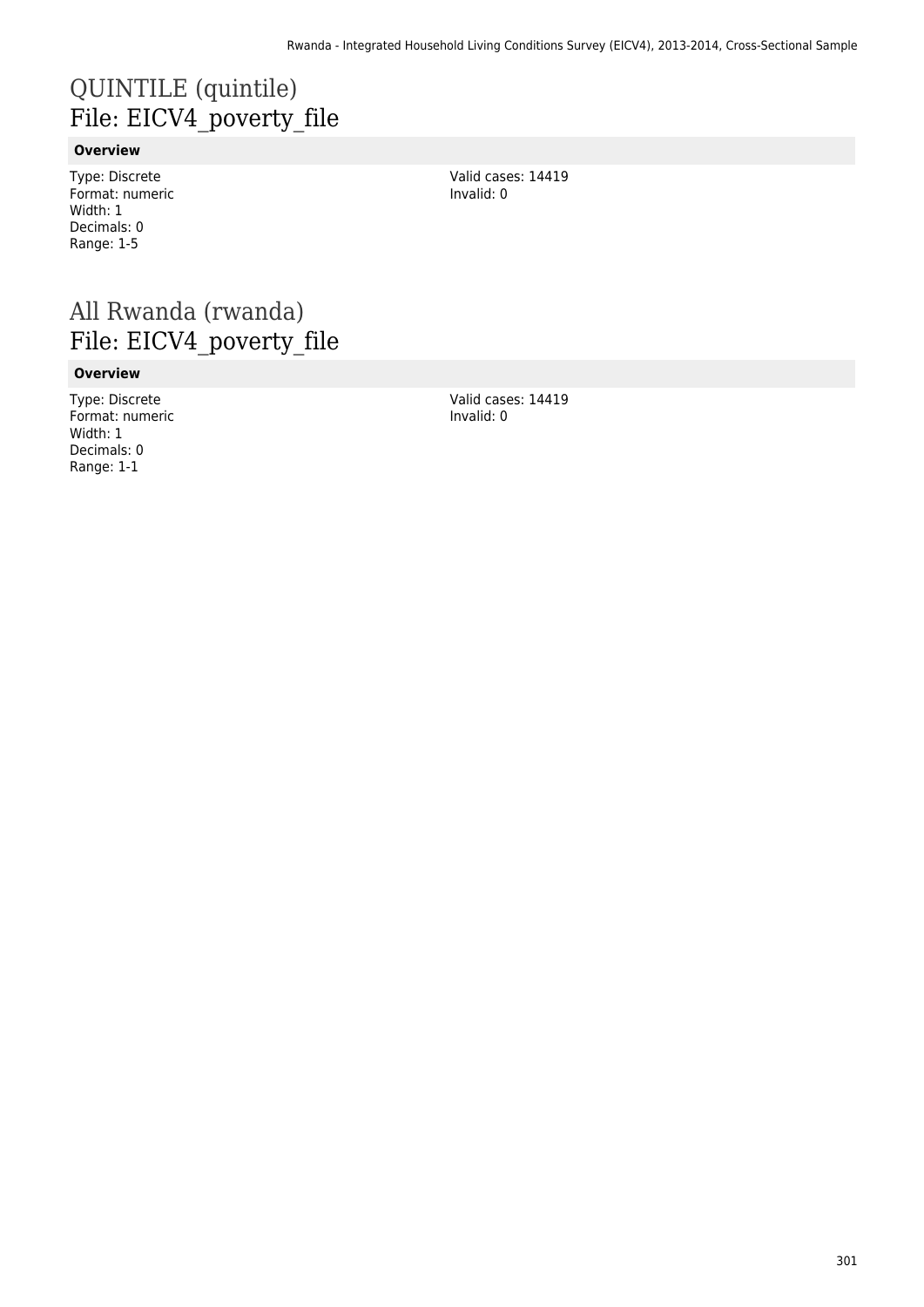# Household ID (hhid) File: EICV3\_Povertyfile\_Jan2014

### **Overview**

Type: Continuous Format: numeric Width: 6 Decimals: 0 Range: 100001-114308 Valid cases: 14308 Invalid: 0 Minimum: 100001 Maximum: 114308 Mean: 107154.5 Standard deviation: 4130.5

## Cluster (clust) File: EICV3\_Povertyfile\_Jan2014

### **Overview**

Type: Continuous Format: numeric Width: 4 Decimals: 0 Range: 1-1230

Valid cases: 14308 Invalid: 0 Minimum: 1 Maximum: 1230 Mean: 632.6 Standard deviation: 347.1

### hhsize (member) File: EICV3\_Povertyfile\_Jan2014

### **Overview**

Type: Continuous Format: numeric Width: 2 Decimals: 0 Range: 1-22

Valid cases: 14308 Invalid: 0 Minimum: 1 Maximum: 22 Mean: 4.7 Standard deviation: 2.1

### Adult equivalent hhsize (ae) File: EICV3 Povertyfile Jan2014

### **Overview**

Type: Continuous Format: numeric Width: 17 Decimals: 0 Range: 0.699999928474426-20.3800010681152

Valid cases: 14308 Invalid: 0 Minimum: 0.7 Maximum: 20.4 Mean: 4.2 Standard deviation: 2

# Province (id1) File: EICV3\_Povertyfile\_Jan2014

### **Overview**

Type: Discrete Format: numeric Width: 1 Decimals: 0 Range: 1-5

Valid cases: 14308 Invalid: 0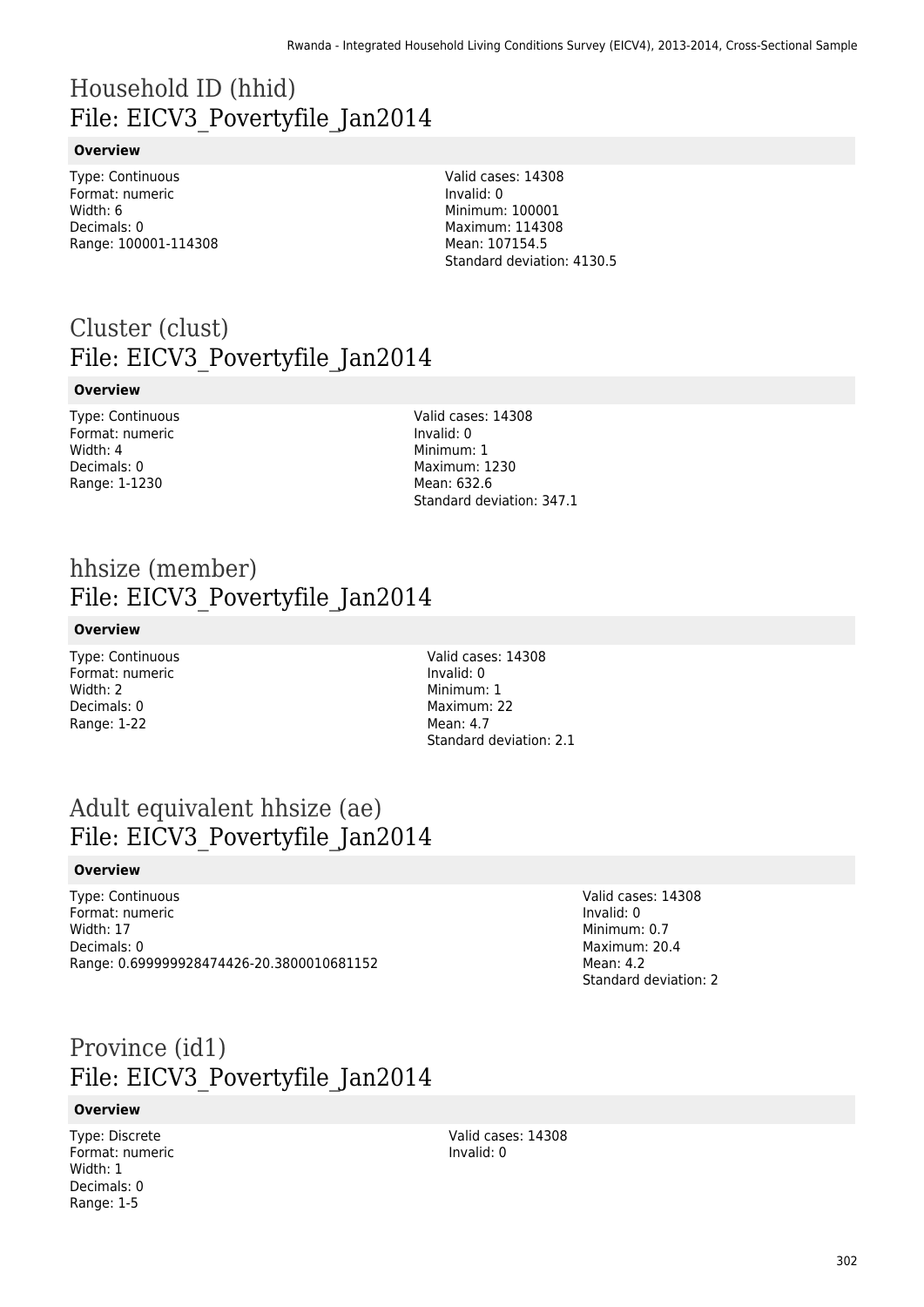## District (also stratum for SE calculation) (district) File: EICV3\_Povertyfile\_Jan2014

### **Overview**

Type: Discrete Format: character Width: 4

Valid cases: 14308 Invalid: 0

# Urban/rural (ur) File: EICV3\_Povertyfile\_Jan2014

#### **Overview**

Type: Discrete Format: numeric Width: 1 Decimals: 0 Range: 1-2

Valid cases: 14308 Invalid: 0

### Aggregate consumption (cons1) File: EICV3\_Povertyfile\_Jan2014

#### **Overview**

Type: Continuous Format: numeric Width: 13 Decimals: 0 Range: 26591.5703125-129748448 Valid cases: 14308 Invalid: 0 Minimum: 26591.6 Maximum: 129748448 Mean: 1181333.1 Standard deviation: 2674314.5

### Aggregate Consumption/ae (cons1\_ae) File: EICV3 Povertyfile Jan2014

#### **Overview**

Type: Continuous Format: numeric Width: 14 Decimals: 0 Range: 18031.92578125-32817400 Valid cases: 14308 Invalid: 0 Minimum: 18031.9 Maximum: 32817400 Mean: 312198.2 Standard deviation: 730050.1

### hh weight (HH\_WT) File: EICV3 Povertyfile Jan2014

#### **Overview**

Type: Continuous Format: numeric Width: 16 Decimals: 0 Range: 19.1945209503174-1266.86059570312 Valid cases: 14308 Invalid: 0 Minimum: 19.2 Maximum: 1266.9 Mean: 157.5 Standard deviation: 73.8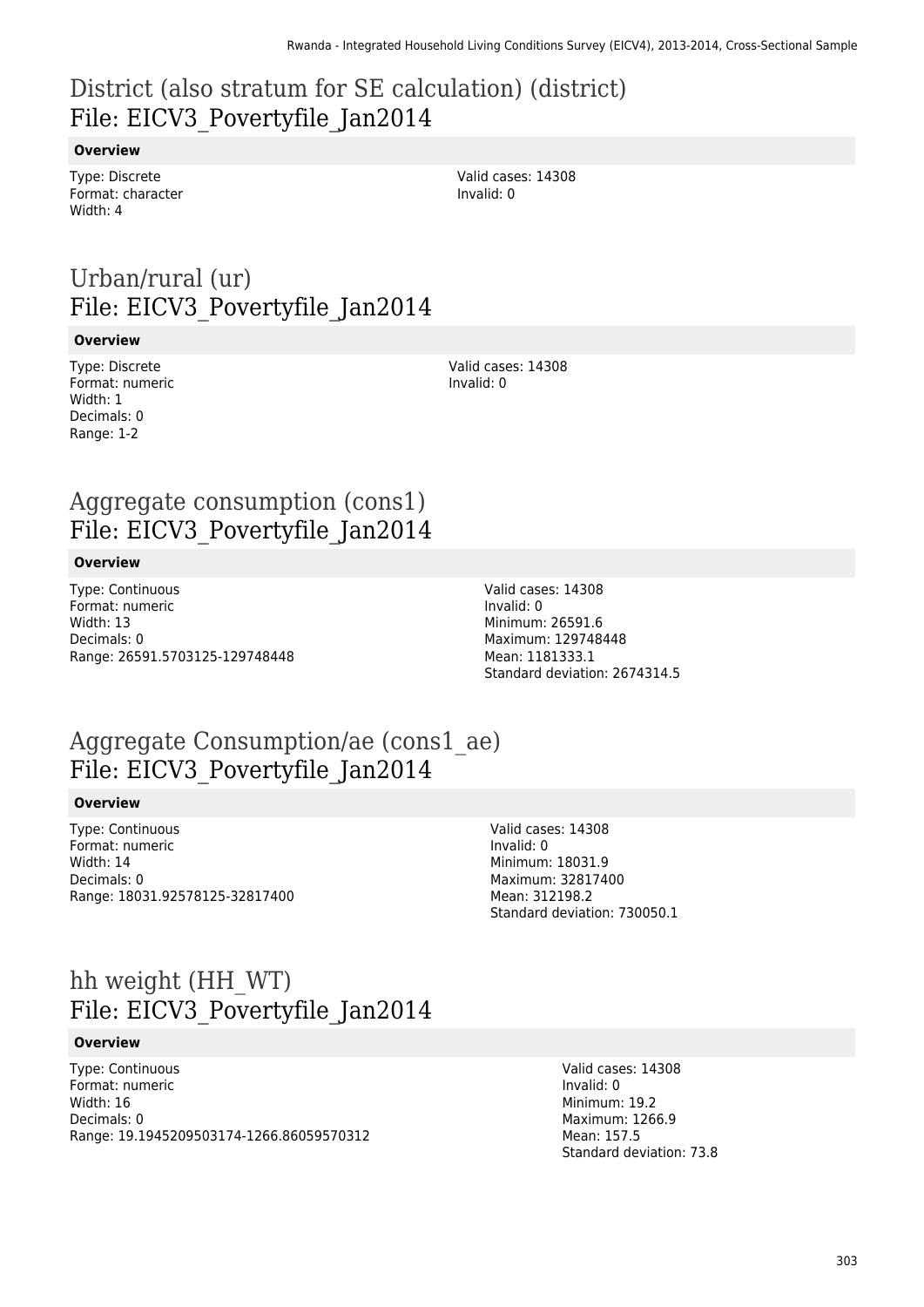# Population weight (pop\_wt) File: EICV3\_Povertyfile\_Jan2014

### **Overview**

Type: Continuous Format: numeric Width: 16 Decimals: 0 Range: 19.194522857666-11684.2548828125

Valid cases: 14308 Invalid: 0 Minimum: 19.2 Maximum: 11684.3 Mean: 741.6 Standard deviation: 529.3

# Aggregate consumption/ae Jan14=100 (sol\_jan) File: EICV3\_Povertyfile\_Jan2014

### **Overview**

Type: Continuous Format: numeric Width: 15 Decimals: 0 Range: 18933.173828125-23591578 Valid cases: 14308 Invalid: 0 Minimum: 18933.2 Maximum: 23591578 Mean: 302475.4 Standard deviation: 587616.8

### Extreme poverty (epoverty) File: EICV3 Povertyfile Jan2014

### **Overview**

Type: Continuous Format: numeric Width: 3 Decimals: 0 Range: 0-100

Valid cases: 14308 Invalid: 0 Minimum: 0 Maximum: 100 Mean: 18.1 Standard deviation: 38.5

### Total Poverty (poverty) File: EICV3\_Povertyfile\_Jan2014

### **Overview**

Type: Continuous Format: numeric Width: 3 Decimals: 0 Range: 0-100

Valid cases: 14308 Invalid: 0 Minimum: 0 Maximum: 100 Mean: 41.3 Standard deviation: 49.2

### 5 quantiles of sol\_jan (quintile) File: EICV3\_Povertyfile\_Jan2014

### **Overview**

Type: Discrete Format: numeric Width: 1 Decimals: 0 Range: 1-5

Valid cases: 14308 Invalid: 0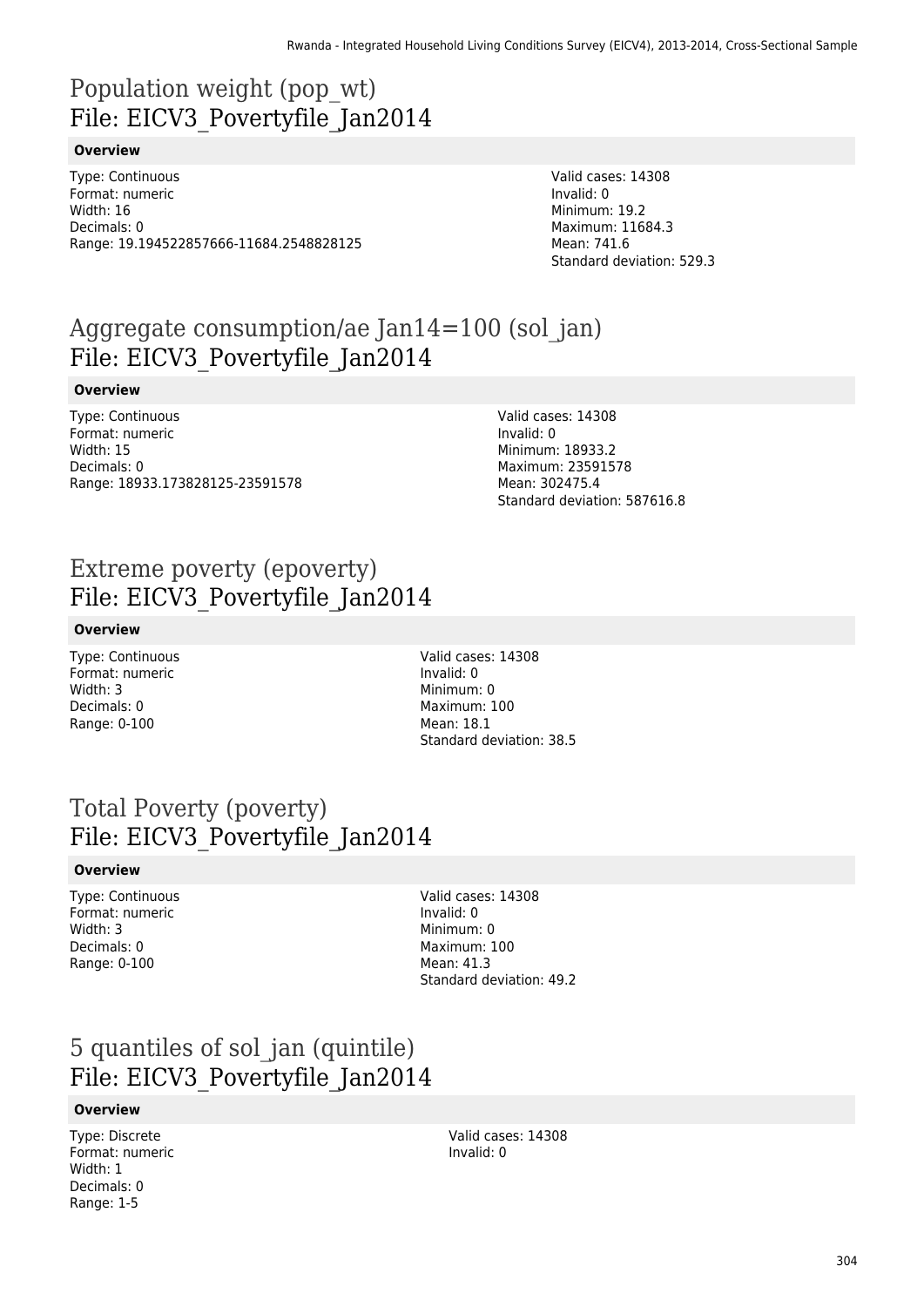# Education expenses (exp1) File: EICV3\_Povertyfile\_Jan2014

### **Overview**

Type: Continuous Format: numeric Width: 7 Decimals: 0 Range: 0-8183500 Valid cases: 14308 Invalid: 0 Minimum: 0 Maximum: 8183500 Mean: 62329.1 Standard deviation: 295462.5

## Vaccination expenditures (exp3) File: EICV3\_Povertyfile\_Jan2014

#### **Overview**

Type: Continuous Format: numeric Width: 5 Decimals: 0 Range: 0-20000

Valid cases: 14308 Invalid: 0 Minimum: 0 Maximum: 20000 Mean: 6.7 Standard deviation: 225

### Imputed rents (exp4) File: EICV3\_Povertyfile\_Jan2014

### **Overview**

Type: Continuous Format: numeric Width: 8 Decimals: 0 Range: 0-42840000 Valid cases: 14308 Invalid: 0 Minimum: 0 Maximum: 42840000 Mean: 92153.5 Standard deviation: 494292

### Actual rents (exp5) File: EICV3\_Povertyfile\_Jan2014

### **Overview**

Type: Continuous Format: numeric Width: 7 Decimals: 0 Range: 0-6720000 Valid cases: 14308 Invalid: 0 Minimum: 0 Maximum: 6720000 Mean: 20271.7 Standard deviation: 132947.1

### Maintenance costs (exp6) File: EICV3 Povertyfile Jan2014

### **Overview**

Type: Continuous Format: numeric Width: 7 Decimals: 0 Range: 0-5500000 Valid cases: 14308 Invalid: 0 Minimum: 0 Maximum: 5500000 Mean: 17953.3 Standard deviation: 134645.5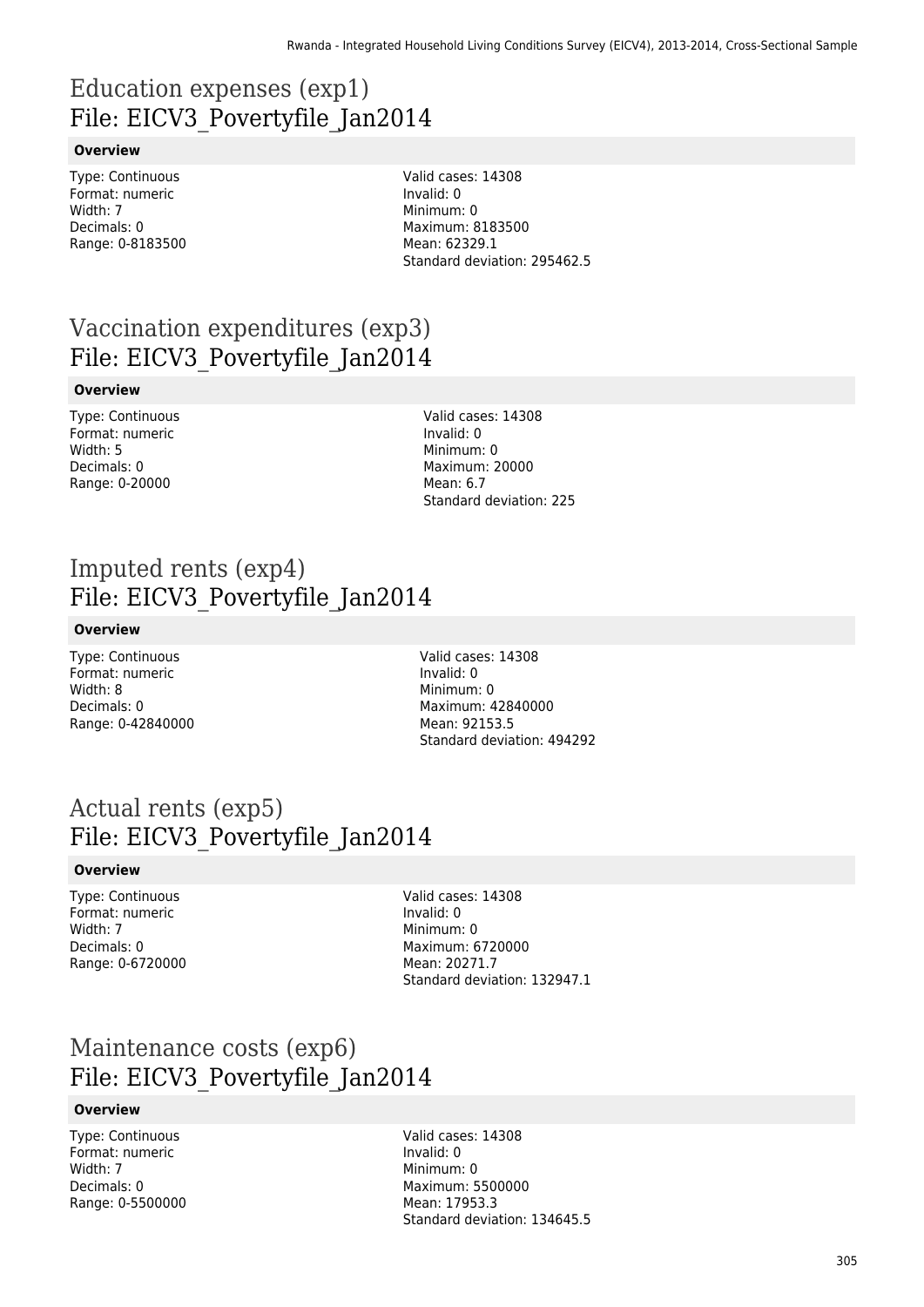# Water expenses (exp7) File: EICV3\_Povertyfile\_Jan2014

### **Overview**

Type: Continuous Format: numeric Width: 7 Decimals: 0 Range: 0-1800000

Valid cases: 14308 Invalid: 0 Minimum: 0 Maximum: 1800000 Mean: 6810 Standard deviation: 27044.4

## Electricity expenses (exp8) File: EICV3\_Povertyfile\_Jan2014

### **Overview**

Type: Continuous Format: numeric Width: 7 Decimals: 0 Range: 0-1170000

Valid cases: 14308 Invalid: 0 Minimum: 0 Maximum: 1170000 Mean: 4904.5 Standard deviation: 25519.8

### In-kind payments (exp9) File: EICV3 Povertyfile Jan2014

### **Overview**

Type: Continuous Format: numeric Width: 8 Decimals: 0 Range: 0-21600000

Valid cases: 14308 Invalid: 0 Minimum: 0 Maximum: 21600000 Mean: 30044.6 Standard deviation: 305949.8

### Provision of house (exp10) File: EICV3 Povertyfile Jan2014

### **Overview**

Type: Continuous Format: numeric Width: 8 Decimals: 0 Range: 0-17800000 Valid cases: 14308 Invalid: 0 Minimum: 0 Maximum: 17800000 Mean: 13740.8 Standard deviation: 207292.4

### Other benefits (exp11) File: EICV3\_Povertyfile\_Jan2014

### **Overview**

Type: Continuous Format: numeric Width: 8 Decimals: 0 Range: 0-15696000

Valid cases: 14308 Invalid: 0 Minimum: 0 Maximum: 15696000 Mean: 19667.6 Standard deviation: 276923.5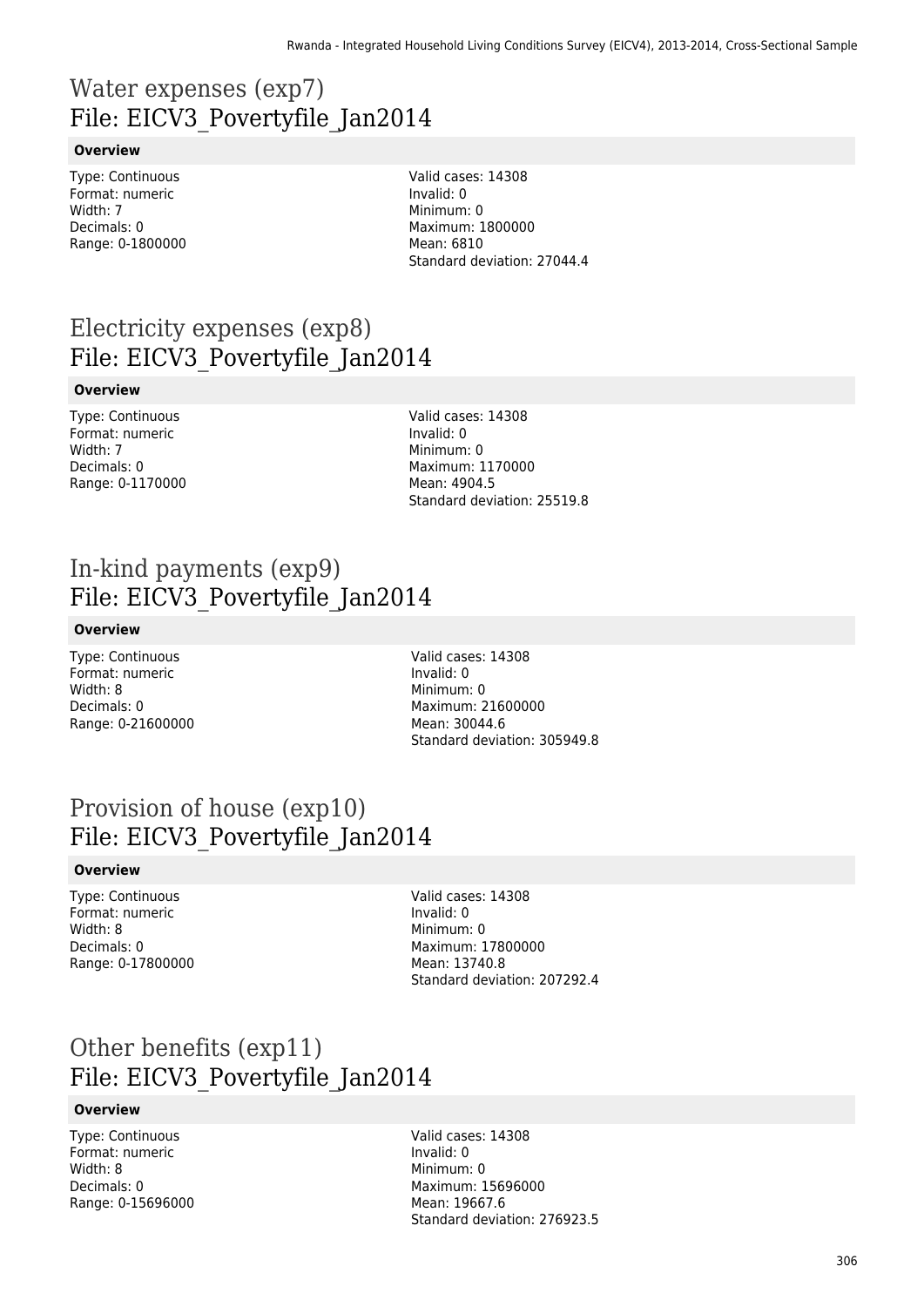## Annual non-food expenditures (exp12) File: EICV3\_Povertyfile\_Jan2014

### **Overview**

Type: Continuous Format: numeric Width: 8 Decimals: 0 Range: 0-14636500 Valid cases: 14308 Invalid: 0 Minimum: 0 Maximum: 14636500 Mean: 89809.4 Standard deviation: 240244.4

# Monthly non-food expenditures (exp13) File: EICV3\_Povertyfile\_Jan2014

#### **Overview**

Type: Continuous Format: numeric Width: 8 Decimals: 0 Range: 0-15916800 Valid cases: 14308 Invalid: 0 Minimum: 0 Maximum: 15916800 Mean: 61389.2 Standard deviation: 303199

### Frequent non-food expenditures without filter questions (exp14\_2) File: EICV3\_Povertyfile\_Jan2014

#### **Overview**

Type: Continuous Format: numeric Width: 16 Decimals: 0 Range: 0-14976680.3359375 Valid cases: 14308 Invalid: 0 Minimum: 0 Maximum: 14976680.3 Mean: 135190.2 Standard deviation: 410173.9

## Food expenditures without filter question (exp15\_2) File: EICV3\_Povertyfile\_Jan2014

### **Overview**

Type: Continuous Format: numeric Width: 16 Decimals: 0 Range: 0-8988976.56787109 Valid cases: 14308 Invalid: 0 Minimum: 0 Maximum: 8988976.6 Mean: 335012.3 Standard deviation: 459957.7

### own food consumption without filter question (exp16\_2) File: EICV3\_Povertyfile\_Jan2014

#### **Overview**

Type: Continuous Format: numeric Width: 16 Decimals: 0 Range: 0-5080374.18383789 Valid cases: 14308 Invalid: 0 Minimum: 0 Maximum: 5080374.2 Mean: 199273.2 Standard deviation: 212340.4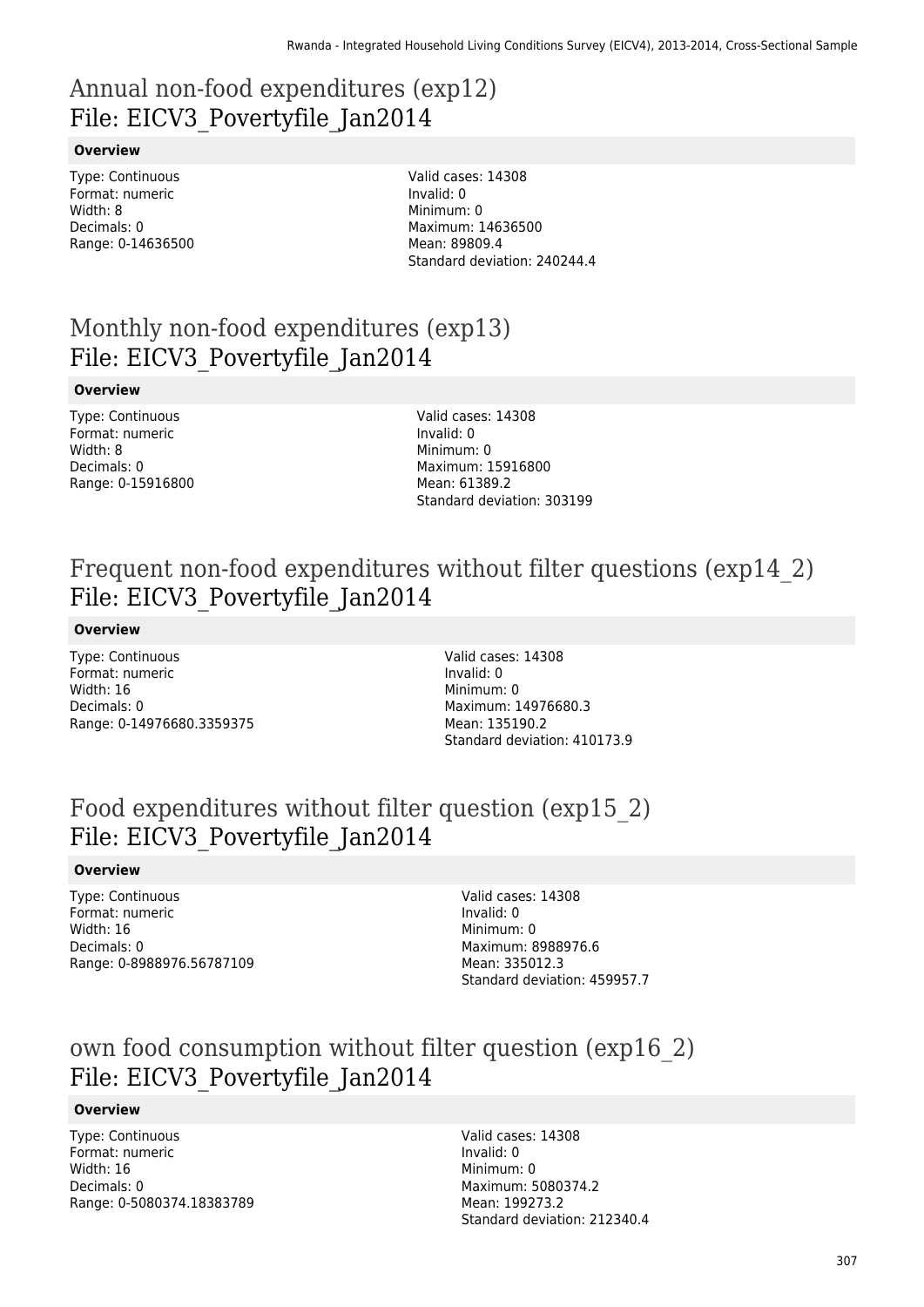## Use value of durable goods (exp17) File: EICV3\_Povertyfile\_Jan2014

### **Overview**

Type: Continuous Format: numeric Width: 16 Decimals: 0 Range: 0-53908002.6668091 Valid cases: 14308 Invalid: 0 Minimum: 0 Maximum: 53908002.7 Mean: 62522.2 Standard deviation: 876635.6

# Received transfers (exp18) File: EICV3\_Povertyfile\_Jan2014

### **Overview**

Type: Continuous Format: numeric Width: 7 Decimals: 0 Range: 0-1119000 Valid cases: 14308 Invalid: 0 Minimum: 0 Maximum: 1119000 Mean: 30254.7 Standard deviation: 54446

### Health care expenditures (exp2) File: EICV3\_Povertyfile\_Jan2014

### **Overview**

Type: Continuous Format: numeric Width: 7 Decimals: 0 Range: 0-6760000 Valid cases: 14308 Invalid: 0 Minimum: 0 Maximum: 6760000 Mean: 12400.8 Standard deviation: 108542.5

## Annual non-food expenditures (withouth health) (exp12\_wh) File: EICV3\_Povertyfile\_Jan2014

### **Overview**

Type: Continuous Format: numeric Width: 8 Decimals: 0 Range: 0-14589500 Valid cases: 14308 Invalid: 0 Minimum: 0 Maximum: 14589500 Mean: 87434.1 Standard deviation: 236305.8

## Monthly non-food expenditures (without health) (exp13 wh) File: EICV3\_Povertyfile\_Jan2014

### **Overview**

Type: Continuous Format: numeric Width: 8 Decimals: 0 Range: 0-15916800 Valid cases: 14308 Invalid: 0 Minimum: 0 Maximum: 15916800 Mean: 58734.6 Standard deviation: 301169.3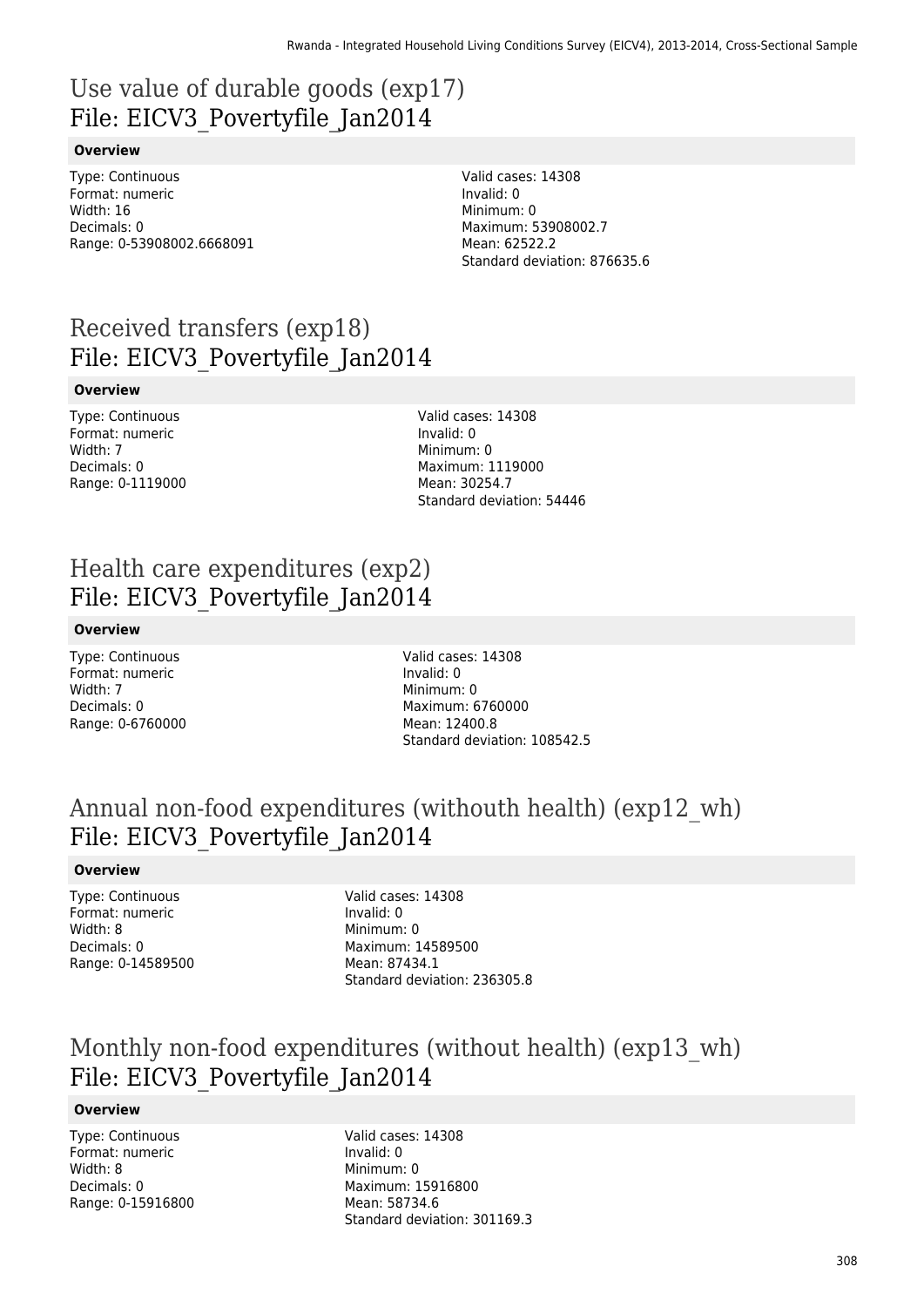# Frequent non-food expenditures with filter questions 0 (exp14\_1) File: EICV3\_Povertyfile\_Jan2014

### **Overview**

Type: Continuous Format: numeric Width: 16 Decimals: 0 Range: 0-14976680.3359375

Valid cases: 14308 Invalid: 0 Minimum: 0 Maximum: 14976680.3 Mean: 127066.1 Standard deviation: 389965.1

# Food expenditures with filter question 0 (exp15\_1) File: EICV3\_Povertyfile\_Jan2014

### **Overview**

Type: Continuous Format: numeric Width: 16 Decimals: 0 Range: 0-8933009.89990234

Valid cases: 14308 Invalid: 0 Minimum: 0 Maximum: 8933009.9 Mean: 319917.9 Standard deviation: 452586.7

### own food consumption with filter question 0 (exp16\_1) File: EICV3\_Povertyfile\_Jan2014

### **Overview**

Type: Continuous Format: numeric Width: 16 Decimals: 0 Range: 0-5080374.18383789 Valid cases: 14308 Invalid: 0 Minimum: 0 Maximum: 5080374.2 Mean: 194954.6 Standard deviation: 207343

## own non-food consumption with filter question 0 (exp16a\_1) File: EICV3\_Povertyfile\_Jan2014

### **Overview**

Type: Continuous Format: numeric Width: 10 Decimals: 0 Range: 0-2433333.25 Valid cases: 14308 Invalid: 0 Minimum: 0 Maximum: 2433333.3 Mean: 67351.6 Standard deviation: 83645.8

### own non-food consumption without filter question (exp16a\_2) File: EICV3\_Povertyfile\_Jan2014

### **Overview**

Type: Continuous Format: numeric Width: 10 Decimals: 0 Range: 0-2433333.25

Valid cases: 14308 Invalid: 0 Minimum: 0 Maximum: 2433333.3 Mean: 69112.6 Standard deviation: 83811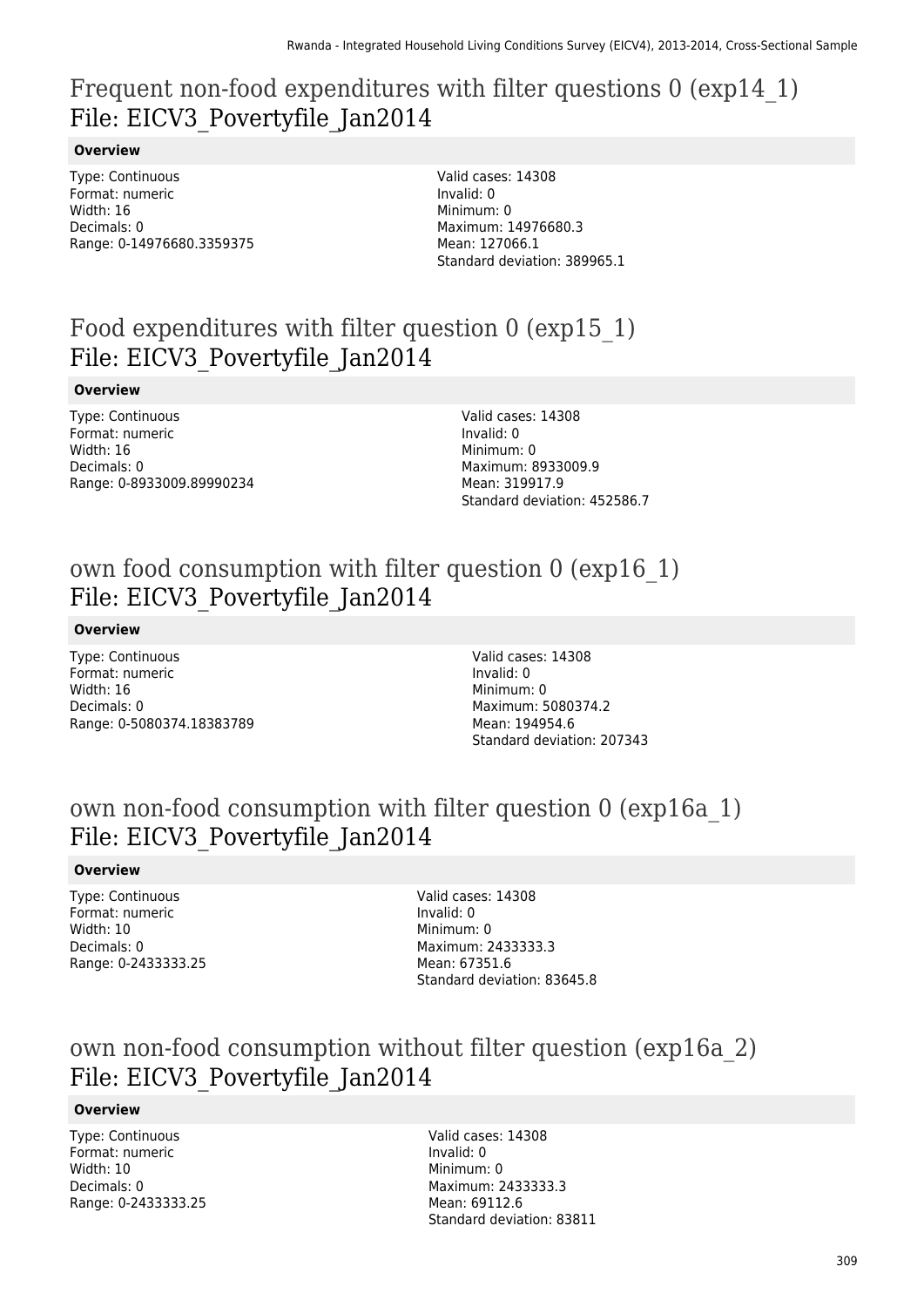# (merge) File: EICV3\_Povertyfile\_Jan2014

### **Overview**

Type: Discrete Format: numeric Width: 1 Decimals: 0 Range: 1-5

Valid cases: 14308 Invalid: 0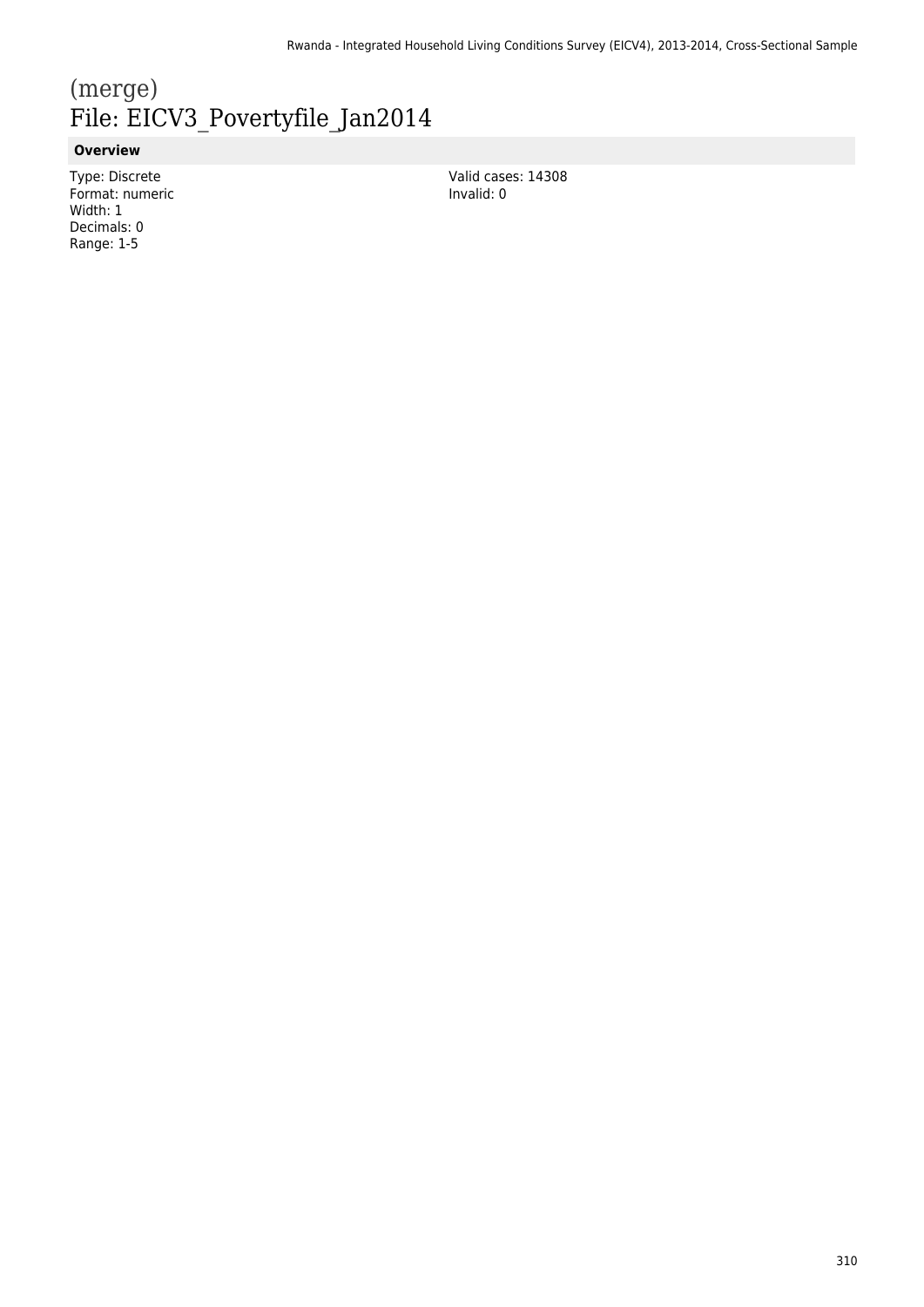# **Documentation**

### **Questionnaires**

### **EICV4(2013-2014)Questionnaire(English)**

| Title     | EICV4(2013-2014)Questionnaire(English)                                              |
|-----------|-------------------------------------------------------------------------------------|
| Author(s) | National Institute of Statistics of Rwanda                                          |
| Date      | 2013-05-01                                                                          |
| Country   | Rwanda                                                                              |
| Language  | English                                                                             |
|           | Publisher(s) National Institute of Statistics of Rwanda                             |
|           | Description This is the questionnaire in english version used in EICV4 (2013-2014). |
| Filename  | q-eicv-2013-2014-qustionnaire-eng.doc                                               |

### **Urutonde rw'Ibibazwa ( Igice cya Mbere)**

| Title     | Urutonde rw'Ibibazwa (Igice cya Mbere)                                    |
|-----------|---------------------------------------------------------------------------|
| Author(s) | National Institute of Statistics of Rwanda                                |
| Date      | 2013-05-01                                                                |
| Country   | Rwanda                                                                    |
| Language  | Kinyarwanda                                                               |
|           | Publisher(s) National Institute of Statistics of Rwanda                   |
|           | Description This is part A of EICV4 questionnaire in Kinyarwanda version. |
| Filename  | g-eicv-2013-2014-questionnaire-part-A-kiny.doc                            |

### **Urutonde rw'Ibibazwa (Igice cya Kabiri)**

| Title     | Urutonde rw'Ibibazwa (Igice cya Kabiri)                                   |
|-----------|---------------------------------------------------------------------------|
| Author(s) | National Institute of Statistics of Rwanda                                |
| Date      | 2013-05-01                                                                |
| Country   | Rwanda                                                                    |
| Language  | Kinyarwanda                                                               |
|           | Publisher(s) National Institute of Statistics of Rwanda                   |
|           | Description This is part B of EICV4 questionnaire in Kinyarwanda version. |
| Filename  | g-eicy-2013-2014-questionnaire-part-B-kiny.doc                            |

### **Reports**

### **EICV4 (2013-2014) Main Indicators Report**

| Title        | EICV4 (2013-2014) Main Indicators Report   |
|--------------|--------------------------------------------|
| Author(s)    | National Institute of Statistics of Rwanda |
| Date         | 2016-03-01                                 |
| Country      | Rwanda                                     |
| Language     | English                                    |
| Publisher(s) | National Institute of Statistics of Rwanda |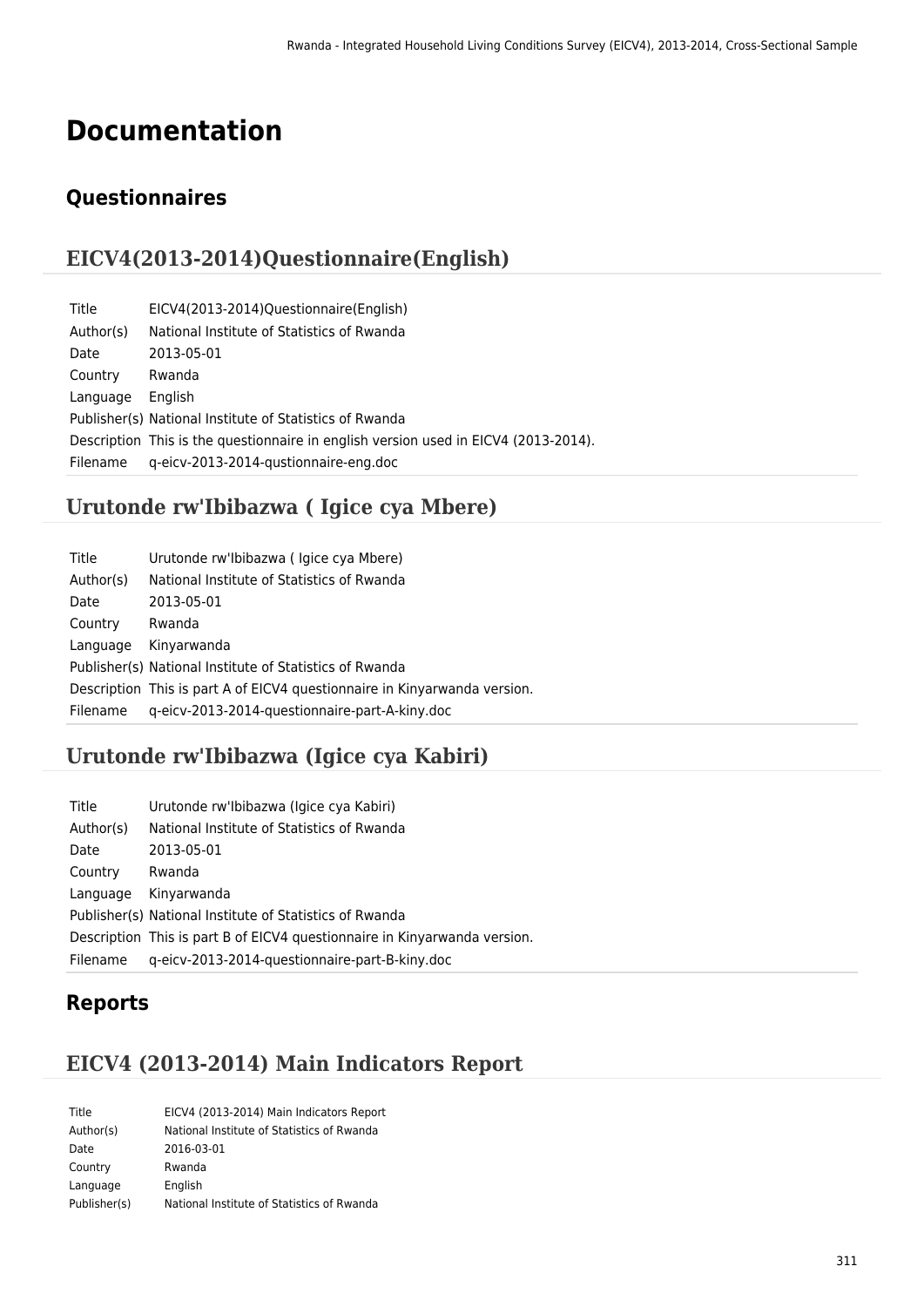#### Rwanda - Integrated Household Living Conditions Survey (EICV4), 2013-2014, Cross-Sectional Sample

Description This report presents and discusses key results from the EICV4 in the areas of demographic characteristics, migration, health, education, the characteristics of households and dwellings in Rwanda, economic activity patterns, agriculture, environmental issues and households' access to credits and savings. It also includes selected results in the area of social protection, drawing on the thematic report about Social Protection that has been prepared in parallel to the work on the main indicators.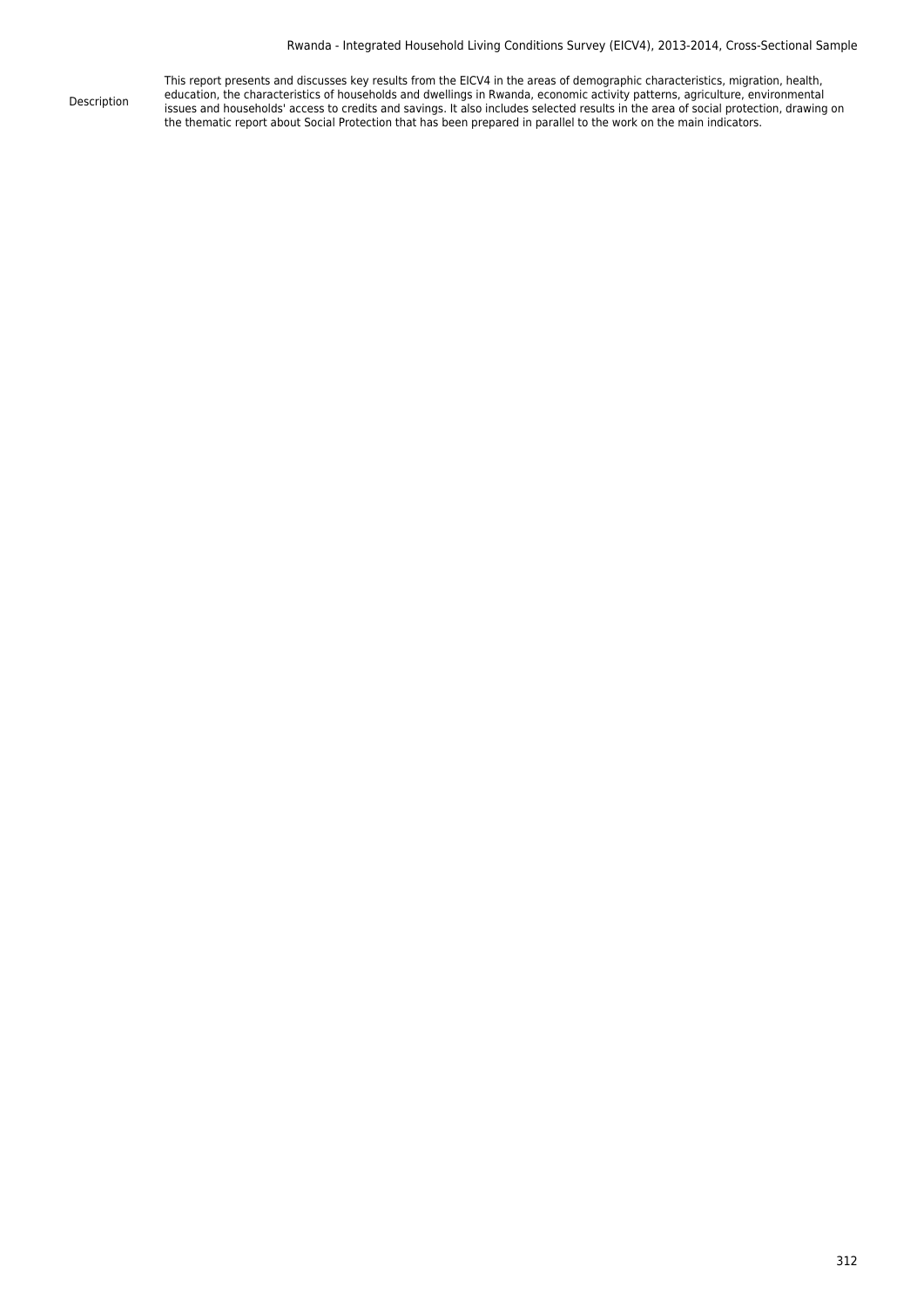Table of contents 8.2 Environmental information 128 Table of contents Foreword i Acknowledgements iii Methodological notes v Executive summary vii Table of contents xiii List of figures xv List of tables xvii List of abbreviations xxiii 1 Demography 1 2 Migration 13 3 Health 23 3.1 Disability 23 3.2 Access to and use of health services 26 4 Education 33 4.1 Access to education 33 4.2 Literacy 44 4.3 User satisfaction and facilities 48 5 Housing characteristics and access to services and facilities 51 5.1 Housing characteristics 51 5.2 Access to services, infrastructure and amenities 62 5.3 Ownership of durables 81 6 Economic activity 83 6.1 Usual economic activity 83 6.1.1 Usual economic activity status 83 6.1.2 Multiplicity of usual jobs 86 6.1.3 The main usual employment of the workforce 89 6.1.4 Occupation group and industry of main usual jobs 94 6.2 Current economic activity 97 6.2.1 Current economic activity status 97 6.2.2 Current unemployment rates 100 6.2.3 The main current employment of the workforce 101 7 Agriculture 103 7.1 Raising livestock 104 7.2 Land ownership and transactions 106 7.3 Erosion protection, irrigation, regionalisation and consolidation programmes 107 7.4 Crop production and sales 111 7.5 Input and equipment use for agricultural production 121 7.6 Agricultural processing and sale of processed agricultural products 123 8 Environment 127 8.1 Waste management 127 8.3 Exposure to environmental destruction 131 9 Credits, savings and transfers 133 9.1 Credit 133 9.2 Savings 138 9.3 Transfers 139 10 Social protection 145 10.1 Perceptions of vulnerability 145 10.2 Differences in well-being by characteristic of household head 146 10.2.1 Who is participating in the VUP? 147 10.3 Demographic characteristics of current VUP beneficiaries 147 10.4 Other public income support programmes 148 11 Poverty 149 11.1 Introduction 149 References 153 Annex A 95% Confidence Intervals for selected indicators, EICV4 and EICV3 155 A1. Demography 155 A2. Migration 156 A3. Health 159 A4. Education 160 A5. Housing characteristics 163 A6. Economic Activity 170 A7. Agriculture 172 A8. Credits, savings and transfers 174 Annex B Standard errors and design effects for selected indicators, EICV4 175 B1. Demography 175 B2. Migration 176 B3. Health 177 B4. Education 178 B5. Housing characteristics 181 B6. Economic Activity 186 B7. Agriculture 189 B8. Credits, savings and transfers 191 Annex C Standard errors and design effects for selected indicators, EICV3 192 C1. Demography 192 C2. Migration 193 C3. Health 194 C4. Education 196 C5. Housing characteristics 199 C6. Economic Activity 205

C7. Agriculture 207

C8. Credits, savings and transfers 209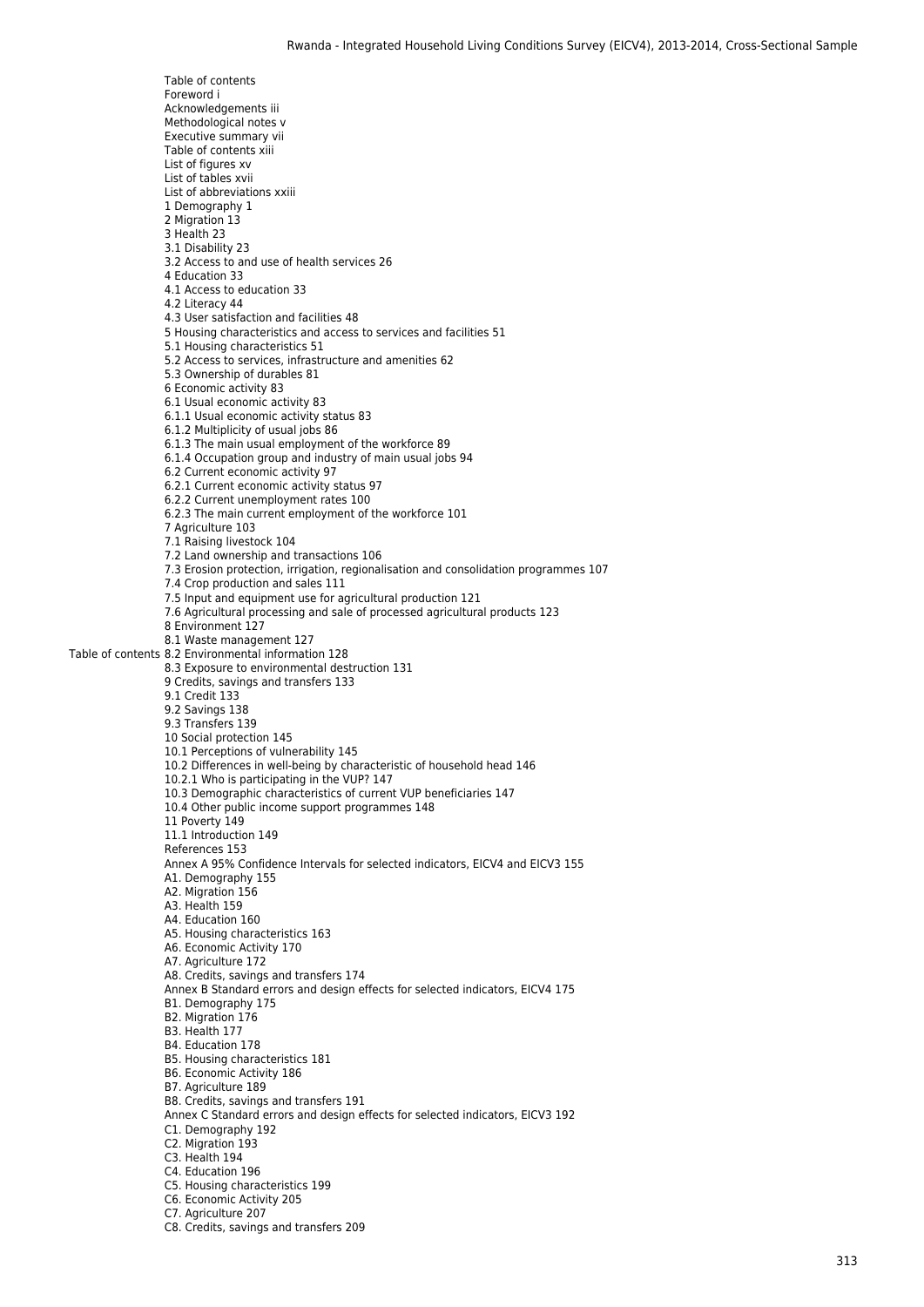### **EICV4(2013-2014) Economic Activities Thematic Report**

| Title        | EICV4(2013-2014) Economic Activities Thematic Report                                                                                                                                                                                                        |  |
|--------------|-------------------------------------------------------------------------------------------------------------------------------------------------------------------------------------------------------------------------------------------------------------|--|
| Author(s)    | National Institute of Statistics of Rwanda                                                                                                                                                                                                                  |  |
| Date         | 2016-03-01                                                                                                                                                                                                                                                  |  |
| Country      | Rwanda                                                                                                                                                                                                                                                      |  |
| Language     | English                                                                                                                                                                                                                                                     |  |
| Publisher(s) | National Institute of Statistics of Rwanda                                                                                                                                                                                                                  |  |
| Description  | This report is one of these 7 thematic reports that seek to inform and support the development of the<br>EDPRS2 with data from the EICV4. It focuses on the economic and labour market activities of the Rwandan<br>population.<br><b>TABLE OF CONTENTS</b> |  |
|              | 3.2. Labour force participation rate and demographic characteristic  12<br>4.1. Employment to population ratio and demographic characteristics  17                                                                                                          |  |
| Table of     |                                                                                                                                                                                                                                                             |  |
| contents     |                                                                                                                                                                                                                                                             |  |
|              |                                                                                                                                                                                                                                                             |  |
|              |                                                                                                                                                                                                                                                             |  |
|              |                                                                                                                                                                                                                                                             |  |
|              | CHAPTER 5: WORKING HOURS AND TIME RELATED UNDEREMPLOYMENT  35                                                                                                                                                                                               |  |
|              |                                                                                                                                                                                                                                                             |  |
|              |                                                                                                                                                                                                                                                             |  |
|              |                                                                                                                                                                                                                                                             |  |
|              |                                                                                                                                                                                                                                                             |  |
|              |                                                                                                                                                                                                                                                             |  |
|              |                                                                                                                                                                                                                                                             |  |
|              |                                                                                                                                                                                                                                                             |  |
|              |                                                                                                                                                                                                                                                             |  |
|              |                                                                                                                                                                                                                                                             |  |
|              | EICV4 Thematic Report- Economic activity                                                                                                                                                                                                                    |  |
|              |                                                                                                                                                                                                                                                             |  |
| Filename     | eicv-2013-2014-economic-activities-thematic-report.pdf                                                                                                                                                                                                      |  |

### **EICV4(2013-2014) Education Thematic Report**

| Title        | EICV4(2013-2014) Education Thematic Report           |
|--------------|------------------------------------------------------|
| Author(s)    | National Institute of Statistics of Rwanda           |
| Date         | 2016-03-01                                           |
| Country      | Rwanda                                               |
| Language     | English                                              |
| Publisher(s) | National Institute of Statistics of Rwanda           |
| Description  | This is Education Thematic report from EICV4 results |
|              |                                                      |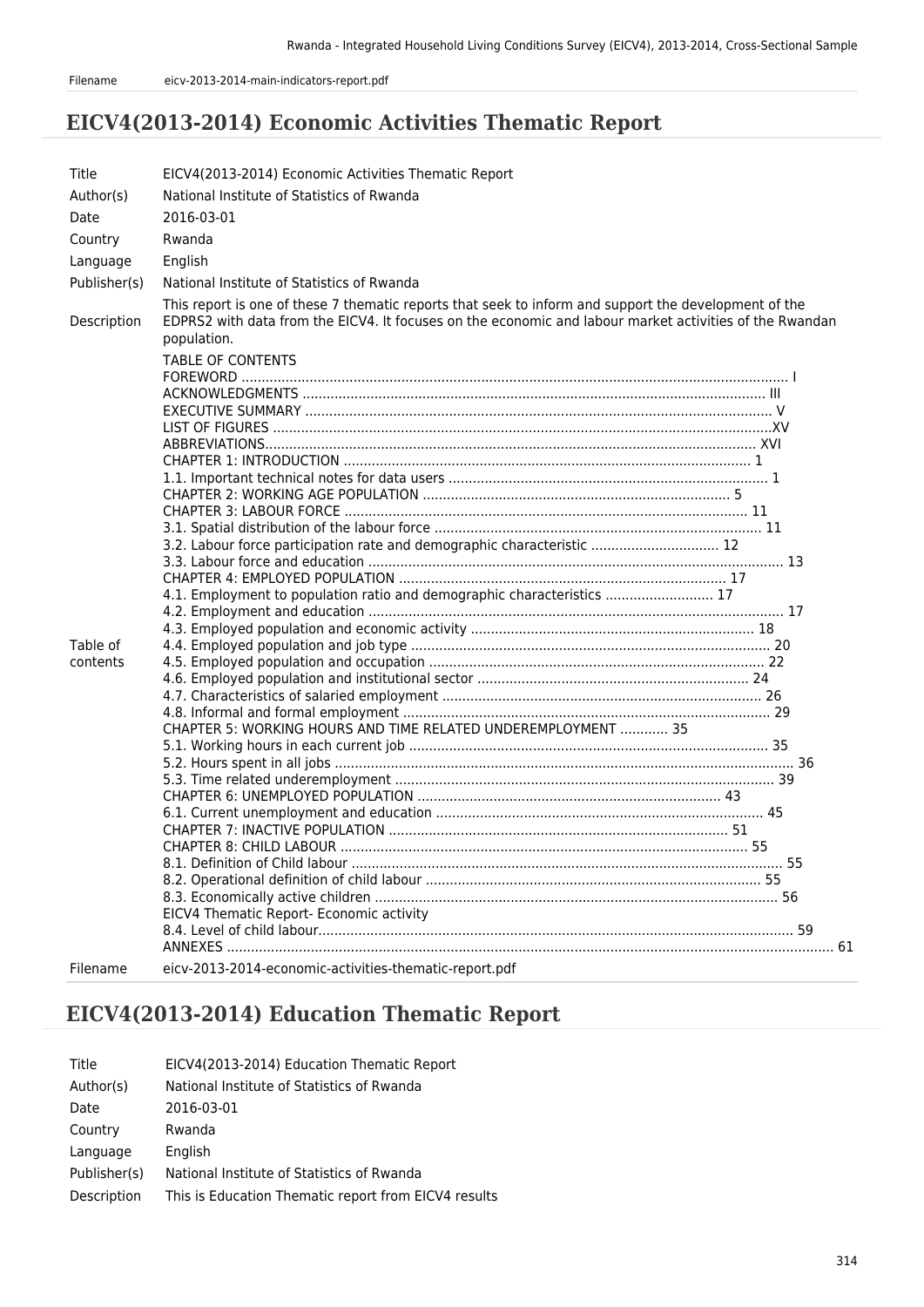|                      | Table of contents                                                           |  |
|----------------------|-----------------------------------------------------------------------------|--|
| Table of<br>contents |                                                                             |  |
|                      |                                                                             |  |
|                      |                                                                             |  |
|                      |                                                                             |  |
|                      |                                                                             |  |
|                      |                                                                             |  |
|                      |                                                                             |  |
|                      |                                                                             |  |
|                      |                                                                             |  |
|                      |                                                                             |  |
|                      | 1.1 The education and training system in Rwanda in a demographic context  1 |  |
|                      |                                                                             |  |
|                      |                                                                             |  |
|                      |                                                                             |  |
|                      |                                                                             |  |
|                      |                                                                             |  |
|                      |                                                                             |  |
|                      |                                                                             |  |
|                      |                                                                             |  |
|                      | Chapter 4: Access to technical/ vocational and tertiary education35         |  |
|                      |                                                                             |  |
|                      |                                                                             |  |
|                      |                                                                             |  |
|                      |                                                                             |  |
|                      |                                                                             |  |
|                      |                                                                             |  |
| Filename             | eicv-2013-2014-education-thematic-report.pdf                                |  |

### **EICV4(2013-2014) Environment and Nartural Resources Thematic Report**

| Title        | EICV4(2013-2014) Environment and Nartural Resources Thematic Report                                                                                                                                                                                                       |
|--------------|---------------------------------------------------------------------------------------------------------------------------------------------------------------------------------------------------------------------------------------------------------------------------|
| Author(s)    | National Institute of Statistics of Rwanda                                                                                                                                                                                                                                |
| Date         | 2016-03-01                                                                                                                                                                                                                                                                |
| Country      | Rwanda                                                                                                                                                                                                                                                                    |
| Language     | English                                                                                                                                                                                                                                                                   |
| Publisher(s) | National Institute of Statistics of Rwanda                                                                                                                                                                                                                                |
| Description  | This report presents and discusses results of EICV4 and compares them with the results that were<br>generated in EICV3. It focuses on the areas of human settlement and the environment, energy and water<br>resources, land management and environment related problems. |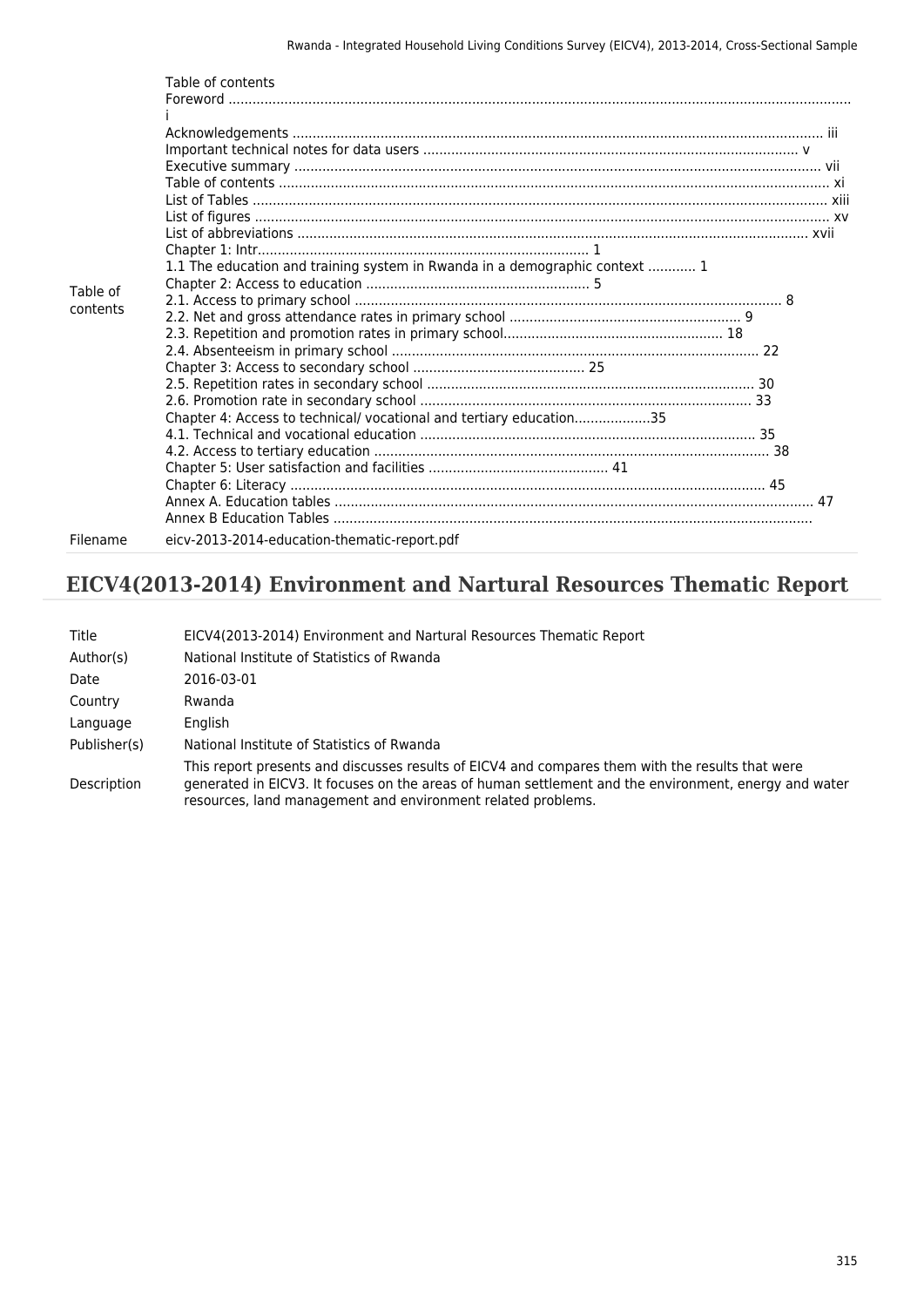| Table of contents<br>Chapter 6: Land management and agricultural practices 33<br>6.3. Land transactions during the past 12 months 38<br>Chapter 7: Economic dimensions of the environment and natural resources sector<br>51 |  |
|------------------------------------------------------------------------------------------------------------------------------------------------------------------------------------------------------------------------------|--|
| Filename<br>eicv-2013-2014-environment-thematic-report.pdf                                                                                                                                                                   |  |

### **EICV4(2013-2014) Poverty Profile Report**

| Title       | EICV4(2013-2014) Poverty Profile Report                                                                                                                                                                                                                                                                                                                                              |
|-------------|--------------------------------------------------------------------------------------------------------------------------------------------------------------------------------------------------------------------------------------------------------------------------------------------------------------------------------------------------------------------------------------|
| Author(s)   | National Institute of Statistics of Rwanda                                                                                                                                                                                                                                                                                                                                           |
| Date        | 2016-03-01                                                                                                                                                                                                                                                                                                                                                                           |
| Country     | Rwanda                                                                                                                                                                                                                                                                                                                                                                               |
| Language    | English                                                                                                                                                                                                                                                                                                                                                                              |
|             | Publisher(s) National Institute of Statistics of Rwanda                                                                                                                                                                                                                                                                                                                              |
| Description | This report provides an update on the level of poverty based on 2013/14 Integrated Household Living<br>Conditions Survey (EICV4) focusing on poverty as measured in consumption terms. The report also highlights<br>other trend dimensions of living conditions captured in other surveys that complement and<br>provide a holistic understanding of poverty and living conditions. |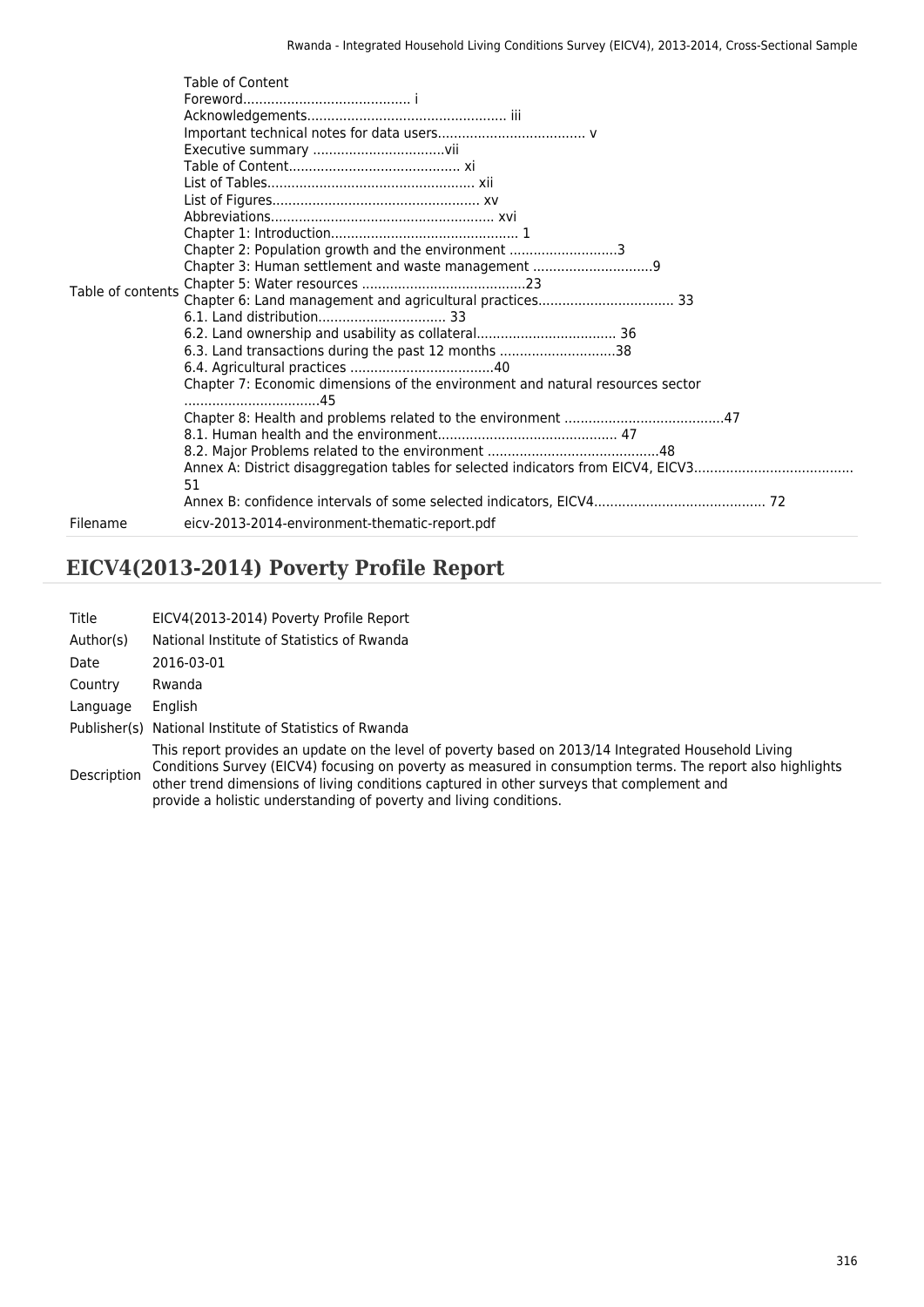|          | Table of Contents                         |  |
|----------|-------------------------------------------|--|
|          |                                           |  |
|          |                                           |  |
|          |                                           |  |
|          |                                           |  |
|          |                                           |  |
|          |                                           |  |
|          |                                           |  |
|          |                                           |  |
|          |                                           |  |
|          |                                           |  |
|          |                                           |  |
|          |                                           |  |
|          |                                           |  |
|          |                                           |  |
|          |                                           |  |
|          |                                           |  |
|          |                                           |  |
|          |                                           |  |
|          |                                           |  |
|          |                                           |  |
|          | 3.1 Consumption aggregation               |  |
|          |                                           |  |
|          | 3.2 The cost of living index              |  |
| Table of |                                           |  |
| contents | 3.2.1 Food index                          |  |
|          |                                           |  |
|          | 3.2.2 Non-food index                      |  |
|          |                                           |  |
|          |                                           |  |
|          |                                           |  |
|          |                                           |  |
|          |                                           |  |
|          | 4.3 Depth of poverty                      |  |
|          |                                           |  |
|          | 4.4 The Watts index                       |  |
|          |                                           |  |
|          |                                           |  |
|          | 25                                        |  |
|          |                                           |  |
|          |                                           |  |
|          |                                           |  |
|          | A. Additional indicators                  |  |
|          |                                           |  |
|          | B. Details of EICV4 Poverty Line Setting  |  |
|          |                                           |  |
|          | C. Previous                               |  |
|          |                                           |  |
|          |                                           |  |
| Filename | eicv-2013-2014-poverty-profile-report.pdf |  |

## EICV4(2013-2014) Poverty Trend Analysis Report

| Title       | EICV4(2013-2014) Poverty Trend Analysis Report                                                                                                                                               |
|-------------|----------------------------------------------------------------------------------------------------------------------------------------------------------------------------------------------|
| Author(s)   | National Institute of Statistics of Rwanda                                                                                                                                                   |
| Date        | 2016-06-01                                                                                                                                                                                   |
| Country     | Rwanda                                                                                                                                                                                       |
| Language    | <b>English</b>                                                                                                                                                                               |
|             | Publisher(s) National Institute of Statistics of Rwanda                                                                                                                                      |
| Description | This Poverty Trend Analysis Report was produced based on the results of EICV3 (2010/11) and EICV4 (2013/14) that were conducted by the<br>National Institute of Statistics of Rwanda (NISR). |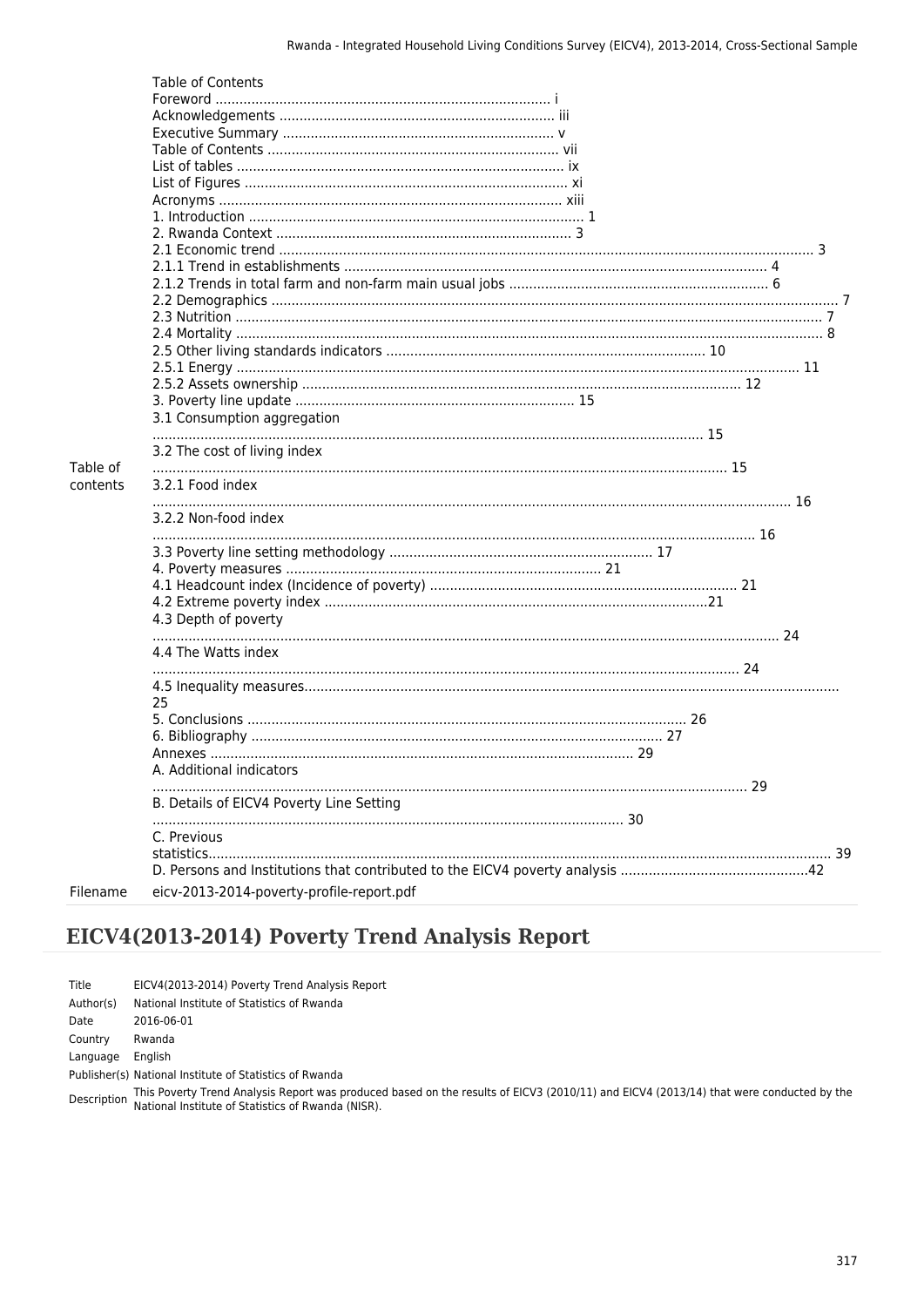|          | Table of contents<br>Foreword                    |
|----------|--------------------------------------------------|
|          | List of tables and figures                       |
|          | Chapter 1: Introduction                          |
|          | Chapter 2: Selected Methodological Issues        |
|          | 2.1 Cross section analysis                       |
|          | 2.2 Panel analysis                               |
| Table of | Chapter 3: Results                               |
| contents | 3.3 Poverty Dynamics                             |
|          | Conclusion                                       |
|          |                                                  |
|          | References                                       |
|          | 39                                               |
|          | 47                                               |
|          |                                                  |
| Filename | eicv-2013-2014-poverty-trend-analysis-report.pdf |

### EICV4(2013-2014) Gender Thematic Report

| Title        | EICV4(2013-2014) Gender Thematic Report                                                                                                                                                                                                |
|--------------|----------------------------------------------------------------------------------------------------------------------------------------------------------------------------------------------------------------------------------------|
| Author(s)    | National Institute of Statistics of Rwanda                                                                                                                                                                                             |
| Date         | 2016-03-01                                                                                                                                                                                                                             |
| Country      | Rwanda                                                                                                                                                                                                                                 |
| Language     | English                                                                                                                                                                                                                                |
| Publisher(s) | National Institute of Statistics of Rwanda                                                                                                                                                                                             |
| Description  | This EICV4 - Gender thematic Report, is produced based on the results of the Rwanda Integrated<br>Household Living Conditions Survey - 2013/14 (EICV4) that was conducted by the National Institute of<br>Statistics of Rwanda (NISR). |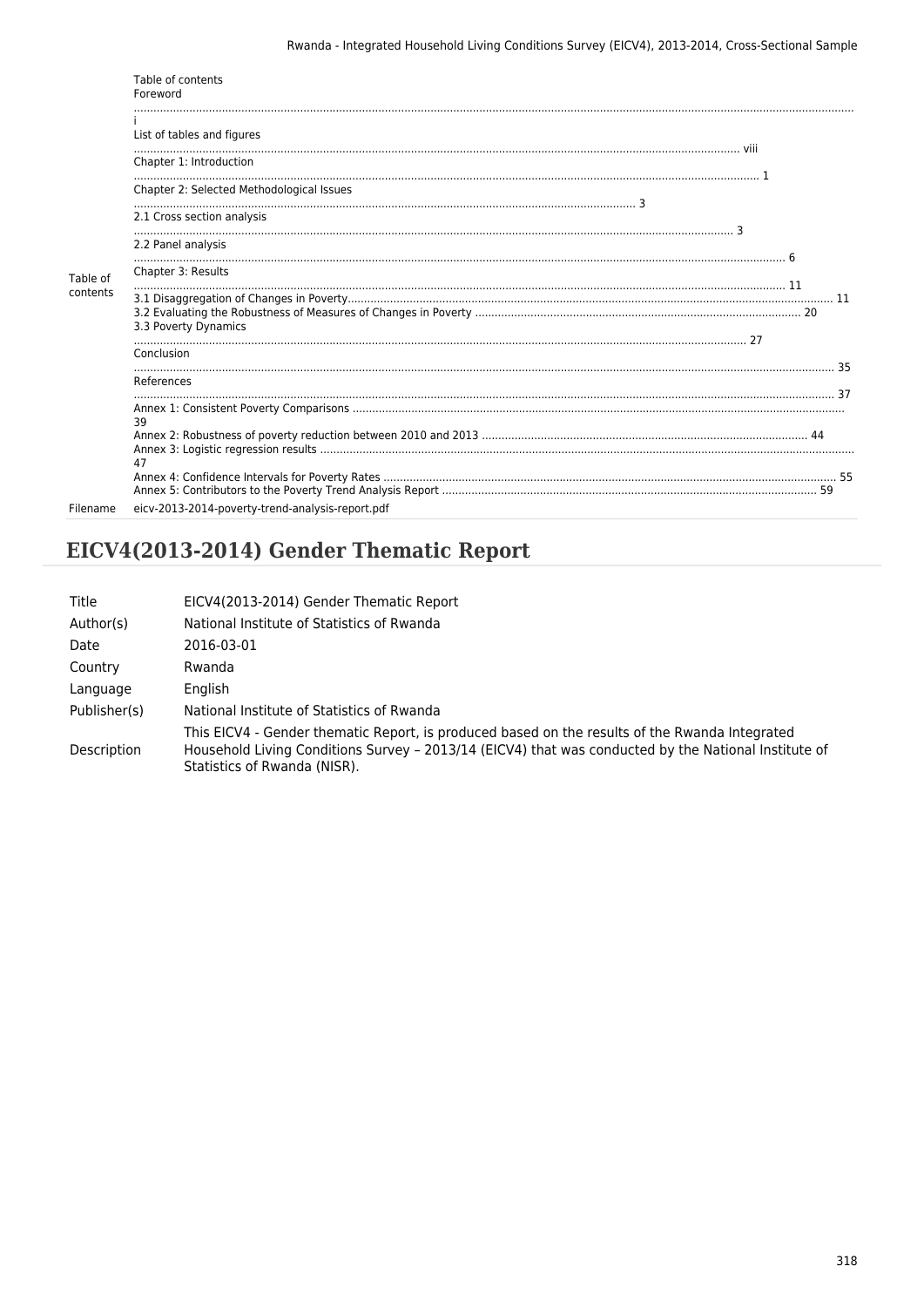| Chapter 3: Poverty incidence of female-headed households-------------------------------- 13      |  |
|--------------------------------------------------------------------------------------------------|--|
| 3.1. Poverty levels, by vulnerability of household head and by sex of household head 13          |  |
| Chapter 4: Housing characteristics and access to services and facilities ------------------ 15   |  |
|                                                                                                  |  |
| 4.2. Access to services, infrastructure and amenities ----------------------------------- 18     |  |
|                                                                                                  |  |
|                                                                                                  |  |
|                                                                                                  |  |
|                                                                                                  |  |
|                                                                                                  |  |
|                                                                                                  |  |
|                                                                                                  |  |
| EICV4 Thematic Report - Gender                                                                   |  |
|                                                                                                  |  |
|                                                                                                  |  |
|                                                                                                  |  |
|                                                                                                  |  |
|                                                                                                  |  |
|                                                                                                  |  |
|                                                                                                  |  |
|                                                                                                  |  |
|                                                                                                  |  |
| Annex B: 95% confidence intervals for selected indicators ----------------------------------- 68 |  |
| Filename<br>eicv-2013-2014-gender-thematic-report.pdf                                            |  |

## **EICV4(2013-2014) Utility and Amenities Thematic Report**

| Title        | EICV4(2013-2014) Utility and Amenities Thematic Report                                                                                                                                                                                                   |
|--------------|----------------------------------------------------------------------------------------------------------------------------------------------------------------------------------------------------------------------------------------------------------|
| Author(s)    | National Institute of Statistics of Rwanda                                                                                                                                                                                                               |
| Date         | 2016-03-01                                                                                                                                                                                                                                               |
| Country      | Rwanda                                                                                                                                                                                                                                                   |
| Language     | English                                                                                                                                                                                                                                                  |
| Publisher(s) | National Institute of Statistics of Rwanda                                                                                                                                                                                                               |
| Description  | This EICV4 - Utilities and amenities thematic Report, was produced based on the results of the Rwanda<br>Integrated Household Living Conditions Survey - 2013/14 (EICV4) that was conducted by the National<br>Institute of Statistics of Rwanda (NISR). |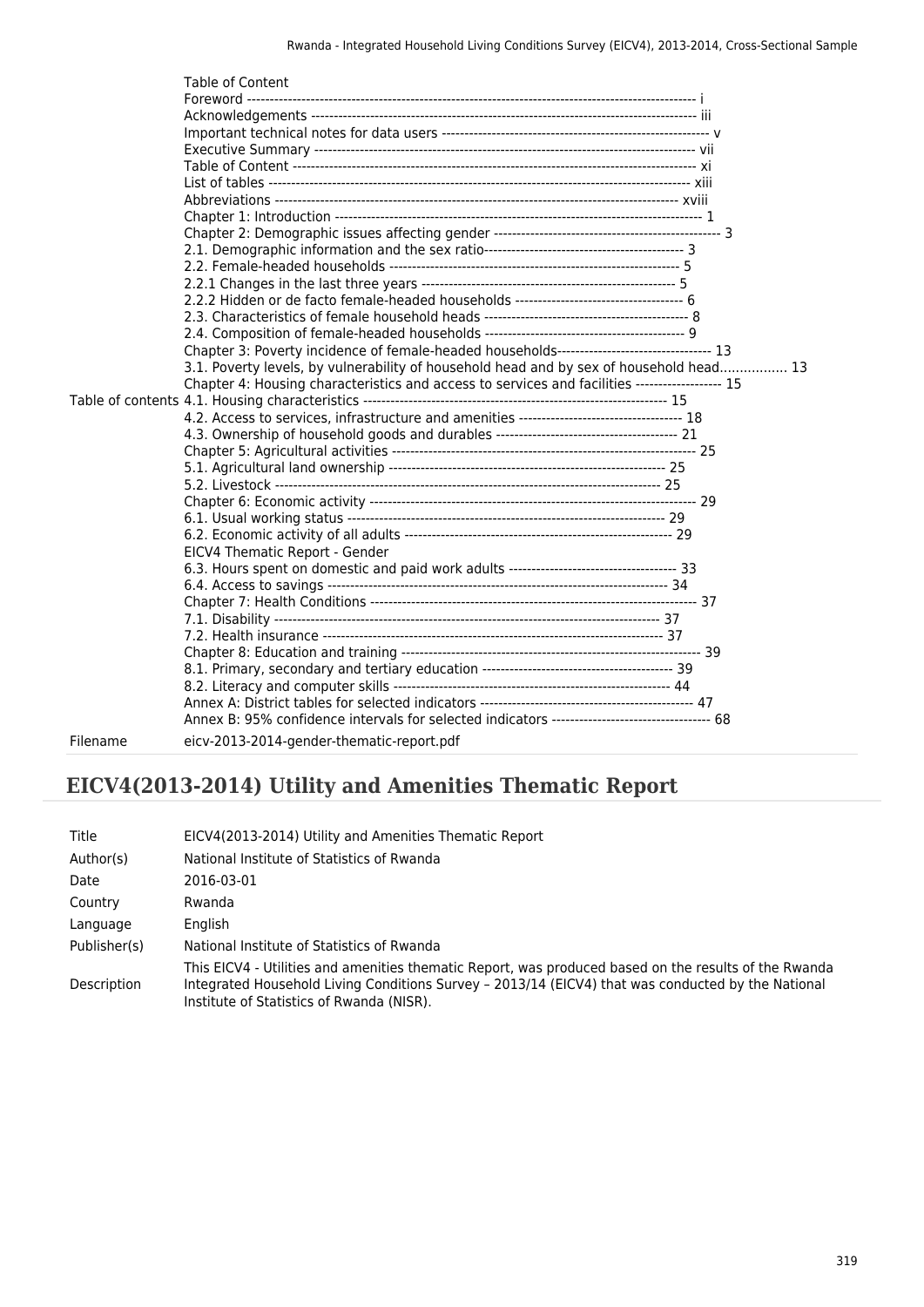| Table of contents | Table of Content<br>Foreword i<br>Acknowledgements iii<br>Executive summary vii<br>Table of Content xi<br>List of figures xvi<br>Chapter 1: Introduction 1<br>Chapter 2: Water and sanitation 3<br>2.1. Drinking water 3<br>2.2. Sanitation 17<br>Chapter 3: Energy 21<br>3.1. Fuel use 21<br>Chapter 4: Housing 27<br>4.1. Dwelling characteristics 27<br>4.3. Relocation 45.<br>4.4. Dwelling ownership and rent arrangements 48<br>4.5. Ownership of home assets (Refrigerator and cooking machine) 54<br>Chapter 5: Transport 57<br>5.1. Household perceptions of transport infrastructure 57<br>5.2. Ownership of transportation assets (vehicles bicycles, motorcycles) 68<br>6.1. Ownership of ICT devices and internet access 71<br>6.2. Computer literacy 75 |
|-------------------|-----------------------------------------------------------------------------------------------------------------------------------------------------------------------------------------------------------------------------------------------------------------------------------------------------------------------------------------------------------------------------------------------------------------------------------------------------------------------------------------------------------------------------------------------------------------------------------------------------------------------------------------------------------------------------------------------------------------------------------------------------------------------|
| Filename          | Annex. A: District disaggregation tables for selected indicators from EICV4 and EICV3 83<br>Annex B: Confidence Intervals for selected indicators EICV4<br>eicv-2013-2014-utilities-and-amenities-thematic-report.pdf                                                                                                                                                                                                                                                                                                                                                                                                                                                                                                                                                 |
|                   |                                                                                                                                                                                                                                                                                                                                                                                                                                                                                                                                                                                                                                                                                                                                                                       |

### **EICV4(2013-2014) Youth Thematic Report**

| Title                | EICV4(2013-2014) Youth Thematic Report                                                                                                                                                                                               |
|----------------------|--------------------------------------------------------------------------------------------------------------------------------------------------------------------------------------------------------------------------------------|
| Author(s)            | National Institute of Statistics of Rwanda                                                                                                                                                                                           |
| Date                 | 2016-03-01                                                                                                                                                                                                                           |
| Country              | Rwanda                                                                                                                                                                                                                               |
| Language             | English                                                                                                                                                                                                                              |
| Publisher(s)         | National Institute of Statistics of Rwanda                                                                                                                                                                                           |
| Description          | This is EICV4 - Youth thematic Report produced based on the results of the Rwanda Integrated Household<br>Living Conditions Survey - 2013/14 (EICV4) that was conducted by the National Institute of Statistics of<br>Rwanda (NISR). |
| Table of<br>contents | Table of Contents<br>Annex A. District disaggregation tables for youth population, EICV4  21                                                                                                                                         |
| Filename             | eicv-2013-2014-youth-thematic-report.pdf                                                                                                                                                                                             |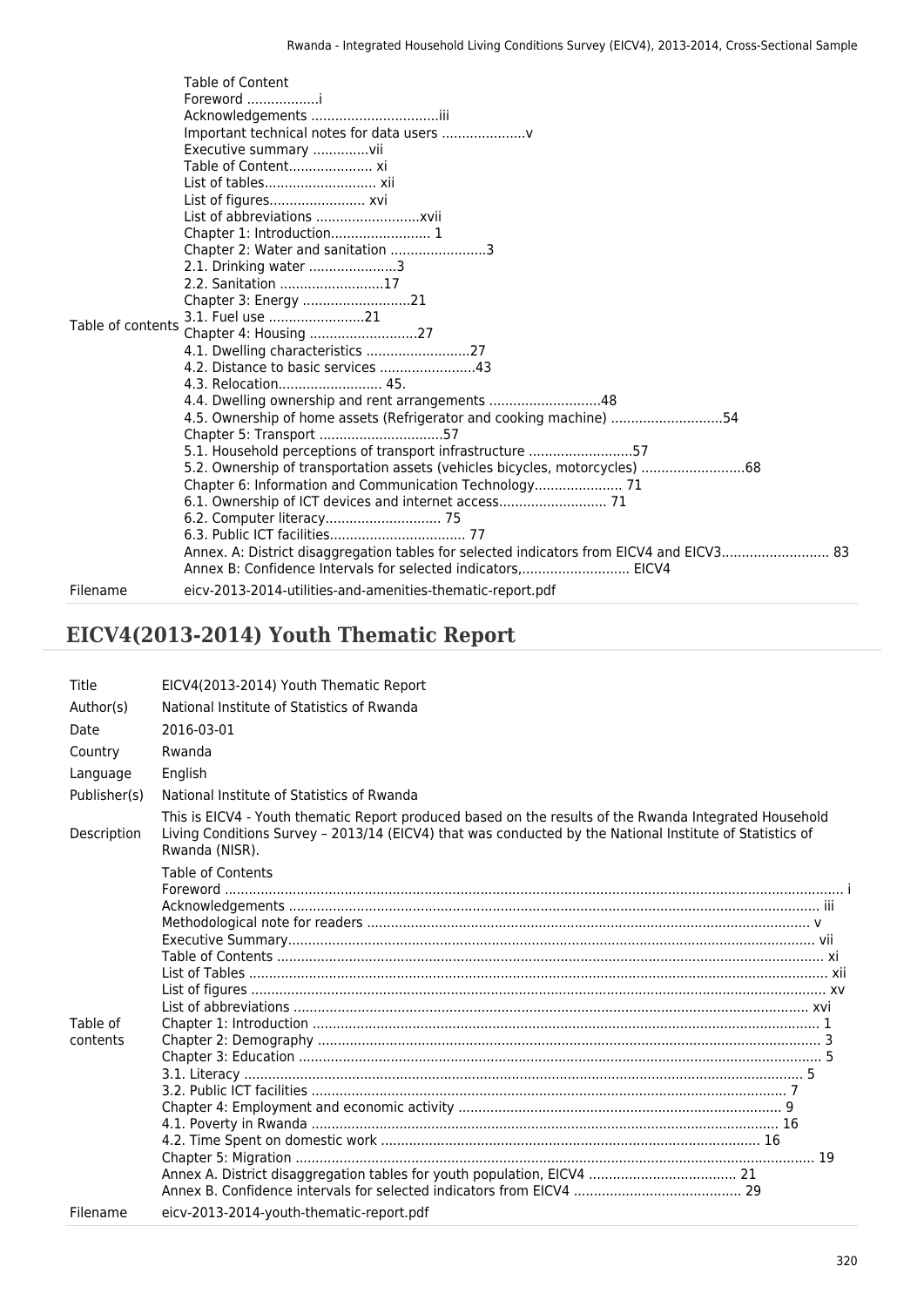### **Technical documents**

### **Igitabo cy'Amabwiriza y'Umugenzuzi w'Ibarura**

| Title<br>Author(s)<br>Date       | Igitabo cy'Amabwiriza y'Umugenzuzi w'Ibarura<br>National Institute of Statistics of Rwanda<br>2013-05-01                                                                                                                                                                                                                                                                                                                                                                                                                                                                                                                                                                                                                                                                                                                                                                                                                                                                                                                                                                                                                                                                                                                                                                                                               |
|----------------------------------|------------------------------------------------------------------------------------------------------------------------------------------------------------------------------------------------------------------------------------------------------------------------------------------------------------------------------------------------------------------------------------------------------------------------------------------------------------------------------------------------------------------------------------------------------------------------------------------------------------------------------------------------------------------------------------------------------------------------------------------------------------------------------------------------------------------------------------------------------------------------------------------------------------------------------------------------------------------------------------------------------------------------------------------------------------------------------------------------------------------------------------------------------------------------------------------------------------------------------------------------------------------------------------------------------------------------|
| Country                          | Rwanda                                                                                                                                                                                                                                                                                                                                                                                                                                                                                                                                                                                                                                                                                                                                                                                                                                                                                                                                                                                                                                                                                                                                                                                                                                                                                                                 |
| Language                         | Kinyarwanda                                                                                                                                                                                                                                                                                                                                                                                                                                                                                                                                                                                                                                                                                                                                                                                                                                                                                                                                                                                                                                                                                                                                                                                                                                                                                                            |
| Publisher(s)                     | National Institute of Statistics of Rwanda                                                                                                                                                                                                                                                                                                                                                                                                                                                                                                                                                                                                                                                                                                                                                                                                                                                                                                                                                                                                                                                                                                                                                                                                                                                                             |
|                                  |                                                                                                                                                                                                                                                                                                                                                                                                                                                                                                                                                                                                                                                                                                                                                                                                                                                                                                                                                                                                                                                                                                                                                                                                                                                                                                                        |
| Description<br>Table of contents | This is the controller's instruction manual for EICV4.<br><b>IBIRIMO</b><br>IBIRIMO1<br>I. IRIBURIRO 3<br>1.1. Intego za E.I.C.V 3<br>1.2. Ibizava mu bushakashatsi 3<br>1.3. Uburyo ibarura ryateguwe 4<br>1.4. Abazakora imirimo y'ibarura 5<br>1.5. Uburyo ibarura rikorwa 6<br>II. AKAZI K'UMUGENZUZI 7<br>2.1. Ibyo ashinzwe 7<br>2.2. Ibyo azakora 7<br>III. GUTEGURA IBARURA 9<br>3.1. Kwamamaza 9<br>3.2. Gutegura intonde z'ibibazwa z'igice A 9<br>3.3. Gutegura intonde z'ibibazwa z'igice B 10<br>IV. IBIKORWA BY'IBARURA MU MUDUGUDU 10<br>4.1. Gusobanura ibarura 10<br>4.2. Gushyira nimero ku mazu no ku ngo 10<br>4.3. Umunsi wa mbere w'ibiganiro mu ngo 11<br>V. UKO IBARURA RIZAKORWA 11<br>5.3. Ibarura mu Mujyi wa Kigali 11<br>5.4. Ibarura mu Ntara 12<br>5.5. Ibarura mu ngo zikorana na gahunda ya VUP mu Ntara 14<br>5.6. Ibarura rikorwa na « Mobile Team » ya Panel 14<br>5.7. Kuzuza ifishi PLS2 (Imbonerahamwe y'ingo zirebwa n'ibarura mu mudugudu wa Panel) 14<br>VI. IBIBAZO MU KUBONA INGO 15<br>6.1. Ingorane mu kubona urugo 15<br>6.2. Uko urugo rusimbuzwa urundi 17<br>VII. KUGENZURA NO GUSHYIRA IBIRANGO KU NTONDE Z'IBIBAZWA 19<br>7.1. Igenzura 19<br>7.2. Kuzuza ibirango 20<br>VIII. KUGENZURA IBIGANIRO 21<br>8.1. Kureba uko ibiganiro bikorwa 21<br>8.2. Kugenzura 22 |
| Filename                         | eicy-2013-2014-controller-manual.doc                                                                                                                                                                                                                                                                                                                                                                                                                                                                                                                                                                                                                                                                                                                                                                                                                                                                                                                                                                                                                                                                                                                                                                                                                                                                                   |
|                                  |                                                                                                                                                                                                                                                                                                                                                                                                                                                                                                                                                                                                                                                                                                                                                                                                                                                                                                                                                                                                                                                                                                                                                                                                                                                                                                                        |

### **Igitabo cy'Amabwiriza y'Umukarani w'Ibarura**

| Title     | Iqitabo cy'Amabwiriza y'Umukarani w'Ibarura             |
|-----------|---------------------------------------------------------|
| Author(s) | National Institute of Statistics of Rwanda              |
| Date      | 2013-05-01                                              |
| Country   | Rwanda                                                  |
| Language  | Kinyarwanda                                             |
|           | Publisher(s) National Institute of Statistics of Rwanda |
|           | Description This is Enumerator's manual for EICV4.      |
| Filename  | eicy-2013-2014-enumerator-manual.doc                    |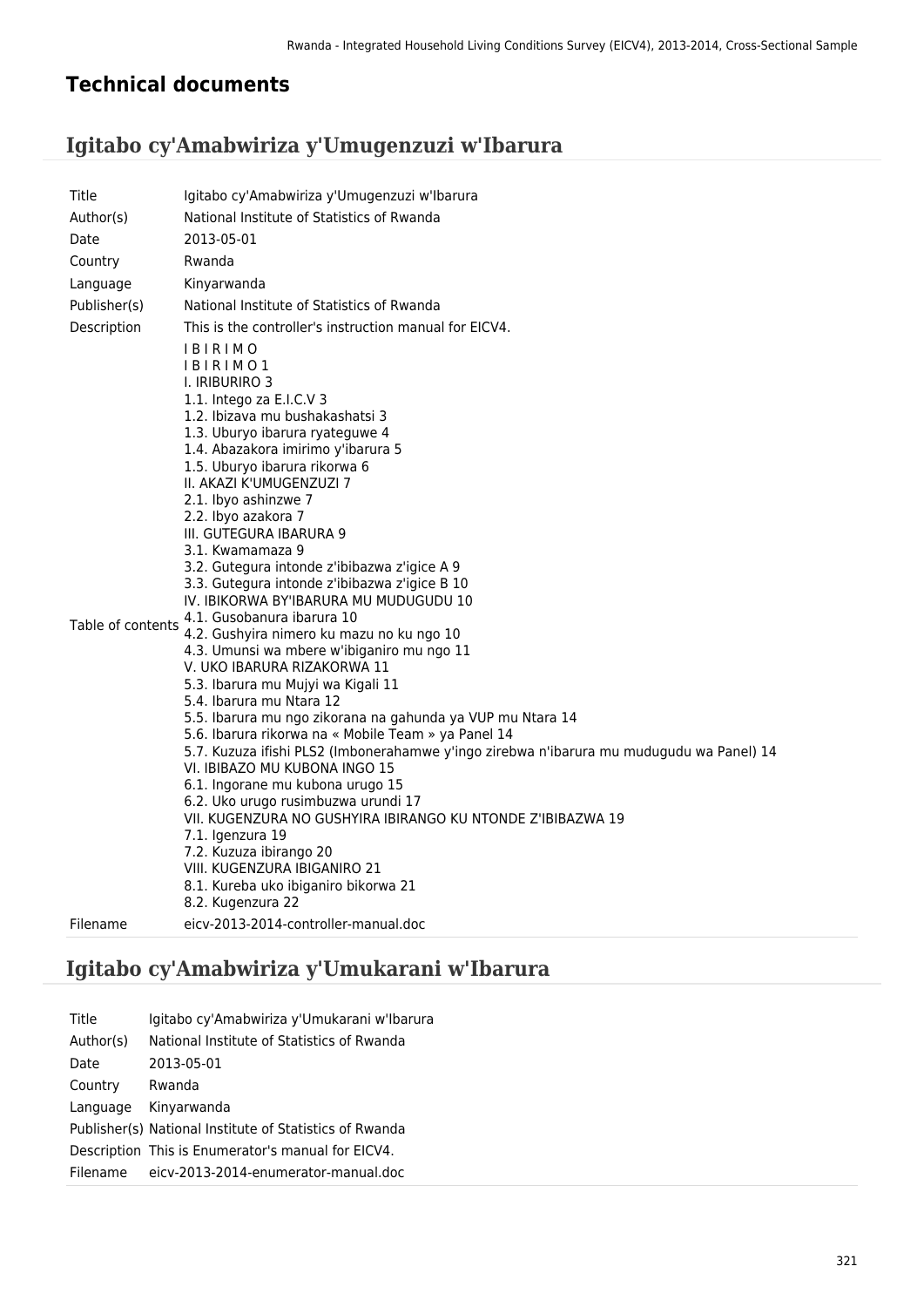### **Raporo y'Umugenzuzi w'Ibarura**

| Title     | Raporo y'Umugenzuzi w'Ibarura                                                |
|-----------|------------------------------------------------------------------------------|
| Author(s) | National Institute of Statistics of Rwanda                                   |
| Date      | 2013-05-01                                                                   |
| Country   | Rwanda                                                                       |
| Language  | Kinyarwanda                                                                  |
|           | Publisher(s) National Institute of Statistics of Rwanda                      |
|           | Description This is a reporting form used by a controller during the survey. |
|           | Filename eicv-2013-2014-controller-report-form.doc                           |

### **Ifishi y'Urutonde rw'Ingo Zibarurwa muri Panel**

| Title     | Ifishi y'Urutonde rw'Ingo Zibarurwa muri Panel                               |
|-----------|------------------------------------------------------------------------------|
| Author(s) | National Institute of Statistics of Rwanda                                   |
| Date      | 2013-05-01                                                                   |
| Country   | Rwanda                                                                       |
| Language  | Kinyarwanda                                                                  |
|           | Publisher(s) National Institute of Statistics of Rwanda                      |
|           | Description This form was used to list households sampled in pannel cruster. |
|           | Filename eicv-2013-2014-hh-sample-in-Panel-cluster.doc                       |

### **Ifishi y'Urutonde rw'Amazu n'Ingo**

| Title     | Ifishi y'Urutonde rw'Amazu n'Ingo                       |
|-----------|---------------------------------------------------------|
| Author(s) | National Institute of Statistics of Rwanda              |
| Date      | 2013-05-01                                              |
| Country   | Rwanda                                                  |
| Language  | Kinyarwanda                                             |
|           | Publisher(s) National Institute of Statistics of Rwanda |
|           | Description This form was used in EICV4 listing.        |
|           | Filename eicv-2013-2014-listing-forms.doc               |

## **Panel Tracking and Household Listing and Samlpling instruction Manual**

| Title        | Panel Tracking and Household Listing and Samlpling instruction Manual                                                                                                                                                                                                                                                                                                                                  |
|--------------|--------------------------------------------------------------------------------------------------------------------------------------------------------------------------------------------------------------------------------------------------------------------------------------------------------------------------------------------------------------------------------------------------------|
| Author(s)    | National Institute of Statistics of Rwanda                                                                                                                                                                                                                                                                                                                                                             |
| Date         | 2013-09-01                                                                                                                                                                                                                                                                                                                                                                                             |
| Country      | Rwanda                                                                                                                                                                                                                                                                                                                                                                                                 |
| Language     | Kinyarwanda                                                                                                                                                                                                                                                                                                                                                                                            |
| Publisher(s) | National Institute of Statistics of Rwanda                                                                                                                                                                                                                                                                                                                                                             |
| Description  | This is instruction mannual for EICV4 panel tracking and household sampling and listing.                                                                                                                                                                                                                                                                                                               |
|              | <b>IBIRIMO</b><br>II. GUSHAKISHA NO KUBARURA INGO ZIGIZE "PANEL" 6<br>Table of contents III. GUSHYIRA INOMERO KU MAZU NO KU NGO 17<br>IV. GUTORANYA INGO ZIZABAZWA NO GUFATA IBIPIMO BYA GPS 22<br>UMUGEREKA 1: "TABLE" YO GUTORANYA INGO NSHYA MU NTARA 28<br>UMUGEREKA 2: "TABLE" YO GUTORANYA INGO NSHYA MU MUJYI WA KIGALI<br>39<br>UMUGEREKA 3: "TABLE" YO GUTORANYA INGO ZISIMBURA MURI PANEL 49 |
| Filename     | eicv-2013-2014-listing-manual.doc                                                                                                                                                                                                                                                                                                                                                                      |